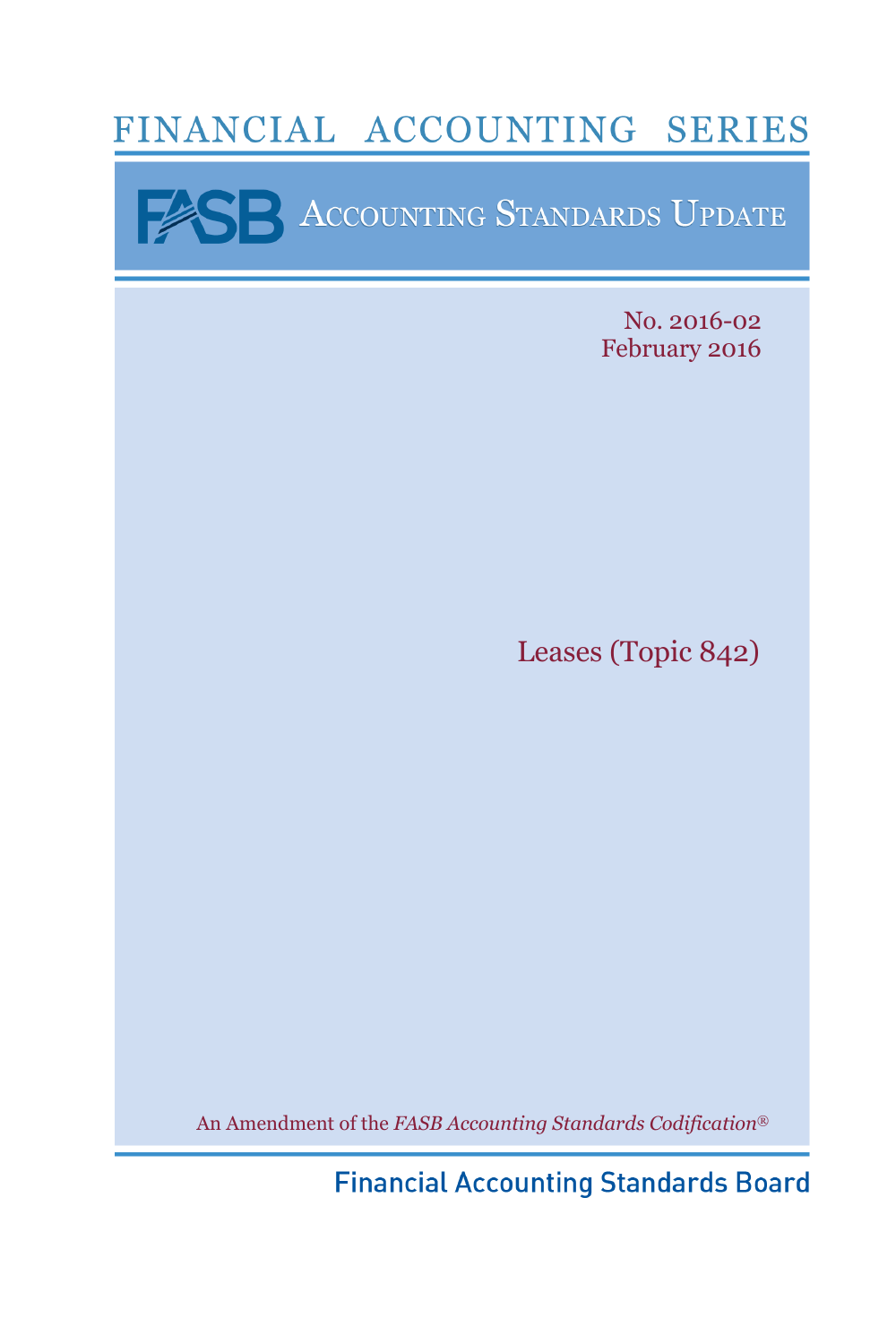The *FASB Accounting Standards Codification®* is the source of authoritative generally accepted accounting principles (GAAP) recognized by the FASB to be applied by nongovernmental entities. An Accounting Standards Update is not authoritative; rather, it is a document that communicates how the Accounting Standards Codification is being amended. It also provides other information to help a user of GAAP understand how and why GAAP is changing and when the changes will be effective.

For additional copies of this Accounting Standards Update and information on applicable prices and discount rates contact:

Order Department Financial Accounting Standards Board 401 Merritt 7 PO Box 5116 Norwalk, CT 06856-5116

*Please ask for our Product Code No. ASU2016-02.* 

FINANCIAL ACCOUNTING SERIES (ISSN 0885-9051) is published quarterly by the Financial Accounting Foundation. Periodicals postage paid at Norwalk, CT and at additional mailing offices. The full subscription rate is \$255 per year. POSTMASTER: Send address changes to Financial Accounting Standards Board, 401 Merritt 7, PO Box 5116, Norwalk, CT 06856-5116. | **No. 426**

Copyright © 2016 by Financial Accounting Foundation. All rights reserved. Content copyrighted by Financial Accounting Foundation may not be reproduced, stored in a retrieval system, or transmitted, in any form or by any means, electronic, mechanical, photocopying, recording, or otherwise, without the prior written permission of the Financial Accounting Foundation. Financial Accounting Foundation claims no copyright in any portion hereof that constitutes a work of the United States Government.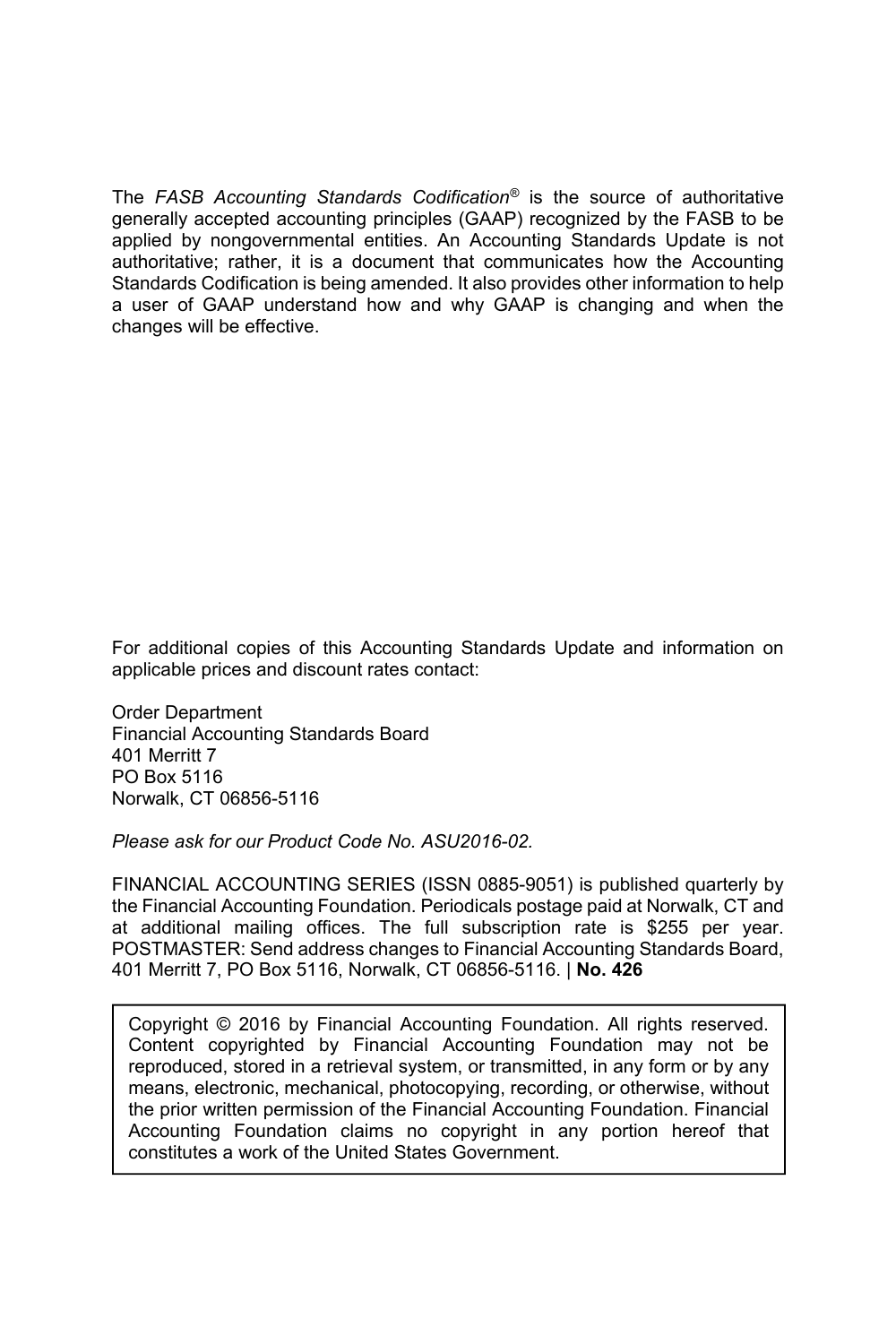

No. 2016-02 February 2016

Leases (Topic 842)

An Amendment of the *FASB Accounting Standards Codification*®

Financial Accounting Standards Board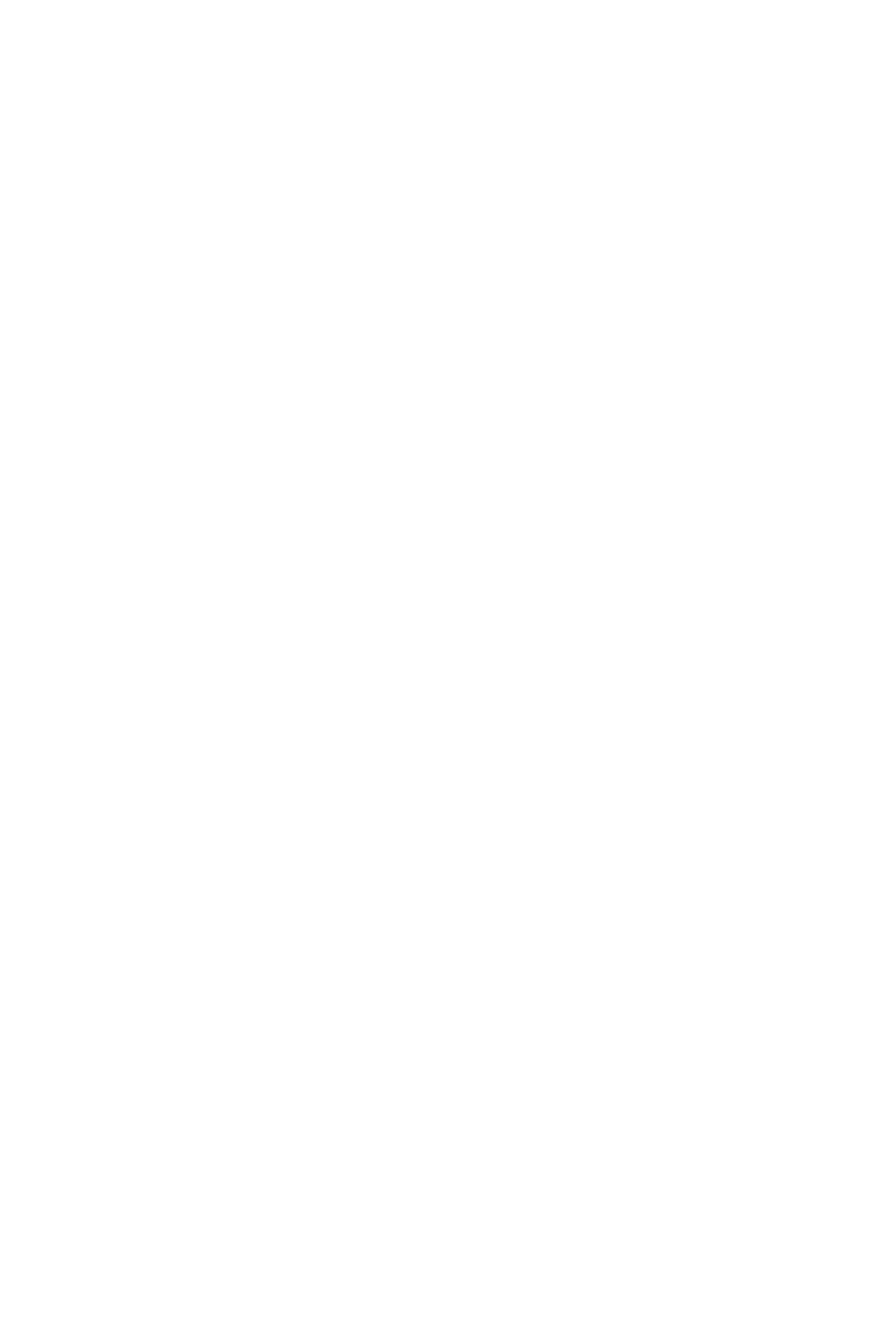# Accounting Standards Update 2016-02

# Leases (Topic 842)

# February 2016

# **CONTENTS**

Page **Numbers** 

| Amendments to the FASB Accounting Standards Codification <sup>®</sup> 11-333 |  |
|------------------------------------------------------------------------------|--|
| Section A-Leases: Amendments to the FASB Accounting Standards                |  |
|                                                                              |  |
| Section B—Conforming Amendments Related to Leases: Amendments                |  |
| to the FASB Accounting Standards Codification <sup>®</sup> 186–333           |  |
| Background Information and Basis for Conclusions334-484                      |  |
|                                                                              |  |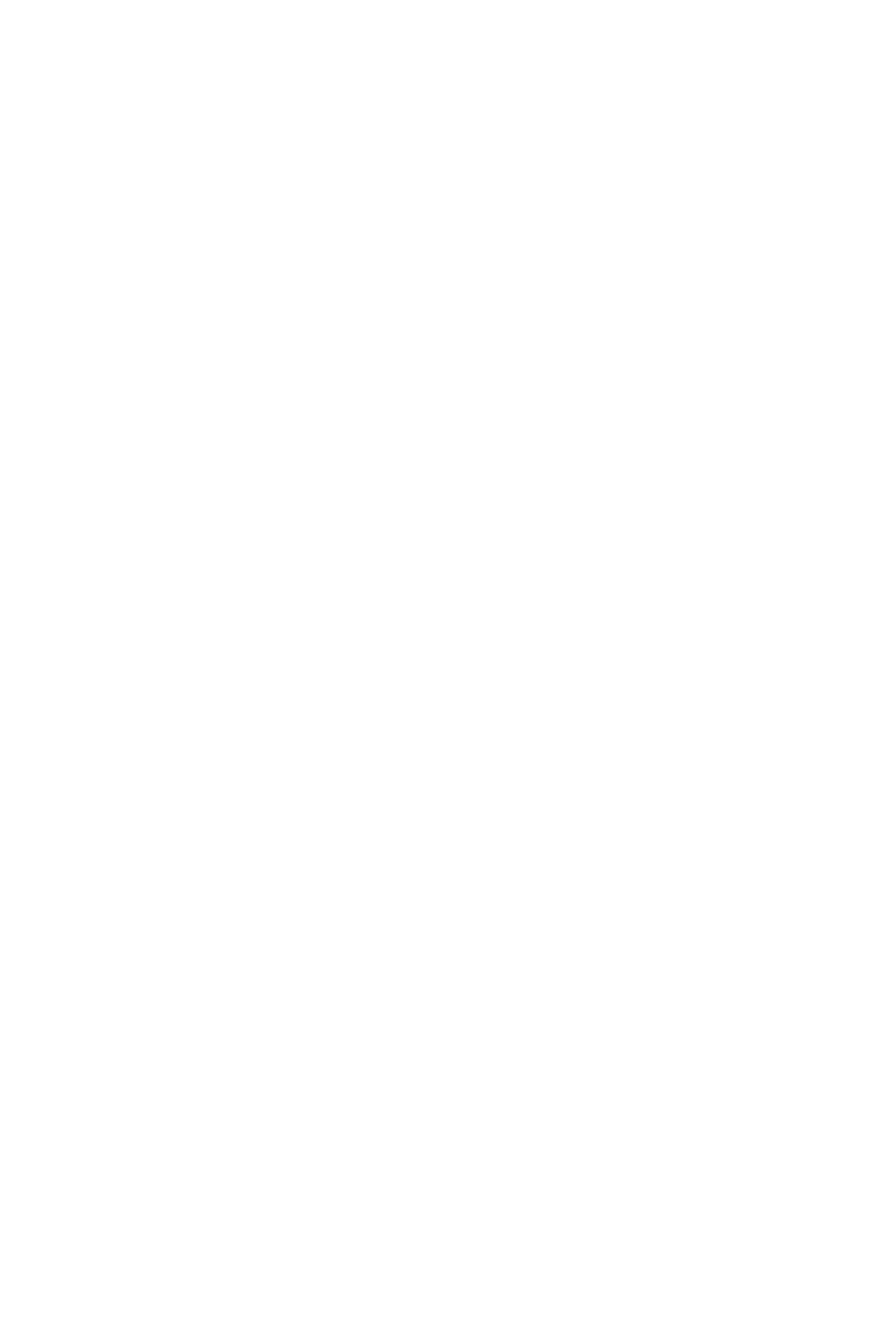# Summary

# Why Is the FASB Issuing This Accounting Standards Update (Update)?

The FASB is issuing this Update to increase transparency and comparability among organizations by recognizing lease assets and lease liabilities on the balance sheet and disclosing key information about leasing arrangements. To meet that objective, the FASB is amending the *FASB Accounting Standards Codification*® and creating Topic 842, Leases. This Update, along with IFRS 16, *Leases,* are the results of the FASB's and the International Accounting Standards Board's (IASB's) efforts to meet that objective and improve financial reporting.

Leasing is utilized by many entities. It is a means of gaining access to assets, of obtaining financing, and/or of reducing an entity's exposure to the full risks of asset ownership. The prevalence of leasing, therefore, means that it is important that users of financial statements have a complete and understandable picture of an entity's leasing activities. Previous leases accounting was criticized for failing to meet the needs of users of financial statements because it did not always provide a faithful representation of leasing transactions. In particular, it did not require lessees to recognize assets and liabilities arising from operating leases on the balance sheet. As a result, there had been long-standing requests from many users of financial statements and others to change the accounting requirements so that lessees would be required to recognize the rights and obligations resulting from leases as assets and liabilities.

Many of the criticisms associated with previous leases guidance related to the accounting for operating leases in the financial statements of lessees, and addressing those concerns with lessee accounting was the main focus of the Boards. As such, the Boards decided to not fundamentally change lessor accounting with the amendments in this Update. However, some changes have been made to lessor accounting to conform and align that guidance with the lessee guidance and other areas within generally accepted accounting principles (GAAP), such as Topic 606, Revenue from Contracts with Customers.

## Who Is Affected by the Amendments in This Update?

Topic 842 affects any entity that enters into a lease (as that term is defined in this Update), with some specified scope exemptions. The guidance in this Update supersedes Topic 840, Leases*.*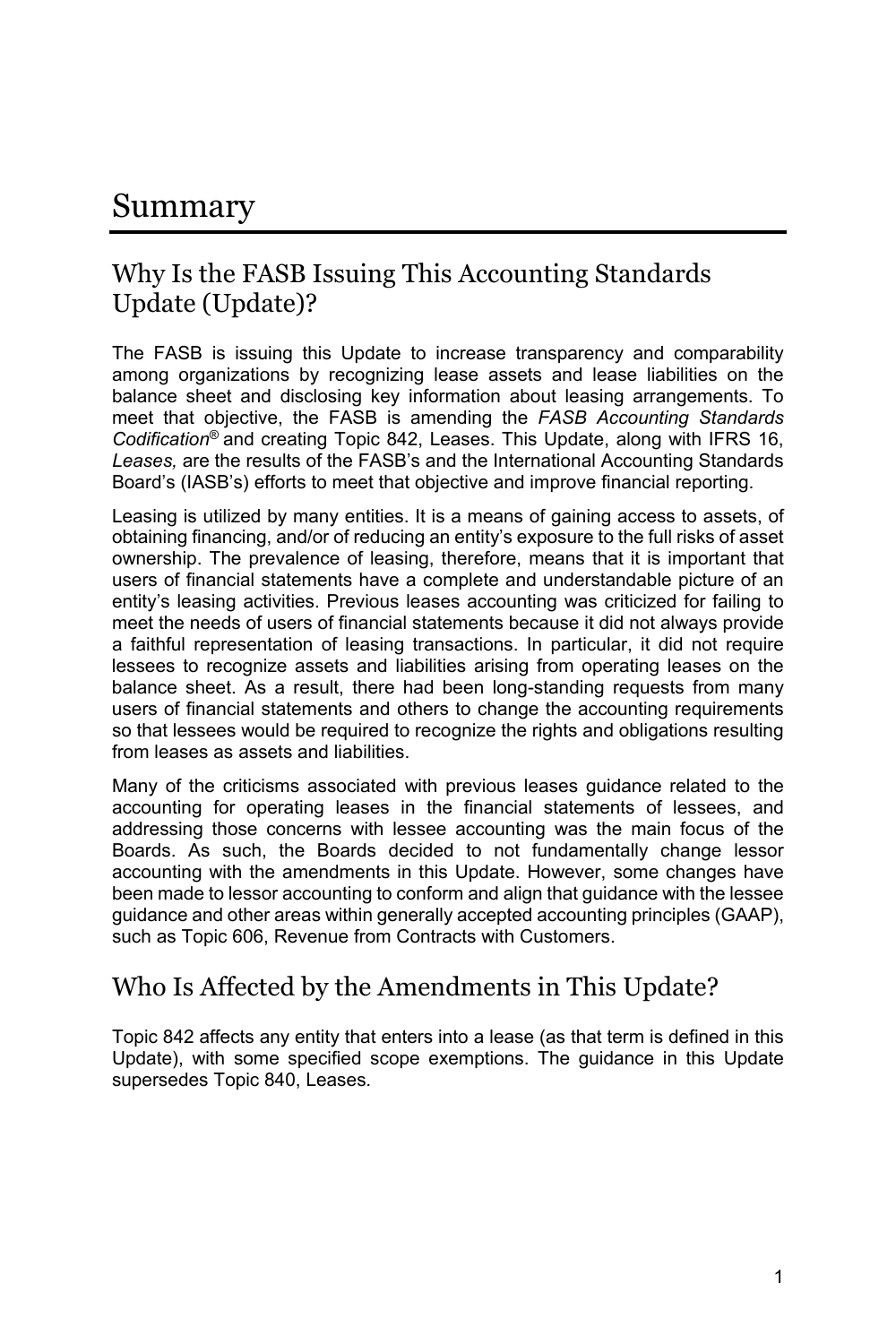# How Do the Main Provisions Differ from Current Generally Accepted Accounting Principles (GAAP) and Why Are They an Improvement?

The main difference between previous GAAP and Topic 842 is the recognition of lease assets and lease liabilities by lessees for those leases classified as operating leases under previous GAAP. During redeliberations, the Board considered the feedback received throughout the project and in response to the different models proposed in the FASB Discussion Paper, *Leases: Preliminary Views*, the 2010 proposed Accounting Standards Update, *Leases (Topic 840)*, and the 2013 proposed Accounting Standards Update, *Leases (Topic 842)*. The Board decided that, consistent with all three proposals, lessees should be required to recognize the assets and liabilities arising from leases on the balance sheet. Throughout the project, the Board consulted extensively on the approach to lease expense recognition and considered a number of alternatives. The feedback received indicated that stakeholders had various views about the economics of lease transactions. The Board ultimately reached the conclusion that the economics of leases can vary for a lessee and that those economics should be reflected in the financial statements; therefore, Topic 842 retains a distinction between finance leases and operating leases. The classification criteria for distinguishing between finance leases and operating leases are substantially similar to the classification criteria for distinguishing between capital leases and operating leases in the previous leases guidance. The result of retaining a distinction between finance leases and operating leases is that under the lessee accounting model in Topic 842, the effect of leases in the statement of comprehensive income and the statement of cash flows is largely unchanged from previous GAAP.

Other differences between the previous leases guidance and Topic 842 are described below. Throughout redeliberations, the Board introduced a number of simplifications from what were previously proposed; some of those simplifications were to keep the requirements in Topic 842 similar to those in the previous leases guidance in order to reduce the cost and complexity of transition to the new guidance. In addition to simplifications from the previous leases proposals, certain aspects of lease accounting have been simplified in Topic 842 as compared with the previous leases guidance in Topic 840.

#### Lessee Accounting

The core principle of Topic 842 is that a lessee should recognize the assets and liabilities that arise from leases. All leases create an asset and a liability for the lessee in accordance with FASB Concepts Statement No. 6, *Elements of Financial Statements*, and, therefore, recognition of those lease assets and lease liabilities represents an improvement over previous GAAP, which did not require lease assets and lease liabilities to be recognized for most leases.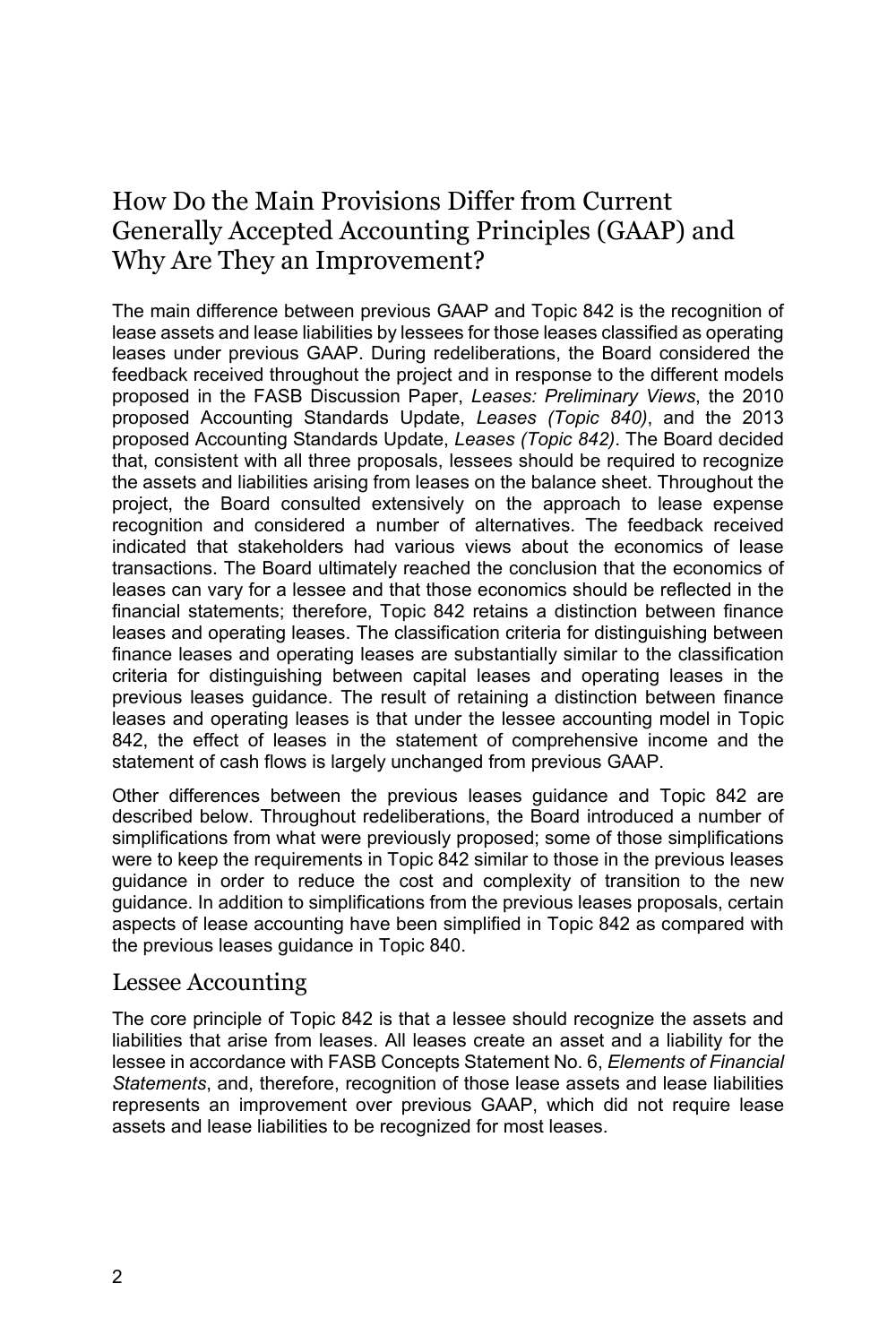A lessee should recognize in the statement of financial position a liability to make lease payments (the lease liability) and a right-of-use asset representing its right to use the underlying asset for the lease term. When measuring assets and liabilities arising from a lease, a lessee (and a lessor) should include payments to be made in optional periods only if the lessee is reasonably certain to exercise an option to extend the lease or not to exercise an option to terminate the lease. Similarly, optional payments to purchase the underlying asset should be included in the measurement of lease assets and lease liabilities only if the lessee is reasonably certain to exercise that purchase option. *Reasonably certain* is a high threshold that is consistent with and intended to be applied in the same way as the *reasonably assured* threshold in the previous leases guidance. In addition, also consistent with the previous leases guidance, a lessee (and a lessor) should exclude most variable lease payments in measuring lease assets and lease liabilities, other than those that depend on an index or a rate or are in substance fixed payments.

For leases with a term of 12 months or less, a lessee is permitted to make an accounting policy election by class of underlying asset not to recognize lease assets and lease liabilities. If a lessee makes this election, it should recognize lease expense for such leases generally on a straight-line basis over the lease term.

The recognition, measurement, and presentation of expenses and cash flows arising from a lease by a lessee have not significantly changed from previous GAAP. There continues to be a differentiation between finance leases and operating leases. However, the principal difference from previous guidance is that the lease assets and lease liabilities arising from operating leases should be recognized in the statement of financial position.

For finance leases, a lessee is required to do the following:

- 1. Recognize a right-of-use asset and a lease liability, initially measured at the present value of the lease payments, in the statement of financial position
- 2. Recognize interest on the lease liability separately from amortization of the right-of-use asset in the statement of comprehensive income
- 3. Classify repayments of the principal portion of the lease liability within financing activities and payments of interest on the lease liability and variable lease payments within operating activities in the statement of cash flows.

For operating leases, a lessee is required to do the following:

- 1. Recognize a right-of-use asset and a lease liability, initially measured at the present value of the lease payments, in the statement of financial position
- 2. Recognize a single lease cost, calculated so that the cost of the lease is allocated over the lease term on a generally straight-line basis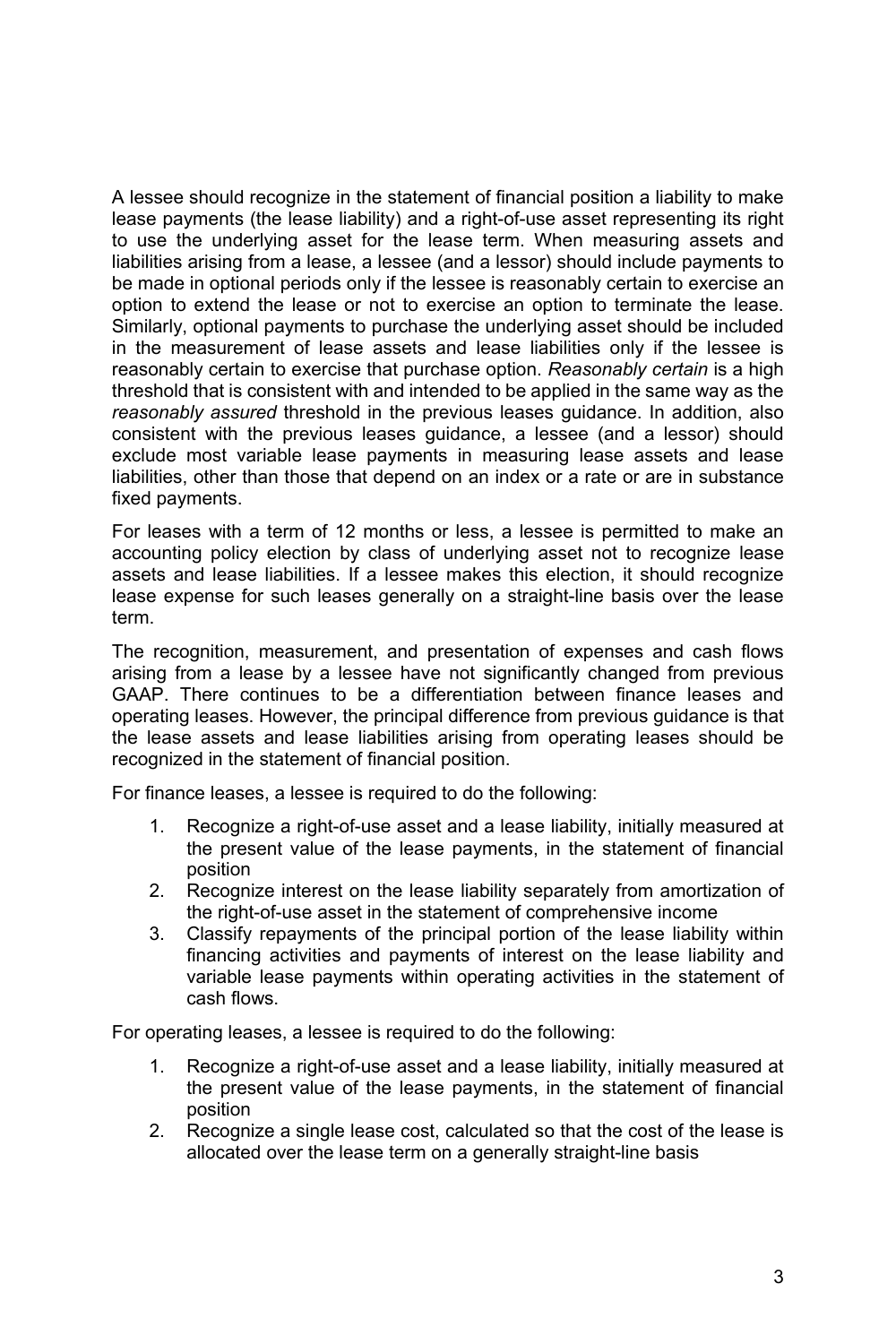3. Classify all cash payments within operating activities in the statement of cash flows.

### Lessor Accounting

The accounting applied by a lessor is largely unchanged from that applied under previous GAAP. For example, the vast majority of operating leases should remain classified as operating leases, and lessors should continue to recognize lease income for those leases on a generally straight-line basis over the lease term. However, some changes to the lessor accounting guidance were made to align both of the following:

- 1. The lessor accounting guidance with specific changes made to the lessee accounting guidance. For example, certain glossary terms that are applied by lessees and lessors and that will affect a lessee applying the lessor guidance as a sublessor were updated so that lessees and lessors apply the same terms.
- 2. Key aspects of the lessor accounting model with the revenue recognition guidance in Topic 606. Leasing is fundamentally a revenue-generating activity for lessors, and many aspects of the previous lessor accounting guidance aligned with, or were derived from, the revenue recognition guidance that preceded Topic 606 (for example, specific aspects of the lessor accounting guidance for real estate assets were designed to conform with the revenue recognition guidance specific to sales of real estate, and both the previous leasing and certain revenue recognition guidance in GAAP utilized a risk-and-rewards principle for determining when the sale of an asset occurred). Topic 842 retains alignment in key respects between the lessor accounting guidance and the revenue recognition guidance in Topic 606. For example, whether a lease is similar to a sale of the underlying asset depends on whether the lessee, in effect, obtains control of the underlying asset as a result of the lease (consistent with the transfer of control principle for a sale in Topic 606), and a lessor is precluded from recognizing selling profit or sales revenue at lease commencement for a lease that does not transfer control of the underlying asset to the lessee. Also consistent with the guidance in Topic 606, the lessor accounting model in Topic 842 does not differentiate between leases of real estate and leases of other assets.

### Leveraged Leases

In addition to the changes outlined above, the previous accounting model for leveraged leases continues to apply only to those leveraged leases that commenced before the effective date of the guidance in this Update. The accounting model for leveraged leases in Topic 840 is not retained for leases that commence after the effective date of the guidance in this Update.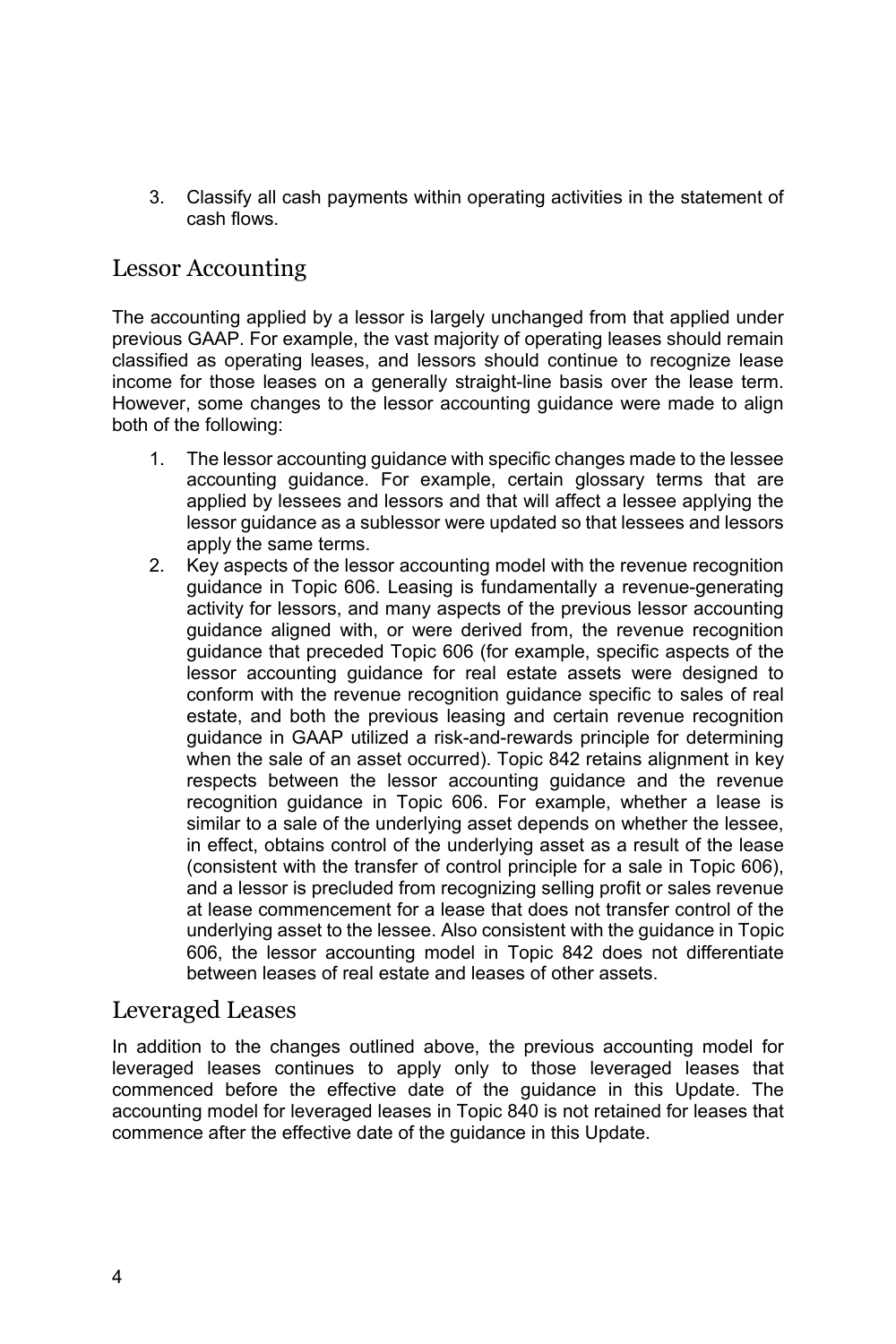# Definition of a Lease

At inception of a contract, an entity should determine whether the contract is or contains a lease. Topic 842 defines a lease as a contract, or part of a contract, that conveys the right to control the use of identified property, plant, or equipment (an identified asset) for a period of time in exchange for consideration. Control over the use of the identified asset means that the customer has both (1) the right to obtain substantially all of the economic benefits from the use of the asset and (2) the right to direct the use of the asset.

Under the lessee accounting model in previous GAAP, the critical determination was whether a lease was a capital lease or an operating lease because lease assets and lease liabilities were recognized only for capital leases. Under Topic 842, the critical determination is whether a contract is or contains a lease because lessees are required to recognize lease assets and lease liabilities for all leases finance and operating—other than short-term leases (that is, if the entity elects the short-term lease recognition and measurement exemption). Topic 842 provides detailed guidance and several examples to illustrate the application of the definition of a lease to assist entities in making this critical determination.

### Components

Topic 842 requires an entity to separate the lease components from the nonlease components (for example, maintenance services or other activities that transfer a good or service to the customer) in a contract. Although this was a requirement in previous GAAP, Topic 842 provides more guidance on how to identify and separate components than previous GAAP. Only the lease components must be accounted for in accordance with Topic 842. The consideration in the contract is allocated to the lease and nonlease components on a relative standalone price basis (for lessees) or in accordance with the allocation guidance in Topic 606 (for lessors). Consideration attributable to nonlease components is not a lease payment and, therefore, is not included in the measurement of lease assets or lease liabilities. Entities should account for nonlease components in accordance with other applicable Topics. Activities that do not transfer a good or service to the lessee or amounts paid solely to reimburse costs of the lessor are not components in a contract and are not allocated any of the consideration in the contract.

The above notwithstanding, Topic 842 provides a practical expedient for lessees as it relates to separating lease components from nonlease components. Lessees may make an accounting policy election by class of underlying asset not to separate lease components from nonlease components. If an entity makes that accounting policy election, it is required to account for the nonlease components together with the related lease components as a single lease component.

### Sale and Leaseback Transactions

For a sale to occur in the context of a sale and leaseback transaction, the transfer of the asset must meet the requirements for a sale in Topic 606. If there is no sale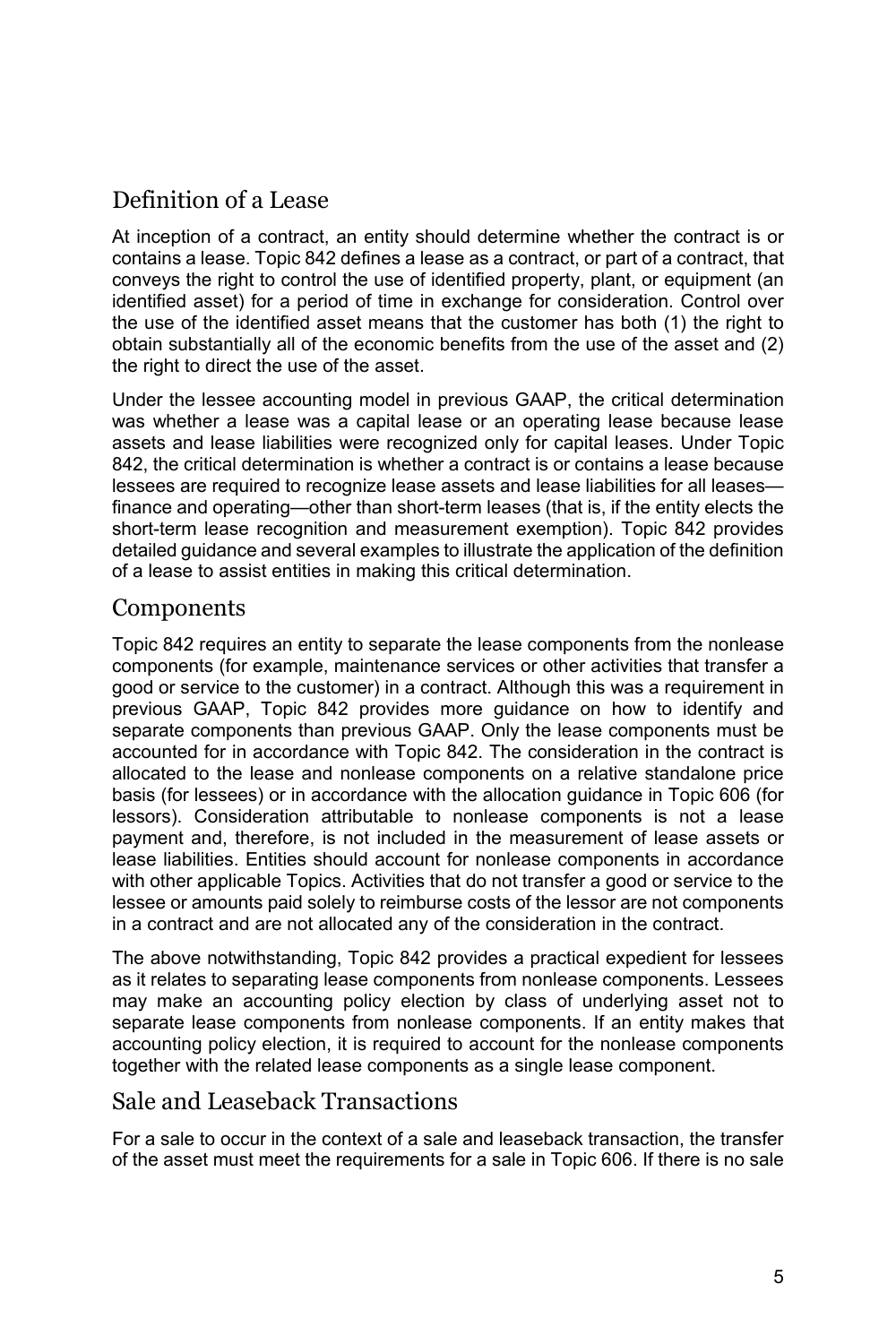for the seller-lessee, the buyer-lessor also does not account for a purchase. Any consideration paid for the asset is accounted for as a financing transaction by both the seller-lessee and the buyer-lessor. There could be circumstances in which a transaction would have qualified for a sale under the previous leases guidance but will not qualify for a sale under Topic 606, or vice versa. In particular, many sale and leaseback transactions involving real estate will qualify for sale and leaseback accounting that would not have qualified for sale and leaseback accounting under the previous leases guidance. In contrast, some sale and leaseback transactions involving assets other than real estate that previously would have qualified for sale and leaseback accounting will not qualify for sale and leaseback accounting under Topic 842. Topic 842 includes implementation guidance to assist entities in determining whether the transfer of an asset in the context of a sale and leaseback transaction is a sale. In particular, Topic 842 specifies that if the leaseback is classified as a finance/sales-type lease, no sale has occurred. Topic 842 also specifies that a repurchase option (that is, for the seller-lessee to repurchase the asset from the buyer-lessor) precludes sale accounting unless (1) the asset is nonspecialized and (2) the exercise price of the option is the fair value of the asset on the date the option is exercised.

For transactions previously accounted for as a sale and a leaseback under previous GAAP, the transition guidance in Topic 842 does not require an entity to reassess whether the transaction would have qualified as a sale and a leaseback in accordance with Topic 842.

### **Disclosures**

Disclosures are required by lessees and lessors to meet the objective of enabling users of financial statements to assess the amount, timing, and uncertainty of cash flows arising from leases. To meet that objective, the Board decided to require qualitative disclosures along with specific quantitative disclosures. The Board's intention is to require enough information to supplement the amounts recorded in the financial statements so that users can understand more about the nature of an entity's leasing activities.

### Transition

In transition, lessees and lessors are required to recognize and measure leases at the beginning of the earliest period presented using a modified retrospective approach. The modified retrospective approach includes a number of optional practical expedients that entities may elect to apply. These practical expedients relate to the identification and classification of leases that commenced before the effective date, initial direct costs for leases that commenced before the effective date, and the ability to use hindsight in evaluating lessee options to extend or terminate a lease or to purchase the underlying asset.

An entity that elects to apply the practical expedients will, in effect, continue to account for leases that commence before the effective date in accordance with previous GAAP unless the lease is modified, except that lessees are required to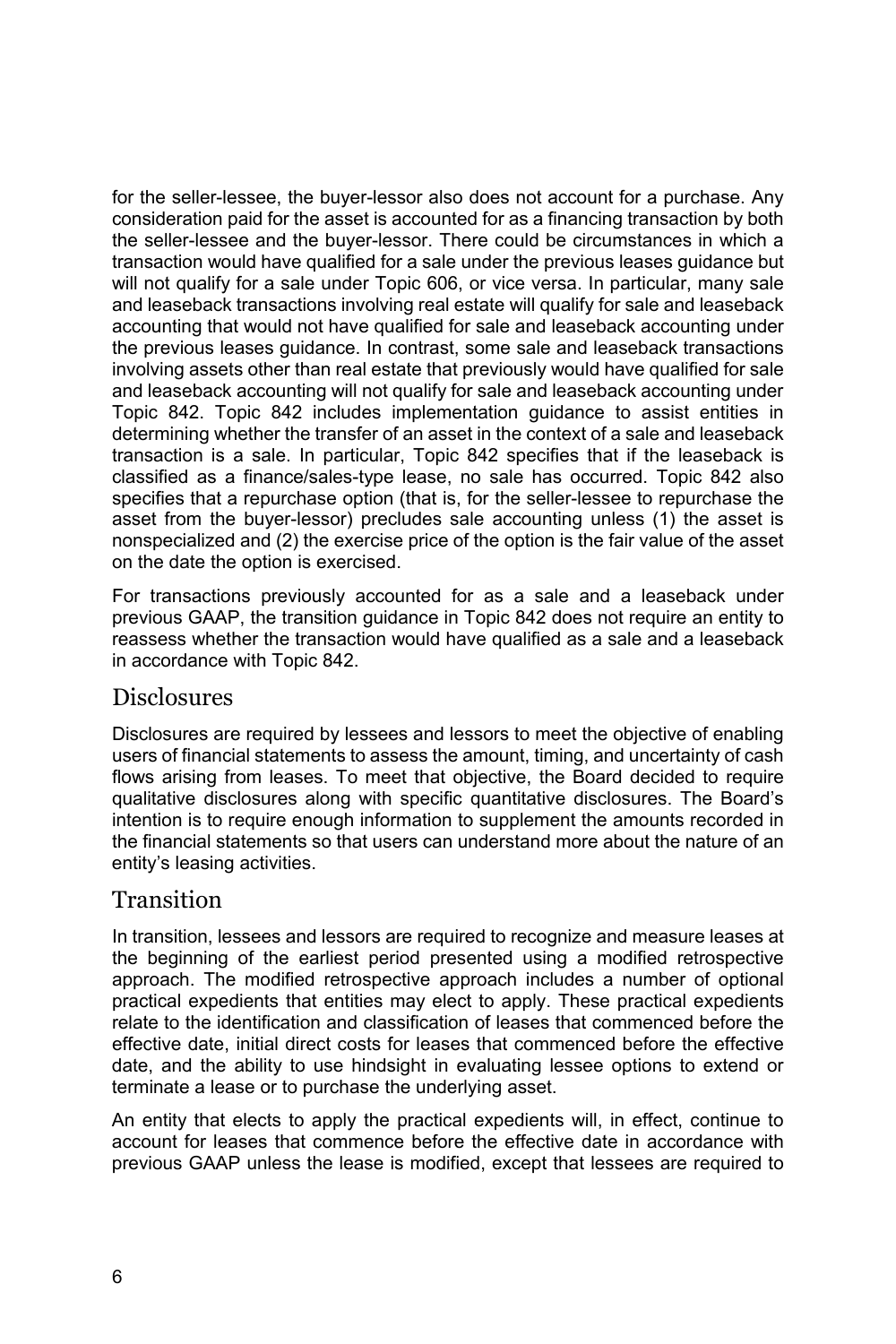recognize a right-of-use asset and a lease liability for all operating leases at each reporting date based on the present value of the remaining minimum rental payments that were tracked and disclosed under previous GAAP.

The transition guidance in Topic 842 also provides specific guidance for sale and leaseback transactions, build-to-suit leases, leveraged leases, and amounts previously recognized in accordance with the business combinations guidance for leases.

# When Will the Amendments Be Effective?

The amendments in this Update are effective for fiscal years beginning after December 15, 2018, including interim periods within those fiscal years, for any of the following:

- 1. A public business entity
- 2. A not-for-profit entity that has issued, or is a conduit bond obligor for, securities that are traded, listed, or quoted on an exchange or an overthe-counter market
- 3. An employee benefit plan that files financial statements with the U.S. Securities and Exchange Commission (SEC).

For all other entities, the amendments in this Update are effective for fiscal years beginning after December 15, 2019, and interim periods within fiscal years beginning after December 15, 2020.

Early application of the amendments in this Update is permitted for all entities.

# How Do the Provisions Compare with International Financial Reporting Standards (IFRS)?

The leases project began as a joint project with the IASB, and many of the requirements in Topic 842 are the same as the requirements in IFRS 16. The main differences between Topic 842 and IFRS 16 are in relation to certain aspects of the lessee accounting model. In contrast to the lessee accounting model in Topic 842, which distinguishes between finance leases and operating leases in the financial statements, the lessee accounting model in IFRS 16 requires all leases to be accounted for consistent with the Topic 842 approach for finance leases. Consequently, leases classified as operating leases under Topic 842 will be accounted for differently under GAAP than under IFRS and will have a different effect on the statement of comprehensive income and the statement of cash flows under IFRS 16 than under previous IFRSs. The following are the other notable requirements of IFRS 16 that are not consistent with the requirements in Topic 842:

1. Lessee accounting model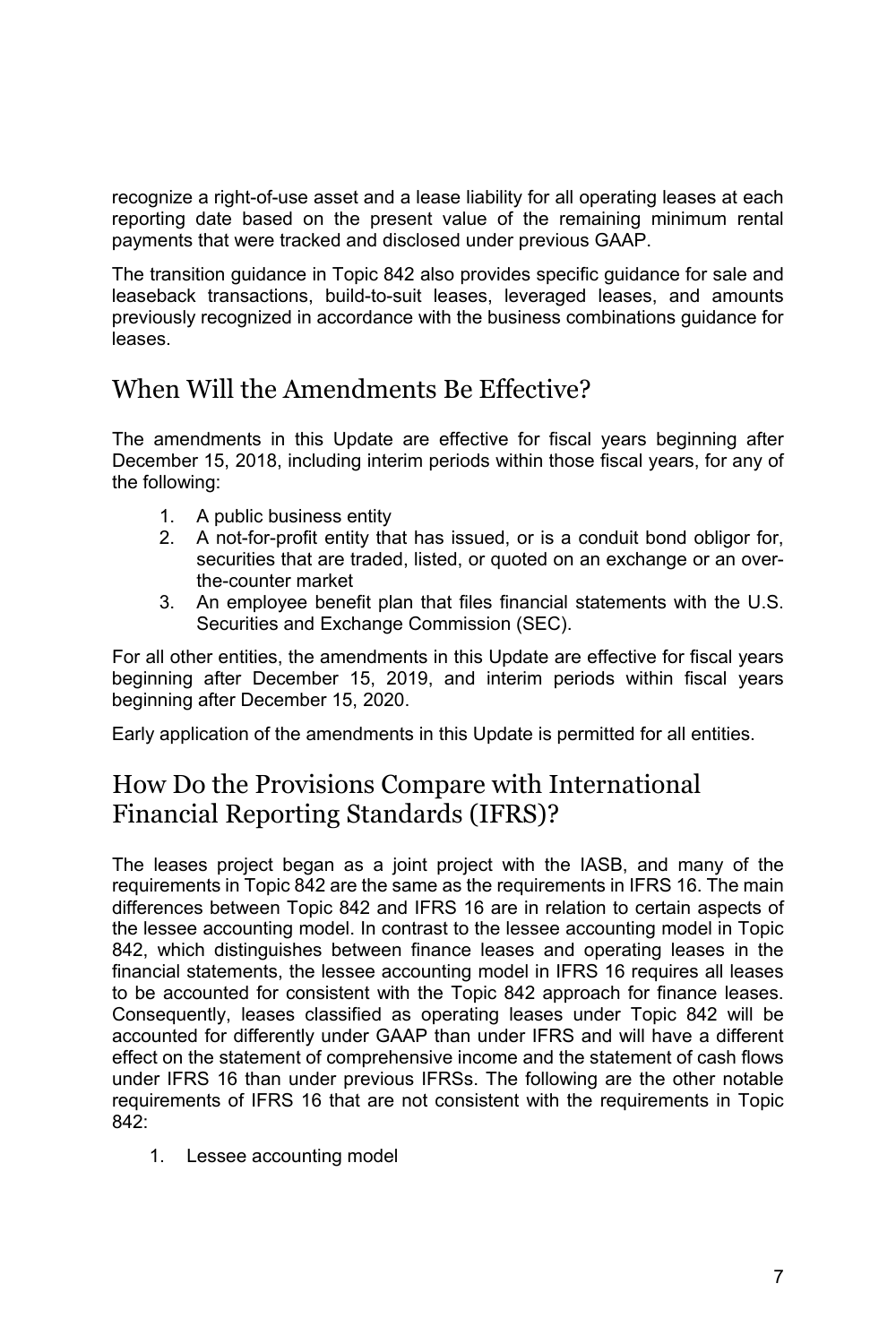- a. IFRS 16 has a lessee recognition and measurement exemption for leases of assets with values of less than \$5,000.
- 2. Lessor accounting model
	- a. IFRS 16 does not distinguish between sales-type and direct financing leases; therefore, IFRS 16 permits recognition of selling profit on direct financing leases at lease commencement.
	- b. IFRS 16 does not include any explicit guidance on collectibility of the lease payments and amounts necessary to satisfy a residual value guarantee.
	- c. IFRS 16 applies a model to modifications of sales-type and direct financing leases that is predicated on IFRS financial instruments guidance.
- 3. Measurement of the right-of-use asset
	- a. IFRS 16 allows alternative measurement bases for the right-of-use asset (for example, the fair value model under IAS 40, *Investment Property*, or at a revalued amount in accordance with IAS 16, *Property, Plant and Equipment*).
- 4. Variable lease payments
	- a. IFRS 16 requires reassessment of variable lease payments that depend on an index or a rate when there is a change in the cash flows resulting from a change in the reference index or rate (that is, when an adjustment to the lease payments takes effect).
- 5. Subleases
	- a. When classifying a sublease, IFRS 16 requires an intermediate lessor to determine the classification of the sublease with reference to the right-of-use asset arising from the head lease.
- 6. Sale and leaseback transactions
	- a. IFRS 16 does not include application guidance on whether the transfer of an asset in a sale and leaseback transaction is a sale, other than to state that if the seller-lessee has a substantive repurchase option regarding the underlying asset, then no sale has occurred.
	- b. IFRS 16 restricts the gain recognized by a seller-lessee in a sale and leaseback transaction to the amount of the gain that relates to the buyer-lessor's residual interest in the underlying asset at the end of the leaseback.
- 7. Private companies
	- a. IFRS 16 does not have guidance specifically for private companies; however, Topic 842 permits an accounting policy election for private companies to use a risk-free rate to discount the lease liability for each lease.
- 8. Statement of cash flows
	- a. IFRS 16 accounts for payments of interest in accordance with IAS 7, *Statement of Cash Flows*. IAS 7 allows interest to be classified within operating, investing, or financing activities.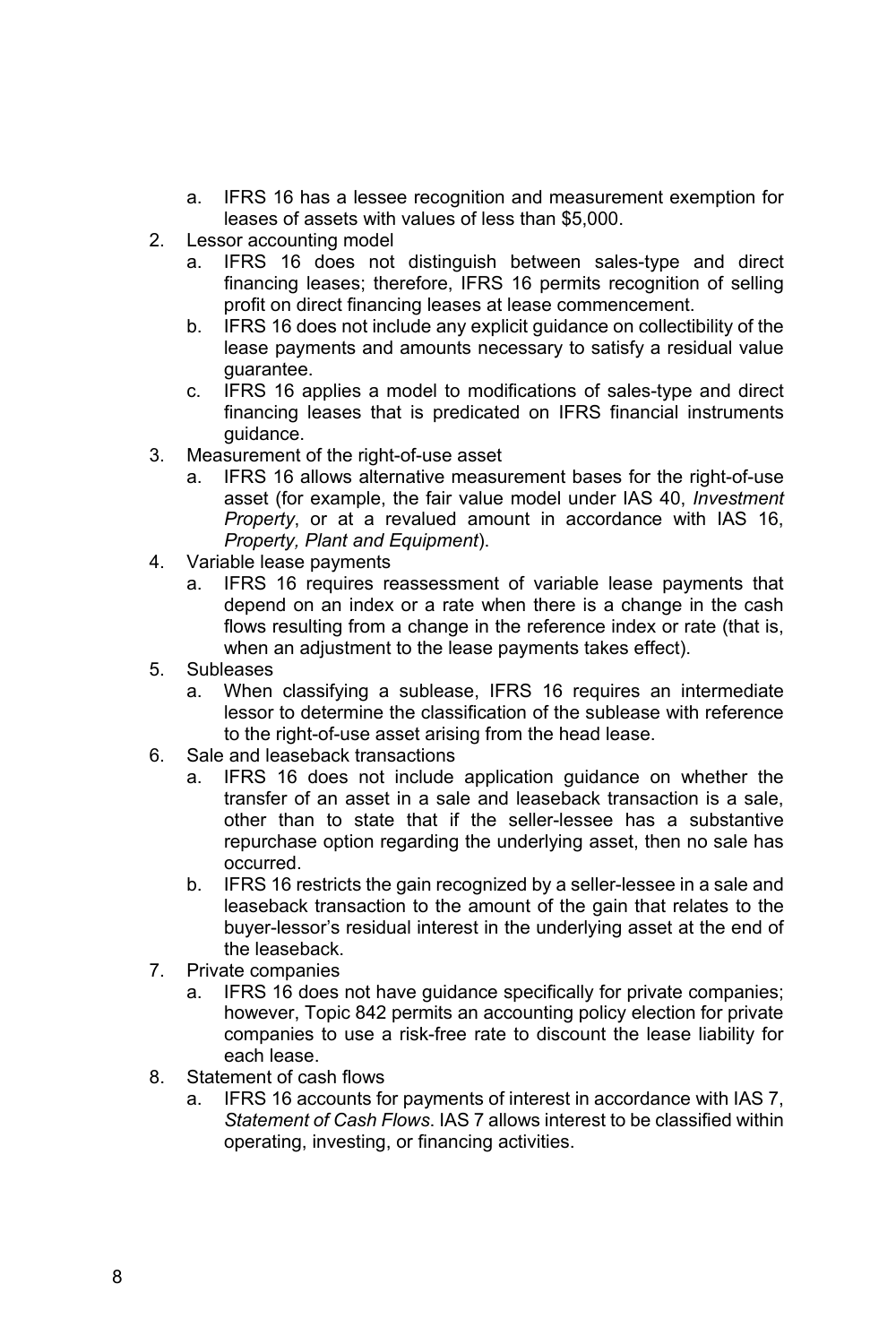- 9. Disclosure
	- a. IFRS 16 has similar but not identical qualitative and quantitative disclosure requirements to Topic 842.
- 10. Transition
	- a. IFRS 16 has different transition provisions than Topic 842 as a result of the differences in the lessee and lessor accounting provisions.
- 11. Existing differences in other areas of GAAP and IFRS that affect the accounting for leases
	- a. The key areas of difference are the existing requirements for impairment (of financial instruments and long-lived assets other than goodwill) and the accounting for investment properties.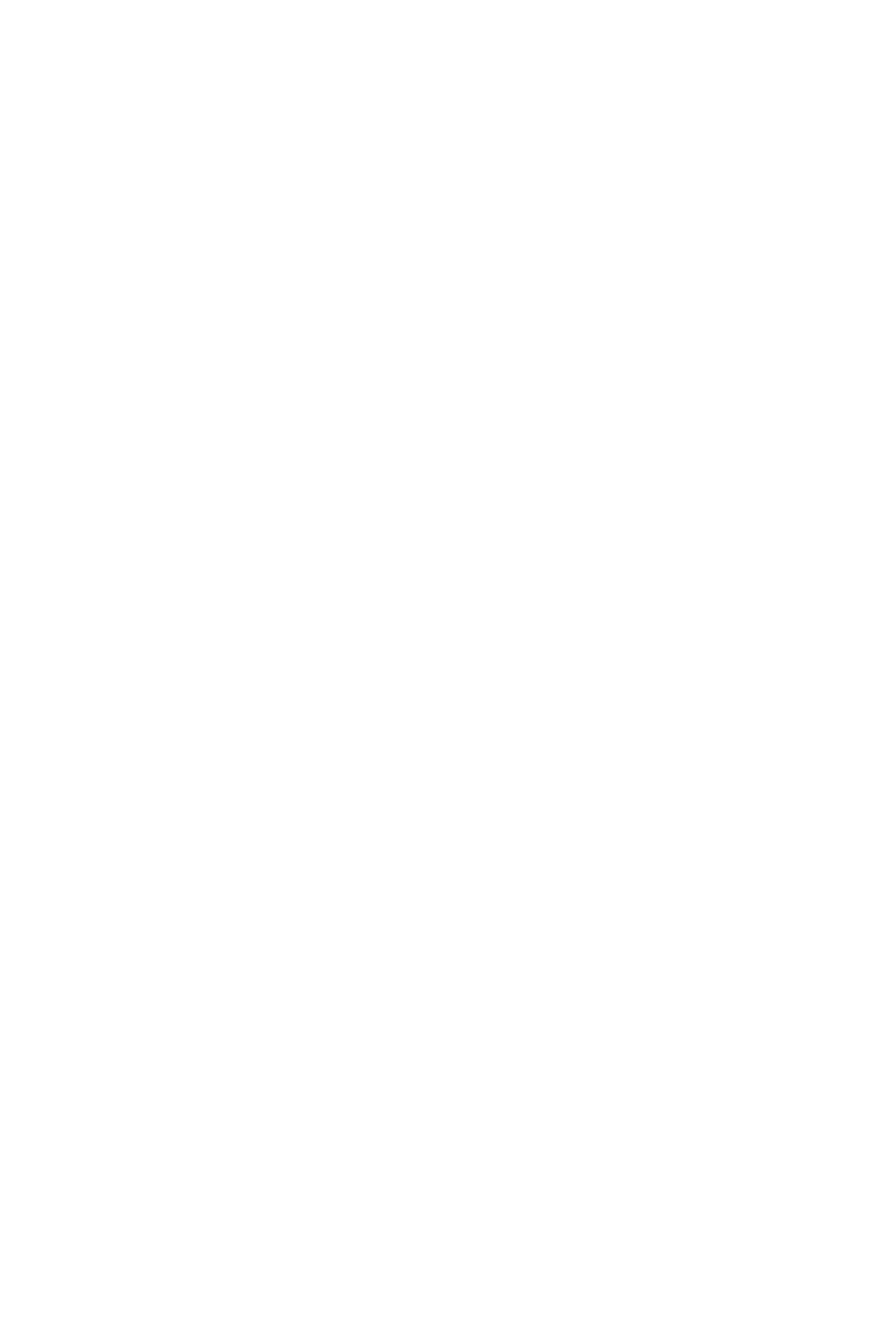# Amendments to the *FASB Accounting Standards Codification*®

# **Introduction**

- 1. This Update is organized into two sections:
	- a. Leases—Amendments in this section codify the Board's decision in the leases project and create a new Topic 842. For those amendments, see Section A.
	- b. Conforming Amendments—Amendments in this section conform guidance throughout the Accounting Standards Codification as a result of the Board's decisions in the leases project. For those amendments, see Section B.

2. The Accounting Standards Codification is amended as described in paragraphs 3–185. In some cases, to put the change in context, not only are the amended paragraphs shown but also the preceding and following paragraphs. Terms from the Master Glossary are linked (in **bold** type) the first time they appear in each Section and the first time they appear after a ">" symbol and a ">>" symbol heading. In the Implementation Guidance part of Section 55, Glossary terms are linked the first time they appear after a ">>" symbol heading and a ">>>" symbol heading. Added text is underlined, and deleted text is struck out.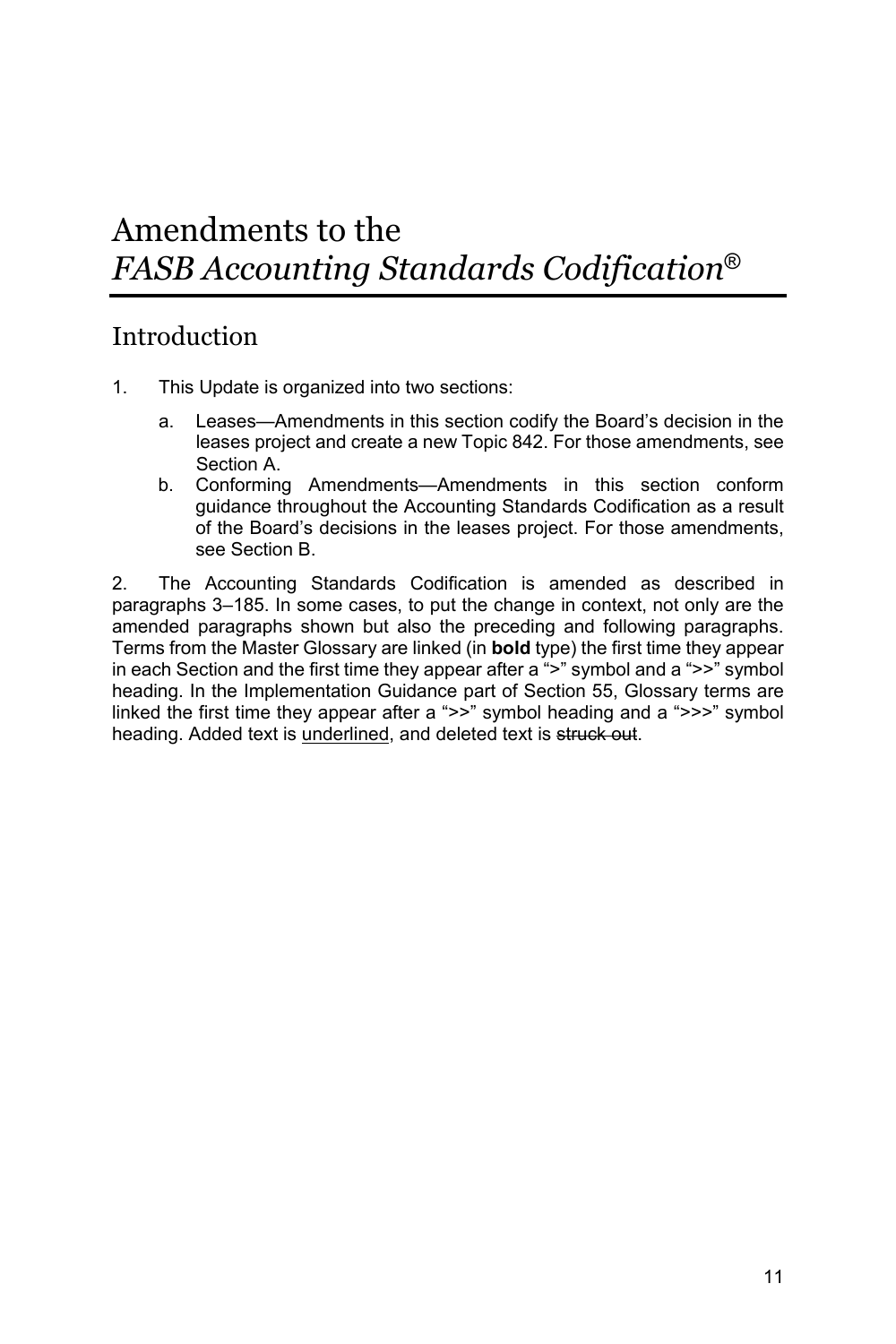# Section A—Leases: Amendments to the Accounting Standards Codification

# Addition of Topic 842

**3.** Add Subtopic 842-10, with a link to transition paragraph 842-10-65-1, as follows.

**[For ease of readability, the new Subtopic is not underlined.]** 

### **Leases—Overall**

### **Overview and Background**

### **General**

**842-10-05-1** The **Leases** Topic includes the following Subtopics:

- a. Overall
- b. **Lessee**
- c. **Lessor**
- d. Sale and Leaseback Transactions
- e. **Leveraged Lease** Arrangements.

**842-10-05-2** The Subtopics listed in paragraph 842-10-05-1 establish the requirements of financial accounting and reporting for lessees and lessors.

### **Objectives**

#### **General**

**842-10-10-1** This Topic specifies the accounting for **leases**. An entity should consider the terms and conditions of the **contract** and all relevant facts and circumstances when applying this Topic. An entity should apply this Topic consistently to leases with similar characteristics and in similar circumstances.

**842-10-10-2** The objective of this Topic is to establish the principles that **lessees** and **lessors** shall apply to report useful information to users of financial statements about the amount, timing, and uncertainty of cash flows arising from a lease.

## **Scope and Scope Exceptions**

### **General**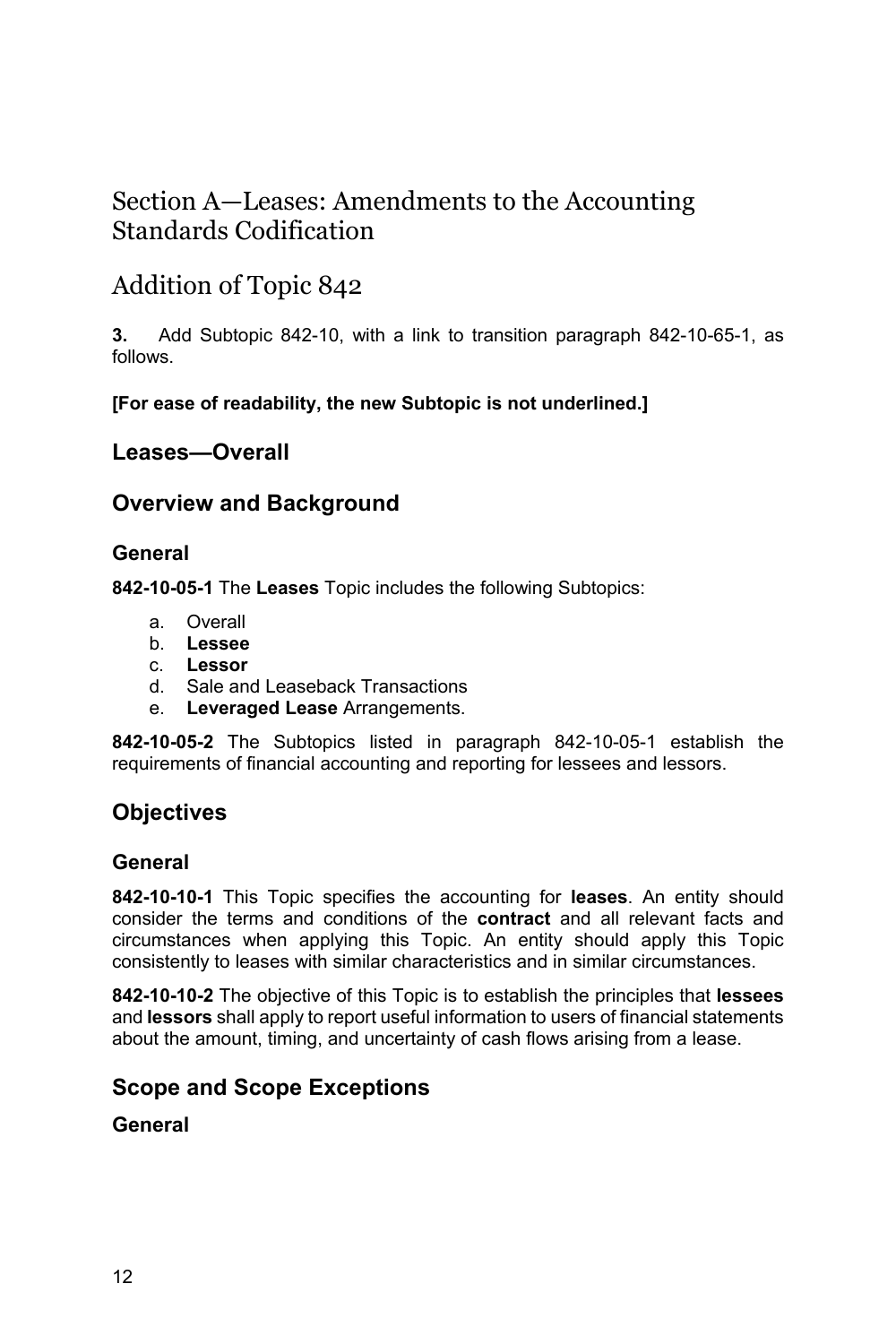**842-10-15-1** An entity shall apply this Topic to all **leases**, including **subleases**. Because a lease is defined as a **contract,** or part of a contract, that conveys the right to control the use of identified property, plant, or equipment (an identified asset) for a period of time in exchange for consideration, this Topic does not apply to any of the following:

- a. Leases of intangible assets (see Topic 350, Intangibles—Goodwill and Other).
- b. Leases to explore for or use minerals, oil, natural gas, and similar nonregenerative resources (see Topics 930, Extractive Activities— Mining, and 932, Extractive Activities—Oil and Gas). This includes the intangible right to explore for those natural resources and rights to use the land in which those natural resources are contained (that is, unless those rights of use include more than the right to explore for natural resources), but not equipment used to explore for the natural resources.
- c. Leases of biological assets, including timber (see Topic 905, Agriculture).
- d. Leases of **inventory** (see Topic 330, Inventory).
- e. Leases of assets under construction (see Topic 360, Property, Plant, and Equipment).

#### **> Identifying a Lease**

**842-10-15-2** At inception of a **contract**, an entity shall determine whether that contract is or contains a **lease**.

**842-10-15-3** A contract is or contains a lease if the contract conveys the right to control the use of identified property, plant, or equipment (an identified asset) for a period of time in exchange for consideration. A period of time may be described in terms of the amount of use of an identified asset (for example, the number of production units that an item of equipment will be used to produce).

**842-10-15-4** To determine whether a contract conveys the right to control the use of an identified asset (see paragraphs 842-10-15-17 through 15-26) for a period of time, an entity shall assess whether, throughout the **period of use**, the customer has both of the following:

- a. The right to obtain substantially all of the economic benefits from use of the identified asset (see paragraphs 842-10-15-17 through 15-19)
- b. The right to direct the use of the identified asset (see paragraphs 842-10- 15-20 through 15-26).

If the customer in the contract is a joint operation or a joint arrangement, an entity shall consider whether the joint operation or joint arrangement has the right to control the use of an identified asset throughout the period of use.

**842-10-15-5** If the customer has the right to control the use of an identified asset for only a portion of the term of the contract, the contract contains a lease for that portion of the term.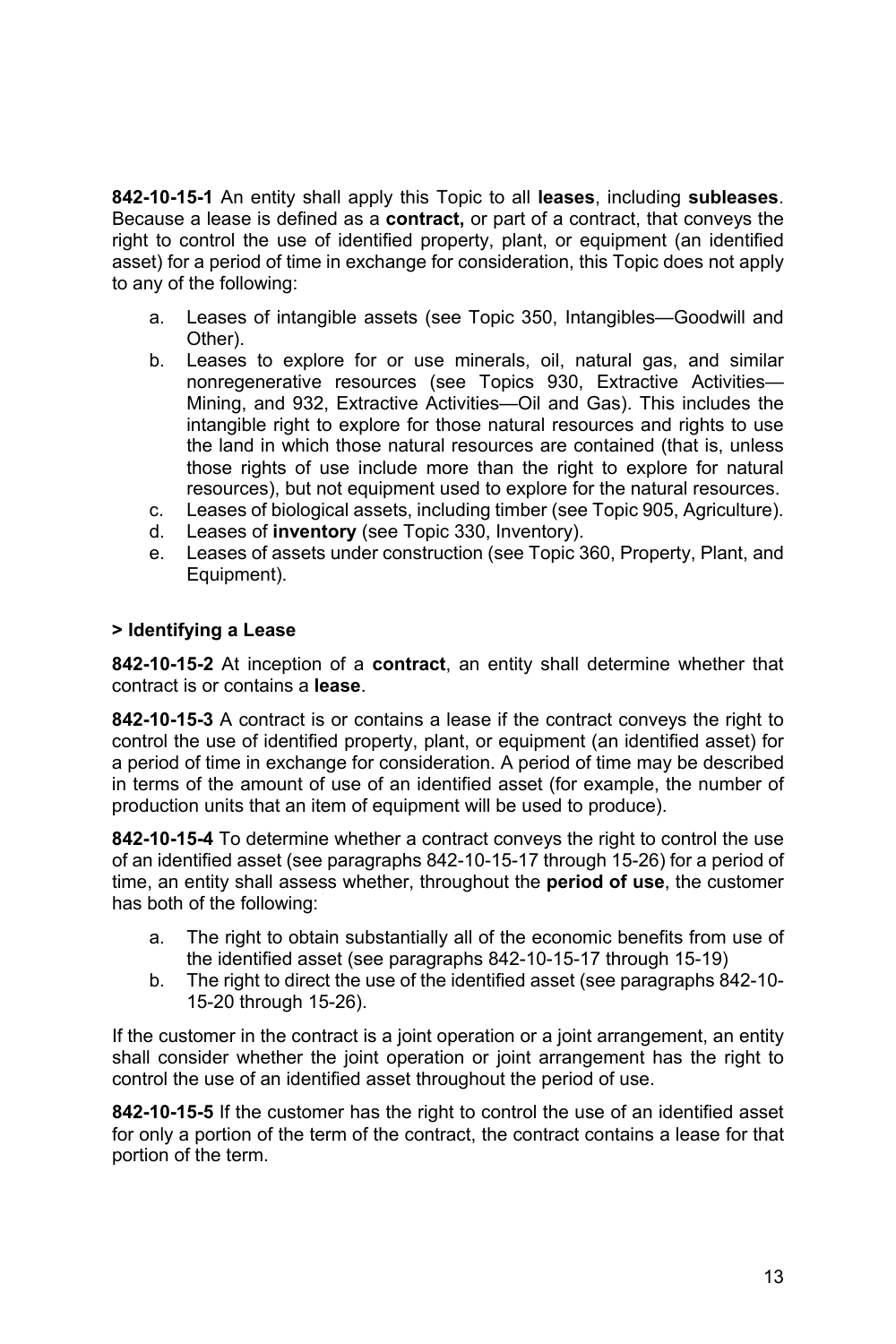**842-10-15-6** An entity shall reassess whether a contract is or contains a lease only if the terms and conditions of the contract are changed.

**842-10-15-7** In making the determination about whether a contract is or contains a lease, an entity shall consider all relevant facts and circumstances.

**842-10-15-8** Paragraph 842-10-55-1 includes a flowchart that depicts the decision process for evaluating whether a contract is or contains a lease.

#### **> > Identified Asset**

**842-10-15-9** An asset typically is identified by being explicitly specified in a **contract**. However, an asset also can be identified by being implicitly specified at the time that the asset is made available for use by the customer.

#### **> > > Substantive Substitution Rights**

**842-10-15-10** Even if an asset is specified, a customer does not have the right to use an identified asset if the supplier has the substantive right to substitute the asset throughout the period of use. A supplier's right to substitute an asset is substantive only if both of the following conditions exist:

- a. The supplier has the practical ability to substitute alternative assets throughout the period of use (for example, the customer cannot prevent the supplier from substituting an asset, and alternative assets are readily available to the supplier or could be sourced by the supplier within a reasonable period of time).
- b. The supplier would benefit economically from the exercise of its right to substitute the asset (that is, the economic benefits associated with substituting the asset are expected to exceed the costs associated with substituting the asset).

**842-10-15-11** An entity's evaluation of whether a supplier's substitution right is substantive is based on facts and circumstances at inception of the contract and shall exclude consideration of future events that, at inception, are not considered likely to occur. Examples of future events that, at inception of the contract, would not be considered likely to occur and, thus, should be excluded from the evaluation include, but are not limited to, the following:

- a. An agreement by a future customer to pay an above-market rate for use of the asset
- b. The introduction of new technology that is not substantially developed at inception of the contract
- c. A substantial difference between the customer's use of the asset, or the performance of the asset and the use or performance considered likely at inception of the contract
- d. A substantial difference between the market price of the asset during the period of use and the market price considered likely at inception of the contract.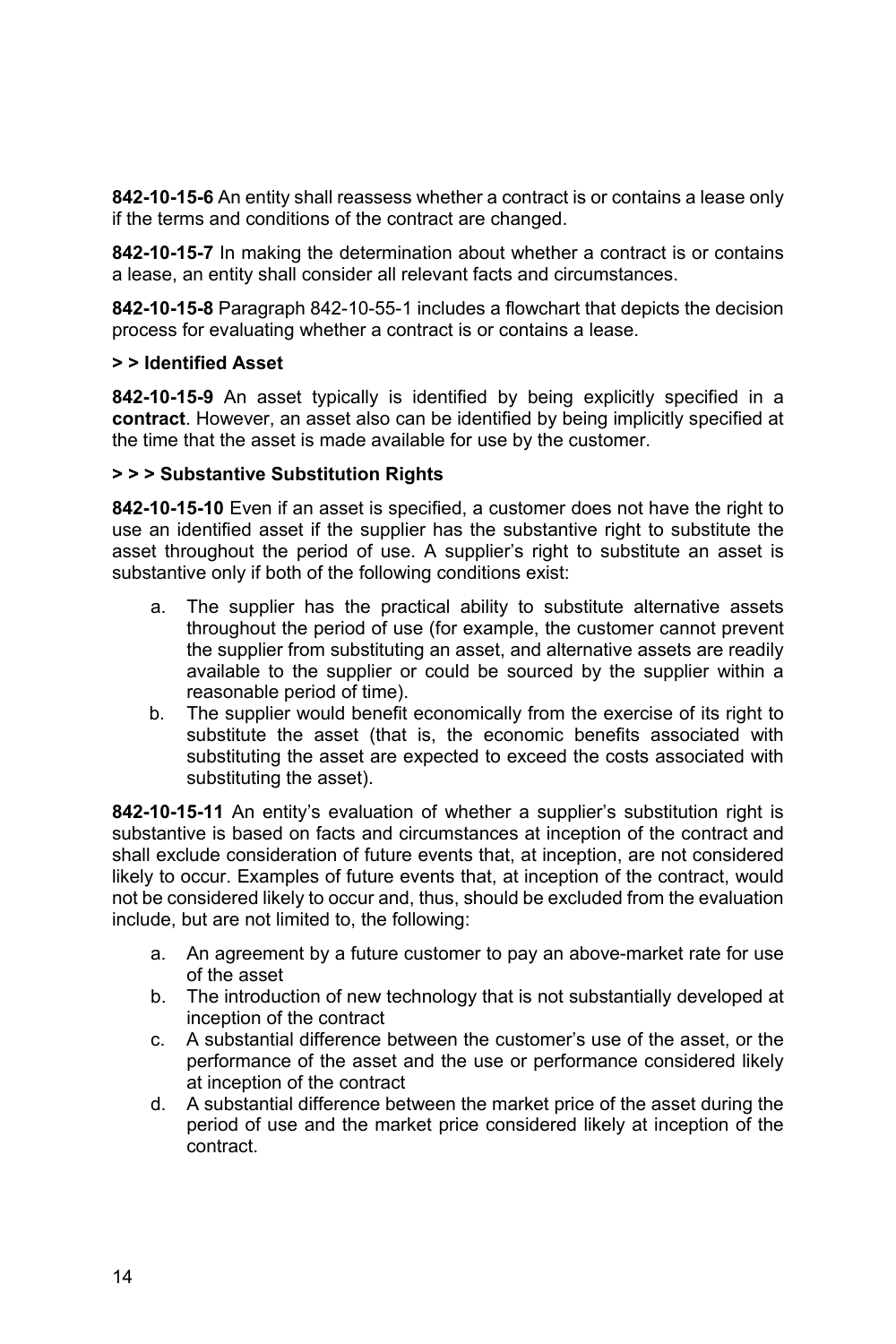**842-10-15-12** If the asset is located at the customer's premises or elsewhere, the costs associated with substitution are generally higher than when located at the supplier's premises and, therefore, are more likely to exceed the benefits associated with substituting the asset.

**842-10-15-13** If the supplier has a right or an obligation to substitute the asset only on or after either a particular date or the occurrence of a specified event, the supplier does not have the practical ability to substitute alternative assets throughout the period of use.

**842-10-15-14** The supplier's right or obligation to substitute an asset for repairs or maintenance, if the asset is not operating properly, or if a technical upgrade becomes available, does not preclude the customer from having the right to use an identified asset.

**842-10-15-15** If the customer cannot readily determine whether the supplier has a substantive substitution right, the customer shall presume that any substitution right is not substantive.

#### **> > > Portions of Assets**

**842-10-15-16** A capacity portion of an asset is an identified asset if it is physically distinct (for example, a floor of a building or a segment of a pipeline that connects a single customer to the larger pipeline). A capacity or other portion of an asset that is not physically distinct (for example, a capacity portion of a fiber optic cable) is not an identified asset, unless it represents substantially all of the capacity of the asset and thereby provides the customer with the right to obtain substantially all of the economic benefits from use of the asset.

#### **> > Right to Control the Use of the Identified Asset**

#### **> > > Right to Obtain the Economic Benefits from the Use of the Identified Asset**

**842-10-15-17** To control the use of an identified asset, a customer is required to have the right to obtain substantially all of the economic benefits from use of the asset throughout the period of use (for example, by having exclusive use of the asset throughout that period). A customer can obtain economic benefits from use of an asset directly or indirectly in many ways, such as by using, holding, or subleasing the asset. The economic benefits from use of an asset include its primary output and by-products (including potential cash flows derived from these items) and other economic benefits from using the asset that could be realized from a commercial transaction with a third party.

**842-10-15-18** When assessing the right to obtain substantially all of the economic benefits from use of an asset, an entity shall consider the economic benefits that result from use of the asset within the defined scope of a customer's right to use the asset in the contract (see paragraph 842-10-15-23). For example: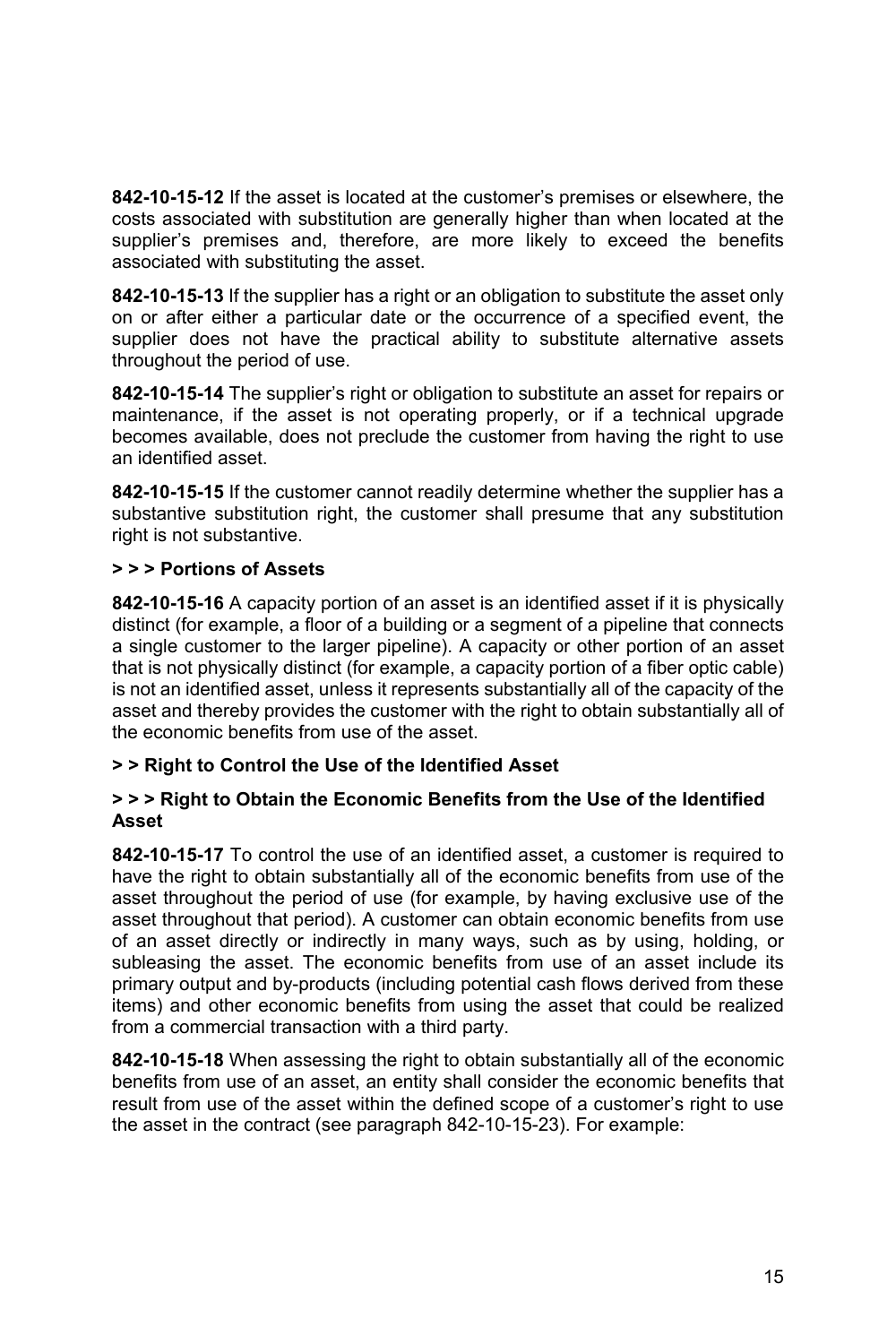- a. If a contract limits the use of a motor vehicle to only one particular territory during the period of use, an entity shall consider only the economic benefits from use of the motor vehicle within that territory and not beyond.
- b. If a contract specifies that a customer can drive a motor vehicle only up to a particular number of miles during the period of use, an entity shall consider only the economic benefits from use of the motor vehicle for the permitted mileage and not beyond.

**842-10-15-19** If a contract requires a customer to pay the supplier or another party a portion of the cash flows derived from use of an asset as consideration, those cash flows paid as consideration shall be considered to be part of the economic benefits that the customer obtains from use of the asset. For example, if a customer is required to pay the supplier a percentage of sales from use of retail space as consideration for that use, that requirement does not prevent the customer from having the right to obtain substantially all of the economic benefits from use of the retail space. That is because the cash flows arising from those sales are considered to be economic benefits that the customer obtains from use of the retail space, a portion of which it then pays to the supplier as consideration for the right to use that space.

#### **> > > Right to Direct the Use of the Identified Asset**

**842-10-15-20** A customer has the right to direct the use of an identified asset throughout the period of use in either of the following situations:

- a. The customer has the right to direct how and for what purpose the asset is used throughout the period of use (as described in paragraphs 842-10- 15-24 through 15-26).
- b. The relevant decisions about how and for what purpose the asset is used are predetermined (see paragraph 842-10-15-21) and at least one of the following conditions exists:
	- 1. The customer has the right to operate the asset (or to direct others to operate the asset in a manner that it determines) throughout the period of use without the supplier having the right to change those operating instructions.
	- 2. The customer designed the asset (or specific aspects of the asset) in a way that predetermines how and for what purpose the asset will be used throughout the period of use.

**842-10-15-21** The relevant decisions about how and for what purpose an asset is used can be predetermined in a number of ways. For example, the relevant decisions can be predetermined by the design of the asset or by contractual restrictions on the use of the asset.

**842-10-15-22** In assessing whether a customer has the right to direct the use of an asset, an entity shall consider only rights to make decisions about the use of the asset during the period of use unless the customer designed the asset (or specific aspects of the asset) in accordance with paragraph 842-10-15-20(b)(2).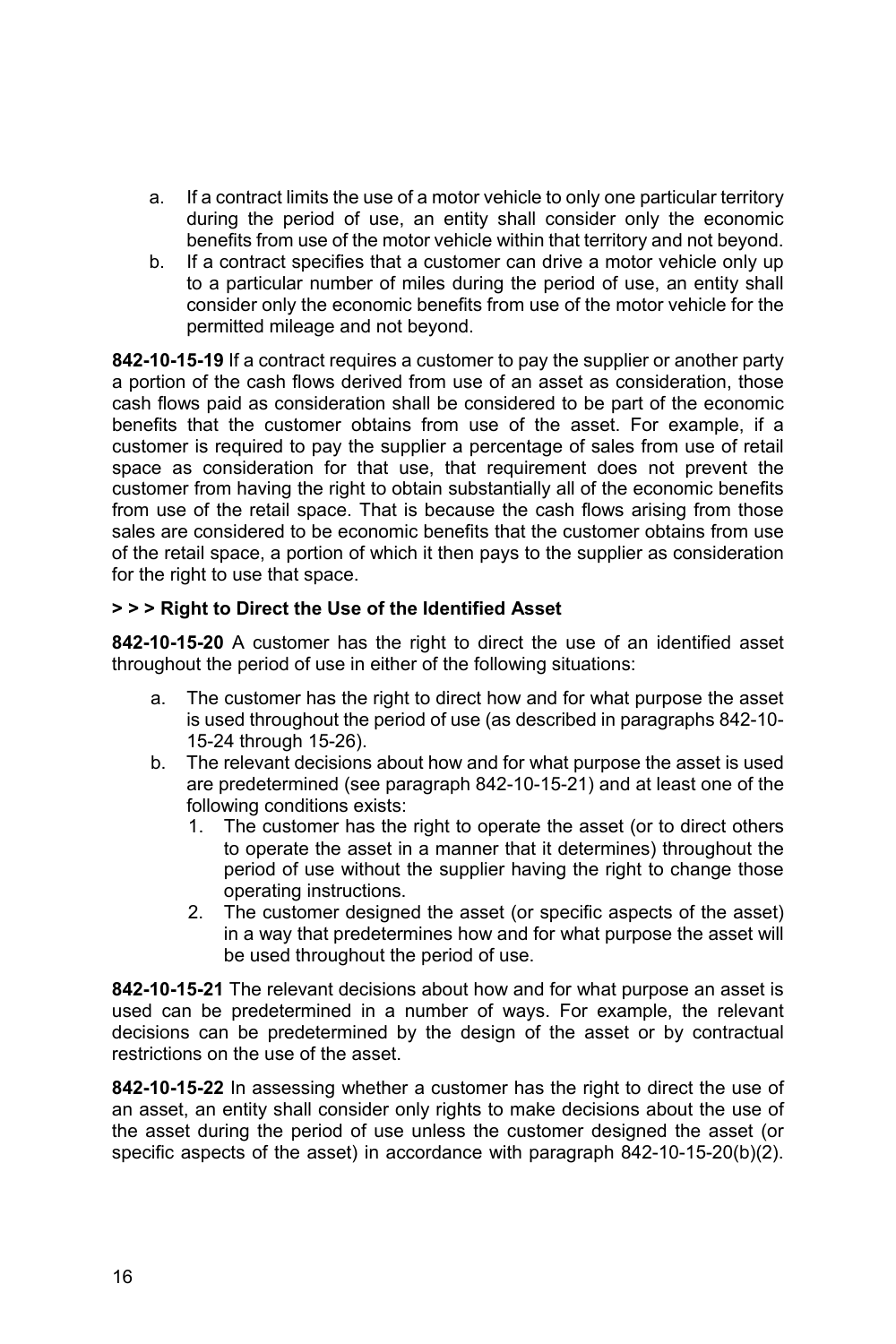Consequently, unless that condition exists, an entity shall not consider decisions that are predetermined before the period of use. For example, if a customer is able only to specify the output of an asset before the period of use, the customer does not have the right to direct the use of that asset. The ability to specify the output in a contract before the period of use, without any other decision-making rights relating to the use of the asset, gives a customer the same rights as any customer that purchases goods or services.

#### **> > > > Protective Rights**

**842-10-15-23** A contract may include terms and conditions designed to protect the supplier's interest in the asset or other assets, to protect its personnel, or to ensure the supplier's compliance with laws or regulations. These are examples of protective rights. For example, a contract may specify the maximum amount of use of an asset or limit where or when the customer can use the asset, may require a customer to follow particular operating practices, or may require a customer to inform the supplier of changes in how an asset will be used. Protective rights typically define the scope of the customer's right of use but do not, in isolation, prevent the customer from having the right to direct the use of an asset.

#### **> > > > How and for What Purpose an Asset Is Used**

**842-10-15-24** A customer has the right to direct how and for what purpose an asset is used throughout the period of use if, within the scope of its right of use defined in the contract, it can change how and for what purpose the asset is used throughout that period. In making this assessment, an entity considers the decision-making rights that are most relevant to changing how and for what purpose an asset is used throughout the period of use. Decision-making rights are relevant when they affect the economic benefits to be derived from use. The decision-making rights that are most relevant are likely to be different for different contracts, depending on the nature of the asset and the terms and conditions of the contract.

**842-10-15-25** Examples of decision-making rights that, depending on the circumstances, grant the right to direct how and for what purpose an asset is used, within the defined scope of the customer's right of use, include the following:

- a. The right to change the type of output that is produced by the asset (for example, deciding whether to use a shipping container to transport goods or for storage, or deciding on the mix of products sold from a retail unit)
- b. The right to change when the output is produced (for example, deciding when an item of machinery or a power plant will be used)
- c. The right to change where the output is produced (for example, deciding on the destination of a truck or a ship or deciding where a piece of equipment is used or deployed)
- d. The right to change whether the output is produced and the quantity of that output (for example, deciding whether to produce energy from a power plant and how much energy to produce from that power plant).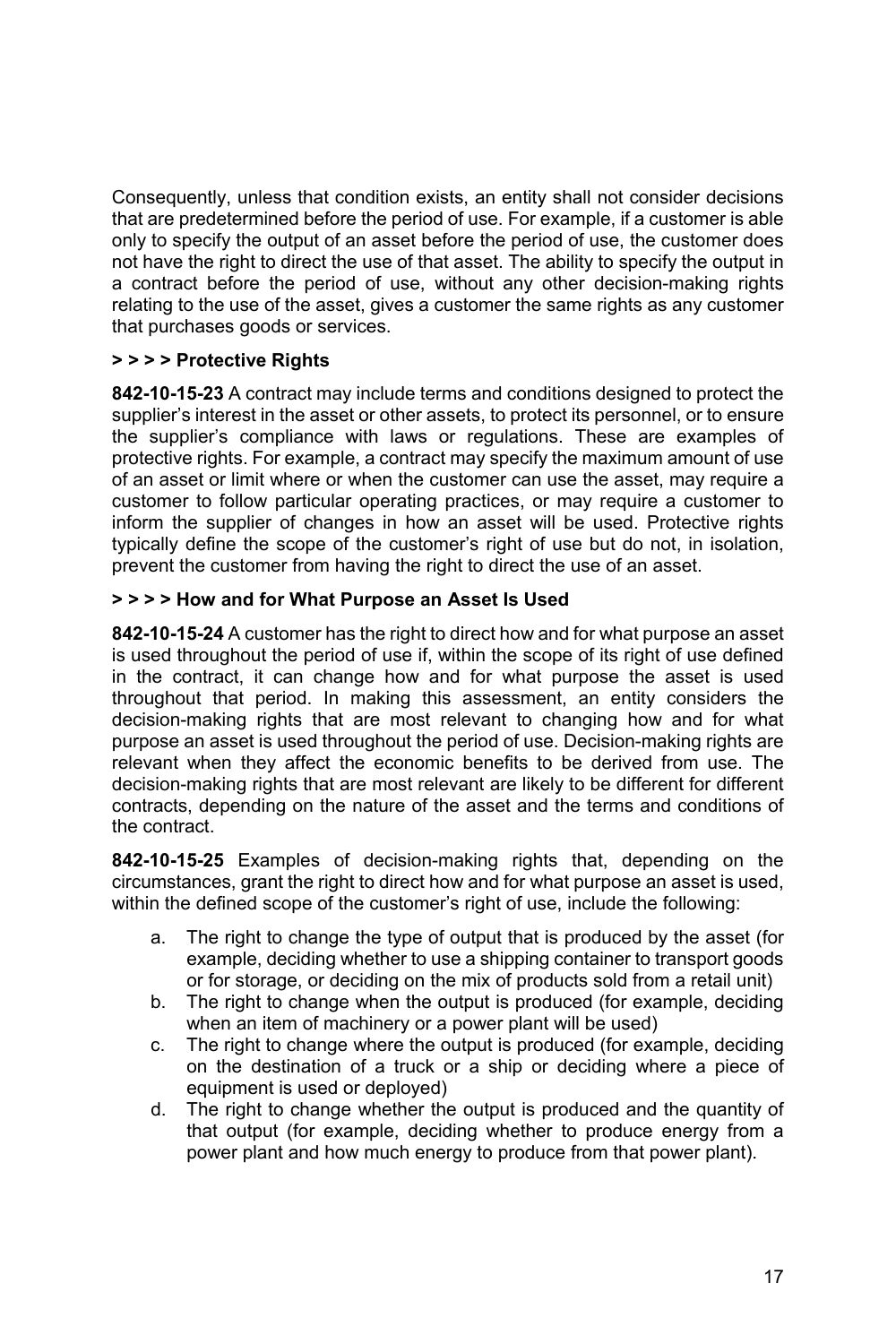**842-10-15-26** Examples of decision-making rights that do not grant the right to direct how and for what purpose an asset is used include rights that are limited to operating or maintaining the asset. Although rights such as those to operate or maintain an asset often are essential to the efficient use of an asset, they are not rights to direct how and for what purpose the asset is used and often are dependent on the decisions about how and for what purpose the asset is used. Such rights (that is, to operate or maintain the asset) can be held by the customer or the supplier. The supplier often holds those rights to protect its investment in the asset. However, rights to operate an asset may grant the customer the right to direct the use of the asset if the relevant decisions about how and for what purpose the asset is used are predetermined (see paragraph 842-10-15-20(b)(1)).

**842-10-15-27** See Examples 1 through 10 (paragraphs 842-10-55-41 through 55- 130) for illustrations of the requirements for identifying a lease.

#### **> Separating Components of a Contract**

**842-10-15-28** After determining that a **contract** contains a **lease** in accordance with paragraphs 842-10-15-2 through 15-27, an entity shall identify the separate lease components within the contract. An entity shall consider the right to use an **underlying asset** to be a separate lease component (that is, separate from any other lease components of the contract) if both of the following criteria are met:

- a. The **lessee** can benefit from the right of use either on its own or together with other resources that are readily available to the lessee. Readily available resources are goods or services that are sold or leased separately (by the **lessor** or other suppliers) or resources that the lessee already has obtained (from the lessor or from other transactions or events).
- b. The right of use is neither highly dependent on nor highly interrelated with the other right(s) to use underlying assets in the contract. A lessee's right to use an underlying asset is highly dependent on or highly interrelated with another right to use an underlying asset if each right of use significantly affects the other.

**842-10-15-29** The guidance in paragraph 842-10-15-28 notwithstanding, to classify and account for a lease of land and other assets, an entity shall account for the right to use land as a separate lease component unless the accounting effect of doing so would be insignificant (for example, separating the land element would have no effect on lease classification of any lease component or the amount recognized for the land lease component would be insignificant).

**842-10-15-30** The **consideration in the contract** shall be allocated to each separate lease component and nonlease component of the contract (see paragraphs 842-10-15-33 through 15-37 for lessee allocation guidance and paragraphs 842-10-15-38 through 15-42 for lessor allocation guidance). Components of a contract include only those items or activities that transfer a good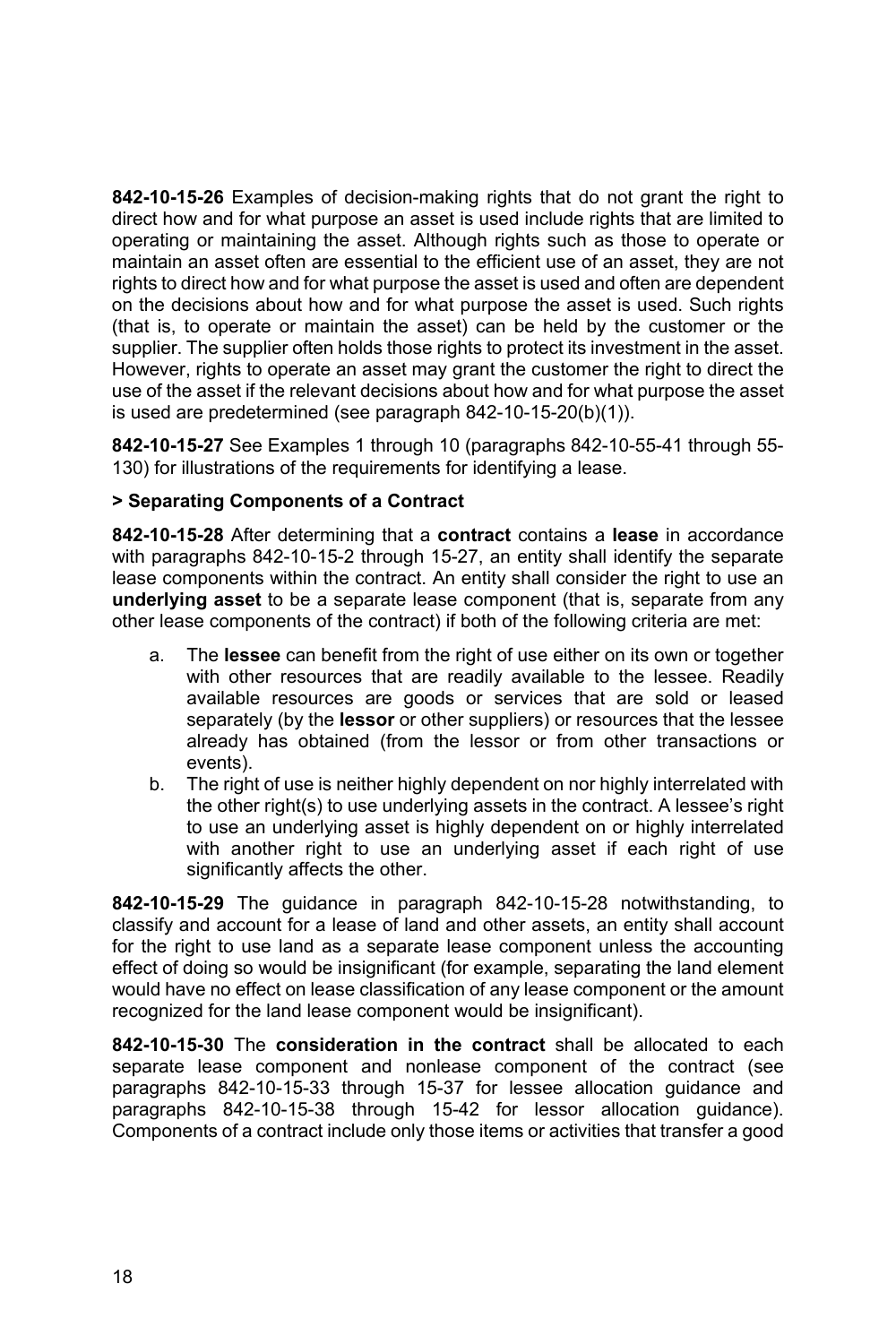or service to the lessee. Consequently, the following are not components of a contract and do not receive an allocation of the consideration in the contract:

- a. Administrative tasks to set up a contract or initiate the lease that do not transfer a good or service to the lessee
- b. Reimbursement or payment of the lessor's costs. For example, a lessor may incur various costs in its role as a lessor or as owner of the underlying asset. A requirement for the lessee to pay those costs, whether directly to a third party or as a reimbursement to the lessor, does not transfer a good or service to the lessee separate from the right to use the underlying asset.

**842-10-15-31** An entity shall account for each separate lease component separately from the nonlease components of the contract (that is, unless a lessee makes the accounting policy election described in paragraph 842-10-15-37). Nonlease components are not within the scope of this Topic and shall be accounted for in accordance with other Topics.

**842-10-15-32** See Examples 11 through 14 (paragraphs 842-10-55-131 through 55-158) for illustrations of the requirements for allocating consideration to components of a contract.

#### **> > Lessee**

**842-10-15-33** A **lessee** shall allocate (that is, unless the lessee makes the accounting policy election described in paragraph 842-10-15-37) the **consideration in the contract** to the separate **lease** components determined in accordance with paragraphs 842-10-15-28 through 15-31 and the nonlease components as follows:

- a. The lessee shall determine the relative **standalone price** of the separate lease components and the nonlease components on the basis of their observable standalone prices. If observable standalone prices are not readily available, the lessee shall estimate the standalone prices, maximizing the use of observable information. A residual estimation approach may be appropriate if the standalone price for a component is highly variable or uncertain.
- b. The lessee shall allocate the consideration in the contract on a relative standalone price basis to the separate lease components and the nonlease components of the **contract**.

**Initial direct costs** should be allocated to the separate lease components on the same basis as the **lease payments**.

**842-10-15-34** A price is observable if it is the price that either the **lessor** or similar suppliers sell similar lease or nonlease components on a standalone basis.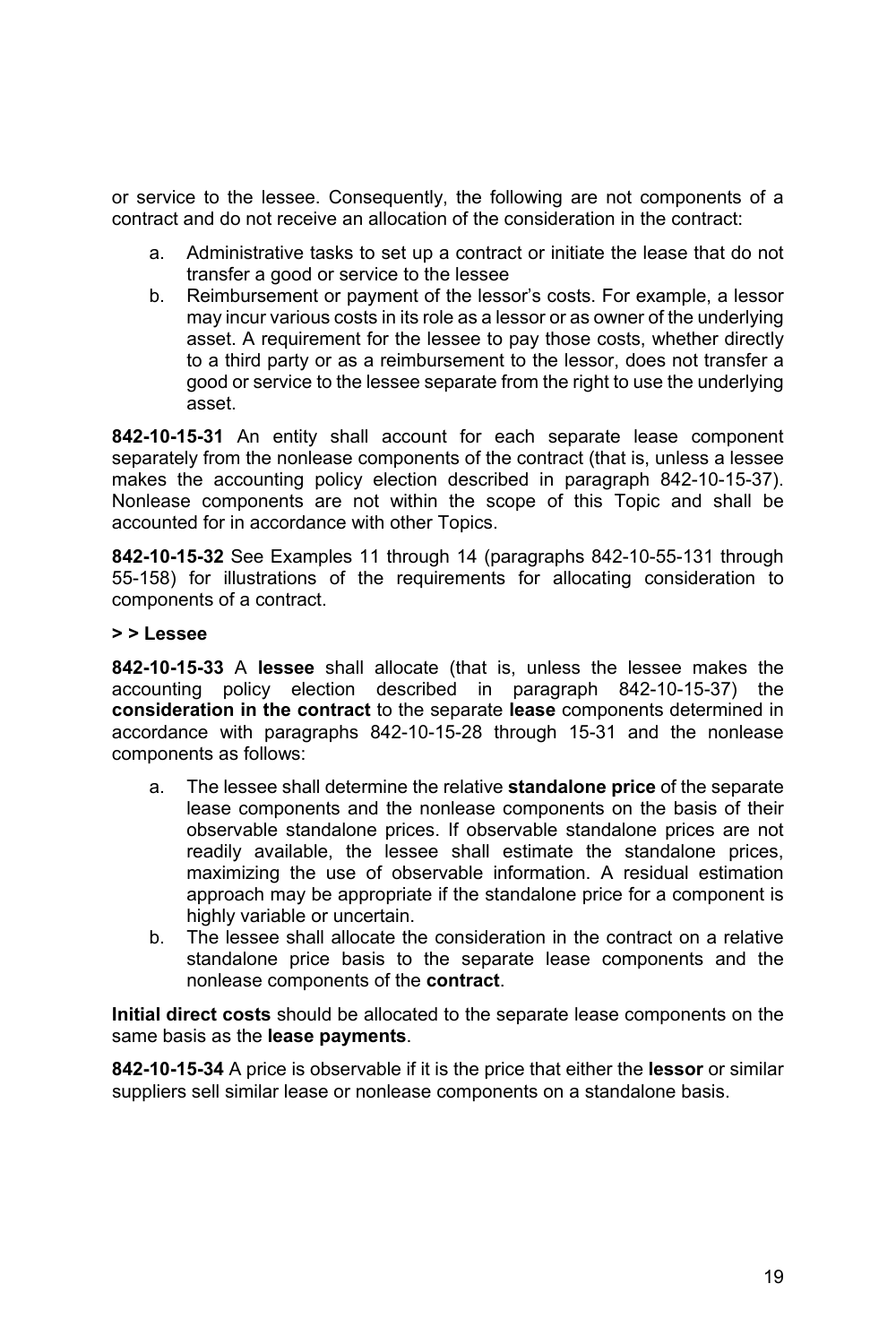**842-10-15-35** The consideration in the contract for a lessee includes all of the payments described in paragraph 842-10-30-5, as well as all of the following payments that will be made during the **lease term**:

- a. Any fixed payments (for example, monthly service charges) or in substance fixed payments, less any incentives paid or payable to the lessee, other than those included in paragraph 842-10-30-5
- b. Any other variable payments that depend on an index or a rate, initially measured using the index or rate at the **commencement date**.

**842-10-15-36** A lessee shall remeasure and reallocate the consideration in the contract upon either of the following:

- a. A remeasurement of the **lease liability** (for example, a remeasurement resulting from a change in the lease term or a change in the assessment of whether a lessee is or is not reasonably certain to exercise an option to purchase the **underlying asset**) (see paragraph 842-20-35-4)
- b. The effective date of a contract modification that is not accounted for as a separate contract (see paragraph 842-10-25-8).

**842-10-15-37** As a practical expedient, a lessee may, as an accounting policy election by class of underlying asset, choose not to separate nonlease components from lease components and instead to account for each separate lease component and the nonlease components associated with that lease component as a single lease component.

#### **> > Lessor**

**842-10-15-38** A **lessor** shall allocate the **consideration in the contract** to the separate **lease** components and the nonlease components using the requirements in paragraphs 606-10-32-28 through 32-41. A lessor also shall allocate any capitalized costs (for example, **initial direct costs** or **contract** costs capitalized in accordance with Subtopic 340-40 on other assets and deferred costs—contracts with customers) to the separate lease components or nonlease components to which those costs relate.

**842-10-15-39** The consideration in the contract for a lessor includes all of the amounts described in paragraph 842-10-15-35 and any other variable payment amounts that would be included in the transaction price in accordance with the guidance on variable consideration in Topic 606 on revenue from contracts with customers that specifically relates to either of the following:

- a. The lessor's efforts to transfer one or more goods or services that are not leases
- b. An outcome from transferring one or more goods or services that are not leases.

Any variable payment amounts accounted for as consideration in the contract shall be allocated entirely to the nonlease component(s) to which the variable payment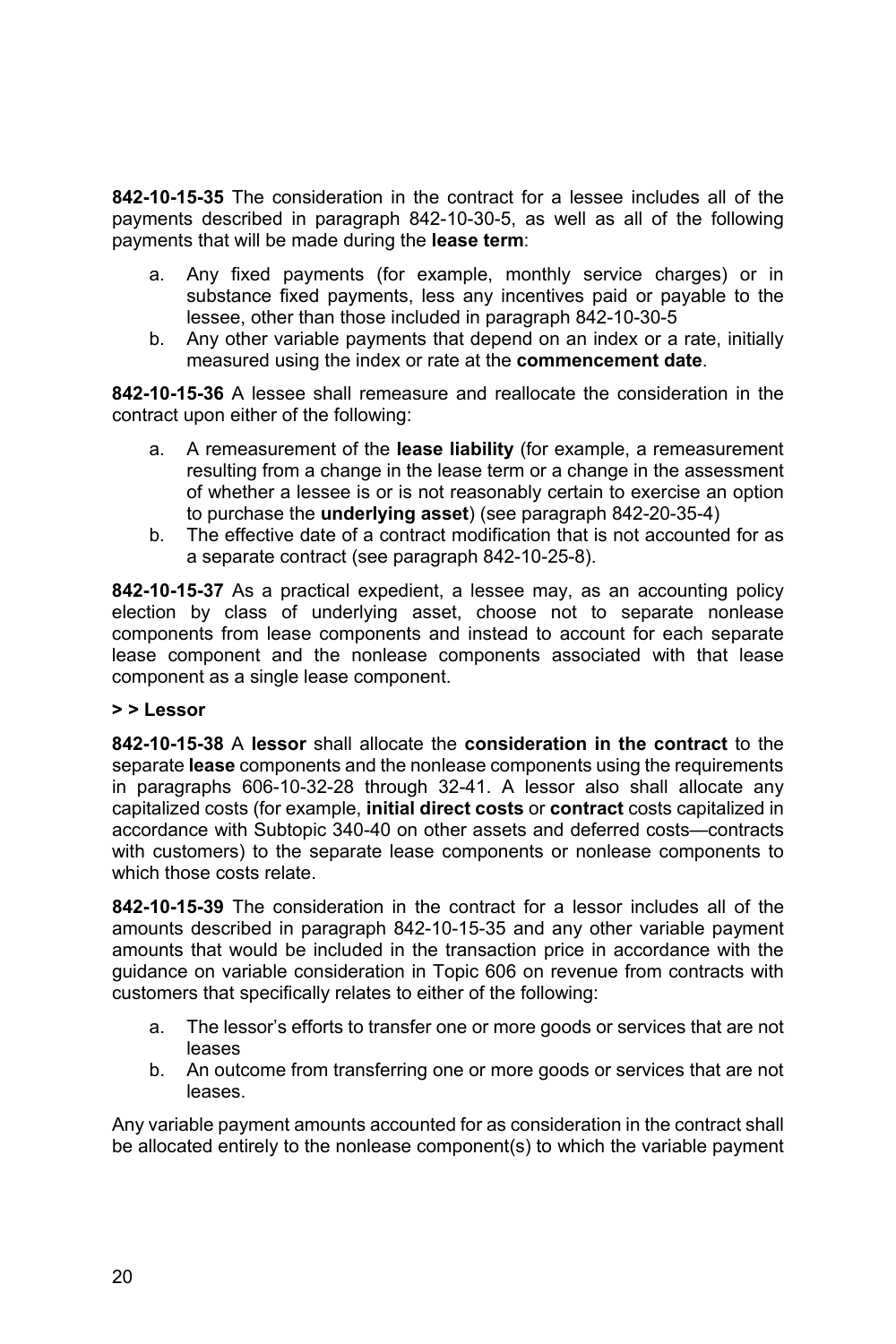specifically relates if doing so would be consistent with the transaction price allocation objective in paragraph 606-10-32-28.

**842-10-15-40** If the terms of a variable payment amount other than those in paragraph 842-10-15-35 relate to a lease component, even partially, the lessor shall recognize those payments as income in profit or loss in the period when the changes in facts and circumstances on which the variable payment is based occur (for example, when the **lessee's** sales on which the amount of the variable payment depends occur).

**842-10-15-41** A lessor shall remeasure and reallocate the remaining consideration in the contract when there is a contract modification that is not accounted for as a separate contract in accordance with paragraph 842-10-25-8.

**842-10-15-42** If the consideration in the contract changes, a lessor shall allocate those changes in accordance with the requirements in paragraphs 606-10-32-42 through 32-45.

#### **> Other Considerations**

**842-10-15-43** Paragraph 815-10-15-79 explains that **leases** that are within the scope of this Topic are not derivative instruments subject to Subtopic 815-10 on derivatives and hedging although a derivative instrument embedded in a lease may be subject to the requirements of Section 815-15-25. Paragraph 815-10-15-80 explains that **residual value guarantees** that are subject to the guidance in this Topic are not subject to the guidance in Subtopic 815-10. Paragraph 815-10-15- 81 requires that a third-party residual value guarantor consider the guidance in Subtopic 815-10 for all residual value guarantees that it provides to determine whether they are derivative instruments and whether they qualify for any of the scope exceptions in that Subtopic.

### **Glossary**

#### **Acquiree**

The **business** or **businesses** that the **acquirer** obtains control of in a **business combination**. This term also includes a nonprofit activity or business that a notfor-profit acquirer obtains control of in an **acquisition by a not-for-profit entity**.

#### **Acquirer**

The entity that obtains control of the **acquiree**. However, in a **business combination** in which a **variable interest entity** (VIE) is acquired, the primary beneficiary of that entity always is the acquirer.

#### **Acquisition by a Not-for-Profit Entity**

A transaction or other event in which a not-for-profit acquirer obtains control of one or more nonprofit activities or businesses and initially recognizes their assets and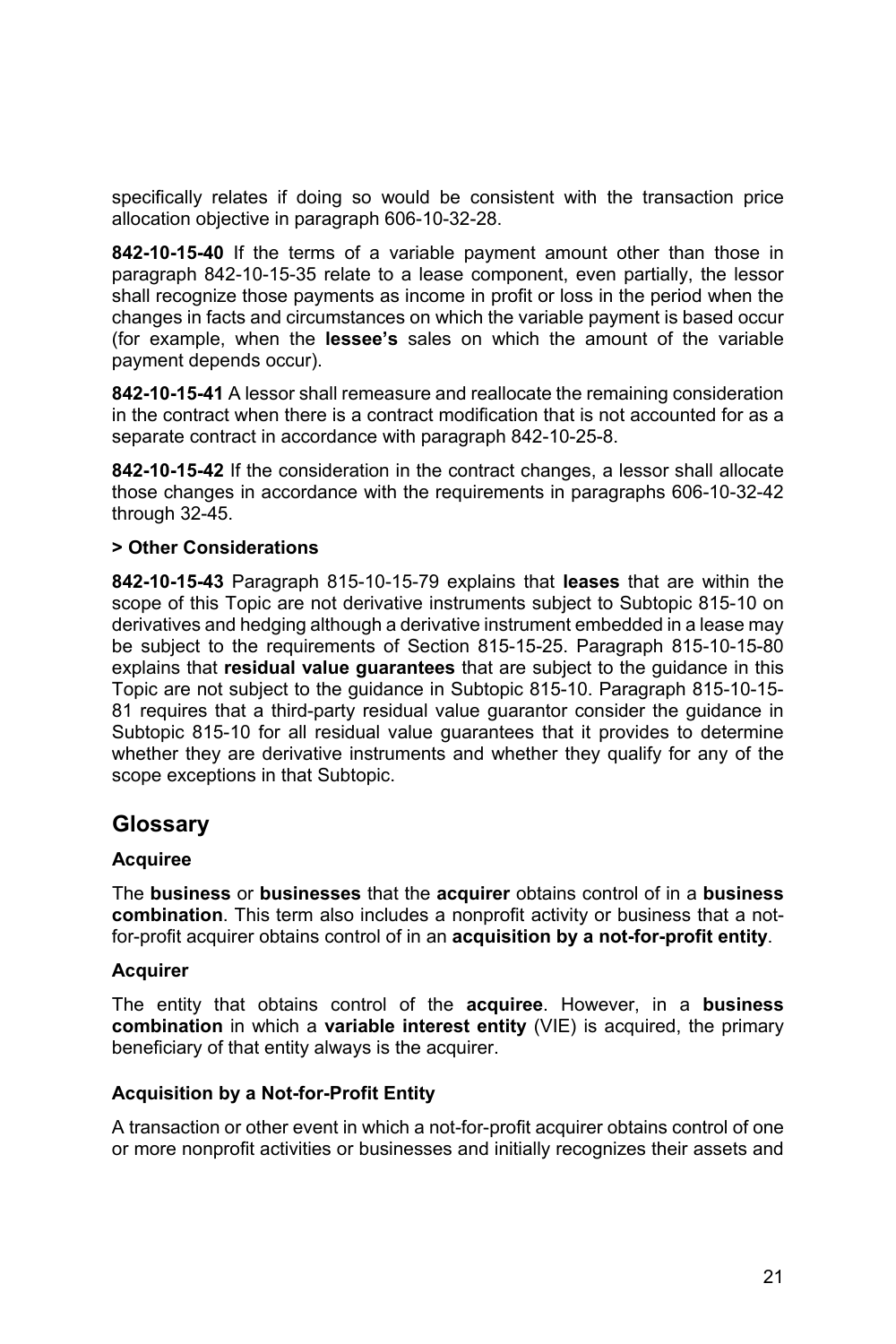liabilities in the acquirer's financial statements. When applicable guidance in Topic 805 is applied by a **not-for-profit entity**, the term **business combination** has the same meaning as this term has for a for-profit entity. Likewise, a reference to business combinations in guidance that links to Topic 805 has the same meaning as a reference to acquisitions by not-for-profit entities.

#### **Advance Refunding**

A transaction involving the issuance of new debt to replace existing debt with the proceeds from the new debt placed in trust or otherwise restricted to retire the existing debt at a determinable future date or dates.

#### **Business**

An integrated set of activities and assets that is capable of being conducted and managed for the purpose of providing a return in the form of dividends, lower costs, or other economic benefits directly to investors or other owners, members, or participants. Additional guidance on what a business consists of is presented in paragraphs 805-10-55-4 through 55-9.

#### **Business Combination**

A transaction or other event in which an **acquirer** obtains control of one or more **businesses.** Transactions sometimes referred to as true mergers or mergers of equals also are business combinations. See also **Acquisition by a Not-for-Profit Entity**.

#### **Commencement Date of the Lease (Commencement Date)**

The date on which a **lessor** makes an **underlying asset** available for use by a **lessee**. See paragraphs 842-10-55-19 through 55-21 for implementation guidance on the commencement date.

#### **Consideration in the Contract**

See paragraph 842-10-15-35 for what constitutes the consideration in the **contract** for **lessees** and paragraph 842-10-15-39 for what constitutes consideration in the contract for **lessors**.

#### **Contract**

An agreement between two or more parties that creates enforceable rights and obligations.

#### **Direct Financing Lease**

From the perspective of a **lessor**, a **lease** that meets none of the criteria in paragraph 842-10-25-2 but meets the criteria in paragraph 842-10-25-3(b).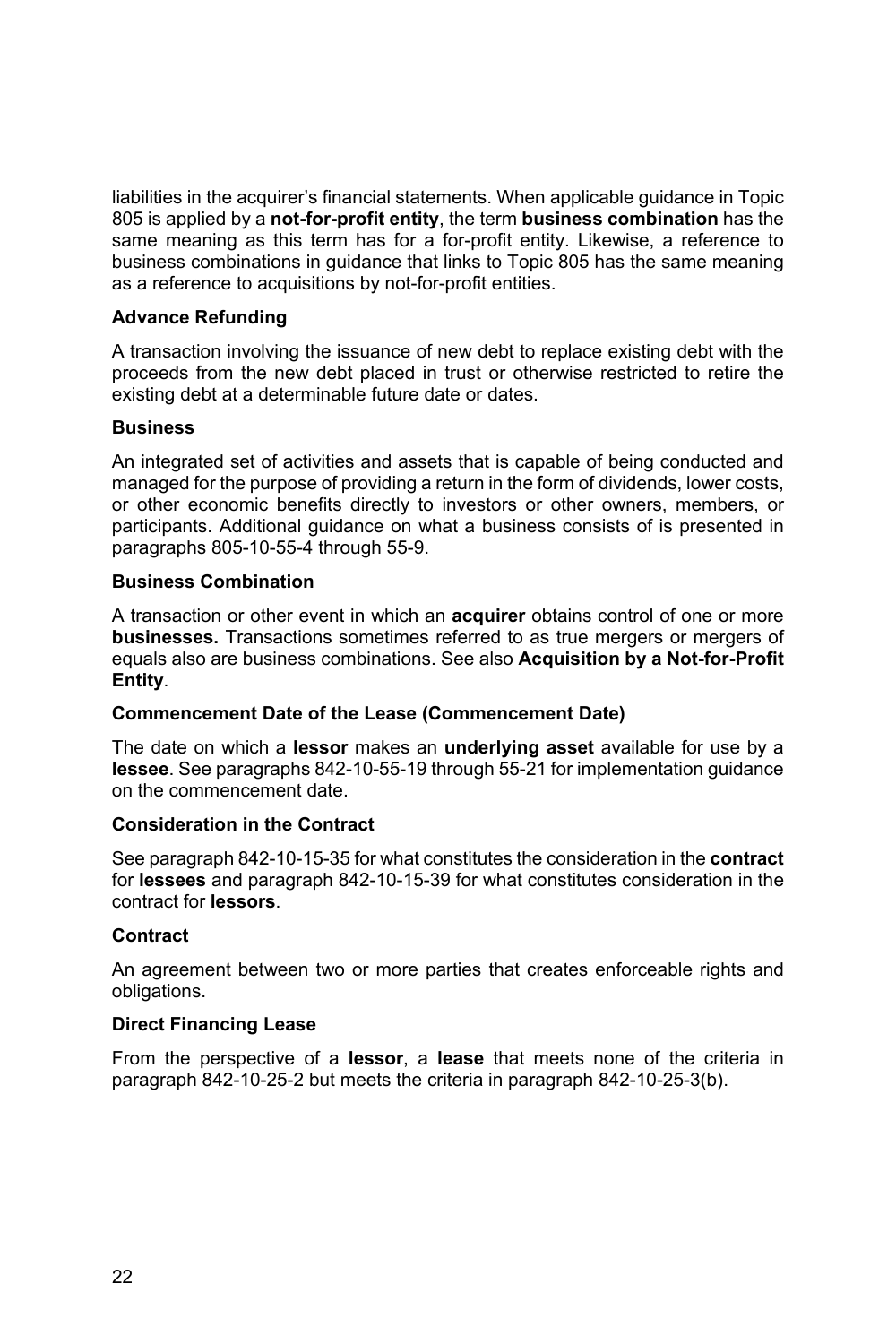#### **Discount Rate for the Lease**

For a **lessee**, the discount rate for the **lease** is the **rate implicit in the lease** unless that rate cannot be readily determined. In that case, the lessee is required to use its **incremental borrowing rate**.

For a **lessor**, the discount rate for the lease is the rate implicit in the lease.

#### **Economic Life**

Either the period over which an asset is expected to be economically usable by one or more users or the number of production or similar units expected to be obtained from an asset by one or more users.

#### **Effective Date of the Modification**

The date that a **lease modification** is approved by both the **lessee** and the **lessor**.

#### **Fair Value (second definition)**

The price that would be received to sell an asset or paid to transfer a liability in an **orderly transaction** between **market participants** at the measurement date.

#### **Finance Lease**

From the perspective of a **lessee**, a **lease** that meets one or more of the criteria in paragraph 842-10-25-2.

#### **Fiscal Funding Clause**

A provision by which the lease is cancellable if the legislature or other funding authority does not appropriate the funds necessary for the governmental unit to fulfill its obligations under the lease agreement.

#### **Incremental Borrowing Rate**

The rate of interest that a **lessee** would have to pay to borrow on a collateralized basis over a similar term an amount equal to the **lease payments** in a similar economic environment.

#### **Initial Direct Costs**

Incremental costs of a **lease** that would not have been incurred if the lease had not been obtained.

#### **Inventory**

The aggregate of those items of tangible personal property that have any of the following characteristics:

- a. Held for sale in the ordinary course of business
- b. In process of production for such sale
- c. To be currently consumed in the production of goods or services to be available for sale.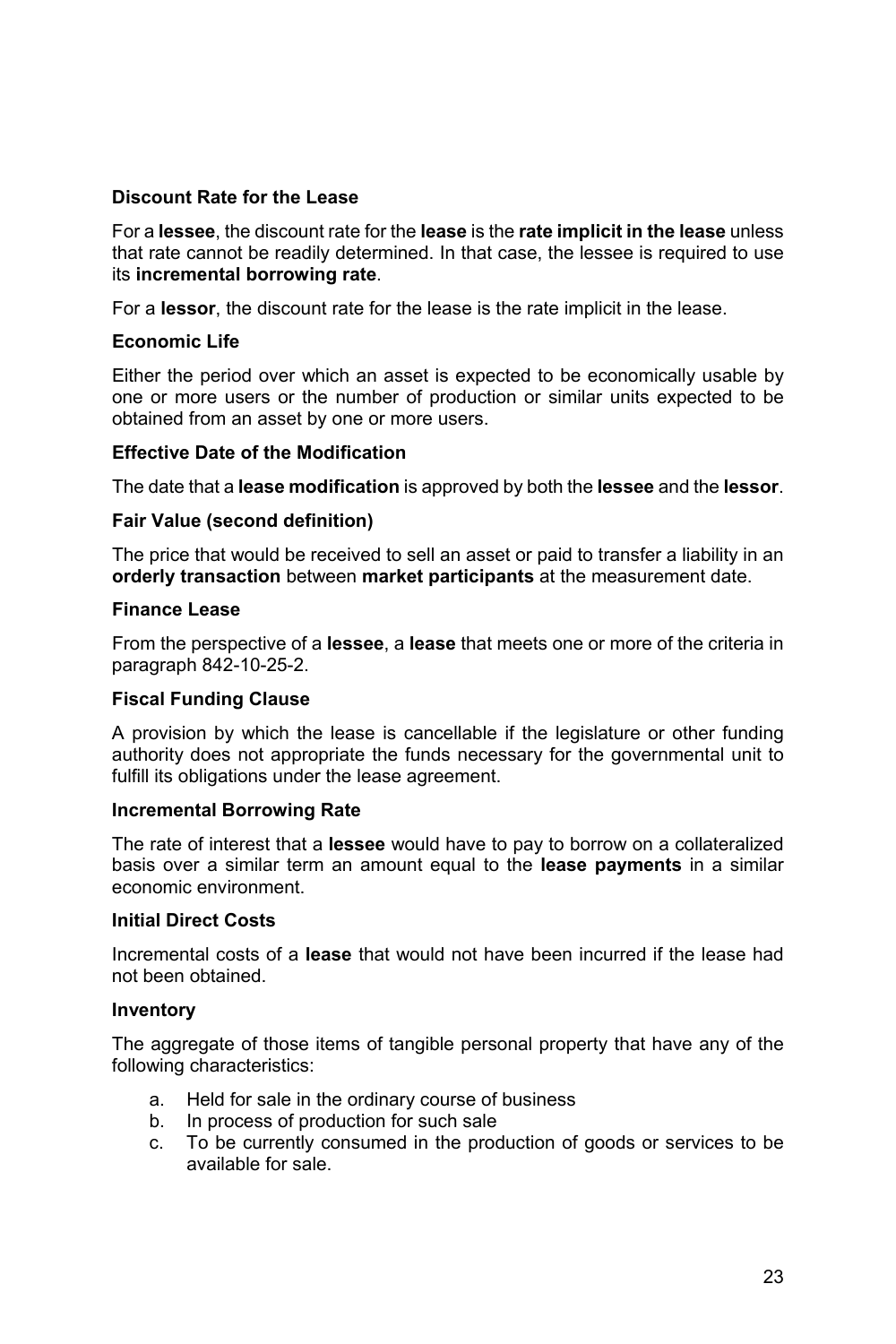The term inventory embraces goods awaiting sale (the merchandise of a trading concern and the finished goods of a manufacturer), goods in the course of production (work in process), and goods to be consumed directly or indirectly in production (raw materials and supplies). This definition of inventories excludes long-term assets subject to depreciation accounting, or goods which, when put into use, will be so classified. The fact that a depreciable asset is retired from regular use and held for sale does not indicate that the item should be classified as part of the inventory. Raw materials and supplies purchased for production may be used or consumed for the construction of long-term assets or other purposes not related to production, but the fact that inventory items representing a small portion of the total may not be absorbed ultimately in the production process does not require separate classification. By trade practice, operating materials and supplies of certain types of entities such as oil producers are usually treated as inventory.

#### **Lease**

A **contract**, or part of a contract, that conveys the right to control the use of identified property, plant, or equipment (an identified asset) for a period of time in exchange for consideration.

#### **Lease Liability**

A **lessee's** obligation to make the **lease payments** arising from a **lease**, measured on a discounted basis.

#### **Lease Modification**

A change to the terms and conditions of a **contract** that results in a change in the scope of or the consideration for a **lease** (for example, a change to the terms and conditions of the contract that adds or terminates the right to use one or more underlying assets or extends or shortens the contractual lease term).

#### **Lease Payments**

See paragraph 842-10-30-5 for what constitutes lease payments from the perspective of a **lessee** and a **lessor**.

#### **Lease Receivable**

A **lessor's** right to receive **lease payments** arising from a **sales-type lease** or a **direct financing lease** plus any amount that a lessor expects to derive from the underlying asset following the end of the **lease term** to the extent that it is guaranteed by the **lessee** or any other third party unrelated to the lessor, measured on a discounted basis.

#### **Lease Term**

The noncancellable period for which a **lessee** has the right to use an **underlying asset**, together with all of the following: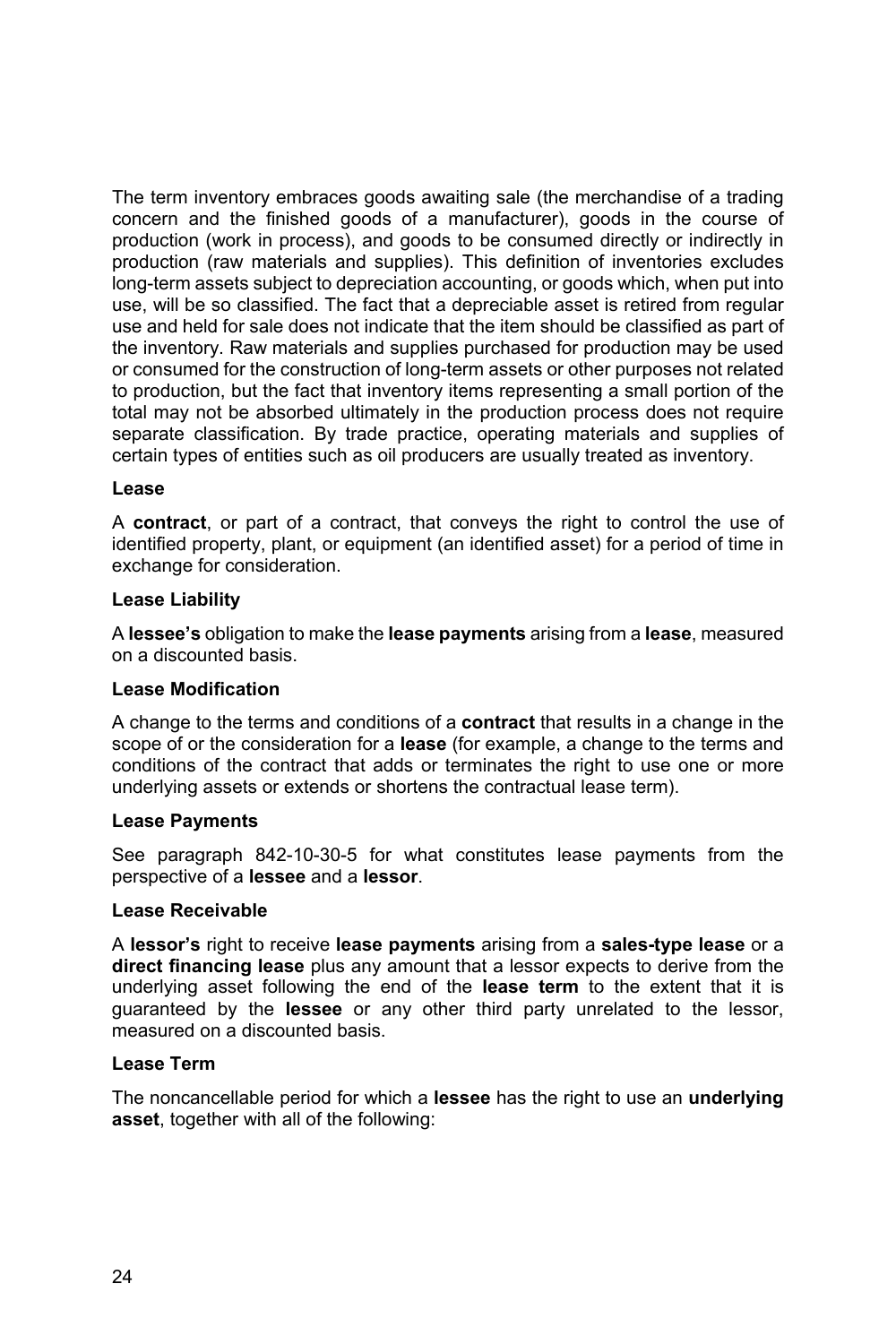- a. Periods covered by an option to extend the **lease** if the lessee is reasonably certain to exercise that option
- b. Periods covered by an option to terminate the lease if the lessee is reasonably certain not to exercise that option
- c. Periods covered by an option to extend (or not to terminate) the lease in which exercise of the option is controlled by the **lessor**.

#### **Legal Entity**

Any legal structure used to conduct activities or to hold assets. Some examples of such structures are corporations, partnerships, limited liability companies, grantor trusts, and other trusts.

#### **Lessee**

An entity that enters into a **contract** to obtain the right to use an **underlying asset** for a period of time in exchange for consideration.

#### **Lessor**

An entity that enters into a **contract** to provide the right to use an **underlying asset** for a period of time in exchange for consideration.

#### **Leveraged Lease**

From the perspective of a **lessor**, a **lease** that was classified as a leveraged lease in accordance with the leases guidance in effect before the effective date and for which the **commencement date** is before the effective date.

#### **Market Participants**

Buyers and sellers in the principal (or most advantageous) market for the asset or liability that have all of the following characteristics:

- a. They are independent of each other, that is, they are not **related parties**, although the price in a related-party transaction may be used as an input to a fair value measurement if the reporting entity has evidence that the transaction was entered into at market terms
- b. They are knowledgeable, having a reasonable understanding about the asset or liability and the transaction using all available information, including information that might be obtained through due diligence efforts that are usual and customary
- c. They are able to enter into a transaction for the asset or liability
- d. They are willing to enter into a transaction for the asset or liability, that is, they are motivated but not forced or otherwise compelled to do so.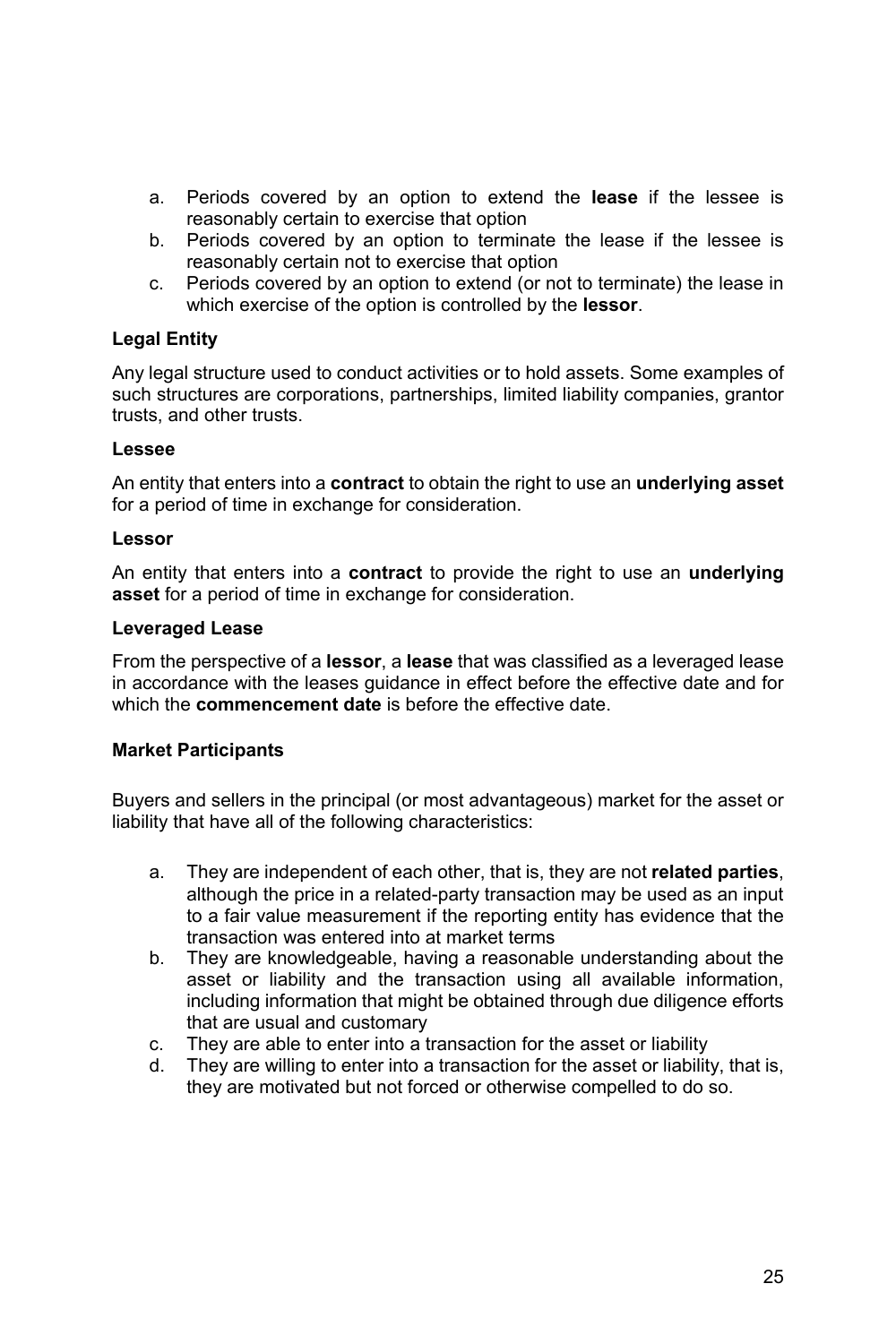#### **Net Investment in the Lease**

For a **sales-type lease**, the sum of the **lease receivable** and the **unguaranteed residual asset**.

For a **direct financing lease**, the sum of the lease receivable and the unguaranteed residual asset, net of any deferred selling profit.

#### **Not-for-Profit Entity**

An entity that possesses the following characteristics, in varying degrees, that distinguish it from a business entity:

- a. Contributions of significant amounts of resources from resource providers who do not expect commensurate or proportionate pecuniary return
- b. Operating purposes other than to provide goods or services at a profit
- c. Absence of ownership interests like those of business entities.

Entities that clearly fall outside this definition include the following:

- a. All investor-owned entities
- b. Entities that provide dividends, lower costs, or other economic benefits directly and proportionately to their owners, members, or participants, such as mutual insurance entities, credit unions, farm and rural electric cooperatives, and employee benefit plans.

#### **Operating Lease**

From the perspective of a **lessee**, any **lease** other than a **finance lease**.

From the perspective of a **lessor**, any lease other than a **sales-type lease** or a **direct financing lease**.

#### **Orderly Transaction**

A transaction that assumes exposure to the market for a period before the measurement date to allow for marketing activities that are usual and customary for transactions involving such assets or liabilities; it is not a forced transaction (for example, a forced liquidation or distress sale).

#### **Penalty**

Any requirement that is imposed or can be imposed on the **lessee** by the **lease** agreement or by factors outside the lease agreement to do any of the following:

- a. Disburse cash
- b. Incur or assume a liability
- c. Perform services<br>d. Surrender or tran
- Surrender or transfer an asset or rights to an asset or otherwise forego an economic benefit, or suffer an economic detriment. Factors to consider in determining whether an economic detriment may be incurred include, but are not limited to, all of the following: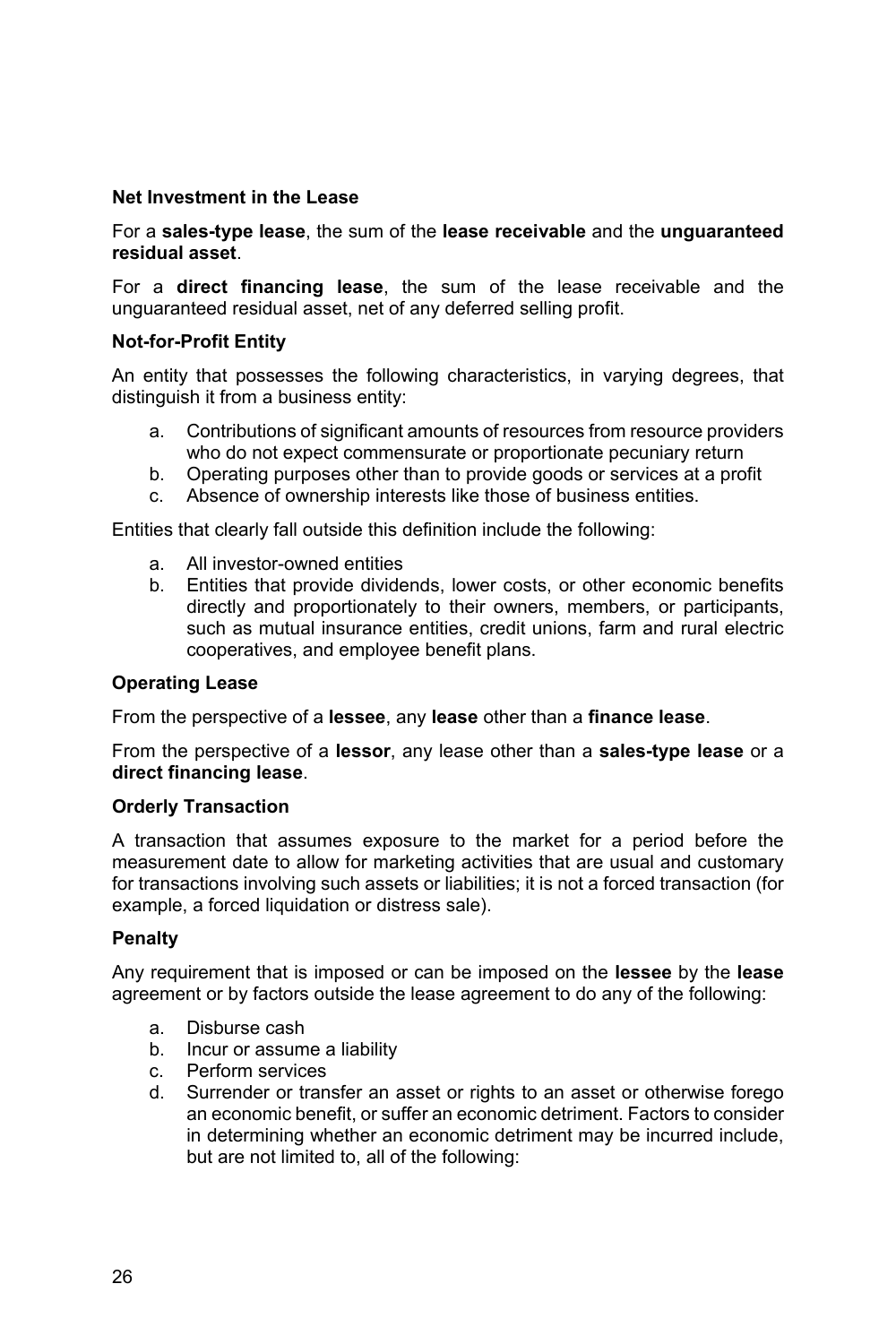- 1. The uniqueness of purpose or location of the **underlying asset**
- 2. The availability of a comparable replacement asset
- 3. The relative importance or significance of the underlying asset to the continuation of the lessee's line of business or service to its customers
- 4. The existence of leasehold improvements or other assets whose value would be impaired by the lessee vacating or discontinuing use of the underlying asset
- 5. Adverse tax consequences
- 6. The ability or willingness of the lessee to bear the cost associated with relocation or replacement of the underlying asset at market rental rates or to tolerate other parties using the underlying asset.

#### **Period of Use**

The total period of time that an asset is used to fulfill a **contract** with a customer (including the sum of any nonconsecutive periods of time).

#### **Probable (second definition)**

The future event or events are likely to occur.

#### **Public Business Entity**

A public business entity is a business entity meeting any one of the criteria below. Neither a **not-for-profit entity** nor an employee benefit plan is a business entity.

- a. It is required by the U.S. Securities and Exchange Commission (SEC) to file or furnish financial statements, or does file or furnish financial statements (including voluntary filers), with the SEC (including other entities whose financial statements or financial information are required to be or are included in a filing).
- b. It is required by the Securities Exchange Act of 1934 (the Act), as amended, or rules or regulations promulgated under the Act, to file or furnish financial statements with a regulatory agency other than the SEC.
- c. It is required to file or furnish financial statements with a foreign or domestic regulatory agency in preparation for the sale of or for purposes of issuing securities that are not subject to contractual restrictions on transfer.
- d. It has issued, or is a conduit bond obligor for, securities that are traded, listed, or quoted on an exchange or an over-the-counter market.
- e. It has one or more securities that are not subject to contractual restrictions on transfer, and it is required by law, contract, or regulation to prepare U.S. GAAP financial statements (including footnotes) and make them publicly available on a periodic basis (for example, interim or annual periods). An entity must meet both of these conditions to meet this criterion.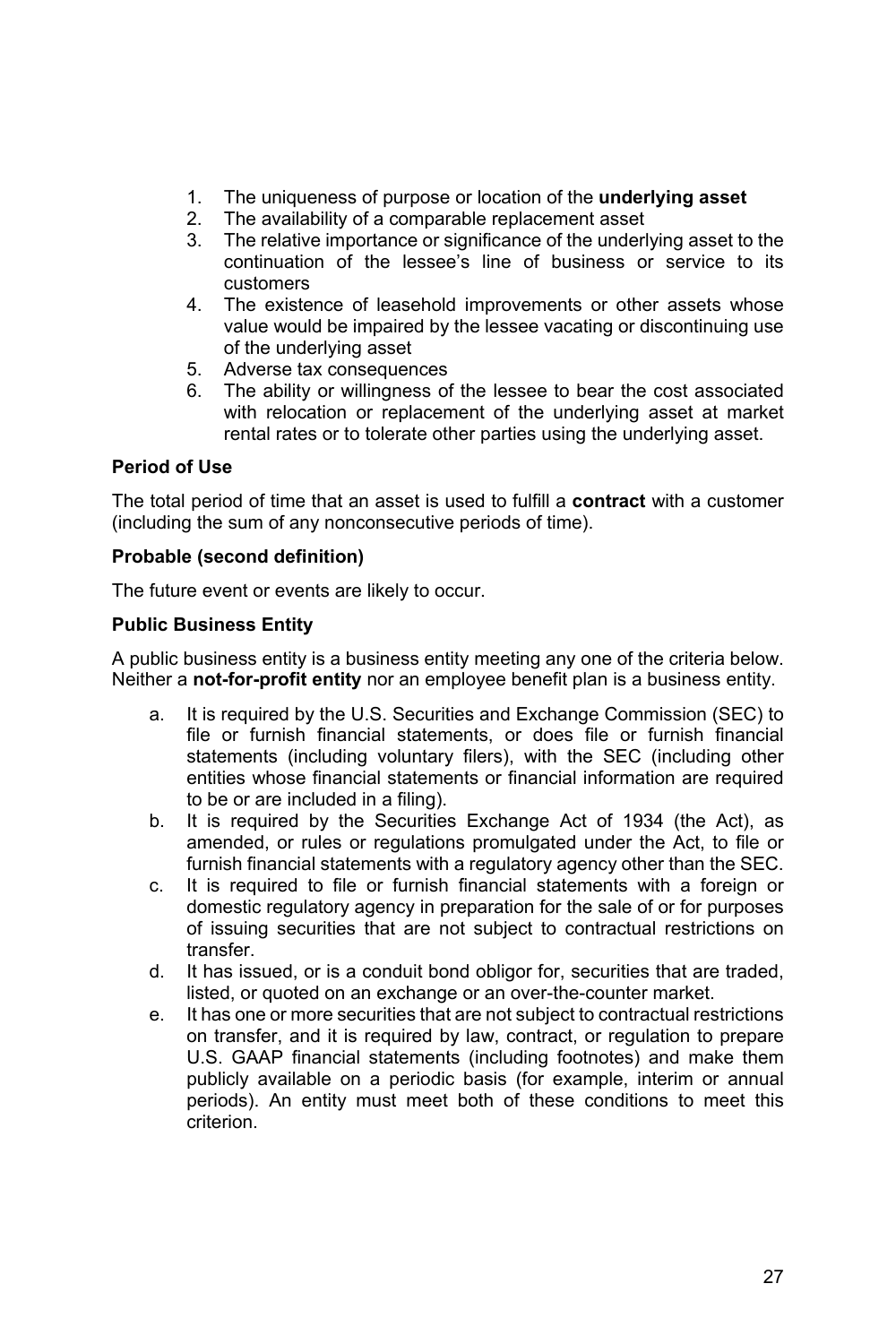An entity may meet the definition of a public business entity solely because its financial statements or financial information is included in another entity's filing with the SEC. In that case, the entity is only a public business entity for purposes of financial statements that are filed or furnished with the SEC.

#### **Rate Implicit in the Lease**

The rate of interest that, at a given date, causes the aggregate present value of (a) the **lease payments** and (b) the amount that a **lessor** expects to derive from the **underlying asset** following the end of the **lease term** to equal the sum of (1) the **fair value** of the underlying asset minus any related investment tax credit retained and expected to be realized by the lessor and (2) any deferred **initial direct costs** of the lessor.

#### **Related Parties**

Related parties include:

- a. Affiliates of the entity
- b. Entities for which investments in their equity securities would be required, absent the election of the fair value option under the Fair Value Option Subsection of Section 825-10-15, to be accounted for by the equity method by the investing entity
- c. Trusts for the benefit of employees, such as pension and profit-sharing trusts that are managed by or under the trusteeship of management
- d. Principal owners of the entity and members of their immediate families
- e. Management of the entity and members of their immediate families
- f. Other parties with which the entity may deal if one party controls or can significantly influence the management or operating policies of the other to an extent that one of the transacting parties might be prevented from fully pursuing its own separate interests
- g. Other parties that can significantly influence the management or operating policies of the transacting parties or that have an ownership interest in one of the transacting parties and can significantly influence the other to an extent that one or more of the transacting parties might be prevented from fully pursuing its own separate interests.

#### **Remote**

The chance of the future event or events occurring is slight.

#### **Residual Value Guarantee**

A guarantee made to a **lessor** that the value of an **underlying asset** returned to the lessor at the end of a **lease** will be at least a specified amount.

#### **Right-of-Use Asset**

An asset that represents a **lessee's** right to use an **underlying asset** for the **lease term**.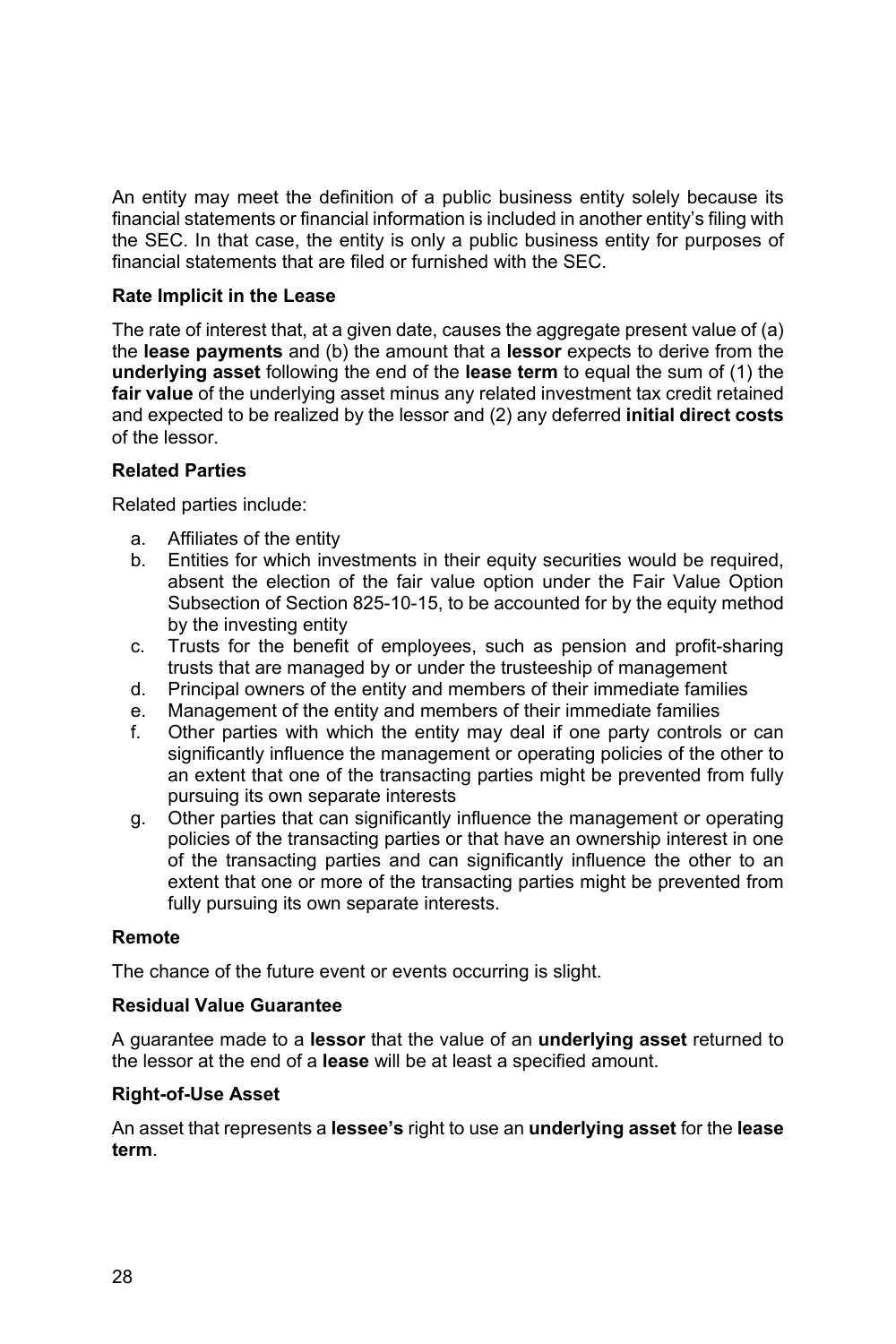#### **Sales-Type Lease**

From the perspective of a **lessor**, a **lease** that meets one or more of the criteria in paragraph 842-10-25-2.

#### **Selling Profit or Selling Loss**

At the **commencement date**, selling profit or selling loss equals:

- a. The **fair value** of the **underlying asset** or the sum of (1) the **lease receivable** and (2) any **lease payments** prepaid by the lessee, if lower; minus
- b. The carrying amount of the underlying asset net of any **unguaranteed residual asset**; minus
- c. Any deferred **initial direct costs** of the lessor.

#### **Short-Term Lease**

A **lease** that, at the **commencement date**, has a **lease term** of 12 months or less and does not include an option to purchase the **underlying asset** that the **lessee** is reasonably certain to exercise.

#### **Standalone Price**

The price at which a customer would purchase a component of a **contract** separately.

#### **Sublease**

A transaction in which an **underlying asset** is re-leased by the **lessee** (or intermediate **lessor**) to a third party (the sublessee) and the original (or head) **lease** between the lessor and the lessee remains in effect.

#### **Underlying Asset**

An asset that is the subject of a **lease** for which a right to use that asset has been conveyed to a **lessee**. The underlying asset could be a physically distinct portion of a single asset.

#### **Unguaranteed Residual Asset**

The amount that a **lessor** expects to derive from the **underlying asset** following the end of the **lease term** that is not guaranteed by the **lessee** or any other third party unrelated to the lessor, measured on a discounted basis.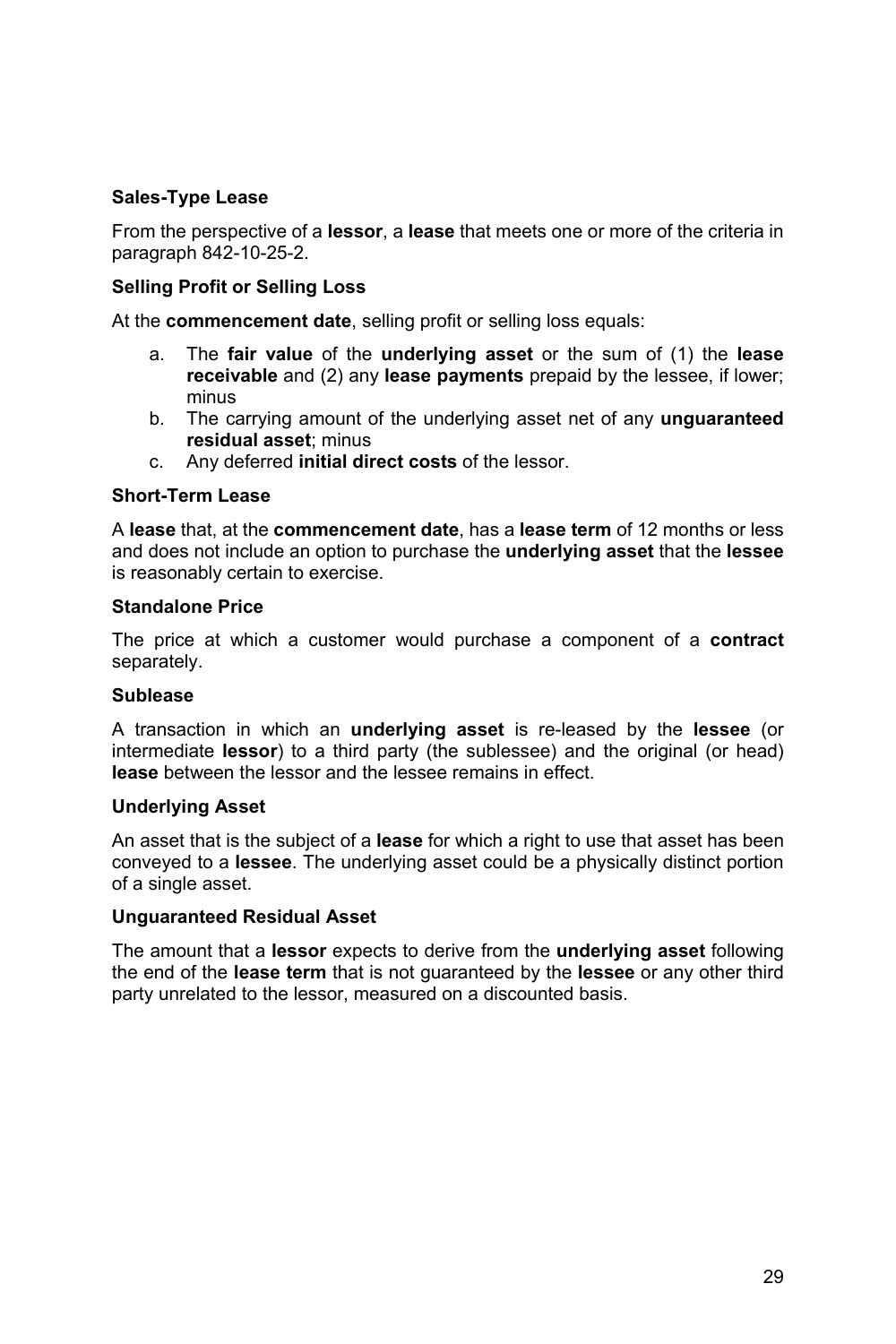#### **Variable Interest Entity**

A **legal entity** subject to consolidation according to the provisions of the Variable Interest Entities Subsections of Subtopic 810-10.

#### **Variable Lease Payments**

Payments made by a **lessee** to a **lessor** for the right to use an **underlying asset** that vary because of changes in facts or circumstances occurring after the **commencement date**, other than the passage of time.

#### **Warranty**

A guarantee for which the underlying is related to the performance (regarding function, not price) of nonfinancial assets that are owned by the guaranteed party. The obligation may be incurred in connection with the sale of goods or services; if so, it may require further performance by the seller after the sale has taken place.

### **Recognition**

#### **General**

#### **> Lease Classification**

**842-10-25-1** An entity shall classify each separate **lease** component at the **commencement date**. An entity shall not reassess the lease classification after the commencement date unless the **contract** is modified and the modification is not accounted for as a separate contract in accordance with paragraph 842-10-25- 8. In addition, a **lessee** also shall reassess the lease classification after the commencement date if there is a change in the **lease term** or the assessment of whether the lessee is reasonably certain to exercise an option to purchase the **underlying asset**.

**842-10-25-2** A lessee shall classify a lease as a **finance lease** and a **lessor** shall classify a lease as a **sales-type lease** when the lease meets any of the following criteria at lease commencement:

- a. The lease transfers ownership of the underlying asset to the lessee by the end of the lease term.
- b. The lease grants the lessee an option to purchase the underlying asset that the lessee is reasonably certain to exercise.
- c. The lease term is for the major part of the remaining **economic life** of the underlying asset. However, if the commencement date falls at or near the end of the economic life of the underlying asset, this criterion shall not be used for purposes of classifying the lease.
- d. The present value of the sum of the **lease payments** and any residual value guaranteed by the lessee that is not already reflected in the lease payments in accordance with paragraph 842-10-30-5(f) equals or exceeds substantially all of the **fair value** of the underlying asset.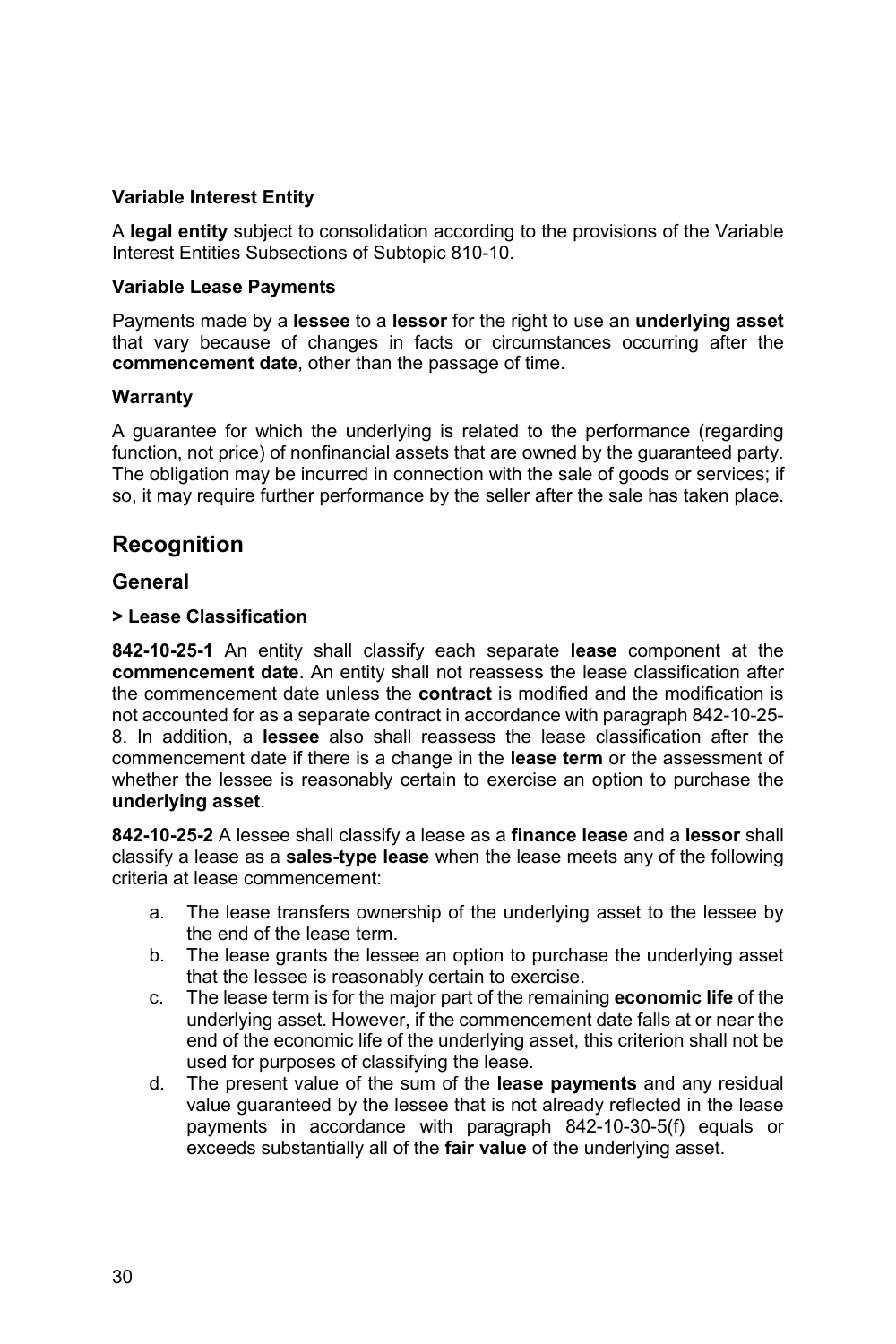e. The underlying asset is of such a specialized nature that it is expected to have no alternative use to the lessor at the end of the lease term.

**842-10-25-3** When none of the criteria in paragraph 842-10-25-2 are met:

- a. A lessee shall classify the lease as an **operating lease**.
- b. A lessor shall classify the lease as either a **direct financing lease** or an operating lease. A lessor shall classify the lease as an operating lease unless both of the following criteria are met, in which case the lessor shall classify the lease as a direct financing lease:
	- 1. The present value of the sum of the lease payments and any residual value guaranteed by the lessee that is not already reflected in the lease payments in accordance with paragraph 842-10-30-5(f) and/or any other third party unrelated to the lessor equals or exceeds substantially all of the fair value of the underlying asset.
	- 2. It is **probable** that the lessor will collect the lease payments plus any amount necessary to satisfy a **residual value guarantee**.

**842-10-25-4** A lessor shall assess the criteria in paragraphs 842-10-25-2(d) and 842-10-25-3(b)(1) using the **rate implicit in the lease**. For purposes of assessing the criterion in paragraph 842-10-25-2(d), a lessor shall assume that no **initial direct costs** will be deferred if, at the commencement date, the fair value of the underlying asset is different from its carrying amount.

**842-10-25-5** If a single lease component contains the right to use more than one underlying asset (see paragraphs 842-10-15-28 through 15-29), an entity shall consider the remaining economic life of the predominant asset in the lease component for purposes of applying the criterion in paragraph 842-10-25-2(c).

**842-10-25-6** When classifying a **sublease**, an entity shall classify the sublease with reference to the underlying asset (for example, the item of property, plant, or equipment that is the subject of the lease) rather than with reference to the **rightof-use asset**.

**842-10-25-7** See paragraphs 842-10-55-2 through 55-15 for implementation guidance on lease classification.

### **> Lease Modifications**

**842-10-25-8** An entity shall account for a modification to a **contract** as a separate contract (that is, separate from the original contract) when both of the following conditions are present:

- a. The modification grants the **lessee** an additional right of use not included in the original **lease** (for example, the right to use an additional asset).
- b. The **lease payments** increase commensurate with the **standalone price** for the additional right of use, adjusted for the circumstances of the particular contract. For example, the standalone price for the lease of one floor of an office building in which the lessee already leases other floors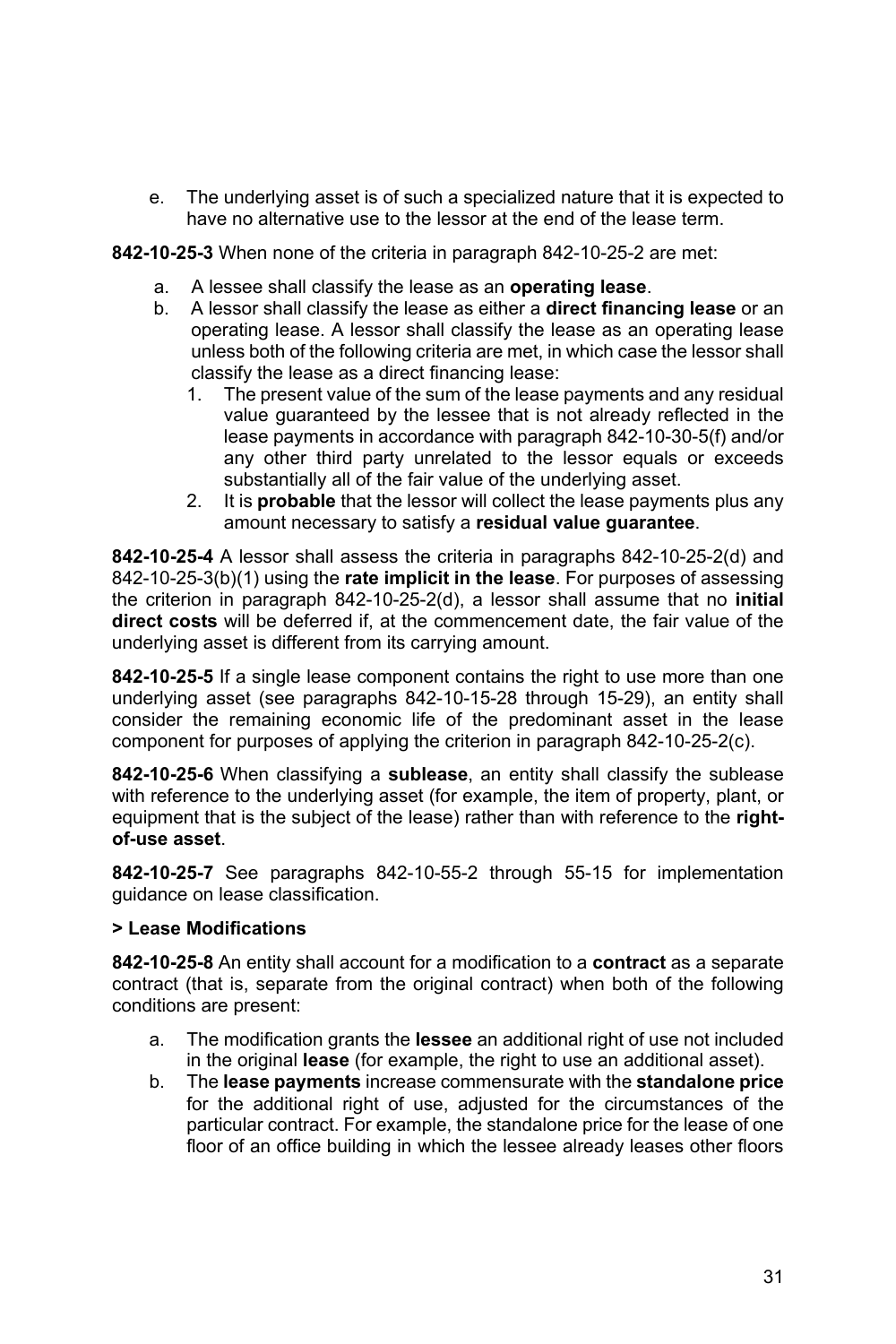in that building may be different from the standalone price of a similar floor in a different office building, because it was not necessary for a **lessor** to incur costs that it would have incurred for a new lessee.

**842-10-25-9** If a lease is modified and that modification is not accounted for as a separate contract in accordance with paragraph 842-10-25-8, the entity shall reassess the classification of the lease as of the **effective date of the modification** based on its modified terms and conditions and the facts and circumstances as of that date (for example, the **fair value** and remaining **economic life** of the **underlying asset** as of that date).

**842-10-25-10** An entity shall account for **initial direct costs**, lease incentives, and any other payments made to or by the entity in connection with a modification to a lease in the same manner as those items would be accounted for in connection with a new lease.

#### **> > Lessee**

**842-10-25-11** A **lessee** shall reallocate the remaining **consideration in the contract** and remeasure the **lease liability** using a **discount rate for the lease** determined at the **effective date of the modification** if a contract modification does any of the following:

- a. Grants the lessee an additional right of use not included in the original contract (and that modification is not accounted for as a separate contract in accordance with paragraph 842-10-25-8)
- b. Extends or reduces the term of an existing **lease** (for example, changes the **lease term** from five to eight years or vice versa), other than through the exercise of a contractual option to extend or terminate the lease (as described in paragraph 842-20-35-5)
- c. Fully or partially terminates an existing lease (for example, reduces the assets subject to the lease)
- d. Changes the consideration in the contract only.

**842-10-25-12** In the case of (a), (b), or (d) in paragraph 842-10-25-11, the lessee shall recognize the amount of the remeasurement of the lease liability for the modified lease as an adjustment to the corresponding **right-of-use asset**.

**842-10-25-13** In the case of (c) in paragraph 842-10-25-11, the lessee shall decrease the carrying amount of the right-of-use asset on a basis proportionate to the full or partial termination of the existing lease. Any difference between the reduction in the lease liability and the proportionate reduction in the right-of-use asset shall be recognized as a gain or a loss at the effective date of the modification.

**842-10-25-14** If a **finance lease** is modified and the modified lease is classified as an **operating lease**, any difference between the carrying amount of the right-ofuse asset after recording the adjustment required by paragraph 842-10-25-12 or 842-10-25-13 and the carrying amount of the right-of-use asset that would result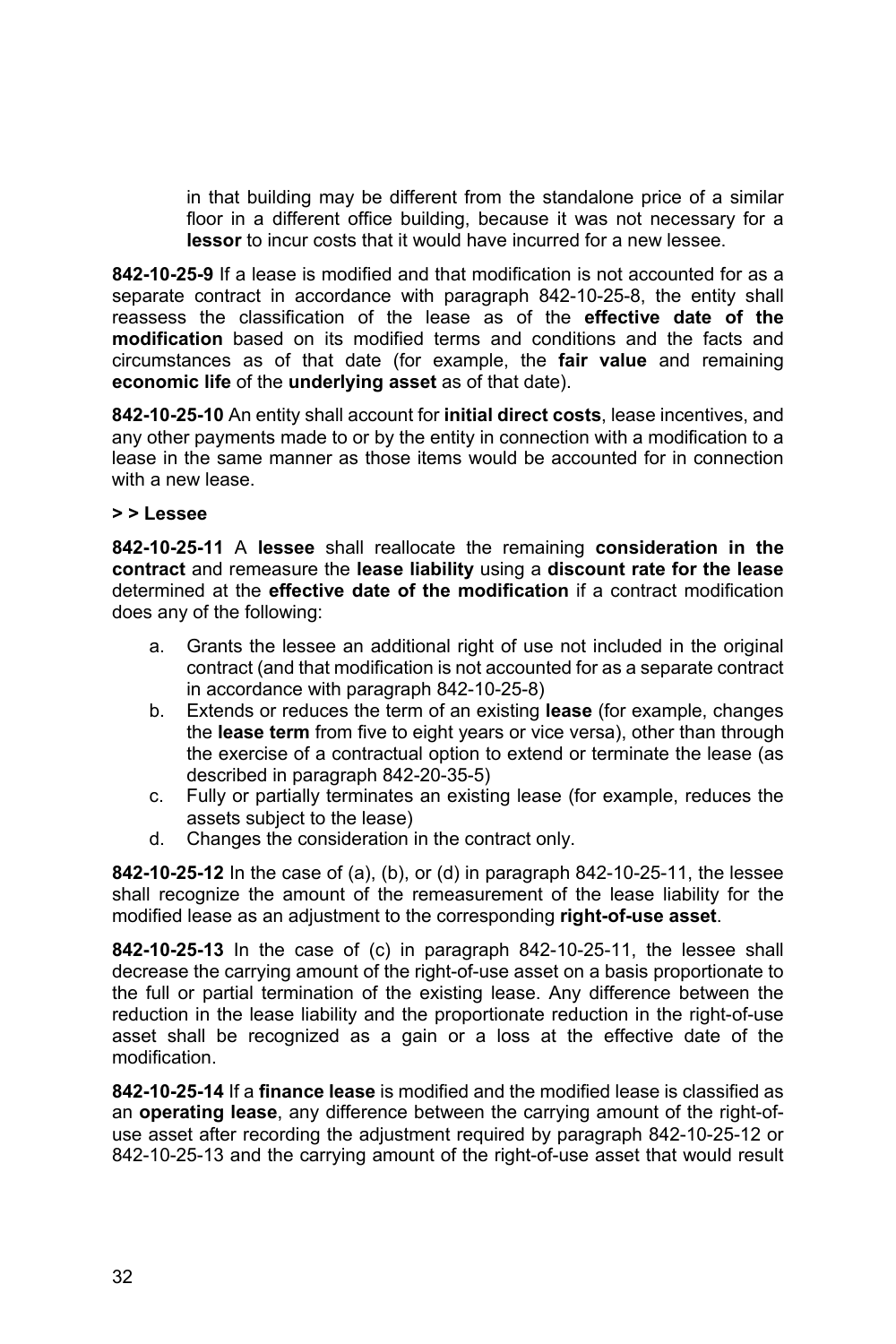from applying the initial operating right-of-use asset measurement guidance in paragraph 842-20-30-5 to the modified lease shall be accounted for in the same manner as a rent prepayment or a lease incentive.

#### **> > Lessor**

**842-10-25-15** If an **operating lease** is modified and the modification is not accounted for as a separate **contract** in accordance with paragraph 842-10-25-8, the **lessor** shall account for the modification as if it were a termination of the existing **lease** and the creation of a new lease that commences on the **effective date of the modification** as follows:

- a. If the modified lease is classified as an operating lease, the lessor shall consider any prepaid or accrued lease rentals relating to the original lease as a part of the **lease payments** for the modified lease.
- b. If the modified lease is classified as a **direct financing lease** or a **salestype lease**, the lessor shall derecognize any deferred rent liability or accrued rent asset and adjust the **selling profit or selling loss**  accordingly.

**842-10-25-16** If a direct financing lease is modified and the modification is not accounted for as a separate contract in accordance with paragraph 842-10-25-8, the lessor shall account for the modified lease as follows:

- a. If the modified lease is classified as a direct financing lease, the lessor shall adjust the discount rate for the modified lease so that the initial net investment in the modified lease equals the carrying amount of the net investment in the original lease immediately before the effective date of the modification.
- b. If the modified lease is classified as a sales-type lease, the lessor shall account for the modified lease in accordance with the guidance applicable to sales-type leases in Subtopic 842-30, with the **commencement date** of the modified lease being the effective date of the modification. In calculating the selling profit or selling loss on the lease, the **fair value** of the **underlying asset** is its fair value at the effective date of the modification and its carrying amount is the carrying amount of the net investment in the original lease immediately before the effective date of the modification.
- c. If the modified lease is classified as an operating lease, the carrying amount of the underlying asset equals the net investment in the original lease immediately before the effective date of the modification.

**842-10-25-17** If a sales-type lease is modified and the modification is not accounted for as a separate contract in accordance with paragraph 842-10-25-8, the lessor shall account for the modified lease as follows:

a. If the modified lease is classified as a sales-type or a direct financing lease, in the same manner as described in paragraph 842-10-25-16(a)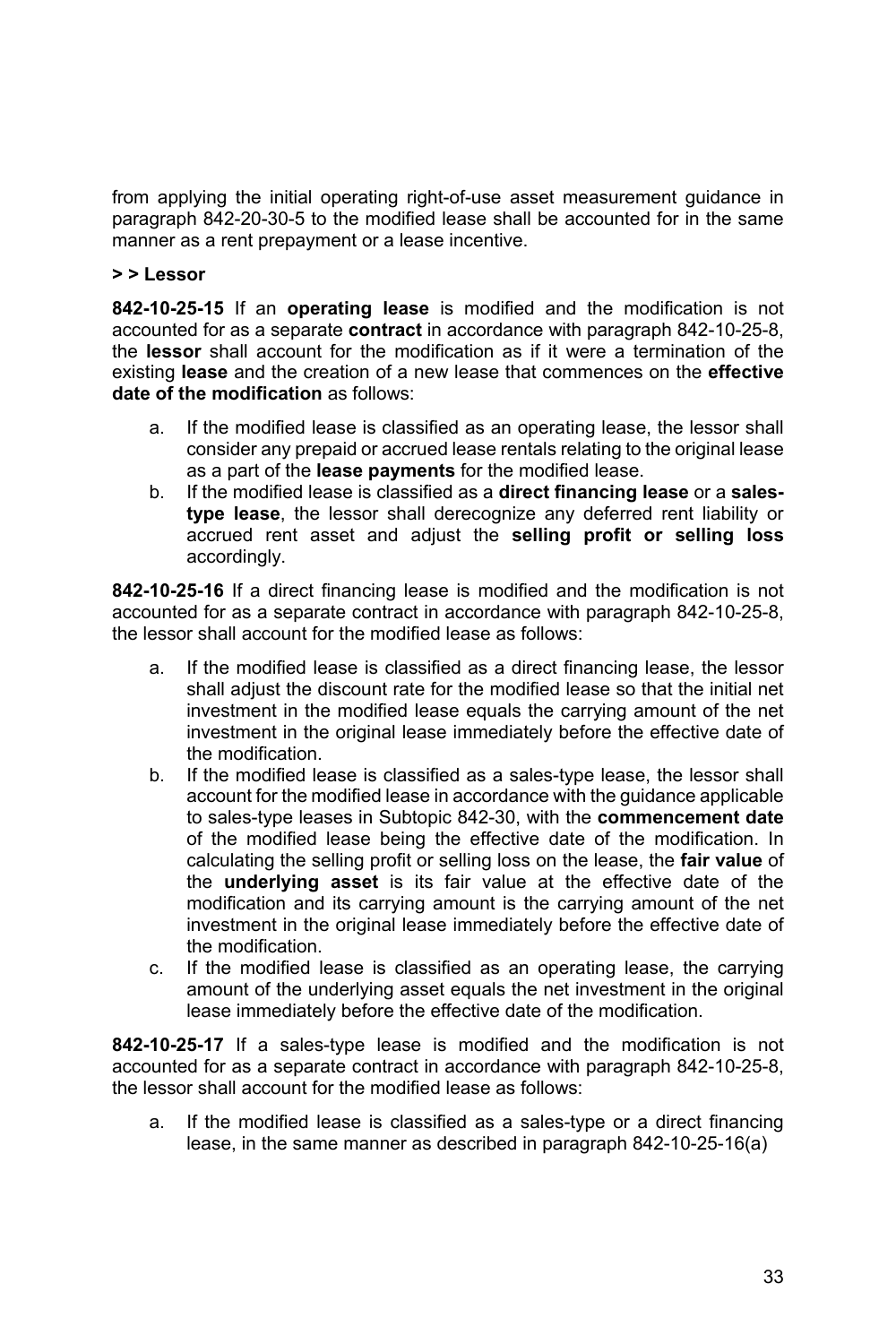b. If the modified lease is classified as an operating lease, in the same manner as described in paragraph 842-10-25-16(c).

**842-10-25-18** See Examples 15 through 22 (paragraphs 842-10-55-159 through 55-209) for illustrations of the requirements on **lease modifications**.

### **> Contract Combinations**

**842-10-25-19** An entity shall combine two or more **contracts**, at least one of which is or contains a **lease**, entered into at or near the same time with the same counterparty (or related parties) and consider the contracts as a single transaction if any of the following criteria are met:

- a. The contracts are negotiated as a package with the same commercial objective(s).
- b. The amount of consideration to be paid in one contract depends on the price or performance of the other contract.
- c. The rights to use **underlying assets** conveyed in the contracts (or some of the rights of use conveyed in the contracts) are a single lease component in accordance with paragraph 842-10-15-28.

## **Initial Measurement**

## **General**

### **> Lease Term and Purchase Options**

**842-10-30-1** An entity shall determine the **lease term** as the noncancellable period of the **lease**, together with all of the following:

- a. Periods covered by an option to extend the lease if the **lessee** is reasonably certain to exercise that option
- b. Periods covered by an option to terminate the lease if the lessee is reasonably certain not to exercise that option
- c. Periods covered by an option to extend (or not to terminate) the lease in which exercise of the option is controlled by the **lessor**.

**842-10-30-2** At the **commencement date**, an entity shall include the periods described in paragraph 842-10-30-1 in the lease term having considered all relevant factors that create an economic incentive for the lessee (that is, **contract**based, asset-based, entity-based, and market-based factors). Those factors shall be considered together, and the existence of any one factor does not necessarily signify that a lessee is reasonably certain to exercise or not to exercise an option.

**842-10-30-3** At the commencement date, an entity shall assess an option to purchase the **underlying asset** on the same basis as an option to extend or not to terminate a lease, as described in paragraph 842-10-30-2.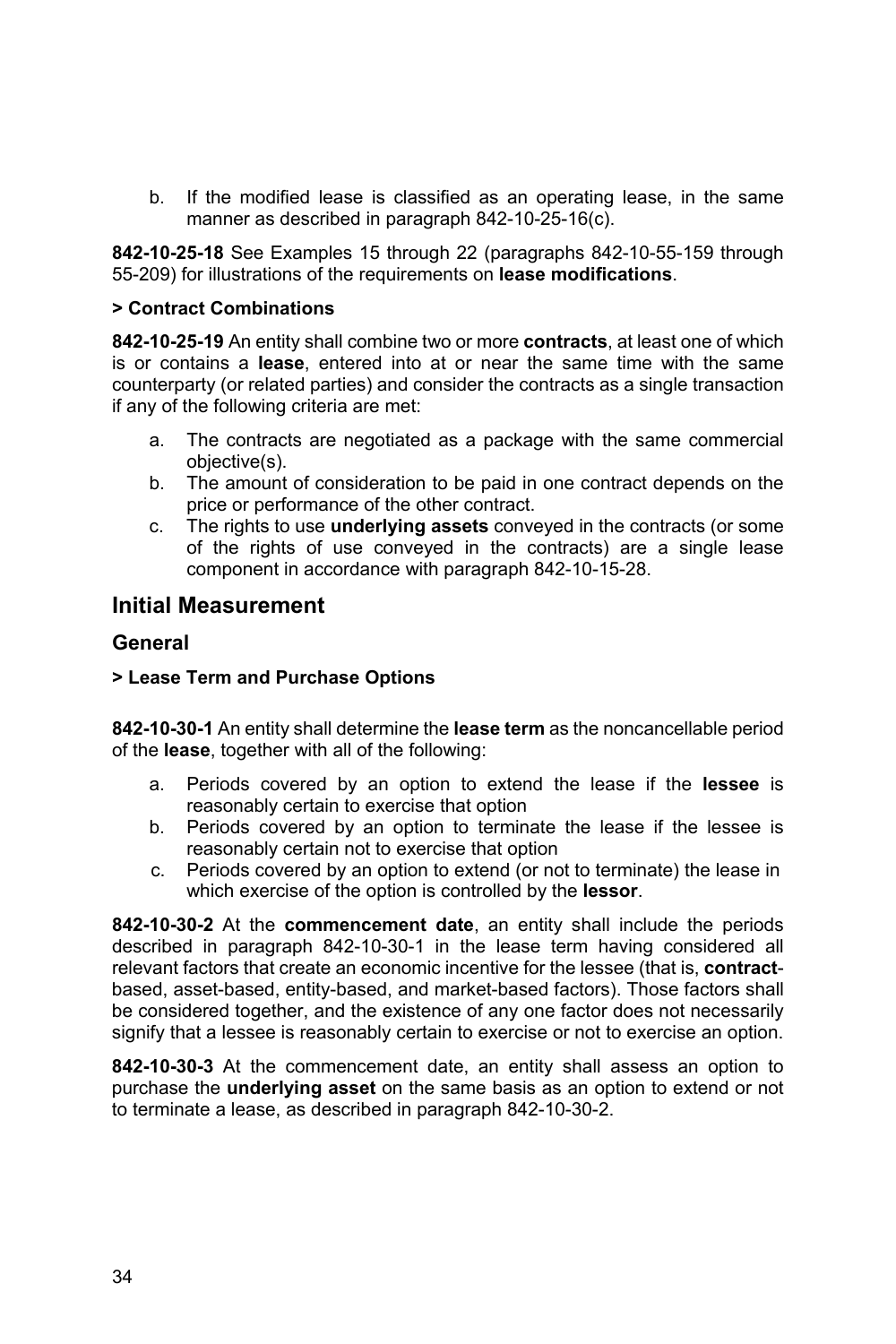**842-10-30-4** See paragraphs 842-10-55-19 through 55-21 for implementation guidance on commencement date and paragraphs 842-10-55-23 through 55-27 for implementation guidance on lease term and purchase options. See Examples 23 through 24 (paragraphs 842-10-55-210 through 55-224) for illustrations of the requirements on purchase options.

## **> Initial Measurement of the Lease Payments**

**842-10-30-5** At the **commencement date**, the **lease payments** shall consist of the following payments relating to the use of the **underlying asset** during the **lease term**:

- a. Fixed payments, including in substance fixed payments, less any lease incentives paid or payable to the **lessee** (see paragraphs 842-10-55-30 through 55-31).
- b. **Variable lease payments** that depend on an index or a rate (such as the Consumer Price Index or a market interest rate), initially measured using the index or rate at the commencement date.
- c. The exercise price of an option to purchase the underlying asset if the lessee is reasonably certain to exercise that option (assessed considering the factors in paragraph 842-10-55-26).
- d. Payments for **penalties** for terminating the **lease** if the lease term (as determined in accordance with paragraph 842-10-30-1) reflects the lessee exercising an option to terminate the lease.
- e. Fees paid by the lessee to the owners of a special-purpose entity for structuring the transaction. However, such fees shall not be included in the **fair value** of the underlying asset for purposes of applying paragraph 842-10-25-2(d).
- f. For a lessee only, amounts **probable** of being owed by the lessee under **residual value guarantees** (see paragraphs 842-10-55-34 through 55- 36).

**842-10-30-6** Lease payments do not include any of the following:

- a. Variable lease payments other than those in paragraph 842-10-30-5(b)
- b. Any guarantee by the lessee of the **lessor's** debt
- c. Amounts allocated to nonlease components in accordance with paragraphs 842-10-15-33 through 15-42.

**842-10-30-7** Paragraph 410-20-15-3(e) addresses the scope application of Subtopic 410-20 on asset retirement obligations to obligations of a lessee in connection with a lease (see paragraph 842-10-55-37).

**842-10-30-8** See Example 25 (paragraphs 842-10-55-225 through 55-234) for an illustration of the requirements on lessee accounting for variable lease payments and Example 26 (paragraphs 842-10-55-235 through 55-238) for an illustration of the requirements on termination penalties.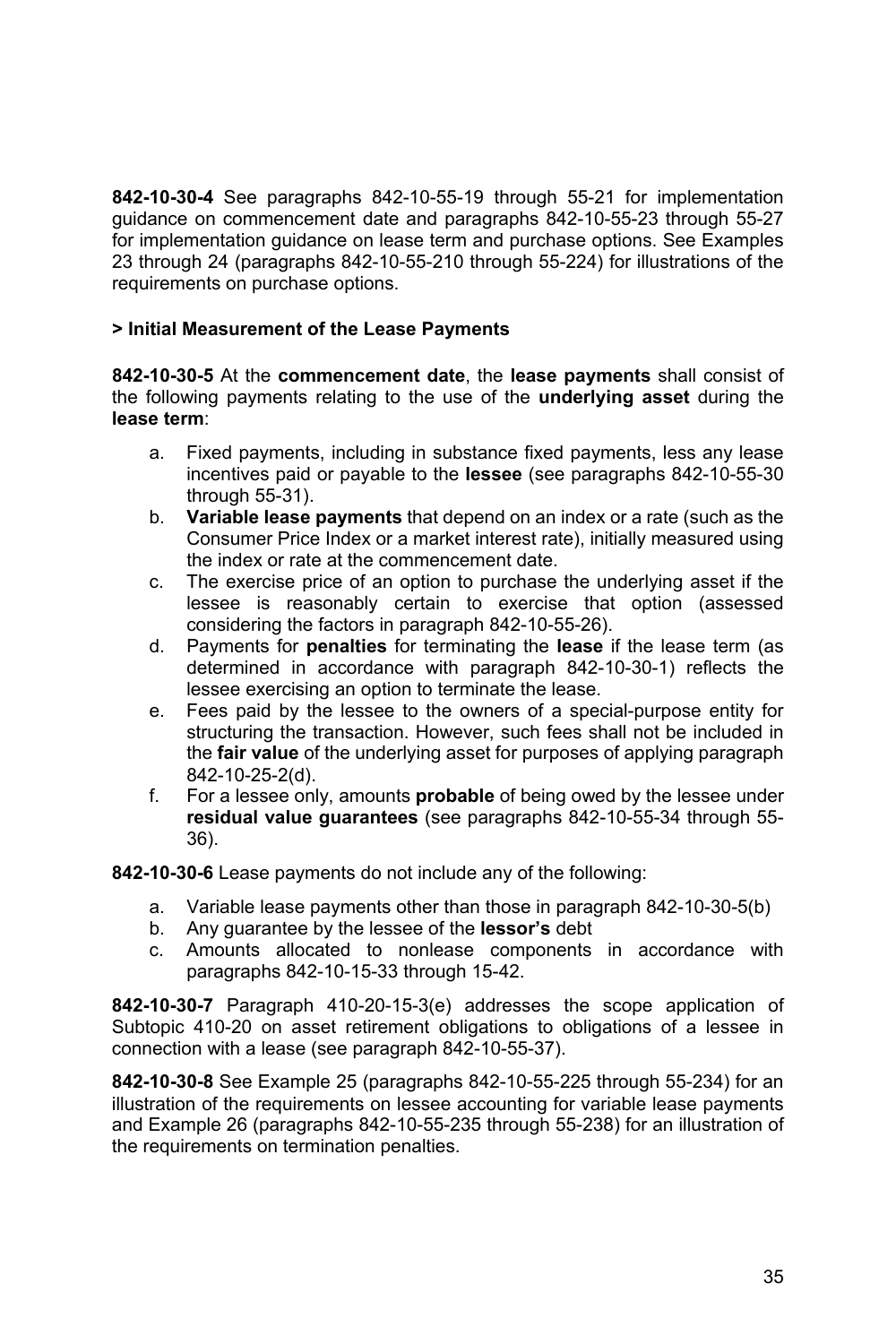## **> > Initial Direct Costs**

**842-10-30-9 Initial direct costs** for a **lessee** or a **lessor** may include, for example, either of the following:

- a. Commissions
- b. Payments made to an existing tenant to incentivize that tenant to terminate its **lease**.

**842-10-30-10** Costs to negotiate or arrange a lease that would have been incurred regardless of whether the lease was obtained, such as fixed employee salaries, are not initial direct costs. The following items are examples of costs that are not initial direct costs:

- a. General overheads, including, for example, depreciation, occupancy and equipment costs, unsuccessful origination efforts, and idle time
- b. Costs related to activities performed by the lessor for advertising, soliciting potential lessees, servicing existing leases, or other ancillary activities
- c. Costs related to activities that occur before the lease is obtained, such as costs of obtaining tax or legal advice, negotiating lease terms and conditions, or evaluating a prospective lessee's financial condition.

## **Subsequent Measurement**

## **General**

### **> Lease Term and Purchase Options**

**842-10-35-1** A **lessee** shall reassess the **lease term** or a lessee option to purchase the **underlying asset** only if and at the point in time that any of the following occurs:

- a. There is a significant event or a significant change in circumstances that is within the control of the lessee that directly affects whether the lessee is reasonably certain to exercise or not to exercise an option to extend or terminate the **lease** or to purchase the underlying asset.
- b. There is an event that is written into the **contract** that obliges the lessee to exercise (or not to exercise) an option to extend or terminate the lease.
- c. The lessee elects to exercise an option even though the entity had previously determined that the lessee was not reasonably certain to do so.
- d. The lessee elects not to exercise an option even though the entity had previously determined that the lessee was reasonably certain to do so.

**842-10-35-2** See paragraphs 842-10-55-28 through 55-29 for implementation guidance on reassessing the lease term and lessee options to purchase the underlying asset.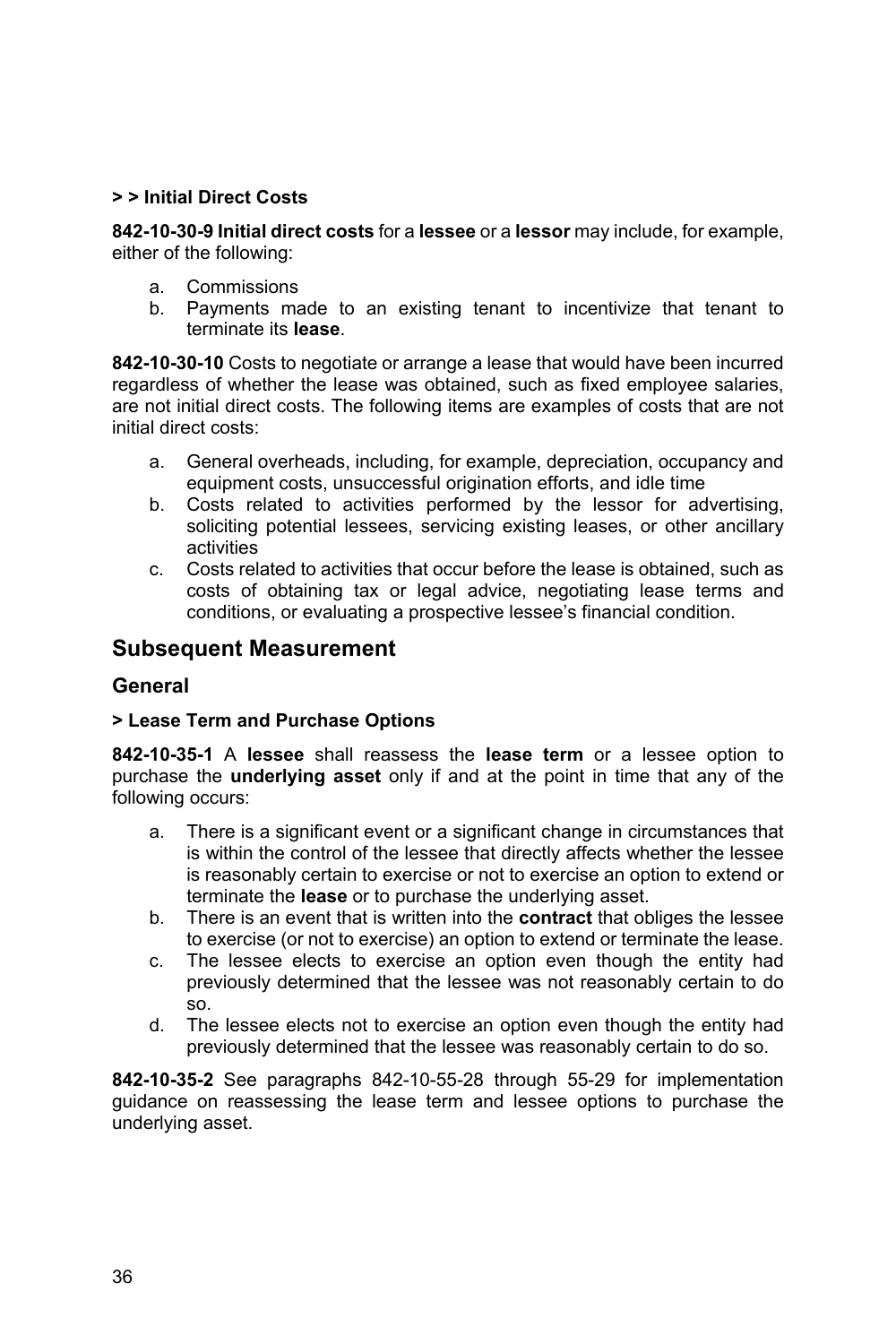**842-10-35-3** A **lessor** shall not reassess the lease term or a lessee option to purchase the underlying asset unless the lease is modified and that modification is not accounted for as a separate contract in accordance with paragraph 842-10- 25-8. When a lessee exercises an option to extend or terminate the lease or purchase the underlying asset, the lessor shall account for the exercise of that option in the same manner as a **lease modification**.

## **> Subsequent Measurement of the Lease Payments**

**842-10-35-4** A **lessee** shall remeasure the **lease payments** if any of the following occur:

- a. The **lease** is modified, and that modification is not accounted for as a separate **contract** in accordance with paragraph 842-10-25-8.
- b. A contingency upon which some or all of the **variable lease payments**  that will be paid over the remainder of the **lease term** are based is resolved such that those payments now meet the definition of lease payments. For example, an event occurs that results in variable lease payments that were linked to the performance or use of the **underlying asset** becoming fixed payments for the remainder of the lease term.
- c. There is a change in any of the following:
	- 1. The lease term, as described in paragraph 842-10-35-1. A lessee shall determine the revised lease payments on the basis of the revised lease term.
	- 2. The assessment of whether the lessee is reasonably certain to exercise or not to exercise an option to purchase the underlying asset, as described in paragraph 842-10-35-1. A lessee shall determine the revised lease payments to reflect the change in the assessment of the purchase option.
	- 3. Amounts **probable** of being owed by the lessee under **residual value guarantees**. A lessee shall determine the revised lease payments to reflect the change in amounts probable of being owed by the lessee under residual value guarantees.

**842-10-35-5** When a lessee remeasures the lease payments in accordance with paragraph 842-10-35-4, variable lease payments that depend on an index or a rate shall be measured using the index or rate at the remeasurement date.

**842-10-35-6** A **lessor** shall not remeasure the lease payments unless the lease is modified and that modification is not accounted for as a separate contract in accordance with paragraph 842-10-25-8.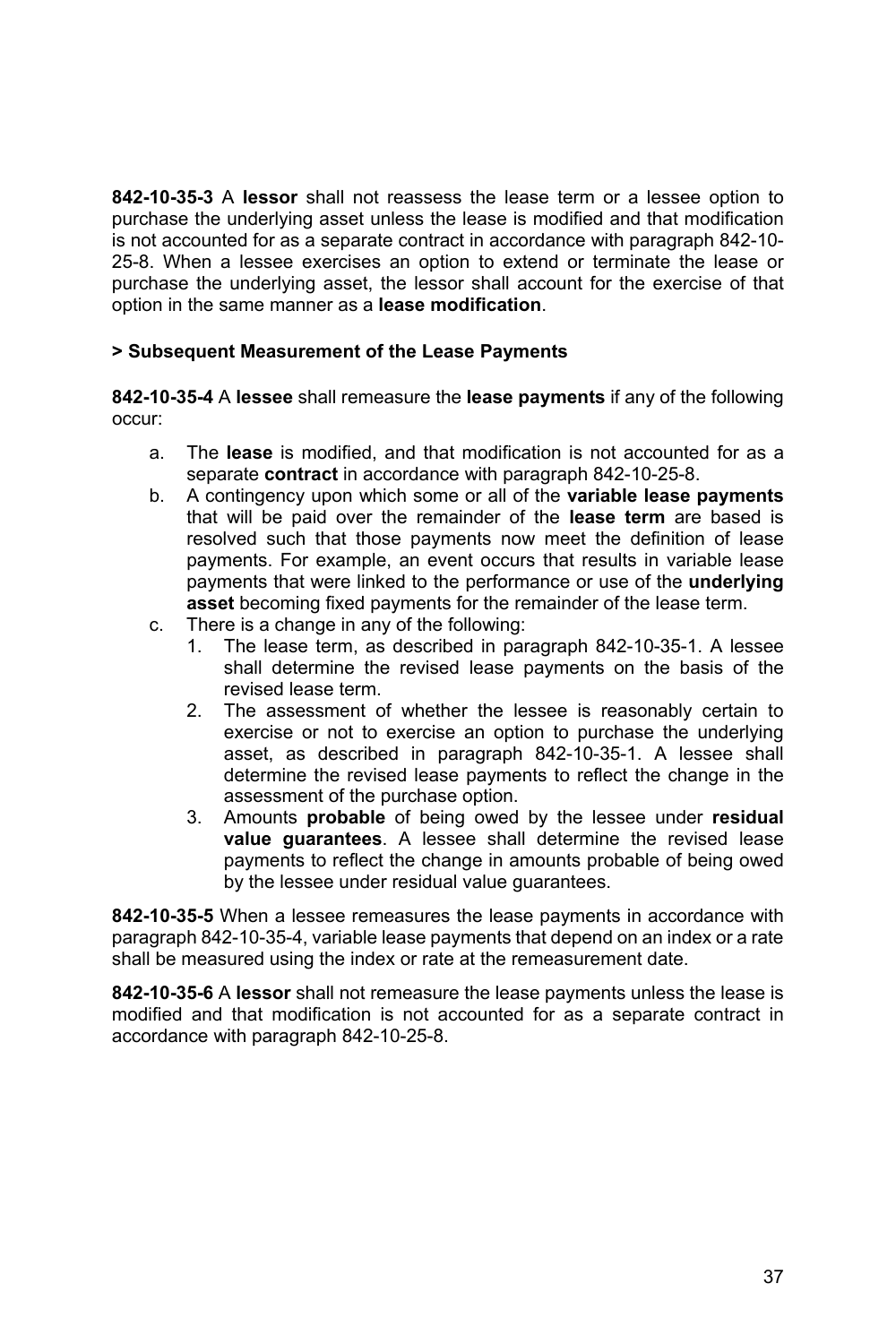# **Implementation Guidance and Illustrations**

## **General**

## **> Implementation Guidance**

## **> > Identifying a Lease**

**842-10-55-1** The following flowchart depicts the decision process to follow in identifying whether a **contract** is or contains a **lease**. The flowchart does not include all of the guidance on identifying a lease in this Subtopic and is not intended as a substitute for the guidance on identifying a lease in this Subtopic.

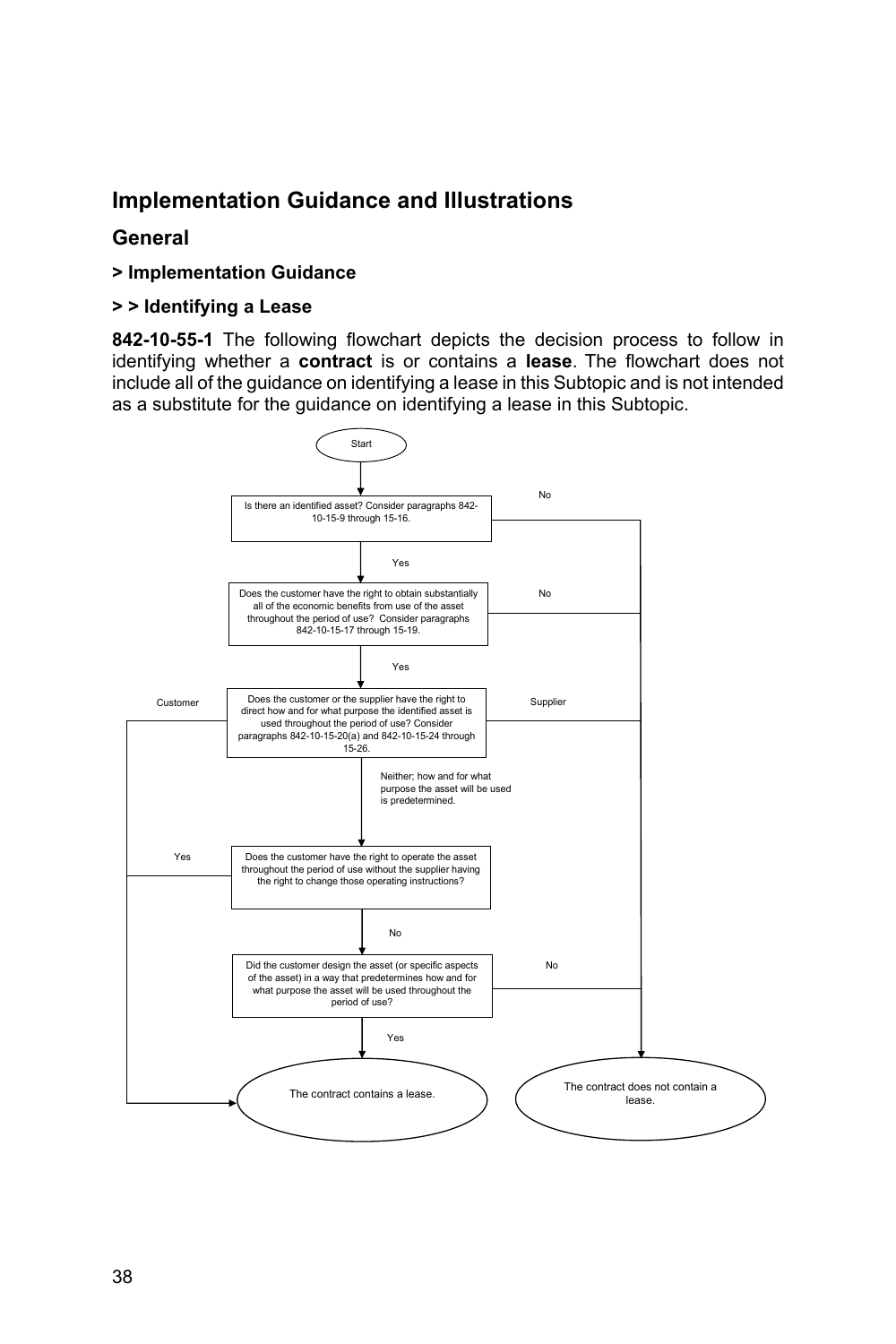## **> > Lease Classification**

**842-10-55-2** When determining **lease** classification, one reasonable approach to assessing the criteria in paragraphs 842-10-25-2(c) through (d) and 842-10-25- 3(b)(1) would be to conclude:

- a. Seventy-five percent or more of the remaining **economic life** of the **underlying asset** is a major part of the remaining economic life of that underlying asset.
- b. A commencement date that falls at or near the end of the economic life of the underlying asset refers to a commencement date that falls within the last 25 percent of the total economic life of the underlying asset.
- c. Ninety percent or more of the **fair value** of the underlying asset amounts to substantially all the fair value of the underlying asset.

**842-10-55-3** In some cases, it may not be practicable for an entity to determine the fair value of an underlying asset. In the context of this Topic, practicable means that a reasonable estimate of fair value can be made without undue cost or effort. It is a dynamic concept; what is practicable for one entity may not be practicable for another, what is practicable in one period may not be practicable in another, and what is practicable for one underlying asset (or class of underlying asset) may not be practicable for another. In those cases in which it is not practicable for an entity to determine the fair value of an underlying asset, lease classification should be determined without consideration of the criteria in paragraphs 842-10-25-2(d) and 842-10-25-3(b)(1).

### **> > > Transfer-of-Ownership Criterion**

**842-10-55-4** The criterion in paragraph 842-10-25-2(a) is met in **leases** that provide, upon the **lessee's** performance in accordance with the terms of the lease, that the **lessor** should execute and deliver to the lessee such documents (including, if applicable, a bill of sale) as may be required to release the **underlying asset** from the lease and to transfer ownership to the lessee.

**842-10-55-5** The criterion in paragraph 842-10-25-2(a) also is met in situations in which the lease requires the payment by the lessee of a nominal amount (for example, the minimum fee required by the statutory regulation to transfer ownership) in connection with the transfer of ownership.

**842-10-55-6** A provision in a lease that ownership of the underlying asset is not transferred to the lessee if the lessee elects not to pay the specified fee (whether nominal or otherwise) to complete the transfer is an option to purchase the underlying asset. Such a provision does not satisfy the transfer-of-ownership criterion in paragraph 842-10-25-2(a).

### **> > > Alternative Use Criterion**

**842-10-55-7** In assessing whether an **underlying asset** has an alternative use to the **lessor** at the end of the **lease term** in accordance with paragraph 842-10-25-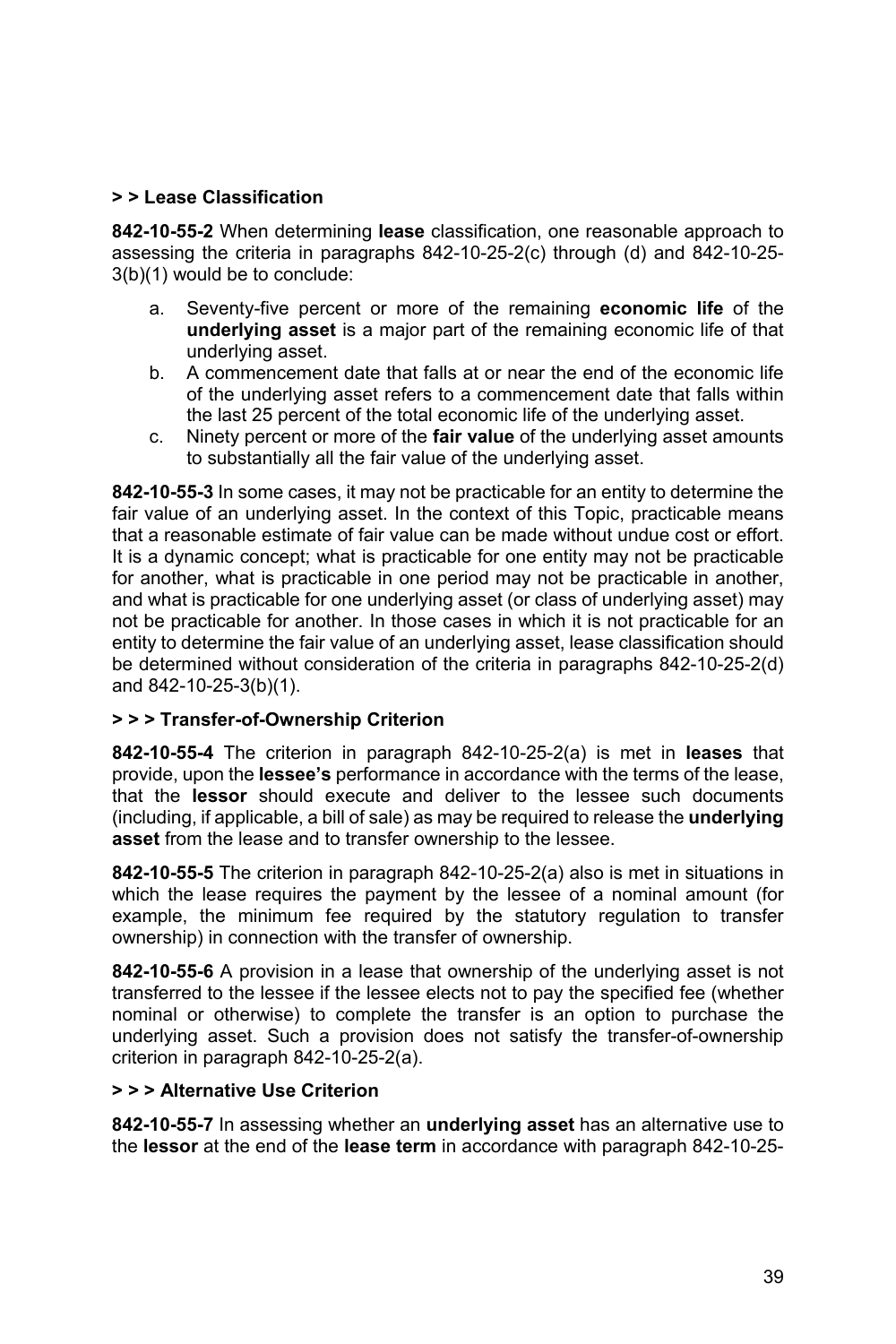2(e), an entity should consider the effects of contractual restrictions and practical limitations on the lessor's ability to readily direct that asset for another use (for example, selling it or leasing it to an entity other than the **lessee**). A contractual restriction on a lessor's ability to direct an underlying asset for another use must be substantive for the asset not to have an alternative use to the lessor. A contractual restriction is substantive if it is enforceable. A practical limitation on a lessor's ability to direct an underlying asset for another use exists if the lessor would incur significant economic losses to direct the underlying asset for another use. A significant economic loss could arise because the lessor either would incur significant costs to rework the asset or would only be able to sell or re-lease the asset at a significant loss. For example, a lessor may be practically limited from redirecting assets that either have design specifications that are unique to the lessee or that are located in remote areas. The possibility of the **contract** with the customer being terminated is not a relevant consideration in assessing whether the lessor would be able to readily direct the underlying asset for another use.

### **> > > Effect of Investment Tax Credits**

**842-10-55-8** When evaluating the **lease** classification criteria in paragraphs 842- 10-25-2(d) and 842-10-25-3(b)(1), the **fair value** of the **underlying asset** should exclude any related investment tax credit retained by the **lessor** and expected to be realized by the lessor.

#### **> > > Residual Value Guarantees for a Portfolio of Underlying Assets**

**842-10-55-9 Lessors** may obtain **residual value guarantees** for a portfolio of **underlying assets** for which settlement is not solely based on the residual value of the individual underlying assets. In such cases, the lessor is economically assured of receiving a minimum residual value for a portfolio of assets that are subject to separate **leases** but not for each individual asset. Accordingly, when an asset has a residual value in excess of the "guaranteed" amount, that excess is offset against shortfalls in residual value that exist in other assets in the portfolio.

**842-10-55-10** Residual value guarantees of a portfolio of underlying assets preclude a lessor from determining the amount of the guaranteed residual value of any individual underlying asset within the portfolio. Consequently, no such amounts should be considered when evaluating the lease classification criteria in paragraphs 842-10-25-2(d) and 842-10-25-3(b)(1).

#### **> > > Lease of an Acquiree**

**842-10-55-11** In a **business combination** or an **acquisition by a not-for-profit entity**, the acquiring entity should retain the previous **lease** classification in accordance with this Subtopic unless there is a **lease modification** and that modification is not accounted for as a separate **contract** in accordance with paragraph 842-10-25-8.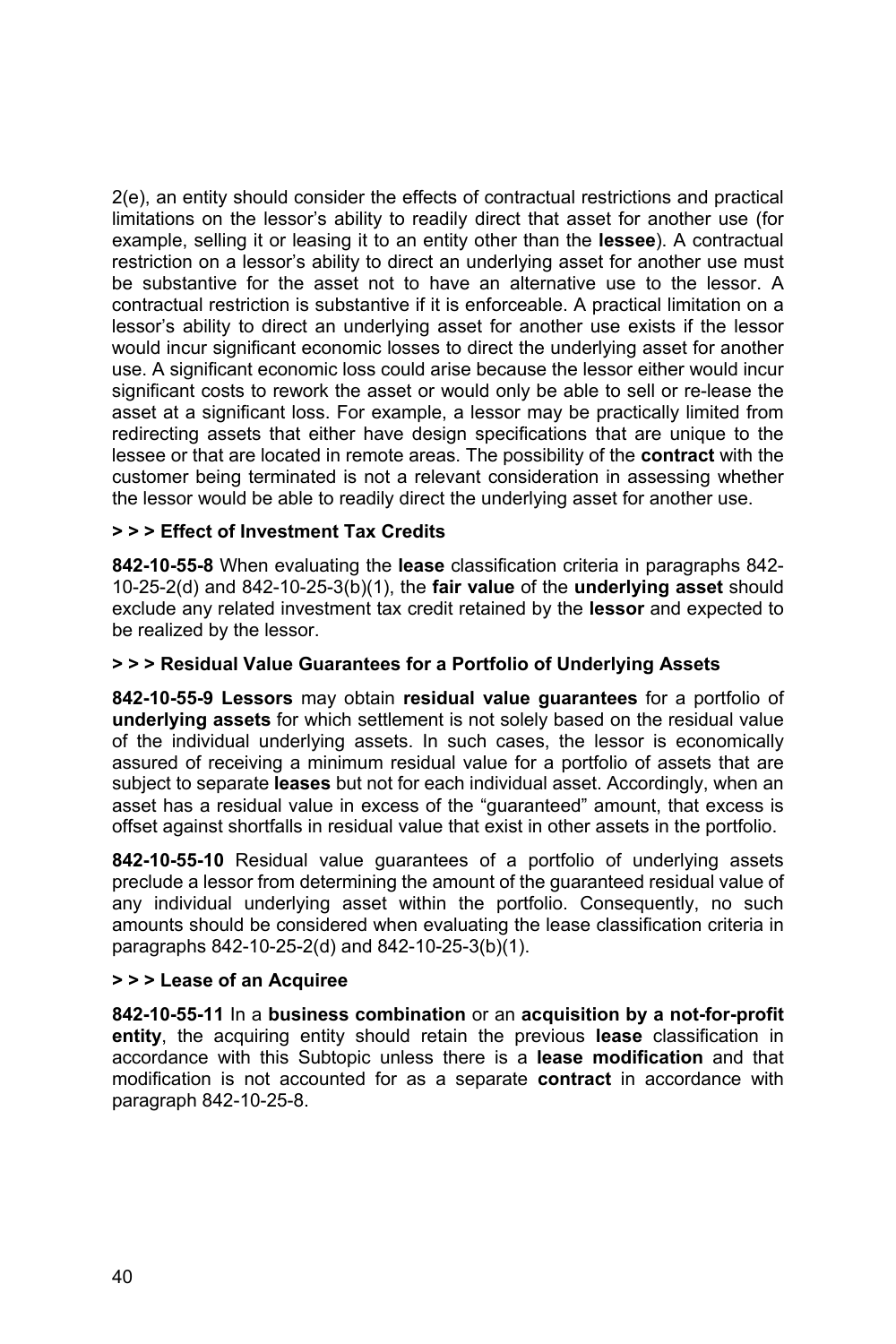## **> > > Lease of a Related Party**

**842-10-55-12 Leases** between related parties should be classified in accordance with the lease classification criteria applicable to all other leases on the basis of the legally enforceable terms and conditions of the lease. In the separate financial statements of the related parties, the classification and accounting for the leases should be the same as for leases between unrelated parties.

## **> > > Lease Involving Facilities Owned by a Government Unit or Authority**

**842-10-55-13** Because of special provisions normally present in **leases** involving terminal space and other airport facilities owned by a governmental unit or authority, the **economic life** of such facilities for purposes of classifying a lease is essentially indeterminate. Likewise, it may not be practicable to determine the **fair value** of the **underlying asset**. If it is impracticable to determine the fair value of the underlying asset and such leases also do not provide for a transfer of ownership or a purchase option that the **lessee** is reasonably certain to exercise, they should be classified as **operating leases**. This guidance also applies to leases of other facilities owned by a governmental unit or authority in which the rights of the parties are essentially the same as in a lease of airport facilities. Examples of such leases may be those involving facilities at ports and bus terminals. The guidance in this paragraph is intended to apply to leases only if all of the following conditions are met:

- a. The underlying asset is owned by a governmental unit or authority.
- b. The underlying asset is part of a larger facility, such as an airport, operated by or on behalf of the **lessor**.
- c. The underlying asset is a permanent structure or a part of a permanent structure, such as a building, that normally could not be moved to a new location.
- d. The lessor, or in some circumstances a higher governmental authority, has the explicit right under the lease agreement or existing statutes or regulations applicable to the underlying asset to terminate the lease at any time during the **lease term**, such as by closing the facility containing the underlying asset or by taking possession of the facility.
- e. The lease neither transfers ownership of the underlying asset to the lessee nor allows the lessee to purchase or otherwise acquire ownership of the underlying asset.
- f. The underlying asset or equivalent asset in the same service area cannot be purchased or leased from a nongovernmental unit or authority. An equivalent asset in the same service area is an asset that would allow continuation of essentially the same service or activity as afforded by the underlying asset without any appreciable difference in economic results to the lessee.

**842-10-55-14** Leases of underlying assets not meeting all of the conditions in paragraph 842-10-55-13 are subject to the same criteria for classifying leases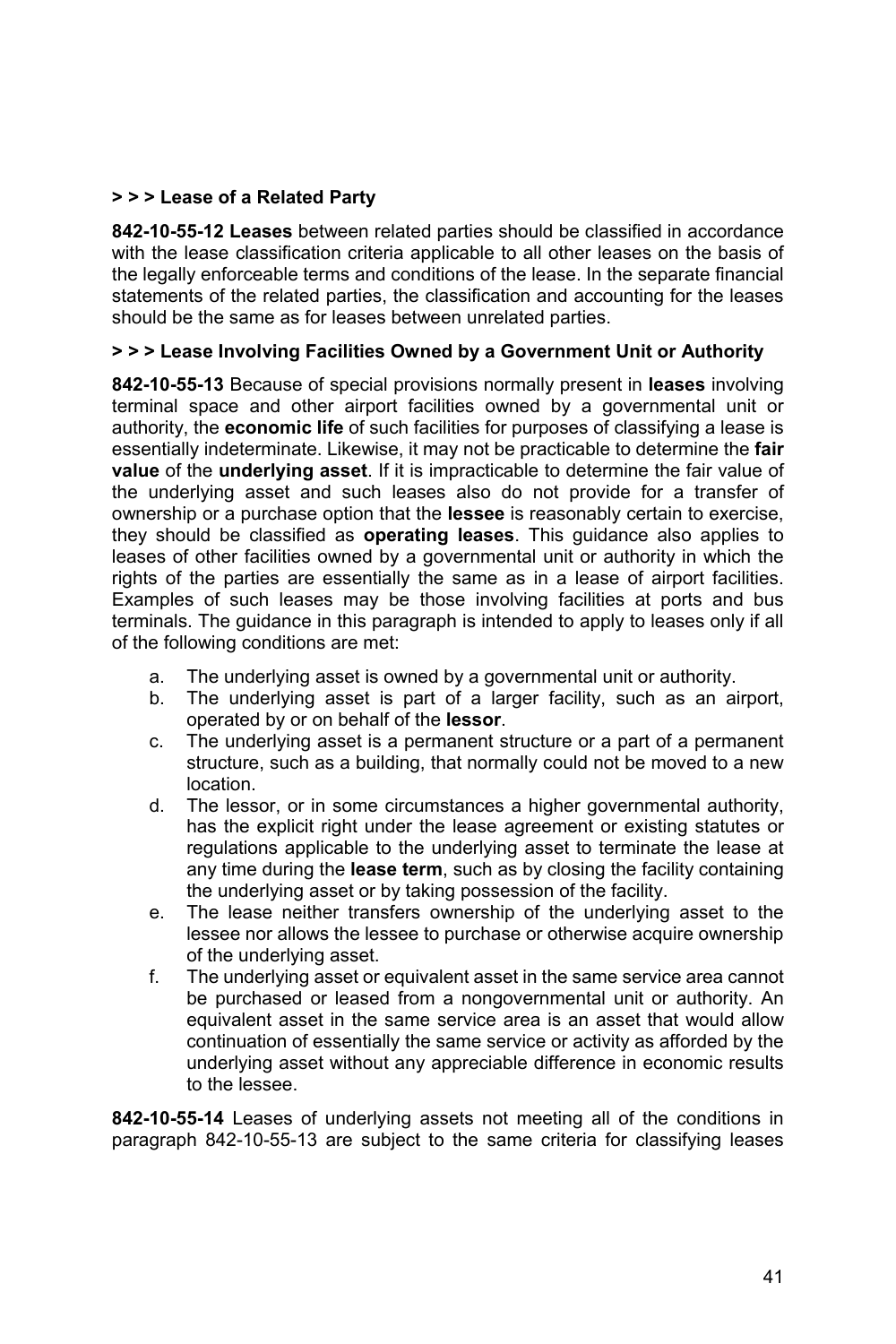under this Subtopic that are applicable to leases not involving government-owned property.

## **> > > Lessee Indemnification for Environmental Contamination**

**842-10-55-15** A provision that requires **lessee** indemnification for environmental contamination, whether for environmental contamination caused by the lessee during its use of the **underlying asset** over the **lease term** or for preexisting environmental contamination, should not affect the classification of the **lease**.

### **> > Lease Modifications**

## **> > > Lease Modifications in Connection with the Refunding of Tax-Exempt Debt**

**842-10-55-16** In some situations, tax-exempt debt is issued to finance construction of a facility, such as a plant or hospital, that is transferred to a user of the facility by **lease**. A lease may serve as collateral for the guarantee of payments equivalent to those required to service the tax-exempt debt. Payments required by the terms of the lease are essentially the same, as to both amount and timing, as those required by the tax-exempt debt. A **lease modification** resulting from a refunding by the **lessor** of tax-exempt debt (including an **advance refunding**) should be accounted for in the same manner (that is, in accordance with paragraphs 842-10- 25-8 through 25-18) as any other lease modification. For example, if the perceived economic advantages of the refunding are passed through to the **lessee** in the form of reduced **lease payments**, the lessee should account for the modification in accordance with paragraph 842-10-25-12, while the lessor should account for the modification in accordance with the applicable guidance in paragraphs 842-10- 25-15 through 25-17.

### **> > > Master Lease Agreements**

**842-10-55-17** Under a master **lease** agreement, the **lessee** may gain control over the use of additional **underlying assets** during the term of the agreement. If the agreement specifies a minimum number of units or dollar value of equipment, the lessee obtaining control over the use of those additional underlying assets is not a **lease modification**. Rather, the entity (whether a lessee or a **lessor**) applies the guidance in paragraphs 842-10-15-28 through 15-42 when identifying the separate lease components and allocating the **consideration in the contract** to those components. Paragraph 842-10-55-22 explains that a master lease agreement may, therefore, result in multiple **commencement dates**.

**842-10-55-18** If the master lease agreement permits the lessee to gain control over the use of additional underlying assets during the term of the agreement but does not commit the lessee to doing so, the lessee's taking control over the use of an additional underlying asset should be accounted for as a lease modification in accordance with paragraphs 842-10-25-8 through 25-18.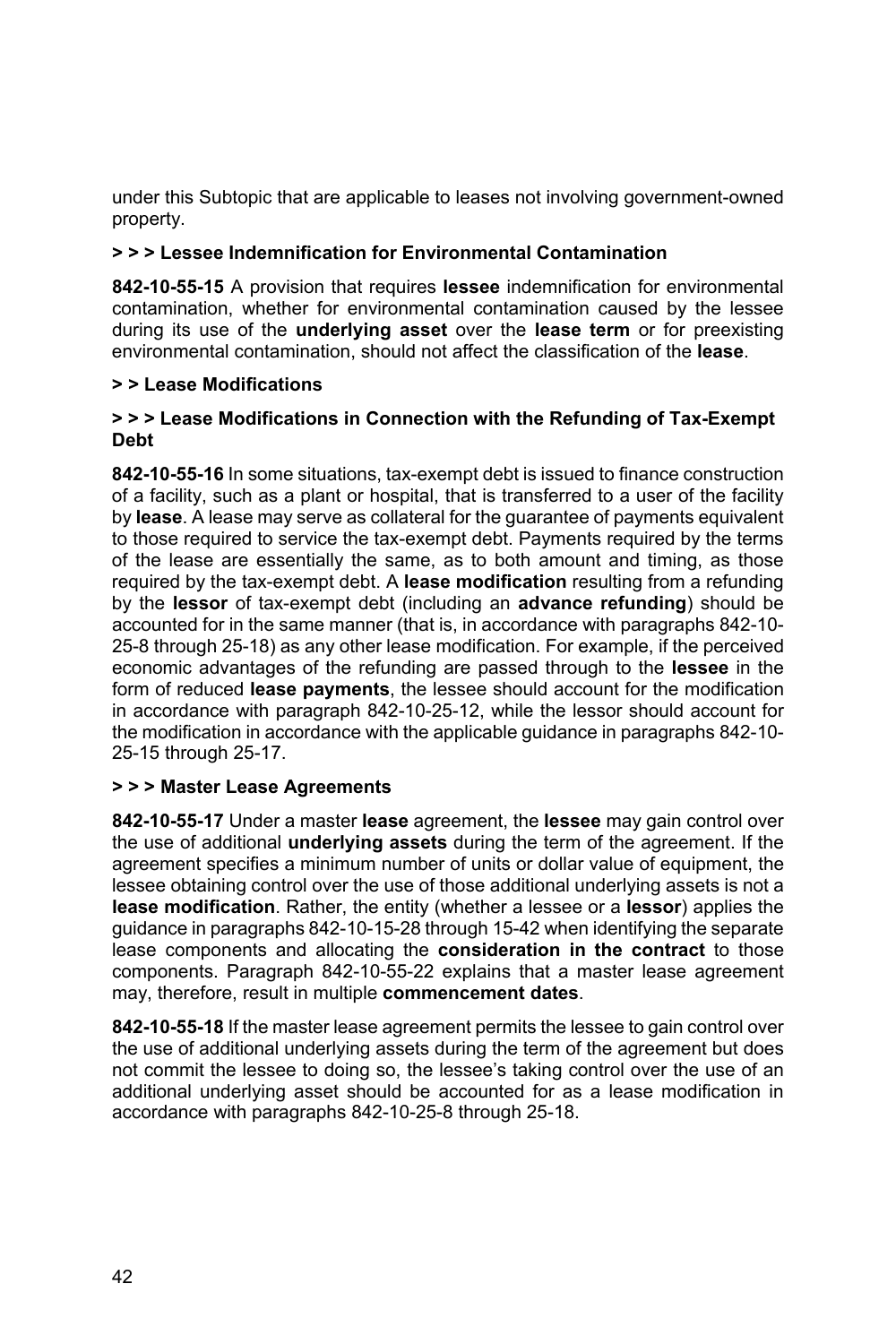## **> > Commencement Date**

**842-10-55-19** In some **lease** arrangements, the **lessor** may make the **underlying asset** available for use by the **lessee** (for example, the lessee may take possession of or be given control over the use of the underlying asset) before it begins operations or makes **lease payments** under the terms of the lease. During this period, the lessee has the right to use the underlying asset and does so for the purpose of constructing a lessee asset (for example, leasehold improvements).

**842-10-55-20** The **contract** may require the lessee to make lease payments only after construction is completed and the lessee begins operations. Alternatively, some contracts require the lessee to make lease payments when it takes possession of or is given control over the use of the underlying asset. The timing of when lease payments begin under the contract does not affect the **commencement date** of the lease.

**842-10-55-21** Lease costs (or income) associated with building and ground leases incurred (earned) during and after a construction period are for the right to use the underlying asset during and after construction of a lessee asset. There is no distinction between the right to use an underlying asset during a construction period and the right to use that asset after the construction period. Therefore, lease costs (or income) associated with ground or building leases that are incurred (earned) during a construction period should be recognized by the lessee (or lessor) in accordance with the guidance in Subtopics 842-20 and 842-30, respectively. That guidance does not address whether a lessee that accounts for the sale or rental of real estate projects under Topic 970 should capitalize rental costs associated with ground and building leases.

### **> > > Master Lease Agreements**

**842-10-55-22** There may be multiple **commencement dates** resulting from a master **lease** agreement. That is because a master lease agreement may cover a significant number of **underlying assets**, each of which are made available for use by the **lessee** on different dates. Although a master lease agreement may specify that the lessee must take a minimum number of units or dollar value of equipment, there will be multiple commencement dates unless all of the underlying assets subject to that minimum are made available for use by the lessee on the same date.

### **> > Lease Term and Purchase Options**

**842-10-55-23** An entity should determine the noncancellable period of a **lease** when determining the **lease term**. When assessing the length of the noncancellable period of a lease, an entity should apply the definition of a **contract** and determine the period for which the contract is enforceable. A lease is no longer enforceable when both the **lessee** and the **lessor** each have the right to terminate the lease without permission from the other party with no more than an insignificant **penalty**.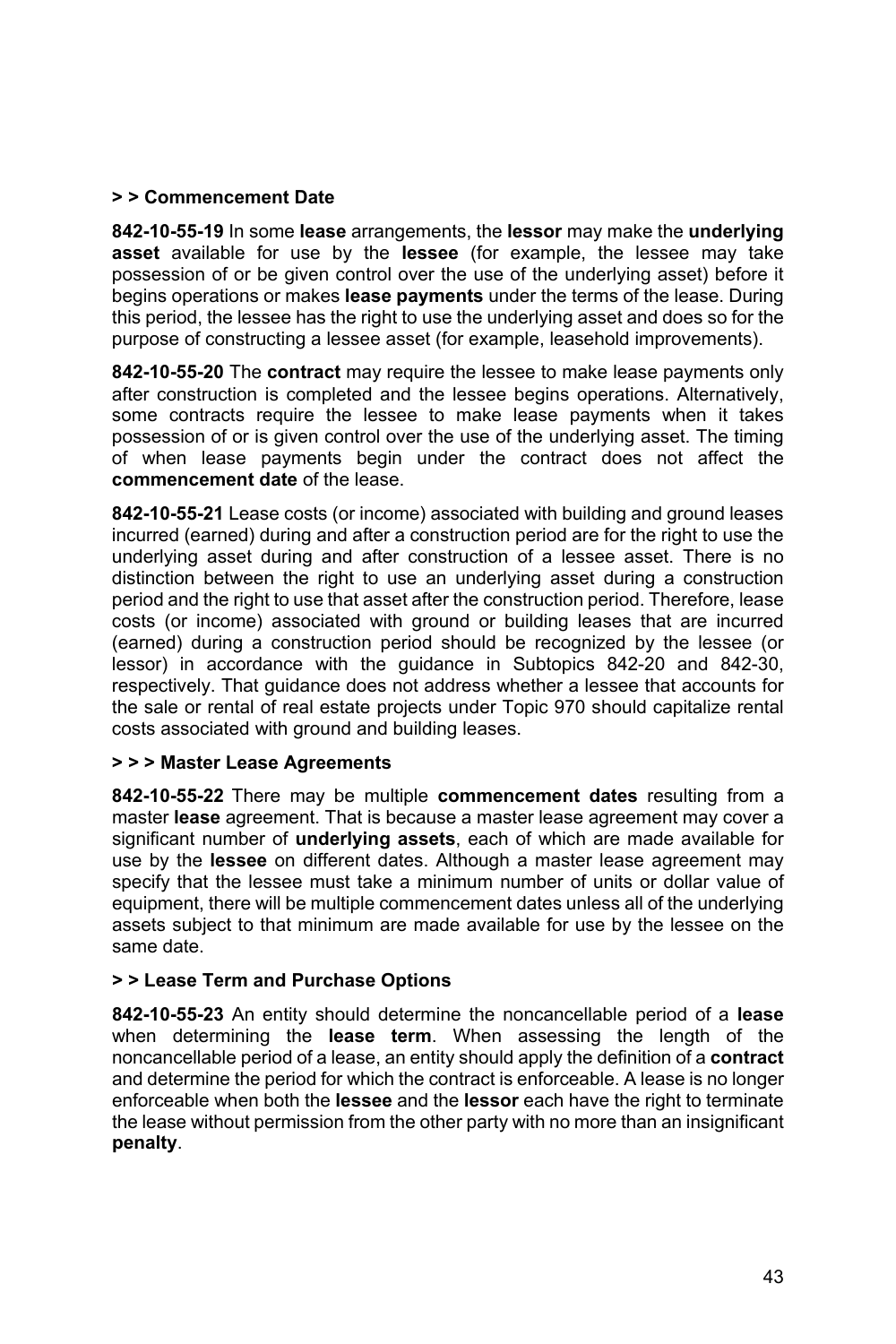**842-10-55-24** If only a lessee has the right to terminate a lease, that right is considered to be an option to terminate the lease available to the lessee that an entity considers when determining the lease term, as described in paragraph 842- 10-30-1. If only a lessor has the right to terminate a lease, the noncancellable period of the lease includes the period covered by the option to terminate the lease.

**842-10-55-25** The lease term begins at the **commencement date** and includes any rent-free periods provided to the lessee by the lessor.

## **> > > Reasonably Certain**

**842-10-55-26** At the **commencement date**, an entity assesses whether the **lessee** is reasonably certain to exercise or not to exercise an option by considering all economic factors relevant to that assessment—contract-based, asset-based, market-based, and entity-based factors. An entity's assessment often will require the consideration of a combination of those factors because they are interrelated. Examples of economic factors to consider include, but are not limited to, any of the following:

- a. Contractual terms and conditions for the optional periods compared with current market rates, such as:
	- 1. The amount of **lease payments** in any optional period
	- 2. The amount of any **variable lease payments** or other contingent payments, such as payments under termination penalties and **residual value guarantees**
	- 3. The terms and conditions of any options that are exercisable after initial optional periods (for example, the terms and conditions of a purchase option that is exercisable at the end of an extension period at a rate that is currently below market rates).
- b. Significant leasehold improvements that are expected to have significant economic value for the lessee when the option to extend or terminate the **lease** or to purchase the **underlying asset** becomes exercisable.
- c. Costs relating to the termination of the lease and the signing of a new lease, such as negotiation costs, relocation costs, costs of identifying another underlying asset suitable for the lessee's operations, or costs associated with returning the underlying asset in a contractually specified condition or to a contractually specified location.
- d. The importance of that underlying asset to the lessee's operations, considering, for example, whether the underlying asset is a specialized asset and the location of the underlying asset.

### **> > > Fiscal Funding Clauses**

**842-10-55-27** The existence of a **fiscal funding clause** in a **lease** agreement requires an assessment of the likelihood of lease cancellation through exercise of the fiscal funding clause. If it is more than **remote** that the fiscal funding clause will be exercised, the **lease term** should include only those periods for which funding is reasonably certain.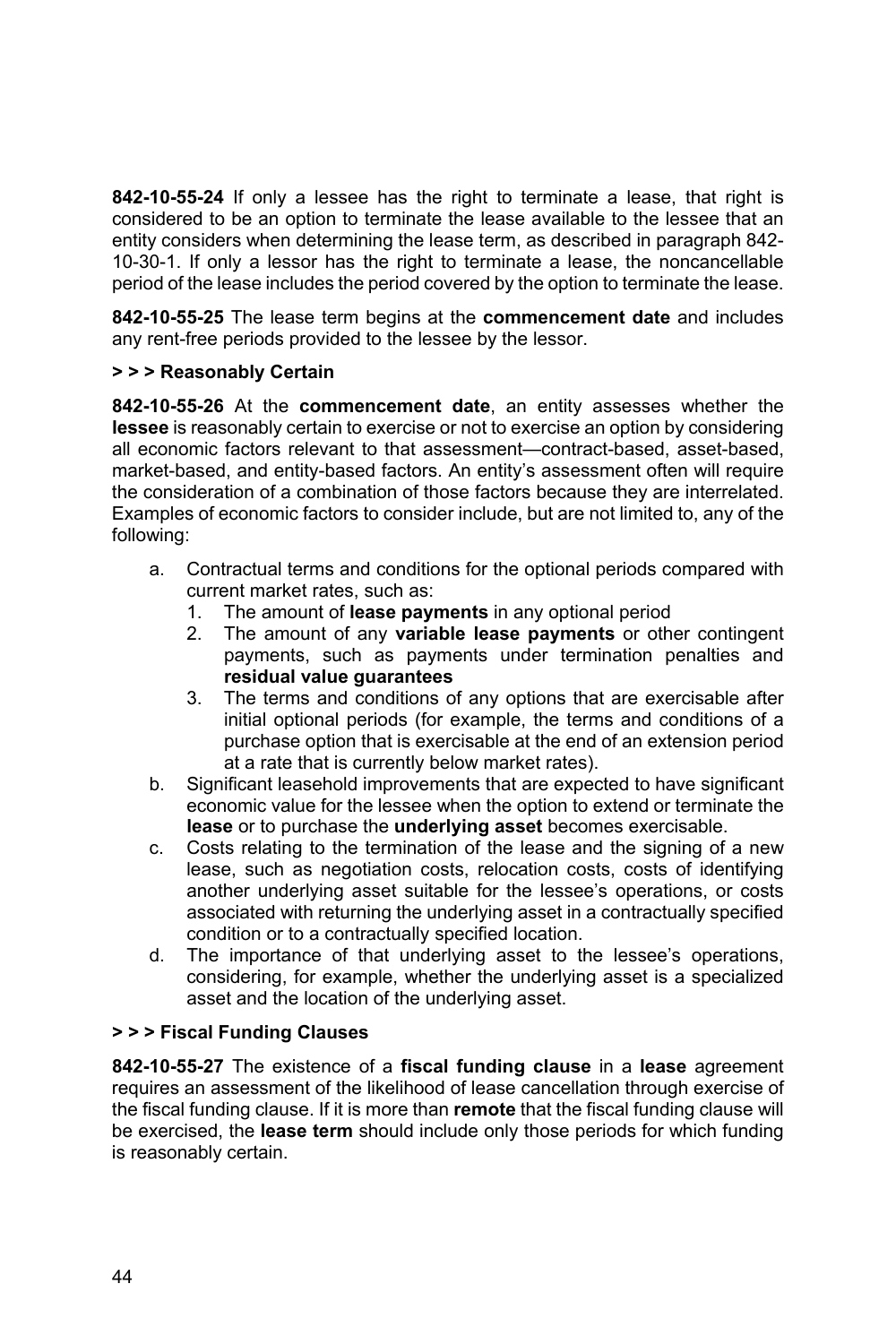## **> > Reassessing the Lease Term and Purchase Options**

**842-10-55-28** Examples of significant events or significant changes in circumstances that a **lessee** should consider in accordance with paragraph 842- 10-35-1 include, but are not limited to, the following:

- a. Constructing significant leasehold improvements that are expected to have significant economic value for the lessee when the option becomes exercisable
- b. Making significant modifications or customizations to the **underlying asset**
- c. Making a business decision that is directly relevant to the lessee's ability to exercise or not to exercise an option (for example, extending the **lease** of a complementary asset or disposing of an alternative asset)
- d. Subleasing the underlying asset for a period beyond the exercise date of the option.

**842-10-55-29** A change in market-based factors (such as market rates to lease or purchase a comparable asset) should not, in isolation, trigger reassessment of the **lease term** or a lessee option to purchase the underlying asset.

#### **> > Lease Payments**

#### **> > > Lease Incentives**

**842-10-55-30 Lease** incentives include both of the following:

- a. Payments made to or on behalf of the **lessee**
- b. Losses incurred by the **lessor** as a result of assuming a lessee's preexisting lease with a third party. In that circumstance, the lessor and the lessee should independently estimate any loss attributable to that assumption. For example, the lessee's estimate of the lease incentive could be based on a comparison of the new lease with the market rental rate available for similar **underlying assets** or the market rental rate from the same lessor without the lease assumption. The lessor should estimate any loss on the basis of the total remaining costs reduced by the expected benefits from the **sublease** of use of the assumed underlying asset.

### **> > > In Substance Fixed Payments**

**842-10-55-31 Lease payments** include in substance fixed lease payments. In substance fixed payments are payments that may, in form, appear to contain variability but are, in effect, unavoidable. In substance fixed payments for a **lessee** or a **lessor** may include, for example, any of the following:

a. Payments that do not create genuine variability (such as those that result from clauses that do not have economic substance)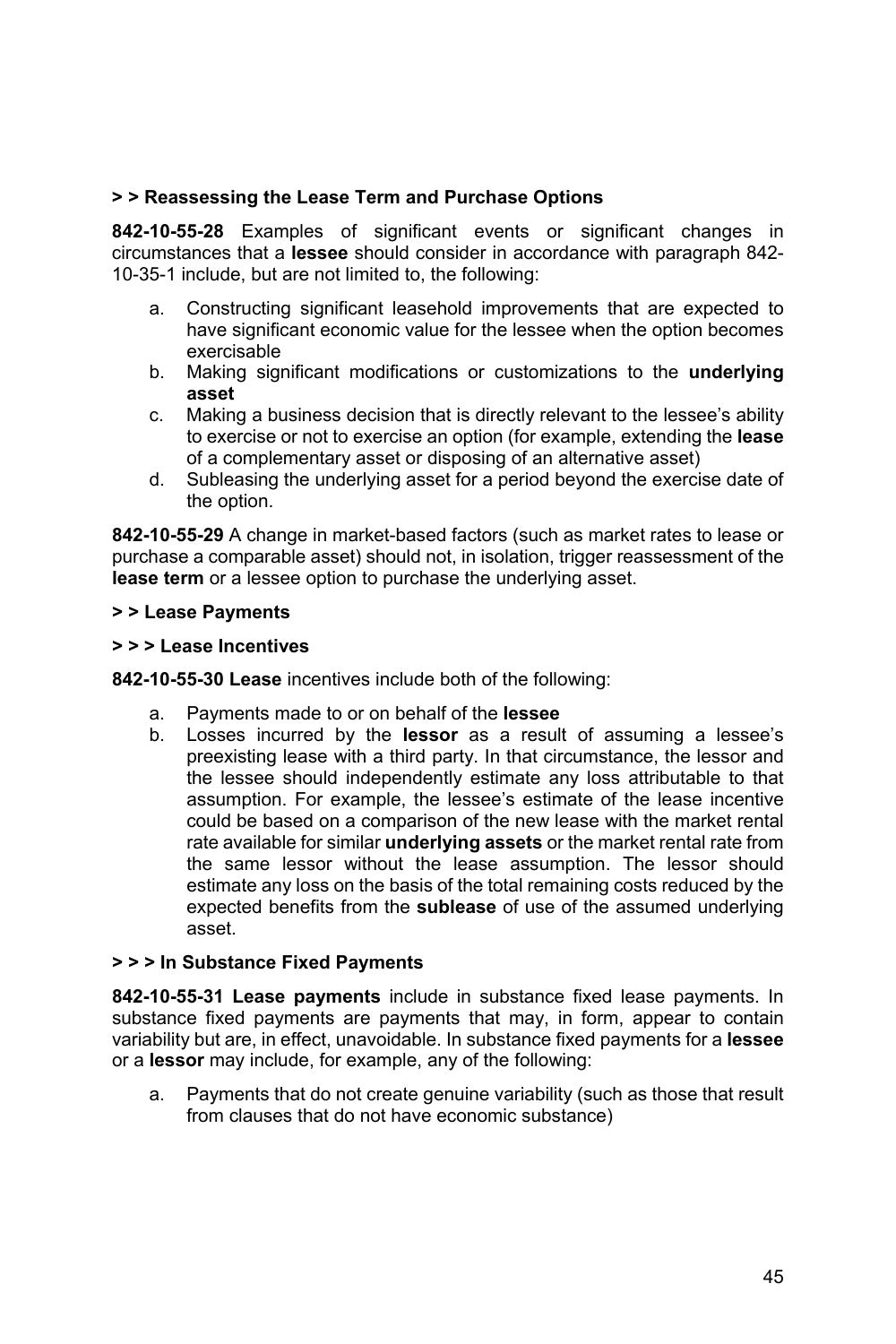b. The lower of the payments to be made when a lessee has a choice about which set of payments it makes, although it must make at least one set of payments.

### **> > > Guarantees and Indemnifications**

**842-10-55-32** Paragraph 460-10-15-4(c) states that, except as provided in paragraph 460-10-15-7, the provisions of Subtopic 460-10 on guarantees apply to indemnification agreements (**contracts**) that contingently require an indemnifying party (guarantor) to make payments to an indemnified party (guaranteed party) based on changes in an underlying that is related to an asset, a liability, or an equity security of the indemnified party. Paragraph 460-10-55-23A provides related implementation guidance for a tax indemnification provided to a **lessor**.

**842-10-55-33** A lessor should evaluate a commitment to guarantee performance of the **underlying asset** or to effectively protect the **lessee** from obsolescence of the underlying asset in accordance with paragraphs 606-10-55-30 through 55-35 on **warranties**. If the lessor's commitment is more extensive than a typical product warranty, it might indicate that the commitment is providing a service to the lessee that should be accounted for as a nonlease component of the contract.

#### **> > > > Residual Value Guarantees**

**842-10-55-34** A lease provision requiring the lessee to make up a residual value deficiency that is attributable to damage, extraordinary wear and tear, or excessive usage is similar to variable lease payments in that the amount is not determinable at the commencement date. Such a provision does not constitute a lessee guarantee of the residual value.

**842-10-55-35** If the lessor has the right to require the lessee to purchase the underlying asset by the end of the lease term, the stated purchase price is included in lease payments. That amount is, in effect, a guaranteed residual value that the lessee is obligated to pay on the basis of circumstances outside its control.

**842-10-55-36** A residual value guarantee obtained by the lessee from an unrelated third party for the benefit of the lessor should not be used to reduce the amount of the lessee's lease payments under paragraph 842-10-30-5(f) except to the extent that the lessor explicitly releases the lessee from obligation, including the secondary obligation, which is if the guarantor defaults, a residual value deficiency must be made up. Amounts paid in consideration for a guarantee by an unrelated third party are executory costs and are not included in the lessee's lease payments.

### **> > > > Obligations to Return an Underlying Asset to its Original Condition**

**842-10-55-37** Obligations imposed by a lease agreement to return an underlying asset to its original condition if it has been modified by the lessee (for example, a requirement to remove a lessee-installed leasehold improvement) generally would not meet the definition of lease payments or variable lease payments and would be accounted for in accordance with Subtopic 410-20 on asset retirement and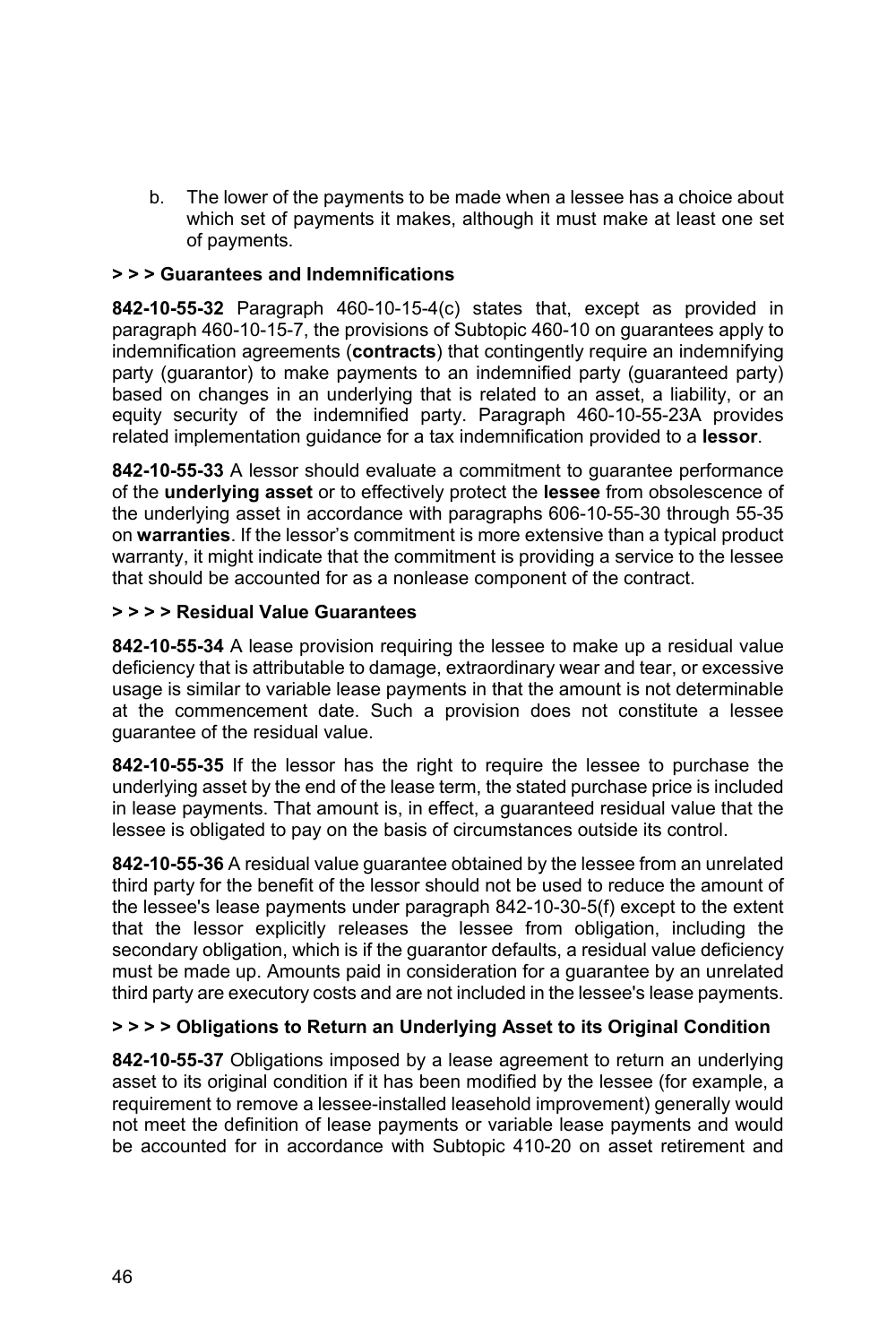environmental obligations. In contrast, costs to dismantle and remove an underlying asset at the end of the lease term that are imposed by the lease agreement generally would be considered lease payments or variable lease payments.

## **> > > > Indemnification Clauses for Certain Tax Benefits**

**842-10-55-38** Some leases contain indemnification clauses that indemnify lessors on an after-tax basis for certain tax benefits that the lessor may lose if a change in the tax law precludes realization of those tax benefits. Although the indemnification payments may appear to meet the definition of variable lease payments, those payments are not of the nature normally expected to arise under variable lease payment provisions.

**842-10-55-39** Because of the close association of the indemnification payments to specific aspects of the tax law, any payments should be accounted for in a manner that recognizes the tax law association. The lease classification should not be changed.

**842-10-55-40** Paragraph 842-30-55-16 discusses a lessor's accounting for guarantee payments received.

### **> Illustrations**

#### **> > Illustration of Identifying a Lease**

**842-10-55-41** Examples 1 through 10 illustrate the identification of a lease.

#### **> > > Example 1—Rail Cars**

### **> > > > Case A—Contract Contains a Lease**

**842-10-55-42** A contract between Customer and a freight carrier (Supplier) provides Customer with the use of 10 rail cars of a particular type for 5 years. The contract specifies the rail cars; the cars are owned by Supplier. Customer determines when, where, and which goods are to be transported using the cars. When the cars are not in use, they are kept at Customer's premises. Customer can use the cars for another purpose (for example, storage) if it so chooses. However, the contract specifies that Customer cannot transport particular types of cargo (for example, explosives). If a particular car needs to be serviced or repaired, Supplier is required to substitute a car of the same type. Otherwise, and other than on default by Customer, Supplier cannot retrieve the cars during the five-year period.

**842-10-55-43** The contract also requires Supplier to provide an engine and a driver when requested by Customer. Supplier keeps the engines at its premises and provides instructions to the driver detailing Customer's requests to transport goods. Supplier can choose to use any one of a number of engines to fulfill each of Customer's requests, and one engine could be used to transport not only Customer's goods, but also the goods of other customers (for example, if other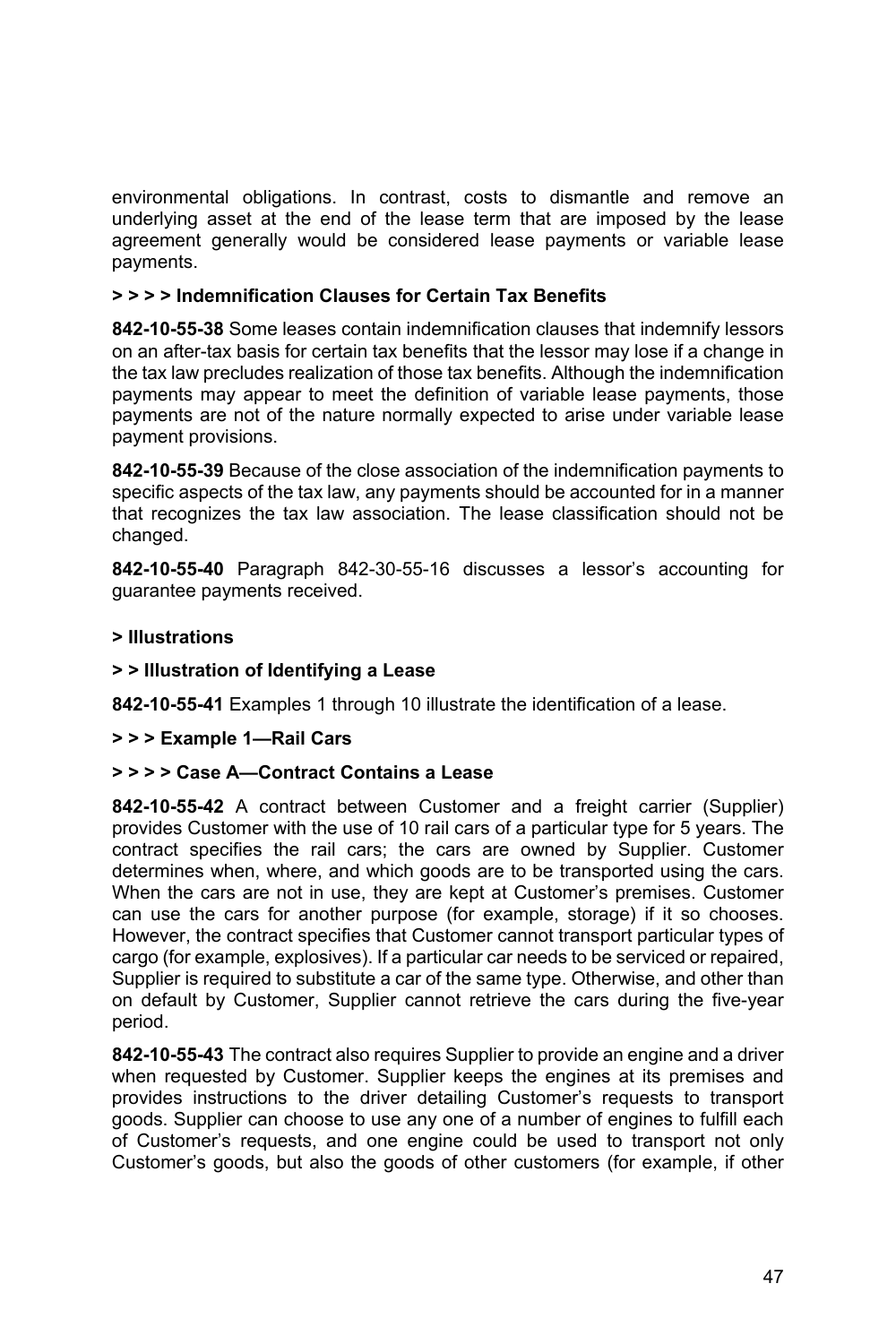customers require the transport of goods to destinations close to the destination requested by Customer and within a similar timeframe, Supplier can choose to attach up to 100 rail cars to the engine).

**842-10-55-44** The contract contains leases of rail cars. Customer has the right to use 10 rail cars for 5 years.

**842-10-55-45** There are 10 identified cars. The cars are explicitly specified in the contract. Once delivered to Customer, the cars can be substituted only when they need to be serviced or repaired. The engine used to transport the rail cars is not an identified asset because it is neither explicitly specified nor implicitly specified in the contract.

**842-10-55-46** Customer has the right to control the use of the 10 rail cars throughout the 5-year period of use because:

- a. Customer has the right to obtain substantially all of the economic benefits from use of the cars over the five-year period of use. Customer has exclusive use of the cars throughout the period of use, including when they are not being used to transport Customer's goods.
- b. Customer has the right to direct the use of the cars. The contractual restrictions on the cargo that can be transported by the cars are protective rights of Supplier and define the scope of Customer's right to use the cars. Within the scope of its right of use defined in the contract, Customer makes the relevant decisions about how and for what purpose the cars are used by being able to decide when and where the rail cars will be used and which goods are transported using the cars. Customer also determines whether and how the cars will be used when not being used to transport its goods (for example, whether and when they will be used for storage). Customer has the right to change these decisions during the five-year period of use.

**842-10-55-47** Although having an engine and driver (controlled by Supplier) to transport the rail cars is essential to the efficient use of the cars, Supplier's decisions in this regard do not give it the right to direct how and for what purpose the rail cars are used. Consequently, Supplier does not control the use of the cars during the period of use.

## **> > > > Case B—Contract Does Not Contain a Lease**

**842-10-55-48** The contract between Customer and Supplier requires Supplier to transport a specified quantity of goods by using a specified type of rail car in accordance with a stated timetable for a period of five years. The timetable and quantity of goods specified are equivalent to Customer having the use of 10 rail cars for 5 years. Supplier provides the rail cars, driver, and engine as part of the contract. The contract states the nature and quantity of the goods to be transported (and the type of rail car to be used to transport the goods). Supplier has a large pool of similar cars that can be used to fulfill the requirements of the contract.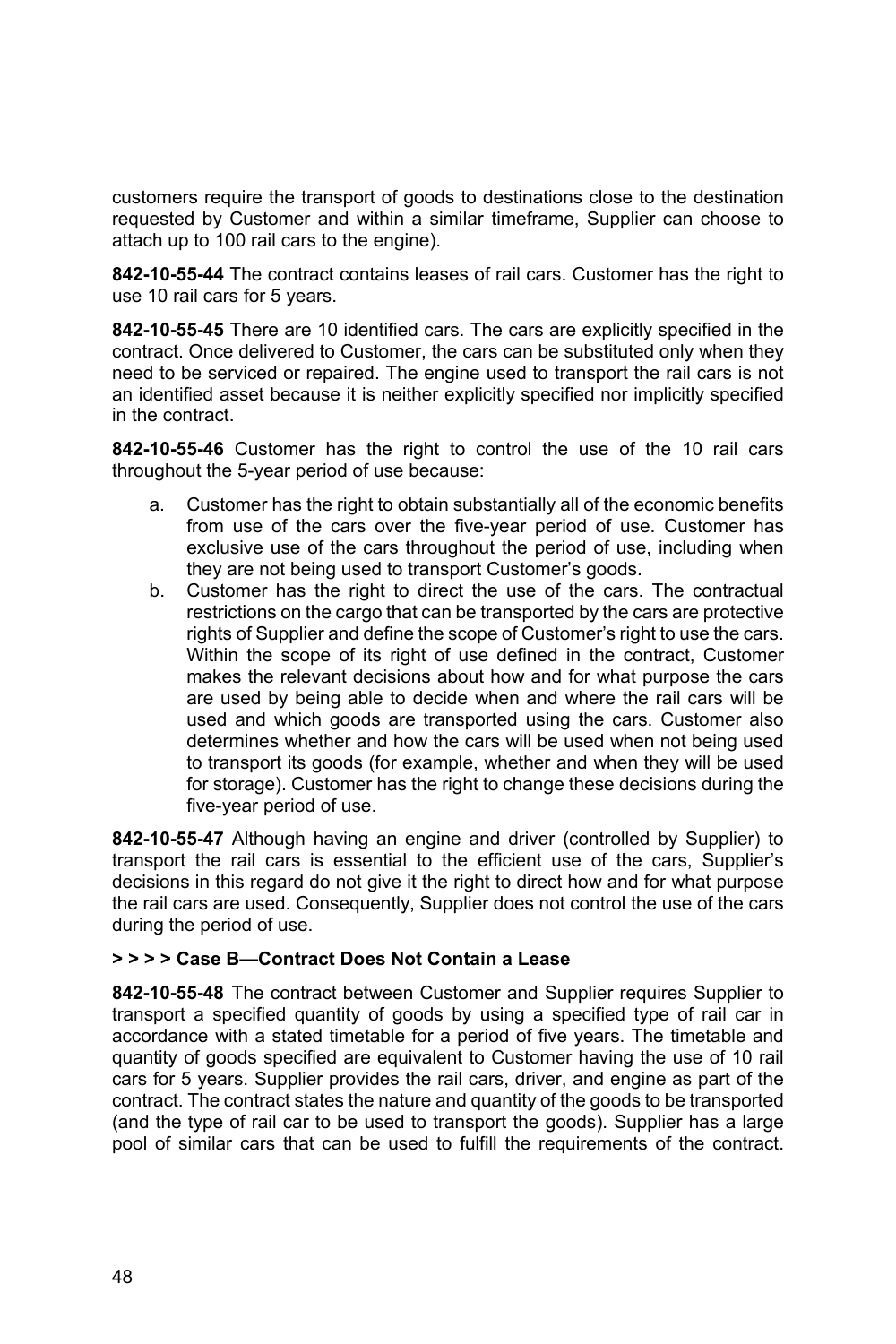Similarly, Supplier can choose to use any one of a number of engines to fulfill each of Customer's requests, and one engine could be used to transport not only Customer's goods, but also the goods of other customers. The cars and engines are stored at Supplier's premises when not being used to transport goods.

**842-10-55-49** The contract does not contain a lease of rail cars or of an engine.

**842-10-55-50** The rail cars and the engines used to transport Customer's goods are not identified assets. Supplier has the substantive right to substitute the rail cars and engine because:

- a. Supplier has the practical ability to substitute each car and the engine throughout the period of use. Alternative cars and engines are readily available to Supplier, and Supplier can substitute each car and the engine without Customer's approval.
- b. Supplier would benefit economically from substituting each car and the engine. There would be minimal, if any, cost associated with substituting each car or the engine because the cars and engines are stored at Supplier's premises and Supplier has a large pool of similar cars and engines. Supplier benefits from substituting each car or the engine in contracts of this nature because substitution allows Supplier to, for example, (1) use cars or an engine to fulfill a task for which the cars or engine are already positioned to perform (for example, a task at a rail yard close to the point of origin) or (2) use cars or an engine that would otherwise be sitting idle because they are not being used by a customer.

**842-10-55-51** Accordingly, Customer does not direct the use and does not have the right to obtain substantially all of the economic benefits from use of an identified car or an engine. Supplier directs the use of the rail cars and engine by selecting which cars and engine are used for each particular delivery and obtains substantially all of the economic benefits from use of the rail cars and engine. Supplier is only providing freight capacity.

### **> > > Example 2—Concession Space**

**842-10-55-52** A coffee company (Customer) enters into a contract with an airport operator (Supplier) to use a space in the airport to sell its goods for a three-year period. The contract states the amount of space and that the space may be located at any one of several boarding areas within the airport. Supplier has the right to change the location of the space allocated to Customer at any time during the period of use. There are minimal costs to Supplier associated with changing the space for the Customer: Customer uses a kiosk (that it owns) that can be moved easily to sell its goods. There are many areas in the airport that are available and that would meet the specifications for the space in the contract.

**842-10-55-53** The contract does not contain a lease.

**842-10-55-54** Although the amount of space Customer uses is specified in the contract, there is no identified asset. Customer controls its owned kiosk. However,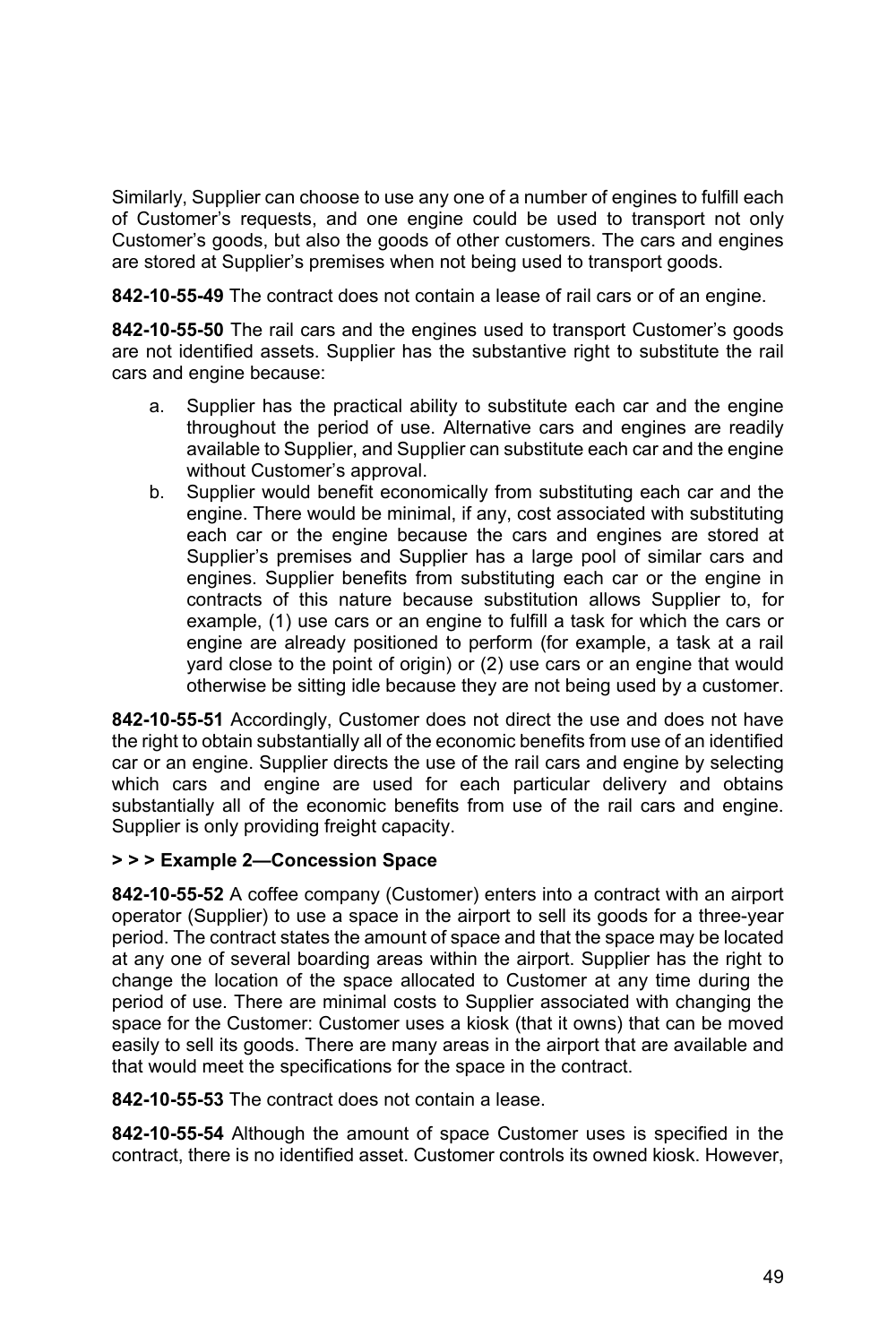the contract is for space in the airport, and this space can change at the discretion of Supplier. Supplier has the substantive right to substitute the space Customer uses because:

- a. Supplier has the practical ability to change the space used by Customer throughout the period of use. There are many areas in the airport that meet the specifications for the space in the contract, and Supplier has the right to change the location of the space to other space that meets the specifications at any time without Customer's approval.
- b. Supplier would benefit economically from substituting the space. There would be minimal cost associated with changing the space used by Customer because the kiosk can be moved easily. Supplier benefits from substituting the space in the airport because substitution allows Supplier to make the most effective use of the space at boarding areas in the airport to meet changing circumstances.

### **> > > Example 3—Fiber-Optic Cable**

#### **> > > > Case A—Contract Contains a Lease**

**842-10-55-55** Customer enters into a 15-year contract with a utilities company (Supplier) for the right to use 3 specified, physically distinct dark fibers within a larger cable connecting Hong Kong to Tokyo. Customer makes the decisions about the use of the fibers by connecting each end of the fibers to its electronic equipment (for example, Customer "lights" the fibers and decides what data and how much data those fibers will transport). If the fibers are damaged, Supplier is responsible for the repairs and maintenance. Supplier owns extra fibers but can substitute those for Customer's fibers only for reasons of repairs, maintenance, or malfunction (and is obliged to substitute the fibers in these cases).

**842-10-55-56** The contract contains a lease of dark fibers. Customer has the right to use the 3 dark fibers for 15 years.

**842-10-55-57** There are three identified fibers. The fibers are explicitly specified in the contract and are physically distinct from other fibers within the cable. Supplier cannot substitute the fibers other than for reasons of repairs, maintenance, or malfunction.

**842-10-55-58** Customer has the right to control the use of the fibers throughout the 15-year period of use because:

- a. Customer has the right to obtain substantially all of the economic benefits from use of the fibers over the 15-year period of use. Customer has exclusive use of the fibers throughout the period of use.
- b. Customer has the right to direct the use of the fibers. Customer makes the relevant decisions about how and for what purpose the fibers are used by deciding when and whether to light the fibers and when and how much output the fibers will produce (that is, what data and how much data those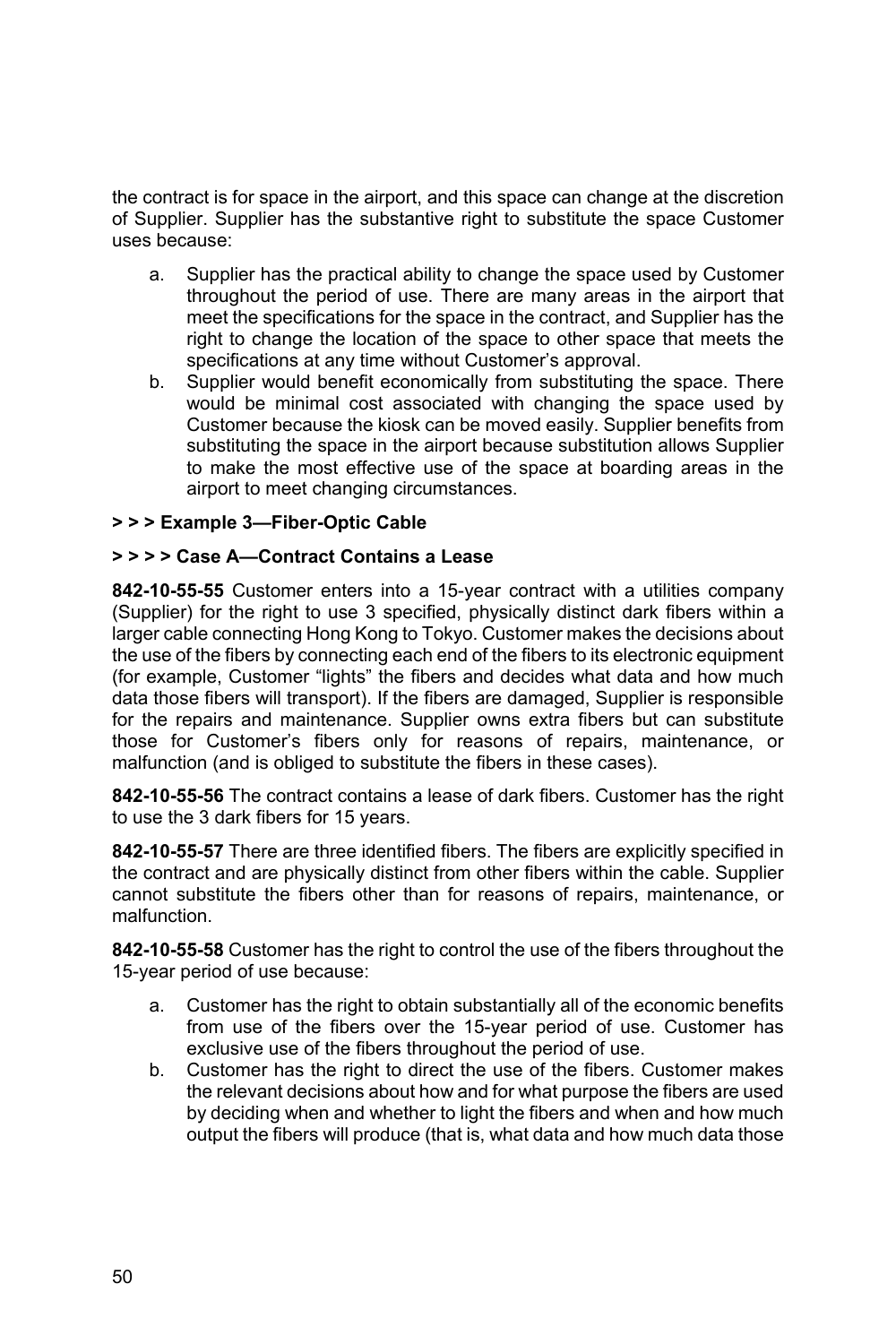fibers will transport). Customer has the right to change these decisions during the 15-year period of use.

**842-10-55-59** Although Supplier's decisions about repairing and maintaining the fibers are essential to their efficient use, those decisions do not give Supplier the right to direct how and for what purpose the fibers are used. Consequently, Supplier does not control the use of the fibers during the period of use.

#### **> > > > Case B—Contract Does Not Contain a Lease**

**842-10-55-60** Customer enters into a 15-year contract with Supplier for the right to use a specified amount of capacity within a cable connecting Hong Kong to Tokyo. The specified amount is equivalent to Customer having the use of the full capacity of 3 strands within the cable (the cable contains 15 fibers with similar capacities). Supplier makes decisions about the transmission of data (that is, Supplier lights the fibers and makes decisions about which fibers are used to transmit Customer's traffic and about the electronic equipment that Supplier owns and connects to the fibers).

**842-10-55-61** The contract does not contain a lease.

**842-10-55-62** Supplier makes all decisions about the transmission of its customers' data, which requires the use of only a portion of the capacity of the cable for each customer. The capacity portion that will be provided to Customer is not physically distinct from the remaining capacity of the cable and does not represent substantially all of the capacity of the cable. Consequently, Customer does not have the right to use an identified asset.

#### **> > > Example 4—Retail Unit**

**842-10-55-63** Customer enters into a contract with property owner (Supplier) to use Retail Unit A for a five-year period. Retail Unit A is part of a larger retail space with many retail units.

**842-10-55-64** Customer is granted the right to use Retail Unit A. Supplier can require Customer to relocate to another retail unit. In that case, Supplier is required to provide Customer with a retail unit of similar quality and specifications to Retail Unit A and to pay for Customer's relocation costs. Supplier would benefit economically from relocating Customer only if a major new tenant were to decide to occupy a large amount of retail space at a rate sufficiently favorable to cover the costs of relocating Customer and other tenants in the retail space that the new tenant will occupy. However, although it is possible that those circumstances will arise, at inception of the contract, it is not likely that those circumstances will arise. For example, whether a major new tenant will decide to lease a large amount of retail space at a rate that would be sufficiently favorable to cover the costs of relocating Customer is highly susceptible to factors outside Supplier's influence.

**842-10-55-65** The contract requires Customer to use Retail Unit A to operate its well-known store brand to sell its goods during the hours that the larger retail space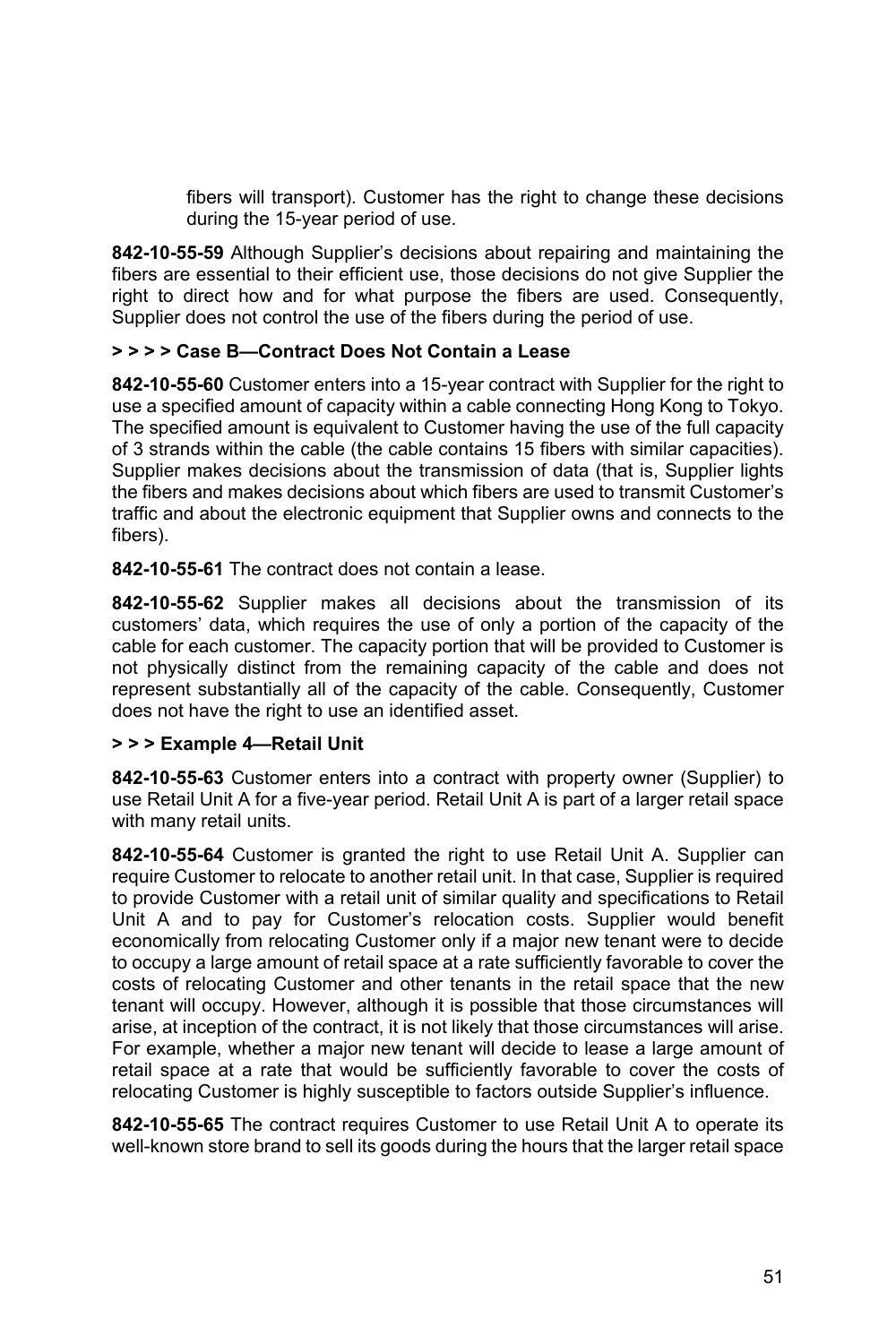is open. Customer makes all of the decisions about the use of the retail unit during the period of use. For example, Customer decides on the mix of goods sold from the unit, the pricing of the goods sold, and the quantities of inventory held. Customer also controls physical access to the unit throughout the five-year period of use.

**842-10-55-66** The contract requires Customer to make fixed payments to Supplier as well as variable payments that are a percentage of sales from Retail Unit A.

**842-10-55-67** Supplier provides cleaning and security services as well as advertising services as part of the contract.

**842-10-55-68** The contract contains a lease of retail space. Customer has the right to use Retail Unit A for five years.

**842-10-55-69** Retail Unit A is an identified asset. It is explicitly specified in the contract. Supplier has the practical ability to substitute the retail unit, but could benefit economically from substitution only in specific circumstances. Supplier's substitution right is not substantive because, at inception of the contract, those circumstances are not considered likely to arise.

**842-10-55-70** Customer has the right to control the use of Retail Unit A throughout the five-year period of use because:

- a. Customer has the right to obtain substantially all of the economic benefits from use of Retail Unit A over the five-year period of use. Customer has exclusive use of Retail Unit A throughout the period of use. Although a portion of the cash flows derived from sales from Retail Unit A will flow from Customer to Supplier, this represents consideration that Customer pays Supplier for the right to use the retail unit. It does not prevent Customer from having the right to obtain substantially all of the economic benefits from use of Retail Unit A.
- b. Customer has the right to direct the use of Retail Unit A. The contractual restrictions on the goods that can be sold from Retail Unit A and when Retail Unit A is open define the scope of Customer's right to use Retail Unit A. Within the scope of its right of use defined in the contract, Customer makes the relevant decisions about how and for what purpose Retail Unit A is used by being able to decide, for example, the mix of products that will be sold in the retail unit and the sale price for those products. Customer has the right to change these decisions during the five-year period of use.

**842-10-55-71** Although cleaning, security, and advertising services are essential to the efficient use of Retail Unit A, Supplier's decisions in this regard do not give it the right to direct how and for what purpose Retail Unit A is used. Consequently, Supplier does not control the use of Retail Unit A during the period of use, and Supplier's decisions do not affect Customer's control of the use of Retail Unit A.

### **> > > Example 5—Truck Rental**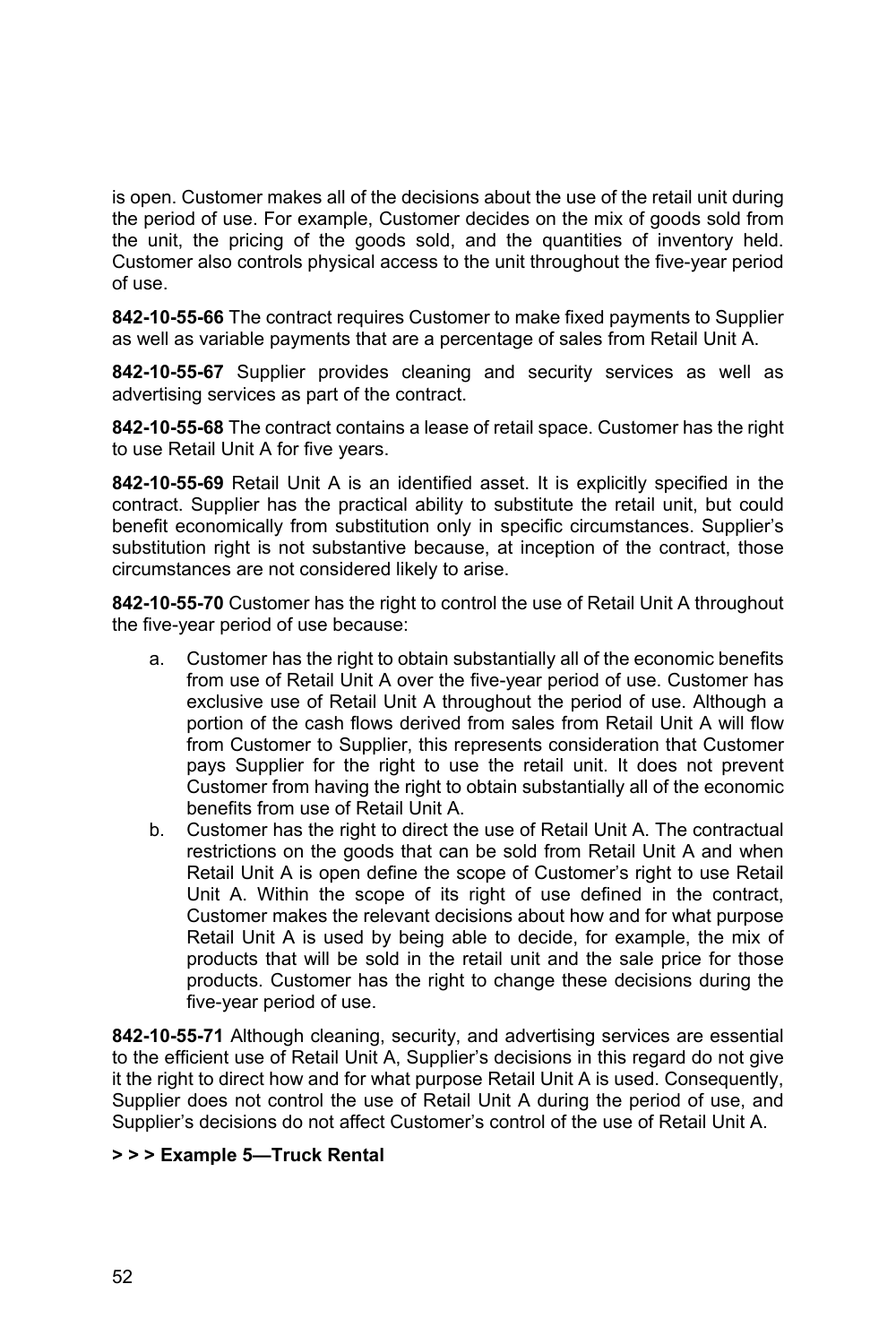**842-10-55-72** Customer enters into a contract with Supplier for the use of a truck for one week to transport cargo from New York to San Francisco. Supplier does not have substitution rights. Only cargo specified in the contract is permitted to be transported on this truck for the period of the contract. The contract specifies a maximum distance that the truck can be driven. Customer is able to choose the details of the journey (speed, route, rest stops, and so forth) within the parameters of the contract. Customer does not have the right to continue using the truck after the specified trip is complete.

**842-10-55-73** The cargo to be transported and the timing and location of pickup in New York and delivery in San Francisco are specified in the contract.

**842-10-55-74** Customer is responsible for driving the truck from New York to San Francisco.

**842-10-55-75** The contract contains a lease of a truck. Customer has the right to use the truck for the duration of the specified trip.

**842-10-55-76** There is an identified asset. The truck is explicitly specified in the contract, and Supplier does not have the right to substitute the truck.

**842-10-55-77** Customer has the right to control the use of the truck throughout the period of use because:

- a. Customer has the right to obtain substantially all of the economic benefits from the use of the truck over the period of use. Customer has exclusive use of the truck throughout the period of use.
- b. Customer has the right to direct the use of the truck. How and for what purpose the truck will be used (that is, the transport of specified cargo from New York to San Francisco within a specified time frame) are predetermined in the contract. Customer directs the use of the truck because it has the right to operate the truck (for example, speed, route, and rest stops) throughout the period of use. Customer makes all of the decisions about the use of the truck that can be made during the period of use through its control of the operations of the truck.

**842-10-55-78** Because the duration of the contract is one week, this lease meets the definition of a short-term lease.

### **> > > Example 6—Ship**

#### **> > > > Case A—Contract Does Not Contain a Lease**

**842-10-55-79** Customer enters into a contract with a ship owner (Supplier) for the transport of cargo from Rotterdam to Sydney on a specified ship. The ship is explicitly specified in the contract, and Supplier does not have substitution rights. The cargo will occupy substantially all of the capacity of the ship. The contract specifies the cargo to be transported on the ship and the dates of pickup and delivery.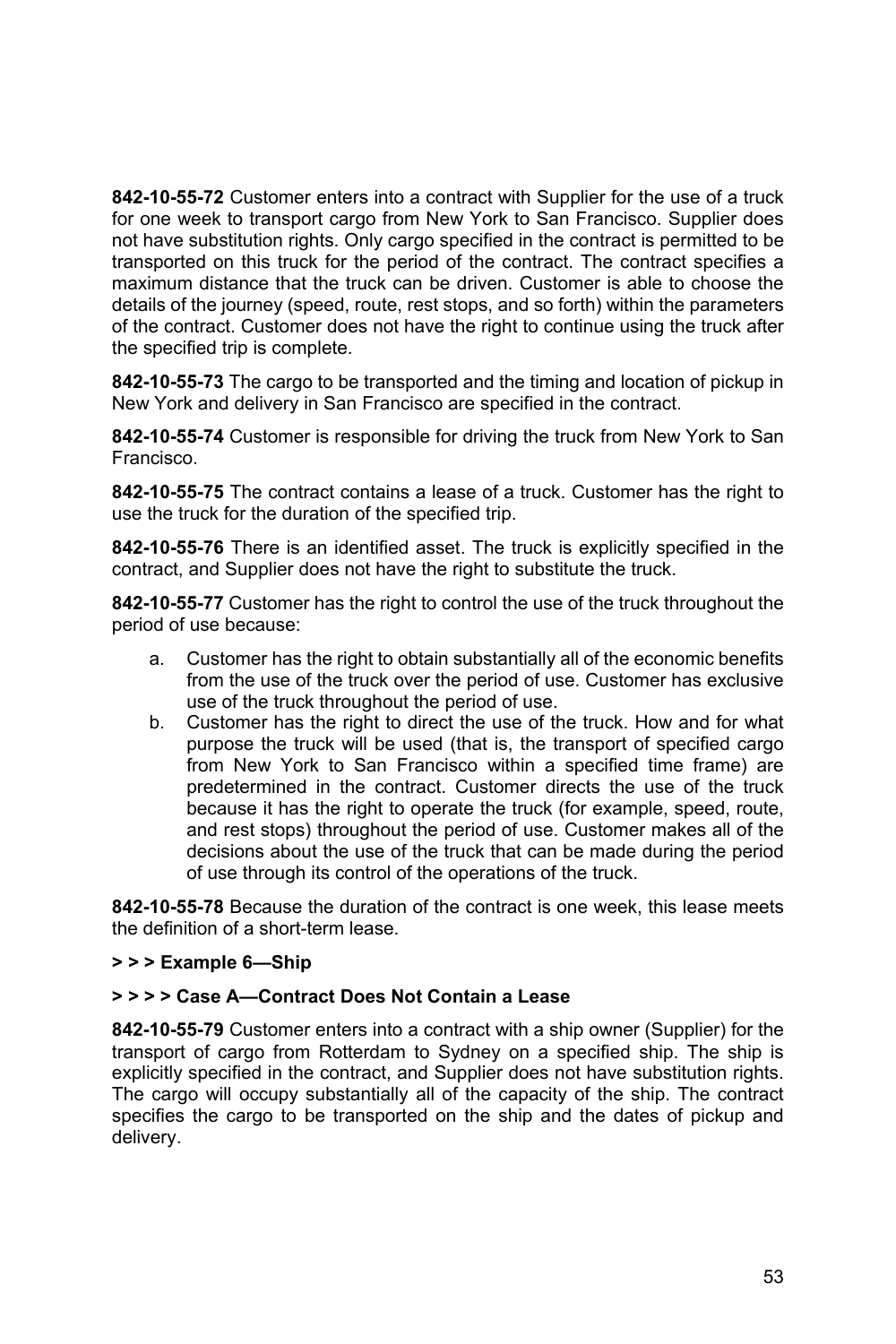**842-10-55-80** Supplier operates and maintains the ship and is responsible for the safe passage of the cargo onboard the ship. Customer is prohibited from hiring another operator for the ship or operating the ship itself during the term of the contract.

**842-10-55-81** The contract does not contain a lease.

**842-10-55-82** There is an identified asset. The ship is explicitly specified in the contract, and Supplier does not have the right to substitute that specified ship.

**842-10-55-83** Customer has the right to obtain substantially all of the economic benefits from use of the ship over the period of use. Its cargo will occupy substantially all of the capacity of the ship, thereby preventing other parties from obtaining economic benefits from use of the ship.

**842-10-55-84** However, Customer does not have the right to control the use of the ship because it does not have the right to direct its use. Customer does not have the right to direct how and for what purpose the ship is used. How and for what purpose the ship will be used (that is, the transport of specified cargo from Rotterdam to Sydney within a specified time frame) are predetermined in the contract. Customer has no right to change how and for what purpose the ship is used during the period of use. Customer has no other decision-making rights about the use of the ship during the period of use (for example, it does not have the right to operate the ship) and did not design the ship. Customer has the same rights regarding the use of the ship as if it were one of multiple customers transporting cargo on the ship.

### **> > > > Case B—Contract Contains a Lease**

**842-10-55-85** Customer enters into a contract with Supplier for the use of a specified ship for a five-year period. The ship is explicitly specified in the contract, and Supplier does not have substitution rights.

**842-10-55-86** Customer decides what cargo will be transported and whether, when, and to which ports the ship will sail, throughout the five-year period of use, subject to restrictions specified in the contract. Those restrictions prevent Customer from sailing the ship into waters at a high risk of piracy or carrying hazardous materials as cargo.

**842-10-55-87** Supplier operates and maintains the ship and is responsible for the safe passage of the cargo onboard the ship. Customer is prohibited from hiring another operator for the ship or operating the ship itself during the term of the contract.

**842-10-55-88** The contract contains a lease. Customer has the right to use the ship for five years.

**842-10-55-89** There is an identified asset. The ship is explicitly specified in the contract, and Supplier does not have the right to substitute that specified ship.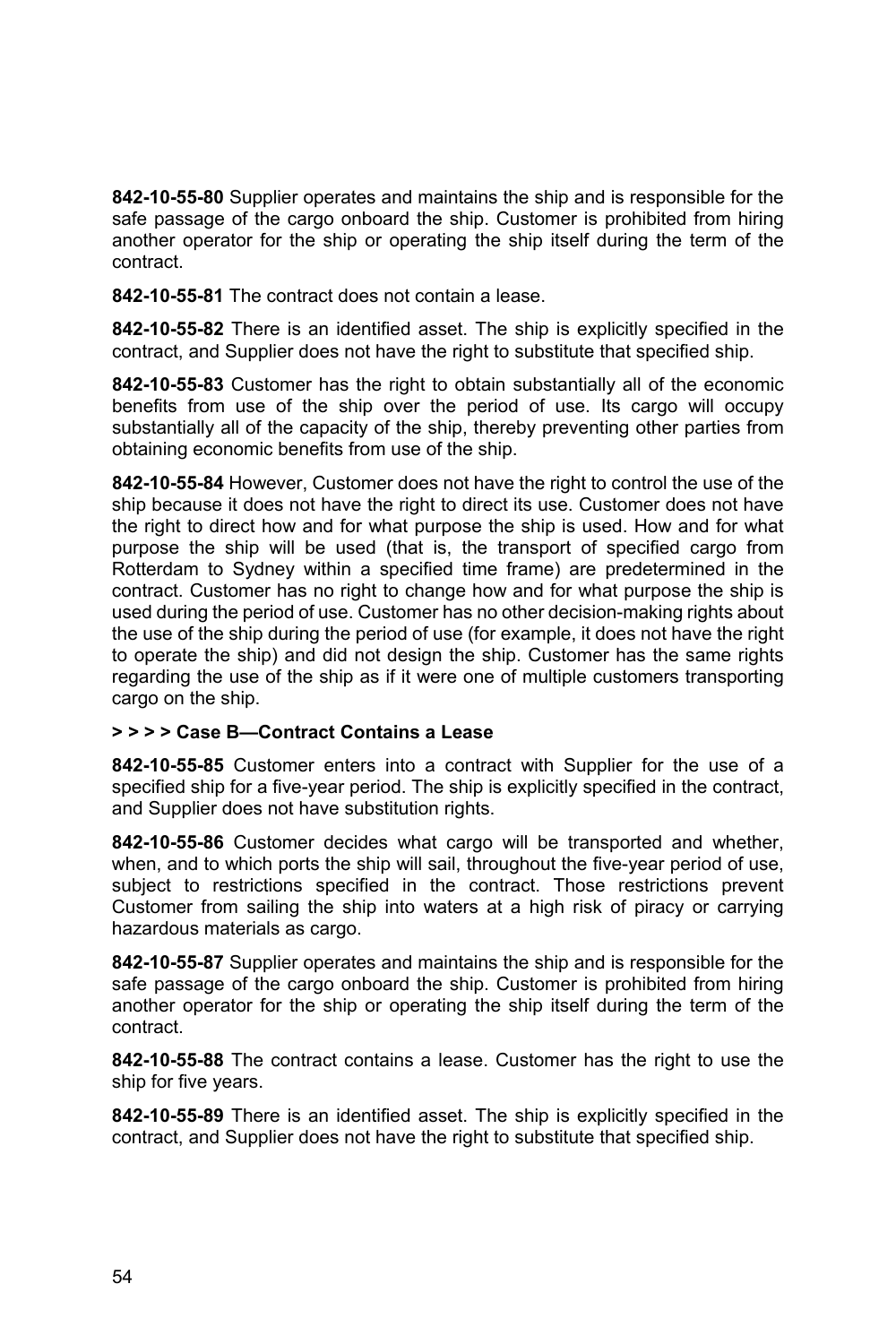**842-10-55-90** Customer has the right to control the use of the ship throughout the five-year period of use because:

- a. Customer has the right to obtain substantially all of the economic benefits from use of the ship over the five-year period of use. Customer has exclusive use of the ship throughout the period of use.
- b. Customer has the right to direct the use of the ship. The contractual restrictions about where the ship can sail and the cargo to be transported by the ship define the scope of Customer's right to use the ship. They are protective rights that protect Supplier's investment in the ship and Supplier's personnel. Within the scope of its right of use, Customer makes the relevant decisions about how and for what purpose the ship is used throughout the five-year period of use because it decides whether, where, and when the ship sails, as well as the cargo it will transport. Customer has the right to change these decisions throughout the five-year period of use.

**842-10-55-91** Although the operation and maintenance of the ship are essential to its efficient use, Supplier's decisions in this regard do not give it the right to direct how and for what purpose the ship is used. Instead, Supplier's decisions are dependent on Customer's decisions about how and for what purpose the ship is used.

#### **> > > Example 7—Aircraft**

**842-10-55-92** Customer enters into a contract with an aircraft owner (Supplier) for the use of an explicitly specified aircraft for a two-year period. The contract details the interior and exterior specifications for the aircraft.

**842-10-55-93** There are contractual and legal restrictions in the contract on where the aircraft can fly. Subject to those restrictions, Customer determines where and when the aircraft will fly and which passengers and cargo will be transported on the aircraft.

**842-10-55-94** Supplier is responsible for operating the aircraft, using its own crew. Customer is prohibited from hiring another operator for the aircraft or operating the aircraft itself during the term of the contract.

**842-10-55-95** Supplier is permitted to substitute the aircraft at any time during the two-year period and must substitute the aircraft if it is not working. Any substitute aircraft must meet the interior and exterior specifications in the contract. There are significant costs involved in outfitting an aircraft in Supplier's fleet to meet Customer's specifications.

**842-10-55-96** The contract contains a lease. Customer has the right to use the aircraft for two years.

**842-10-55-97** There is an identified asset. The aircraft is explicitly specified in the contract, and although Supplier can substitute the aircraft, its substitution right is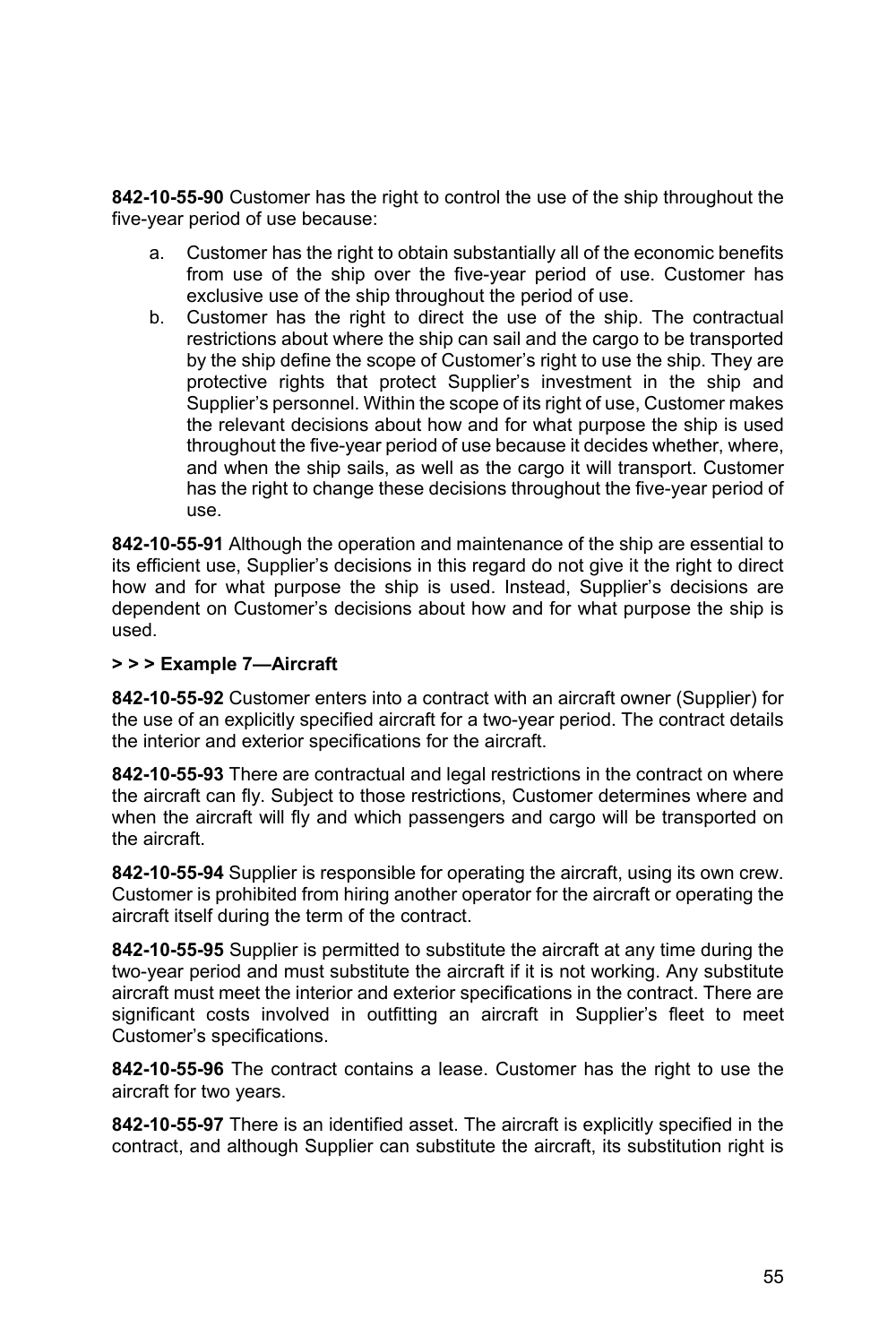not substantive. Supplier's substitution right is not substantive because of the significant costs involved in outfitting another aircraft to meet the specifications required by the contract such that Supplier is not expected to benefit economically from substituting the aircraft.

**842-10-55-98** Customer has the right to control the use of the aircraft throughout the two-year period of use because:

- a. Customer has the right to obtain substantially all of the economic benefits from use of the aircraft over the two-year period of use. Customer has exclusive use of the aircraft throughout the period of use.
- b. Customer has the right to direct the use of the aircraft. The restrictions on where the aircraft can fly define the scope of Customer's right to use the aircraft. Within the scope of its right of use, Customer makes the relevant decisions about how and for what purpose the aircraft is used throughout the two-year period of use because it decides whether, where, and when the aircraft travels as well as the passengers and cargo it will transport. Customer has the right to change these decisions throughout the twoyear period of use.

**842-10-55-99** Although the operation of the aircraft is essential to its efficient use, Supplier's decisions in this regard do not give it the right to direct how and for what purpose the aircraft is used. Consequently, Supplier does not control the use of the aircraft during the period of use, and Supplier's decisions do not affect Customer's control of the use of the aircraft.

### **> > > Example 8—Contract for Shirts**

**842-10-55-100** Customer enters into a contract with a manufacturer (Supplier) to purchase a particular type, quality, and quantity of shirts for a three-year period. The type, quality, and quantity of shirts are specified in the contract.

**842-10-55-101** Supplier has only one factory that can meet the needs of Customer. Supplier is unable to supply the shirts from another factory or source the shirts from a third-party supplier. The capacity of the factory exceeds the output for which Customer has contracted (that is, Customer has not contracted for substantially all of the capacity of the factory).

**842-10-55-102** Supplier makes all decisions about the operations of the factory, including the production level at which to run the factory and which customer contracts to fulfill with the output of the factory that is not used to fulfill Customer's contract.

**842-10-55-103** The contract does not contain a lease.

**842-10-55-104** The factory is an identified asset. The factory is implicitly specified because Supplier can fulfill the contract only through the use of this asset.

**842-10-55-105** However, Customer does not control the use of the factory because it does not have the right to obtain substantially all of the economic benefits from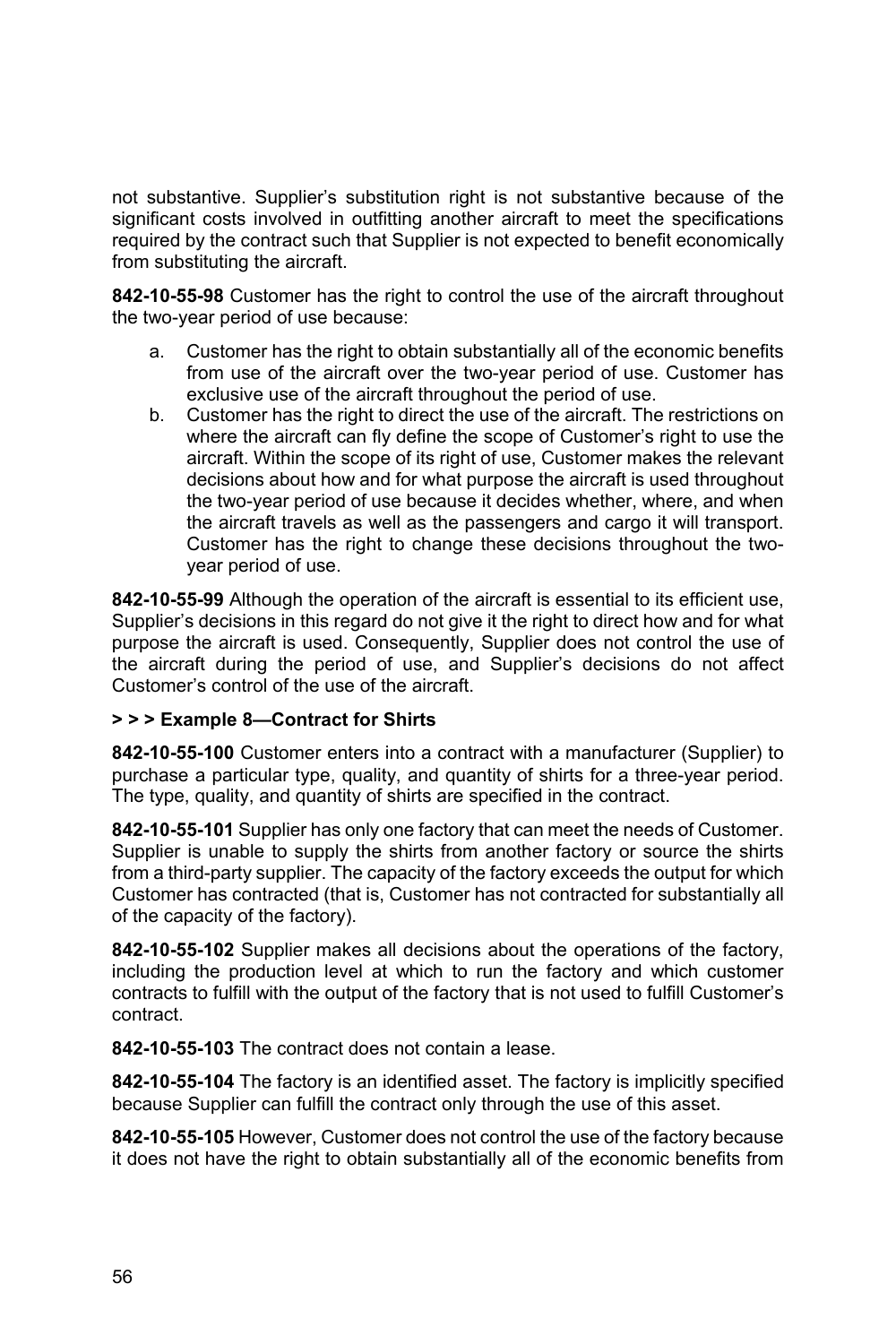use of the factory. This is because Supplier could decide to use the factory to fulfill other customer contracts during the period of use.

**842-10-55-106** Customer also does not control the use of the factory because it does not have the right to direct the use of the factory. Customer does not have the right to direct how and for what purpose the factory is used during the threeyear period of use. Customer's rights are limited to specifying output from the factory in the contract with Supplier. Customer has the same rights regarding the use of the factory as other customers purchasing shirts from the factory. Supplier has the right to direct the use of the factory because Supplier can decide how and for what purpose the factory is used (that is, Supplier has the right to decide the production level at which to run the factory and which customer contracts to fulfill with the output produced).

**842-10-55-107** Either the fact that Customer does not have the right to obtain substantially all of the economic benefits from use of the factory or the fact that Customer does not have the right to direct the use of the factory would be sufficient in isolation to conclude that Customer does not control the use of the factory.

## **> > > Example 9—Contract for Energy/Power**

#### **> > > > Case A—Contract Contains a Lease**

**842-10-55-108** A utility company (Customer) enters into a contract with a power company (Supplier) to purchase all of the electricity produced by a new solar farm for 20 years. The solar farm is explicitly specified in the contract, and Supplier has no substitution rights. The solar farm is owned by Supplier, and the energy cannot be provided to Customer from another asset. Customer designed the solar farm before it was constructed—Customer hired experts in solar energy to assist in determining the location of the farm and the engineering of the equipment to be used. Supplier is responsible for building the solar farm to Customer's specifications and then operating and maintaining it. There are no decisions to be made about whether, when, or how much electricity will be produced because the design of the asset has predetermined these decisions. Supplier will receive tax credits relating to the construction and ownership of the solar farm, while Customer receives renewable energy credits that accrue from use of the solar farm.

**842-10-55-109** The contract contains a lease. Customer has the right to use the solar farm for 20 years.

**842-10-55-110** There is an identified asset because the solar farm is explicitly specified in the contract, and Supplier does not have the right to substitute the specified solar farm.

**842-10-55-111** Customer has the right to control the use of the solar farm throughout the 20-year period of use because:

a. Customer has the right to obtain substantially all of the economic benefits from use of the solar farm over the 20-year period of use. Customer has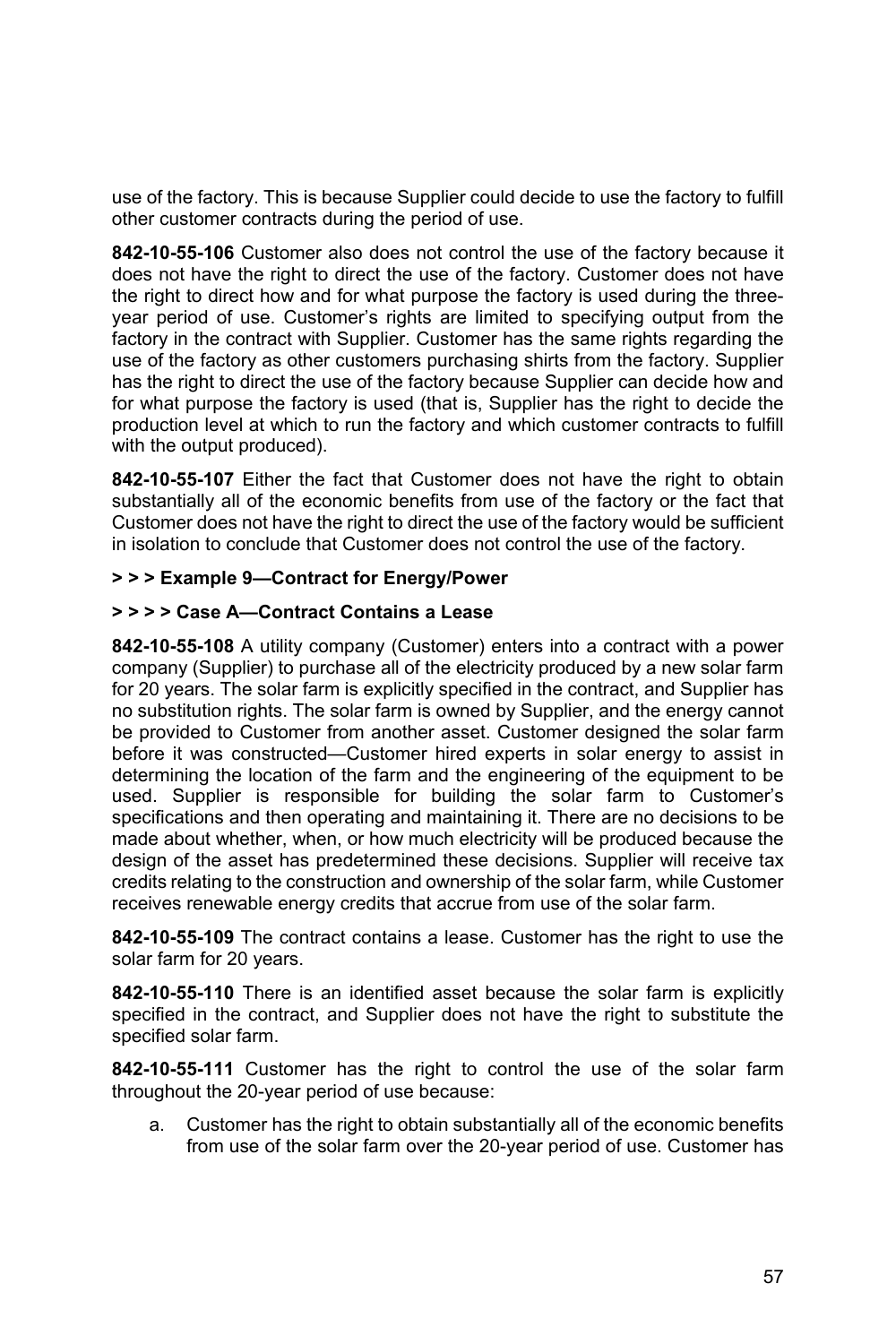exclusive use of the solar farm; it takes all of the electricity produced by the farm over the 20-year period of use as well as the renewable energy credits that are a by-product from use of the solar farm. Although Supplier will be receiving economic benefits from the solar farm in the form of tax credits, those economic benefits relate to the ownership of the solar farm rather than the use of the solar farm and, thus, are not considered in this assessment.

b. Customer has the right to direct the use of the solar farm. Neither Customer nor Supplier decides how and for what purpose the solar farm is used during the period of use because those decisions are predetermined by the design of the asset (that is, the design of the solar farm has, in effect, programmed into the asset any relevant decisionmaking rights about how and for what purpose the solar farm is used throughout the period of use). Customer does not operate the solar farm; Supplier makes the decisions about the operation of the solar farm. However, Customer's design of the solar farm has given it the right to direct the use of the farm (as described in paragraph 842-10-15-20(b)(2)). Because the design of the solar farm has predetermined how and for what purpose the asset will be used throughout the period of use, Customer's control over that design is substantively no different from Customer controlling those decisions.

#### **> > > > Case B—Contract Does Not Contain a Lease**

**842-10-55-112** Customer enters into a contract with Supplier to purchase all of the power produced by an explicitly specified power plant for three years. The power plant is owned and operated by Supplier. Supplier is unable to provide power to Customer from another plant. The contract sets out the quantity and timing of power that the power plant will produce throughout the period of use, which cannot be changed in the absence of extraordinary circumstances (for example, emergency situations). Supplier operates and maintains the plant on a daily basis in accordance with industry-approved operating practices. Supplier designed the power plant when it was constructed some years before entering into the contract with Customer; Customer had no involvement in that design.

**842-10-55-113** The contract does not contain a lease.

**842-10-55-114** There is an identified asset because the power plant is explicitly specified in the contract, and Supplier does not have the right to substitute the specified plant.

**842-10-55-115** Customer has the right to obtain substantially all of the economic benefits from use of the identified power plant over the three-year period of use. Customer will take all of the power produced by the power plant over the threeyear term of the contract.

**842-10-55-116** However, Customer does not have the right to control the use of the power plant because it does not have the right to direct its use. Customer does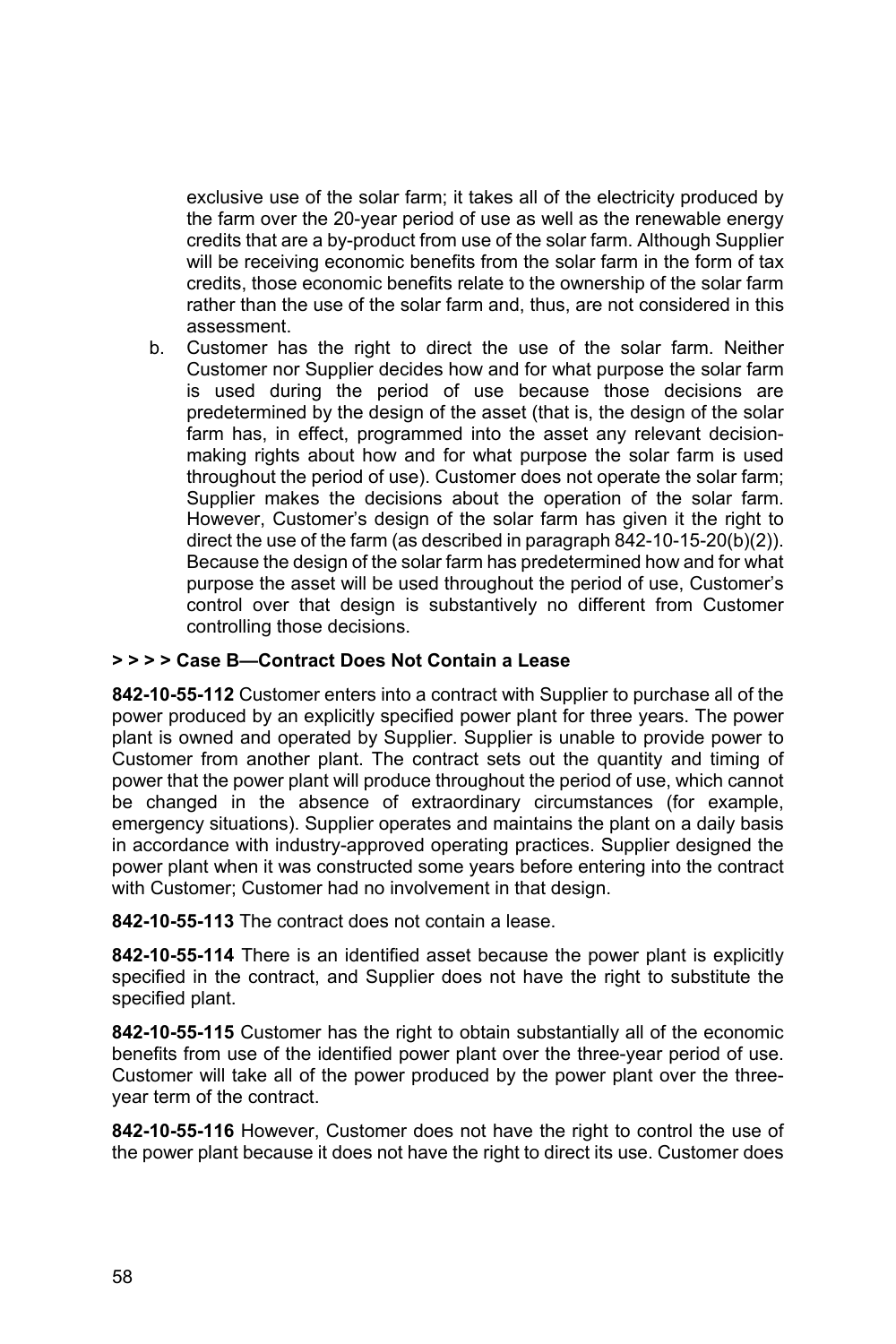not have the right to direct how and for what purpose the plant is used. How and for what purpose the plant is used (that is, whether, when, and how much power the plant will produce) are predetermined in the contract. Customer has no right to change how and for what purpose the plant is used during the period of use, nor does it have any other decision-making rights about the use of the power plant during the period of use (for example, it does not operate the power plant) and did not design the plant. Supplier is the only party that can make decisions about the plant during the period of use by making the decisions about how the plant is operated and maintained. Customer has the same rights regarding the use of the plant as if it were one of many customers obtaining power from the plant.

### **> > > > Case C—Contract Contains a Lease**

**842-10-55-117** Customer enters into a contract with Supplier to purchase all of the power produced by an explicitly specified power plant for 10 years. The contract states that Customer has rights to all of the power produced by the plant (that is, Supplier cannot use the plant to fulfill other contracts).

**842-10-55-118** Customer issues instructions to Supplier about the quantity and timing of the delivery of power. If the plant is not producing power for Customer, it does not operate.

**842-10-55-119** Supplier operates and maintains the plant on a daily basis in accordance with industry-approved operating practices.

**842-10-55-120** The contract contains a lease. Customer has the right to use the power plant for 10 years.

**842-10-55-121** There is an identified asset. The power plant is explicitly specified in the contract, and Supplier does not have the right to substitute the specified plant.

**842-10-55-122** Customer has the right to control the use of the power plant throughout the 10-year period of use because:

- a. Customer has the right to obtain substantially all of the economic benefits from use of the power plant over the 10-year period of use. Customer has exclusive use of the power plant; it has rights to all of the power produced by the power plant throughout the 10-year period of use.
- b. Customer has the right to direct the use of the power plant. Customer makes the relevant decisions about how and for what purpose the power plant is used because it has the right to determine whether, when, and how much power the plant will produce (that is, the timing and quantity, if any, of power produced) throughout the period of use. Because Supplier is prevented from using the power plant for another purpose, Customer's decision making about the timing and quantity of power produced, in effect, determines when and whether the plant produces output.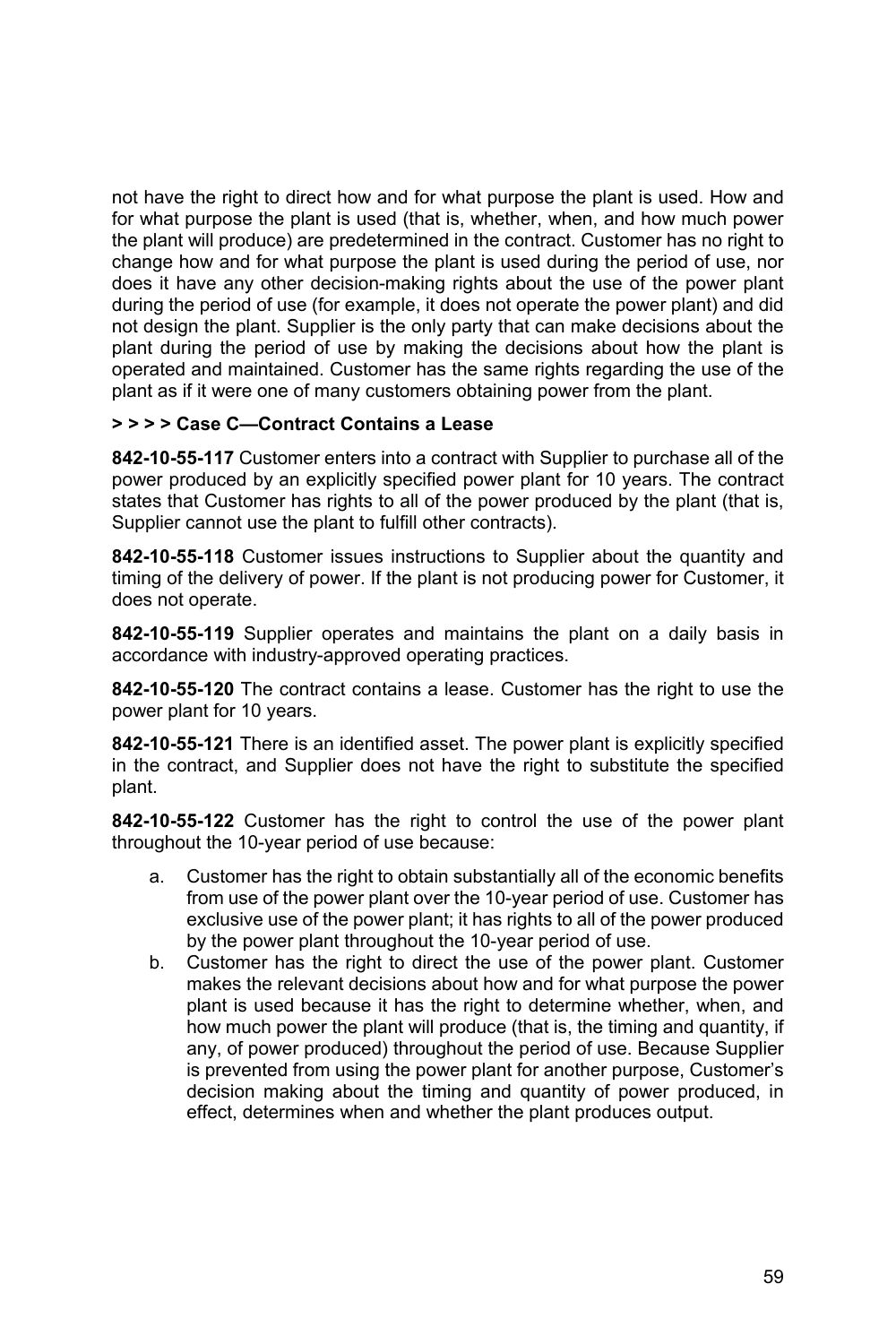**842-10-55-123** Although the operation and maintenance of the power plant are essential to its efficient use, Supplier's decisions in this regard do not give it the right to direct how and for what purpose the power plant is used. Consequently, Supplier does not control the use of the power plant during the period of use. Instead, Supplier's decisions are dependent on Customer's decisions about how and for what purpose the power plant is used.

### **> > > Example 10—Contract for Network Services**

#### **> > > > Case A—Contract Does Not Contain a Lease**

**842-10-55-124** Customer enters into a contract with a telecommunications company (Supplier) for network services for two years. The contract requires Supplier to supply network services that meet a specified quality level. To provide the services, Supplier installs and configures servers at Customer's premises; Supplier determines the speed and quality of data transportation in the network using the servers. Supplier can reconfigure or replace the servers when needed to continuously provide the quality of network services defined in the contract. Customer does not operate the servers or make any significant decisions about their use.

**842-10-55-125** The contract does not contain a lease. Instead, the contract is a service contract in which Supplier uses the equipment to meet the level of network services determined by Customer.

**842-10-55-126** Customer does not control the use of the servers because Customer's only decision-making rights relate to deciding on the level of network services (the output of the servers) before the period of use—the level of network services cannot be changed during the period of use without modifying the contract. For example, even though Customer produces the data to be transported, that activity does not directly affect the configuration of the network services and, thus, it does not affect how and for what purpose the servers are used. Supplier is the only party that can make decisions about the use of the servers during the period of use. Supplier has the right to decide how data are transported using the servers, whether to reconfigure the servers, and whether to use the servers for another purpose. Accordingly, Supplier controls the use of the servers in providing network services to Customer. There is no need to assess whether the servers are identified assets because Customer does not have the right to control the use of the servers.

#### **> > > > Case B—Contract Contains a Lease**

**842-10-55-127** Customer enters into a contract with an information technology company (Supplier) for the use of an identified server for three years. Supplier delivers and installs the server at Customer's premises in accordance with Customer's instructions and provides repair and maintenance services for the server, as needed, throughout the period of use. Supplier substitutes the server only in the case of malfunction. Customer decides which data to store on the server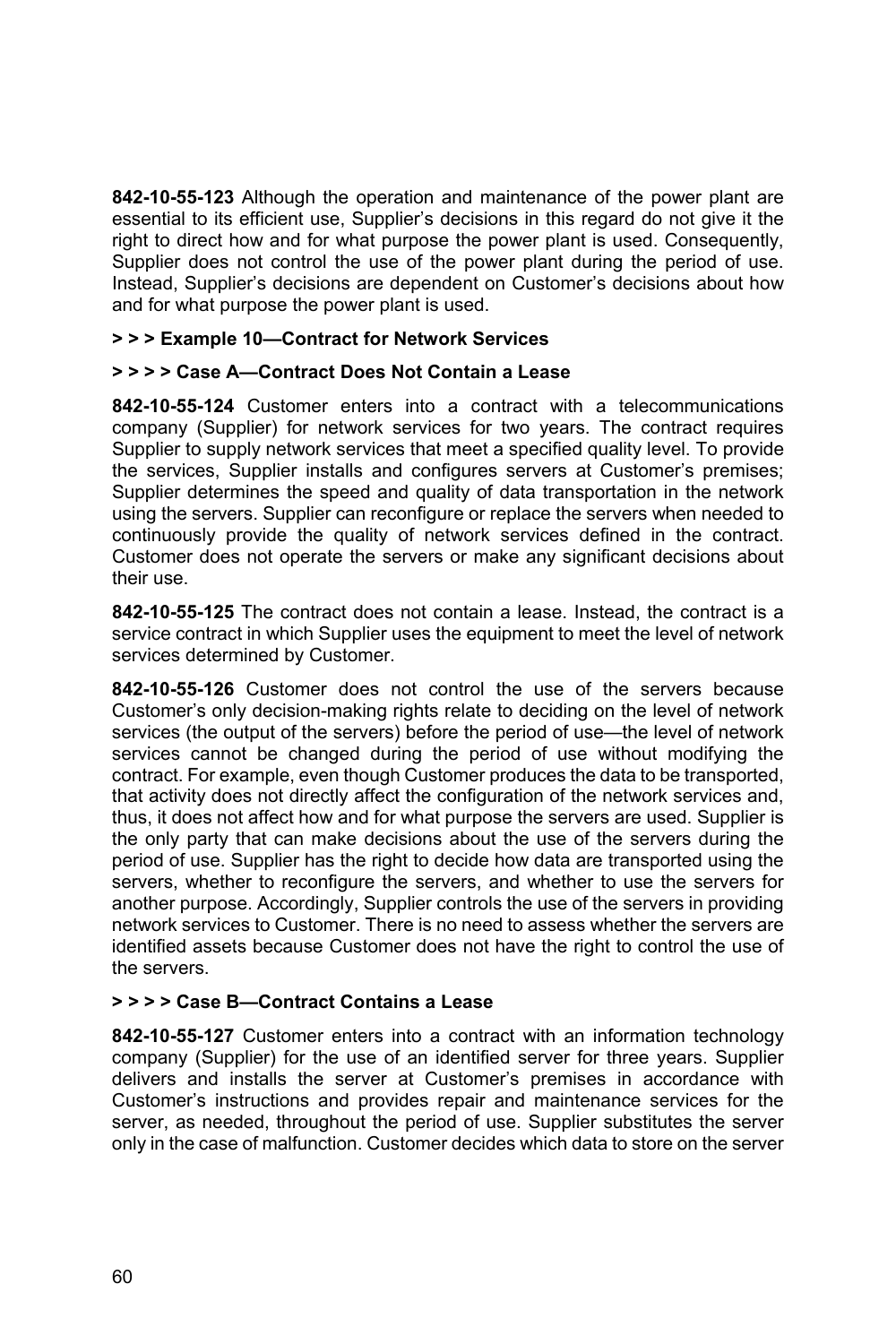and how to integrate the server within its operations. Customer can change its decisions in this regard throughout the period of use.

**842-10-55-128** The contract contains a lease. Customer has the right to use the server for three years.

**842-10-55-129** There is an identified asset. The server is explicitly specified in the contract. Supplier can substitute the server only if it is malfunctioning.

**842-10-55-130** Customer has the right to control the use of the server throughout the three-year period of use because:

- a. Customer has the right to obtain substantially all of the economic benefits from use of the server over the three-year period of use. Customer has exclusive use of the server throughout the period of use.
- b. Customer has the right to direct the use of the server. Customer makes the relevant decisions about how and for what purpose the server is used because it has the right to decide which aspect of its operations the server is used to support and which data it stores on the server. Customer is the only party that can make decisions about the use of the server during the period of use.

#### **> > Illustrations of Allocating Consideration to Components of a Contract**

**842-10-55-131** Examples 11 through 14 illustrate separating components of a contract.

#### **> > > Example 11—Allocation of Consideration to Lease and Nonlease Components of a Contract**

## **> > > > Case A—Allocation of Consideration in the Contract**

**842-10-55-132** Lessor leases a bulldozer, a truck, and a crane to Lessee to be used in Lessee's construction operations for three years. Lessor also agrees to maintain each piece of equipment throughout the lease term. The total consideration in the contract is \$600,000, payable in \$200,000 annual installments.

**842-10-55-133** Lessee and Lessor both conclude that the leases of the bulldozer, the truck, and the crane are each separate lease components because both of the criteria in paragraph 842-10-15-28 are met. That is:

- a. The criterion in paragraph 842-10-15-28(a) is met because Lessee can benefit from each of the three pieces of equipment on its own or together with other readily available resources (for example, Lessee could readily lease or purchase an alternative truck or crane to use with the bulldozer).
- b. The criterion in paragraph 842-10-15-28(b) is met because, despite the fact that Lessee is leasing all three machines for one purpose (that is, to engage in construction operations), the machines are not highly dependent on or highly interrelated with each other. The machines are not, in effect, inputs to a combined single item for which Lessee is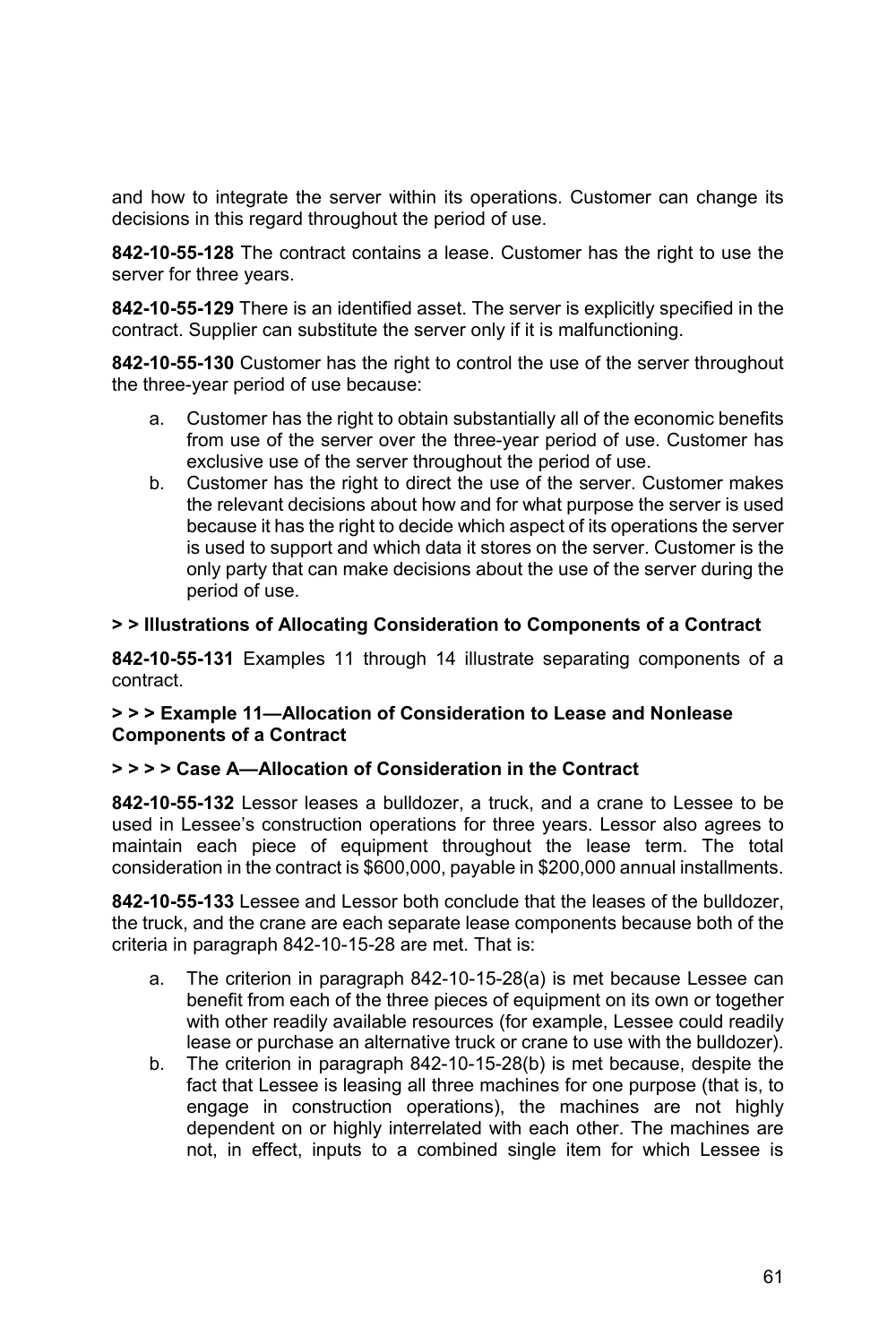contracting. Lessor can fulfill each of its obligations to lease one of the underlying assets independently of its fulfillment of the other lease obligations, and Lessee's ability to derive benefit from the lease of each piece of equipment is not significantly affected by its decision to lease or not lease the other equipment from Lessor.

**842-10-55-134** In accordance with paragraph 842-10-15-31, Lessee and Lessor will account for the nonlease maintenance services components separate from the three separate lease components (unless Lessee elects the practical expedient see Case B [paragraphs 842-10-55-138 through 55-140]). In accordance with the identifying performance obligations guidance in paragraphs 606-10-25-19 through 25-22, Lessor further concludes that its maintenance services for each piece of leased equipment are distinct and therefore separate performance obligations, resulting in the conclusion that there are three separate lease components and three separate nonlease components (that is, three maintenance service performance obligations).

**842-10-55-135** Lessor allocates the consideration in the contract to the separate lease components and nonlease components by applying the guidance in paragraphs 606-10-32-28 through 32-41. The consideration allocated to each separate lease component constitutes the lease payments for purposes of Lessor's accounting for those components.

**842-10-55-136** Lessee allocates the consideration in the contract to the separate lease and nonlease components. Several suppliers provide maintenance services that relate to similar equipment such that there are observable standalone prices for the maintenance services for each piece of leased equipment. In addition, even though Lessor, who is the manufacturer of the equipment, requires that all leases of its equipment include maintenance services, Lessee is able to establish observable standalone prices for the three lease components on the basis of the price other lessors lease similar equipment on a standalone basis. The standalone prices for the separate lease and nonlease components are as follows.

|                  | Lease |         | <b>Maintenance</b> |         |  |
|------------------|-------|---------|--------------------|---------|--|
| <b>Bulldozer</b> |       | 200,000 | \$                 | 50,000  |  |
| Truck            |       | 120,000 |                    | 20,000  |  |
| <b>Crane</b>     |       | 240,000 |                    | 70,000  |  |
|                  | \$    | 560,000 | \$                 | 140,000 |  |

**842-10-55-137** Lessee first allocates the consideration in the contract (\$600,000) to the lease and nonlease components on a relative basis, utilizing the observable standalone prices determined in paragraph 842-10-55-136. Lessee then accounts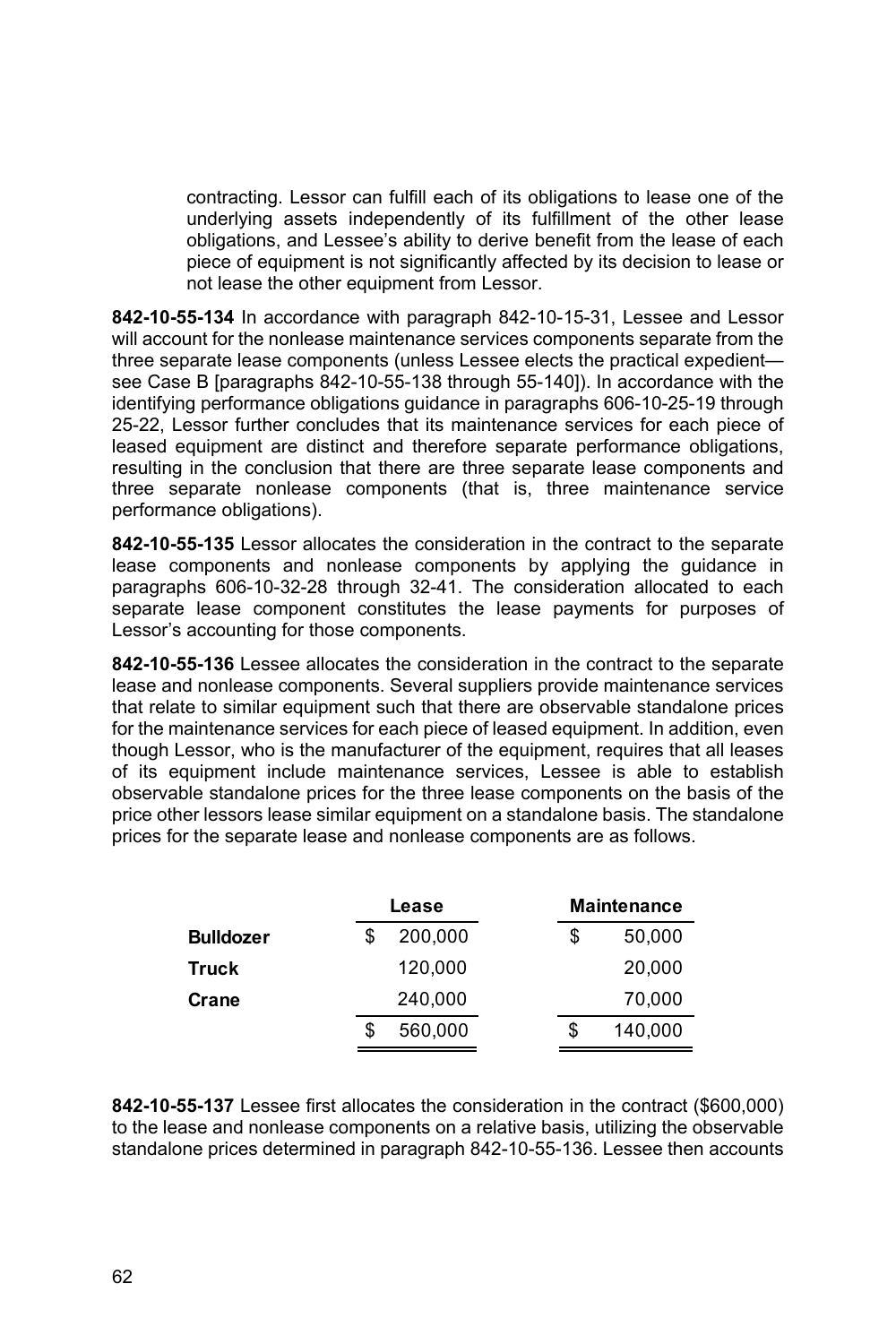for each separate lease component in accordance with Subtopic 842-20, treating the allocated consideration as the lease payments for each lease component. The nonlease components are accounted for by Lessee in accordance with other Topics. The allocation of the consideration to the lease and nonlease components is as follows.

|           | Lease         |  | <b>Maintenance</b> |         |  |
|-----------|---------------|--|--------------------|---------|--|
| Bulldozer | \$<br>171.429 |  | \$                 | 42,857  |  |
| Truck     | 102,857       |  |                    | 17.143  |  |
| Crane     | 205.714       |  |                    | 60,000  |  |
|           | \$<br>480,000 |  | \$                 | 120,000 |  |

### **> > > > Case B—Lessee Elects Practical Expedient to Not Separate Lease from Nonlease Components**

**842-10-55-138** Assume the same facts and circumstances as in Case A (paragraphs 842-10-55-132 through 55-137), except that Lessee has made an accounting policy election to use the practical expedient to not separate nonlease from lease components for its leased construction equipment. Consequently, Lessee does not separate the maintenance services from the related lease components but, instead, accounts for the contract as containing only three lease components.

**842-10-55-139** Because Lessor regularly leases each piece of equipment bundled together with maintenance services on a standalone basis, there are observable standalone prices for each of the three combined components, each of which includes the lease and the maintenance services. Because each of the three separate lease components includes the lease of the equipment and the related maintenance services, the observable standalone price for each component in this scenario is greater than the observable standalone price for each separate lease component that does not include the maintenance services in Case A.

**842-10-55-140** Lessee allocates the consideration in the contract (\$600,000) to the three separate lease components on a relative basis utilizing the observable standalone selling price of each separate lease component (inclusive of maintenance services) and then accounts for each separate lease component in accordance with the guidance in Subtopic 842-20, treating the allocated consideration as the lease payments for each separate lease component. The standalone prices for each of the three combined lease components is as follows.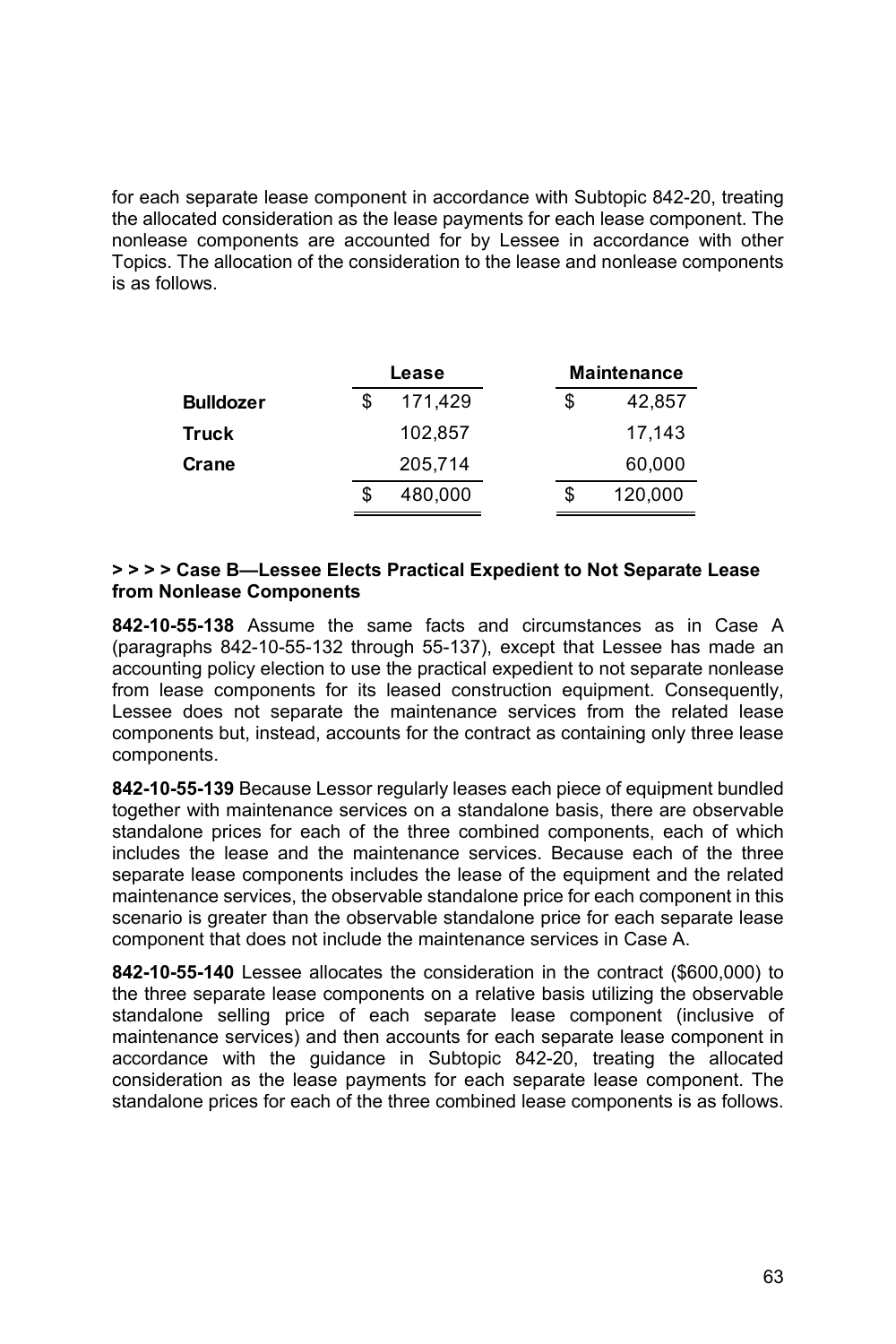|                  |    | <b>Standalone</b><br><b>Price</b> | <b>Relative</b><br><b>Standalone</b><br><b>Price</b> |            |
|------------------|----|-----------------------------------|------------------------------------------------------|------------|
| <b>Bulldozer</b> | S  | 230,000                           |                                                      | \$ 215,625 |
| Truck            |    | 130.000                           |                                                      | 121.875    |
| Crane            |    | 280,000                           |                                                      | 262,500    |
|                  | \$ | 640,000                           |                                                      | 600,000    |

## **> > > Example 12—Activities or Costs That Are Not Components of a Contract**

### **> > > > Case A—Payments for Taxes and Insurance Are Variable**

**842-10-55-141** Lessor and Lessee enter into a five-year lease of a building. The contract designates that Lessee is required to pay for the costs relating to the asset, including the real estate taxes and the insurance on the building. The real estate taxes would be owed by Lessor regardless of whether it leased the building and who the lessee is. Lessor is the named insured on the building insurance policy (that is, the insurance protects Lessor's investment in the building, and Lessor will receive the proceeds from any claim). The annual lease payments are fixed at \$10,000 per year, while the annual real estate taxes and insurance premium will vary and be billed to Lessee each year.

**842-10-55-142** The real estate taxes and the building insurance are not components of the contract. The contract includes a single lease component— the right to use the building. Lessee's payments of those amounts solely represent a reimbursement of Lessor's costs and do not represent payments for goods or services in addition to the right to use the building. However, because the real estate taxes and insurance premiums during the lease term are variable, those payments are variable lease payments that do not depend on an index or a rate and are excluded from the measurement of the lease liability and recognized in profit or loss in accordance with paragraph 842-20-25-5 or 842-20-25-6.

#### **> > > > Case B—Payment for Taxes and Insurance Are Fixed**

**842-10-55-143** Assume the same facts and circumstances as in Case A (paragraphs 842-10-55-141 through 55-142), except that the fixed annual lease payment is \$13,000. There are no additional payments for real estate taxes or building insurance; however, the fixed payment is itemized in the contract (that is, \$10,000 for rent, \$2,000 for real estate taxes, and \$1,000 for building insurance). Consistent with Case A, the taxes and insurance are not components of the contract. The contract includes a single lease component, the right to use the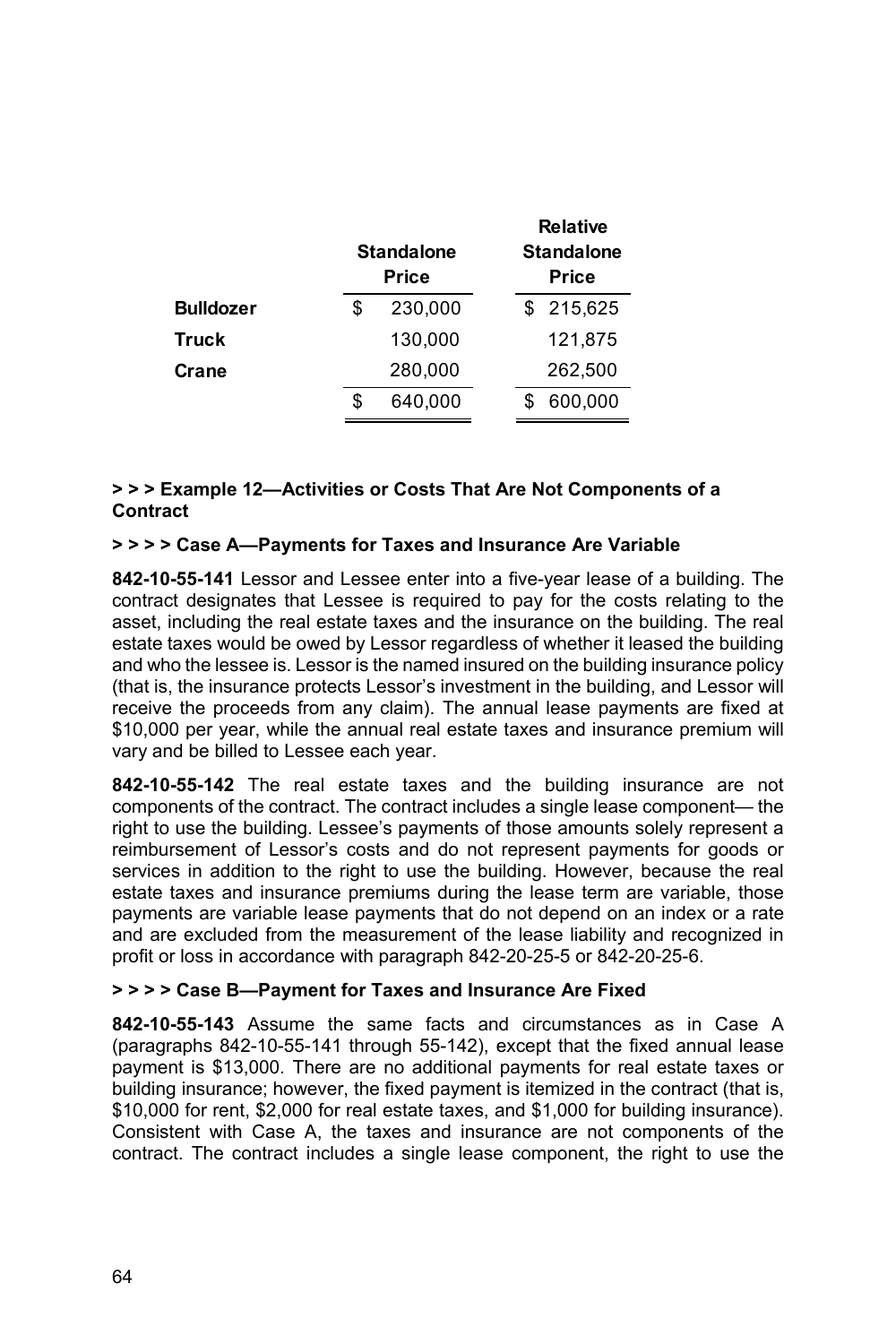building. The \$65,000 in payments Lessee will make over the 5-year lease term are all lease payments for the single component of the contract and, therefore, are included in the measurement of the lease liability.

#### **> > > > Case C—Common Area Maintenance**

**842-10-55-144** Assume the same facts and circumstances as in Case B (paragraph 842-10-55-143), except that the lease is of space within the building, rather than for the entire building, and the fixed annual lease payment of \$13,000 also covers Lessor's performance of common area maintenance activities (for example, cleaning of common areas, parking lot maintenance, and providing utilities to the building). Consistent with Case B, the taxes and insurance are not components of the contract. However, the common area maintenance is a component because Lessor's activities transfer services to Lessee. That is, Lessee receives a service from Lessor in the form of the common area maintenance activities it would otherwise have to undertake itself or pay another party to provide (for example, cleaning the lobby for its customers, removing snow from the parking lot for its employees and customers, and providing utilities). The common area maintenance is a single component in this contract rather than multiple components, because Lessor performs the activities as needed (for example, plows snow or undertakes minor repairs when and as necessary) over the same period of time.

**842-10-55-145** Therefore, the contract in Case C includes two components—a lease component (that is, the right to use the building) and a nonlease component. The consideration in the contract of \$65,000 is allocated between those 2 components; the amount allocated to the lease component is the lease payments in accounting for the lease.

### **> > > Example 13—Lease of a Turbine Plant**

**842-10-55-146** Lessor leases a gas-fired turbine plant to Lessee for eight years so that Lessee can produce electricity for its customers. The plant consists of the turbine housed within a building together with the land on which the building sits. The building was designed specifically to house the turbine, has a similar economic life as the turbine of approximately 15 years, and has no alternative use. The lease does not transfer ownership of any of the underlying assets to Lessee or grant Lessee an option to purchase any of the underlying assets. Lessor does not obtain a residual value guarantee from Lessee or any other unrelated third party. The present value of the lease payments is not substantially all of the aggregate fair value of the three underlying assets.

**842-10-55-147** While the lease of the plant includes the lease of multiple underlying assets, the leases of those underlying assets do not meet the second criterion necessary to be separate lease components, which is that the right to use the underlying asset is neither dependent on nor highly interrelated with the other rights of use in the contract. Therefore, the contract contains only one lease component. The rights to use the turbine, the building, and the land are highly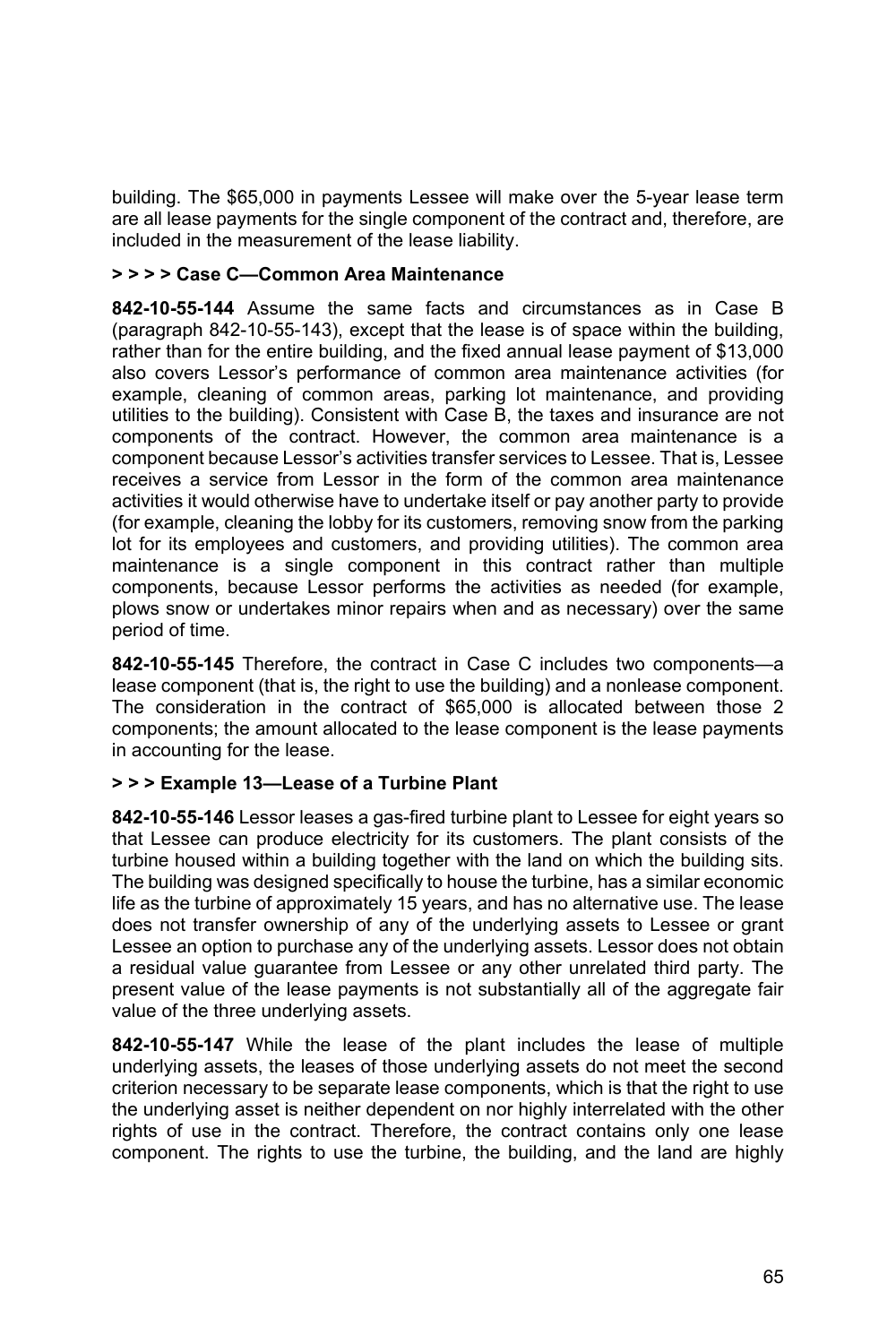interrelated because each is an input to the customized combined item for which Lessee has contracted (that is, the right to use a gas-fired turbine plant that can produce electricity for distribution to Lessee's customers).

**842-10-55-148** However, because the contract contains the lease of land, Lessee and Lessor also must consider the guidance in paragraph 842-10-15-29. Lessee and Lessor each conclude that the effect of accounting for the right to use the land as a separate lease component would be insignificant because Lessee's right to use the turbine, the building, and the land is coterminous and separating the right to use the land from the right to use the turbine and the building would not affect the lease classification of the turbine/building lease component. Lessee and Lessor each conclude that a single lease component comprising the turbine, the building, and the land would be classified as an operating lease, as would two separate lease components comprising the land and the turbine/building, respectively.

**842-10-55-149** The predominant asset in the single lease component is the turbine. Lessee entered into the lease primarily to obtain the power-generation capabilities of the turbine. The building and land enable Lessee to obtain the benefits from use of the turbine. The land and building would have little, if any, use or value to Lessee in this contract without the turbine. Therefore, the remaining economic life of the turbine is considered in evaluating the classification of the single lease component.

### **> > > Example 14—Determining the Consideration in the Contract— Variable Payments**

### **> > > > Case A—Variable Payments That Relate to the Lease Component and the Nonlease Component**

**842-10-55-150** Lessee and Lessor enter into a three-year lease of equipment that includes maintenance services on the equipment throughout the three-year lease term. Lessee will pay Lessor \$100,000 per year plus an additional \$7,000 each year that the equipment is operating a minimum number of hours at a specified level of productivity (that is, the equipment is not malfunctioning or inoperable). The potential \$7,000 payment each year is variable because the payment depends on the equipment operating a minimum number of hours at a specified level of productivity. The lease is an operating lease.

**842-10-55-151** In accordance with paragraph 842-10-15-35, variable payments other than those that depend on an index or a rate are not accounted for as consideration in the contract by Lessee. Therefore, the consideration in the contract to be allocated by Lessee to the equipment lease and the maintenance services at lease commencement includes only the fixed payments of \$100,000 each year (or \$300,000 in total). Lessee allocates the consideration in the contract to the equipment lease and the maintenance services on the basis of the standalone prices of each, which, for purposes of this example, are \$285,000 and \$45,000, respectively.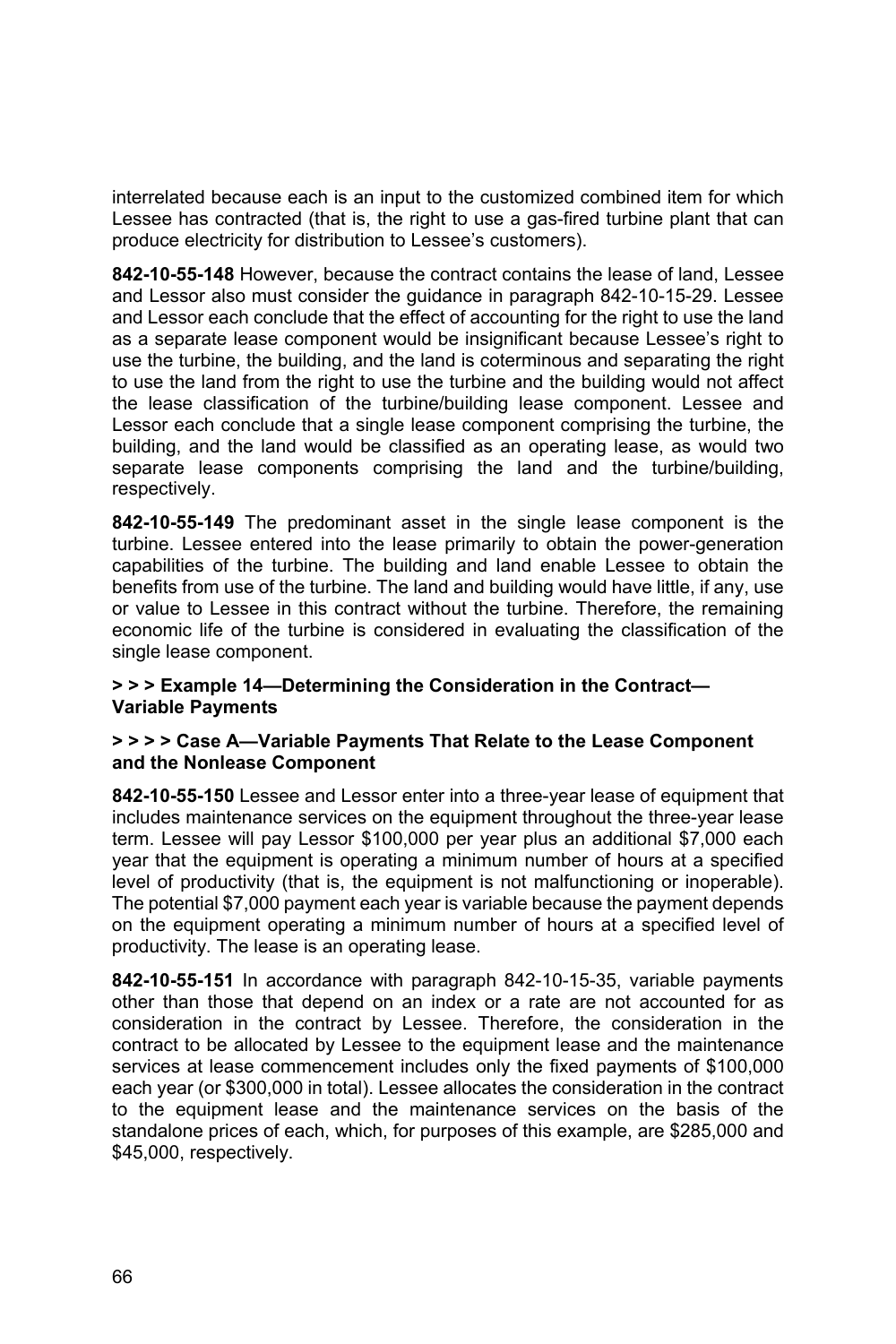|                    | <b>Standalone</b><br><b>Price</b> | <b>Relative</b><br><b>Standalone</b><br><b>Price</b> |         |
|--------------------|-----------------------------------|------------------------------------------------------|---------|
| Lease              | 285,000                           |                                                      | 259.091 |
| <b>Maintenance</b> | 45,000                            |                                                      | 40.909  |
|                    | 330,000                           |                                                      | 300,000 |

Each \$100,000 annual fixed payment and each variable payment are allocated to the equipment lease and the maintenance services on the same basis as the initial allocation of the consideration in the contract (that is, 86.4 percent to the equipment lease and 13.6 percent to the maintenance services). Therefore, annual lease expense, excluding variable expense, is \$86,364. Lessee recognizes the expense related to the variable payments in accordance with paragraphs 842-20- 25-6 and 842-20-55-1 through 55-2.

**842-10-55-152** In accordance with paragraphs 842-10-15-39 through 15-40, Lessor also concludes that the potential variable payments should not be accounted for as consideration in the contract. That is because the potential variable payment each year is not solely related to performance of the nonlease maintenance services; the quality and condition of the underlying asset also substantively affect whether Lessor will earn those amounts. Therefore, Lessor's allocation of the consideration in the contract (\$300,000) in this Example is the same as Lessee. Lessor, in the same manner as Lessee, also will recognize the income related to the variable payments and allocate that income between the lease and nonlease maintenance services (on the same basis as the initial allocation of the consideration in the contract), when and if earned.

### **> > > > Case B—Variable Payments That Relate Specifically to a Nonlease Component**

**842-10-55-153** Assume the same facts and circumstances as in Case A (paragraphs 842-10-55-150 through 55-152), except in this scenario the maintenance services are highly specialized and no entity would expect the equipment to meet the performance metrics without the specialized maintenance services.

**842-10-55-154** Lessee would account for the potential variable payments consistent with Case A. The rationale for this accounting also is consistent with that in Case A.

**842-10-55-155** In contrast to Case A, Lessor concludes that the variable payments relate specifically to an outcome from Lessor's performance of its maintenance services. Therefore, Lessor evaluates the variable payments in accordance with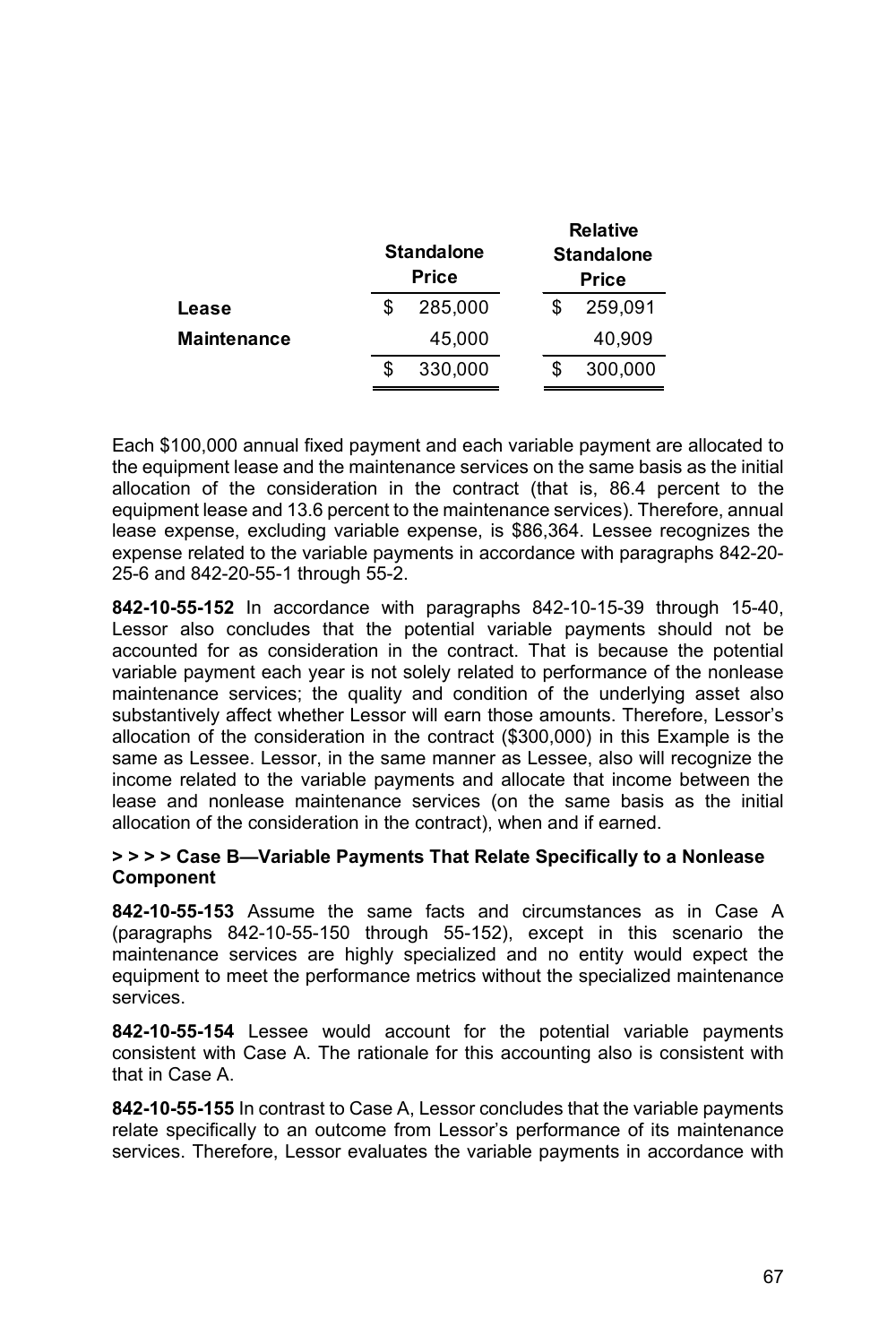the variable consideration guidance in paragraphs 606-10-32-5 through 32-13. If Lessor estimates, using the most likely amount method, that it will be entitled to receive the \$21,000 in variable payments and that it is probable that including that amount in the transaction price for the maintenance services would not result in a significant revenue reversal when the uncertainty of the performance bonus is resolved, the \$21,000 would be included in the consideration in the contract. Because allocating the \$21,000 entirely to the maintenance services would not result in an allocation that is consistent with the allocation objective in paragraph 606-10-32-28 (that is, it would result in allocating \$61,909 to the maintenance services and the remainder to the equipment lease, which would not reasonably depict the consideration to which Lessor expects to be entitled for each component), the entire consideration in the contract of \$321,000 is allocated on a relative standalone price basis as follows.

|                    |    | <b>Standalone</b><br><b>Price</b> | <b>Relative</b><br><b>Standalone</b><br><b>Price</b> |  |
|--------------------|----|-----------------------------------|------------------------------------------------------|--|
| Lease              | \$ | 285,000                           | 277,227                                              |  |
| <b>Maintenance</b> |    | 45,000                            | 43,773                                               |  |
|                    | S  | 330,000                           | 321,000                                              |  |

**842-10-55-156** The \$277,227 allocated to the equipment lease is the lease payment in accounting for the lease in accordance with Subtopic 842-30. Lessor will recognize the consideration in the contract allocated to the maintenance services in accordance with the guidance on the satisfaction of performance obligations in paragraphs 606-10-25-23 through 25-37. If the consideration in the contract changes (for example, because Lessor no longer estimates that it will receive the full \$21,000 in potential variable payments), Lessor will allocate the change in the transaction price on the same basis as was initially done.

# **> > > > Case C—Allocating Variable Payments Entirely to a Nonlease Component**

**842-10-55-157** Assume the same facts and circumstances as in Case B (paragraphs 842-10-55-153 through 55-156), except that in this scenario all of the following apply:

- a. The potential variable payments are \$14,000 per year (\$42,000 in total), and the annual fixed payments are \$93,000 per year (\$279,000 in total).
- b. While Lessor's estimate of the variable payments to which it will be entitled is \$42,000, Lessor concludes that it is not probable that including the full \$42,000 in potential variable payments in the consideration in the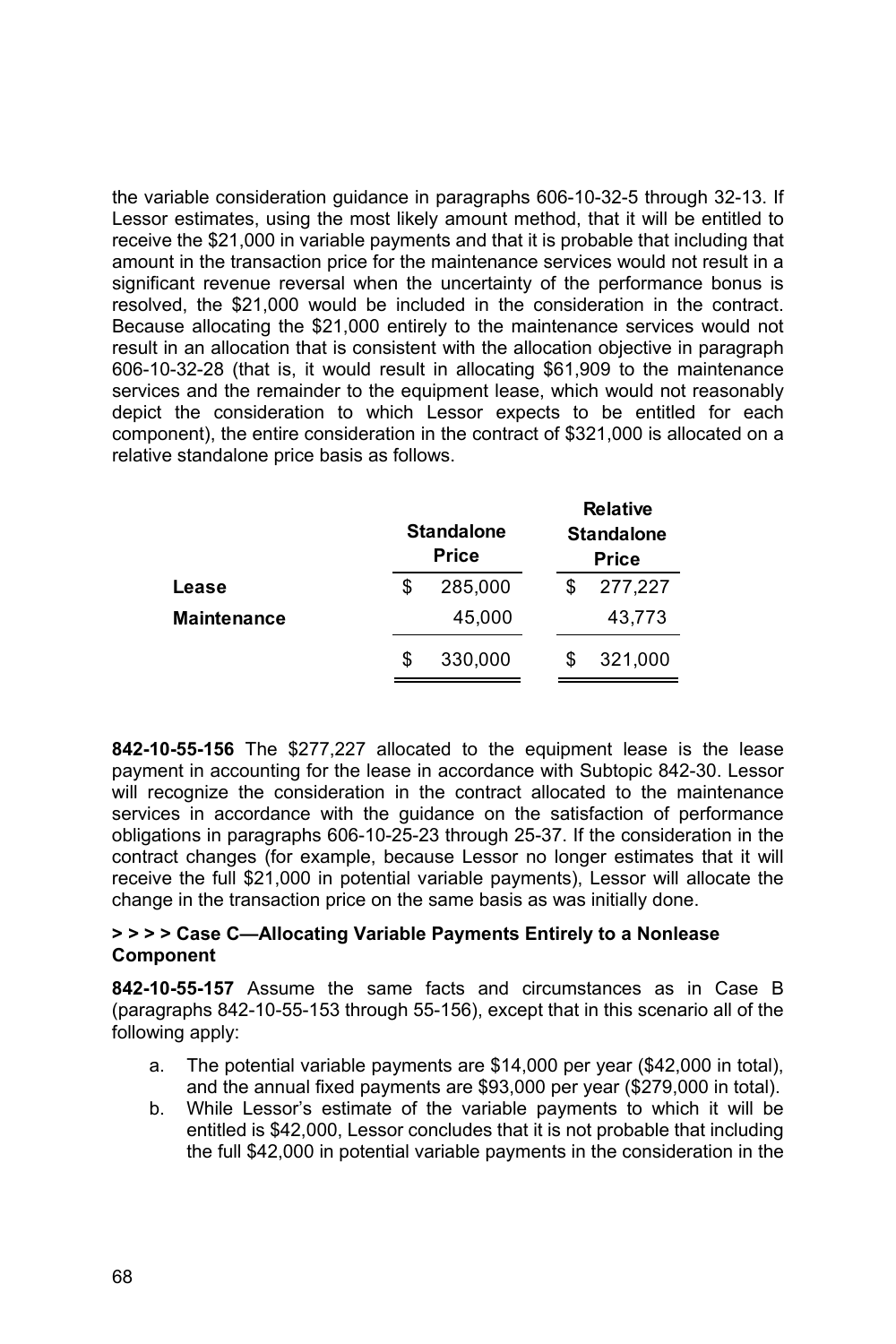contract will not result in a significant revenue reversal (that is, the entity applies the constraint on variable consideration in paragraph 606-10-32- 11). Lessor concludes that only \$28,000 is probable of not resulting in a significant revenue reversal. Therefore, the consideration in the contract is initially \$307,000 (\$279,000 + \$28,000).

**842-10-55-158** In contrast to Case B, Lessor concludes that allocating the variable payments entirely to the maintenance services and the fixed payments entirely to the equipment lease is consistent with the allocation objective in paragraph 606- 10-32-28. This is because \$42,000 (Lessor considers its estimate of the variable payments to which it expects to be entitled exclusive of the constraint on variable consideration in Topic 606 on revenue recognition) and \$279,000 approximate the standalone price of the maintenance services (\$45,000) and the equipment lease (\$285,000), respectively. Because the variable payments are allocated entirely to the maintenance services, if the consideration in the contract changes (for example, because Lessor concludes it is now probable that it will earn the full \$42,000 in variable payments), that change is allocated entirely to the maintenance services component in the contract.

# **> > Illustrations of Lease Modifications**

**842-10-55-159** Examples 15 through 22 illustrate the accounting for lease modifications.

### **> > > Lessee**

# **> > > > Example 15—Modification Accounted for As a Separate Contract**

**842-10-55-160** Lessee enters into a 10-year lease for 10,000 square feet of office space. At the beginning of Year 6, Lessee and Lessor agree to modify the lease for the remaining 5 years to include an additional 10,000 square feet of office space in the same building. The increase in the lease payments is commensurate with the market rate at the date the modification is agreed for the additional 10,000 square feet of office space.

**842-10-55-161** Lessee accounts for the modification as a new contract, separate from the original contract. This is because the modification grants Lessee an additional right of use as compared with the original contract, and the increase in the lease payments is commensurate with the standalone price of the additional right of use. Accordingly, from the effective date of the modification, Lessee would have 2 separate contracts, each of which contain a single lease component—the original, unmodified contract for 10,000 square feet of office space and the new contract for 10,000 additional square feet of office space, respectively. Lessee would not make any adjustments to the accounting for the original lease as a result of this modification.

# **> > > > Example 16—Modification That Increases the Lease Term**

# **> > > > > Case A—No Change in Lease Classification**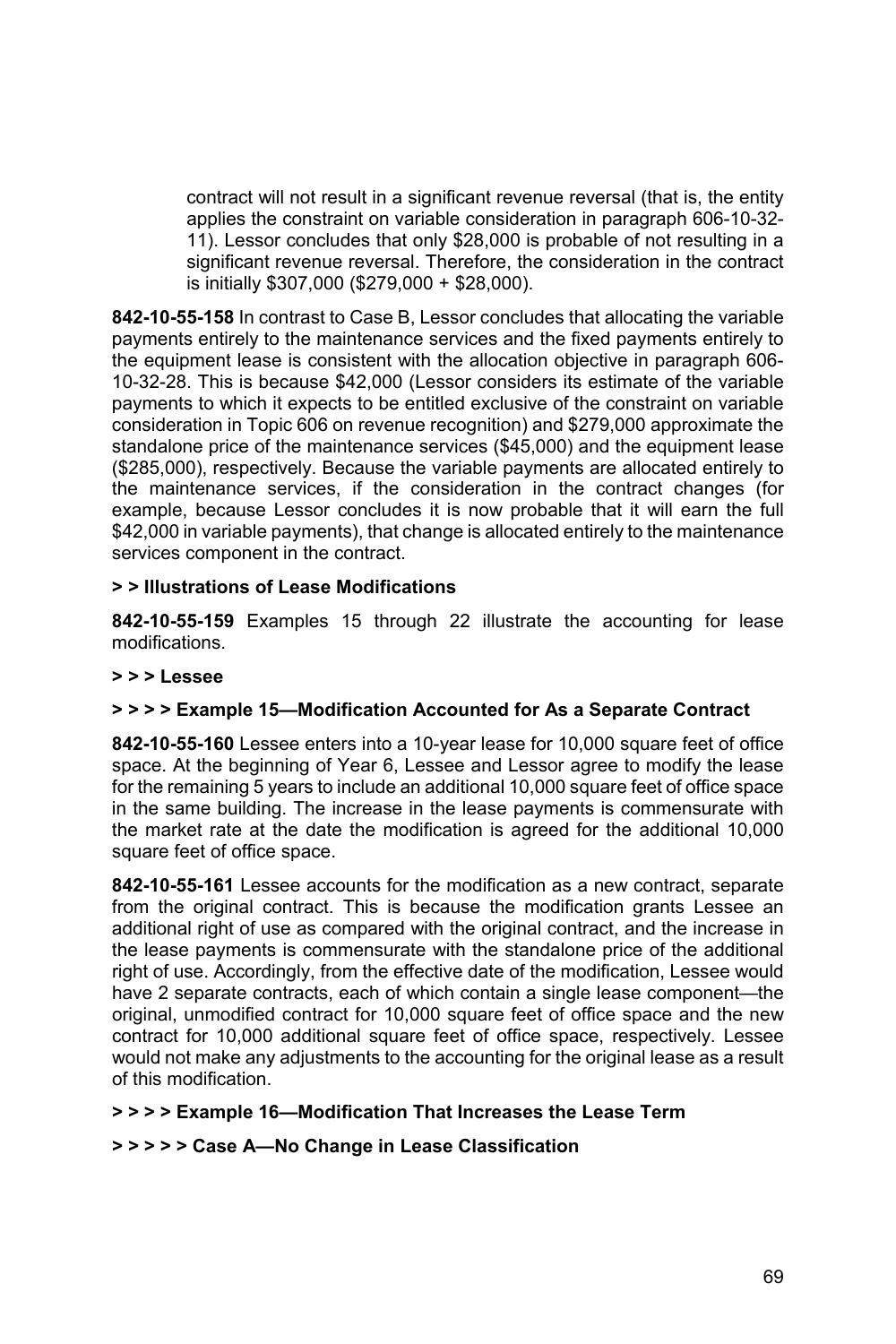**842-10-55-162** Lessee and Lessor enter into a 10-year lease for 10,000 square feet of office space in a building with a remaining economic life of 50 years. Annual payments are \$100,000, paid in arrears. Lessee's incremental borrowing rate at the commencement date is 6 percent. The lease is classified as an operating lease. At the beginning of Year 6, Lessee and Lessor agree to modify the lease such that the total lease term increases from 10 years to 15 years. The annual lease payments increase to \$110,000 per year for the remaining 10 years after the modification. Lessee's incremental borrowing rate is 7 percent at the date the modification is agreed to by the parties.

**842-10-55-163** At the beginning of Year 6, Lessee's lease liability and its right-ofuse asset both equal \$421,236 (that is, because the lease payments are made annually in arrears and because the lease payments are even throughout the lease term, the lease liability and right-of-use asset will be equal).

**842-10-55-164** The modification does not grant an additional right of use to the lessee; rather, it changes (modifies) an attribute of the right to use the 10,000 square feet of office space Lessee already controls. That is, after the modification, Lessee still controls only a single right of use transferred to Lessee at the original lease commencement date.

**842-10-55-165** Because the modification does not grant Lessee an additional right of use, the modification cannot be a separate contract. Therefore, at the effective date of the modification, Lessee reassesses classification of the lease (which does not change in this Example—see Case B [paragraphs 842-10-55-166 through 55- 167] for a change in lease classification) and remeasures the lease liability on the basis of the 10-year remaining lease term, 10 remaining payments of \$110,000, and its incremental borrowing rate at the effective date of the modification of 7 percent. Consequently, the modified lease liability equals \$772,594. The increase to the lease liability of \$351,358 is recorded as an adjustment to the right-of-use asset (that is, there is no income or loss effect from the modification).

# **> > > > > Case B—Change in Lease Classification**

**842-10-55-166** Assume the same facts as in Case A (paragraphs 842-10-55-162 through 55-165), except that the underlying asset is a piece of equipment with a 12-year remaining economic life at the effective date of the modification. Consequently, when the lessee reassesses classification of the lease in accordance with paragraph 842-10-25-1 as of the effective date of the modification based on the modified rights and obligations of the parties, the lessee classifies the modified lease as a finance lease (that is, because the remaining lease term of 10 years is for a major part of the 12-year remaining economic life of the equipment).

**842-10-55-167** Consistent with Case A, at the effective date of the modification, the lessee remeasures its lease liability based on the 10-year remaining lease term, 10 remaining payments of \$110,000, and its incremental borrowing rate of 7 percent. Consequently, the modified lease liability equals \$772,594. The increase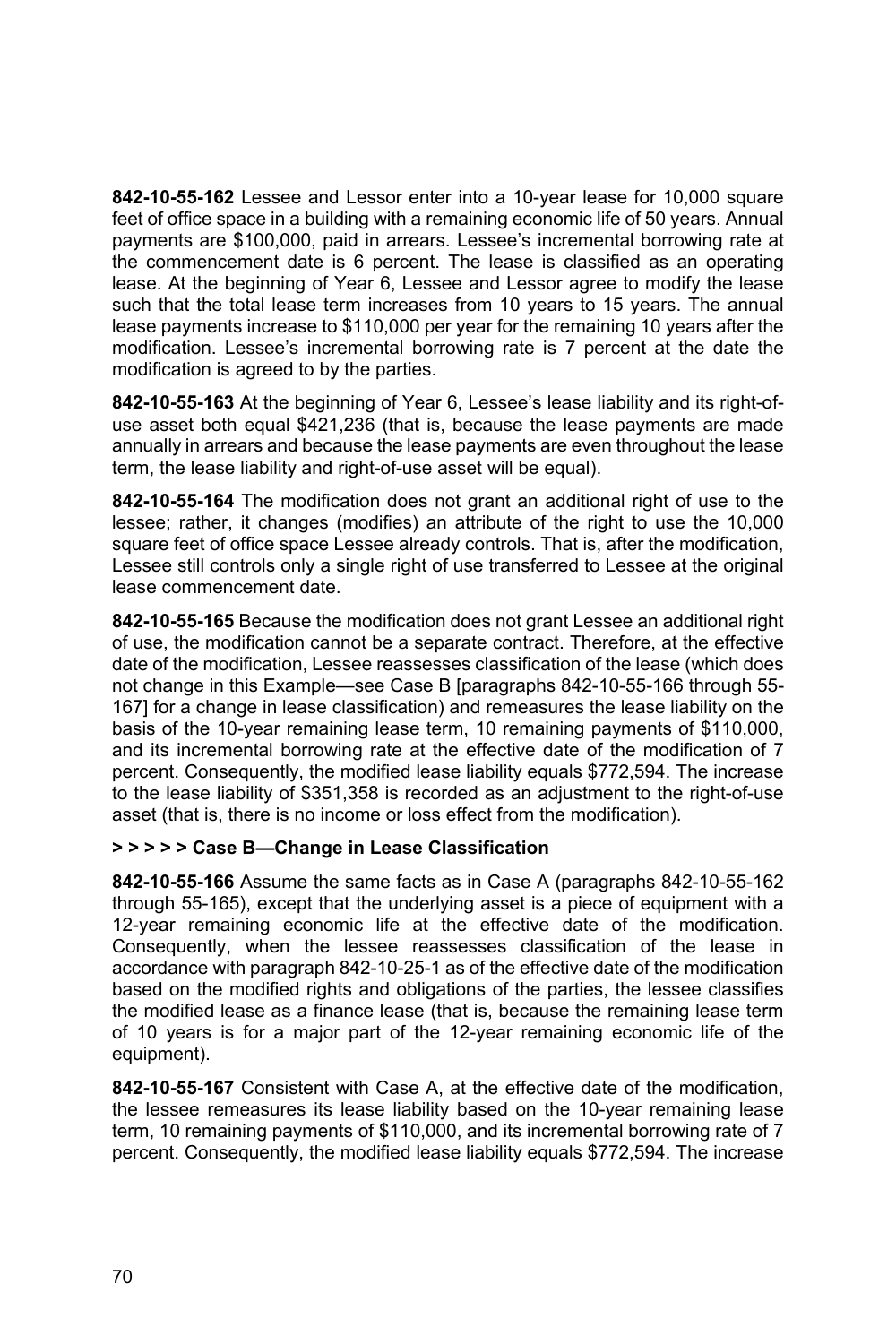to the lease liability of \$351,358 is recorded as an adjustment to the right-of-use asset (that is, there is no income or loss effect from the modification). However, different from Case A, beginning on the effective date of the modification, Lessee accounts for the 10-year modified lease as a finance lease.

# **> > > > Example 17—Modification That Grants an Additional Right of Use**

**842-10-55-168** Lessee enters into a 10-year lease for 10,000 square feet of office space. The lease payments are \$100,000 per year, paid in arrears. Lessee's incremental borrowing rate at lease commencement is 6 percent. At the beginning of Year 6, Lessee and Lessor agree to modify the contract to include an additional 10,000 square feet of office space on a different floor of the building for the final 4 years of the original 10-year lease term for a total annual fixed payment of \$150,000 for the 20,000 square feet.

**842-10-55-169** The increase in the lease payments (of \$50,000 per year) is at a substantial discount to the market rate at the date the modification is agreed to for leases substantially similar to that for the new 10,000 square feet of office space that cannot be attributed solely to the circumstances of the contract. Consequently, Lessee does not account for the modification as a separate contract.

**842-10-55-170** Instead, Lessee accounts for the modified contract, which contains 2 separate lease components—first, the original 10,000 square feet of office space and, second, the right to use the additional 10,000 square feet of office space for 4 years that commences 1 year after the effective date of the modification. There are no nonlease components of the modified contract. The total lease payments, after the modification, are \$700,000 (1 payment of \$100,000 + 4 payments of \$150,000).

**842-10-55-171** Lessee allocates the lease payments in the modified contract to the 2 separate lease components on a relative standalone price basis, which, in this Example, results in the allocation of \$388,889 to the original space lease and \$311,111 to the additional space lease. The allocation is based on the remaining lease terms of each separate lease component (that is, 5 years for the original 10,000-square-foot lease and 4 years for the additional 10,000-square-foot lease). The remaining lease cost for each separate lease component is equal to the total payments, as allocated, which will be recognized on a straight-line basis over their respective lease terms. Lessee remeasures the lease liability for the original space lease as of the effective date of the modification—the lease classification of which does not change as a result of the modification—on the basis of all of the following:

- a. A remaining lease term of 5 years
- b. Annual allocated lease payments of \$77,778 in Years 6 through 10 (see paragraph 842-10-55-173)
- c. Lessee's incremental borrowing rate at the effective date of the modification of 7 percent.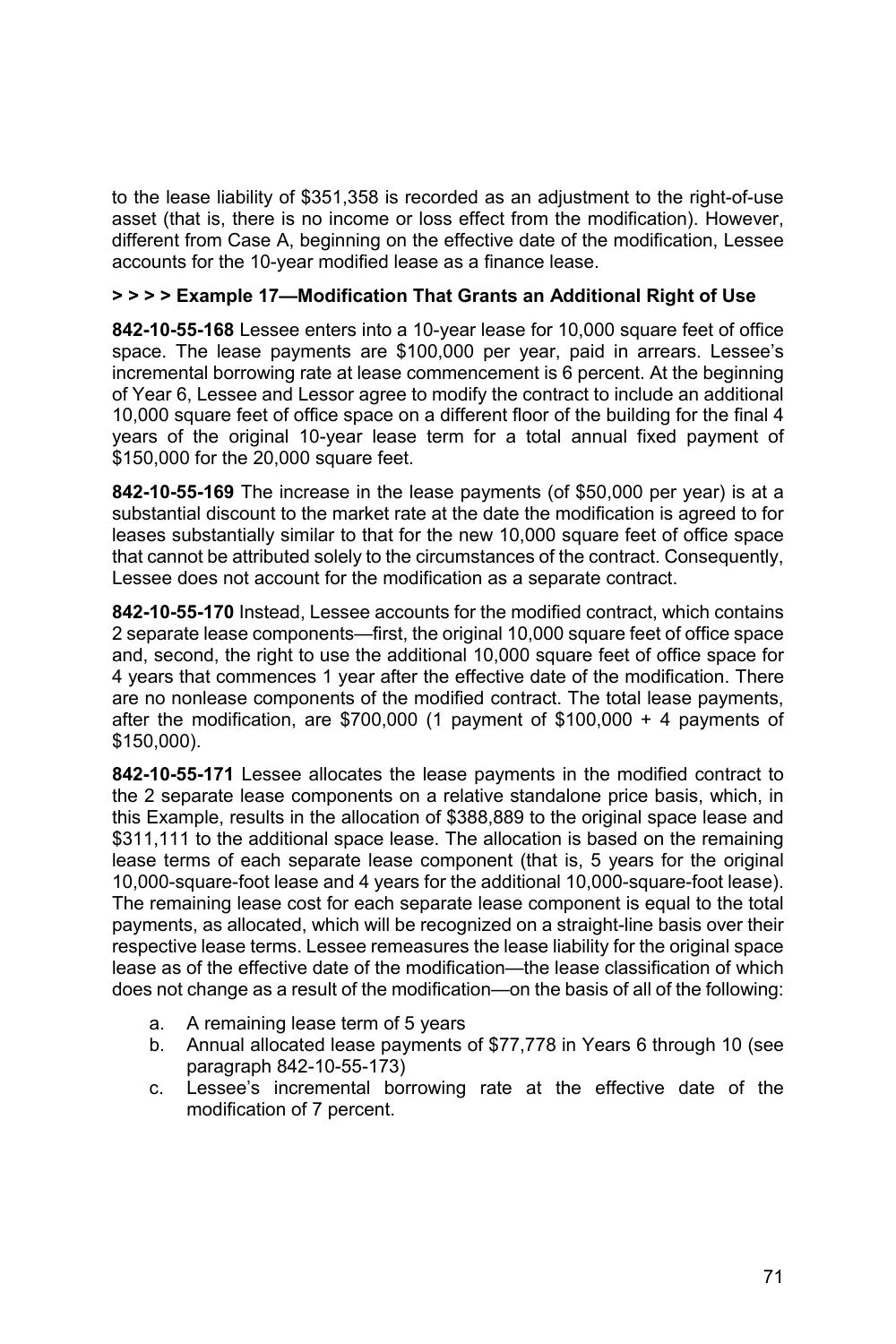**842-10-55-172** The remeasured lease liability for the original space lease equals \$318,904. Lessee recognizes the difference between the carrying amount of the modified lease liability and the carrying amount of the lease liability immediately before the modification of \$102,332 (\$421,236 – \$318,904) as an adjustment to the right-of-use asset.

**842-10-55-173** During Year 6, Lessee recognizes lease cost of \$77,778. At the end of Year 6, Lessee makes its lease payment of \$100,000, of which \$77,778 is allocated to the lease of the original office space and \$22,222 is allocated to the lease of the additional office space as a prepayment of rent. Lessee allocates the lease payment in this manner to reflect even payments for the even use of the separate lease components over their respective lease terms.

**842-10-55-174** At the commencement date of the separate lease component for the additional office space, which is 1 year after the effective date of the modification, Lessee measures and recognizes the lease liability at \$241,896 on the basis of all of the following:

- a. A lease term of 4 years
- b. Four allocated annual payments of \$72,222 ([allocated lease payments of \$311,111 − \$22,222 rent prepayment] ÷ 4 years)
- c. Lessee's incremental borrowing rate at the commencement date of the separate lease component for the additional office space of 7.5 percent.

**842-10-55-175** At the commencement date, the right-of-use asset for the additional office space lease component is recognized and measured at \$264,118 (the sum of the lease liability of \$241,896 and the prepaid rent asset of \$22,222).

**842-10-55-176** During Years 7–10, Lessee recognizes lease cost of \$77,778 each year for each separate lease component and allocates each \$150,000 annual lease payment of \$77,778 to the original office space lease and \$72,222 to the additional office space lease.

# **> > > > Example 18—Modification That Decreases the Scope of a Lease**

**842-10-55-177** Lessee enters into a 10-year lease for 10,000 square feet of office space. The annual lease payment is initially \$100,000, paid in arrears, and increases 5 percent each year during the lease term. Lessee's incremental borrowing rate at lease commencement is 6 percent. Lessee does not provide a residual value guarantee. The lease does not transfer ownership of the office space to Lessee or grant Lessee an option to purchase the space. The lease is an operating lease for all of the following reasons:

- a. The lease term is 10 years, while the office building has a remaining economic life of 40 years.
- b. The fair value of the office space is estimated to be significantly in excess of the present value of the lease payments.
- c. The office space is expected to have an alternative use to Lessor at the end of the lease term.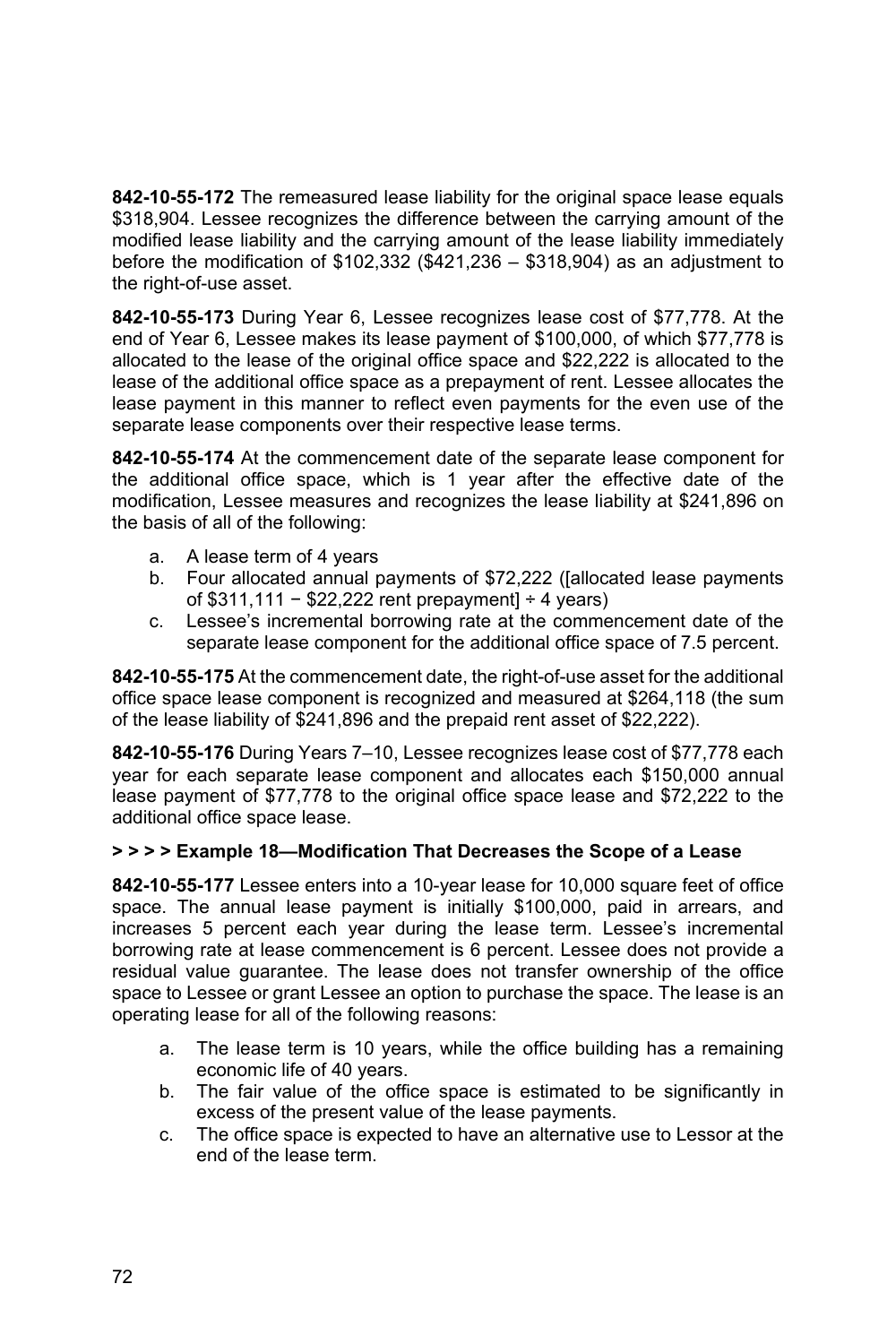**842-10-55-178** At the beginning of Year 6, Lessee and Lessor agree to modify the original lease for the remaining 5 years to reduce the lease to only 5,000 square feet of the original space and to reduce the annual lease payment to \$68,000. That amount will increase 5 percent each year thereafter of the remaining lease term.

**842-10-55-179** The classification of the lease does not change as a result of the modification. It is clear based on the terms of the modified lease that it is not a finance lease because the modification reduces both the lease term and the lease payments. Lessee remeasures the lease liability for the modified lease at the effective date of the modification on the basis of all of the following:

- a. A remaining lease term of 5 years
- b. Lease payments of \$68,000 in the year of modification (Year 6), increasing by 5 percent each year thereafter
- c. Lessee's incremental borrowing rate at the effective date of the modification of 7 percent.

**842-10-55-180** The remeasured lease liability equals \$306,098.

# **> > > > > Case A—Remeasuring the Right-of-Use Asset Based on Change in Lease Liability**

**842-10-55-181** The difference between the premodification liability and the modified lease liability is \$284,669 (\$590,767 – \$306,098). That difference is 48.2 percent (\$284,669 ÷ \$590,767) of the premodification lease liability. The decrease in the lease liability reflects the early termination of the right to use 5,000 square feet of space (50 percent of the original leased space), the change in the lease payments, and the change in the discount rate.

**842-10-55-182** Lessee decreases the carrying amount of the right-of-use asset to reflect the partial termination of the lease based on the adjustment to the carrying amount of the lease liability, with any difference recognized in profit or loss. The premodification right-of-use asset is \$514,436. Therefore, at the effective date of the modification, Lessee reduces the carrying amount of the right-of-use asset by \$247,888 (48.2% × \$514,436). Lessee recognizes the difference between the adjustment to the lease liability and the adjustment to the right-of-use asset  $($284,669 - $247,888 = $36,781)$  as a gain.

# **> > > > > Case B—Remeasuring the Right-of-Use Asset Based on the Remaining Right of Use**

**842-10-55-183** Lessee determines the proportionate decrease in the carrying amount of the right-of-use asset based on the remaining right-of-use asset (that is, 5,000 square feet corresponding to 50 percent of the original right-of-use asset).

**842-10-55-184** Fifty percent of the premodification right-of-use asset is \$257,218 (50% x \$514,436). Fifty percent of the premodification lease liability is \$295,384 (50% x \$590,767). Consequently, Lessee decreases the carrying amount of the right-of-use asset by \$257,218 and the carrying amount of the lease liability by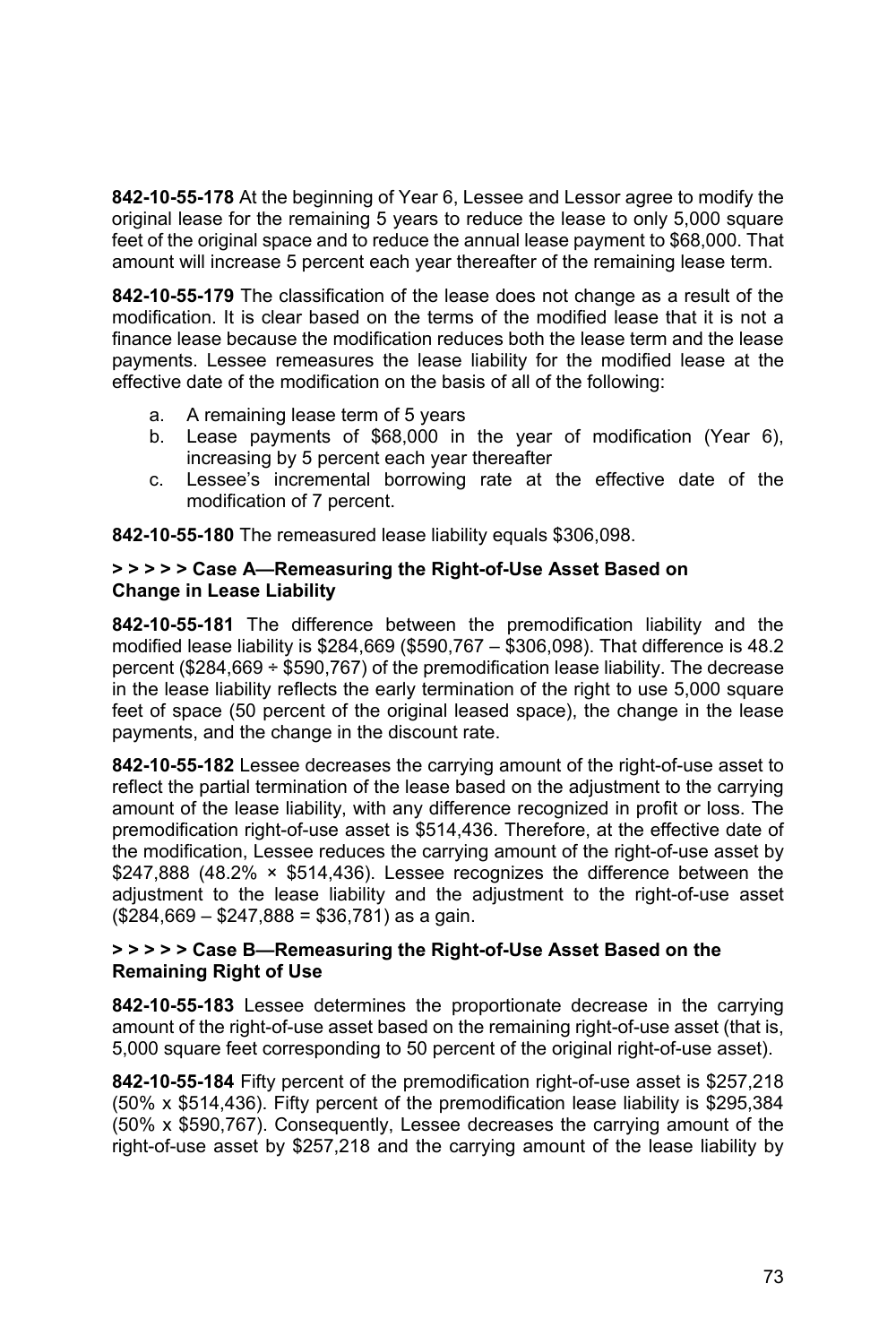\$295,384. At the effective date of the modification, Lessee recognizes the difference between the decrease in the lease liability and the decrease in the rightof-use asset of \$38,166 (\$295,384 − \$257,218) as a gain.

**842-10-55-185** Lessee recognizes the difference between the remaining lease liability of \$295,384 and the modified lease liability of \$306,098 (which equals \$10,714) as an adjustment to the right-of-use asset reflecting the change in the consideration paid for the lease and the revised discount rate.

# **> > > > Example 19—Modification That Changes the Lease Payments Only**

**842-10-55-186** Lessee enters into a 10-year lease for 10,000 square feet of office space. The lease payments are \$95,000 in Year 1, paid in arrears, and increase by \$1,000 every year thereafter. The original discount rate for the lease is 6 percent. The lease is an operating lease. At the beginning of Year 6, Lessee and Lessor agree to modify the original lease for the remaining 5 years to reduce the lease payments by \$7,000 each year (that is, the lease payments will be \$93,000 in Year 6 and will continue to increase by \$1,000 every year thereafter). The modification only changes the lease payments and, therefore, cannot be accounted for as a separate contract. The classification of the lease does not change as a result of the modification.

**842-10-55-187** Lessee remeasures the lease liability for the modified lease on the basis of all of the following:

- a. Remaining lease term of 5 years
- b. Payments of \$93,000 in Year 6, increasing by \$1,000 each year for the remainder of the lease term
- c. Lessee's incremental borrowing rate at the effective date of the modification of 7 percent.

**842-10-55-188** The remeasured lease liability equals \$388,965. Lessee recognizes the difference between the carrying amount of the modified lease liability and the lease liability immediately before the effective date of the modification of \$40,206 (\$429,171 premodification lease liability – \$388,965 modified lease liability) as a corresponding reduction to the right-of-use asset. Therefore, the adjusted right-of-use asset equals \$376,465 as of the effective date of the modification. Lessee calculates its remaining lease cost as \$462,500 (the sum of the total lease payments, as adjusted for the effects of the lease modification, of \$960,000 reduced by the total lease cost recognized in prior periods of \$497,500), which it will recognize on a straight-line basis over the remaining lease term.

**842-10-55-189** During Year 6, Lessee recognizes lease cost of \$92,500 (\$462,500 remaining lease  $cost \div 5$  years). As of the end of Year 6, Lessee's lease liability equals \$323,193 (present value of the remaining lease payments, discounted at 7 percent), and its right-of-use asset equals \$311,193 (the balance of the lease liability – the remaining accrued rent balance of \$12,000). Lessee recognizes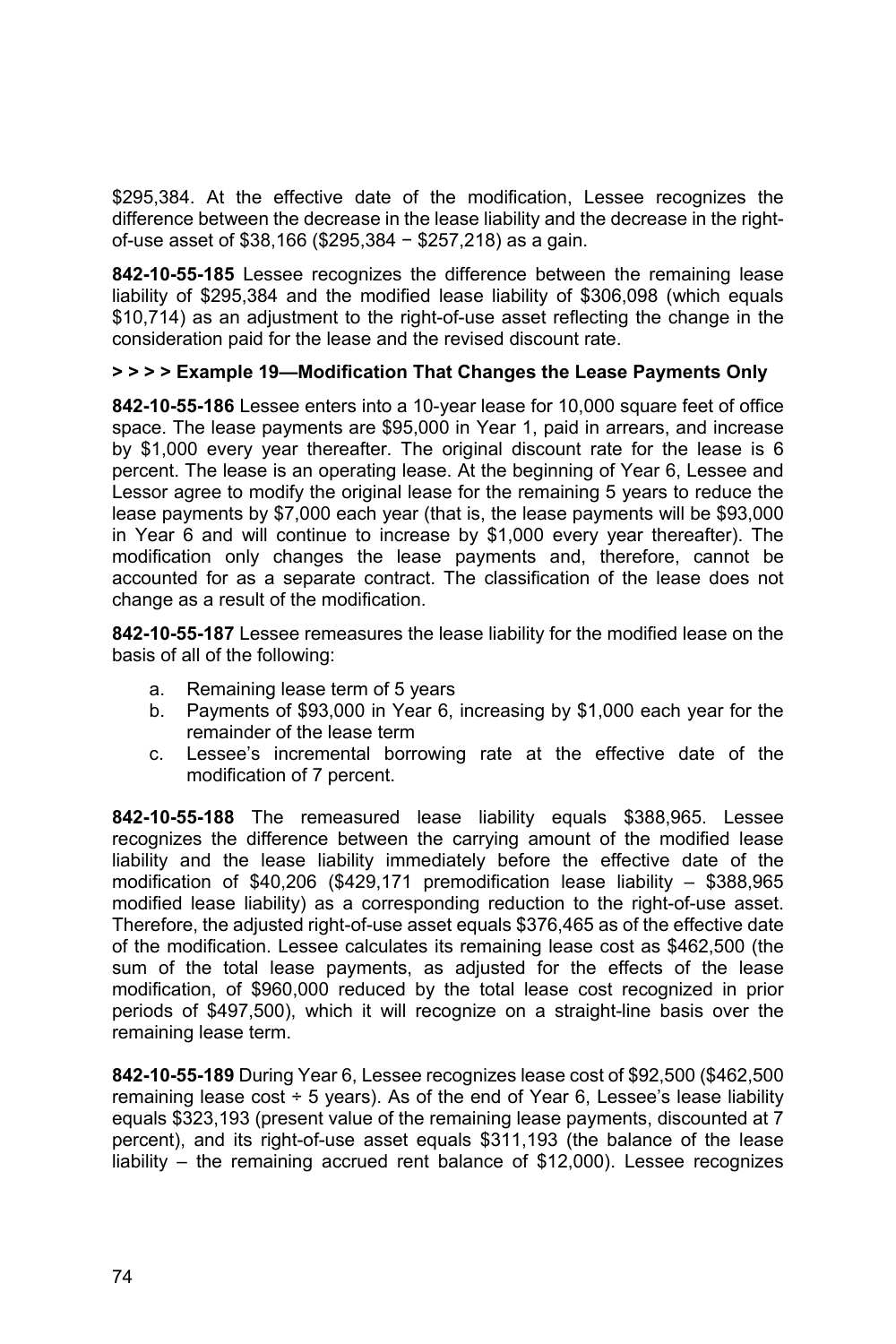additional lease cost of \$92,500 each year of the remaining lease term and measures its lease liability and right-of-use asset in the same manner as at the end of Year 6 each remaining year of the lease term. The following are the balances of the lease liability and the right-of-use asset at the end of Years 7 through 10 of the lease.

|                   |    | Lease<br>Liability |    | Right-of-Use<br><b>Asset</b> |  |  |
|-------------------|----|--------------------|----|------------------------------|--|--|
| Year <sub>7</sub> | S  | 251.816            |    | 241,316                      |  |  |
| Year 8            | S  | 174.443            | \$ | 166.443                      |  |  |
| Year 9            | \$ | 90.654             | S  | 86,154                       |  |  |
| Year 10           | \$ |                    | \$ | -                            |  |  |

#### **> > > Lessor**

### **> > > > Example 20—Modification of an Operating Lease That Does Not Change Lease Classification**

**842-10-55-190** Lessor enters into a 10-year lease with Lessee for 10,000 square feet of office space. The annual lease payments are \$100,000 in the first year, increasing by 5 percent each year thereafter, payable in arrears. The lease term is not for a major part of the remaining economic life of the office space (40 years), and the present value of the lease payments is not substantially all of the fair value of the office space. Furthermore, the title does not transfer to Lessee as a consequence of the lease, the lease does not contain an option for Lessee to purchase the office space, and the asset is not specialized such that it clearly has an alternative use to Lessor at the end of the lease term. Consequently, the lease is classified as an operating lease.

**842-10-55-191** At the beginning of Year 6, Lessee and Lessor agree to amend the original lease for the remaining 5 years to include an additional 10,000 square feet of office space in the same building for a total annual fixed payment of \$150,000. The increase in total consideration is at a discount both to the current market rate for the new 10,000 square feet of office space and in the context of that particular contract. The modified lease continues to be classified as an operating lease.

**842-10-55-192** At the effective date of the modification (at the beginning of Year 6), Lessor has an accrued lease rental asset of \$76,331 (rental income recognized on a straight-line basis for the first 5 years of the lease of \$628,895 [\$1,257,789  $\div$ 10 years = \$125,779 per year] less lease payments for the first 5 years of \$552,564 [that is, \$100,000 in Year 1, \$105,000 in Year 2, \$110,250 in Year 3, \$115,763 in Year 4, and \$121,551 in Year 5]).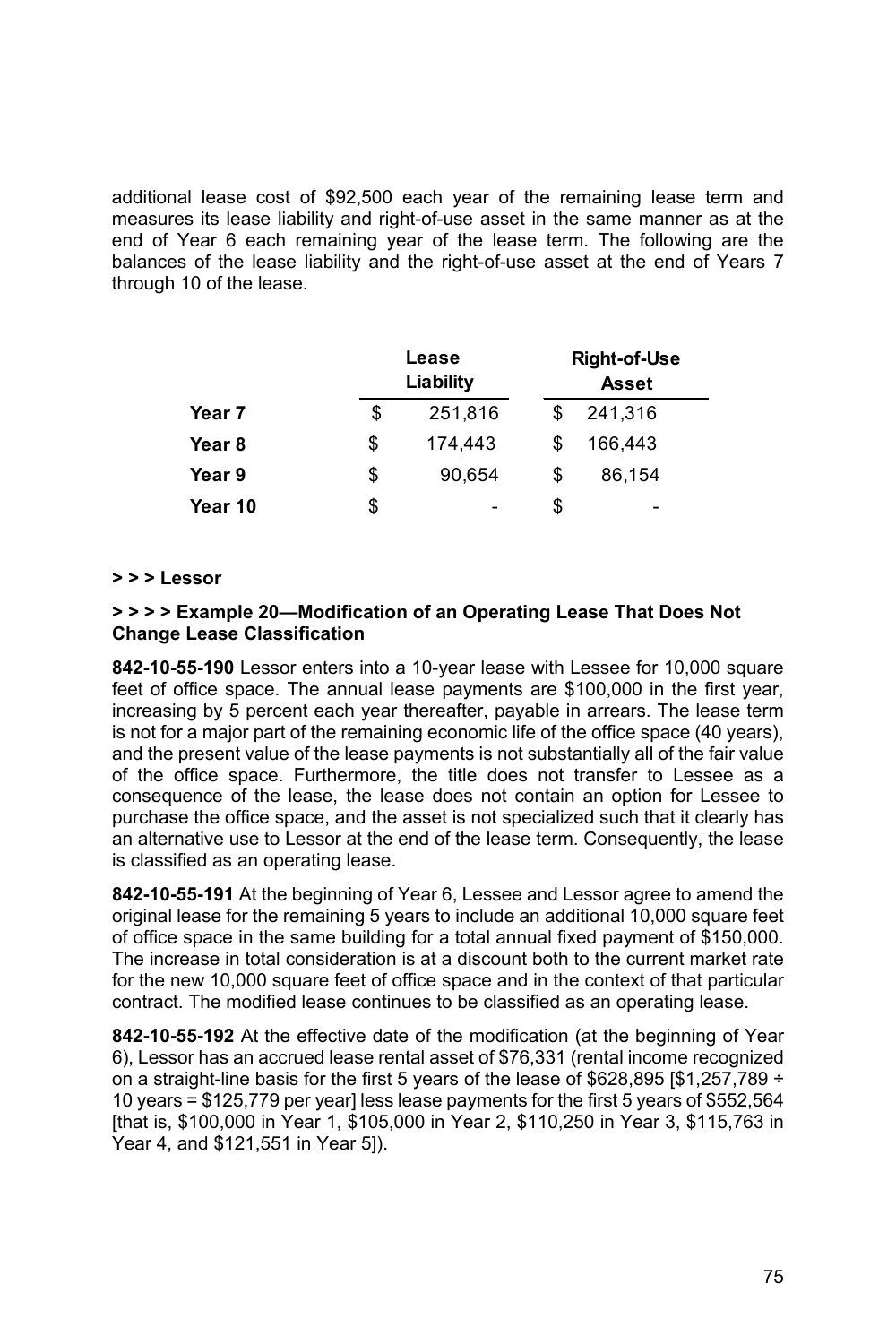**842-10-55-193** Because the change in pricing of the lease is not commensurate with the standalone price for the additional right-of-use asset, Lessor does not account for the modification as a new lease, separate from the original 10-year lease. Instead, Lessor accounts for the modified lease prospectively from the effective date of the modification, recognizing the lease payments to be made under the modified lease of \$750,000 (\$150,000  $\times$  5 years), net of Lessor's accrued rent asset of \$76,331, on a straight-line basis over the remaining 5-year lease term (\$673,669  $\div$  5 years = \$134,734 per year). At the end of the lease, Lessor will have recognized as lease income the \$1,302,564 in lease payments it receives from Lessee during the 10-year lease term.

# **> > > > Example 21—Modification of an Operating Lease That Changes Lease Classification**

# **> > > > > Case A—Operating Lease to Sales-Type Lease**

**842-10-55-194** Lessor enters into a four-year lease of a piece of nonspecialized equipment. The annual lease payments are \$81,000 in the first year, increasing by 5 percent each year thereafter, payable in arrears. The estimated residual value of the equipment is \$90,000, of which none is guaranteed. The remaining economic life of the equipment at lease commencement is seven years. The carrying amount of the equipment and its fair value are both \$425,000 at the commencement date. The lease is not for a major part of the remaining economic life of the equipment, and the present value of the lease payments is not substantially all of the fair value of the equipment. Furthermore, title does not transfer to Lessee as a result of the lease, the lease does not contain an option for Lessee to purchase the underlying asset, and because the asset is nonspecialized, it is expected to have an alternative use to Lessor at the end of the lease term. Consequently, the lease is classified as an operating lease.

**842-10-55-195** At the beginning of Year 3, Lessee and Lessor agree to extend the lease term by two years. That is, the modified lease is now a six-year lease, as compared with the original four-year lease. The additional two years were not an option when the original lease was negotiated. The modification alters the Lessee's right to use the equipment; it does not grant Lessee an additional right of use. Therefore, Lessor does not account for the modification as a separate contract from the original four-year lease contract.

**842-10-55-196** On the effective date of the modification, the fair value of the equipment is \$346,250, and the remaining economic life of the equipment is 5 years. The estimated residual value of the equipment is \$35,000, of which none is guaranteed. The modified lease is for a major part of the remaining economic life of the equipment at the effective date of the modification (four years out of the fiveyear-remaining economic life of the equipment). Consequently, the modified lease is classified as a sales-type lease.

**842-10-55-197** In accounting for the modification, Lessor determines the discount rate for the modified lease (that is, the rate implicit in the modified lease) to be 7.6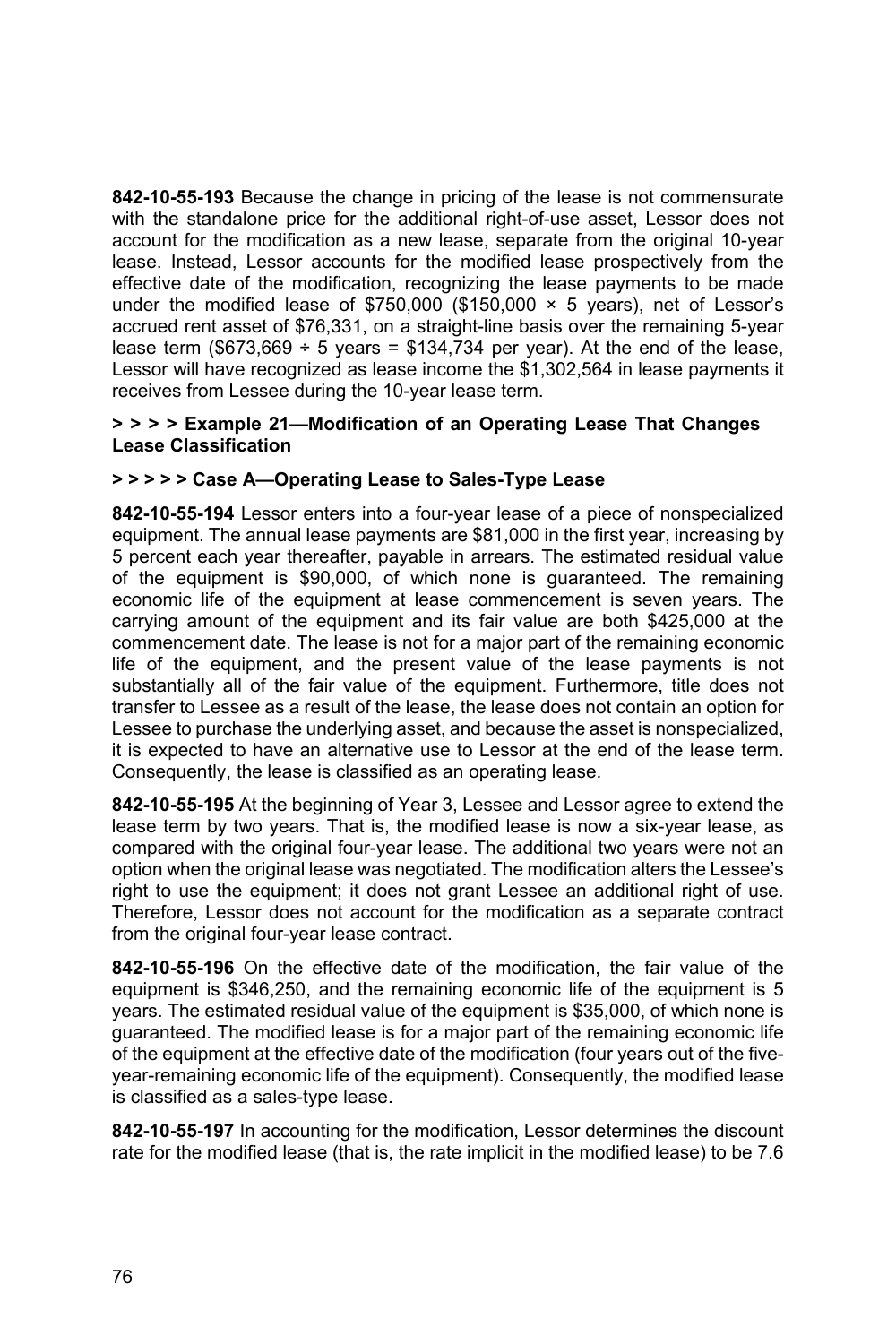percent. Lessor recognizes the net investment in the modified lease of \$346,250 and derecognizes both the accrued rent and the equipment at the effective date of the modification. Lessor also recognizes, in accordance with paragraph 842-10- 25-15(b), selling profit of \$34,169 (\$320,139 lease receivable – \$8,510 accrued rent balance – the \$277,460 carrying amount of the equipment derecognized, net of the unguaranteed residual asset  $[$277,460 = $303,571 - $26,111]$ . After the effective date of the modification, Lessor accounts for the modified lease in the same manner as any other sales-type lease in accordance with Subtopic 842-30.

# **> > > > > Case B—Operating Lease to Direct Financing Lease**

**842-10-55-198** At the beginning of Year 3, Lessee and Lessor enter into a modification to extend the lease term by 1 year, and Lessee agrees to make lease payments of \$108,000 per year for each of the remaining 3 years of the modified lease. No other terms of the contract are modified. Concurrent with the execution of the modification, Lessor obtains a residual value guarantee from an unrelated third party for \$40,000. Consistent with Case A (paragraphs 842-10-55-194 through 55-197), at the effective date of the modification the fair value of the equipment is \$346,250, the carrying amount of the equipment is \$303,571, and Lessor's accrued rent balance is \$8,510. The estimated residual value at the end of the modified lease term is \$80,000. The discount rate for the modified lease is 7.356 percent.

**842-10-55-199** Lessor reassesses the lease classification as of the effective date of the modification and concludes that the modified lease is a direct financing lease because none of the criteria in paragraph 842-10-25-2 and both criteria in paragraph 842-10-25-3(b) are met.

**842-10-55-200** Therefore, at the effective date of the modification, Lessor recognizes a net investment in the modified lease of \$312,081, which is the fair value of the equipment (\$346,250) less the selling profit on the lease (\$34,169 = \$313,922 lease receivable – \$8,510 accrued rent balance – the \$271,243 carrying amount of the equipment derecognized, net of the unguaranteed residual asset  $[$271,243 = $303,571 - $32,328]$ , which is deferred as part of the net investment in the lease. After the effective date of the modification, Lessor accounts for the modified lease in the same manner as any other direct financing lease in accordance with Subtopic 842-30.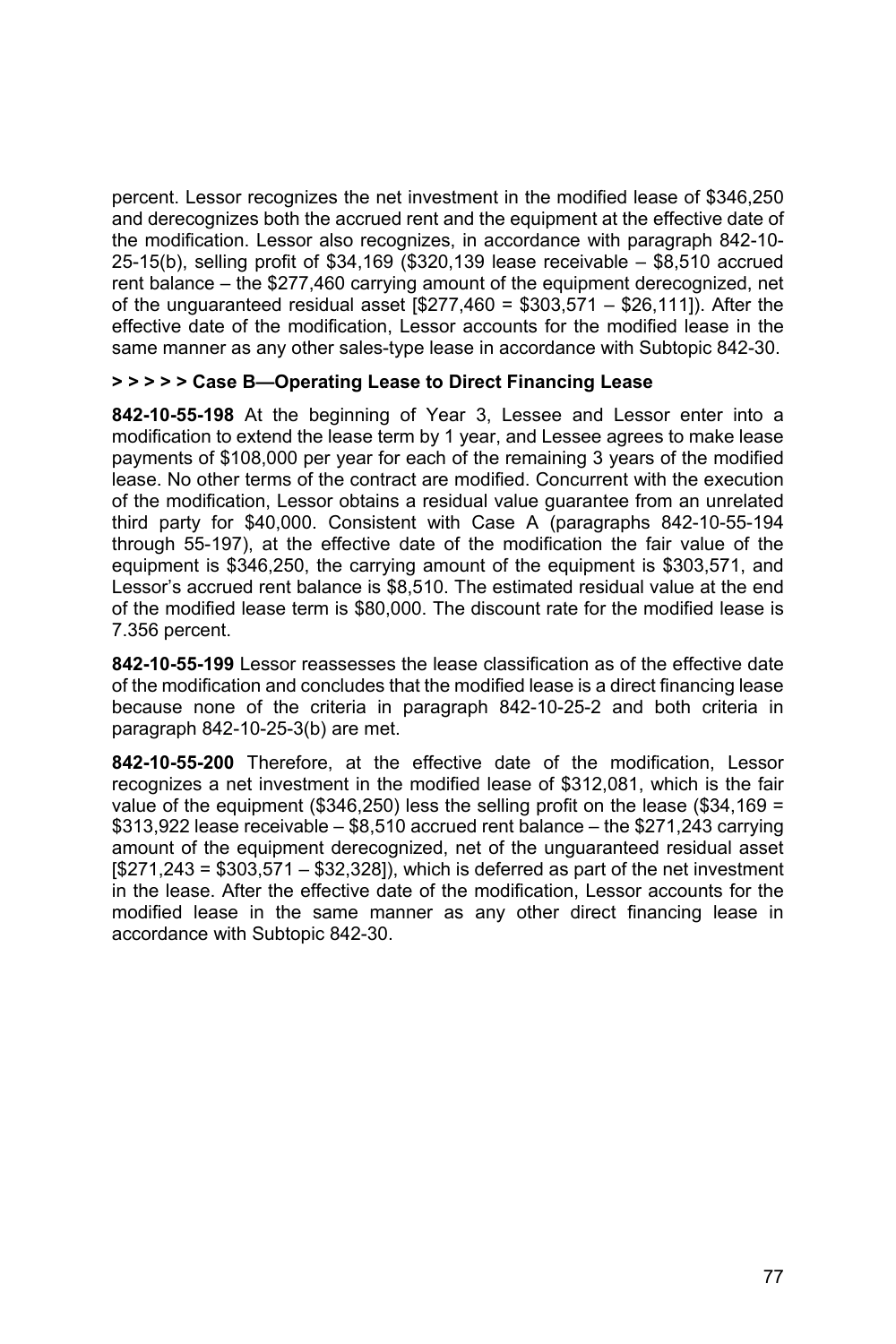# **> > > > Example 22—Modification of a Direct Financing Lease**

**842-10-55-201** Lessor enters into a six-year lease of a piece of new, nonspecialized equipment with a nine-year economic life. The annual lease payments are \$11,000, payable in arrears. The estimated residual value of the equipment is \$21,000, of which \$15,000 is guaranteed by a third-party unrelated to Lessee or Lessor. The lease does not contain an option for Lessee to purchase the equipment, and the title does not transfer to Lessee as a consequence of the lease. The fair value of the equipment at lease commencement is \$65,240, which is equal to its cost (and carrying amount). Lessor incurs no initial direct costs in connection with the lease. The rate implicit in the lease is 7.5 percent such that the present value of the lease payments is \$51,632 and does not amount to substantially all of the fair value of the equipment.

**842-10-55-202** The Lessor concludes that the lease is not a sales-type lease because none of the criteria in paragraph 842-10-25-2 are met. However, the sum of the present value of the lease payments and the present value of the residual value of the underlying asset guaranteed by the third-party guarantor is \$61,352, which is substantially all of the fair value of the equipment, and collectibility of the lease payments is probable. Consequently, the lease is classified as a direct financing lease. Lessor recognizes the net investment in the lease of \$65,240 (which includes the lease receivable of \$61,352 and the present value of the unguaranteed residual value of \$3,888 [the present value of the difference between the expected residual value of \$21,000 and the guaranteed residual value of \$15,000]) and derecognizes the equipment with a carrying amount of \$65,240.

**842-10-55-203** At the end of Year 1, Lessor receives a lease payment of \$11,000 from Lessee and recognizes interest income of \$4,893 (\$65,240  $\times$  7.5%). Therefore, the carrying amount of the net investment in the lease is \$59,133  $(S65.240 + S4.893 - S11.000)$ .

# **> > > > > Case A—Direct Financing Lease to Direct Financing Lease**

**842-10-55-204** At the end of Year 1, the lease term is reduced by 1 year and the annual lease payment is reduced to \$10,000 for the remaining 4 years of the modified lease term. The estimated residual value of the equipment at the end of the modified lease term is \$33,000, of which \$30,000 is guaranteed by the unrelated third party, while the fair value of the equipment is \$56,000. The remaining economic life of the equipment is 8 years, and the present value of the remaining lease payments, discounted using the rate implicit in the modified lease of 8.857 percent, is \$32,499. Lessor concludes that the modified lease is not a sales-type lease because none of the criteria in paragraph 842-10-25-2 are met. However, the sum of the present value of the lease payments and the present value of the residual value of the underlying asset guaranteed by the third-party guarantor, discounted using the rate implicit in the modified lease of 8.857 percent, is \$53,864, which is substantially all of the fair value of the equipment, and collectibility of the lease payments is probable. As such, the modified lease is classified as a direct financing lease.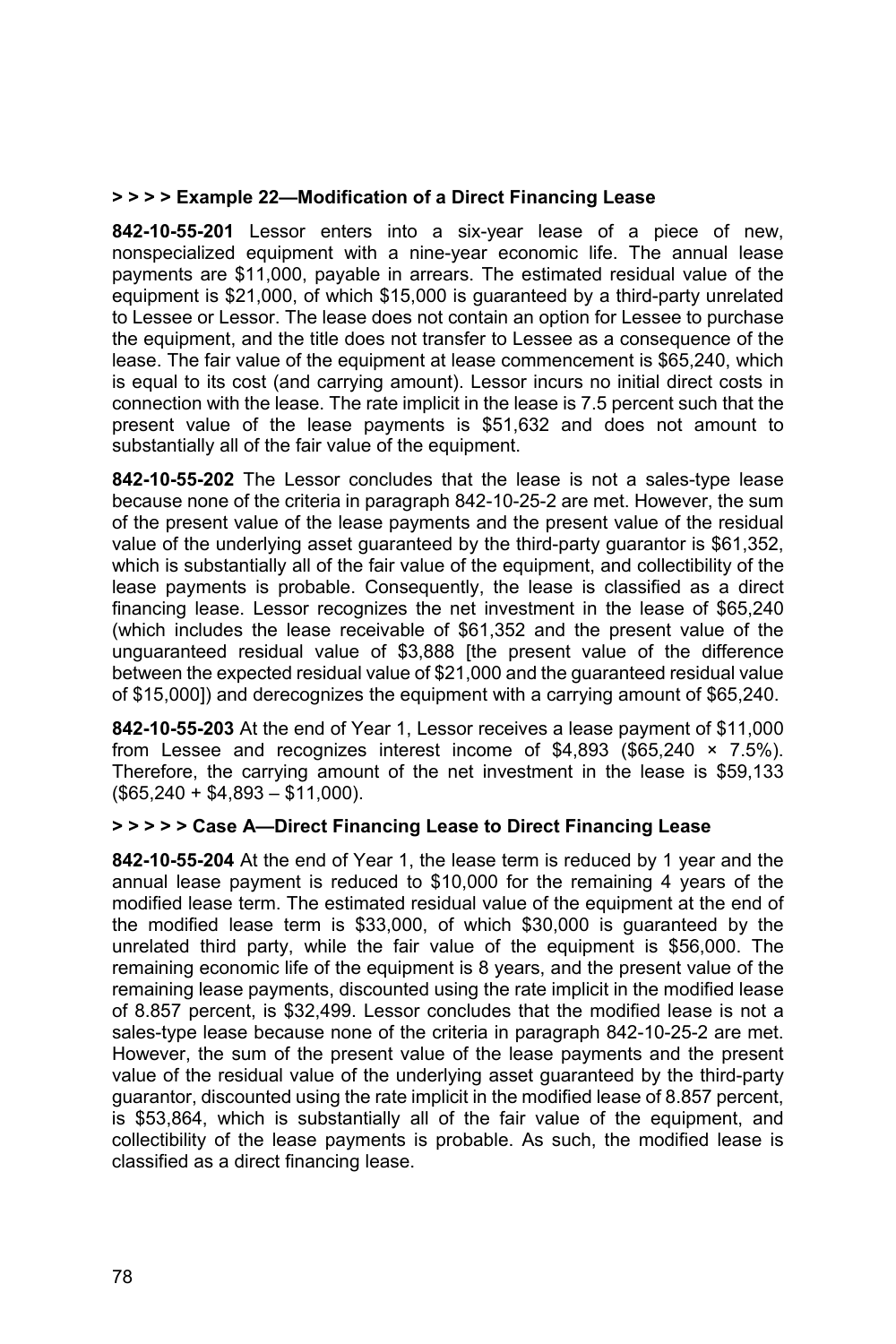**842-10-55-205** In accounting for the modification in accordance with paragraph 842-10-25-16(a), Lessor carries forward the balance of the net investment in the lease of \$59,133 immediately before the effective date of the modification as the opening balance of the net investment in the modified lease. To retain the same net investment in the lease even while the lease payments, the lease term, and the estimated residual value have all changed, Lessor adjusts the discount rate for the lease from the rate implicit in the modified lease of 8.857 percent to 6.95 percent. This discount rate is used to calculate interest income on the net investment in the lease throughout the remaining term of the modified lease and will result, at the end of the modified lease term, in a net investment balance that equals the estimated residual value of the underlying asset of \$33,000.

# **> > > > > Case B—Direct Financing Lease to Sales-Type Lease**

**842-10-55-206** At the end of Year 1, the lease term is extended for two years. The lease payments remain \$11,000 annually, paid in arrears, for the remainder of the lease term. The estimated residual value is \$6,500, of which none is guaranteed. The rate implicit in the modified lease is 7.58 percent. At the effective date of the modification, the remaining economic life of the equipment is 8 years, and the fair value of the equipment is \$62,000. Because the modified lease term is now for the major part of the remaining economic life of the equipment, the modified lease is classified as a sales-type lease.

**842-10-55-207** On the effective date of the modification, Lessor recognizes a net investment in the sales-type lease of \$62,000, which is equal to the fair value of the equipment at the effective date of the modification, and derecognizes the carrying amount of the net investment in the original direct financing lease of \$59,133. The difference of \$2,867 is the selling profit on the modified lease. After the effective date of the modification, Lessor accounts for the sales-type lease in the same manner as any other sales-type lease in accordance with Subtopic 842- 30.

# **> > > > > Case C—Direct Financing Lease to Operating Lease**

**842-10-55-208** At the end of Year 1, the lease term is reduced by 2 years, and the lease payments are reduced to \$9,000 per year for the remaining 3-year lease term. The estimated residual value is revised to \$33,000, of which only \$13,000 is guaranteed by an unrelated third party. The fair value of the equipment at the effective date of the modification is \$56,000. The modified lease does not transfer the title of the equipment to Lessee or grant Lessee an option to purchase the equipment. The modified lease is classified as an operating lease because it does not meet any of the criteria to be classified as a sales-type lease or as a direct financing lease.

**842-10-55-209** Therefore, at the effective date of the modification, Lessor derecognizes the net investment in the lease, which has a carrying amount of \$59,133, and recognizes the equipment at that amount. Collectibility of the lease payments is probable; therefore, Lessor will recognize the \$27,000 (\$9,000  $\times$  3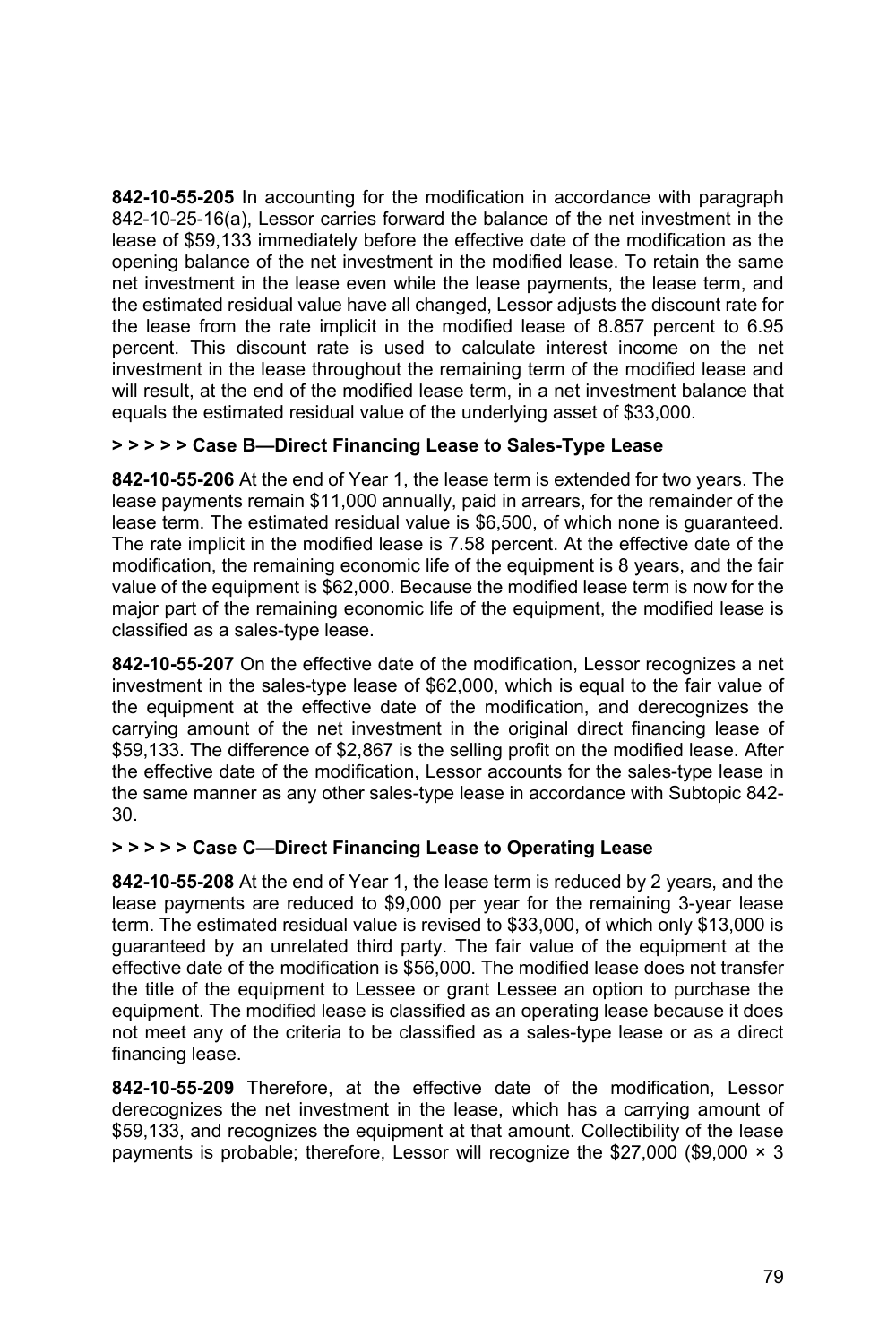years) in lease payments on a straight-line basis over the 3-year modified lease term, as well as depreciation on the rerecognized equipment.

### **> > Illustration of Lessee Accounting for Purchase Options**

**842-10-55-210** Examples 23 through 24 illustrate the evaluation of whether a lessee is reasonably certain to exercise an option to purchase the underlying asset.

### **> > > Example 23—Lessee Purchase Option**

**842-10-55-211** Lessee enters into a 5-year lease of equipment with annual lease payments of \$59,000, payable at the end of each year. There are no initial direct costs incurred by Lessee or lease incentives. At the end of Year 5, Lessee has an option to purchase the equipment for \$5,000. The expected residual value of the equipment at the end of the lease is \$75,000. Because the exercise price of the purchase option is significantly discounted from the expected fair value of the equipment at the time the purchase option becomes exercisable, Lessee concludes that it is reasonably certain to exercise the purchase option. The fair value of the equipment at the commencement date is \$250,000, and its economic life is 7 years. The discount rate for the lease, which is Lessee's incremental borrowing rate because the rate implicit in the lease is not available, is 6.5 percent.

**842-10-55-212** Because the lease grants Lessee an option to purchase the underlying asset that it is reasonably certain to exercise, Lessee classifies the lease as a finance lease.

**842-10-55-213** Lessee recognizes the lease liability at the commencement date at \$248,834 (the present value of 5 payments of \$59,000 + the present value of the \$5,000 payment for the purchase option, discounted at 6.5%). Because there are no initial direct costs, lease incentives, or other payments made to Lessor at or before the commencement date, Lessee recognizes the right-of-use asset at the same amount as the lease liability.

**842-10-55-214** Lessee amortizes the right-of-use asset over the seven-year expected useful life of the equipment, rather than over the lease term of five years, because Lessee is reasonably certain to exercise the option to purchase the equipment. Lessee depreciates its owned assets on a straight-line basis. Therefore, the right-of-use asset is amortized on a straight-line basis.

**842-10-55-215** During the first year of the lease, Lessee recognizes interest expense on the lease liability of \$16,174  $(6.5\% \times $248.834)$  and amortization of the right-of-use asset of  $$35,548$  (\$248,834 ÷ 7).

**842-10-55-216** At the end of Year 1, the right-of-use asset is \$213,286 (\$248,834  $-$  \$35,548), and the lease liability is \$206,008 (\$248,834 + \$16,174 – \$59,000).

**842-10-55-217** At the end of Year 5, the carrying amount of the right-of-use asset is  $$71,094$  ( $$248,834 - $35,548 \times 5$ ), and the remaining lease liability is \$5,000, which is the exercise price of the purchase option. Lessee exercises the purchase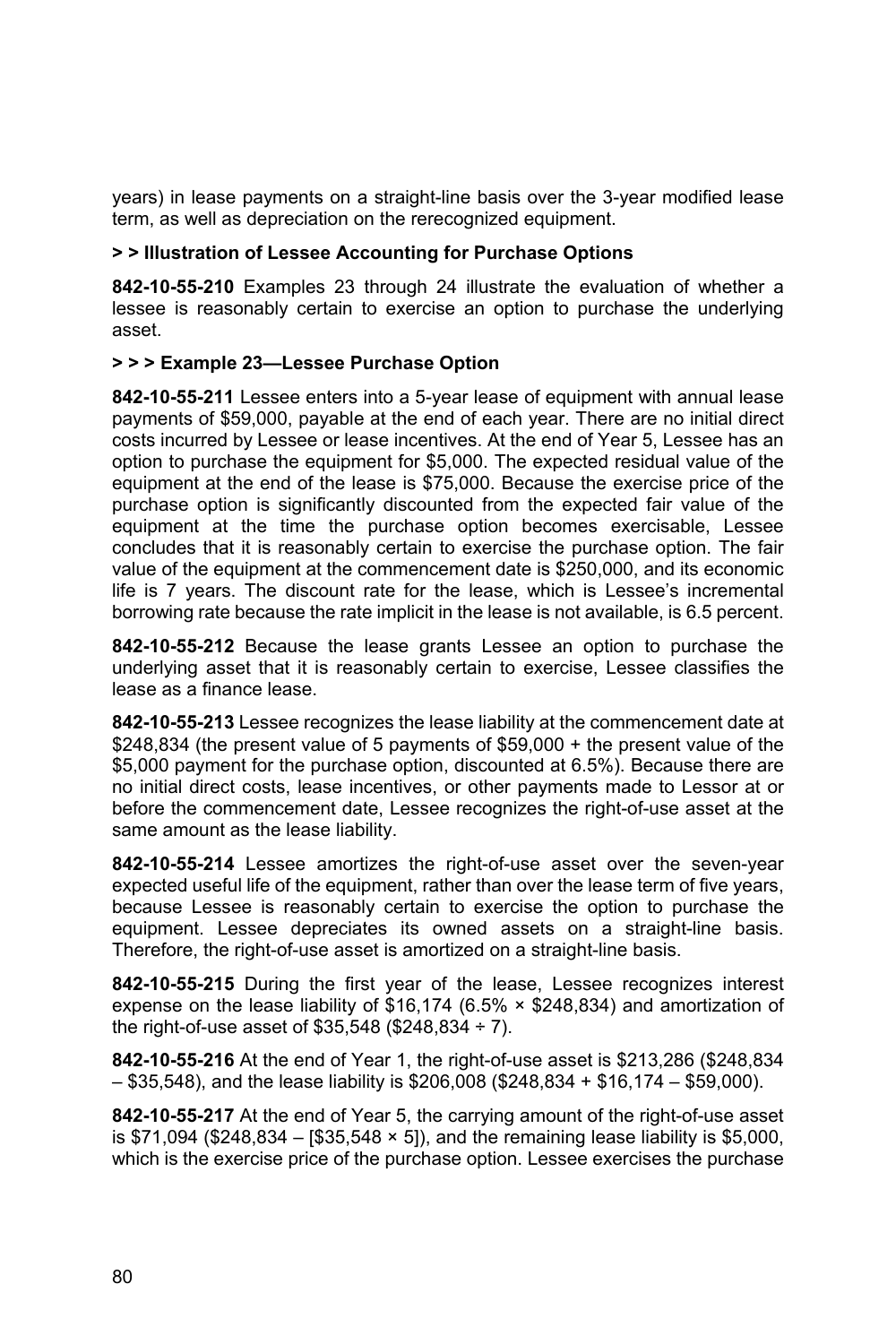option and settles the remaining lease liability. If the right-of-use asset was not previously presented together with property, plant, and equipment, Lessee reclassifies the right-of-use asset to property, plant, and equipment and applies Topic 360 to the asset beginning on the date the purchase option is exercised.

# **> > > Example 24—Lessee Purchase Option**

**842-10-55-218** Lessee enters into a 5-year lease of specialized equipment with annual lease payments of \$65,000, payable in arrears. There are no initial direct costs or lease incentives. At the end of Year 5, Lessee has an option to purchase the equipment for \$90,000, which is the expected fair value of the equipment at that date. Lessor constructed the equipment specifically for the needs of Lessee. Furthermore, the specialized equipment is vital to Lessee's business; without this asset, Lessee would be required to halt operations while a new asset was built or customized. As such, Lessee concludes that it is reasonably certain to exercise the purchase option because the specialized nature, specifications of the asset, and its role in Lessee's operations create a significant economic incentive for Lessee to do so. The fair value of the equipment at the commencement date is \$440,000, and its economic life is 10 years. Lessee's incremental borrowing rate is 6.5 percent, which reflects the fixed rate at which Lessee could borrow an amount similar to that of the lease payments ([\$65,000 x 5 lease payments] + the \$90,000 purchase option exercise price = \$415,000) in the same currency, for the same term, and with similar collateral as in the lease at the commencement date.

**842-10-55-219** The lease grants Lessee an option to purchase the underlying asset that it is reasonably certain to exercise. In addition, the underlying asset is of such a specialized nature that it is expected to have no alternative use to Lessor at the end of the lease term. As such, Lessee classifies the lease as a finance lease.

**842-10-55-220** Lessee recognizes the lease liability at the commencement date at \$335,808 (the present value of 5 payments of \$65,000 + the present value of the \$90,000 payment for the purchase option to be made at the end of Year 5, discounted at 6.5%). Because there are no initial direct costs, lease incentives, or other payments made to Lessor at or before the commencement date, Lessee recognizes the right-of-use asset at the same amount as the lease liability.

**842-10-55-221** Lessee amortizes the right-of-use asset over the 10-year expected useful life of the equipment rather than over the lease term of 5 years, because Lessee is reasonably certain to exercise the option to purchase the equipment. Lessee depreciates its owned assets on a straight-line basis. Therefore, the rightof-use asset is amortized on a straight-line basis.

**842-10-55-222** During the first year of the lease, Lessee recognizes interest expense on the lease liability of \$21,828 (6.5% × \$335,808) and amortization of the right-of-use asset of  $$33,581$  (\$335,808 ÷ 10).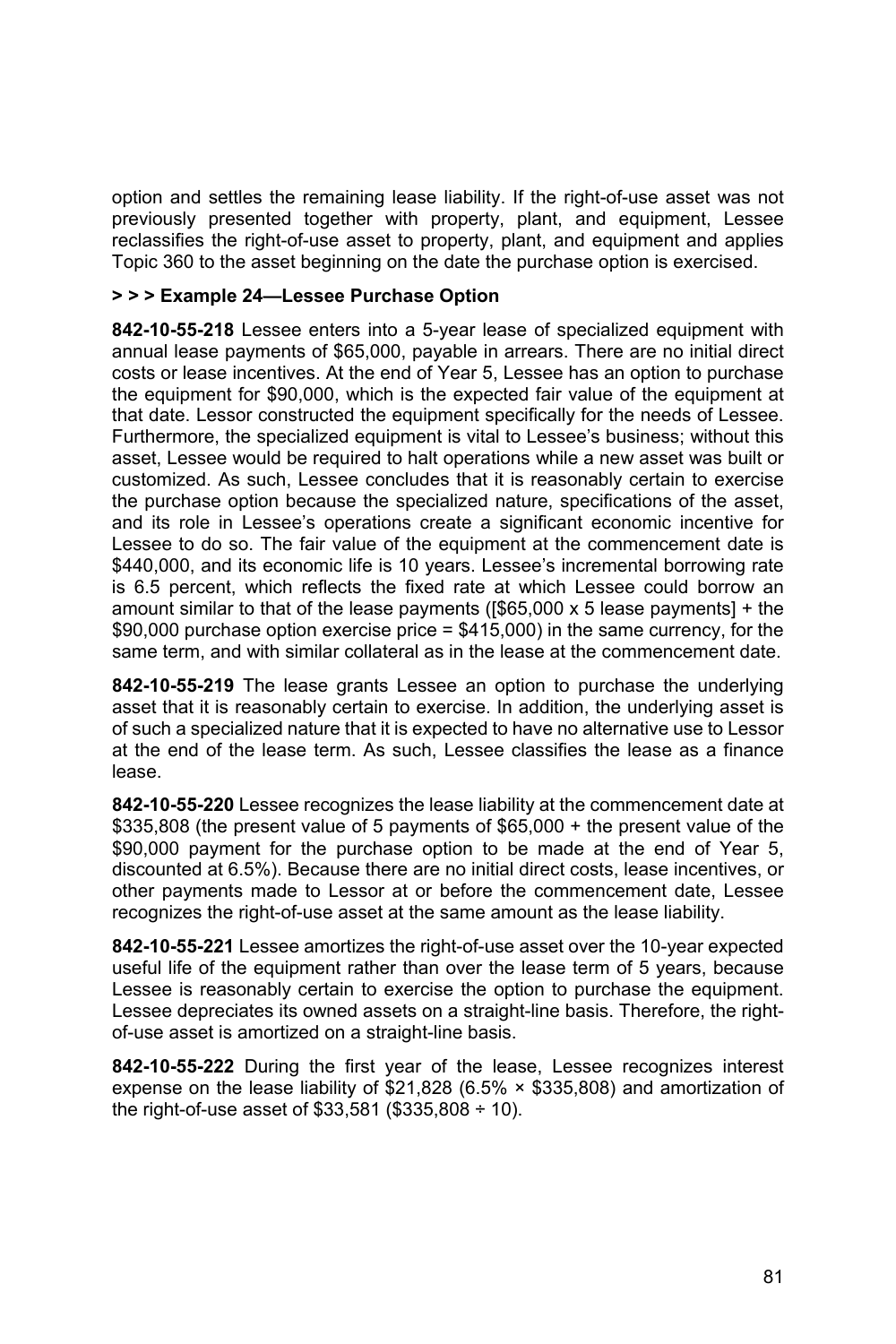**842-10-55-223** At the end of Year 1, the right-of-use asset is \$302,227 (\$335,808  $-$  \$33,581), and the lease liability is \$292,636 (\$335,808 + \$21,828 - \$65,000).

**842-10-55-224** At the end of Year 5, the carrying amount of the right-of-use asset is \$167,903 (\$335,808 – \$33,581 × 5), and the remaining lease liability is \$90,000, which is the amount of the purchase option. Lessee exercises the option to purchase the equipment and settles the remaining lease liability. If the right-of-use asset was not previously presented together with property, plant, and equipment, Lessee reclassifies the right-of-use asset to property, plant, and equipment and will apply Topic 360 to the equipment beginning on the date the purchase option is exercised.

# **> > Illustrations of Lessee Accounting for Variable Lease Payments**

**842-10-55-225** Example 25 illustrates how a lessee accounts for variable lease payments that depend on an index or a rate and variable lease payments that are linked to performance.

### **> > > Example 25—Variable Lease Payments That Depend on an Index or a Rate and Variable Lease Payments Linked to Performance**

### **> > > > Case A—Variable Lease Payments That Depend on an Index or a Rate**

**842-10-55-226** Lessee enters into a 10-year lease of a building with annual lease payments of \$100,000, payable at the beginning of each year. The contract specifies that lease payments for each year will increase on the basis of the increase in the Consumer Price Index for the preceding 12 months. The Consumer Price Index at the commencement date is 125. This Example ignores any initial direct costs. The lease is classified as an operating lease.

**842-10-55-227** The rate implicit in the lease is not readily determinable. Lessee's incremental borrowing rate is 8 percent, which reflects the rate at which Lessee could borrow an amount equal to the lease payment in the same currency, over a similar term, and with similar collateral as in the lease.

**842-10-55-228** At the commencement date, Lessee makes the lease payment for the first year and measures the lease liability at \$624,689 (the present value of 9 payments of \$100,000 discounted at the rate of 8 percent). The right-of-use asset is equal to the lease liability plus the prepaid rent (\$724,689).

**842-10-55-229** Lessee prepares financial statements on an annual basis. Lessee determines the cost of the lease to be \$1 million (the total lease payments for the lease term). The annual lease expense to be recognized is \$100,000 (\$1 million  $\div$ 10 years).

**842-10-55-230** At the end of the first year of the lease, the Consumer Price Index is 128. Lessee calculates the payment for the second year, adjusted to the Consumer Price Index, to be \$102,400 (\$100,000 × 128 ÷ 125).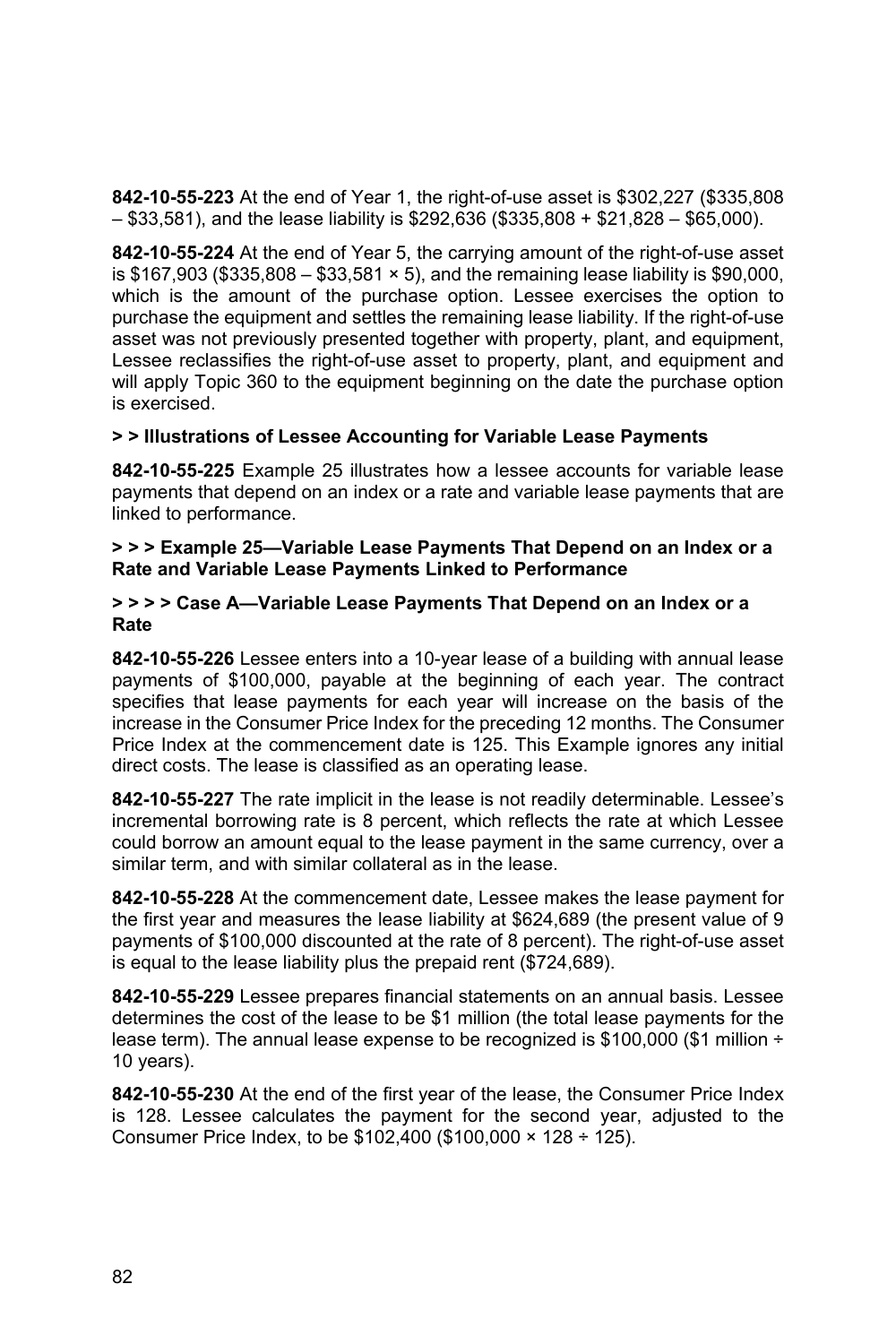**842-10-55-231** Because Lessee has not remeasured the lease liability for another reason, Lessee does not make an adjustment to the lease liability to reflect the Consumer Price Index at the end of the reporting period; that is, the lease liability continues to reflect annual lease payments of \$100,000 (8 remaining annual payments of \$100,000, discounted at the rate of 8 percent is \$574,664). However, the Year 2 payment amount of \$102,400 (the \$100,000 annual fixed payment + \$2,400 variable lease payment) will be recognized in profit or loss for Year 2 of the lease and classified as cash flow from operations in Lessee's statement of cash flows. In its quantitative disclosures, Lessee will include \$100,000 of the \$102,400 in its disclosure of operating lease cost and \$2,400 in its disclosure of variable lease cost.

# **> > > > Case B—Variable Lease Payments Linked to Performance**

**842-10-55-232** Lessee enters into a 10-year lease of a building with annual lease payments of \$100,000, payable at the beginning of each year. The contract specifies that Lessee also is required to make variable lease payments each year of the lease, which are determined as 2 percent of Lessee's sales generated from the building.

**842-10-55-233** At the commencement date, Lessee measures the lease liability and right-of-use asset at the same amounts as in Case A (paragraphs 842-10-55- 226 through 55-231) because the 2 percent royalty that will be paid each year to Lessor under the lease is a variable lease payment, which means that payment is not included in the measurement of the lease liability (or the right-of-use asset) at any point during the lease.

**842-10-55-234** During the first year of the lease, Lessee generates sales of \$1.2 million from the building and, therefore, recognizes total lease cost of \$124,000 (\$100,000 + [2% × \$1.2 million]). In its quantitative disclosures, Lessee will include \$100,000 of the \$124,000 in its disclosure of operating lease cost and \$24,000 in its disclosure of variable lease cost.

### **> > Illustration of Lessee Accounting for Termination Penalties**

**842-10-55-235** Example 26 illustrates how a lessee accounts for termination penalties.

#### **> > > Example 26—Termination Penalties**

**842-10-55-236** Lessee enters into a 10-year lease of an asset, which it can terminate at the end of each year beginning at the end of Year 6. Lease payments are \$50,000 per year during the 10-year term, payable at the beginning of each year. If Lessee terminates the lease at the end of Year 6, Lessee must pay a penalty to Lessor of \$20,000. The termination penalty decreases by \$5,000 in each successive year.

**842-10-55-237** At the commencement date, Lessee concludes that it is not reasonably certain it will continue to use the underlying asset after Year 6, having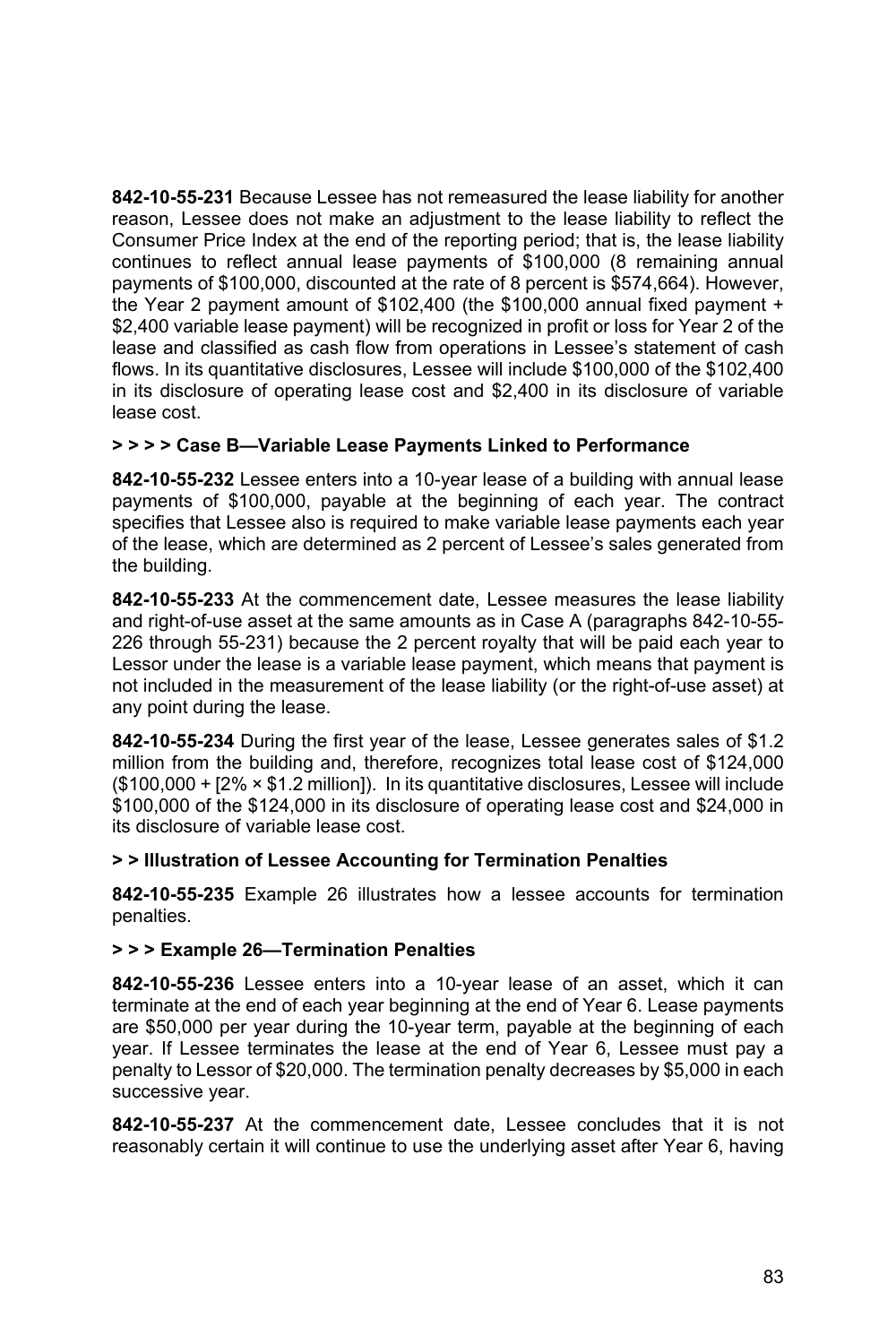considered both the significance of the termination penalty (in absolute terms and in relation to the remaining lease payments after the date the termination option becomes exercisable) and the other factors in paragraph 842-10-55-26.

**842-10-55-238** Accordingly, Lessee determines that the lease term is six years. At the commencement date, Lessee measures the lease liability on the basis of lease payments of \$50,000 for 6 years plus the penalty of \$20,000 payable at the end of Year 6.

### **> > Illustration of Initial Direct Costs**

**842-10-55-239** Example 27 illustrates initial direct costs.

### **> > > Example 27—Initial Direct Costs**

**842-10-55-240** Lessee and Lessor enter into an operating lease. The following costs are incurred in connection with the lease:

| Travel costs related to lease proposal                            | \$<br>7.000  |
|-------------------------------------------------------------------|--------------|
| External legal fees                                               | 22,000       |
| Allocation of employee costs for time negotiating lease terms and |              |
| conditions                                                        | 6.000        |
| Commissions to brokers                                            | 10,000       |
| Total costs incurred by Lessor                                    | \$<br>45,000 |
|                                                                   |              |
|                                                                   |              |
| External legal fees                                               | \$<br>15,000 |
| Allocation of employee costs for time negotiating lease terms and |              |
| conditions                                                        | 7.000        |
| Payments made to existing tenant to obtain the lease              | 20,000       |

**842-10-55-241** Lessor capitalizes initial direct costs of \$10,000, which it recognizes ratably over the lease term, consistent with its recognition of lease income. The \$10,000 in broker commissions is an initial direct cost because that cost was incurred only as a direct result of obtaining the lease (that is, only as a direct result of the lease being executed). None of the other costs incurred by Lessor meet the definition of initial direct costs because they would have been incurred even if the lease had not been executed. For example, the employee salaries are paid regardless of whether the lease is obtained, and Lessor would be required to pay its attorneys for negotiating and drafting the lease even if Lessee did not execute the lease.

**842-10-55-242** Lessee includes \$20,000 of initial direct costs in the initial measurement of the right-of-use asset. Lessee amortizes those costs ratably over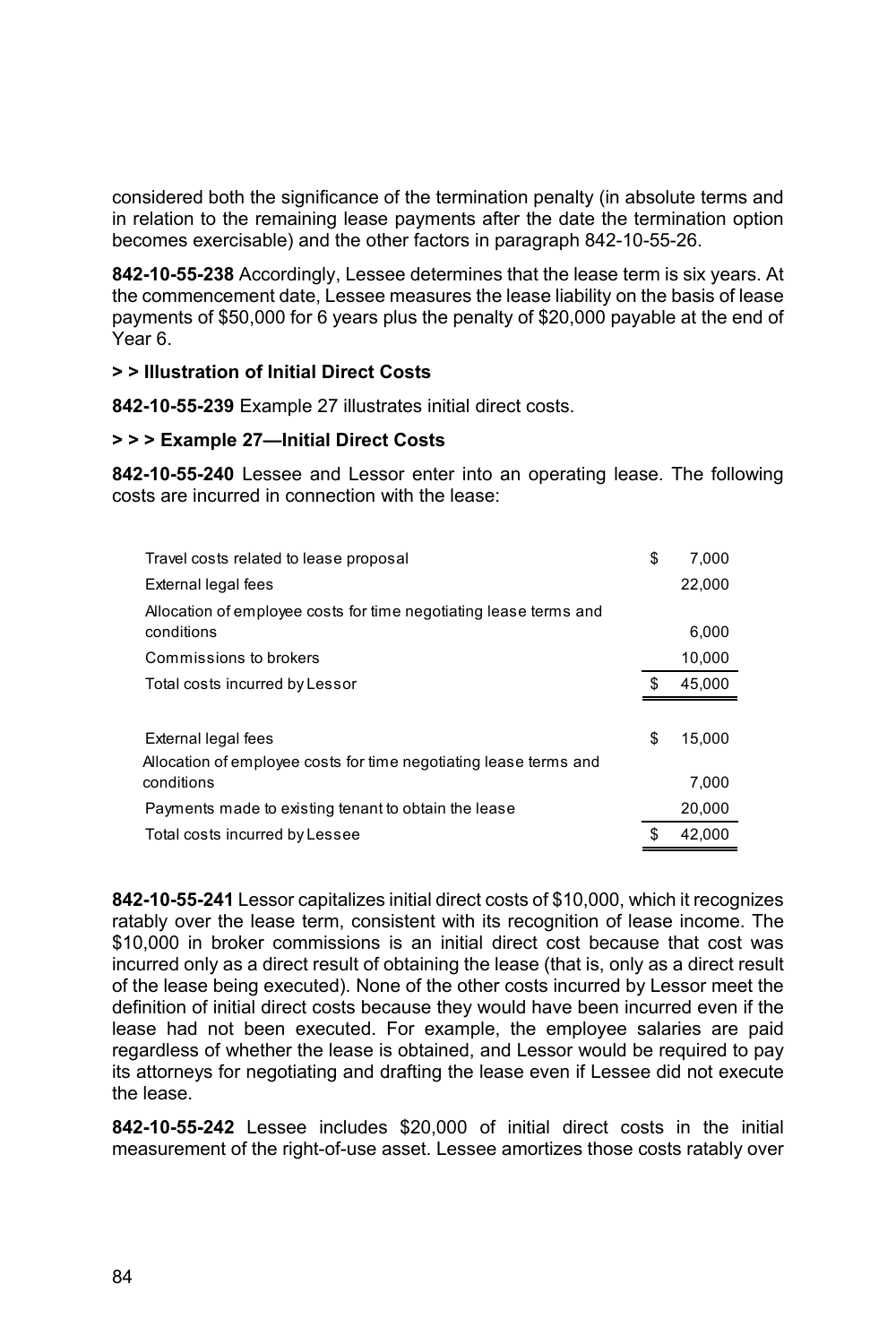the lease term as part of its total lease cost. Throughout the lease term, any unamortized amounts from the original \$20,000 are included in the measurement of the right-of-use asset. The \$20,000 payment to the existing tenant is an initial direct cost because that cost is only incurred upon obtaining the lease; it would not have been owed if the lease had not been executed. None of the other costs incurred by Lessee meet the definition of initial direct costs because they would have been incurred even if the lease had not been executed (for example, the employee salaries are paid regardless of whether the lease is obtained, and Lessee would be required to pay its attorneys for negotiating and drafting the lease even if the lease was not executed).

### **> > Illustrations of Transition**

### **> > > Illustration of Lessee Transition—Existing Capital Lease**

**842-10-55-243** Example 28 illustrates lessee accounting for the transition of existing capital leases.

#### **> > > > Example 28—Lessee Transition—Existing Capital Lease**

**842-10-55-244** The effective date of the guidance in this Topic for Lessee is January 1, 20X4. Lessee enters into a 7-year lease of an asset on January 1, 20X1, with annual lease payments of \$25,000 payable at the end of each year. The lease includes a residual value guarantee by Lessee of \$8,190. Lessee's incremental borrowing rate on the date of commencement was 6 percent. Lessee accounts for the lease as a capital lease. At lease commencement, Lessee defers initial direct costs of \$2,800, which will be amortized over the lease term. On January 1, 20X2 (and before transition adjustments), Lessee has a lease liability of \$128,707, a lease asset of \$124,434, and unamortized initial direct costs of \$2,400.

**842-10-55-245** January 1, 20X2 is the beginning of the earliest comparative period presented in the financial statements in which Lessee first applies the guidance in this Topic. Lessee has elected the package of practical expedients in paragraph 842-10-65-1(f). As such, Lessee accounts for the lease as a finance lease, without reassessing whether the contract contains a lease or whether classification of the lease would be different in accordance with this Topic. Lessee also does not reassess whether the unamortized initial direct costs on January 1, 20X2, would have met the definition of initial direct costs in this Topic at lease commencement.

**842-10-55-246** On January 1, 20X2, Lessee recognizes a lease liability at the carrying amount of the capital lease obligation on December 31, 20X1, of \$128,707 and a right-of-use asset at the carrying amount of the capital lease asset of \$126,834 (which includes unamortized initial direct costs of \$2,400 that were included in the capital lease asset). Lessee subsequently measures the lease liability and the right-of-use asset in accordance with Subtopic 840-30 until the effective date.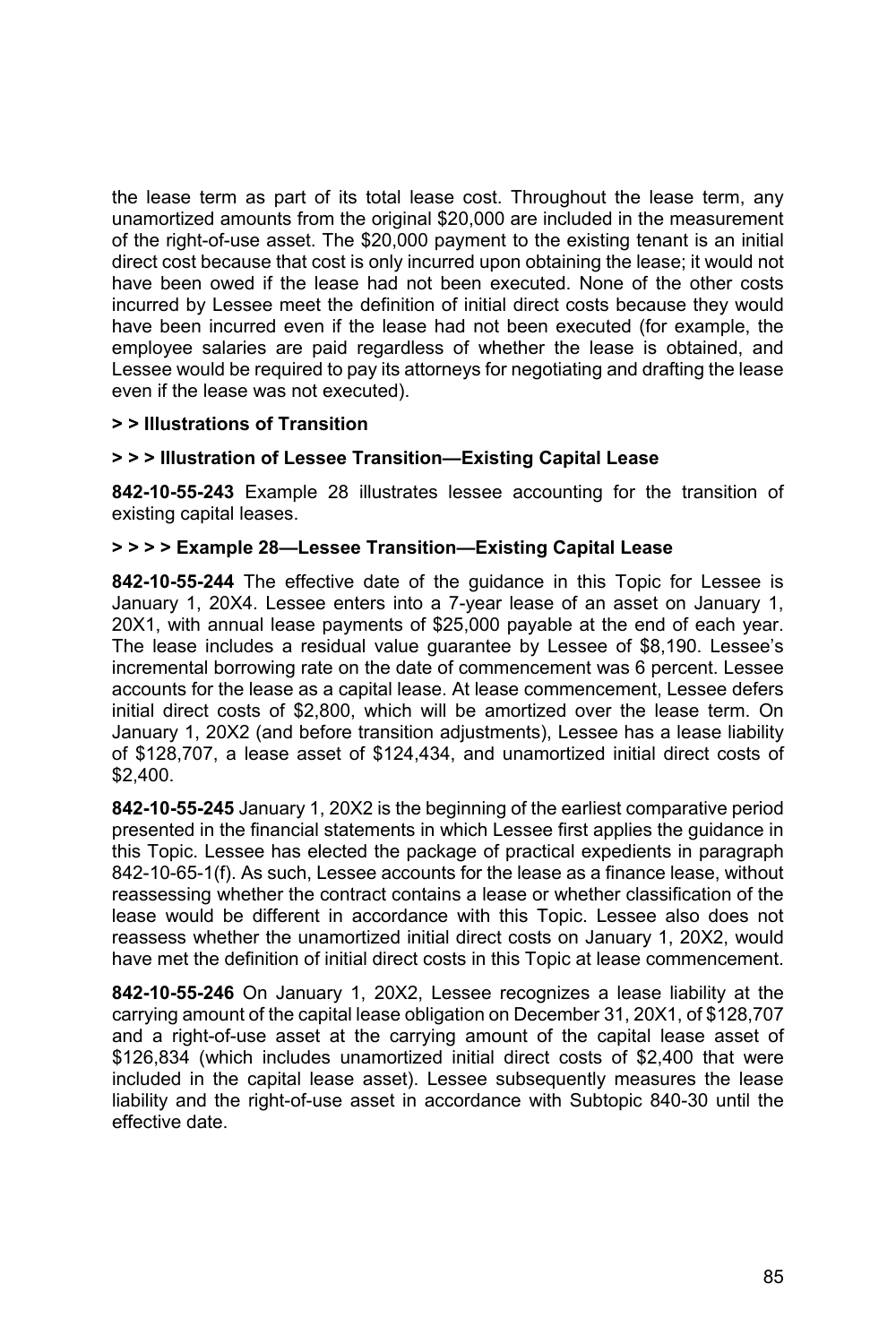**842-10-55-247** Beginning on the effective date, Lessee applies the subsequent measurement guidance in Section 842-20-35, including the reassessment requirements, except for the requirement to reassess amounts probable of being owed under residual value guarantees. Such amounts will only be reassessed if there is a remeasurement of the lease liability for another reason, including as a result of a lease modification (that is, not accounted for as a separate contract).

# **> > > Illustration of Lessee Transition—Existing Operating Lease**

**842-10-55-248** Example 29 illustrates lessee accounting for the transition of existing operating leases.

#### **> > > > Example 29—Lessee Transition—Existing Operating Lease**

**842-10-55-249** The effective date of the guidance in this Topic for Lessee is January 1, 20X4. Lessee enters into a five-year lease of an asset on January 1, 20X1, with annual lease payments payable at the end of each year. Lessee accounts for the lease as an operating lease. At lease commencement, Lessee defers initial direct costs of \$500, which will be amortized over the lease term. On January 1, 20X2 (and before transition adjustments), Lessee has an accrued rent liability of \$1,200 for the lease, reflecting rent that was previously recognized as an expense but was not yet paid as of that date. Four lease payments (1 payment of \$31,000 followed by 3 payments of \$33,000) and unamortized initial direct costs of \$400 remain.

**842-10-55-250** January 1, 20X2 is the beginning of the earliest comparative period presented in the financial statements in which Lessee first applies the guidance in this Topic. On January 1, 20X2, Lessee's incremental borrowing rate is 6 percent. Lessee has elected the package of practical expedients in paragraph 842-10-65- 1(f). As such, Lessee accounts for the lease as an operating lease, without reassessing whether the contract contains a lease or whether classification of the lease would be different in accordance with this Topic. Lessee also does not reassess whether the unamortized initial direct costs on January 1, 20X2, would have met the definition of initial direct costs in this Topic at lease commencement.

**842-10-55-251** On January 1, 20X2, Lessee measures the lease liability at \$112,462, which is the present value of 1 payment of \$31,000 and 3 payments of \$33,000 discounted using the rate of 6 percent. The right-of-use asset is equal to the lease liability before adjustment for accrued rent and unamortized initial direct costs, which were not reassessed because Lessee elected the practical expedients in paragraph 842-10-65-1(f).

**842-10-55-252** On January 1, 20X2, Lessee recognizes a lease liability of \$112,462 and a right-of-use asset of \$111,662 (\$112,462 – \$1,200 + \$400).

**842-10-55-253** From the transition date (January 1, 20X2) on, Lessee will continue to measure and recognize the lease liability at the present value of the sum of the remaining minimum rental payments (as that term was applied under Topic 840) and the right-of-use asset in accordance with this Topic.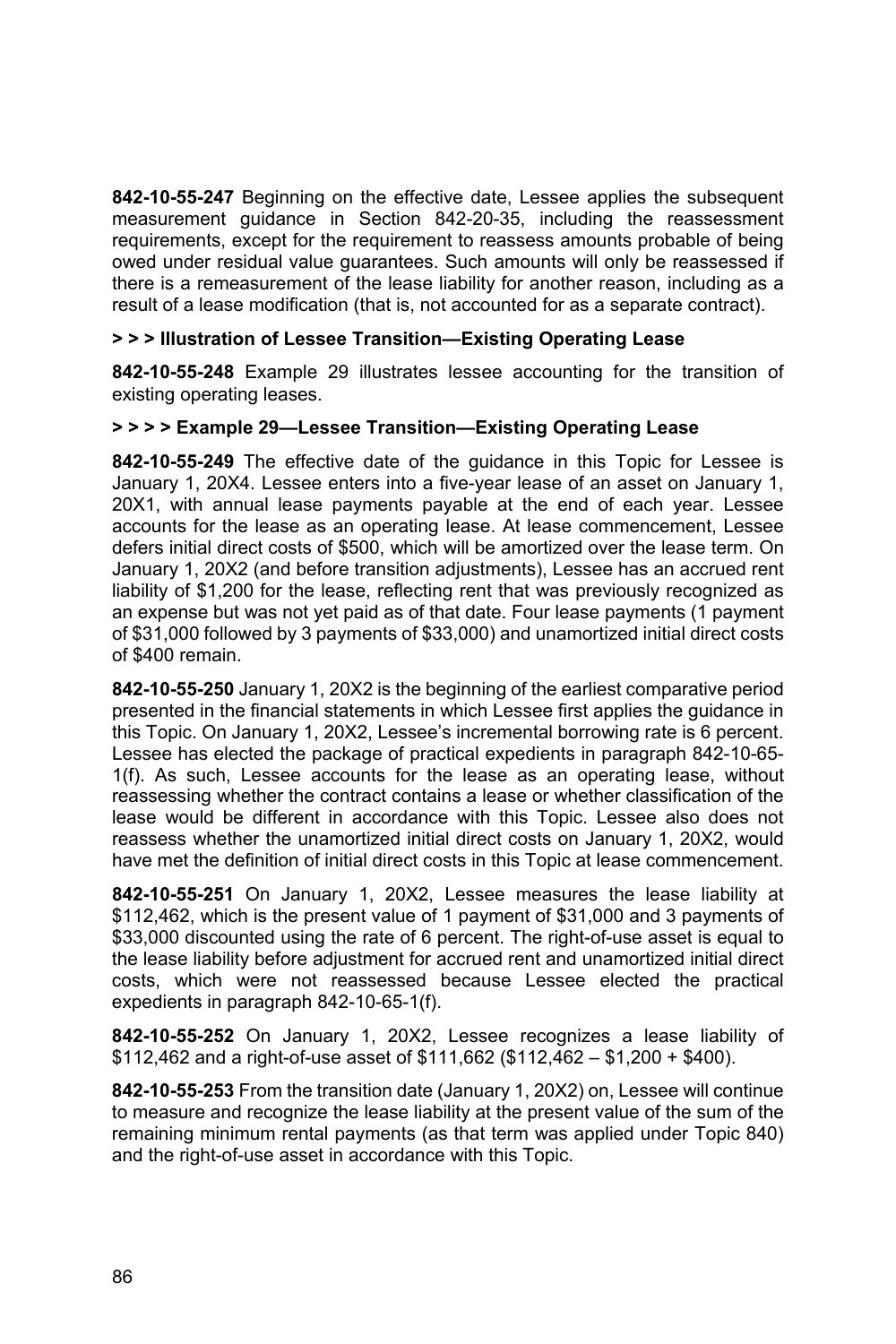**842-10-55-254** Beginning on the effective date of January 1, 20X4, Lessee applies the subsequent measurement guidance in Section 842-20-35, including the reassessment requirements.

# **Transition and Open Effective Date Information**

# **General**

### **> Transition Related to Accounting Standards Update No. 2016-02,** *Leases (Topic 842)*

**842-10-65-1** The following represents the transition and effective date information related to Accounting Standards Update No. 2016-02, *Leases (Topic 842)*:

- a. A **public business entity**, a **not-for-profit entity** that has issued or is a conduit bond obligor for securities that are traded, listed, or quoted on an exchange or an over-the-counter market, and an employee benefit plan that files or furnishes financial statements with or to the U.S. Securities and Exchange Commission shall apply the pending content that links to this paragraph for financial statements issued for fiscal years beginning after December 15, 2018, and interim periods within those fiscal years. Earlier application is permitted.
- b. All other entities shall apply the pending content that links to this paragraph for financial statements issued for fiscal years beginning after December 15, 2019, and interim periods within fiscal years beginning after December 15, 2020. Earlier application is permitted.
- c. In the financial statements in which an entity first applies the pending content that links to this paragraph, the entity shall recognize and measure **leases** within the scope of the pending content that links to this paragraph that exist at the beginning of the earliest comparative period presented, using the approach described in (i) through (ee).
- d. An entity shall adjust equity at the beginning of the earliest comparative period presented, and the other comparative amounts disclosed for each prior period presented in the financial statements, as if the pending content that links to this paragraph had always been applied, subject to the requirements in (h) through (dd).
- e. If a **lessee** elects not to apply the recognition and measurement requirements in the pending content that links to this paragraph to **shortterm leases**, the lessee shall not apply the approach described in (k) through (s) to short-term leases.

See Examples 28 through 29 (paragraphs 842-10-55-243 through 55-254) for illustrations of the transition requirements.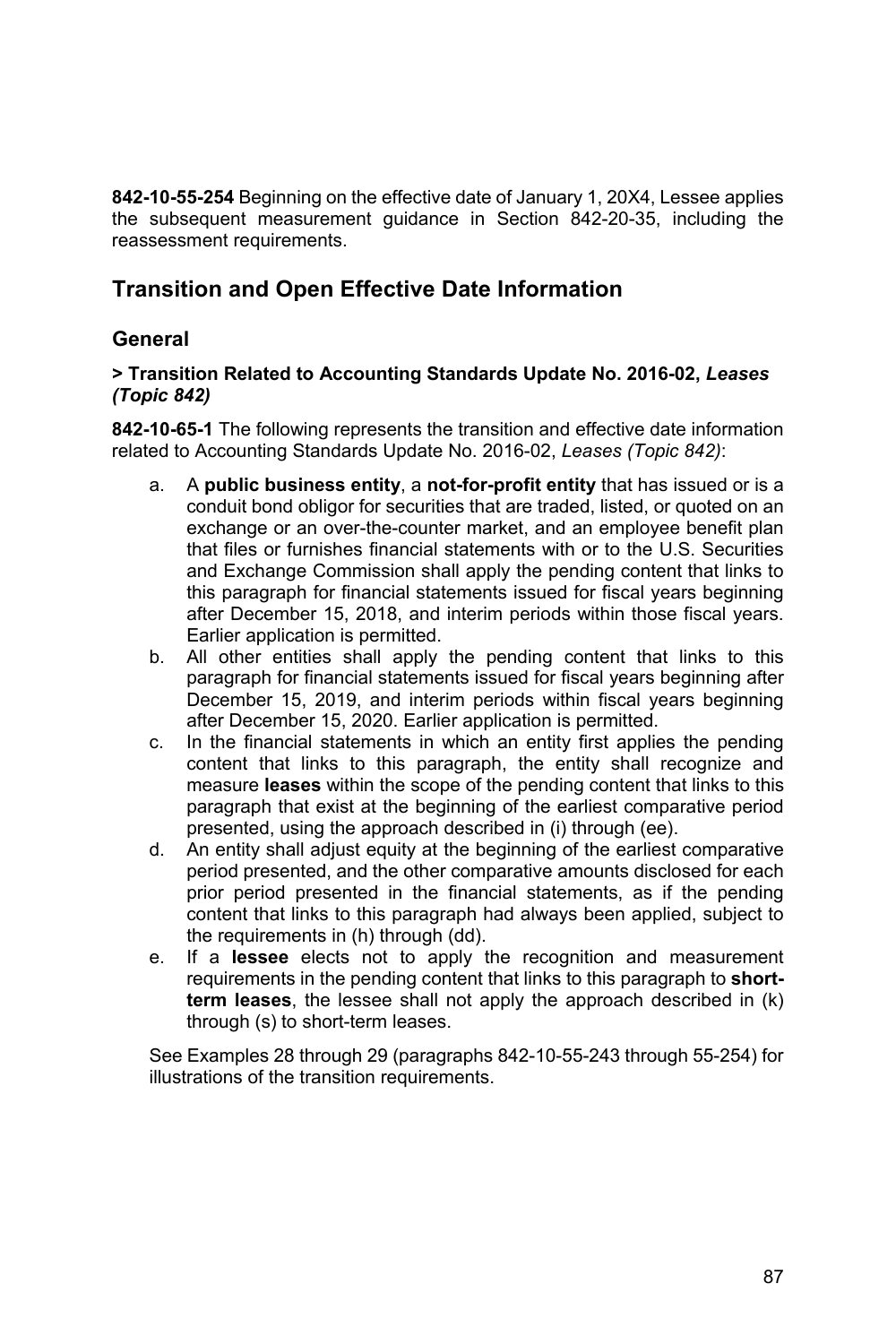# **Practical expedients**

- f. An entity may elect the following practical expedients, which must be elected as a package and applied consistently by an entity to all of its leases (including those for which the entity is a lessee or a **lessor**), when applying the pending content that links to this paragraph to leases that commenced before the effective date:
	- 1. An entity need not reassess whether any expired or existing **contracts** are or contain leases.
	- 2. An entity need not reassess the lease classification for any expired or existing leases (that is, all existing leases that were classified as **operating leases** in accordance with Topic 840 will be classified as operating leases, and all existing leases that were classified as capital leases in accordance with Topic 840 will be classified as **finance leases**).
	- 3. An entity need not reassess **initial direct costs** for any existing leases.
- g. An entity also may elect a practical expedient, which must be applied consistently by an entity to all of its leases (including those for which the entity is a lessee or a lessor) to use hindsight in determining the **lease term** (that is, when considering lessee options to extend or terminate the lease and to purchase the **underlying asset**) and in assessing impairment of the entity's **right-of-use assets**. This practical expedient may be elected separately or in conjunction with the practical expedients in (f).

# **Amounts previously recognized in respect of business combinations**

- h. If an entity has previously recognized an asset or a liability in accordance with Topic 805 on **business combinations** relating to favorable or unfavorable terms of an operating lease acquired as part of a business combination, the entity shall do all of the following:
	- 1. Derecognize that asset and liability (except for those arising from operating leases for which the entity is a lessor).
	- 2. Adjust the carrying amount of the right-of-use asset by a corresponding amount if the entity is a lessee.
	- 3. Make a corresponding adjustment to equity at the beginning of the earliest comparative period presented if assets or liabilities arise from leases classified as **sales-type leases** or **direct financing leases** in accordance with Topic 840 for which the entity is a lessor.

# **Disclosure**

- i. An entity shall provide the transition disclosures required by Topic 250 on accounting changes and error corrections, except for the requirements in paragraph 250-10-50-1(b)(2).
- j. If an entity uses one or both of the practical expedients in (f) and (g), it shall disclose that fact.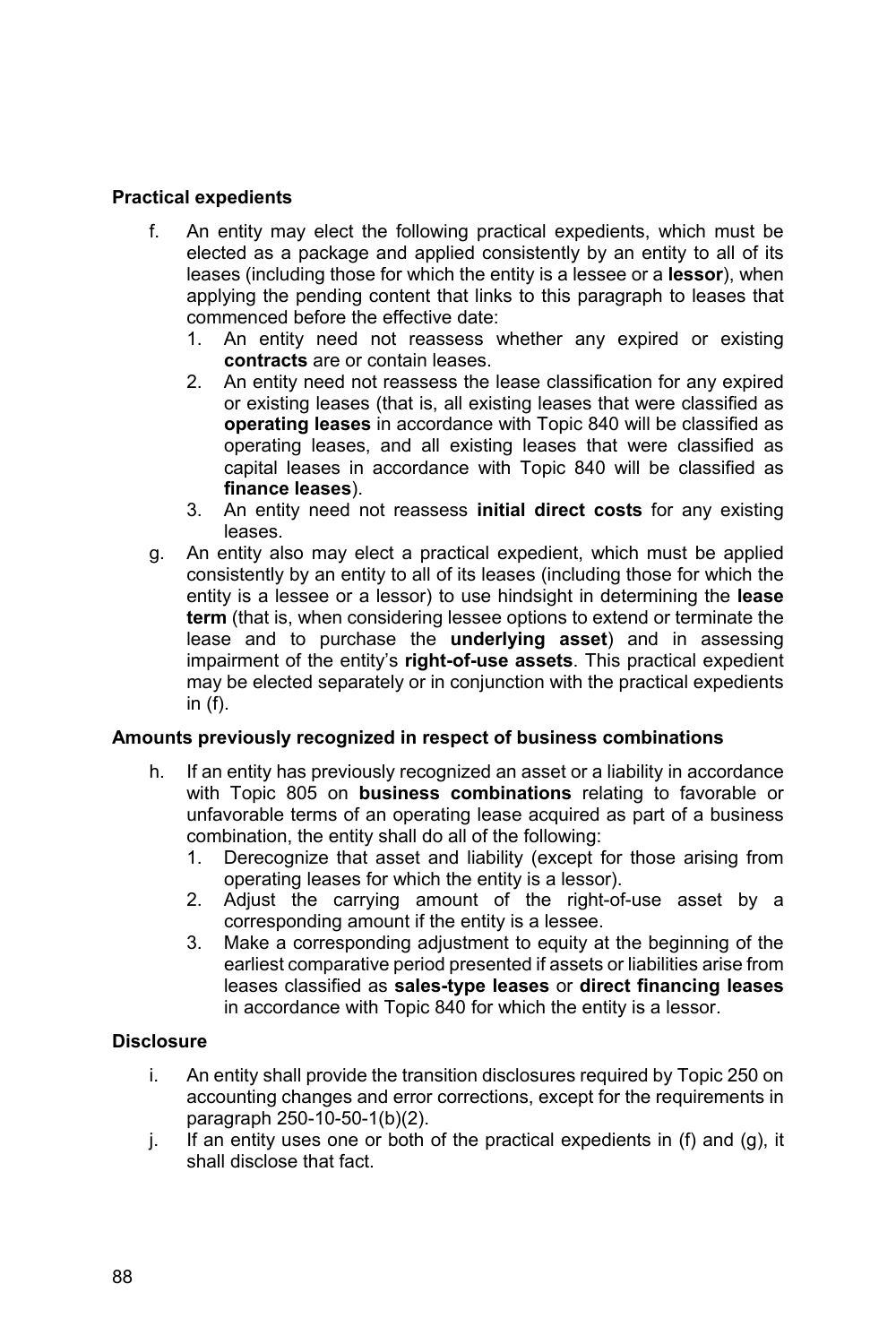# **Lessees**

### **Leases previously classified as operating leases under Topic 840**

- k. A lessee should initially recognize a right-of-use asset and a **lease liability** at the later of the beginning of the earliest period presented in the financial statements and the **commencement date of the lease**.
- l. Unless, on or after the effective date, the lease is modified (and that modification is not accounted for as a separate contract in accordance with paragraph 842-10-25-8) or the lease liability is required to be remeasured in accordance with paragraph 842-20-35-4, a lessee shall measure the lease liability at the present value of the sum of the following, using a **discount rate for the lease** (which, for entities that are not public business entities, can be a risk-free rate determined in accordance with paragraph 842-20-30-3) established at the later of the beginning of the earliest period presented in the financial statements and the commencement date of the lease:
	- 1. The remaining minimum rental payments (as defined under Topic 840).
	- 2. Any amounts **probable** of being owed by the lessee under a **residual value guarantee**.
- m. For each lease classified as an operating lease in accordance with paragraphs 842-10-25-2 through 25-3, a lessee shall initially measure the right-of-use asset at the initial measurement of the lease liability adjusted for both of the following:
	- 1. The items in paragraph 842-20-35-3(b), as applicable.
	- 2. The carrying amount of any liability recognized in accordance with Topic 420 on exit or disposal cost obligations for the lease.
- n. For each lease classified as an operating lease in accordance with paragraphs 842-10-25-2 through 25-3, a lessee shall subsequently measure the right-of-use asset throughout the remaining lease term in accordance with paragraph 842-20-35-3(b). If the initial measurement of the right-of-use asset in (m) is adjusted for the carrying amount of a liability recognized in accordance with Topic 420 on exit or disposal cost obligations for the lease, the lessee shall apply the recognition and subsequent measurement guidance in Sections 842-20-25 and 842-20- 35, respectively, when the right-of-use asset has been impaired.
- o. For each lease classified as a finance lease in accordance with paragraph 842-10-25-2, a lessee shall measure the right-of-use asset as the applicable proportion of the lease liability at the commencement date, which can be imputed from the lease liability determined in accordance with (l). The applicable proportion is the remaining lease term at the beginning of the earliest comparative period presented relative to the total lease term. A lessee shall adjust the right-of-use asset recognized by the carrying amount of any prepaid or accrued **lease payments** and the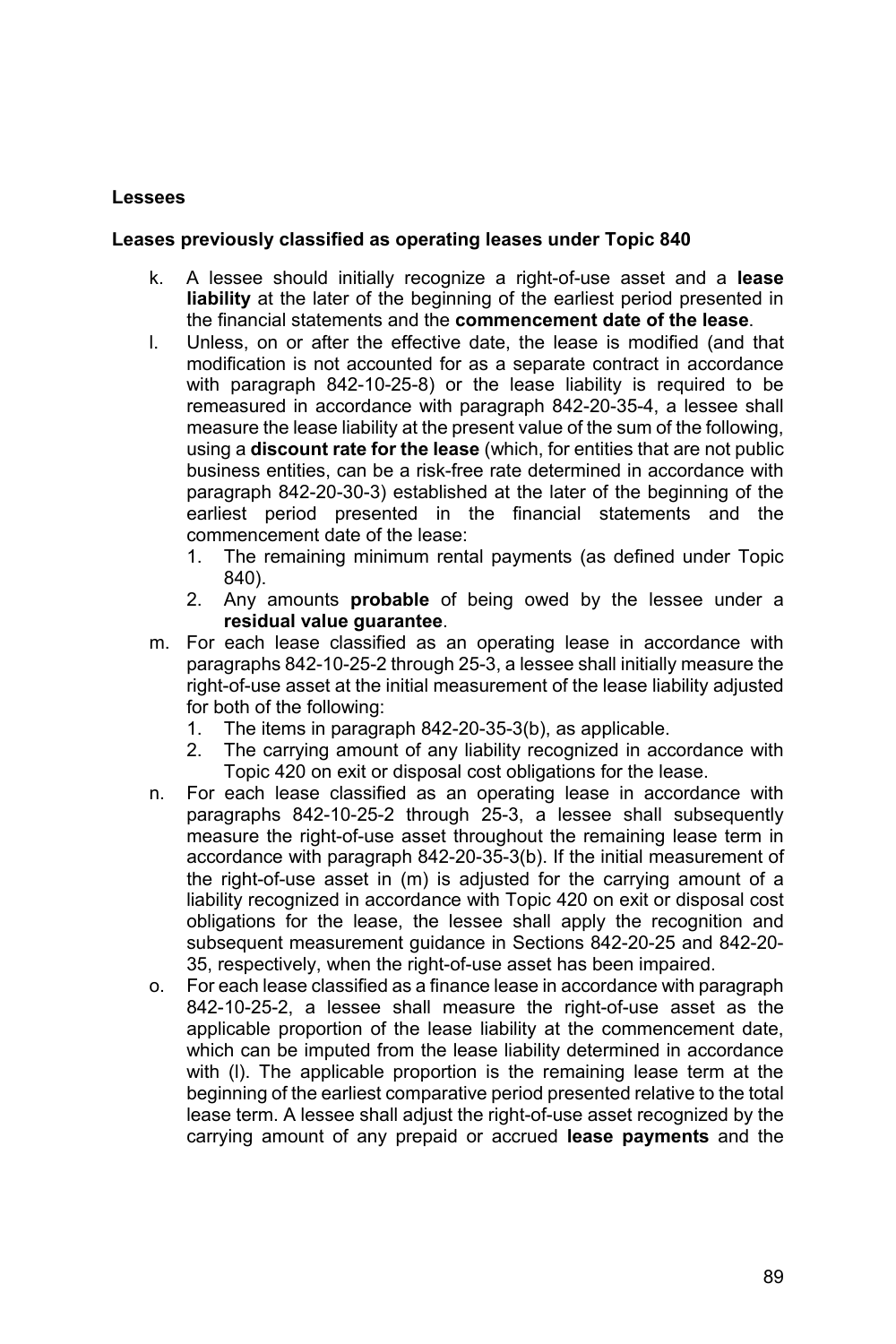carrying amount of any liability recognized in accordance with Topic 420 for the lease.

- p. Any unamortized initial direct costs at the later of the beginning of the earliest period presented in the financial statements or the commencement date of the lease that do not meet the definition of initial direct costs in this Topic shall be written off as an adjustment to equity at the later of the beginning of the earliest period presented in the financial statements and the commencement date of the lease.
- q. If a modification to the contractual terms and conditions occurs on or after the effective date, and the modification does not result in a separate contract in accordance with paragraph 842-10-25-8, or the lessee is required to remeasure the lease liability for any reason (see paragraphs 842-20-35-4 through 35-5), the lessee shall follow the requirements in this Topic from the **effective date of the modification** or the remeasurement date.

# **Leases previously classified as capital leases under Topic 840**

- r. For each lease classified as a finance lease in accordance with this Topic, a lessee shall do all of the following:
	- 1. Recognize a right-of-use asset and a lease liability at the carrying amount of the lease asset and the capital lease obligation in accordance with Topic 840 at the later of the beginning of the earliest comparative period presented or the commencement date of the lease.
	- 2. Include any unamortized initial direct costs that meet the definition of initial direct costs in this Topic in the measurement of the right-of-use asset established in (r)(1).
	- 3. Write off, as an adjustment to equity, any unamortized initial direct costs at the later of the beginning of the earliest period presented in the financial statements or the commencement date of the lease that do not meet the definition of initial direct costs in this Topic and that are not included in the measurement of the capital lease asset under Topic 840 (unless the lessee elects the practical expedients described in (f)).
	- 4. Subsequently measure the right-of-use asset and the lease liability in accordance with Section 840-20-35 before the effective date.
	- 5. Apply the subsequent measurement guidance in paragraphs 842-20- 35-4 through 35-5 and 842-20-35-8 after the effective date. However, when applying the pending content in paragraph 842-20-35-4, a lessee shall not remeasure the lease payments for amounts probable of being owed under residual value guarantees in accordance with paragraph 842-10-35-4(c)(3).
	- 6. Classify the assets and liabilities held under capital leases as rightof-use assets and lease liabilities arising from finance leases for the purposes of presentation and disclosure.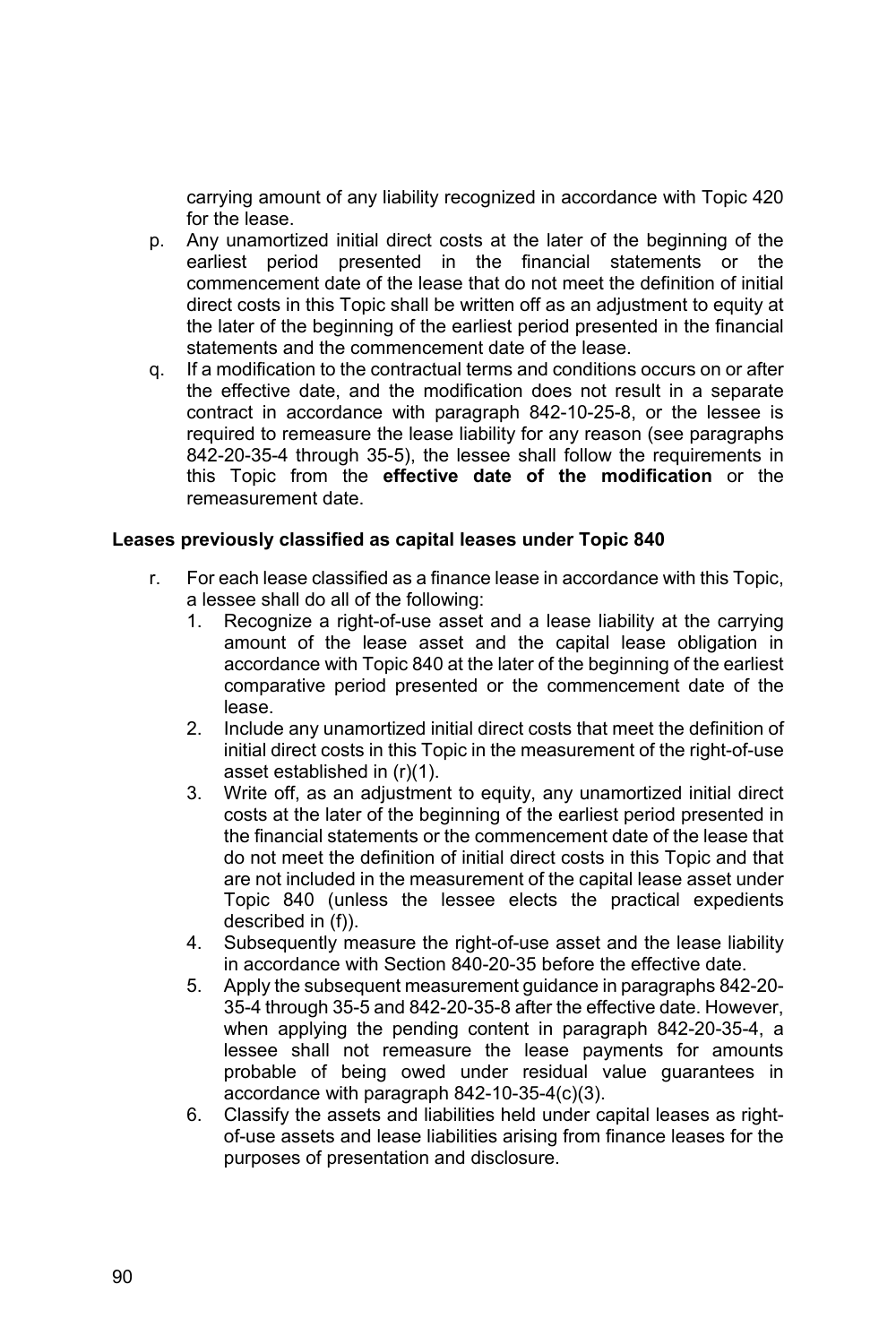- s. For each lease classified as an operating lease in accordance with this Topic, a lessee shall do the following:
	- 1. Derecognize the carrying amount of any capital lease asset and capital lease obligation in accordance with Topic 840 at the later of the beginning of the earliest comparative period presented or the commencement date of the lease. Any difference between the carrying amount of the capital lease asset and the capital lease obligation shall be accounted for in the same manner as prepaid or accrued rent.
	- 2. Recognize a right-of-use asset and a lease liability in accordance with paragraph 842-20-35-3 if the lease commenced before the beginning of the earliest period presented in the financial statements.
	- 3. Recognize a right-of-use asset and a lease liability in accordance with paragraph 842-20-30-1 at the commencement date of the lease if the lease commenced after the beginning of the earliest period presented in the financial statements.
	- 4. Account for the operating lease in accordance with the guidance in Subtopic 842-20 after initial recognition in accordance with (r)(2) or  $(r)(3)$ .
	- 5. Write off, as an adjustment to equity, any unamortized initial direct costs at the later of the beginning of the earliest period presented in the financial statements or the commencement date of the lease that do not meet the definition of initial direct costs in this Topic.
- t. If a modification to the contractual terms and conditions occurs on or after the effective date, and the modification does not result in a separate contract in accordance with paragraph 842-10-25-8, or the lessee is required to remeasure the lease liability in accordance with paragraph 842-20-35-4, the lessee shall subsequently account for the lease in accordance with the requirements in this Topic beginning on the effective date of the modification or the remeasurement date.

# **Build-to-suit lease arrangements**

- u. A lessee shall apply a modified retrospective transition approach for leases accounted for as build-to-suit arrangements under Topic 840 that are existing at, or entered into after, the beginning of the earliest comparative period presented in the financial statements as follows:
	- 1. If an entity has recognized assets and liabilities solely as a result of a transaction's build-to-suit designation in accordance with Topic 840, the entity should derecognize those assets and liabilities at the later of the beginning of the earliest comparative period presented in the financial statements and the date that the lessee is determined to be the accounting owner of the asset in accordance with Topic 840. Any difference should be recorded as an adjustment to equity at that date. The lessee shall apply the lessee transition requirements in (k) through (s) to the lease.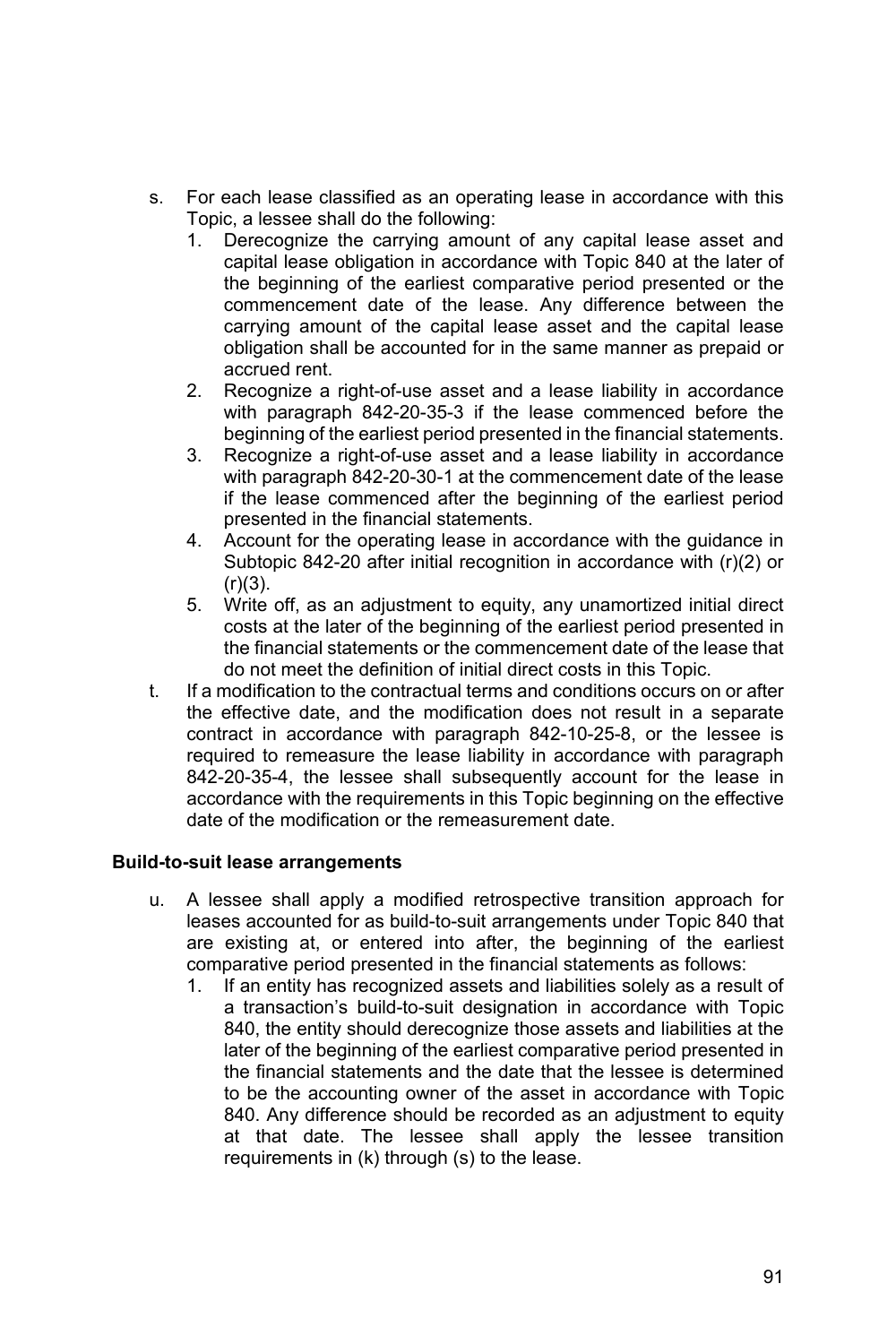2. If the construction period of the build-to-suit lease concluded before the beginning of the earliest comparative period presented in the financial statements and the transaction qualified as a sale and leaseback transaction in accordance with Subtopic 840-40 before the date of initial application, the entity shall follow the general lessee transition requirements for the lease.

# **Lessors**

### **Leases previously classified as operating leases under Topic 840**

- v. For each lease classified as an operating lease in accordance with this Topic, a lessor shall do all of the following:
	- 1. Continue to recognize the carrying amount of the underlying asset and any lease assets or liabilities at the later of the date of initial application and the commencement date as the same amounts recognized by the lessor immediately before that date in accordance with Topic 840.
	- 2. Account for previously recognized securitized receivables as secured borrowings in accordance with other Topics.
	- 3. Write off, as an adjustment to equity, any unamortized initial direct costs at the later of the beginning of the earliest period presented in the financial statements or the commencement date of the lease that do not meet the definition of initial direct costs in this Topic (unless the lessor elects the practical expedients described in (f)).
- w. For each lease classified as a direct financing or a sales-type lease in accordance with this Topic, the objective is to account for the lease, beginning on the later of the beginning of the earliest comparative period presented in the financial statements and the commencement date of the lease, as if it had always been accounted for as a direct financing lease or a sales-type lease in accordance with this Topic. Consequently, a lessor shall do all of the following:
	- 1. Derecognize the carrying amount of the underlying asset at the later of the beginning of the earliest comparative period presented in the financial statements and the commencement date of the lease.
	- 2. Recognize a **net investment in the lease** at the later of the beginning of the earliest comparative period presented in the financial statements and the commencement date of the lease as if the lease had been accounted for as a direct financing lease or a sales-type lease in accordance with Subtopic 842-30 since lease commencement.
	- 3. Record any difference between the amounts in  $(w)(1)$  and  $(w)(2)$  as an adjustment to equity.
	- 4. Account for the lease in accordance with this Topic after the later of the beginning of the earliest comparative period presented in the financial statements and the commencement date of the lease.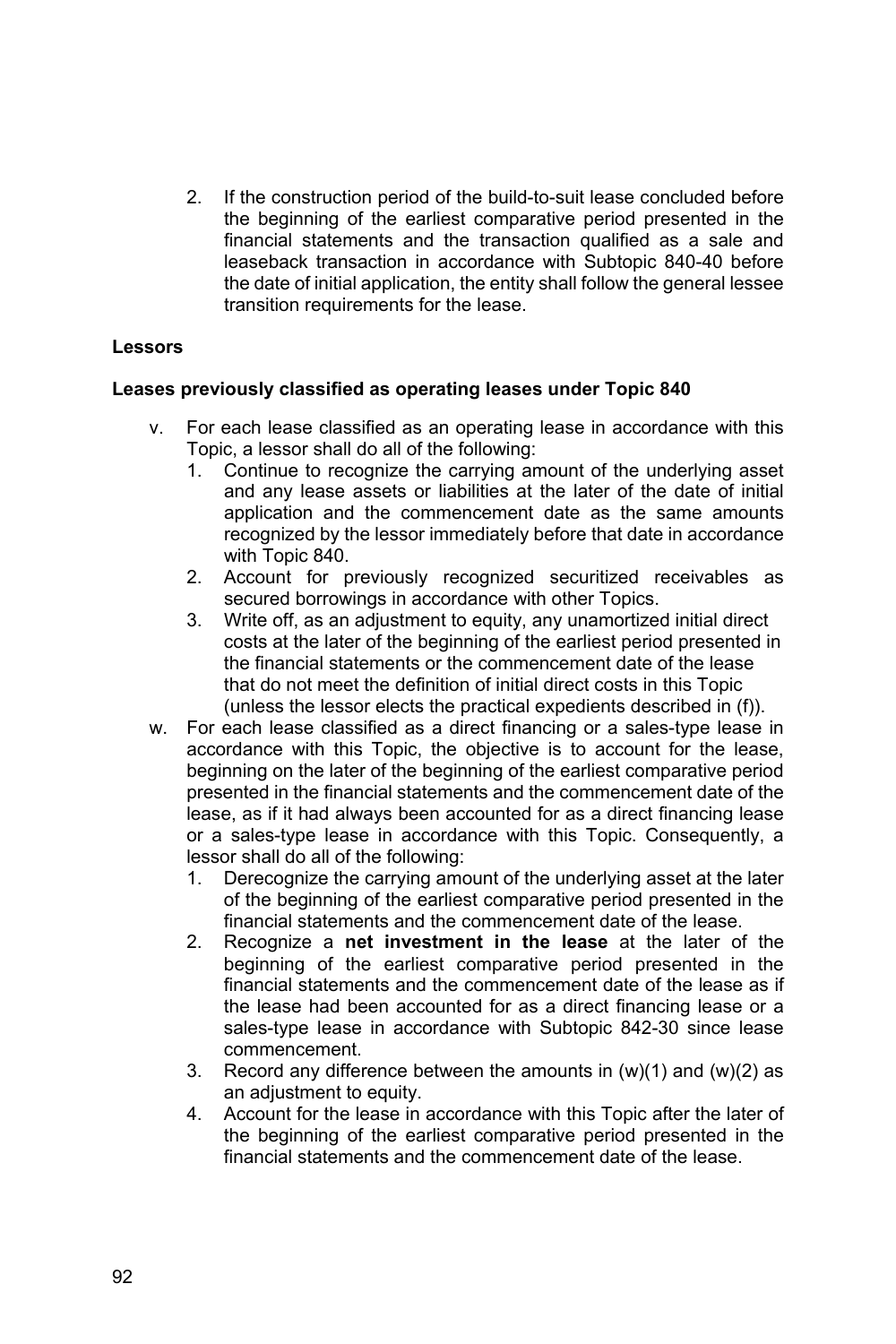# **Leases previously classified as direct financing or sales-type leases under Topic 840**

- x. For each lease classified as a direct financing lease or a sales-type lease in accordance with this Topic, do all of the following:
	- 1. Continue to recognize a net investment in the lease at the later of the beginning of the earliest comparative period presented in the financial statements and the commencement date of the lease, at the carrying amount of the net investment at that date. This would include any unamortized initial direct costs capitalized as part of the lessor's net investment in the lease in accordance with Topic 840.
	- 2. Before the effective date, a lessor shall account for the lease in accordance with Topic 840.
	- 3. Beginning on the effective date, a lessor shall account for the lease in accordance with the recognition, subsequent measurement, presentation, and disclosure guidance in Subtopic 842-30.
	- 4. Beginning on the effective date, if a lessor modifies the lease (and the modification is not accounted for as a separate contract in accordance with paragraph 842-10-25-8), it shall account for the modified lease in accordance with paragraph 842-10-25-16 if the modified lease is classified as a direct financing lease after the modification or paragraph 842-10-25-17 if the modified lease is classified as a sales-type lease after the modification. A lessor shall not remeasure the net investment in the lease on or after the effective date unless the lease is modified (and the modification is not accounted for as a separate contract in accordance with paragraph 842-10-25-8).
- y. For each lease classified as an operating lease in accordance with this Topic, the objective is to account for the lease, beginning on the later of the beginning of the earliest comparative period presented in the financial statements and the commencement date of the lease, as if it had always been accounted for as an operating lease in accordance with this Topic. Consequently, a lessor shall do all of the following:
	- 1. Recognize the underlying asset at what the carrying amount would have been had the lease been classified as an operating lease under Topic 840.
	- 2. Derecognize the carrying amount of the net investment in the lease.
	- 3. Record any difference between the amounts in  $(y)(1)$  and  $(y)(2)$  as an adjustment to equity.
	- 4. Subsequently account for the operating lease in accordance with this Topic and the underlying asset in accordance with other Topics.

# **Leases previously classified as leveraged leases under Topic 840**

z. For leases that were classified as **leveraged leases** in accordance with Topic 840, and for which the commencement date is before the effective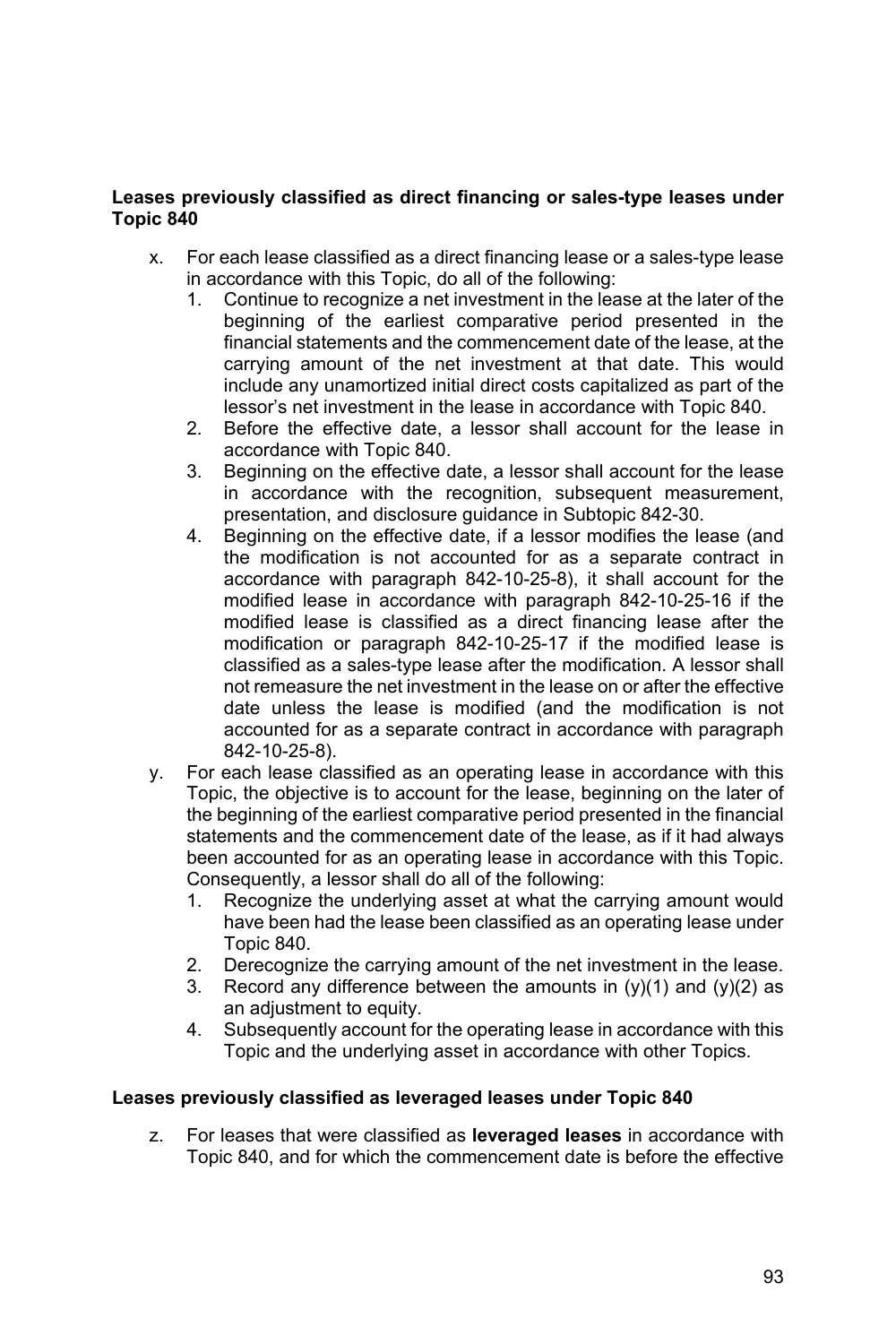date, a lessor shall apply the requirements in Subtopic 842-50. If a leveraged lease is modified on or after the effective date, it shall be accounted for as a new lease as of the effective date of the modification in accordance with the guidance in Subtopics 842-10 and 842-30.

1. A lessor shall apply the pending content that links to this paragraph to a leveraged lease that meets the criteria in (z) that is acquired in a business combination or an **acquisition by a not-for-profit entity** on or after the effective date.

### **Sale and leaseback transactions before the beginning of the earliest comparative period presented**

- aa. If a previous sale and leaseback transaction was accounted for as a sale and a leaseback in accordance with Topic 840, an entity shall not reassess the transaction to determine whether the transfer of the asset would have been a sale in accordance with paragraphs 842-40-25-1 through 25-3.
- bb. If a previous sale and leaseback transaction was accounted for as a failed sale and leaseback transaction in accordance with Topic 840 and remains a failed sale at the effective date, the entity shall reassess whether a sale would have occurred at any point on or after the beginning of the earliest period presented in the financial statements in accordance with paragraphs 842-40-25-1 through 25-3. The sale and leaseback transaction shall be accounted for on a modified retrospective basis from the date a sale is determined to have occurred, in accordance with the requirements in (cc) through (dd).
- cc. An entity shall account for the leaseback in accordance with the lessee and lessor transition requirements in (k) through (y).
- dd. If a previous sale and leaseback transaction was accounted for as a sale and capital leaseback in accordance with Topic 840, the transferor shall continue to recognize any deferred gain or loss that exists at the later of the beginning of the earliest comparative period presented in the financial statements or the date of the sale of the underlying asset as follows:
	- 1. If the underlying asset is land only, straight line over the remaining lease term.
	- 2. If the underlying asset is not land only and the leaseback is a finance lease, in proportion to the amortization of the right-of-use asset.
	- 3. If the underlying asset is not land only and the leaseback is an operating lease, in proportion to the recognition in profit or loss of the total lease cost.
- ee. If a previous sale and leaseback transaction was accounted for as a sale and operating leaseback in accordance with Topic 840, the transferor shall do the following:
	- 1. Recognize any deferred gain or loss not resulting from off-market terms (that is, where the consideration for the sale of the asset is not at **fair value** or the lease payments are not at market rates) as a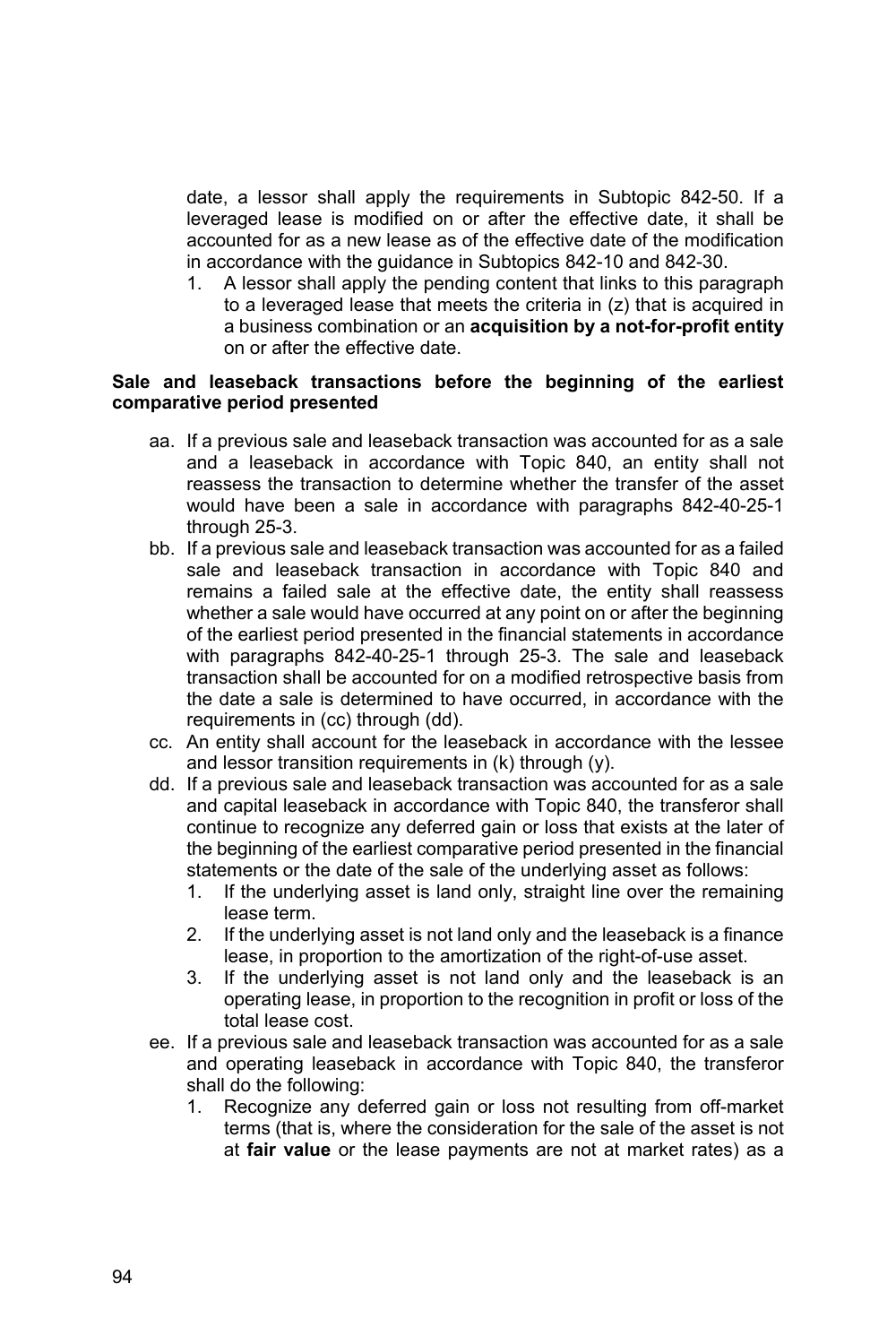cumulative-effect adjustment at the later of the date of initial application (to equity) or the date of sale (to earnings of the comparative period presented).

- 2. Recognize any deferred loss resulting from the consideration for the sale of the asset not being at fair value or the lease payments not being at market rates as an adjustment to the leaseback right-of-use asset at the date of initial application.
- 3. Recognize any deferred gain resulting from the consideration for the sale of the asset not being at fair value or the lease payments not being at market rates as a financial liability at the date of initial application.

4. Add Subtopic 842-20, with a link to transition paragraph 842-10-65-1, as follows:

# **[For ease of readability, the new Subtopic is not underlined.]**

# **Leases—Lessee**

# **Overview and Background**

# **General**

**842-20-05-1** This Subtopic addresses accounting by **lessees** for **leases** that have been classified as **finance leases** or **operating leases** in accordance with the requirements in Subtopic 842-10. Lessees shall follow the requirements in this Subtopic as well as those in Subtopic 842-10.

# **Scope and Scope Exceptions**

# **General**

**842-20-15-1** This Subtopic follows the same Scope and Scope Exceptions as outlined in the Overall Subtopic.

# **Glossary**

# **Acquiree**

The **business** or **businesses** that the **acquirer** obtains control of in a **business combination**. This term also includes a nonprofit activity or business that a notfor-profit acquirer obtains control of in an **acquisition by a not-for-profit entity**.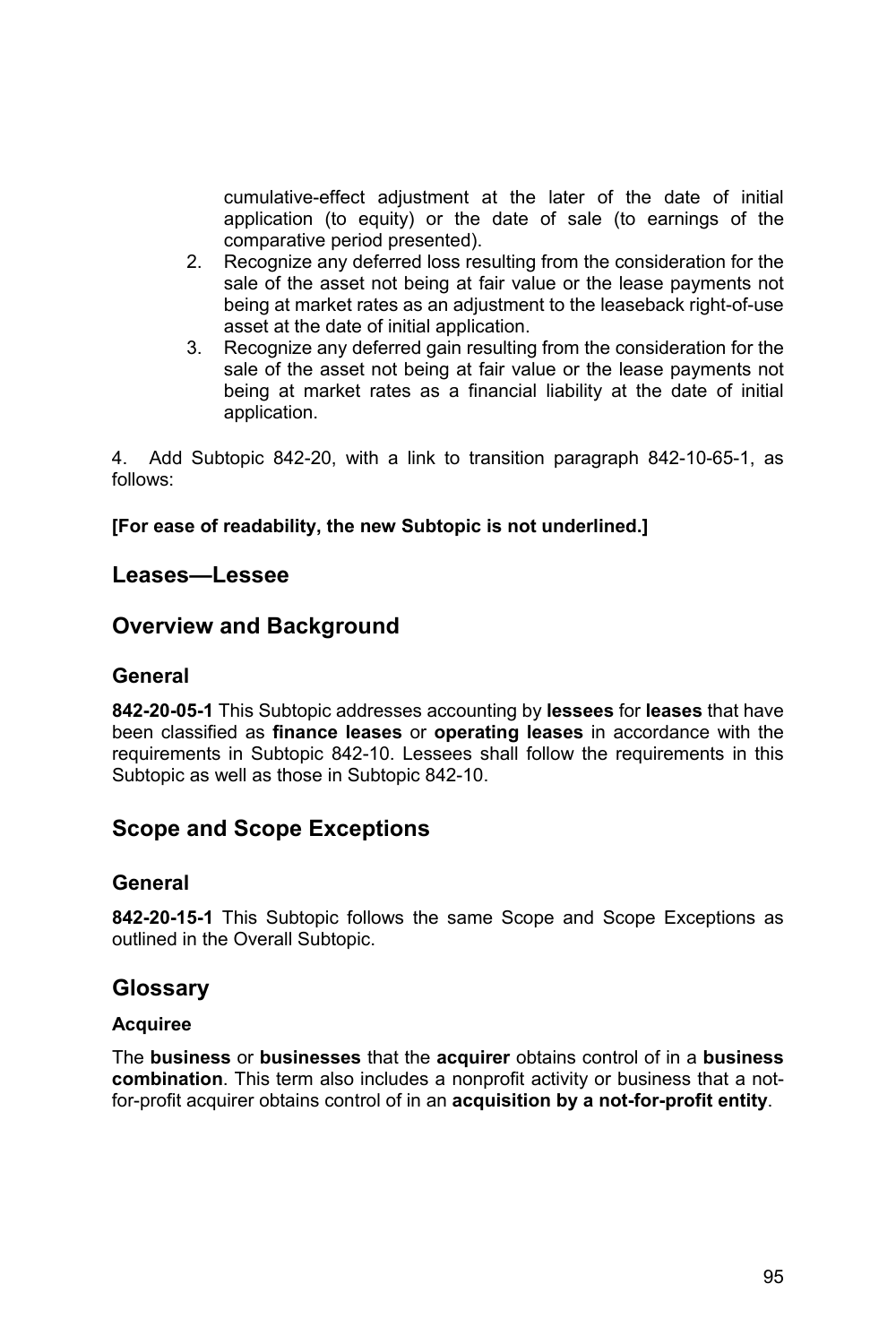# **Acquirer**

The entity that obtains control of the **acquiree**. However, in a **business combination** in which a **variable interest entity** (VIE) is acquired, the primary beneficiary of that entity always is the acquirer.

# **Acquisition by a Not-for-Profit Entity**

A transaction or other event in which a not-for-profit acquirer obtains control of one or more nonprofit activities or businesses and initially recognizes their assets and liabilities in the acquirer's financial statements. When applicable guidance in Topic 805 is applied by a **not-for-profit entity**, the term **business combination** has the same meaning as this term has for a for-profit entity. Likewise, a reference to business combinations in guidance that links to Topic 805 has the same meaning as a reference to acquisitions by not-for-profit entities.

#### **Business**

An integrated set of activities and assets that is capable of being conducted and managed for the purpose of providing a return in the form of dividends, lower costs, or other economic benefits directly to investors or other owners, members, or participants. Additional guidance on what a business consists of is presented in paragraphs 805-10-55-4 through 55-9.

### **Business Combination**

A transaction or other event in which an **acquirer** obtains control of one or more **businesses.** Transactions sometimes referred to as true mergers or mergers of equals also are business combinations. See also **Acquisition by a Not-for-Profit Entity**.

### **Commencement Date of the Lease (Commencement Date)**

The date on which a **lessor** makes an **underlying asset** available for use by a **lessee**. See paragraphs 842-10-55-19 through 55-21 for implementation guidance on the commencement date.

#### **Contract**

An agreement between two or more parties that creates enforceable rights and obligations.

#### **Direct Financing Lease**

From the perspective of a **lessor**, a **lease** that meets none of the criteria in paragraph 842-10-25-2 but meets the criteria in paragraph 842-10-25-3(b).

#### **Discount Rate for the Lease**

For a **lessee**, the discount rate for the **lease** is the **rate implicit in the lease** unless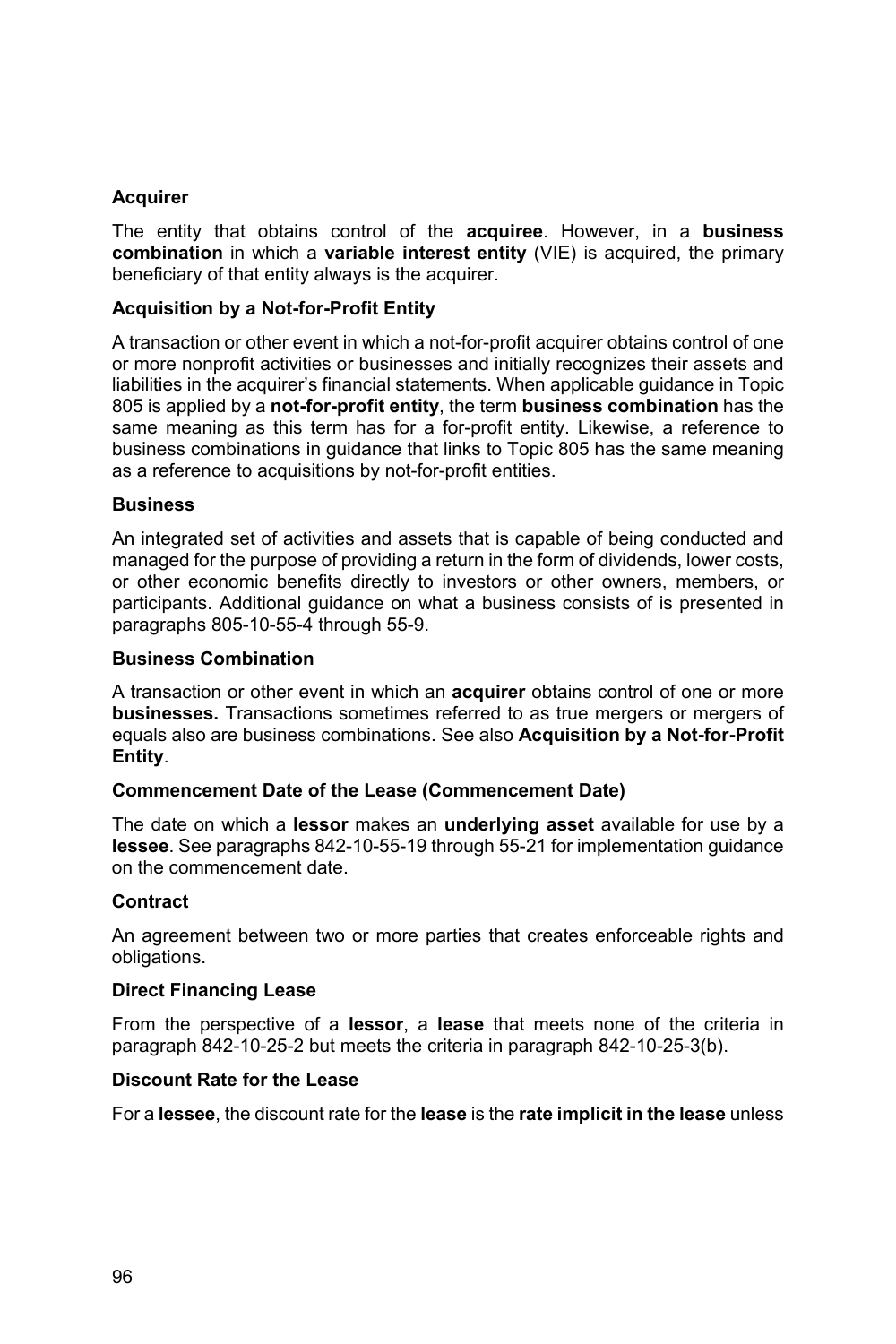that rate cannot be readily determined. In that case, the lessee is required to use its **incremental borrowing rate**.

For a **lessor**, the discount rate for the lease is the rate implicit in the lease.

### **Fair Value (second definition)**

The price that would be received to sell an asset or paid to transfer a liability in an **orderly transaction** between **market participants** at the measurement date.

### **Finance Lease**

From the perspective of a **lessee**, a **lease** that meets one or more of the criteria in paragraph 842-10-25-2.

### **Incremental Borrowing Rate**

The rate of interest that a **lessee** would have to pay to borrow on a collateralized basis over a similar term an amount equal to the **lease payments** in a similar economic environment.

### **Initial Direct Costs**

Incremental costs of a **lease** that would not have been incurred if the lease had not been obtained.

### **Lease**

A **contract**, or part of a contract, that conveys the right to control the use of identified property, plant, or equipment (an identified asset) for a period of time in exchange for consideration.

### **Lease Liability**

A **lessee's** obligation to make the **lease payments** arising from a **lease**, measured on a discounted basis.

### **Lease Modification**

A change to the terms and conditions of a **contract** that results in a change in the scope of or the consideration for a **lease** (for example, a change to the terms and conditions of the contract that adds or terminates the right to use one or more underlying assets or extends or shortens the contractual lease term).

### **Lease Payments**

See paragraph 842-10-30-5 for what constitutes lease payments from the perspective of a **lessee** and a **lessor**.

# **Lease Term**

The noncancellable period for which a **lessee** has the right to use an **underlying asset**, together with all of the following: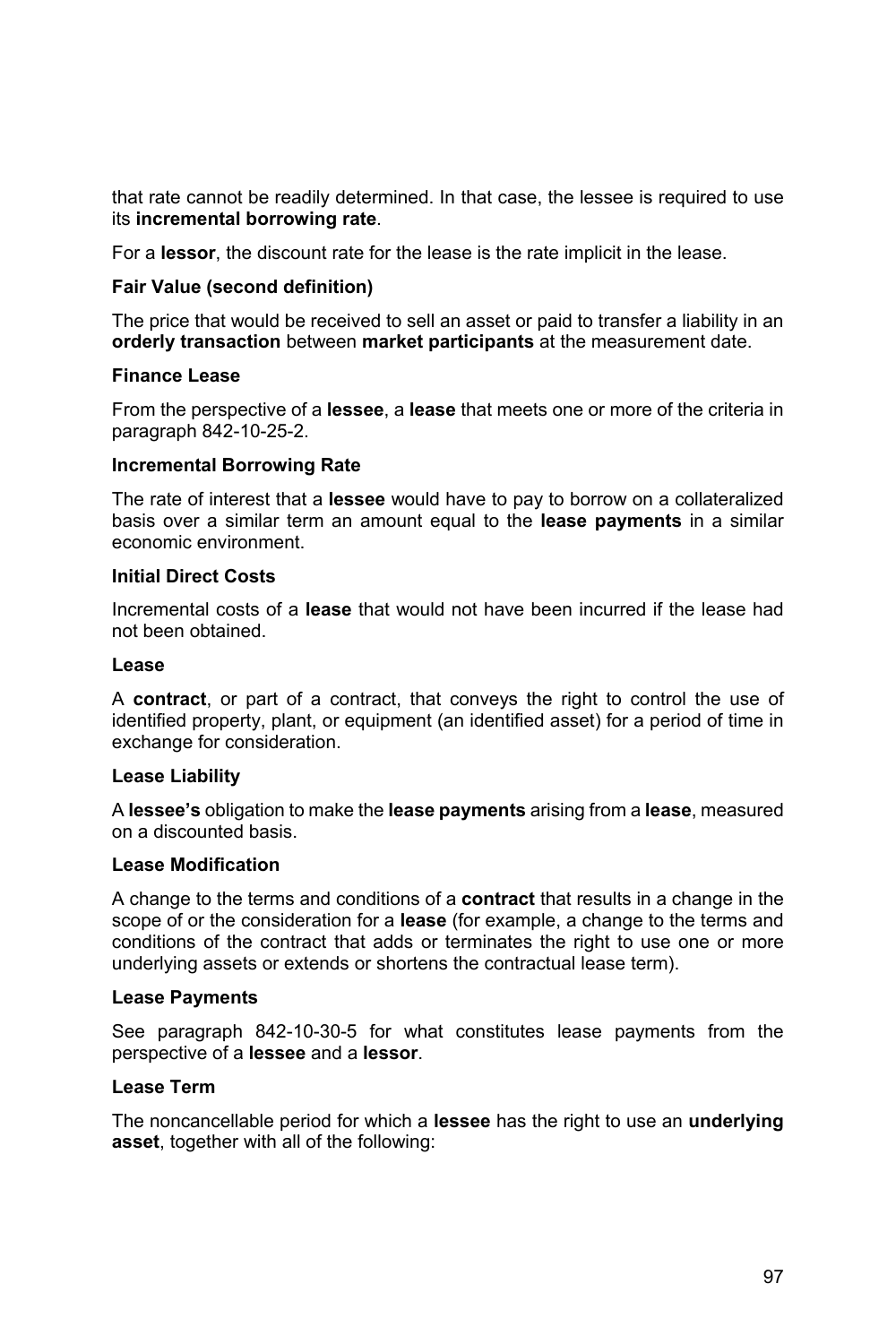- a. Periods covered by an option to extend the **lease** if the lessee is reasonably certain to exercise that option
- b. Periods covered by an option to terminate the lease if the lessee is reasonably certain not to exercise that option
- c. Periods covered by an option to extend (or not to terminate) the lease in which exercise of the option is controlled by the **lessor**.

# **Legal Entity**

Any legal structure used to conduct activities or to hold assets. Some examples of such structures are corporations, partnerships, limited liability companies, grantor trusts, and other trusts.

#### **Lessee**

An entity that enters into a **contract** to obtain the right to use an **underlying asset** for a period of time in exchange for consideration.

#### **Lessor**

An entity that enters into a **contract** to provide the right to use an **underlying asset** for a period of time in exchange for consideration.

#### **Market Participants**

Buyers and sellers in the principal (or most advantageous) market for the asset or liability that have all of the following characteristics:

- a. They are independent of each other, that is, they are not **related parties**, although the price in a related-party transaction may be used as an input to a fair value measurement if the reporting entity has evidence that the transaction was entered into at market terms
- b. They are knowledgeable, having a reasonable understanding about the asset or liability and the transaction using all available information, including information that might be obtained through due diligence efforts that are usual and customary
- c. They are able to enter into a transaction for the asset or liability
- d. They are willing to enter into a transaction for the asset or liability, that is, they are motivated but not forced or otherwise compelled to do so.

### **Monetary Liability**

An obligation to pay a sum of money the amount of which is fixed or determinable without reference to future prices of specific goods and services.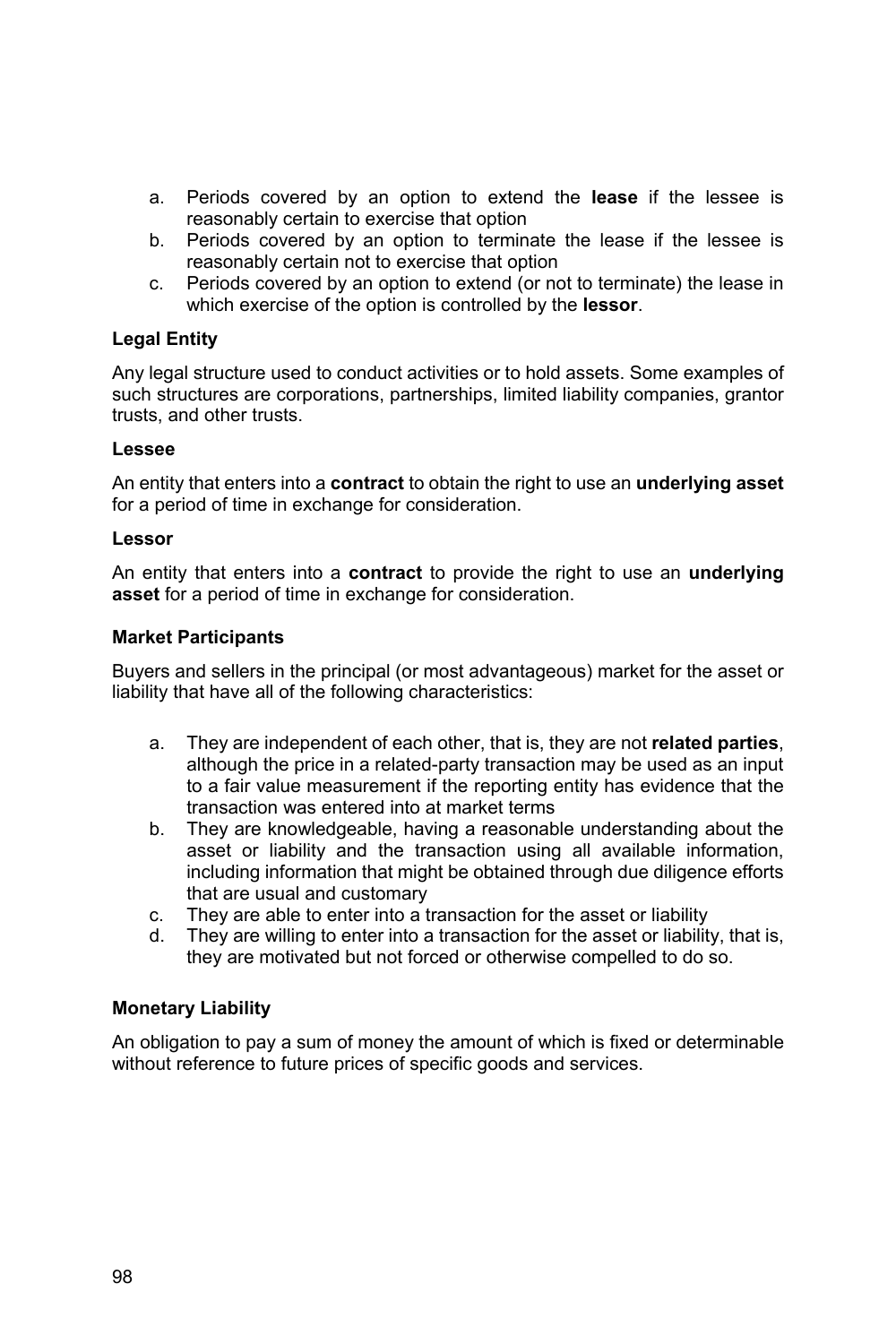# **Not-for-Profit Entity**

An entity that possesses the following characteristics, in varying degrees, that distinguish it from a business entity:

- a. Contributions of significant amounts of resources from resource providers who do not expect commensurate or proportionate pecuniary return
- b. Operating purposes other than to provide goods or services at a profit
- c. Absence of ownership interests like those of business entities.

Entities that clearly fall outside this definition include the following:

- a. All investor-owned entities
- b. Entities that provide dividends, lower costs, or other economic benefits directly and proportionately to their owners, members, or participants, such as mutual insurance entities, credit unions, farm and rural electric cooperatives, and employee benefit plans.

### **Operating Lease**

From the perspective of a **lessee**, any **lease** other than a **finance lease**.

From the perspective of a **lessor**, any lease other than a **sales-type lease** or a **direct financing lease**.

# **Orderly Transaction**

A transaction that assumes exposure to the market for a period before the measurement date to allow for marketing activities that are usual and customary for transactions involving such assets or liabilities; it is not a forced transaction (for example, a forced liquidation or distress sale).

#### **Probable (second definition)**

The future event or events are likely to occur.

#### **Rate Implicit in the Lease**

The rate of interest that, at a given date, causes the aggregate present value of (a) the **lease payments** and (b) the amount that a **lessor** expects to derive from the **underlying asset** following the end of the **lease term** to equal the sum of (1) the **fair value** of the underlying asset minus any related investment tax credit retained and expected to be realized by the lessor and (2) any deferred **initial direct costs** of the lessor.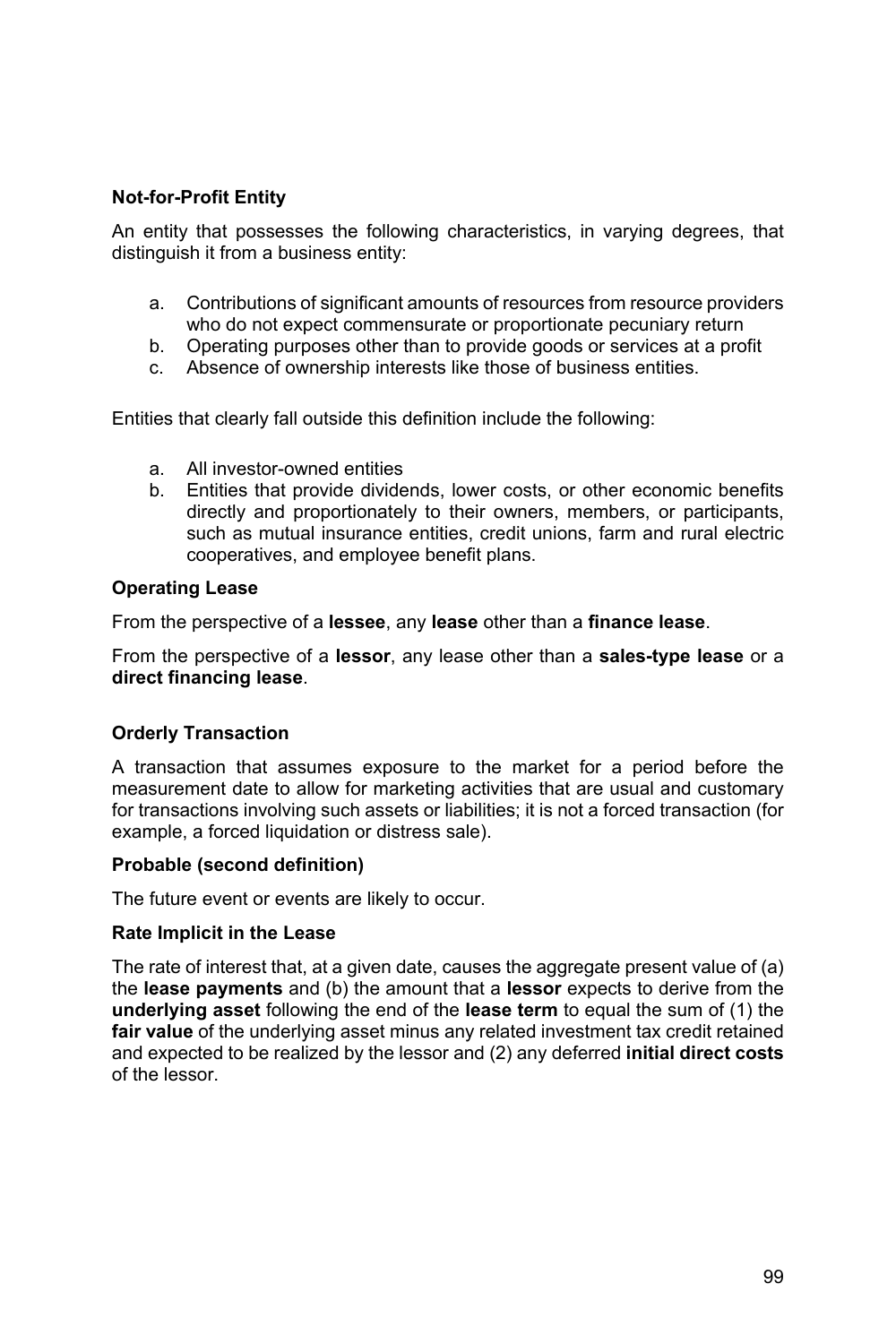# **Related Parties**

Related parties include:

- a. Affiliates of the entity
- b. Entities for which investments in their equity securities would be required, absent the election of the fair value option under the Fair Value Option Subsection of Section 825-10-15, to be accounted for by the equity method by the investing entity
- c. Trusts for the benefit of employees, such as pension and profit-sharing trusts that are managed by or under the trusteeship of management
- d. Principal owners of the entity and members of their immediate families
- e. Management of the entity and members of their immediate families
- f. Other parties with which the entity may deal if one party controls or can significantly influence the management or operating policies of the other to an extent that one of the transacting parties might be prevented from fully pursuing its own separate interests
- g. Other parties that can significantly influence the management or operating policies of the transacting parties or that have an ownership interest in one of the transacting parties and can significantly influence the other to an extent that one or more of the transacting parties might be prevented from fully pursuing its own separate interests.

#### **Residual Value Guarantee**

A guarantee made to a **lessor** that the value of an **underlying asset** returned to the lessor at the end of a **lease** will be at least a specified amount.

### **Right-of-Use Asset**

An asset that represents a **lessee's** right to use an **underlying asset** for the **lease term**.

#### **Sales-Type Lease**

From the perspective of a **lessor**, a **lease** that meets one or more of the criteria in paragraph 842-10-25-2.

### **Short-Term Lease**

A **lease** that, at the **commencement date**, has a **lease term** of 12 months or less and does not include an option to purchase the **underlying asset** that the **lessee** is reasonably certain to exercise.

### **Sublease**

A transaction in which an **underlying asset** is re-leased by the **lessee** (or intermediate **lessor**) to a third party (the sublessee) and the original (or head) **lease** between the lessor and the lessee remains in effect.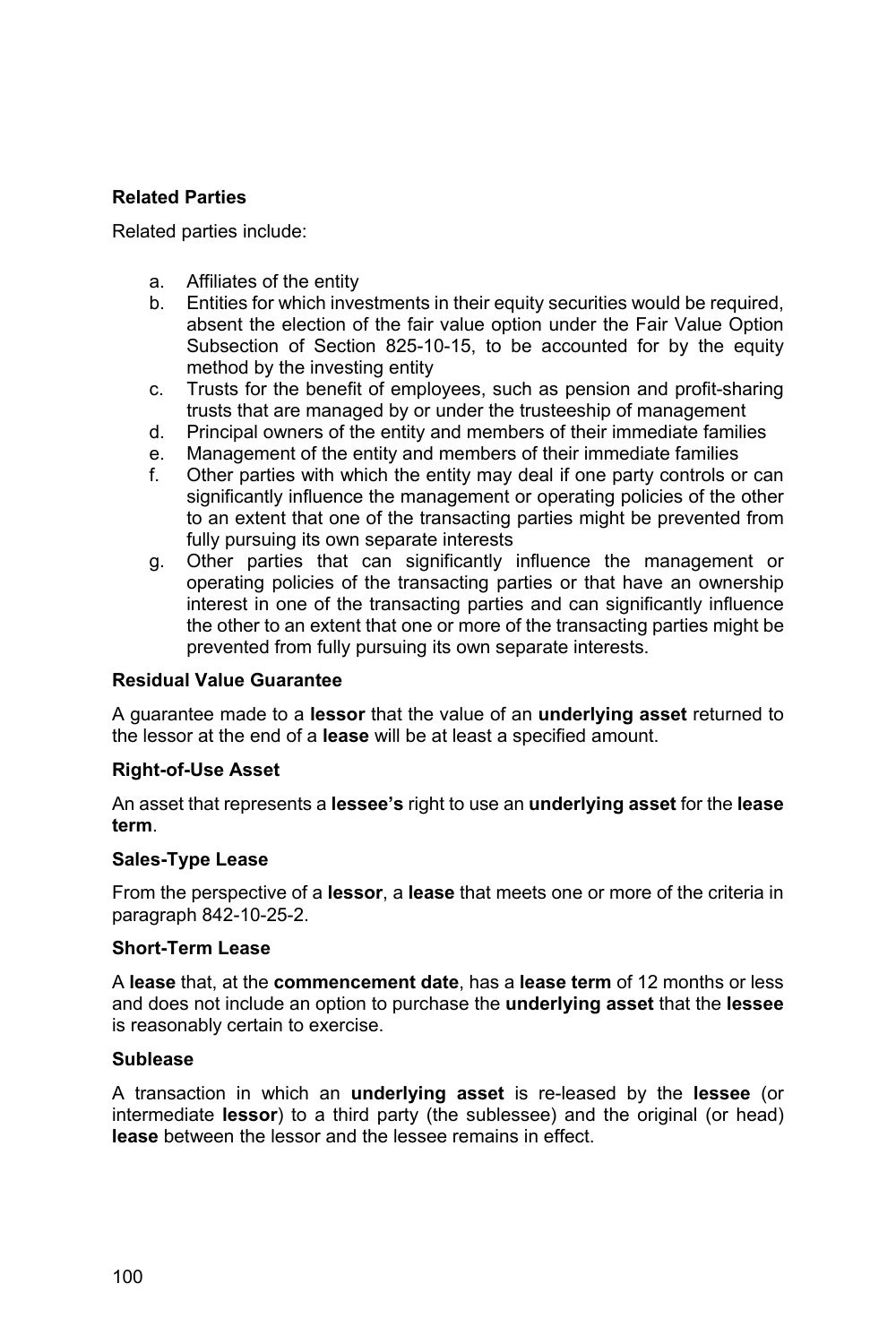# **Underlying Asset**

An asset that is the subject of a **lease** for which a right to use that asset has been conveyed to a **lessee**. The underlying asset could be a physically distinct portion of a single asset.

### **Useful Life**

The period over which an asset is expected to contribute directly or indirectly to future cash flows.

### **Variable Interest Entity**

A **legal entity** subject to consolidation according to the provisions of the Variable Interest Entities Subsections of Subtopic 810-10.

#### **Variable Lease Payments**

Payments made by a **lessee** to a **lessor** for the right to use an **underlying asset** that vary because of changes in facts or circumstances occurring after the **commencement date**, other than the passage of time.

# **Recognition**

# **General**

**842-20-25-1** At the **commencement date**, a **lessee** shall recognize a **right-ofuse asset** and a **lease liability**.

### **> Short-Term Leases**

**842-20-25-2** As an accounting policy, a **lessee** may elect not to apply the recognition requirements in this Subtopic to **short-term leases**. Instead, a lessee may recognize the **lease payments** in profit or loss on a straight-line basis over the **lease term** and **variable lease payments** in the period in which the obligation for those payments is incurred (consistent with paragraphs 842-20-55-1 through 55-2). The accounting policy election for short-term leases shall be made by class of **underlying asset** to which the right of use relates.

**842-20-25-3** If the lease term or the assessment of a lessee option to purchase the underlying asset changes such that, after the change, the remaining lease term extends more than 12 months from the end of the previously determined lease term or the lessee is reasonably certain to exercise its option to purchase the underlying asset, the lease no longer meets the definition of a short-term lease and the lessee shall apply the remainder of the guidance in this Topic as if the date of the change in circumstances is the **commencement date**.

**842-20-25-4** See Example 1 (paragraphs 842-20-55-13 through 55-16) for an illustration of the requirements on short-term leases.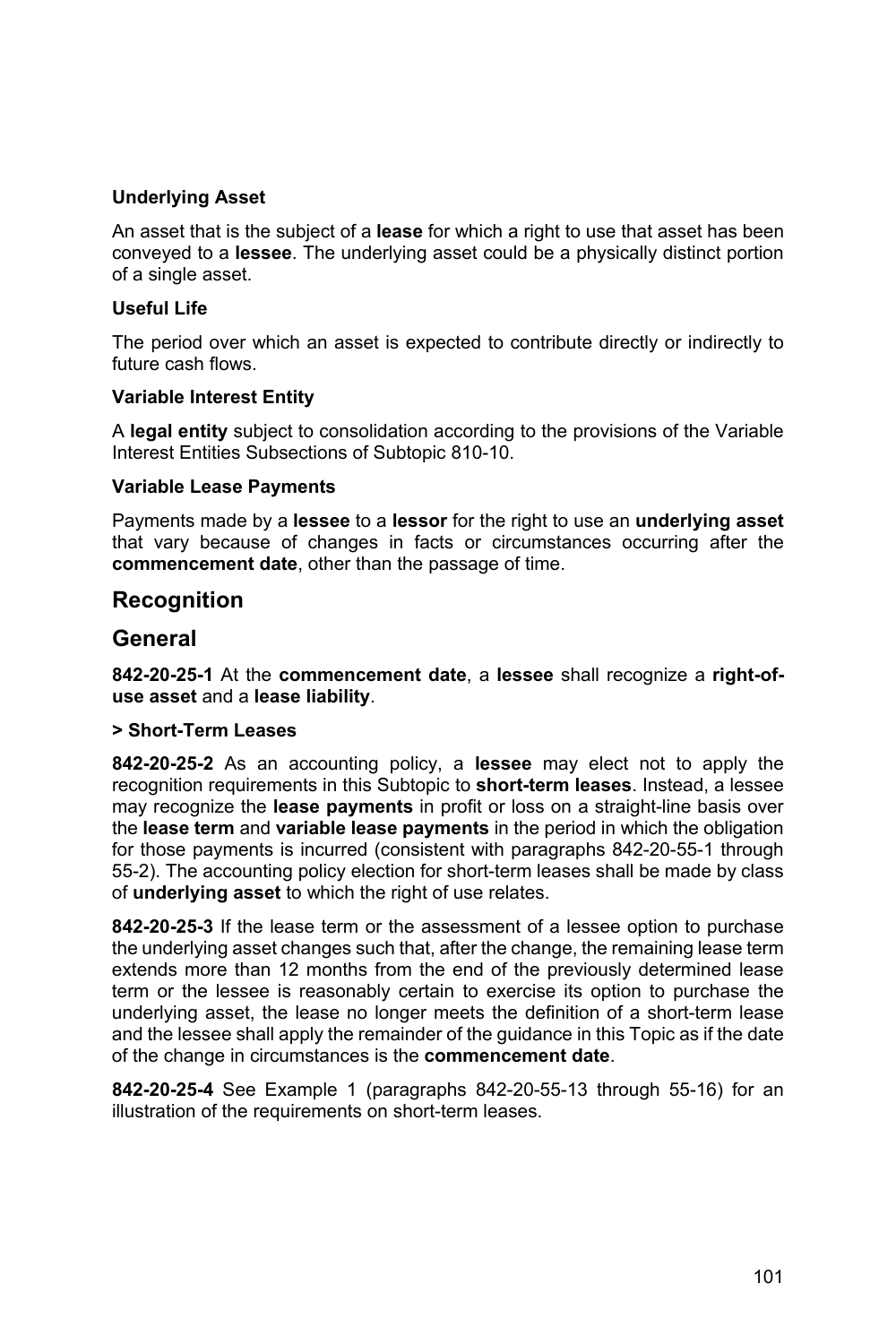# **> Finance Leases**

**842-20-25-5** After the **commencement date**, a **lessee** shall recognize in profit or loss, unless the costs are included in the carrying amount of another asset in accordance with other Topics:

- a. Amortization of the **right-of-use asset** and interest on the **lease liability**
- b. **Variable lease payments** not included in the lease liability in the period in which the obligation for those payments is incurred (see paragraphs 842-20-55-1 through 55-2)
- c. Any impairment of the right-of-use asset determined in accordance with paragraph 842-20-35-9.

### **> Operating Leases**

**842-20-25-6** After the **commencement date**, a **lessee** shall recognize all of the following in profit or loss, unless the costs are included in the carrying amount of another asset in accordance with other Topics:

- a. A single lease cost, calculated so that the remaining cost of the **lease** (as described in paragraph 842-20-25-8) is allocated over the remaining **lease term** on a straight-line basis unless another systematic and rational basis is more representative of the pattern in which benefit is expected to be derived from the right to use the **underlying asset** (see paragraph 842-20-55-3), unless the **right-of-use asset** has been impaired in accordance with paragraph 842-20-35-9, in which case the single lease cost is calculated in accordance with paragraph 842-20-25-7
- b. **Variable lease payments** not included in the **lease liability** in the period in which the obligation for those payments is incurred (see paragraphs 842-20-55-1 through 55-2)
- c. Any impairment of the right-of-use asset determined in accordance with paragraph 842-20-35-9.

**842-20-25-7** After a right-of-use asset has been impaired in accordance with paragraph 842-20-35-9, the single lease cost described in paragraph 842-20-25- 6(a) shall be calculated as the sum of the following:

- a. Amortization of the remaining balance of the right-of-use asset after the impairment on a straight-line basis, unless another systematic basis is more representative of the pattern in which the lessee expects to consume the remaining economic benefits from its right to use the underlying asset
- b. Accretion of the lease liability, determined for each remaining period during the lease term as the amount that produces a constant periodic discount rate on the remaining balance of the liability.

**842-20-25-8** Throughout the lease term, the remaining cost of an **operating lease** for which the right-of-use asset has not been impaired consists of the following: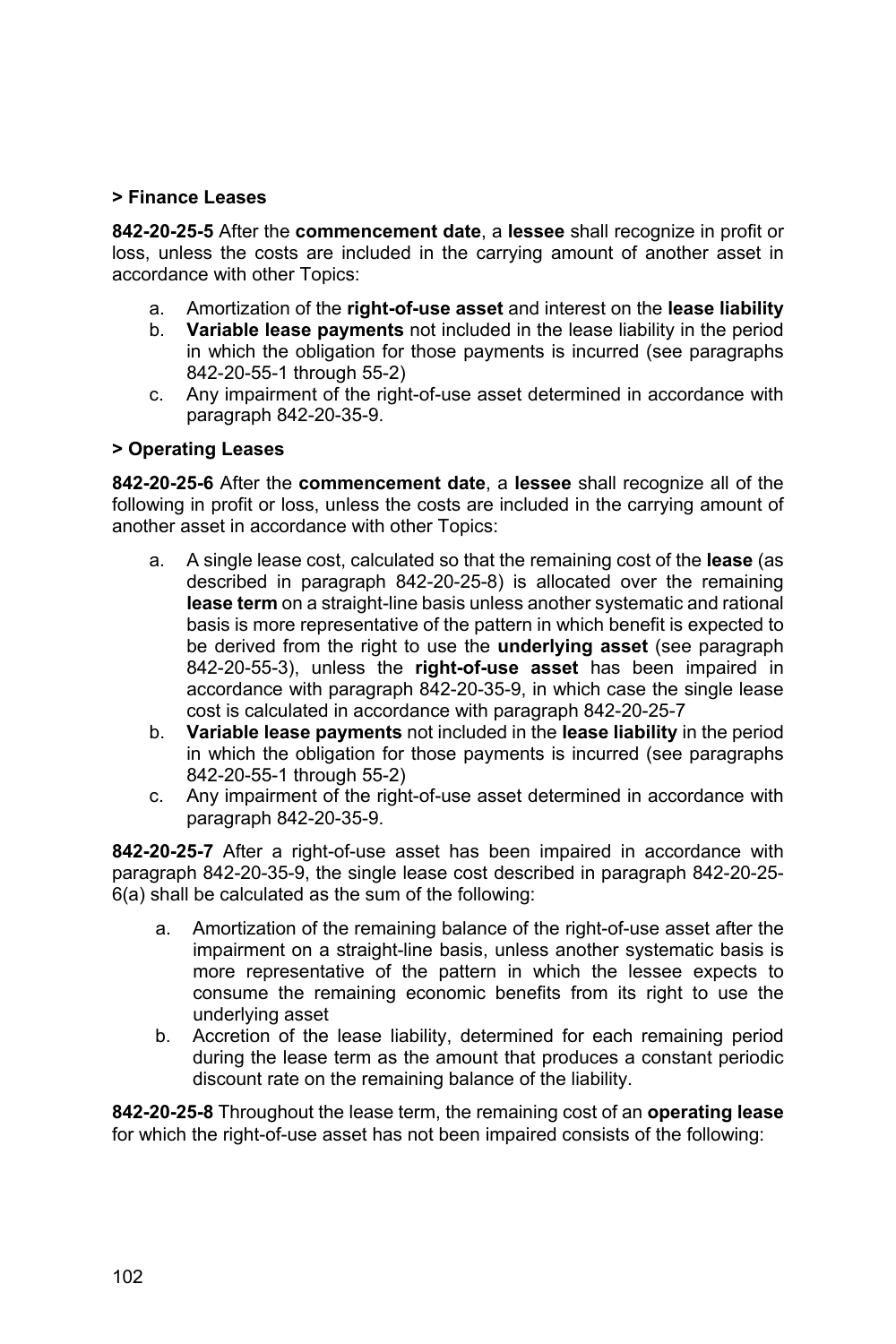- a. The total **lease payments** (including those paid and those not yet paid), reflecting any adjustment to that total amount resulting from either a remeasurement in accordance with paragraphs 842-10-35-4 through 35- 5 or a **lease modification**; plus
- b. The total **initial direct costs** attributable to the lease; minus
- c. The periodic lease cost recognized in prior periods.

## **Initial Measurement**

## **General**

**842-20-30-1** At the **commencement date**, a **lessee** shall measure both of the following:

- a. The **lease liability** at the present value of the **lease payments** not yet paid, discounted using the **discount rate for the lease** at lease commencement (as described in paragraphs 842-20-30-2 through 30-4)
- b. The **right-of-use asset** as described in paragraph 842-20-30-5.

#### **> Discount Rate for the Lease**

**842-20-30-2** The **discount rate for the lease** initially used to determine the present value of the **lease payments** for a **lessee** is calculated on the basis of information available at the **commencement date**.

**842-20-30-3** A lessee should use the **rate implicit in the lease** whenever that rate is readily determinable. If the rate implicit in the lease is not readily determinable, a lessee uses its **incremental borrowing rate**. A lessee that is not a public business entity is permitted to use a risk-free discount rate for the lease, determined using a period comparable with that of the **lease term**, as an accounting policy election for all leases.

**842-20-30-4** See Example 2 (paragraphs 842-20-55-17 through 55-20) for an illustration of the requirements on the discount rate.

#### **> Initial Measurement of the Right-of-Use Asset**

**842-20-30-5** At the **commencement date**, the cost of the **right-of-use asset** shall consist of all of the following:

- a. The amount of the initial measurement of the **lease liability**
- b. Any **lease payments** made to the **lessor** at or before the commencement date, minus any lease incentives received
- c. Any **initial direct costs** incurred by the **lessee** (as described in paragraphs 842-10-30-9 through 30-10).

**842-20-30-6** See Example 3 (paragraphs 842-20-55-21 through 55-39) for an illustration of the requirements on lessee measurement of the **lease term**.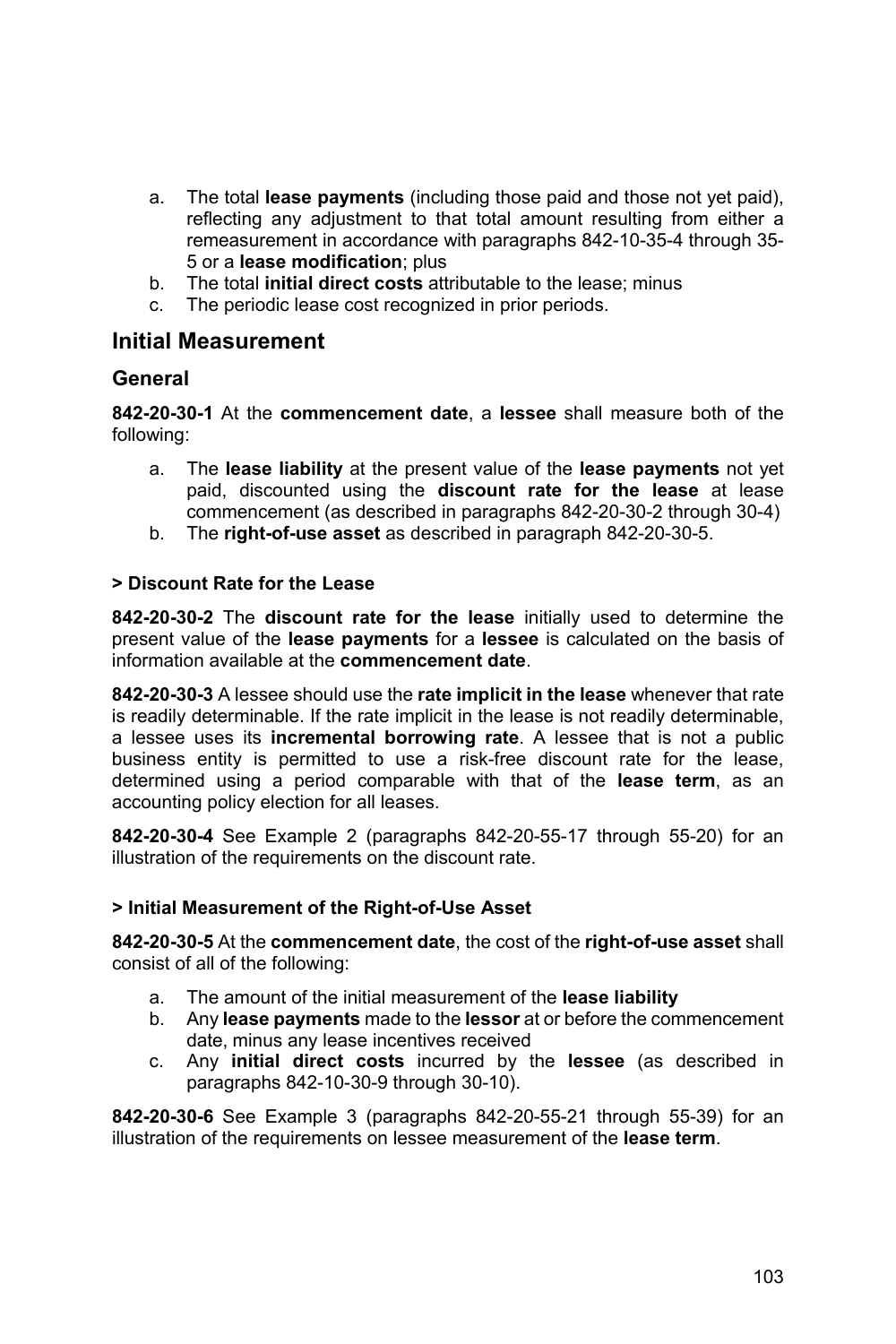# **Subsequent Measurement**

# **General**

**842-20-35-1** After the **commencement date**, for a **finance lease**, a **lessee** shall measure both of the following:

- a. The **lease liability** by increasing the carrying amount to reflect interest on the lease liability and reducing the carrying amount to reflect the **lease payments** made during the period. The lessee shall determine the interest on the lease liability in each period during the **lease term** as the amount that produces a constant periodic discount rate on the remaining balance of the liability, taking into consideration the reassessment requirements in paragraphs 842-10-35-1 through 35-5.
- b. The **right-of-use asset** at cost less any accumulated amortization and any accumulated impairment losses, taking into consideration the reassessment requirements in paragraphs 842-10-35-1 through 35-5.

**842-20-35-2** A lessee shall recognize amortization of the right-of-use asset and interest on the lease liability for a finance lease in accordance with paragraph 842- 20-25-5.

**842-20-35-3** After the commencement date, for an **operating lease**, a lessee shall measure both of the following:

- a. The lease liability at the present value of the lease payments not yet paid discounted using the **discount rate for the lease** established at the commencement date (unless the rate has been updated after the commencement date in accordance with paragraph 842-20-35-5, in which case that updated rate shall be used)
- b. The right-of-use asset at the amount of the lease liability, adjusted for the following, unless the right-of-use asset has been previously impaired, in which case the right-of-use asset is measured in accordance with paragraph 842-20-35-10 after the impairment:
	- 1. Prepaid or accrued lease payments
	- 2. The remaining balance of any lease incentives received, which is the amount of the gross lease incentives received net of amounts recognized previously as part of the single lease cost described in paragraph 842-20-25-6(a)
	- 3. Unamortized **initial direct costs**
	- 4. Impairment of the right-of-use asset.

## **> Remeasurement of the Lease Liability**

**842-20-35-4** After the **commencement date**, a **lessee** shall remeasure the **lease liability** to reflect changes to the **lease payments** as described in paragraphs 842- 10-35-4 through 35-5. A lessee shall recognize the amount of the remeasurement of the lease liability as an adjustment to the **right-of-use asset**. However, if the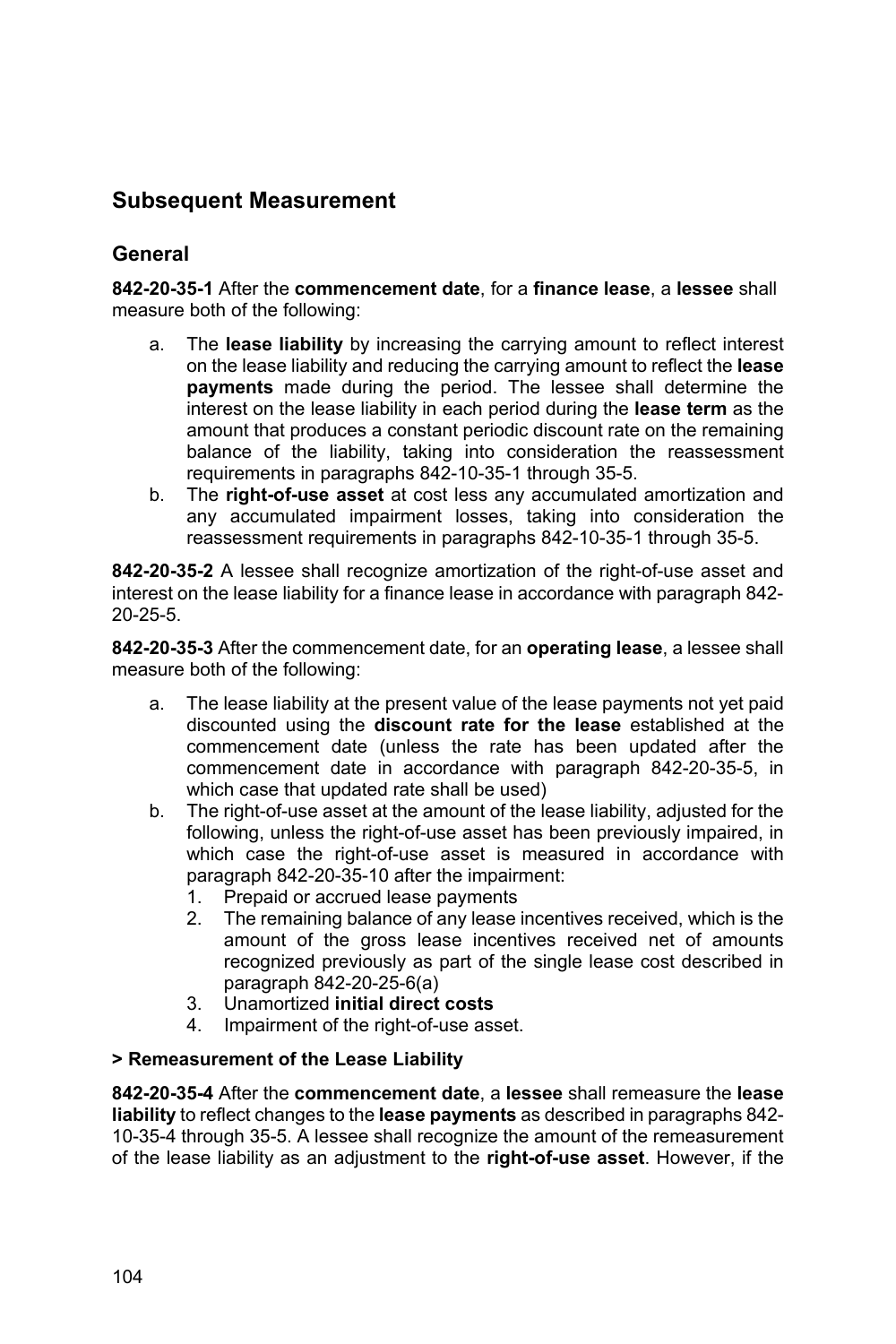carrying amount of the right-of-use asset is reduced to zero, a lessee shall recognize any remaining amount of the remeasurement in profit or loss.

**842-20-35-5** If there is a remeasurement of the lease liability in accordance with paragraph 842-20-35-4, the lessee shall update the **discount rate for the lease**  at the date of remeasurement on the basis of the remaining **lease term** and the remaining lease payments unless the remeasurement of the lease liability is the result of one of the following:

- a. A change in the lease term or the assessment of whether the lessee will exercise an option to purchase the **underlying asset** and the discount rate for the lease already reflects that the lessee has an option to extend or terminate the **lease** or to purchase the underlying asset.
- b. A change in amounts **probable** of being owed by the lessee under a **residual value guarantee** (see paragraph 842-10-35-4(c)(3)).
- c. A change in the lease payments resulting from the resolution of a contingency upon which some or all of the **variable lease payments** that will be paid over the remainder of the lease term are based (see paragraph 842-10-35-4(b)).

**842-20-35-6** See Examples 3 and 4 (paragraphs 842-20-55-21 through 55-46) for an illustration of the requirements on lessee subsequent measurement.

### **> Amortization of the Right-of-Use Asset for a Finance Lease**

**842-20-35-7** A **lessee** shall amortize the **right-of-use asset** on a straight-line basis, unless another systematic basis is more representative of the pattern in which the lessee expects to consume the right-of-use asset's future economic benefits. When the **lease liability** is remeasured and the right-of-use asset is adjusted in accordance with paragraph 842-20-35-4, amortization of the right-ofuse asset shall be adjusted prospectively from the date of remeasurement.

**842-20-35-8** A lessee shall amortize the right-of-use asset from the **commencement date** to the earlier of the end of the **useful life** of the right-of-use asset or the end of the **lease term**. However, if the **lease** transfers ownership of the **underlying asset** to the lessee or the lessee is reasonably certain to exercise an option to purchase the underlying asset, the lessee shall amortize the right-ofuse asset to the end of the useful life of the underlying asset.

#### **> Impairment of a Right-of-Use Asset**

**842-20-35-9** A **lessee** shall determine whether a **right-of-use asset** is impaired and shall recognize any impairment loss in accordance with Section 360-10-35 on impairment or disposal of long-lived assets.

**842-20-35-10** If a right-of-use asset is impaired in accordance with paragraph 842- 20-35-9, after the impairment, it shall be measured at its carrying amount immediately after the impairment less any accumulated amortization. A lessee shall amortize, in accordance with paragraph 842-20-25-7 (for an **operating lease**)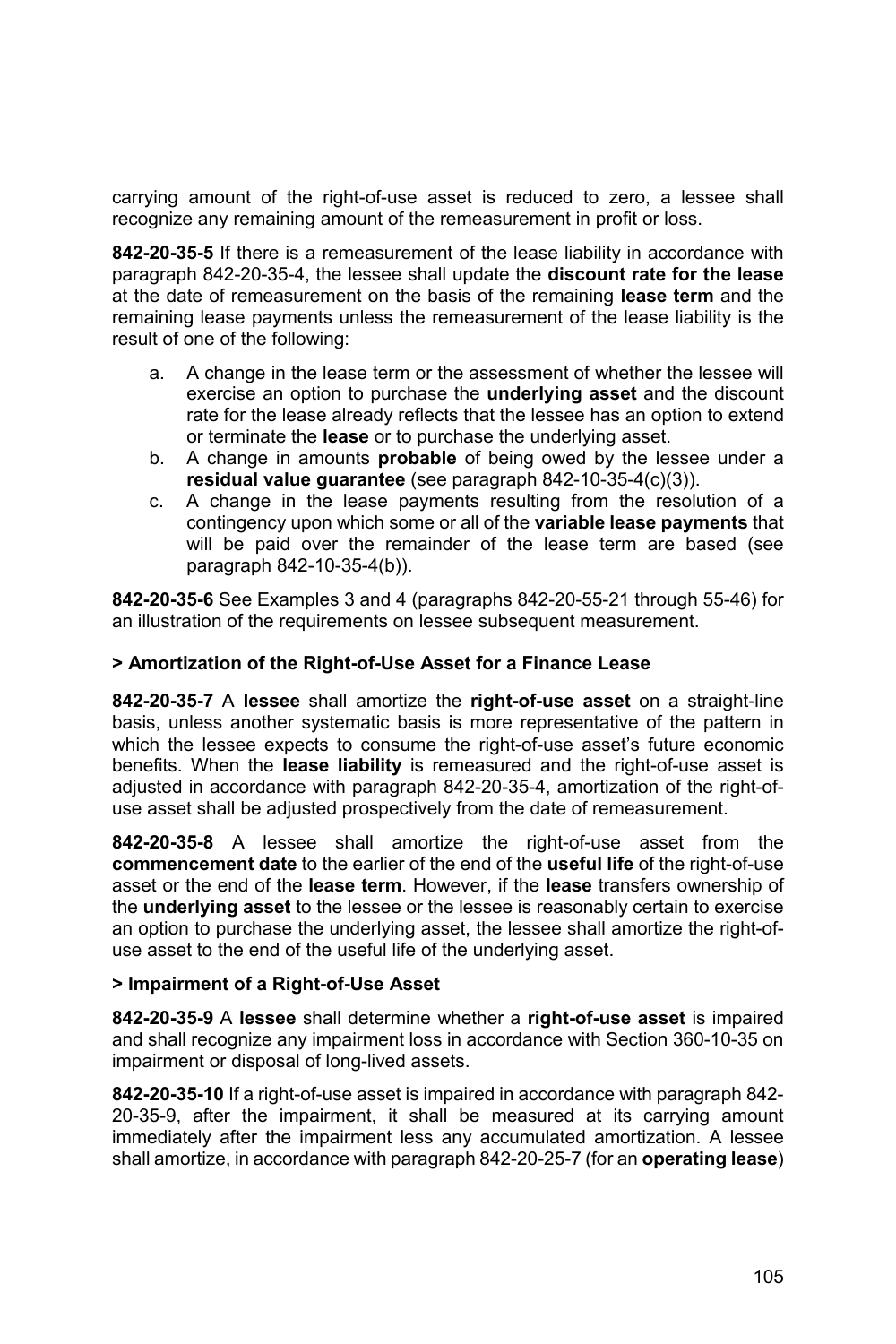or paragraph 842-20-35-7 (for a **finance lease**), the right-of-use asset from the date of the impairment to the earlier of the end of the **useful life** of the right-of-use asset or the end of the **lease term**.

**842-20-35-11** See Example 5 (paragraphs 842-20-55-47 through 55-51) for an illustration of the requirements for impairment of a right-of-use asset.

## **> Amortization of Leasehold Improvements**

**842-20-35-12** Leasehold improvements shall be amortized over the shorter of the **useful life** of those leasehold improvements and the remaining **lease term**, unless the **lease** transfers ownership of the **underlying asset** to the **lessee** or the lessee is reasonably certain to exercise an option to purchase the underlying asset, in which case the lessee shall amortize the leasehold improvements to the end of their useful life.

**842-20-35-13** Leasehold improvements acquired in a **business combination** or an **acquisition by a not-for-profit entity** shall be amortized over the shorter of the useful life of the assets and the remaining lease term at the date of acquisition.

#### **> Subleases**

**842-20-35-14** If the nature of a **sublease** is such that the original **lessee** is not relieved of the primary obligation under the original **lease**, the original lessee (as sublessor) shall continue to account for the original lease in one of the following ways:

- a. If the sublease is classified as an **operating lease**, the original lessee shall continue to account for the original lease as it did before commencement of the sublease. If the lease cost for the term of the sublease exceeds the anticipated sublease income for that same period, the original lessee shall treat that circumstance as an indicator that the carrying amount of the **right-of-use asset** associated with the original lease may not be recoverable in accordance with paragraph 360-10-35- 21.
- b. If the original lease is classified as a **finance lease** and the sublease is classified as a **sales-type lease** or a **direct financing lease**, the original lessee shall derecognize the original right-of-use asset in accordance with paragraph 842-30-40-1 and continue to account for the original **lease liability** as it did before commencement of the sublease. The original lessee shall evaluate its investment in the sublease for impairment in accordance with paragraph 842-30-35-3.
- c. If the original lease is classified as an operating lease and the sublease is classified as a sales-type lease or a direct financing lease, the original lessee shall derecognize the original right-of-use asset in accordance with paragraph 842-30-40-1 and, from the sublease **commencement date**, account for the original lease liability in accordance with paragraphs 842-20-35-1 through 35-2. The original lessee shall evaluate its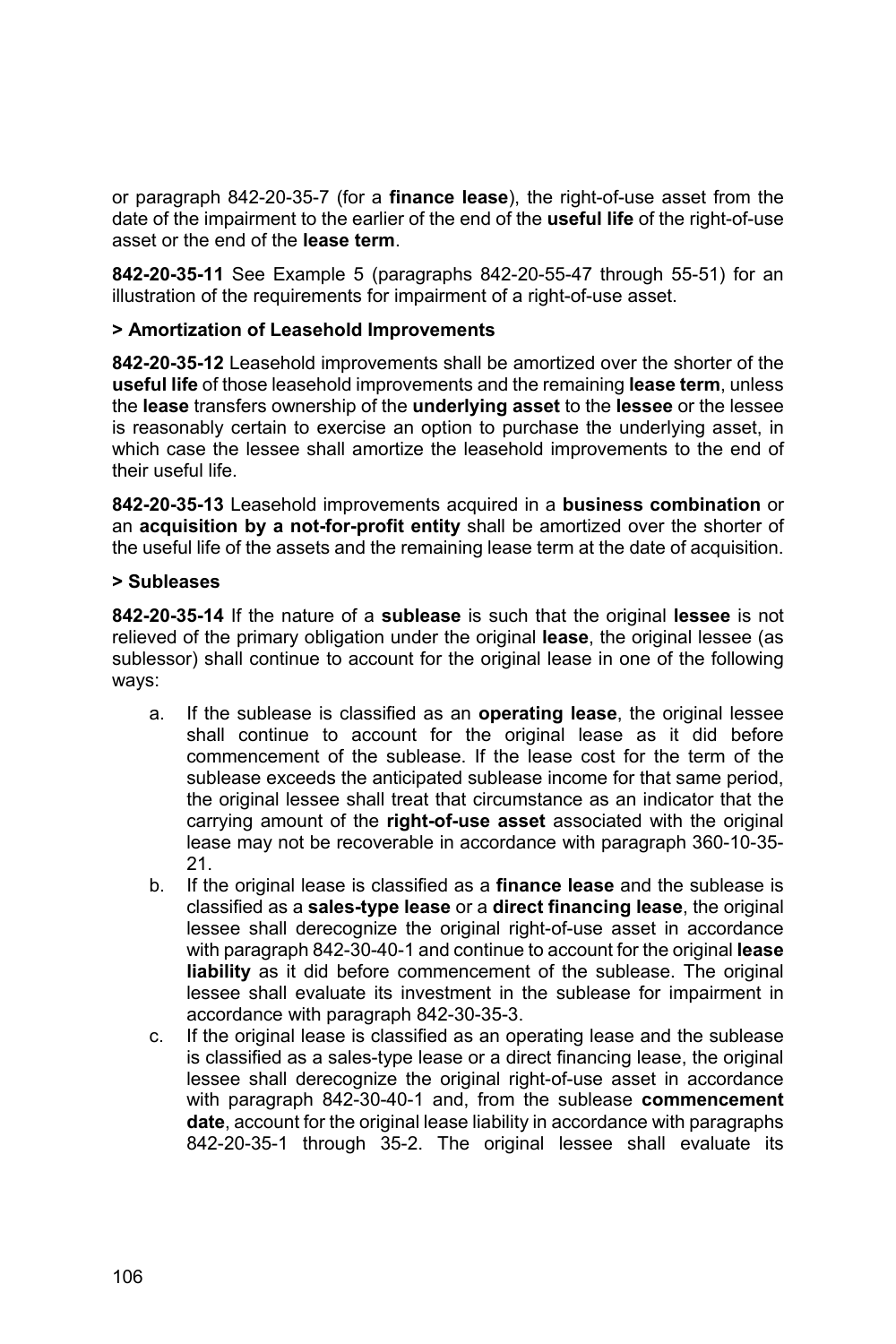investment in the sublease for impairment in accordance with paragraph 842-30-35-3.

**842-20-35-15** The original lessee (as sublessor) in a sublease shall use the **rate implicit in the lease** to determine the classification of the sublease and to measure the net investment in the sublease if the sublease is classified as a salestype or a direct financing lease unless that rate cannot be readily determined. If the rate implicit in the lease cannot be readily determined, the original lessee may use the **discount rate for the lease** established for the original (or head) lease.

# **Derecognition**

## **General**

## **> Lease Termination**

**842-20-40-1** A termination of a **lease** before the expiration of the **lease term** shall be accounted for by the **lessee** by removing the **right-of-use asset** and the **lease liability**, with profit or loss recognized for the difference.

## **> > Purchase of the Underlying Asset**

**842-20-40-2** The termination of a **lease** that results from the purchase of an **underlying asset** by the **lessee** is not the type of termination of a lease contemplated by paragraph 842-20-40-1 but, rather, is an integral part of the purchase of the underlying asset. If the lessee purchases the underlying asset, any difference between the purchase price and the carrying amount of the lease liability immediately before the purchase shall be recorded by the lessee as an adjustment of the carrying amount of the asset. However, this paragraph does not apply to underlying assets acquired in a **business combination**, which are initially measured at **fair value** in accordance with paragraph 805-20-30-1.

#### **> Subleases**

**842-20-40-3** If the nature of a **sublease** is such that the original **lessee** is relieved of the primary obligation under the original **lease**, the transaction shall be considered a termination of the original lease. Paragraph 842-20-35-14 addresses subleases in which the original lessee is not relieved of the primary obligation under the original lease. Any consideration paid or received upon termination that was not already included in the **lease payments** (for example, a termination payment that was not included in the lease payments based on the **lease term**) shall be included in the determination of profit or loss to be recognized in accordance with paragraph 842-20-40-1. If a sublease is a termination of the original lease and the original lessee is secondarily liable, the guarantee obligation shall be recognized by the lessee in accordance with paragraph 405-20-40-2.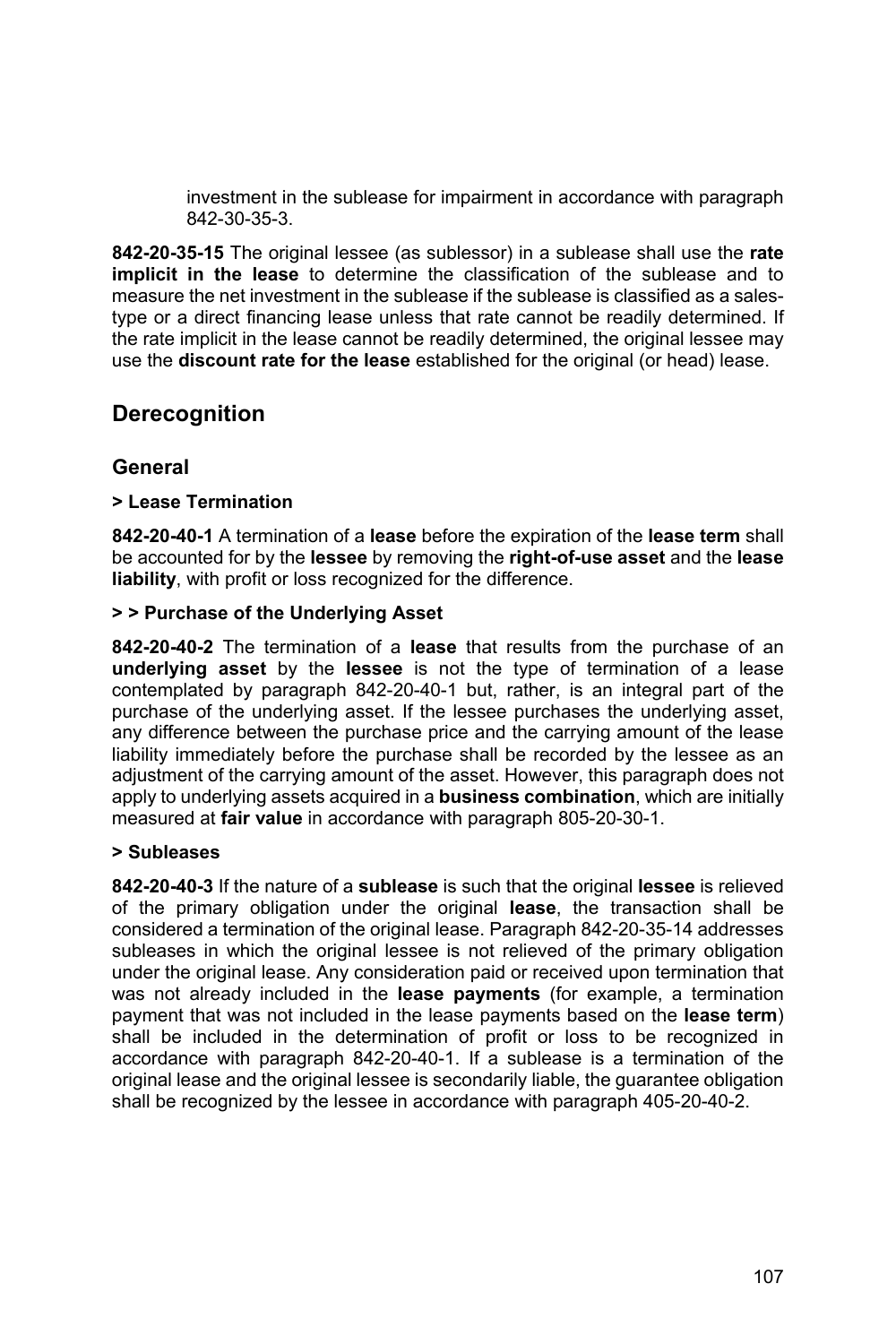# **Other Presentation Matters**

# **General**

## **> Statement of Financial Position**

**842-20-45-1** A **lessee** shall either present in the statement of financial position or disclose in the notes all of the following:

- a. **Finance lease right-of-use assets** and **operating lease** right-of-use assets separately from each other and from other assets
- b. Finance **lease liabilities** and operating lease liabilities separately from each other and from other liabilities.

Right-of-use assets and lease liabilities shall be subject to the same considerations as other nonfinancial assets and financial liabilities in classifying them as current and noncurrent in classified statements of financial position.

**842-20-45-2** If a lessee does not present finance lease and operating lease rightof-use assets and lease liabilities separately in the statement of financial position, the lessee shall disclose which line items in the statement of financial position include those right-of-use assets and lease liabilities.

**842-20-45-3** In the statement of financial position, a lessee is prohibited from presenting both of the following:

- a. Finance lease right-of-use assets in the same line item as operating lease right-of-use assets
- b. Finance lease liabilities in the same line item as operating lease liabilities.

## **> Statement of Comprehensive Income**

**842-20-45-4** In the statement of comprehensive income, a **lessee** shall present both of the following:

- a. For **finance leases**, the interest expense on the **lease liability** and amortization of the **right-of-use asset** are not required to be presented as separate line items and shall be presented in a manner consistent with how the entity presents other interest expense and depreciation or amortization of similar assets, respectively
- b. For **operating leases**, **lease** expense shall be included in the lessee's income from continuing operations.

## **> Statement of Cash Flows**

**842-20-45-5** In the statement of cash flows, a **lessee** shall classify all of the following:

a. Repayments of the principal portion of the **lease liability** arising from **finance leases** within financing activities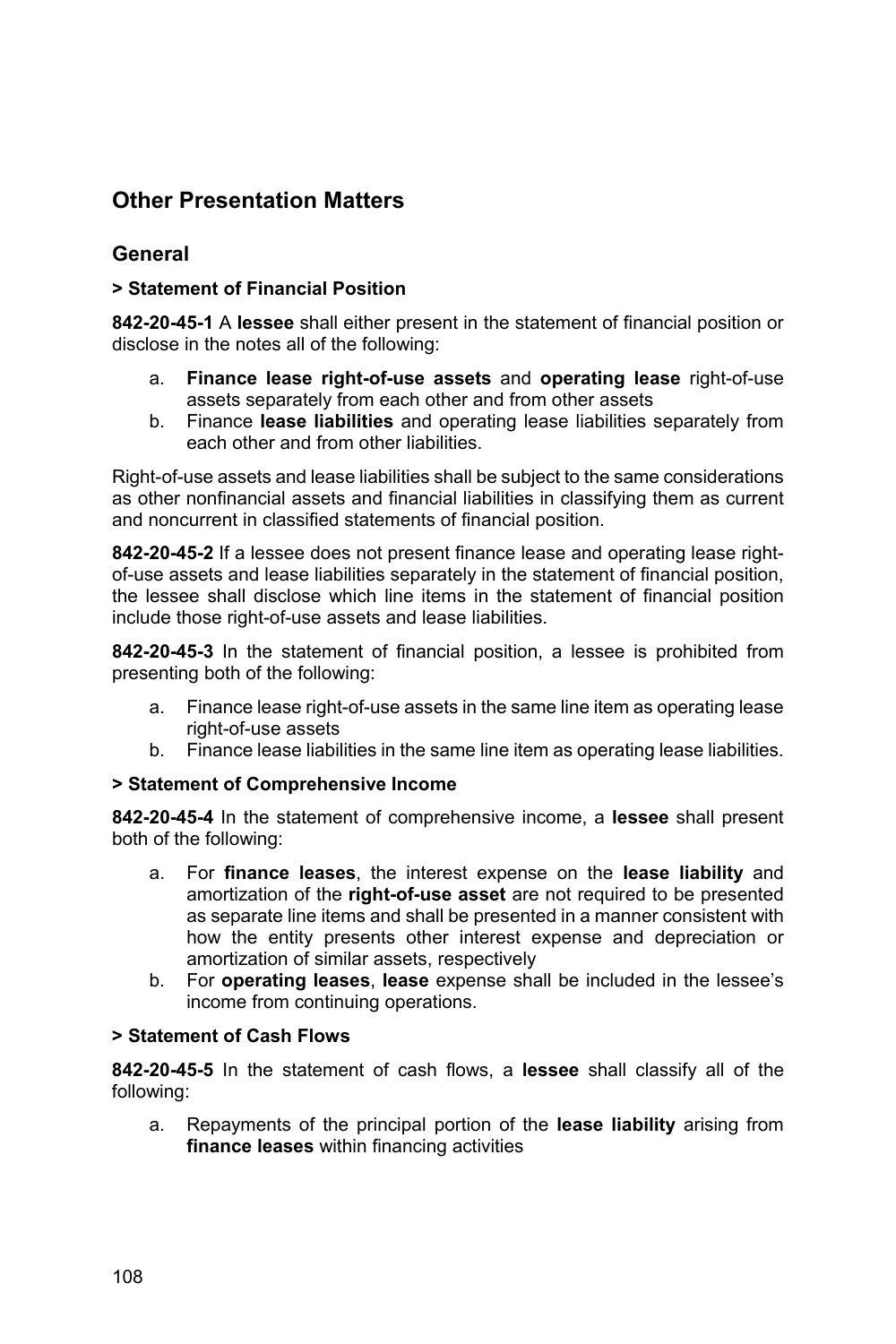- b. Interest on the lease liability arising from finance leases in accordance with the requirements relating to interest paid in Topic 230 on cash flows
- c. Payments arising from **operating leases** within operating activities, except to the extent that those payments represent costs to bring another asset to the condition and location necessary for its intended use, which should be classified within investing activities
- d. **Variable lease payments** and **short-term lease** payments not included in the lease liability within operating activities.

# **Disclosure**

# **General**

**842-20-50-1** The objective of the disclosure requirements is to enable users of financial statements to assess the amount, timing, and uncertainty of cash flows arising from **leases**. To achieve that objective, a **lessee** shall disclose qualitative and quantitative information about all of the following:

- a. Its leases (as described in paragraphs 842-20-50-3(a) through (b) and 842-20-50-7 through 50-8)
- b. The significant judgments made in applying the requirements in this Topic to those leases (as described in paragraph 842-20-50-3(c))
- c. The amounts recognized in the financial statements relating to those leases (as described in paragraphs 842-20-50-4 and 842-20-50-6).

**842-20-50-2** A lessee shall consider the level of detail necessary to satisfy the disclosure objective and how much emphasis to place on each of the various requirements. A lessee shall aggregate or disaggregate disclosures so that useful information is not obscured by including a large amount of insignificant detail or by aggregating items that have different characteristics.

**842-20-50-3** A lessee shall disclose all of the following:

- a. Information about the nature of its leases, including:
	- 1. A general description of those leases.
	- 2. The basis and terms and conditions on which **variable lease payments** are determined.
	- 3. The existence and terms and conditions of options to extend or terminate the lease. A lessee should provide narrative disclosure about the options that are recognized as part of its **right-of-use assets** and **lease liabilities** and those that are not.
	- 4. The existence and terms and conditions of **residual value guarantees** provided by the lessee.
	- 5. The restrictions or covenants imposed by leases, for example, those relating to dividends or incurring additional financial obligations.

A lessee should identify the information relating to **subleases** included in the disclosures provided in (1) through (5), as applicable.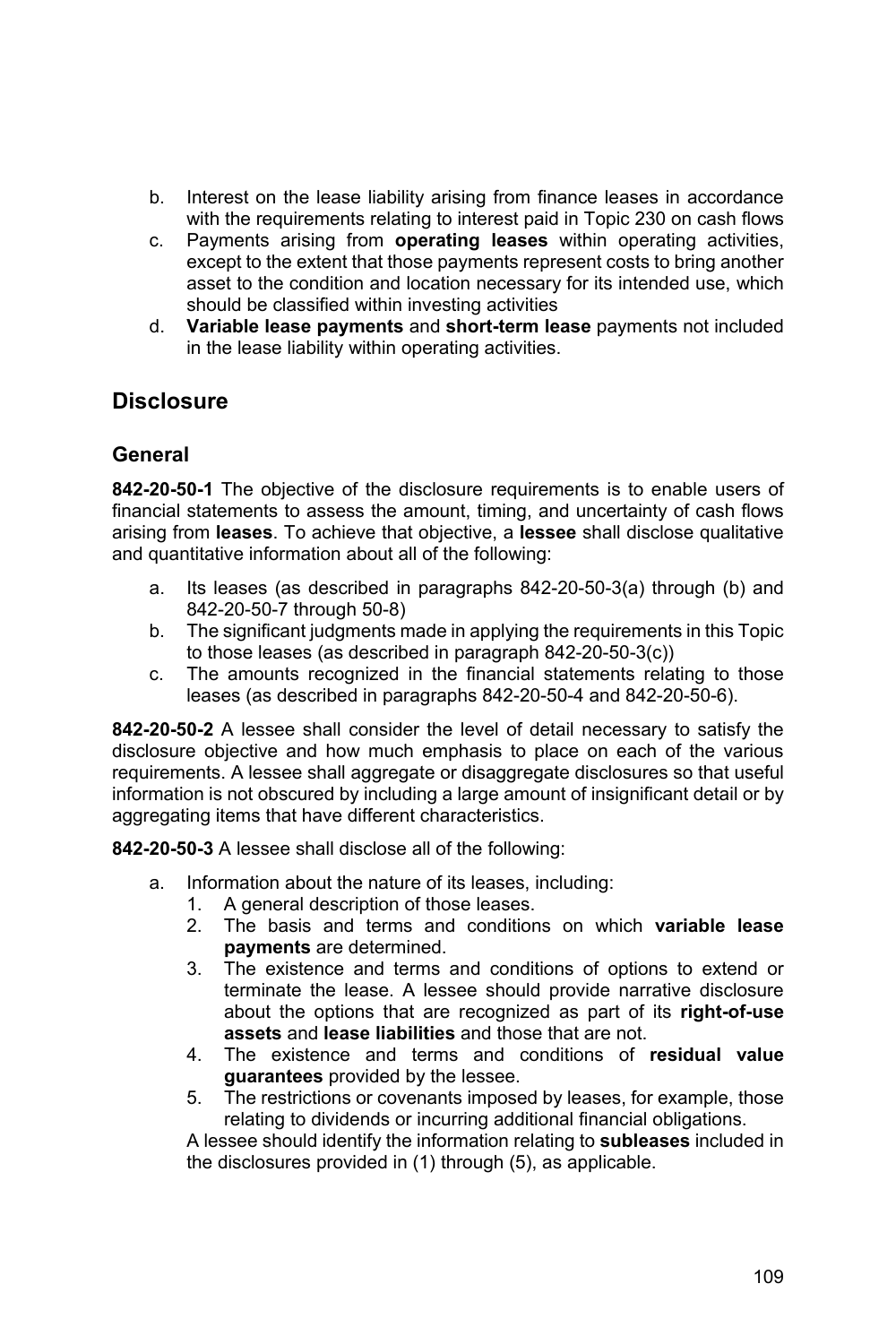- b. Information about leases that have not yet commenced but that create significant rights and obligations for the lessee, including the nature of any involvement with the construction or design of the **underlying asset**.
- c. Information about significant assumptions and judgments made in applying the requirements of this Topic, which may include the following:
	- 1. The determination of whether a **contract** contains a lease (as described in paragraphs 842-10-15-2 through 15-27)
	- 2. The allocation of the consideration in a contract between lease and nonlease components (as described in paragraphs 842-10-15-28 through 15-32)
	- 3. The determination of the **discount rate for the lease** (as described in paragraphs 842-20-30-2 through 30-4).

**842-20-50-4** For each period presented in the financial statements, a lessee shall disclose the following amounts relating to a lessee's total lease cost, which includes both amounts recognized in profit or loss during the period and any amounts capitalized as part of the cost of another asset in accordance with other Topics, and the cash flows arising from lease transactions:

- a. **Finance lease** cost, segregated between the amortization of the right-ofuse assets and interest on the lease liabilities.
- b. **Operating lease** cost determined in accordance with paragraphs 842- 20-25-6(a) and 842-20-25-7.
- c. **Short-term lease** cost, excluding expenses relating to leases with a **lease term** of one month or less, determined in accordance with paragraph 842-20-25-2.
- d. Variable lease cost determined in accordance with paragraphs 842-20- 25-5(b) and 842-20-25-6(b).
- e. Sublease income, disclosed on a gross basis, separate from the finance or operating lease expense.
- f. Net gain or loss recognized from sale and leaseback transactions in accordance with paragraph 842-40-25-4.
- g. Amounts segregated between those for finance and operating leases for the following items:
	- 1. Cash paid for amounts included in the measurement of lease liabilities, segregated between operating and financing cash flows
	- 2. Supplemental noncash information on lease liabilities arising from obtaining right-of-use assets
	- 3. Weighted-average remaining lease term
	- 4. Weighted-average discount rate.

**842-20-50-5** See paragraphs 842-20-55-11 through 55-12 for implementation guidance on preparing the weighted-average remaining lease term and the weighted-average discount rate disclosures. See Example 6 (paragraphs 842-20- 55-52 through 55-53) for an illustration of the lessee quantitative disclosure requirements in paragraph 842-20-50-4.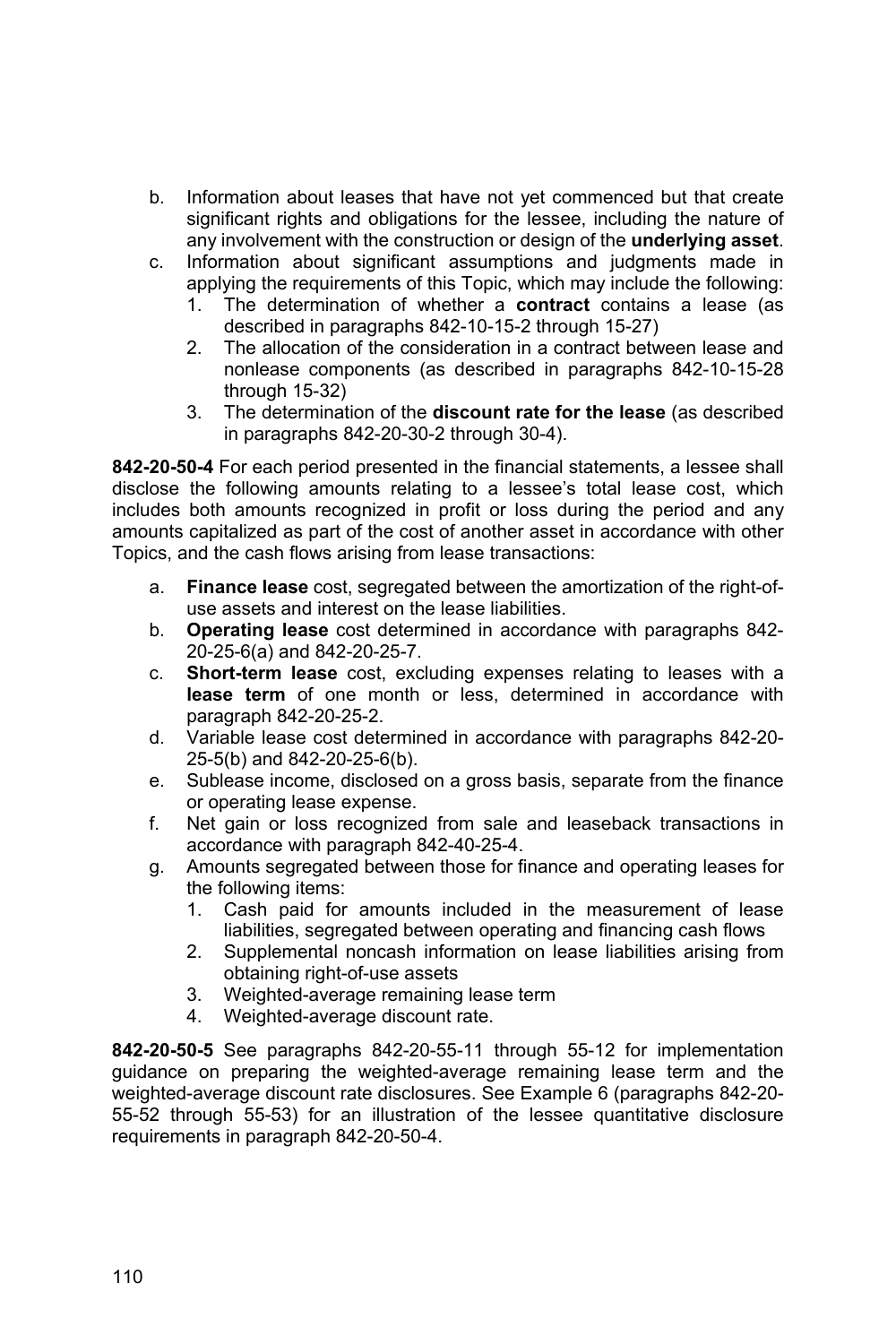**842-20-50-6** A lessee shall disclose a maturity analysis of its finance lease liabilities and its operating lease liabilities separately, showing the undiscounted cash flows on an annual basis for a minimum of each of the first five years and a total of the amounts for the remaining years. A lessee shall disclose a reconciliation of the undiscounted cash flows to the finance lease liabilities and operating lease liabilities recognized in the statement of financial position.

**842-20-50-7** A lessee shall disclose lease transactions between related parties in accordance with paragraphs 850-10-50-1 through 50-6.

**842-20-50-8** A lessee that accounts for short-term leases in accordance with paragraph 842-20-25-2 shall disclose that fact. If the short-term lease expense for the period does not reasonably reflect the lessee's short-term lease commitments, a lessee shall disclose that fact and the amount of its short-term lease commitments.

**842-20-50-9** A lessee that elects the practical expedient on not separating lease components from nonlease components in paragraph 842-10-15-37 shall disclose its accounting policy election and which class or classes of underlying assets it has elected to apply the practical expedient.

# **Implementation Guidance and Illustrations**

## **General**

#### **> Implementation Guidance**

#### **> > Recognition of Costs from Variable Lease Payments**

**842-20-55-1** A **lessee** should recognize costs from **variable lease payments** (in annual periods as well as in interim periods) before the achievement of the specified target that triggers the variable lease payments, provided the achievement of that target is considered **probable**.

**842-20-55-2** Variable lease costs recognized in accordance with paragraph 842- 20-55-1 should be reversed at such time that it is probable that the specified target will not be met.

#### **> > Pattern of Benefit from Use of the Underlying Asset**

**842-20-55-3** This Subtopic considers the right to control the use of the **underlying asset** as the equivalent of physical use. If the **lessee** controls the use of the underlying asset, recognition of **lease** cost in accordance with paragraph 842-20- 25-6(a) or amortization of the **right-of-use asset** in accordance with paragraph 842-20-35-7 should not be affected by the extent to which the lessee uses the underlying asset.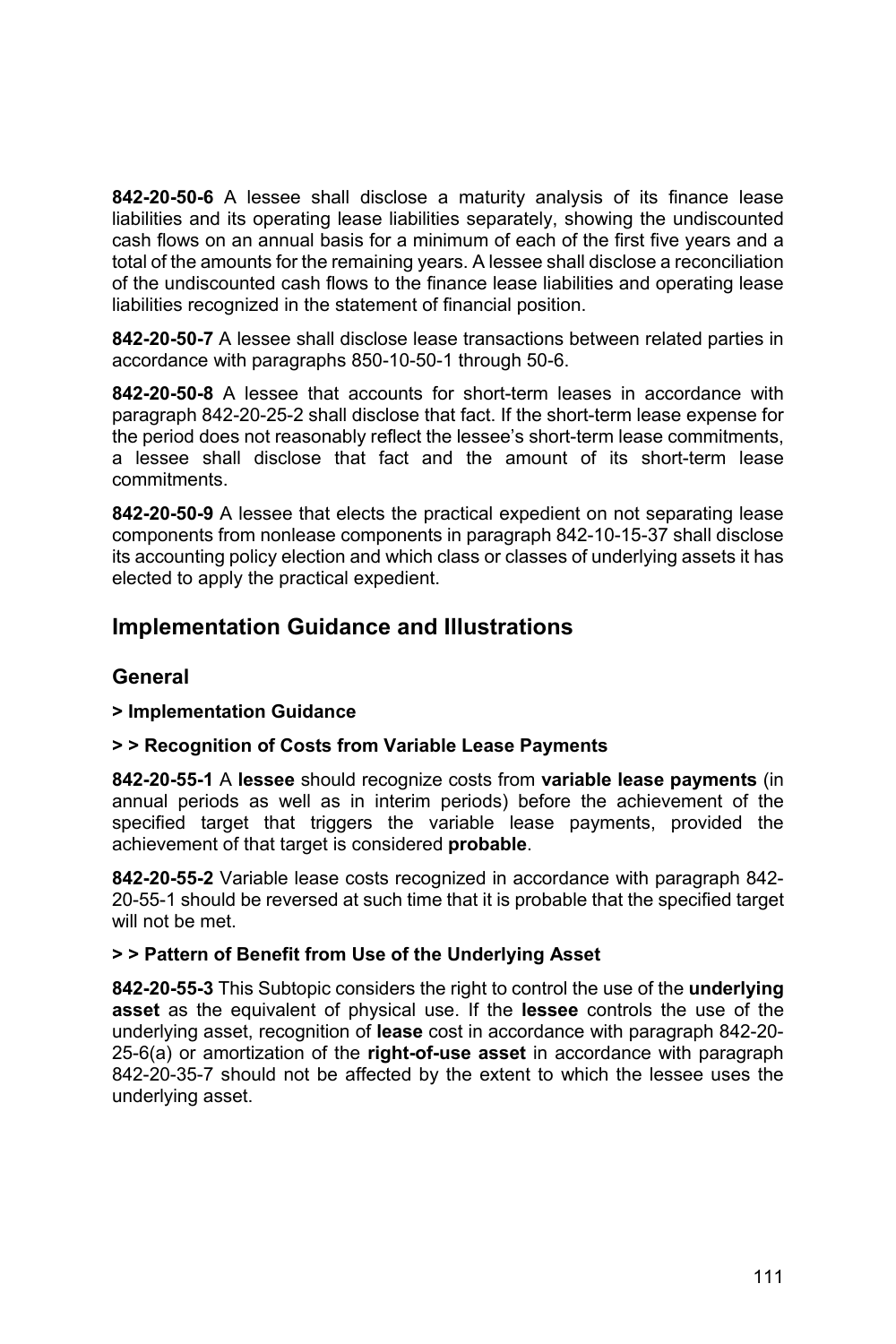## **> > Maintenance Deposits**

**842-20-55-4** Under certain **leases** (for example, certain equipment leases), a **lessee** is legally or contractually responsible for repair and maintenance of the **underlying asset** throughout the **lease term**. Additionally, certain lease agreements include provisions requiring the lessee to make deposits to the **lessor** to financially protect the lessor in the event the lessee does not properly maintain the underlying asset. Lease agreements often refer to these deposits as maintenance reserves or supplemental rent. However, the lessor is required to reimburse the deposits to the lessee on the completion of maintenance activities that the lessee is contractually required to perform under the lease agreement.

**842-20-55-5** Under a typical arrangement, maintenance deposits are calculated on the basis of a performance measure, such as hours of use of the underlying asset, and are contractually required under the terms of the lease agreement to be used to reimburse the lessee for required maintenance of the underlying asset on the completion of that maintenance. The lessor is contractually required to reimburse the lessee for the maintenance costs paid by the lessee, to the extent of the amounts on deposit.

**842-20-55-6** In some cases, the total cost of cumulative maintenance events over the term of the lease is less than the cumulative deposits, which results in excess amounts on deposit at the expiration of the lease. In those cases, some lease agreements provide that the lessor is entitled to retain such excess amounts, whereas other agreements specifically provide that, at the expiration of the lease agreement, such excess amounts are returned to the lessee (refundable maintenance deposit).

**842-20-55-7** The guidance in paragraphs 842-20-55-8 through 55-9 does not apply to payments to a lessor that are not substantively and contractually related to maintenance of the leased asset. If at the **commencement date** a lessee determines that it is less than **probable** that the total amount of payments will be returned to the lessee as a reimbursement for maintenance activities, the lessee should consider that when determining the portion of each payment that is not addressed by the guidance in paragraphs 842-20-55-8 through 55-9.

**842-20-55-8** Maintenance deposits paid by a lessee under an arrangement accounted for as a lease that are refunded only if the lessee performs specified maintenance activities should be accounted for as a deposit asset.

**842-20-55-9** A lessee should evaluate whether it is probable that an amount on deposit recognized under paragraph 842-20-55-8 will be returned to reimburse the costs of the maintenance activities incurred by the lessee. When an amount on deposit is less than probable of being returned, it should be recognized in the same manner as variable lease expense. When the underlying maintenance is performed, the maintenance costs should be expensed or capitalized in accordance with the lessee's maintenance accounting policy.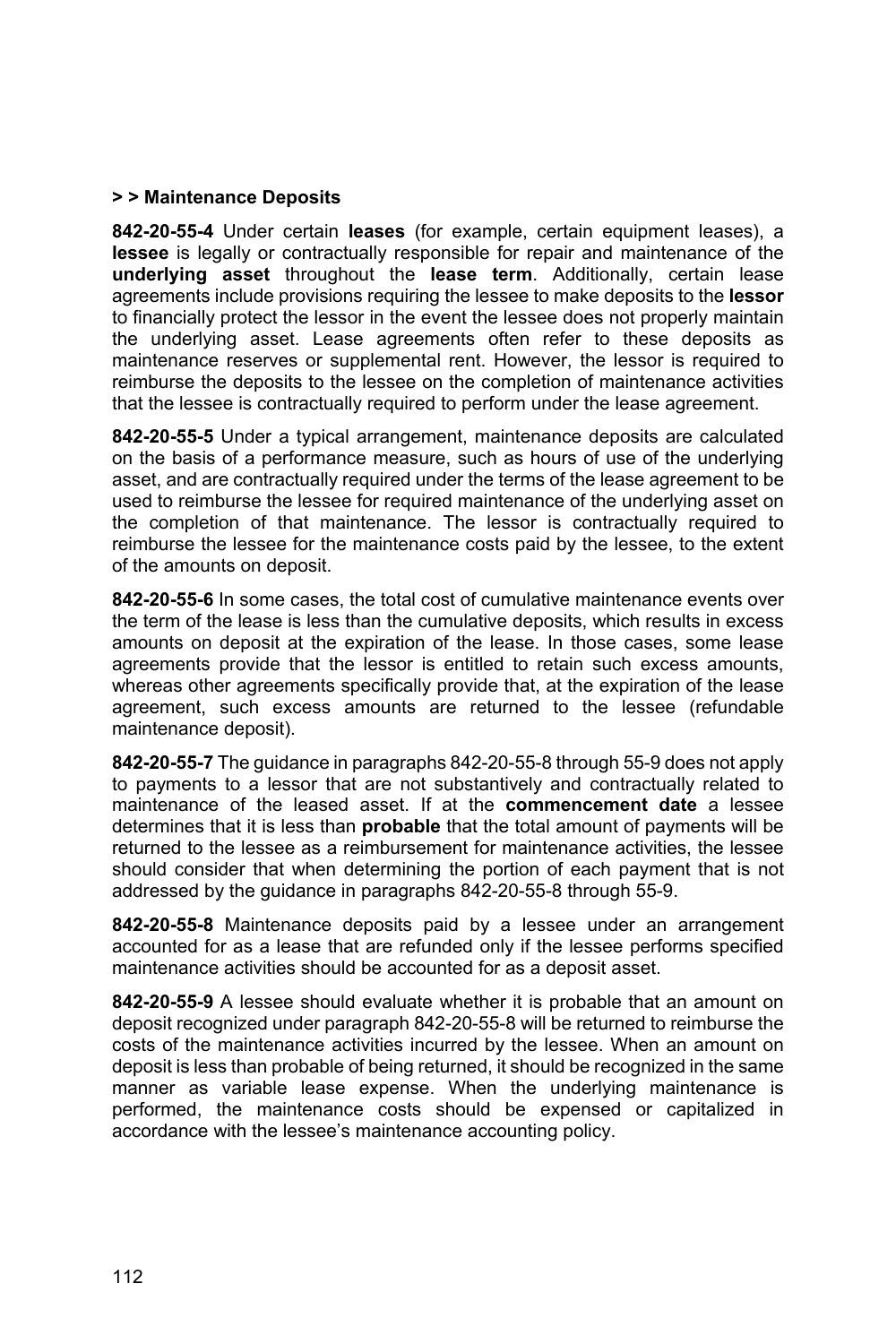## **> > Leases Denominated in a Foreign Currency**

**842-20-55-10** The **right-of-use asset** is a nonmonetary asset while the **lease liability** is a **monetary liability**. Therefore, in accordance with Subtopic 830-10 on foreign currency matters, when accounting for a **lease** that is denominated in a foreign currency, if remeasurement into the **lessee's** functional currency is required, the lease liability is remeasured using the current exchange rate, while the right-of-use asset is remeasured using the exchange rate as of the **commencement date**.

#### **> > Weighted-Average Remaining Lease Term and Weighted-Average Discount Rate Disclosures**

**842-20-55-11** The **lessee** should calculate the weighted-average remaining **lease term** on the basis of the remaining lease term and the **lease liability** balance for each **lease** as of the reporting date.

**842-20-55-12** The lessee should calculate the weighted-average discount rate on the basis of both of the following:

- a. The **discount rate for the lease** that was used to calculate the lease liability balance for each lease as of the reporting date
- b. The remaining balance of the **lease payments** for each lease as of the reporting date.

#### **> Illustrations**

#### **> > Illustration of a Short-Term Lease**

**842-20-55-13** Example 1 illustrates the assessment of whether a lease is a shortterm lease.

#### **> > > Example 1—Short-Term Lease**

**842-20-55-14** Lessee has made an accounting policy election not to recognize right-of-use assets and lease liabilities that arise from short-term leases for any class of underlying asset.

**842-20-55-15** Lessee enters into a 12-month lease of a vehicle, with an option to extend for another 12 months. Lessee has considered all relevant factors and determined that it is not reasonably certain to exercise the option to extend. Because at lease commencement Lessee is not reasonably certain to exercise the option to extend, the lease term is 12 months.

**842-20-55-16** The lease meets the definition of a short-term lease because the lease term is 12 months or less. Consequently, consistent with Lessee's accounting policy election, Lessee does not recognize the right-of-use asset and the lease liability arising from this lease.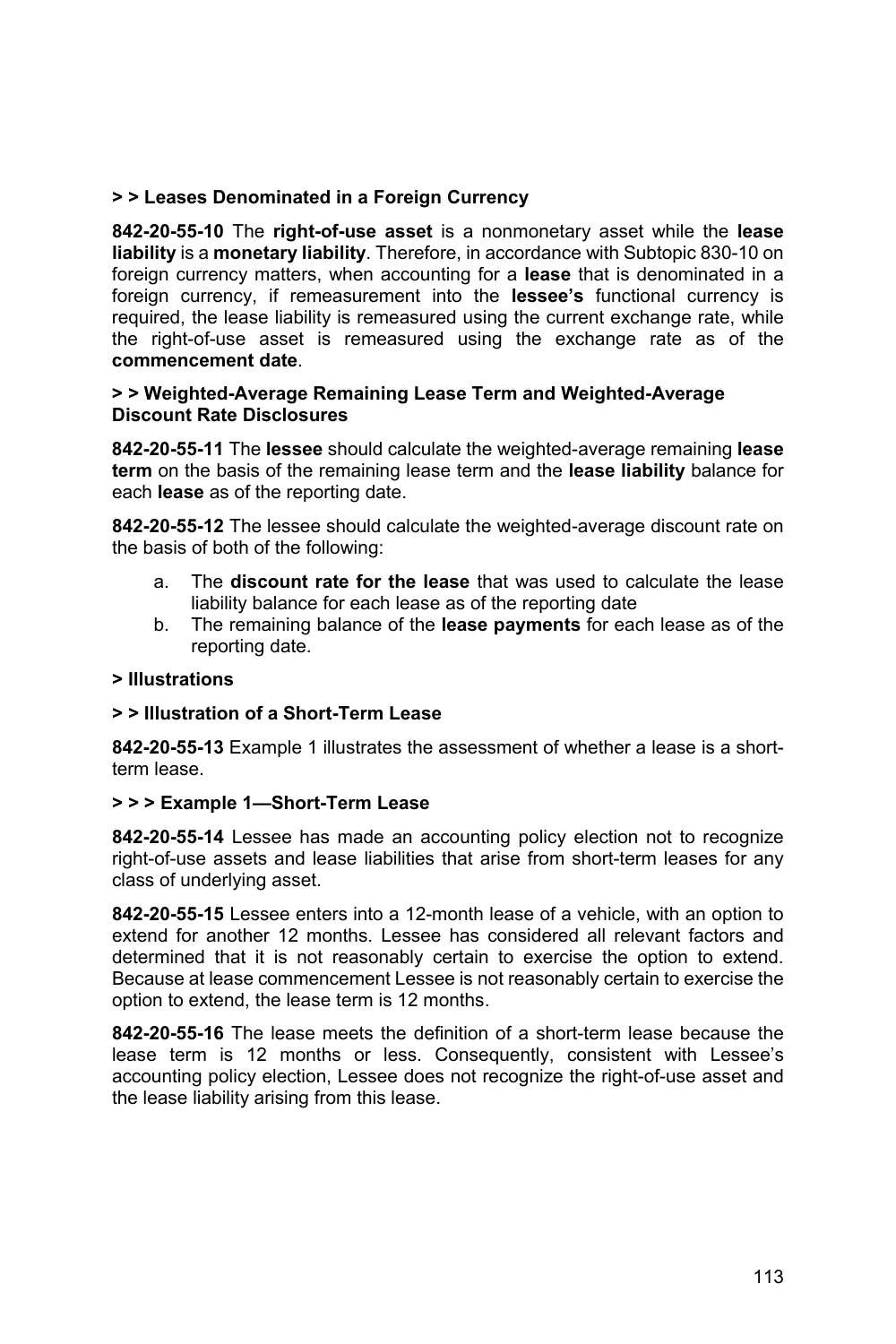## **> > Illustration of Discount Rate**

**842-20-55-17** Example 2 illustrates the determination of the discount rate for the lease.

### **> > > Example 2—Portfolio Approach to Establishing the Discount Rate for the Lease**

**842-20-55-18** Lessee, a public entity, is the parent of several consolidated subsidiaries. During the current period, 2 subsidiaries entered into a total of 400 individual leases of large computer servers, each with terms ranging between 4 and 5 years and annual payments ranging between \$60,000 and \$100,000, depending on the hardware capacity of the servers. In aggregate, total lease payments for these leases amount to \$30 million.

**842-20-55-19** The individual lease contracts do not provide information about the rate implicit in the lease. Lessee is BBB credit rated and actively raises debt in the corporate bond market. Both subsidiaries are unrated and do not actively engage in treasury operations in their respective markets. On the basis of its credit rating and the collateral represented by the leased servers, Lessee's incremental borrowing rate on \$60,000 through \$100,000 (the range of lease payments on each of the 400 leases) would be approximately 4 percent. Lessee notes that 5 year zero-coupon U.S. Treasury instruments are currently yielding 1.7 percent (a risk-free rate). Because Lessee conducts its treasury operations centrally (that is, at the consolidated group level), it is reasonably assumed that consideration of the group credit standing factored into how each lease was priced.

**842-20-55-20** Lessee may determine the discount rate for the lease for the 400 individual leases entered into on different dates throughout the current period by using a portfolio approach. That is, Lessee can apply a single discount rate to the portfolio of new leases. This is because during the period, the new leases are all of similar terms (four to five years), and Lessee's credit rating and the interest rate environment are stable. Because the pricing of the lease is influenced by the credit standing and profile of Lessee rather than the subsidiaries (that is, because Lessee conducts treasury operations for the consolidated group), Lessee concludes that its incremental borrowing rate of 4 percent is an appropriate discount rate for each of the 400 leases entered into by Lessee's 2 subsidiaries during the period. Because Lessee is a public entity, it is not permitted to use a risk-free discount rate.

#### **> > Illustrations of Lessee Recognition, Measurement, and Reassessment of the Lease Term**

**842-20-55-21** Example 3 illustrates how a lessee would initially and subsequently measure right-of-use assets and lease liabilities and how a lessee would account for a change in the lease term.

## **> > > Example 3—Initial and Subsequent Measurement by a Lessee and Accounting for a Change in the Lease Term**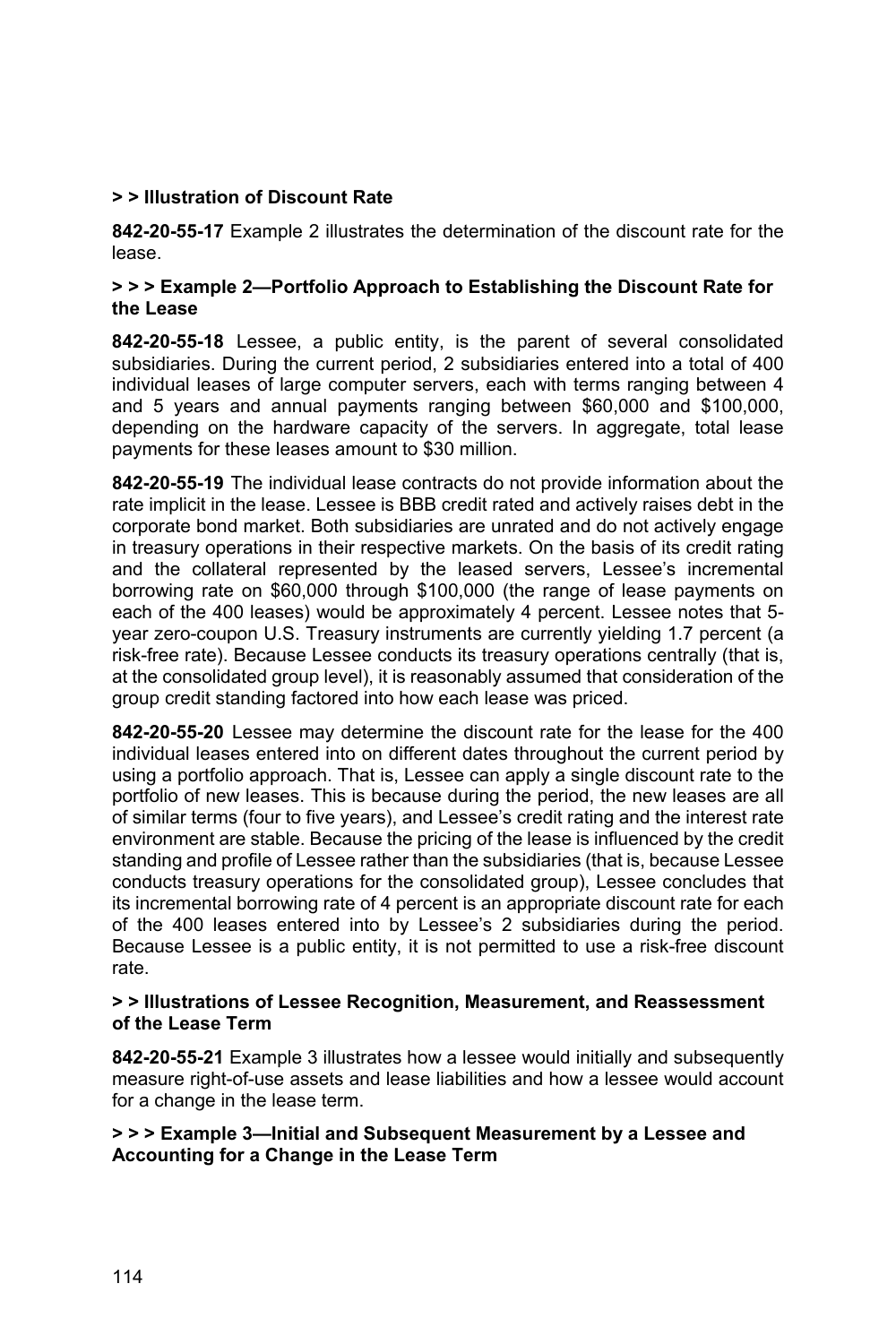## **> > > > Case A—Initial and Subsequent Measurement of the Right-of-Use Asset and the Lease Liability**

**842-20-55-22** Lessee enters into a 10-year lease of an asset, with an option to extend for an additional 5 years. Lease payments are \$50,000 per year during the initial term and \$55,000 per year during the optional period, all payable at the beginning of each year. Lessee incurs initial direct costs of \$15,000.

**842-20-55-23** At the commencement date, Lessee concludes that it is not reasonably certain to exercise the option to extend the lease and, therefore, determines the lease term to be 10 years.

**842-20-55-24** The rate implicit in the lease is not readily determinable. Lessee's incremental borrowing rate is 5.87 percent, which reflects the fixed rate at which Lessee could borrow a similar amount in the same currency, for the same term, and with similar collateral as in the lease at the commencement date.

**842-20-55-25** At the commencement date, Lessee makes the lease payment for the first year, incurs initial direct costs, and measures the lease liability at the present value of the remaining 9 payments of \$50,000, discounted at the rate of 5.87 percent, which is \$342,017. Lessee also measures a right-of-use asset of \$407,017 (the initial measurement of the lease liability plus the initial direct costs and the lease payment for the first year).

**842-20-55-26** During the first year of the lease, Lessee recognizes lease expense depending on how the lease is classified. Paragraphs 842-20-55-27 through 55- 30 illustrate the lease expense depending on whether the lease is classified as a finance lease or as an operating lease.

## **> > > > > If the Lease Is Classified as a Finance Lease**

**842-20-55-27** Lessee depreciates its owned assets on a straight-line basis. Therefore, the right-of-use asset would be amortized on a straight-line basis over the 10-year lease term. The lease liability is increased to reflect the Year 1 interest on the lease liability in accordance with the interest method. As such, in Year 1 of the lease, Lessee recognizes the amortization expense of \$40,702 (\$407,017  $\div$ 10) and the interest expense of \$20,076 (5.87% × \$342,017).

**842-20-55-28** At the end of the first year of the lease, the carrying amount of Lessee's lease liability is  $$362,093$  ( $$342,017 + $20,076$ ), and the carrying amount of the right-of-use asset is \$366,315 (\$407,017 – \$40,702).

#### **> > > > > If the Lease Is Classified as an Operating Lease**

**842-20-55-29** Lessee determines the cost of the lease to be \$515,000 (sum of the lease payments for the lease term and initial direct costs incurred by Lessee). The annual lease expense to be recognized is therefore \$51,500 (\$515,000  $\div$  10 years).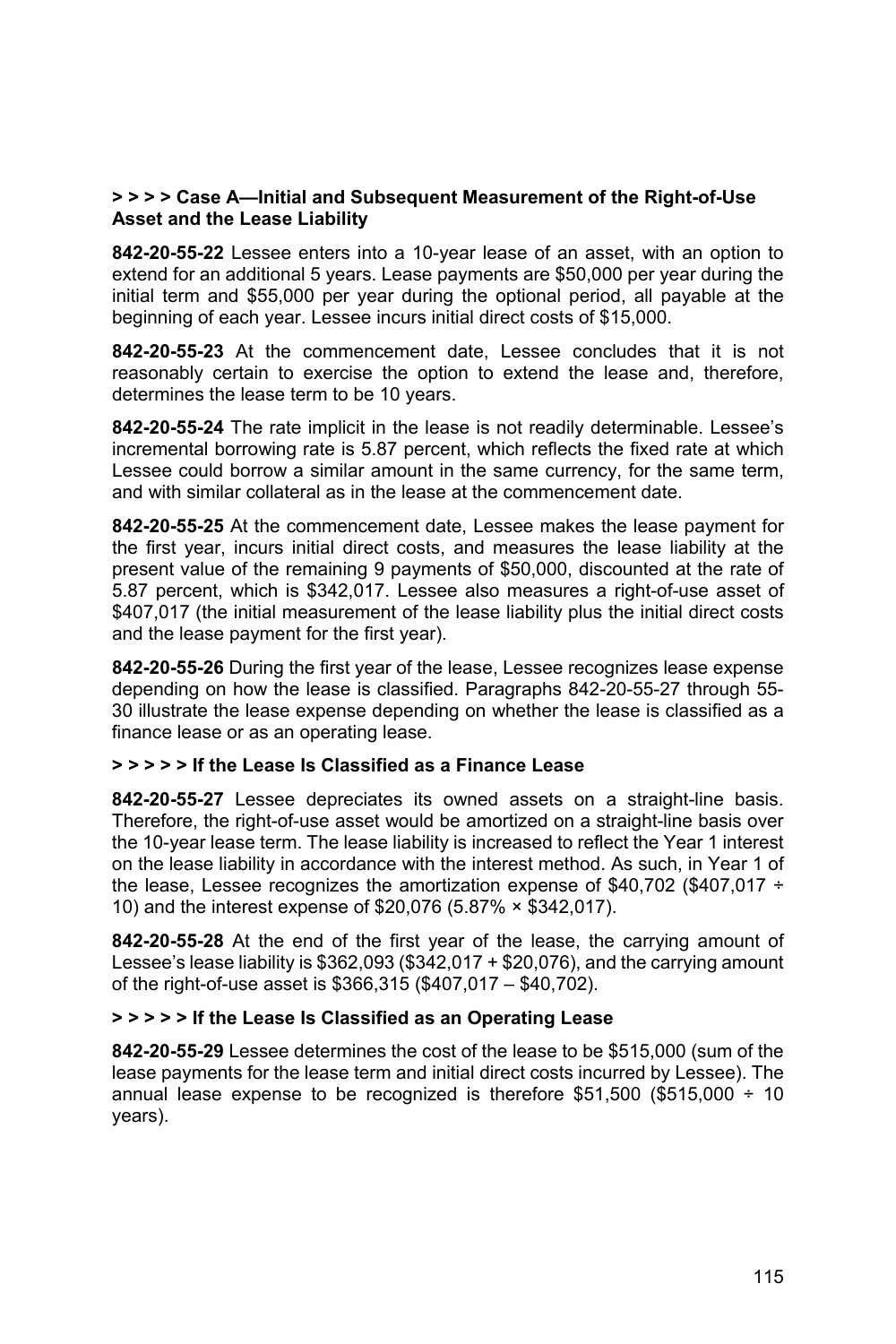**842-20-55-30** At the end of the first year of the lease, the carrying amount of Lessee's lease liability is \$362,093 (\$342,017 + \$20,076), and the carrying amount of the right-of-use asset is \$375,593 (the carrying amount of the lease liability plus the remaining initial direct costs, which equal \$13,500).

## **> > > > Case B—Accounting for a Change in the Lease Term**

**842-20-55-31** At the end of Year 6 of the lease, Lessee makes significant leasehold improvements. Those improvements are expected to have significant economic value for Lessee at the end of the original lease term of 10 years. The improvements result in the underlying asset having greater utility to Lessee than alternative assets that could be leased for a similar amount and that are expected to have significant economic life beyond the original lease term. Consequently, construction of the leasehold improvements is deemed a significant event or significant change in circumstances that directly affects whether Lessee is reasonably certain to exercise the option to extend the lease and triggers a reassessment of the lease term. Upon reassessing the lease term, at the end of Year 6, Lessee concludes that it is reasonably certain to exercise the option to extend the lease for five years. Taking into consideration the extended remaining lease term, Lessee's incremental borrowing rate at the end of Year 6 is 7.83 percent. As a result of Lessee's remeasuring the remaining lease term to nine years, Lessee also would remeasure any variable lease payments that depend on an index or a rate; however, in this Example, there are no variable lease payments that depend on an index or a rate. In accordance with paragraph 842-10-25-1, Lessee reassesses the lease classification as a result of the change in the lease term. Assume for purposes of this Example that the reassessment does not change the classification of the lease from that determined at the commencement date.

**842-20-55-32** At the end of Year 6, before accounting for the change in the lease term, the lease liability is \$183,973 (present value of 4 remaining payments of \$50,000, discounted at the rate of 5.87 percent). Lessee's right-of-use asset is \$162,807 if the lease is classified as a finance lease or \$189,973 if the lease is classified as an operating lease (the balance of the remeasured lease liability at the end of Year 6 plus the remaining initial direct costs of \$6,000).

**842-20-55-33** Lessee remeasures the lease liability, which is now equal to the present value of 4 payments of \$50,000 followed by 5 payments of \$55,000, all discounted at the rate of 7.83 percent, which is \$355,189. Lessee increases the lease liability by \$171,216, representing the difference between the remeasured liability and its current carrying amount (\$355,189 – \$183,973). The corresponding adjustment is made to the right-of-use asset to reflect the cost of the additional rights.

**842-20-55-34** Following the adjustment, the carrying amount of Lessee's right-ofuse asset is \$334,023 if the lease is a finance lease (that is, \$162,807 + \$171,216) or \$361,189 if the lease is an operating lease (that is, \$189,973 + \$171,216).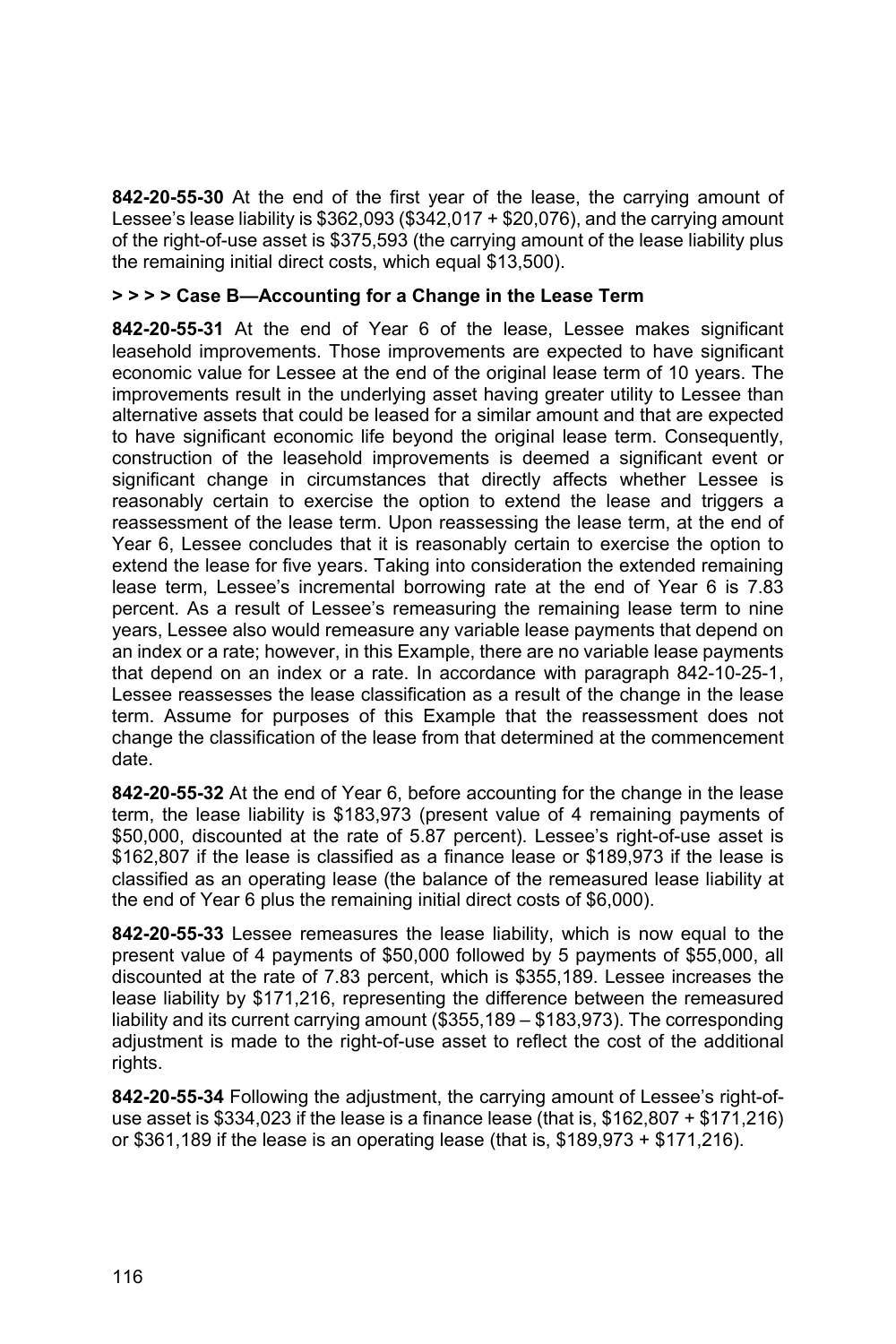**842-20-55-35** Lessee then makes the \$50,000 lease payment for Year 7, reducing the lease liability to \$305,189 (\$355,189 – \$50,000), regardless of how the lease is classified.

**842-20-55-36** Lessee recognizes lease expense in Year 7 as follows, depending on how the lease had been classified at the commencement date.

### **> > > > > If the Lease Is Classified as a Finance Lease at the Commencement Date**

**842-20-55-37** Lessee depreciates its owned assets on a straight-line basis. Therefore, the right-of-use asset will be amortized on a straight-line basis over the lease term. The lease liability will be reduced in accordance with the interest method. As such, in Year 7 (the first year following the remeasurement), Lessee recognizes amortization expense of  $$37,114$  (\$334,023 ÷ 9) and interest expense of \$23,896 (7.83% × \$305,189).

## **> > > > > If the Lease Is Classified as an Operating Lease at the Commencement Date**

**842-20-55-38** Lessee determines the remaining cost of the lease as the sum of the following:

- a. The total lease payments, as adjusted for the remeasurement, which is the sum of \$500,000 (10 payments of \$50,000 during the initial lease term) and \$275,000 (5 payments of \$55,000 during the term of the lease extension); plus
- b. The total initial direct costs attributable to the lease of \$15,000; minus
- c. The periodic lease cost recognized in prior periods of \$309,000.

**842-20-55-39** The amount of the remaining cost of the lease is therefore \$481,000 (\$775,000 + \$15,000 – \$309,000). Consequently, Lessee determines that the annual expense to be recognized throughout the remainder of the lease term is  $$53,444$  (\$481,000 ÷ the remaining lease term of 9 years).

## **> > Illustrations of Lessee Recognition and Measurement in an Operating Lease**

**842-20-55-40** Example 4 illustrates how a lessee would recognize lease cost in an operating lease and initially and subsequently measure right-of-use assets and lease liabilities for that lease.

#### **> > > Example 4—Recognition and Initial and Subsequent Measurement by a Lessee in an Operating Lease**

**842-20-55-41** Lessee enters into a 10-year lease for 5,000 square feet of office space. The annual lease payment is \$10,000, paid in arrears, and increases 5 percent each year during the lease term. Lessee's incremental borrowing rate at lease commencement is 6 percent. Lessee classifies the lease as an operating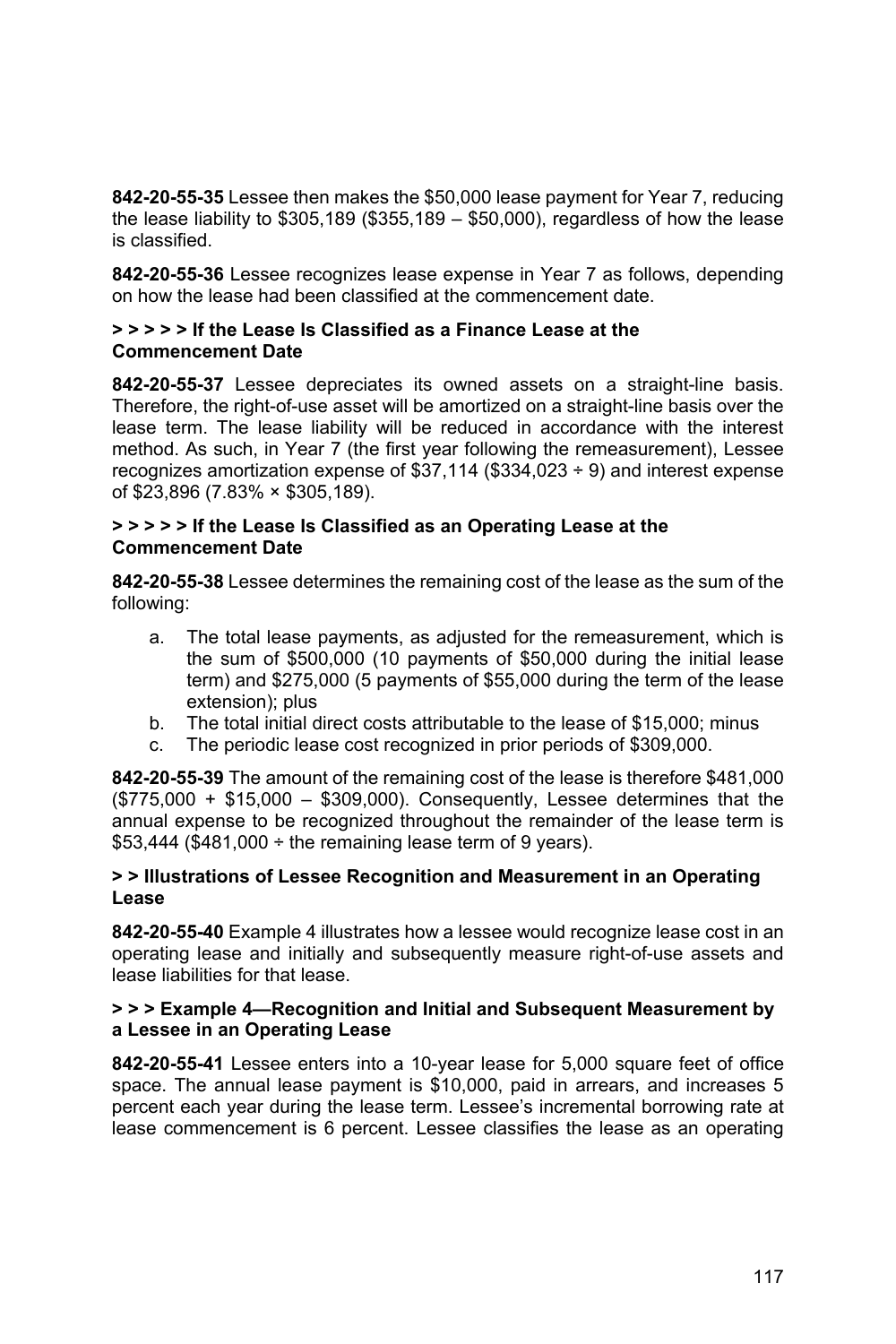lease in accordance with paragraphs 842-10-25-2 through 25-3. Lessee incurs initial direct costs of \$5,000.

**842-20-55-42** At the commencement date, Lessee receives a \$10,000 cash payment from Lessor that Lessee accounts for as a lease incentive. Lessee measures the lease liability at the present value of the 10 remaining lease payments (\$10,000 in Year 1, increasing by 5 percent each year thereafter), discounted at the rate of 6 percent, which is \$90,434. Lessee also measures a right-of-use asset of \$85,434 (the initial measurement of the lease liability + the initial direct costs of \$5,000 – the lease incentive of \$10,000).

**842-20-55-43** During the first year of the lease, Lessee determines the remaining cost of the lease as the sum of the following:

- a. The total lease payments of \$115,779 (the sum of the 10 escalating payments to Lessor during the lease term of \$125,779 − the lease incentive paid to Lessee at the commencement date of \$10,000)
- b. The total initial direct costs attributable to the lease of \$5,000.

The amount of the remaining lease cost is therefore  $$120,779$  (\$115,779 + \$5,000). Consequently, Lessee determines that the single lease cost to be recognized every year throughout the lease term is  $$12,078$  (\$120,779  $\div$  10 years). This assumes that there are no remeasurements of the lease liability or modifications to the lease throughout the lease term.

**842-20-55-44** At the end of Year 1, the carrying amount of the lease liability is \$85,860 (9 remaining lease payments, discounted at the rate of 6 percent), and the carrying amount of the right-of-use asset is the amount of the liability, adjusted for the following:

- a. Accrued lease payments of \$2,578 (the amount of payments to Lessor to be recognized as part of the single lease cost each year during the lease of \$12,578 [total payments to Lessor of \$125,779 ÷ 10 years] − the first year's lease payment of \$10,000)
- b. Unamortized initial direct costs of \$4,500 (gross initial direct costs of \$5,000 – amounts recognized previously as part of the single lease cost of \$500 [total initial direct costs of  $$5,000 \div 10$  years])
- c. The remaining balance of the lease incentive of \$9,000 (gross lease incentive of \$10,000 – amounts recognized previously as part of the single lease cost of \$1,000 [total lease incentives of  $$10,000 \div 10$  years]).

Therefore, at the end of Year 1, Lessee measures the right-of-use asset at the amount of \$78,782 (\$85,860 – \$2,578 + \$4,500 – \$9,000).

**842-20-55-45** At the beginning of Year 2, Lessee determines the remaining cost of the lease to be \$108,701 (the total lease payments of \$115,779 + the total initial direct costs of \$5,000 – the single lease cost recognized in Year 1 of \$12,078). The single lease cost to be recognized in Year 2 is still \$12,078 (\$108,701  $\div$  9 years). For the purposes of the Example, only the first two years' determination of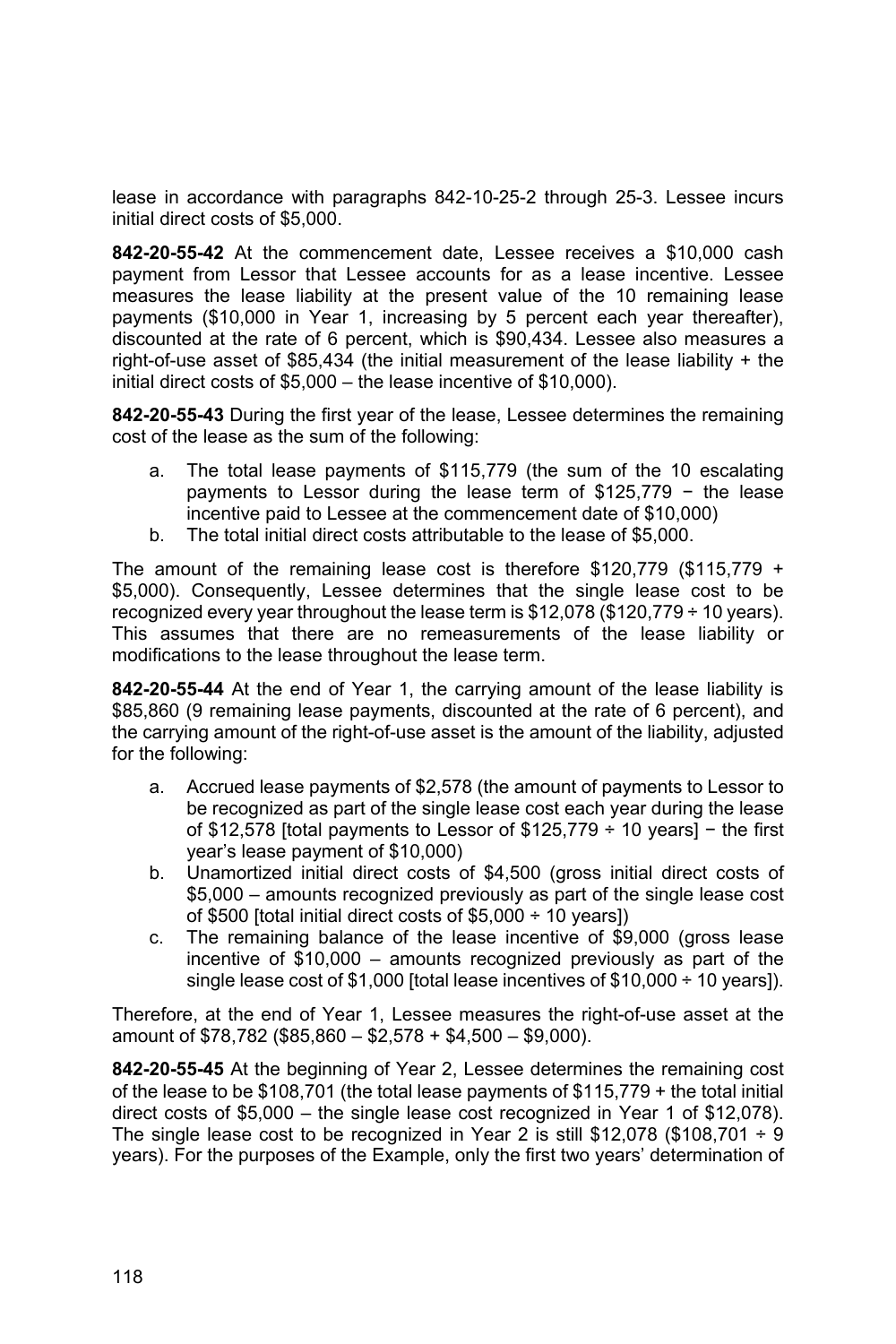the single lease cost are shown. However, the single lease cost will be determined in the same way as in Years 1 and 2 for the remainder of the lease and, in this Example, will continue to equal \$12,078 every period for the remainder of the lease term assuming that there are no remeasurements of the lease liability or modifications to the lease.

**842-20-55-46** At the end of Year 2, the carrying amount of the lease liability is \$80,511, and the carrying amount of the right-of-use asset is \$71,855 (the carrying amount of the lease liability of  $$80,511 -$  the accrued lease payments of  $$4,656 +$ the unamortized initial direct costs of \$4,000 – the remaining balance of the lease incentive received of \$8,000). For the purposes of the Example, the subsequent measurement of the lease liability and the subsequent measurement of the rightof-use asset are shown only for the first two years. However, Lessee will continue to measure the lease liability and the right-of-use asset for this lease in the same manner throughout the remainder of the lease term.

## **> > Illustration of Impairment of a Right-of-Use Asset**

**842-20-55-47** Example 5 illustrates impairment of a right-of-use asset.

#### **> > > Example 5—Impairment of a Right-of-Use Asset in an Operating Lease**

**842-20-55-48** Lessee enters into a 10-year lease of a nonspecialized asset. Lease payments are \$10,000 per year, payable in arrears. The lease does not transfer ownership of the underlying asset or grant Lessee an option to purchase the underlying asset. At lease commencement, the remaining economic life of the underlying asset is 50 years, and the fair value of the underlying asset is \$600,000. Lessee does not incur any initial direct costs as a result of the lease. Lessee's incremental borrowing rate is 7 percent, which reflects the fixed rate at which Lessee could borrow the amount of the lease payments in the same currency, for the same term, and with similar collateral as in the lease at commencement. The lease is classified as an operating lease.

**842-20-55-49** At the commencement date, Lessee recognizes the lease liability of \$70,236 (the present value of the 10 lease payments of \$10,000, discounted at the rate of 7 percent). Lessee also recognizes a right-of-use asset of \$70,236 (the initial measurement of the lease liability). Lessee determines the cost of the lease to be \$100,000 (the total lease payments for the lease term). The annual lease expense to be recognized is therefore  $$10,000$  (\$100,000 ÷ 10 years).

**842-20-55-50** At the end of Year 3, when the carrying amount of the lease liability and the right-of-use asset are both \$53,893, Lessee determines that the right-ofuse asset is impaired in accordance with Section 360-10-35 and recognizes an impairment loss of \$35,000. The right-of-use asset is part of an asset group that Lessee tested for recoverability because of a significant adverse change in the business climate that affects Lessee's ability to derive benefit from the assets within the asset group. The portion of the total impairment loss for the asset group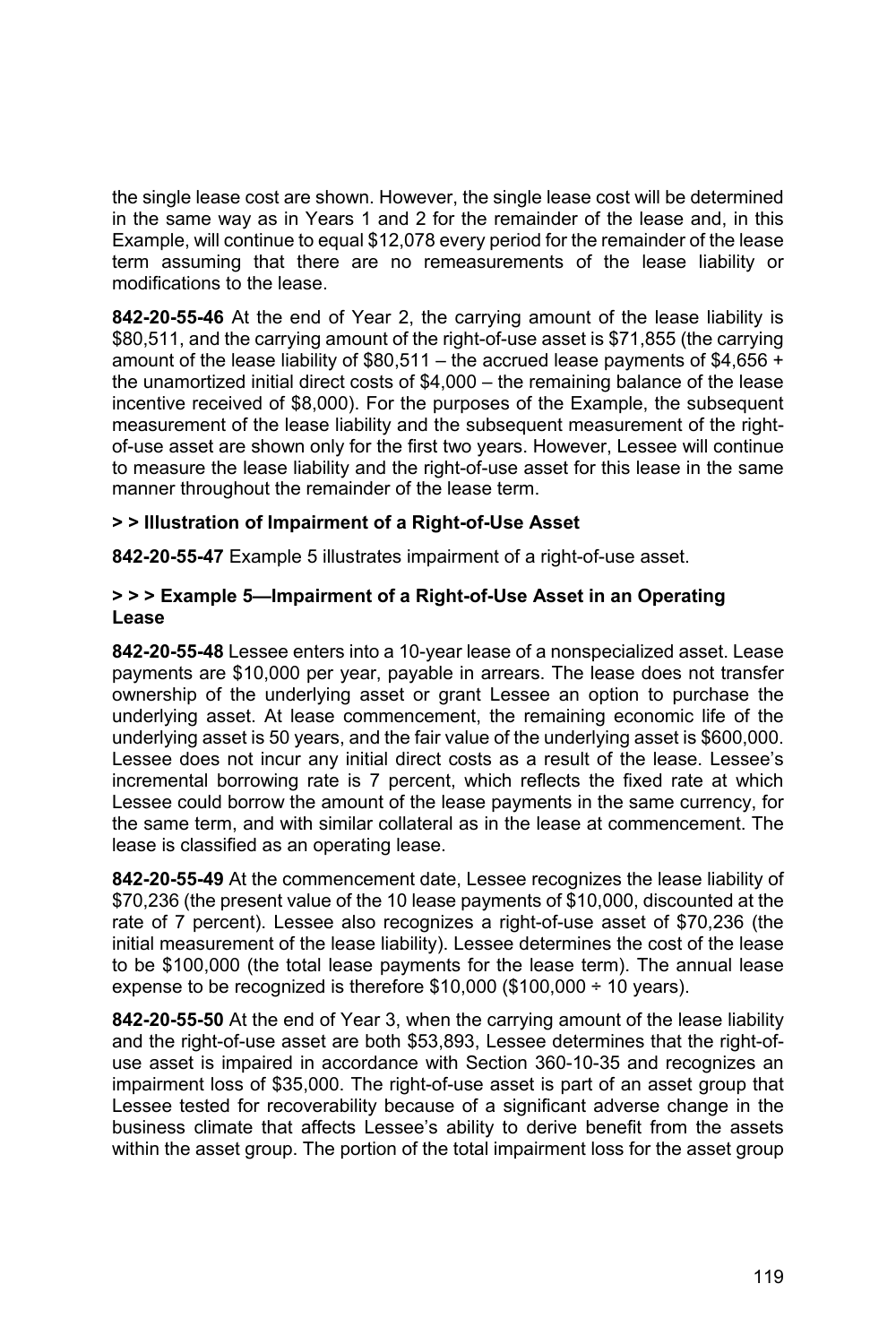allocated to the right-of-use asset in accordance with paragraph 360-10-35-28 is \$35,000. After the impairment charge, the carrying amount of the right-of-use asset at the end of Year 3 is \$18,893 (\$53,893 – \$35,000). Because of the impairment, the total expense recognized in Year 3 is \$45,000 (\$10,000 in lease expense + the \$35,000 impairment charge). Beginning in Year 4, and for the remainder of the lease term, the single lease cost recognized by Lessee in accordance with paragraphs 842-20-25-6(a) and 842-20-25-7 will equal the sum of the following:

- a. Amortization of the right-of-use asset remaining after the impairment  $($18,893 \div 7 \text{ years} = $2,699 \text{ per year})$
- b. Accretion of the lease liability. For example, in Year 4, the accretion is \$3,773 (\$53,893 × 7%) and, in Year 5, the accretion is \$3,337 (\$47,665  $× 7\%$ ).

**842-20-55-51** Consequently, at the end of Year 4, the carrying amount of the lease liability is \$47,665 (that is, calculated as either the present value of the remaining lease payments, discounted at 7 percent, or the previous balance of \$53,893 – \$10,000 Year 4 lease payment + the \$3,773 accretion of the lease liability). The carrying amount of the right-of-use asset is \$16,194 (the previous balance of \$18,893 – \$2,699 amortization). Lessee measures the lease liability and the rightof-use asset in this manner throughout the remainder of the lease term.

## **> > Illustration of Lessee Quantitative Disclosure Requirements**

**842-20-55-52** Example 6 illustrates how a lessee may meet the quantitative disclosure requirements in paragraph 842-20-50-4.

#### **> > > Example 6—Lessee Quantitative Disclosure Requirements in Paragraph 842-20-50-4**

**842-20-55-53** The following Example illustrates how a lessee may meet the quantitative disclosure requirements in paragraph 842-20-50-4.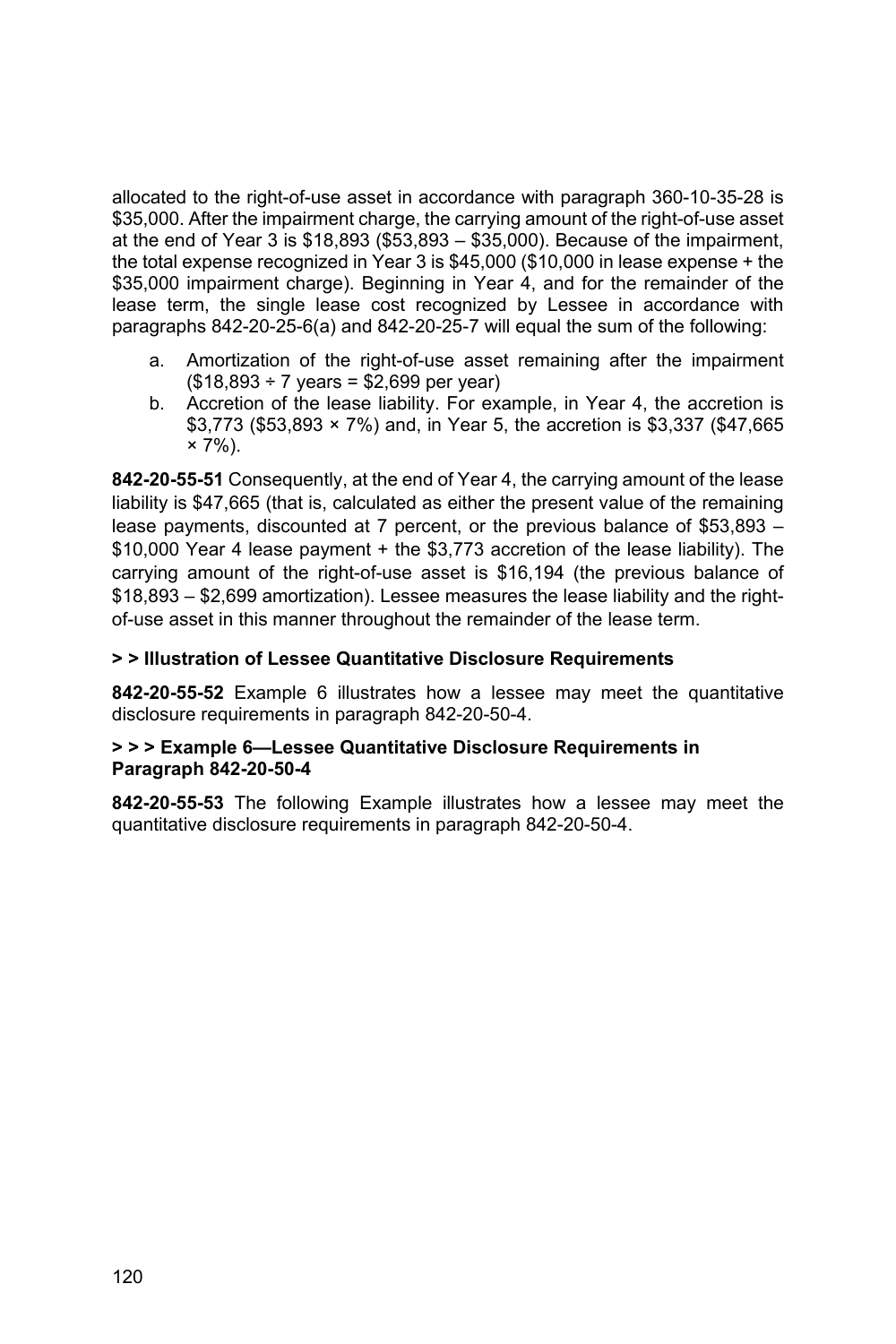|                                                                                 | Year Ending December 31, |             |
|---------------------------------------------------------------------------------|--------------------------|-------------|
|                                                                                 | 20X2                     | <b>20X1</b> |
| Lease cost                                                                      |                          |             |
| Finance lease cost:                                                             | \$XXX                    | \$XXX       |
| Amortization of right-of-use assets                                             | XXX                      | XXX         |
| Interest on lease liabilities                                                   | <b>XXX</b>               | <b>XXX</b>  |
| Operating lease cost                                                            | <b>XXX</b>               | <b>XXX</b>  |
| Short-term lease cost                                                           | XXX                      | <b>XXX</b>  |
| Variable lease cost                                                             | <b>XXX</b>               | <b>XXX</b>  |
| Sublease income                                                                 | (XXX)                    | (XXX)       |
| Total lease cost                                                                | \$XXX                    | \$XXX       |
|                                                                                 |                          |             |
| Other information                                                               |                          |             |
| (Gains) and losses on sale and leaseback<br>transactions, net                   | \$(XXX)                  | \$XXX       |
| Cash paid for amounts included in the<br>measurement of lease liabilities       | XXX                      | XXX         |
| Operating cash flows from finance leases                                        | <b>XXX</b>               | <b>XXX</b>  |
| Operating cash flows from operating leases                                      | <b>XXX</b>               | <b>XXX</b>  |
| Financing cash flows from finance leases                                        | <b>XXX</b>               | <b>XXX</b>  |
| Right-of-use assets obtained in exchange for<br>new finance lease liabilities   | <b>XXX</b>               | XXX         |
| Right-of-use assets obtained in exchange for<br>new operating lease liabilities | <b>XXX</b>               | <b>XXX</b>  |
| Weighted-average remaining lease<br>term-finance leases                         | X.X years                | X.X years   |
| Weighted-average remaining lease<br>term-operating leases                       | X.X years                | X.X years   |
| Weighted-average discount rate-finance<br>leases                                | $X.X\%$                  | $X.X\%$     |
| Weighted-average discount rate-operating                                        | $X.X\%$                  | $X.X\%$     |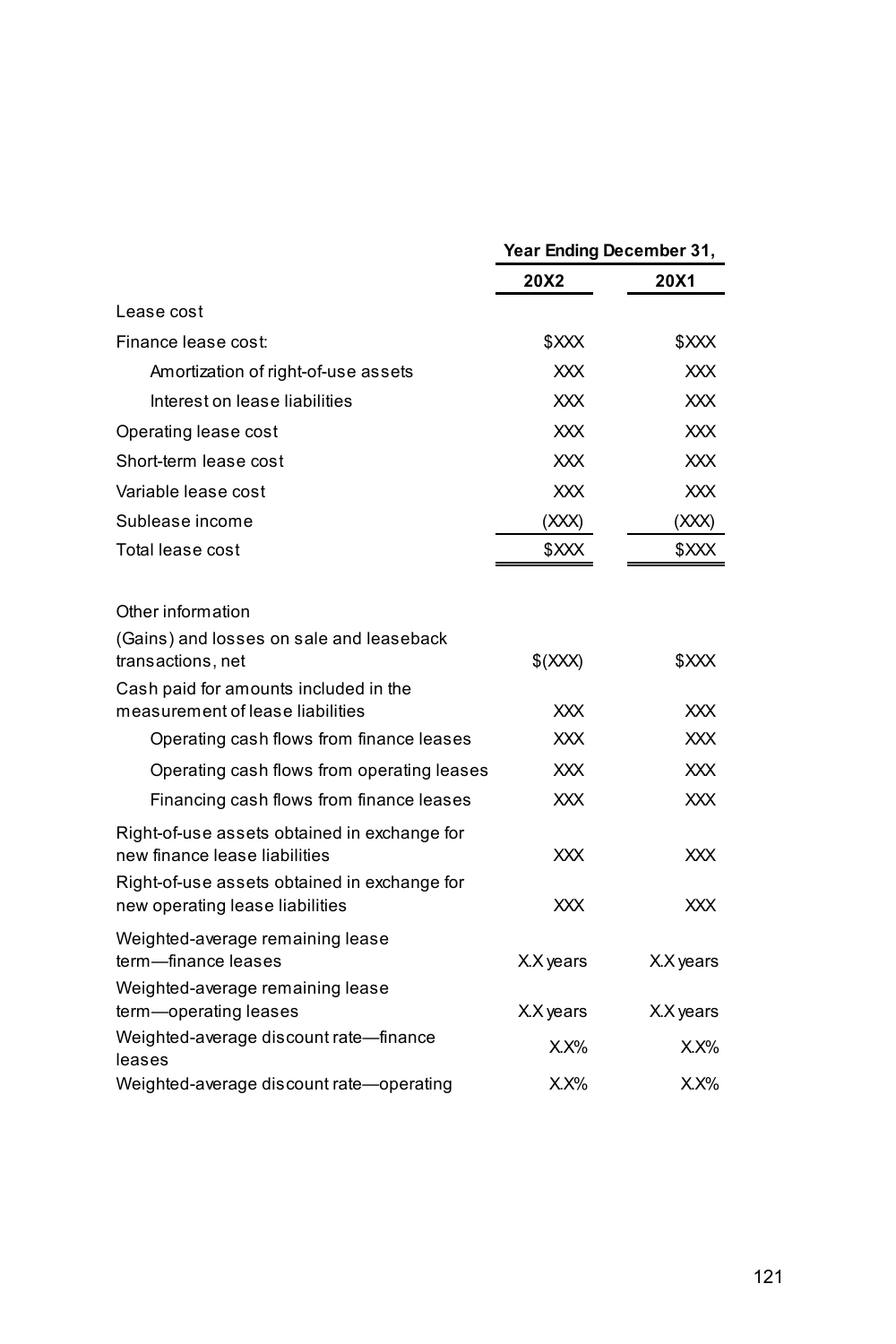5. Add Subtopic 842-30, with a link to transition paragraph 842-10-65-1, as follows:

**[For ease of readability, the new Subtopic is not underlined.]** 

**Leases—Lessor** 

# **Overview and Background**

## **General**

**842-30-05-1** This Subtopic addresses accounting by **lessors** for **leases** that have been classified as **sales-type leases**, **direct financing leases**, or **operating leases** in accordance with the requirements in Subtopic 842-10. Lessors should follow the requirements in this Subtopic as well as those in Subtopic 842-10.

## **Scope and Scope Exceptions**

## **General**

**842-30-15-1** This Subtopic follows the same Scope and Scope Exceptions as outlined in the Overall Subtopic; see Section 842-10-15.

# **Glossary**

## **Commencement Date of the Lease (Commencement Date)**

The date on which a **lessor** makes an **underlying asset** available for use by a **lessee**. See paragraphs 842-10-55-19 through 55-21 for implementation guidance on the commencement date.

## **Contract**

An agreement between two or more parties that creates enforceable rights and obligations.

#### **Direct Financing Lease**

From the perspective of a **lessor**, a **lease** that meets none of the criteria in paragraph 842-10-25-2 but meets the criteria in paragraph 842-10-25-3(b).

#### **Fair Value (second definition)**

The price that would be received to sell an asset or paid to transfer a liability in an **orderly transaction** between **market participants** at the measurement date.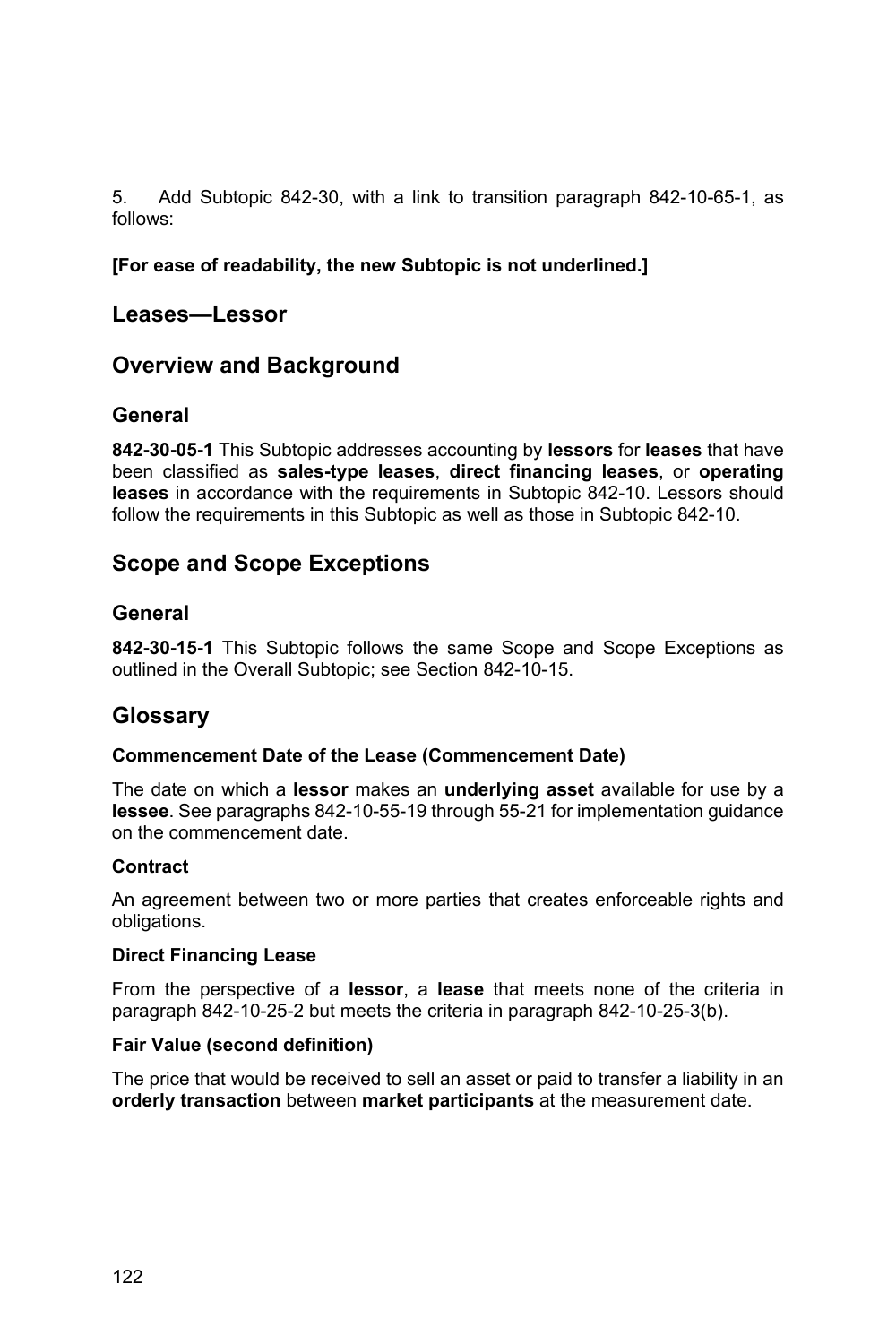## **Finance Lease**

From the perspective of a **lessee**, a **lease** that meets one or more of the criteria in paragraph 842-10-25-2.

### **Initial Direct Costs**

Incremental costs of a **lease** that would not have been incurred if the lease had not been obtained.

#### **Lease**

A **contract**, or part of a contract, that conveys the right to control the use of identified property, plant, or equipment (an identified asset) for a period of time in exchange for consideration.

#### **Lease Payments**

See paragraph 842-10-30-5 for what constitutes lease payments from the perspective of a **lessee** and a **lessor**.

#### **Lease Receivable**

A **lessor's** right to receive **lease payments** arising from a **sales-type lease** or a **direct financing lease** plus any amount that a lessor expects to derive from the underlying asset following the end of the **lease term** to the extent that it is guaranteed by the **lessee** or any other third party unrelated to the lessor, measured on a discounted basis.

## **Lease Term**

The noncancellable period for which a **lessee** has the right to use an **underlying asset**, together with all of the following:

- a. Periods covered by an option to extend the **lease** if the lessee is reasonably certain to exercise that option
- b. Periods covered by an option to terminate the lease if the lessee is reasonably certain not to exercise that option
- c. Periods covered by an option to extend (or not to terminate) the lease in which exercise of the option is controlled by the **lessor**.

#### **Lessee**

An entity that enters into a **contract** to obtain the right to use an **underlying asset** for a period of time in exchange for consideration.

#### **Lessor**

An entity that enters into a **contract** to provide the right to use an **underlying asset** for a period of time in exchange for consideration.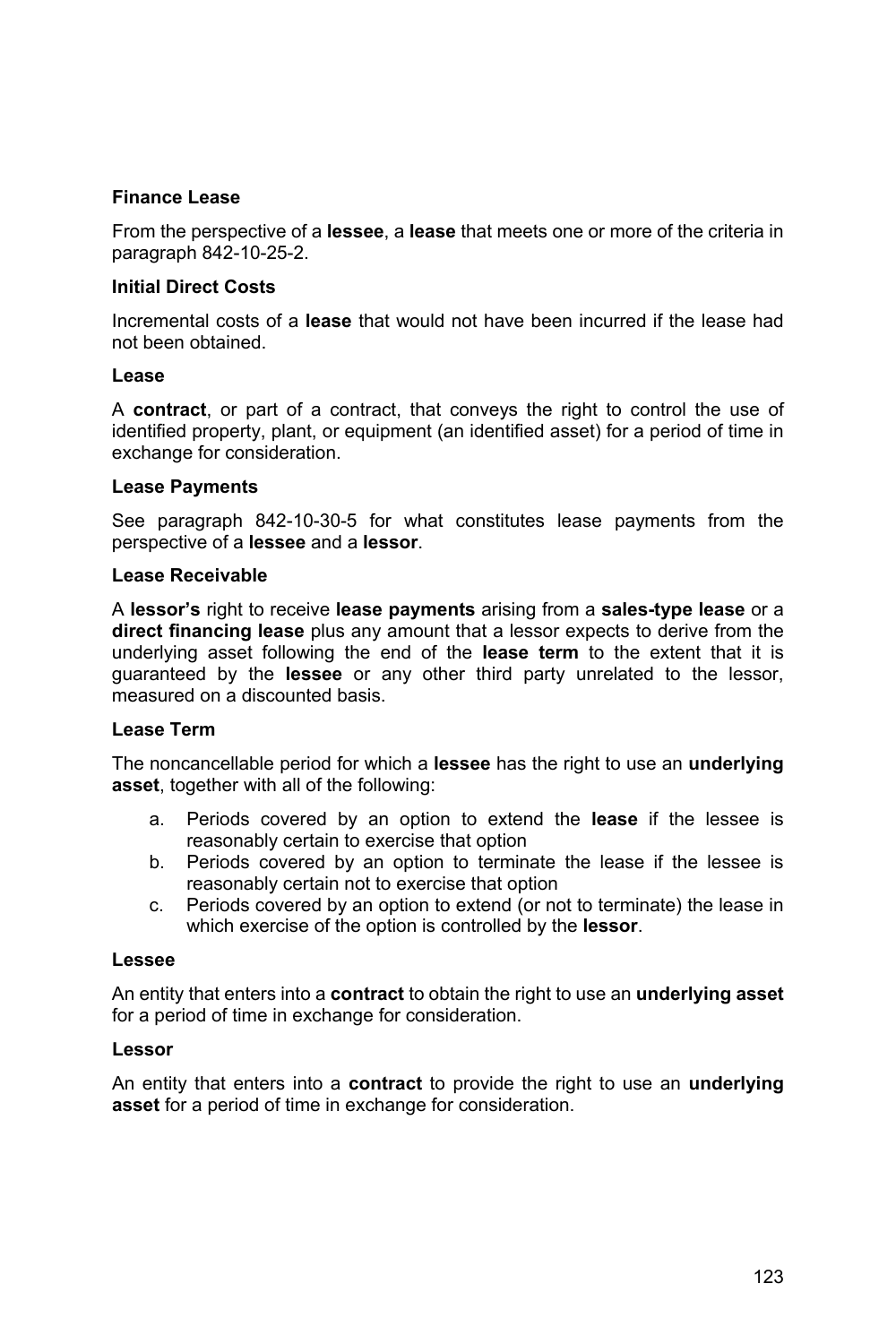## **Market Participants**

Buyers and sellers in the principal (or most advantageous) market for the asset or liability that have all of the following characteristics:

- a. They are independent of each other, that is, they are not **related parties**, although the price in a related-party transaction may be used as an input to a fair value measurement if the reporting entity has evidence that the transaction was entered into at market terms
- b. They are knowledgeable, having a reasonable understanding about the asset or liability and the transaction using all available information, including information that might be obtained through due diligence efforts that are usual and customary
- c. They are able to enter into a transaction for the asset or liability
- d. They are willing to enter into a transaction for the asset or liability, that is, they are motivated but not forced or otherwise compelled to do so.

#### **Net Investment in the Lease**

For a **sales-type lease**, the sum of the **lease receivable** and the **unguaranteed residual asset**.

For a **direct financing lease**, the sum of the **lease receivable** and the **unguaranteed residual asset**, net of any deferred selling profit.

#### **Operating Lease**

From the perspective of a **lessee**, any **lease** other than a **finance lease**.

From the perspective of a **lessor**, any lease other than a **sales-type lease** or a **direct financing lease**.

#### **Orderly Transaction**

A transaction that assumes exposure to the market for a period before the measurement date to allow for marketing activities that are usual and customary for transactions involving such assets or liabilities; it is not a forced transaction (for example, a forced liquidation or distress sale).

#### **Probable (second definition)**

The future event or events are likely to occur.

#### **Rate Implicit in the Lease**

The rate of interest that, at a given date, causes the aggregate present value of (a) the **lease payments** and (b) the amount that a **lessor** expects to derive from the **underlying asset** following the end of the **lease term** to equal the sum of (1) the **fair value** of the underlying asset minus any related investment tax credit retained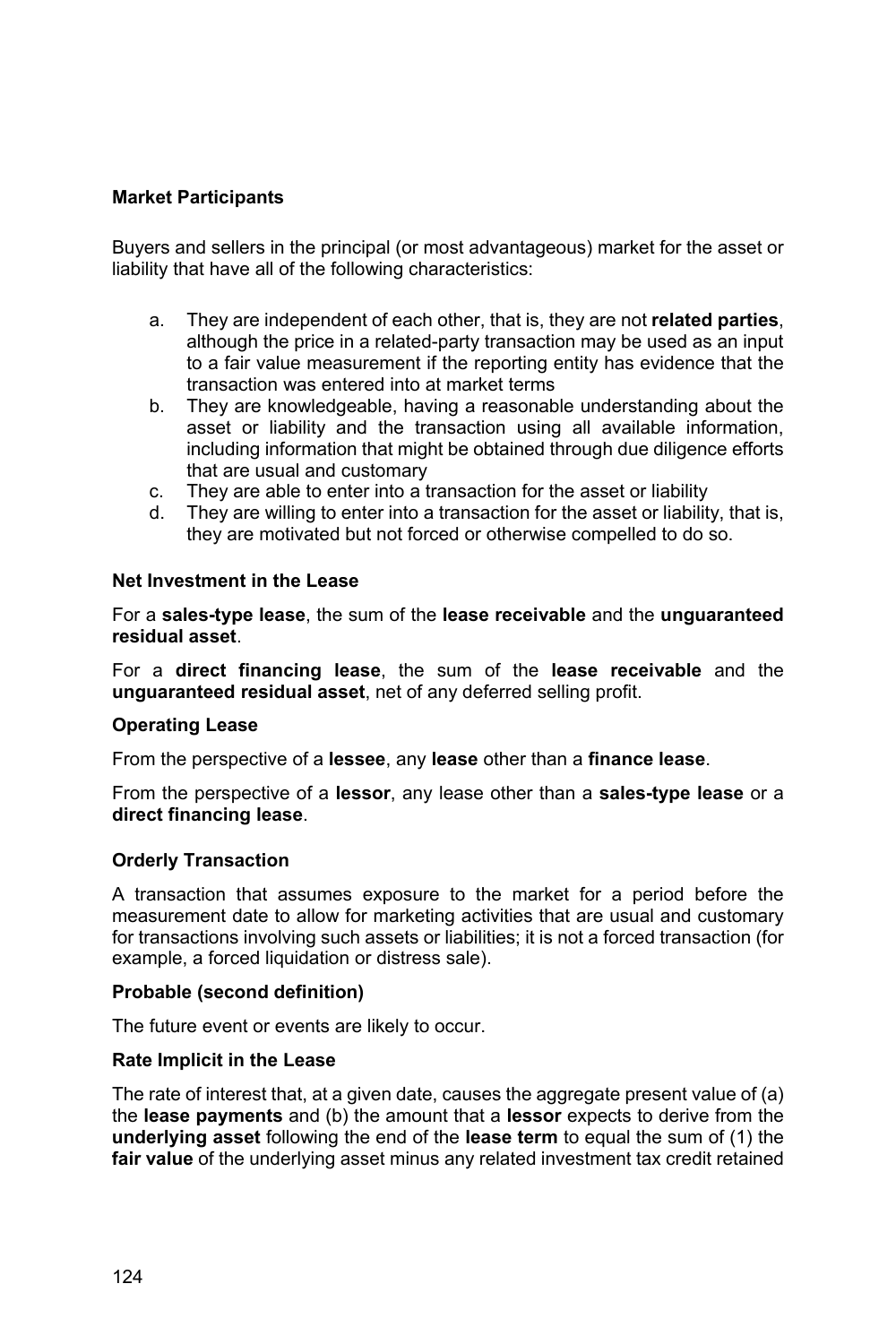and expected to be realized by the lessor and (2) any deferred **initial direct costs** of the lessor.

## **Related Parties**

Related parties include:

- a. Affiliates of the entity
- b. Entities for which investments in their equity securities would be required, absent the election of the fair value option under the Fair Value Option Subsection of Section 825-10-15, to be accounted for by the equity method by the investing entity
- c. Trusts for the benefit of employees, such as pension and profit-sharing trusts that are managed by or under the trusteeship of management
- d. Principal owners of the entity and members of their immediate families
- e. Management of the entity and members of their immediate families
- f. Other parties with which the entity may deal if one party controls or can significantly influence the management or operating policies of the other to an extent that one of the transacting parties might be prevented from fully pursuing its own separate interests
- g. Other parties that can significantly influence the management or operating policies of the transacting parties or that have an ownership interest in one of the transacting parties and can significantly influence the other to an extent that one or more of the transacting parties might be prevented from fully pursuing its own separate interests.

#### **Residual Value Guarantee**

A guarantee made to a **lessor** that the value of an **underlying asset** returned to the lessor at the end of a **lease** will be at least a specified amount.

## **Sales-Type Lease**

From the perspective of a **lessor**, a **lease** that meets one or more of the criteria in paragraph 842-10-25-2.

## **Selling Profit or Selling Loss**

At the **commencement date**, selling profit or selling loss equals:

- a. The **fair value** of the **underlying asset** or the sum of (1) the **lease receivable** and (2) any **lease payments** prepaid by the lessee, if lower; minus
- b. The carrying amount of the underlying asset net of any **unguaranteed residual asset**; minus
- c. Any deferred **initial direct costs** of the lessor.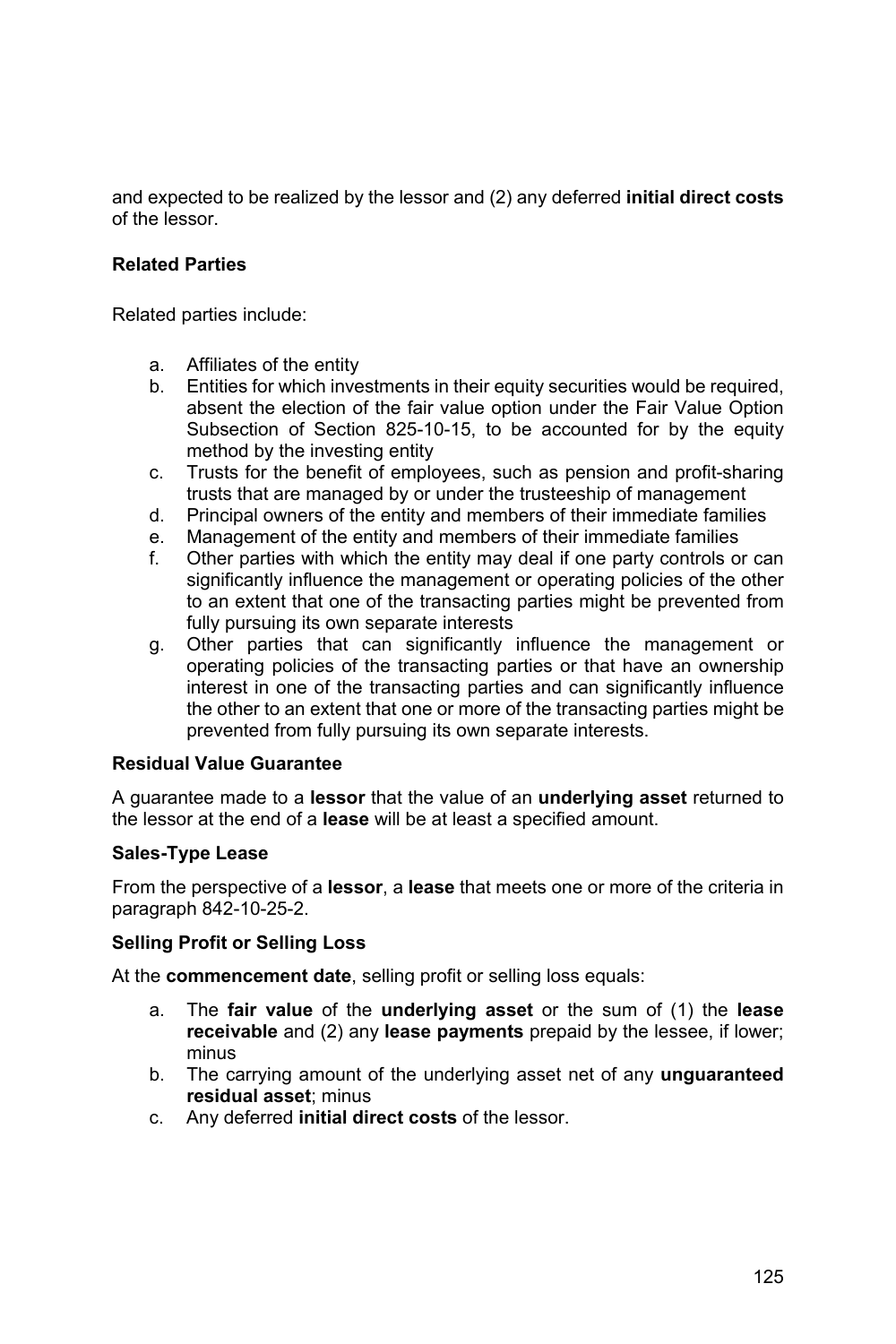## **Sublease**

A transaction in which an **underlying asset** is re-leased by the **lessee** (or intermediate **lessor**) to a third party (the sublessee) and the original (or head) **lease** between the lessor and the lessee remains in effect.

### **Underlying Asset**

An asset that is the subject of a **lease** for which a right to use that asset has been conveyed to a **lessee**. The underlying asset could be a physically distinct portion of a single asset.

#### **Unguaranteed Residual Asset**

The amount that a **lessor** expects to derive from the **underlying asset** following the end of the **lease term** that is not guaranteed by the **lessee** or any other third party unrelated to the lessor, measured on a discounted basis.

#### **Useful Life**

The period over which an asset is expected to contribute directly or indirectly to future cash flows.

#### **Variable Lease Payments**

Payments made by a **lessee** to a **lessor** for the right to use an **underlying asset** that vary because of changes in facts or circumstances occurring after the **commencement date**, other than the passage of time.

# **Recognition**

## **General**

#### **> Sales-Type Leases**

**842-30-25-1** At the **commencement date**, a **lessor** shall recognize each of the following and derecognize the **underlying asset** in accordance with paragraph  $842 - 30 - 40 - 1$ 

- a. A **net investment in the lease**, measured in accordance with paragraph 842-30-30-1
- b. **Selling profit or selling loss** arising from the **lease**
- c. **Initial direct costs** as an expense if, at the commencement date, the **fair value** of the underlying asset is different from its carrying amount. If the fair value of the underlying asset equals its carrying amount, initial direct costs (see paragraphs 842-10-30-9 through 30-10) are deferred at the commencement date and included in the measurement of the net investment in the lease. The **rate implicit in the lease** is defined in such a way that those initial direct costs eligible for deferral are included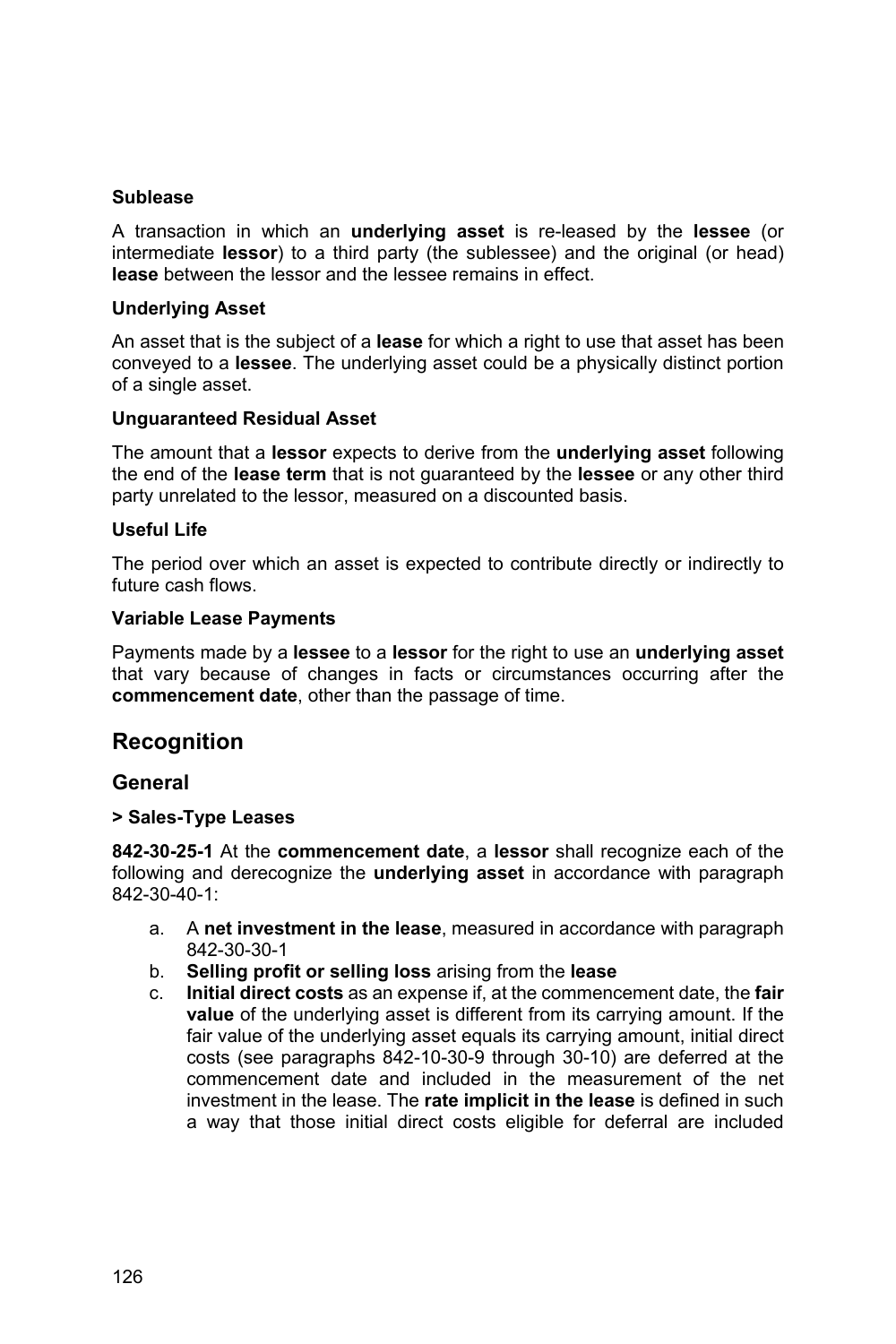automatically in the net investment in the lease; there is no need to add them separately.

**842-30-25-2** After the commencement date, a lessor shall recognize all of the following:

- a. Interest income on the net investment in the lease, measured in accordance with paragraph 842-30-35-1(a)
- b. **Variable lease payments** that are not included in the net investment in the lease as income in profit or loss in the period when the changes in facts and circumstances on which the variable lease payments are based occur
- c. Impairment of the net investment in the lease (as described in paragraph 842-30-35-3).

**842-30-25-3** The guidance in paragraphs 842-30-25-1 through 25-2 notwithstanding, if collectibility of the **lease payments**, plus any amount necessary to satisfy a **residual value guarantee** provided by the **lessee**, is not **probable** at the commencement date, the lessor shall not derecognize the underlying asset but shall recognize lease payments received—including variable lease payments—as a deposit liability until the earlier of either of the following:

- a. Collectibility of the lease payments, plus any amount necessary to satisfy a residual value guarantee provided by the lessee, becomes probable. If collectibility is not probable at the commencement date, a lessor shall continue to assess collectibility to determine whether the lease payments and any amount necessary to satisfy a residual value guarantee are probable of collection.
- b. Either of the following events occurs:
	- 1. The **contract** has been terminated, and the lease payments received from the lessee are nonrefundable.
	- 2. The lessor has repossessed the underlying asset, it has no further obligation under the contract to the lessee, and the lease payments received from the lessee are nonrefundable.

**842-30-25-4** When collectibility is not probable at the commencement date, at the date the criterion in paragraph 842-30-25-3(a) is met (that is, the date at which collectibility of the lease payments plus any amount necessary to satisfy a residual value guarantee provided by the lessee is assessed as probable), the lessor shall do all of the following:

- a. Derecognize the carrying amount of the underlying asset
- b. Derecognize the carrying amount of any deposit liability recognized in accordance with paragraph 842-30-25-3
- c. Recognize a net investment in the lease on the basis of the remaining lease payments and remaining **lease term**, using the rate implicit in the lease determined at the commencement date
- d. Recognize selling profit or selling loss calculated as: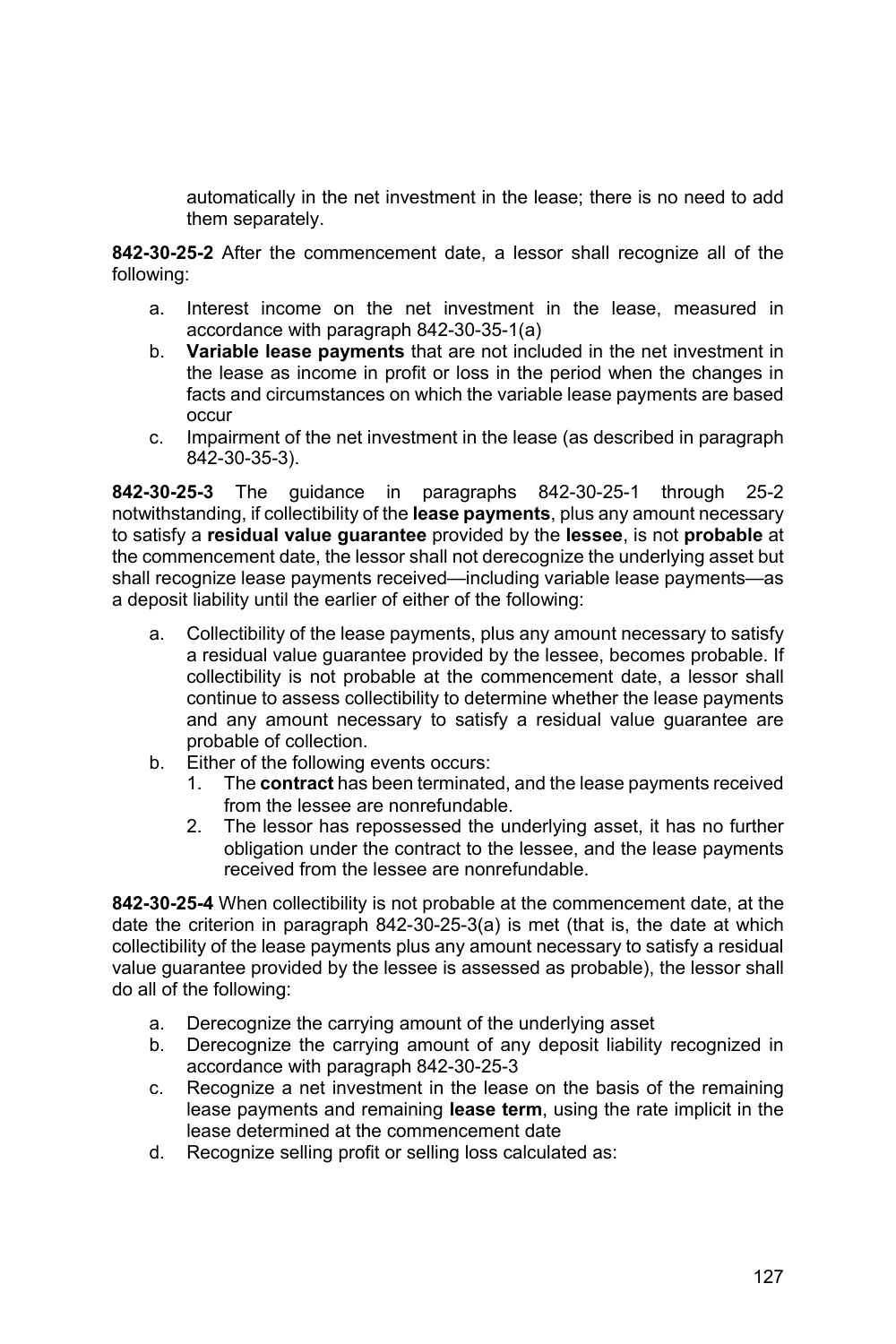- 1. The **lease receivable**; plus
- 2. The carrying amount of the deposit liability; minus
- 3. The carrying amount of the underlying asset, net of the **unguaranteed residual asset**.

**842-30-25-5** When collectibility is not probable at the commencement date, at the date the criterion in paragraph 842-30-25-3(b) is met, the lessor shall derecognize the carrying amount of any deposit liability recognized in accordance with paragraph 842-30-25-3, with the corresponding amount recognized as lease income.

**842-30-25-6** If collectibility is probable at the commencement date for a **sales-type lease** or for a **direct financing lease**, a lessor shall not reassess whether collectibility is probable. Subsequent changes in the credit risk of the lessee shall be accounted for in accordance with the impairment guidance applicable to the net investment in the lease in paragraph 842-30-35-3.

## **> Direct Financing Leases**

**842-30-25-7** At the **commencement date**, a **lessor** shall recognize both of the following and derecognize the **underlying asset** in accordance with paragraph 842-30-40-1:

- a. A **net investment in the lease**, measured in accordance with paragraph 842-30-30-2
- b. Selling loss arising from the **lease**, if applicable.

**842-30-25-8** Selling profit and **initial direct costs** (see paragraphs 842-10-30-9 through 30-10) are deferred at the commencement date and included in the measurement of the net investment in the lease. The **rate implicit in the lease** is defined in such a way that initial direct costs deferred in accordance with this paragraph are included automatically in the net investment in the lease; there is no need to add them separately.

**842-30-25-9** After the commencement date, a lessor shall recognize all of the following:

- a. Interest income on the net investment in the lease, measured in accordance with paragraph 842-30-35-1(a)
- b. **Variable lease payments** that are not included in the net investment in the lease as income in profit or loss in the period when the changes in facts and circumstances on which the variable lease payments are based occur
- c. Impairment of the net investment in the lease (as described in paragraph 842-30-35-3).

## **> Operating Leases**

**842-30-25-10** At the **commencement date**, a **lessor** shall defer **initial direct costs**.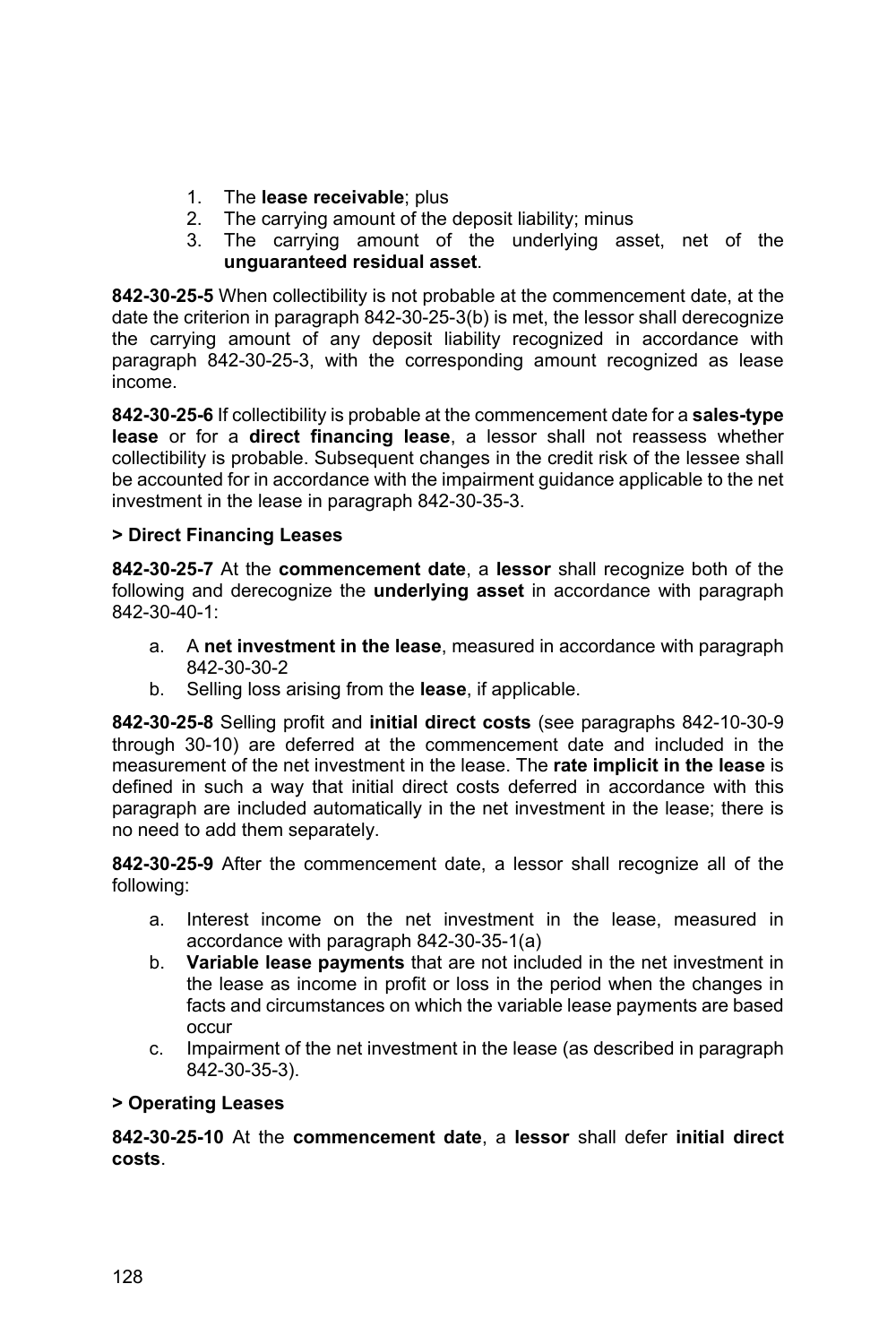**842-30-25-11** After the commencement date, a lessor shall recognize all of the following:

- a. The **lease payments** as income in profit or loss over the **lease term** on a straight-line basis unless another systematic and rational basis is more representative of the pattern in which benefit is expected to be derived from the use of the **underlying asset**, subject to paragraph 842-30-25- 12
- b. **Variable lease payments** as income in profit or loss in the period in which the changes in facts and circumstances on which the variable lease payments are based occur
- c. Initial direct costs as an expense over the lease term on the same basis as lease income (as described in (a)).

**842-30-25-12** If collectibility of the lease payments plus any amount necessary to satisfy a **residual value guarantee** (provided by the **lessee** or any other unrelated third party) is not **probable** at the commencement date, lease income shall be limited to the lesser of the income that would be recognized in accordance with paragraph 842-30-25-11(a) through (b) or the lease payments, including variable lease payments, that have been collected from the lessee.

**842-30-25-13** If the assessment of collectibility changes after the commencement date, any difference between the lease income that would have been recognized in accordance with paragraph 842-30-25-11(a) through (b) and the lease payments, including variable lease payments, that have been collected from the lessee shall be recognized as a current-period adjustment to lease income.

**842-30-25-14** See Example 1 (paragraphs 842-30-55-18 through 55-43) for an illustration of the requirements when collectibility is not probable.

# **Initial Measurement**

## **General**

## **> Sales-Type and Direct Financing Leases**

**842-30-30-1** At the **commencement date**, for a **sales-type lease**, a **lessor** shall measure the **net investment in the lease** to include both of the following:

- a. The **lease receivable**, which is measured at the present value, discounted using the **rate implicit in the lease**, of:
	- 1. The **lease payments** (as described in paragraph 842-10-30-5) not yet received by the lessor
	- 2. The amount the lessor expects to derive from the **underlying asset** following the end of the **lease term** that is guaranteed by the **lessee** or any other third party unrelated to the lessor
- b. The **unguaranteed residual asset** at the present value of the amount the lessor expects to derive from the underlying asset following the end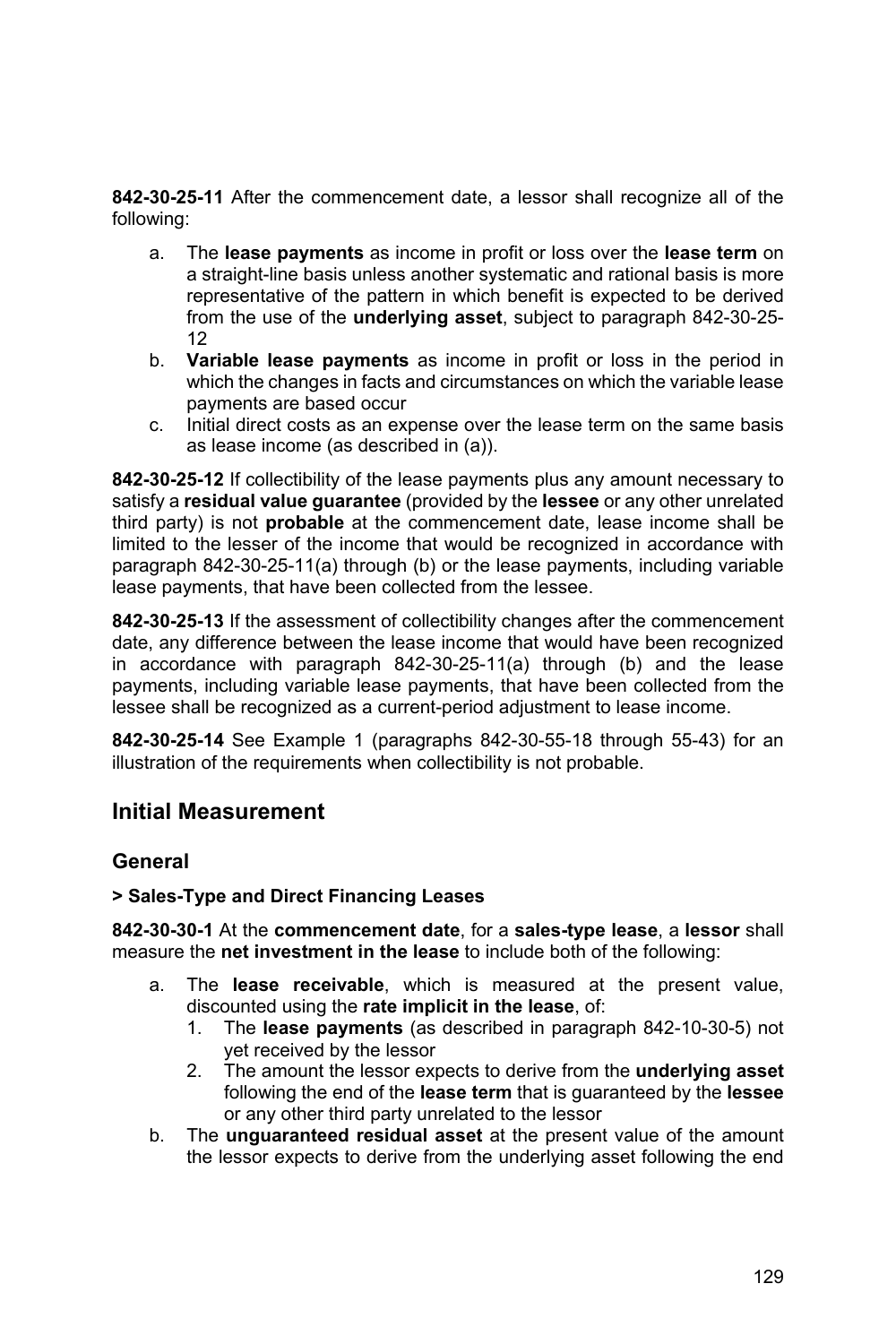of the lease term that is not guaranteed by the lessee or any other third party unrelated to the lessor, discounted using the rate implicit in the lease.

**842-30-30-2** At the commencement date, for a **direct financing lease**, a lessor shall measure the net investment in the lease to include the items in paragraph 842-30-30-1(a) through (b), reduced by the amount of any selling profit.

**842-30-30-3** See Example 1 (paragraphs 842-30-55-18 through 55-43) for an illustration of the requirements for sales-type and direct financing leases.

## **> Operating Leases**

**842-30-30-4** A **lessor** shall continue to measure the **underlying asset** subject to an **operating lease** in accordance with other Topics.

## **Subsequent Measurement**

## **General**

**> Sales-Type and Direct Financing Leases**

**842-30-35-1** After the **commencement date**, a **lessor** shall measure the **net investment in the lease** by doing both of the following:

- a. Increasing the carrying amount to reflect the interest income on the net investment in the lease. A lessor shall determine the interest income on the net investment in the lease in each period during the **lease term** as the amount that produces a constant periodic discount rate on the remaining balance of the net investment in the lease.
- b. Reducing the carrying amount to reflect the **lease payments** collected during the period.

**842-30-35-2** After the commencement date, a lessor shall not remeasure the net investment in the lease unless the **lease** is modified and that modification is not accounted for as a separate **contract** in accordance with paragraph 842-10-25-8.

#### **> > Impairment of the Net Investment in the Lease**

**842-30-35-3** A **lessor** shall determine impairment related to the **net investment in the lease** and shall recognize any impairment in accordance with Topic 310 on receivables (as described in paragraphs 310-10-35-16 through 35-30). When determining the loss allowance for a net investment in the lease, a lessor shall take into consideration the collateral relating to the net investment in the lease. The collateral relating to the net investment in the lease represents the cash flows that the lessor would expect to derive from the **underlying asset** during the remaining **lease term** (for example, from sale of the asset or release of the asset for the remainder of the lease term), which excludes the cash flows that the lessor would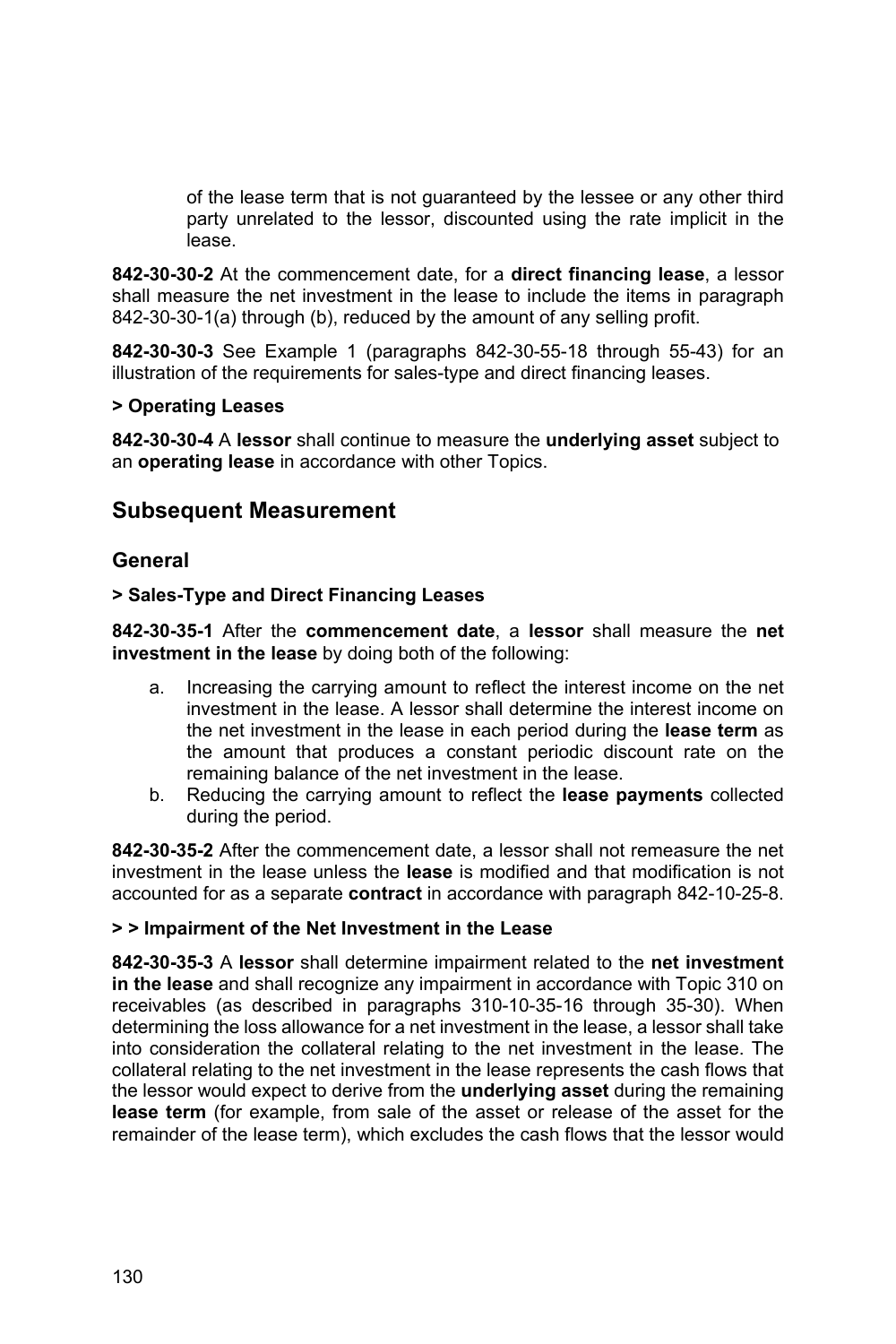expect to derive from the underlying asset following the end of the lease term (for example, cash flows from leasing the asset after the end of the lease term).

## **> > Sale of the Lease Receivable**

**842-30-35-4** If a **lessor** sells the **lease receivable** associated with a **sales-type lease** or a **direct financing lease** and retains an interest in the **unguaranteed residual asset**, the lessor shall not continue to accrete the unguaranteed residual asset to its estimated value over the remaining **lease term**. The lessor shall report any remaining unguaranteed residual asset thereafter at its carrying amount at the date of the sale of the lease receivable and apply Topic 360 on property, plant, and equipment to determine whether the unguaranteed residual asset is impaired.

## **> > Accounting for the Underlying Asset at the End of the Lease Term**

**842-30-35-5** At the end of the **lease term**, a **lessor** shall reclassify the **net investment in the lease** to the appropriate category of asset (for example, property, plant, and equipment) in accordance with other Topics, measured at the carrying amount of the net investment in the lease. The lessor shall account for the **underlying asset** that was the subject of a **lease** in accordance with other Topics.

#### **> Operating Leases**

**842-30-35-6** A **lessor** shall continue to measure, including testing for impairment in accordance with Section 360-10-35 on impairment or disposal of long-lived assets, the **underlying asset** subject to an **operating lease** in accordance with other Topics.

## **> Subleases**

**842-30-35-7** If the original **lessee** enters into a **sublease** or the original **lease**  agreement is sold or transferred by the original lessee to a third party, the original **lessor** shall continue to account for the lease as it did before.

# **Derecognition**

## **General**

## **> Sales-Type and Direct Financing Leases**

**842-30-40-1** At the **commencement date**, a **lessor** shall derecognize the carrying amount of the **underlying asset** (if previously recognized) unless the **lease** is a **sales-type lease** and collectibility of the **lease payments** is not **probable** (see paragraph 842-30-25-3).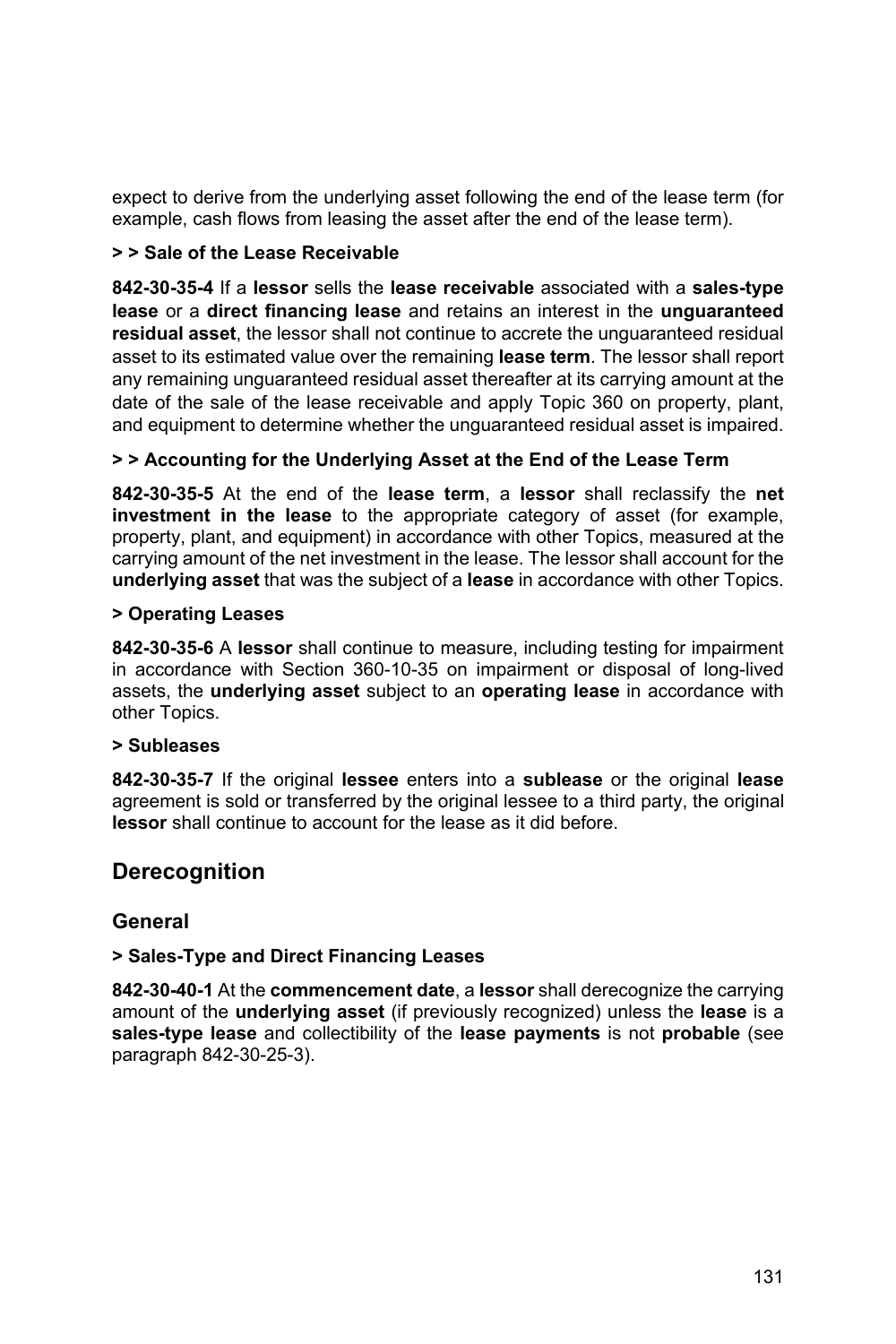## **> > Lease Termination**

**842-30-40-2** If a **sales-type lease** or a **direct financing lease** is terminated before the end of the **lease term**, a **lessor** shall do all of the following:

- a. Test the **net investment in the lease** for impairment in accordance with Topic 310 on receivables and recognize any impairment loss identified
- b. Reclassify the net investment in the lease to the appropriate category of asset in accordance with other Topics, measured at the sum of the carrying amounts of the **lease receivable** (less any amounts still expected to be received by the lessor) and the residual asset
- c. Account for the **underlying asset** that was the subject of the **lease** in accordance with other Topics.

#### **> > Subleases**

**842-30-40-3** If the original **lease** agreement is replaced by a new agreement with a new **lessee**, the **lessor** shall account for the termination of the original lease as provided in paragraph 842-30-40-2 and shall classify and account for the new lease as a separate transaction.

**842-30-40-4** For guidance on the acquisition of the residual value of an **underlying asset** by a third party, see paragraph 360-10-25-2.

## **Other Presentation Matters**

## **General**

#### **> Sales-Type and Direct Financing Leases**

#### **> > Statement of Financial Position**

**842-30-45-1** A **lessor** shall present lease assets (that is, the aggregate of the lessor's net investment in **sales-type leases** and **direct financing leases**) separately from other assets in the statement of financial position.

**842-30-45-2 Lease** assets shall be subject to the same considerations as other assets in classification as current or noncurrent assets in a classified balance sheet.

#### **> > Statement of Comprehensive Income**

**842-30-45-3** A **lessor** shall either present in the statement of comprehensive income or disclose in the notes income arising from **leases**. If a lessor does not separately present lease income in the statement of comprehensive income, the lessor shall disclose which line items include lease income in the statement of comprehensive income.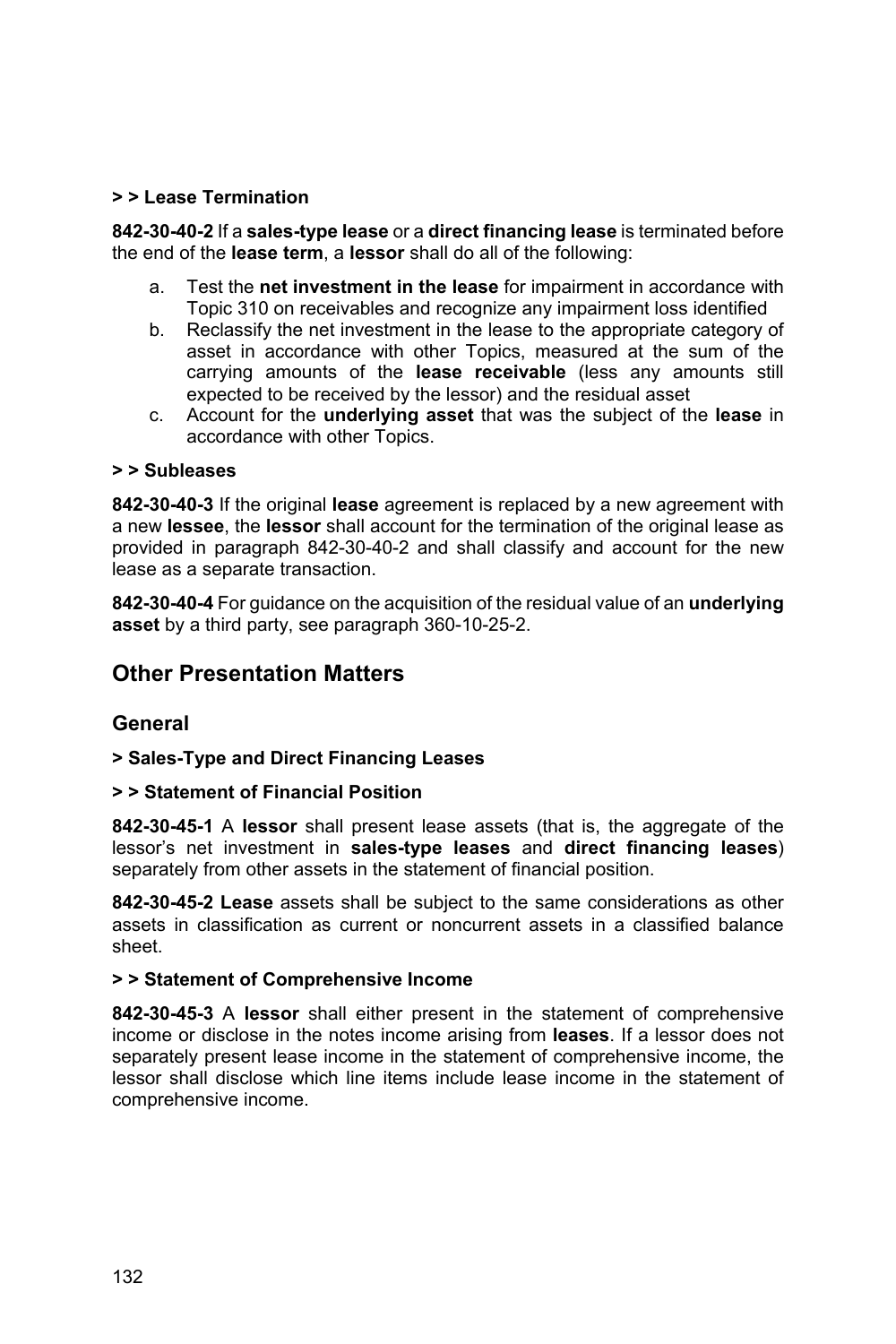**842-30-45-4** A lessor shall present any profit or loss on the lease recognized at the **commencement date** in a manner that best reflects the lessor's business model(s). Examples of presentation include the following:

- a. If a lessor uses leases as an alternative means of realizing value from the goods that it would otherwise sell, the lessor shall present revenue and cost of goods sold relating to its leasing activities in separate line items so that income and expenses from sold and leased items are presented consistently. Revenue recognized is the lesser of:
	- 1. The **fair value** of the **underlying asset** at the commencement date
	- 2. The sum of the **lease receivable** and any **lease payments** prepaid by the **lessee**.

Cost of goods sold is the carrying amount of the underlying asset at the commencement date minus the **unguaranteed residual asset**.

b. If a lessor uses leases for the purposes of providing finance, the lessor shall present the profit or loss in a single line item.

#### **> > Statement of Cash Flows**

**842-30-45-5** In the statement of cash flows, a **lessor** shall classify cash receipts from **leases** within operating activities.

#### **> Operating Leases**

#### **> > Statement of Financial Position**

**842-30-45-6** A **lessor** shall present the **underlying asset** subject to an **operating lease** in accordance with other Topics.

#### **> > Statement of Cash Flows**

**842-30-45-7** In the statement of cash flows, a **lessor** shall classify cash receipts from **leases** within operating activities.

## **Disclosure**

## **General**

**842-30-50-1** The objective of the disclosure requirements is to enable users of financial statements to assess the amount, timing, and uncertainty of cash flows arising from **leases**. To achieve that objective, a **lessor** shall disclose qualitative and quantitative information about all of the following:

- a. Its leases (as described in paragraphs 842-30-50-3(a), 842-30-50-4, and 842-30-50-7)
- b. The significant judgments made in applying the requirements in this Topic to those leases (as described in paragraph 842-30-50-3(b))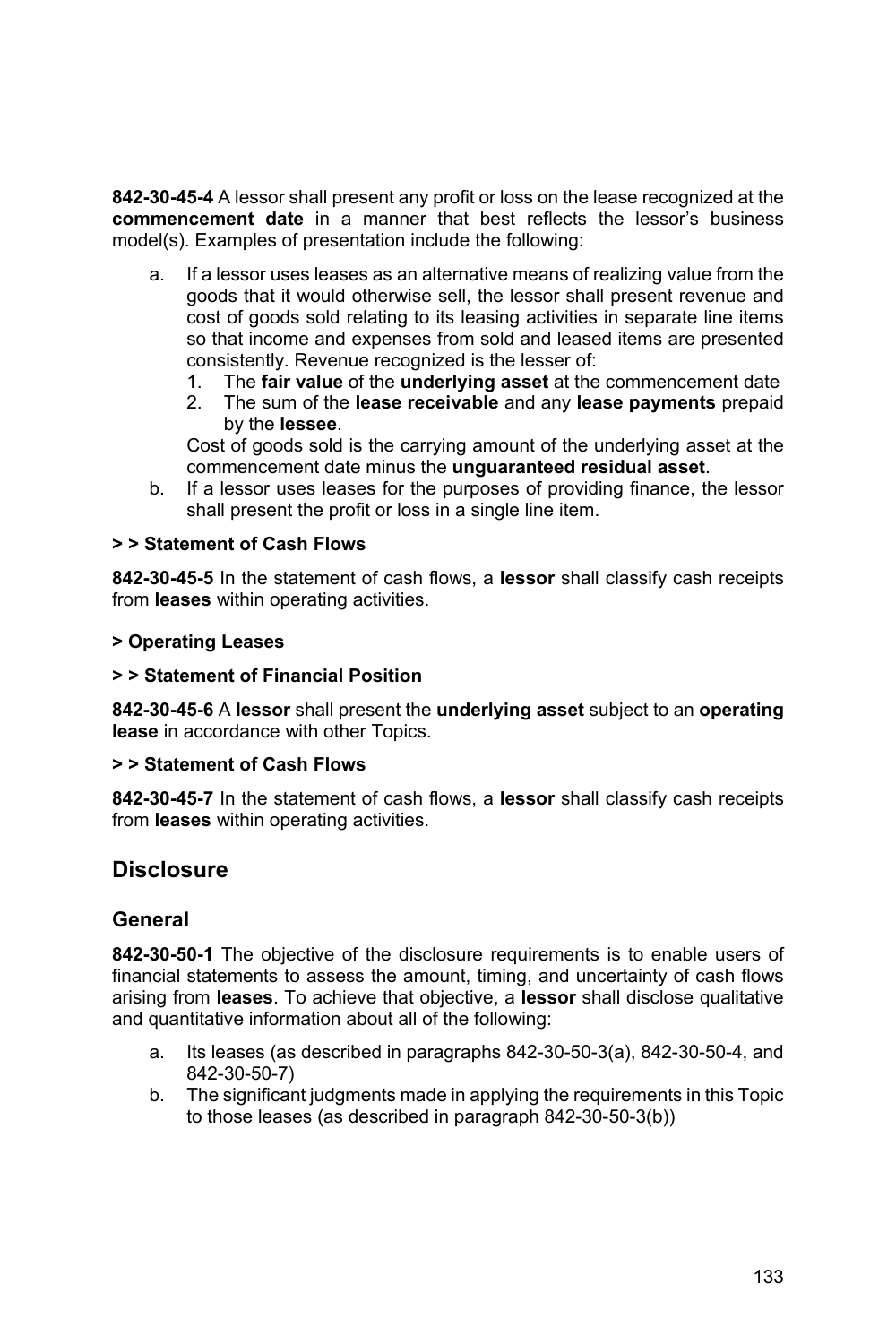c. The amounts recognized in the financial statements relating to those leases (as described in paragraphs 842-30-50-5 through 50-6 and 842- 30-50-8 through 50-13).

**842-30-50-2** A lessor shall consider the level of detail necessary to satisfy the disclosure objective and how much emphasis to place on each of the various requirements. A lessor shall aggregate or disaggregate disclosures so that useful information is not obscured by including a large amount of insignificant detail or by aggregating items that have different characteristics.

**842-30-50-3** A lessor shall disclose both of the following:

- a. Information about the nature of its leases, including:
	- 1. A general description of those leases
	- 2. The basis and terms and conditions on which **variable lease payments** are determined
	- 3. The existence and terms and conditions of options to extend or terminate the lease
	- 4. The existence and terms and conditions of options for a **lessee** to purchase the **underlying asset**.
- b. Information about significant assumptions and judgments made in applying the requirements of this Topic, which may include the following:
	- 1. The determination of whether a **contract** contains a lease (as described in paragraphs 842-10-15-2 through 15-27)
	- 2. The allocation of the consideration in a contract between lease and nonlease components (as described in paragraphs 842-10-15-28 through 15-32)
	- 3. The determination of the amount the lessor expects to derive from the underlying asset following the end of the **lease term**.

**842-30-50-4** A lessor shall disclose any lease transactions between related parties (see Topic 850 on related party disclosures).

**842-30-50-5** A lessor shall disclose lease income recognized in each annual and interim reporting period, in a tabular format, to include the following:

#### a. For **sales-type leases** and **direct financing leases**:

- 1. Profit or loss recognized at the **commencement date** (disclosed on a gross basis or a net basis consistent with paragraph 842-30-45-4)
- 2. Interest income either in aggregate or separated by components of the **net investment in the lease**.
- b. For **operating leases**, lease income relating to **lease payments**.
- c. Lease income relating to variable lease payments not included in the measurement of the **lease receivable**.

**842-30-50-6** A lessor shall disclose in the notes the components of its aggregate net investment in sales-type and direct financing leases (that is, the carrying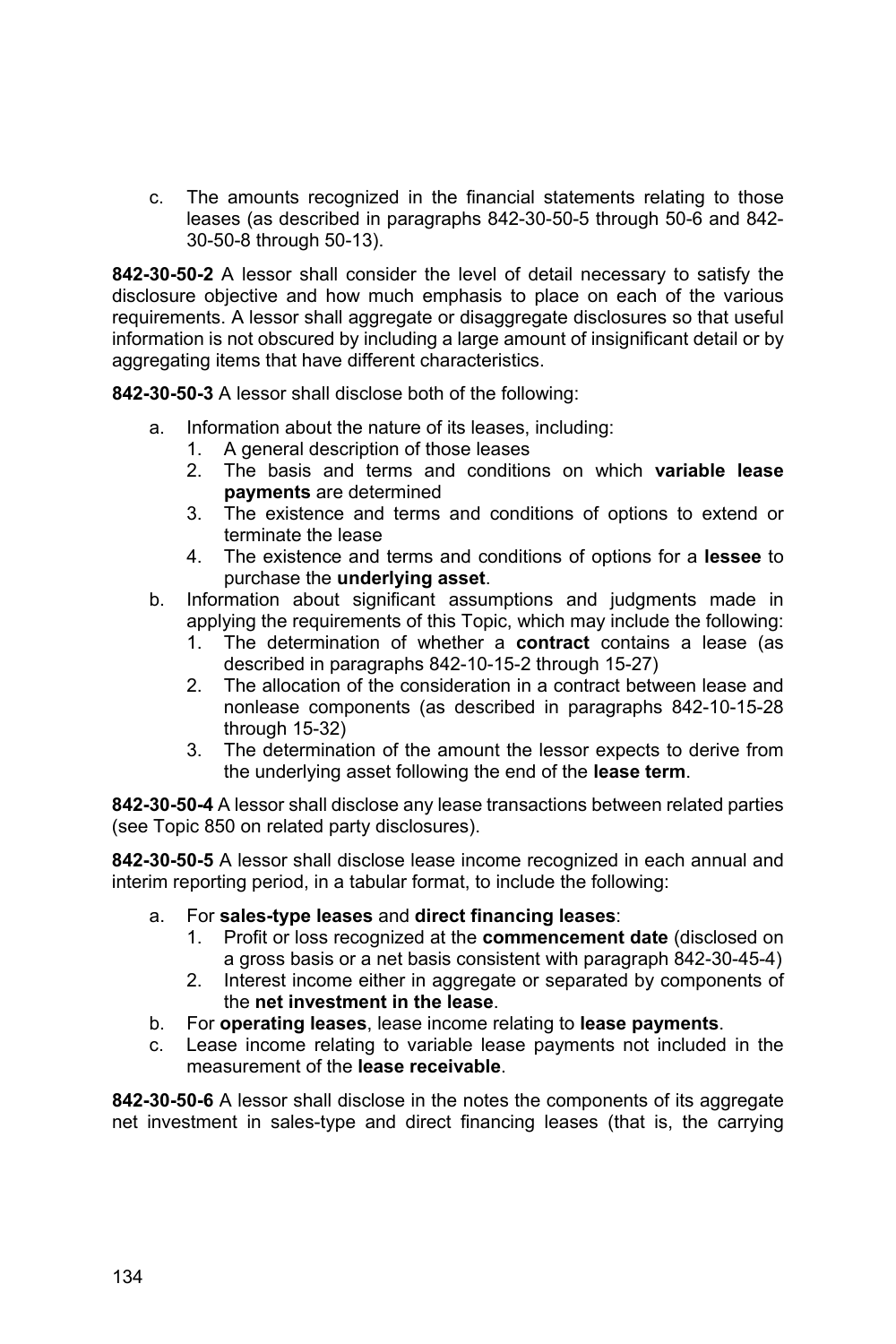amount of its lease receivables, its **unguaranteed residual assets**, and any deferred selling profit on direct financing leases).

**842-30-50-7** A lessor shall disclose information about how it manages its risk associated with the residual value of its leased assets. In particular, a lessor should disclose all of the following:

- a. Its risk management strategy for residual assets
- b. The carrying amount of residual assets covered by **residual value guarantees** (excluding guarantees considered to be lease payments for the lessor, as described in paragraph 842-30-30-1(a)(2))
- c. Any other means by which the lessor reduces its residual asset risk (for example, buyback agreements or variable lease payments for use in excess of specified limits).

#### **> Sales-Type and Direct Financing Leases**

**842-30-50-8** In addition to the disclosures required by paragraphs 842-30-50-3 through 50-7, a **lessor** also shall provide the disclosures in paragraphs 842-30- 50-9 through 50-10 for **sales-type leases** and **direct financing leases**.

**842-30-50-9** A lessor shall explain significant changes in the balance of its **unguaranteed residual assets** and deferred selling profit on direct financing leases.

**842-30-50-10** A lessor shall disclose a maturity analysis of its **lease receivables**, showing the undiscounted cash flows to be received on an annual basis for a minimum of each of the first five years and a total of the amounts for the remaining years. A lessor shall disclose a reconciliation of the undiscounted cash flows to the lease receivables recognized in the statement of financial position (or disclosed separately in the notes).

#### **> Operating Leases**

**842-30-50-11** In addition to the disclosures required by paragraphs 842-30-50-3 through 50-7, a **lessor** also shall provide the disclosures in paragraphs 842-30- 50-12 through 50-13 for **operating leases**.

**842-30-50-12** A lessor shall disclose a maturity analysis of **lease payments**, showing the undiscounted cash flows to be received on an annual basis for a minimum of each of the first five years and a total of the amounts for the remaining years. A lessor shall present that maturity analysis separately from the maturity analysis required by paragraph 842-30-50-10 for **sales-type leases** and **direct financing leases**.

**842-30-50-13** A lessor shall provide disclosures required by Topic 360 on property, plant, and equipment separately for **underlying assets** under operating leases from owned assets.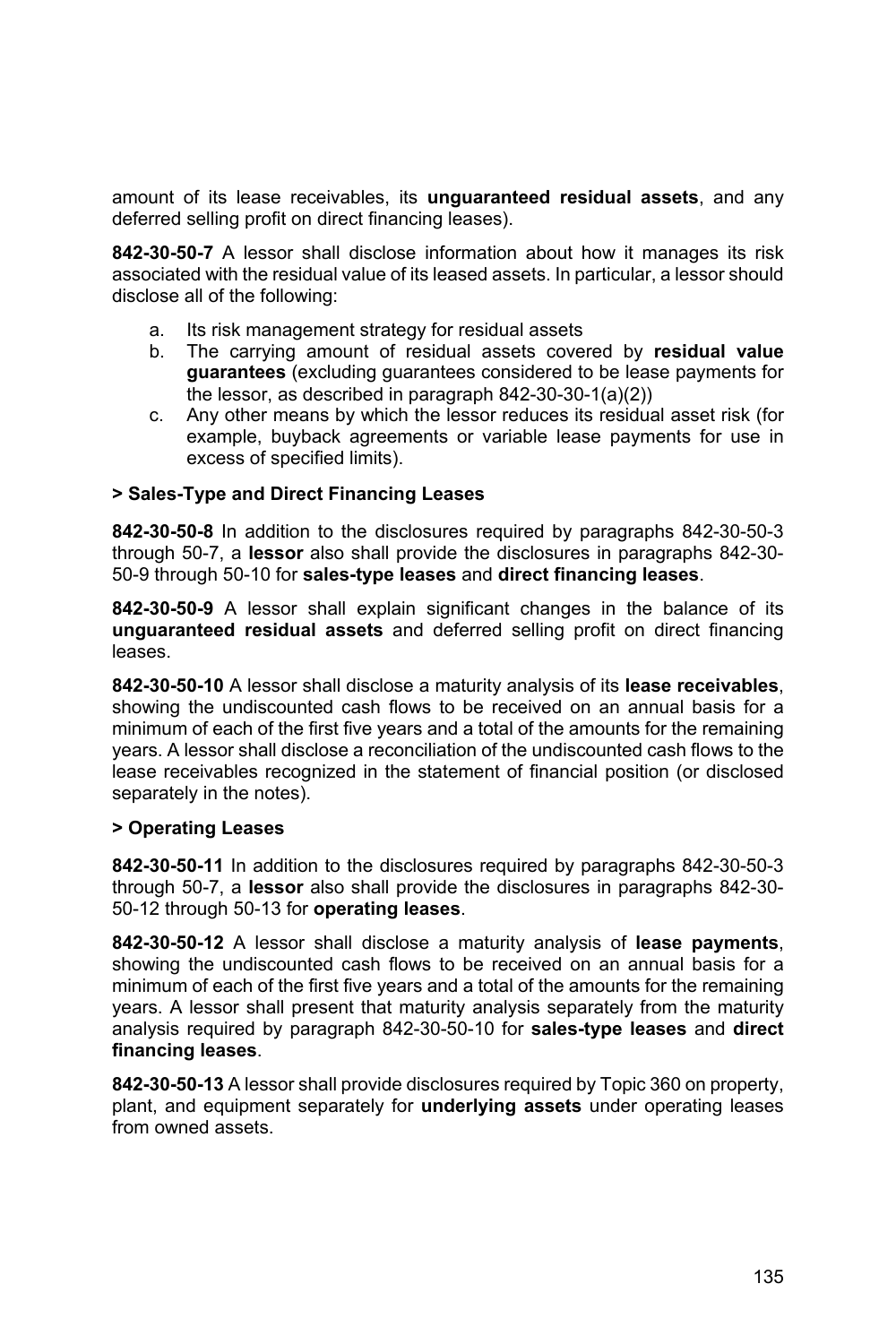# **Implementation Guidance and Illustrations**

# **General**

## **> Implementation Guidance**

## **> > Sales of Equipment with Guaranteed Minimum Resale Amount**

**842-30-55-1** This implementation guidance addresses the application of the provisions of this Subtopic in the following circumstances. A manufacturer sells equipment with an expected **useful life** of several years to end users (purchasers) utilizing various sales incentive programs. Under one such sales incentive program, the manufacturer contractually guarantees that the purchaser will receive a minimum resale amount at the time the equipment is disposed of, contingent on certain requirements.

**842-30-55-2** The manufacturer provides the guarantee by agreeing to do either of the following:

- a. Reacquire the equipment at a guaranteed price at specified time periods as a means to facilitate its resale
- b. Pay the purchaser for the deficiency, if any, between the sales proceeds received for the equipment and the guaranteed minimum resale value.

There may be dealer involvement in these types of transactions, but the minimum resale guarantee is the responsibility of the manufacturer.

**842-30-55-3** A sales incentive program in which an entity (for example, a manufacturer) contractually guarantees that it has either a right or an obligation to reacquire the equipment at a guaranteed price (or prices) at a specified time (or specified time periods) as a means to facilitate its resale should be evaluated in accordance with the guidance on satisfaction of performance obligations in paragraph 606-10-25-30 and the guidance on repurchase agreements in paragraphs 606-10-55-66 through 55-78. If that evaluation results in a **lease**, the manufacturer should account for the transaction as a lease using the principles of lease accounting in Subtopic 842-10 and in this Subtopic.

**842-30-55-4** A sales incentive program in which an entity (for example, a manufacturer) contractually guarantees that it will pay a purchaser for the deficiency, if any, between the sales proceeds received for the equipment and the guaranteed minimum resale value should be accounted for in accordance with Topic 460 on guarantees and Topic 606 on revenue from **contracts** with customers.

**842-30-55-5** The **lease payments** used as part of the determination of whether the transaction should be classified as an **operating lease**, a **direct financing lease**, or a **sales-type lease** generally will be the difference between the proceeds upon the equipment's initial transfer and the amount of the **residual value guarantee** to the purchaser as of the first exercise date of the guarantee.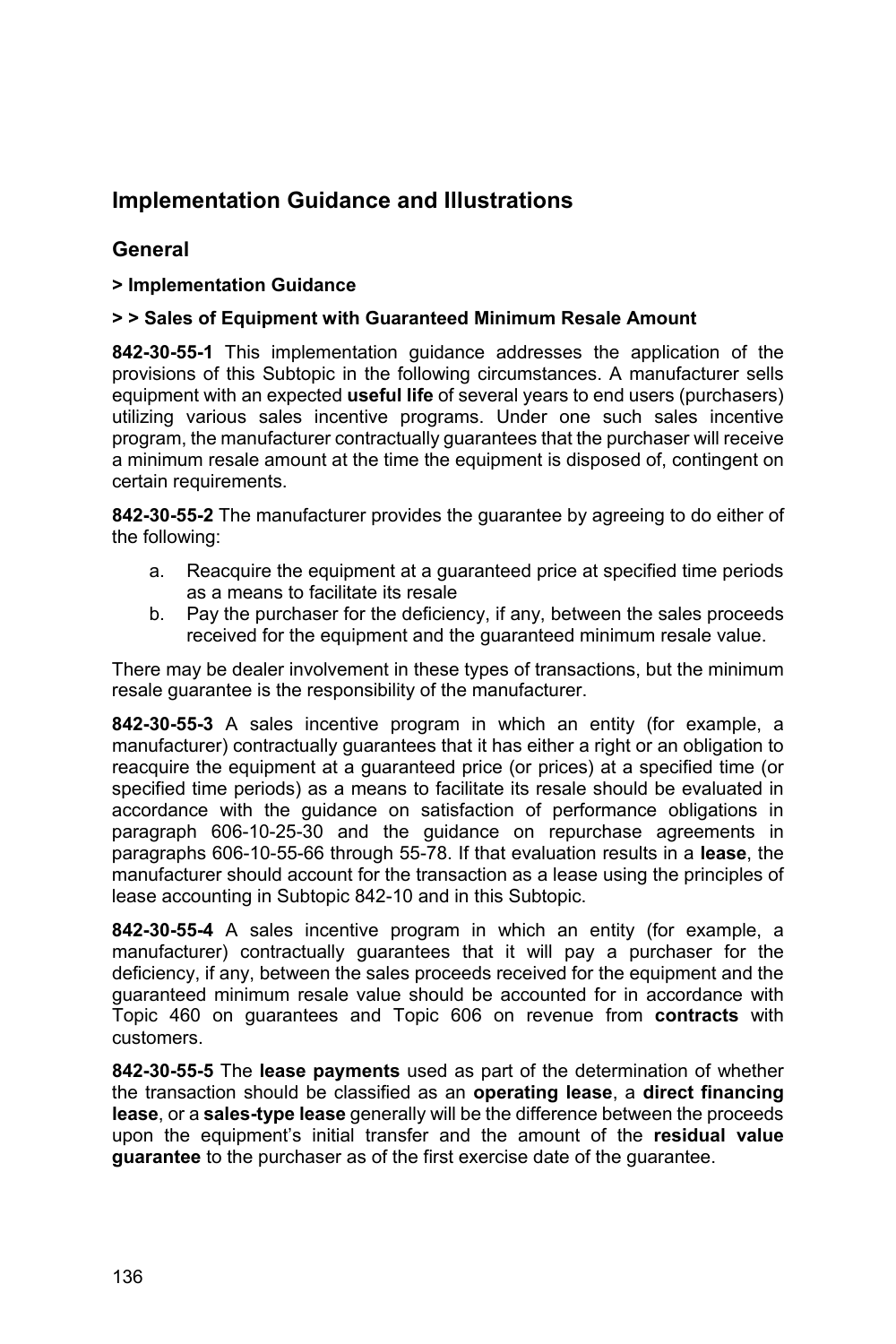**842-30-55-6** If the transaction qualifies as an operating lease, the net proceeds upon the equipment's initial transfer should be recorded as a liability in the manufacturer's balance sheet.

**842-30-55-7** The liability is then subsequently reduced on a pro rata basis over the period to the first exercise date of the guarantee to the amount of the guaranteed residual value at that date with corresponding credits to revenue in the manufacturer's income statement. Any further reduction in the guaranteed residual value resulting from the purchaser's decision to continue to use the equipment should be recognized in a similar manner.

**842-30-55-8** The equipment should be included in the manufacturer's balance sheet and depreciated following the manufacturer's normal depreciation policy.

**842-30-55-9** The Impairment or Disposal of Long-Lived Assets Subsections of Subtopic 360-10 on property, plant, and equipment provide guidance on the accounting for any potential impairment of the equipment.

**842-30-55-10** At the time the purchaser elects to exercise the residual value guarantee by selling the equipment to another party, the liability should be reduced by the amount, if any, paid to the purchaser. The remaining undepreciated carrying amount of the equipment and any remaining liability should be removed from the balance sheet and included in the determination of income of the period of the equipment's sale.

**842-30-55-11** Alternatively, if the purchaser exercises the residual value guarantee by selling the equipment to the manufacturer at the guaranteed price, the liability should be reduced by the amount paid to the purchaser. Any remaining liability should be included in the determination of income of the period of the exercise of the quarantee.

**842-30-55-12** The accounting for a guaranteed minimum resale value is not in the scope of Topic 815 on derivatives and hedging. In the transaction described, the embedded guarantee feature is not an embedded derivative instrument that must be accounted for separately from the lease because it does not meet the criterion in paragraph 815-15-25-1(c).

**842-30-55-13** Specifically, if freestanding, the guarantee feature would be excluded from the scope of paragraph 815-10-15-59(b) because of both of the following conditions:

- a. It is not exchange traded.
- b. The underlying on which settlement is based is the price of a nonfinancial asset of one of the parties, and that asset is not readily convertible to cash. It is assumed that the equipment is not readily convertible to cash, as that phrase is used in Topic 815.

**842-30-55-14** Paragraph 815-10-15-59(b)(2) states that the related exception applies only if the nonfinancial asset related to the underlying is owned by the party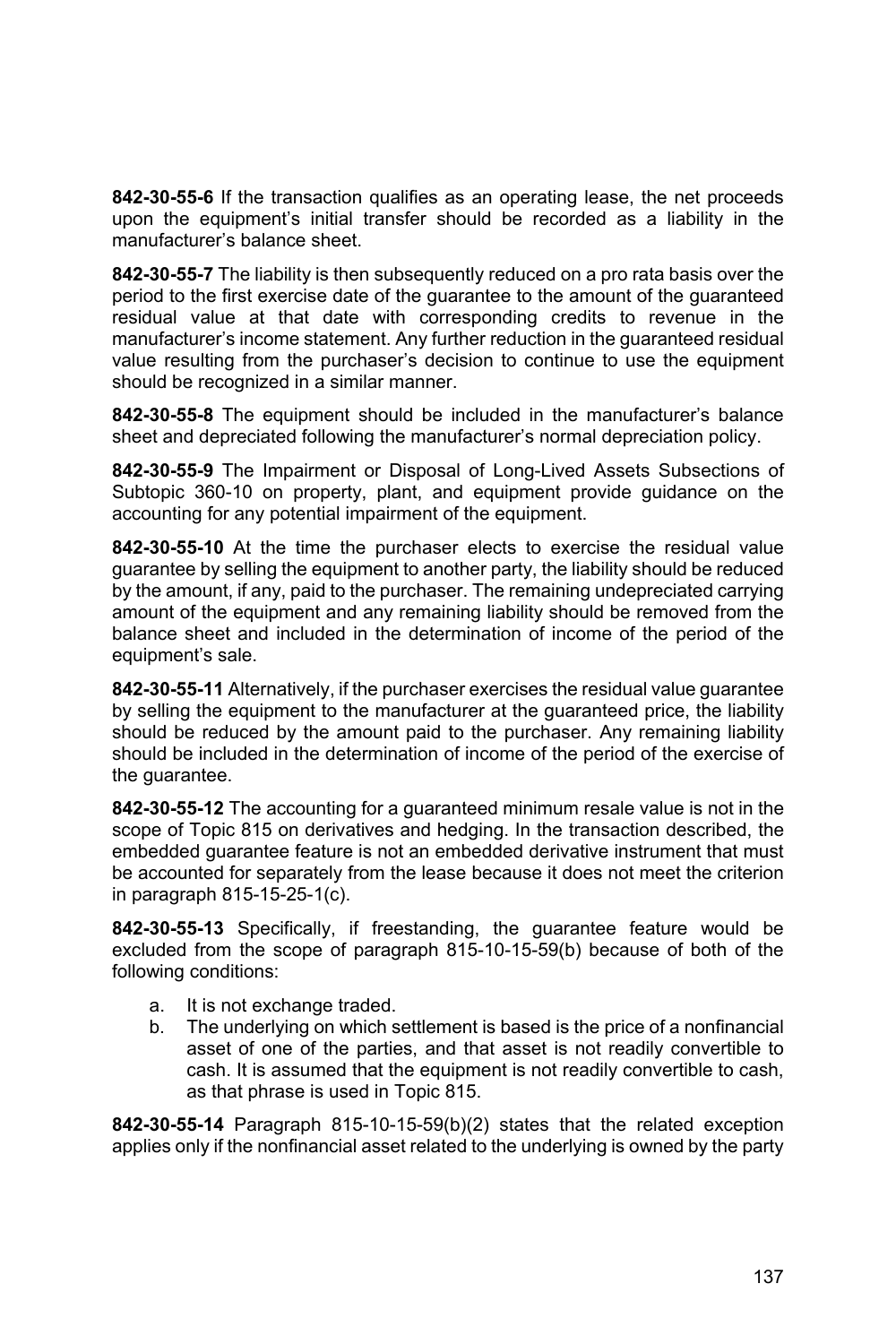that would not benefit under the contract from an increase in the price or value of the nonfinancial asset. (In some circumstances, the exclusion in paragraph 815- 10-15-63 also would apply.)

**842-30-55-15** Lastly, Topic 460 on guarantees does not affect the guarantor's accounting for the guarantee because that Topic does not apply to a guarantee for which the underlying is related to an asset of the guarantor. Because the manufacturer continues to recognize the residual value of the equipment guaranteed by the manufacturer as an asset (included in the seller-lessor's **net investment in the lease**) if recording a sales-type lease, that guarantee does not meet the characteristics in paragraph 460-10-15-4 and is, therefore, not subject to the guidance in Topic 460. Additionally, if the lease is classified as an operating lease, the manufacturer does not remove the asset from its books, and its guarantee would be a market value guarantee of its own asset. A market value guarantee of the guarantor's own asset is not within the scope of Topic 460, and the guidance in paragraphs 842-10-55-32 through 55-33 for an operating lease is not affected. As a result, the guarantor's accounting for the guarantee is unaffected by Topic 460.

## **> > Guarantee Payments Received**

**842-30-55-16** Indemnification payments related to tax effects other than the investment tax credit should be reflected by the **lessor** in income consistent with the classification of the **lease**. That is, the payments should be accounted for as an adjustment of the lessor's **net investment in the lease** if the lease is a **salestype lease** or a **direct financing lease** or recognized ratably over the **lease term** if the lease is an **operating lease**.

## **> > Pattern of Benefit from Use of the Underlying Asset**

**842-30-55-17** This Subtopic considers the right to control the use of the **underlying asset** as the equivalent of physical use. If the **lessee** controls the use of the underlying asset, recognition of **lease** income in accordance with paragraph 842-30-25-11(a) should not be affected by the extent to which the lessee uses the underlying asset.

#### **> Illustrations**

#### **> > Illustration of Lessor Accounting**

**842-30-55-18** Example 1 illustrates how a lessor would account for sales-type leases and direct financing leases.

#### **> > > Example 1—Lessor Accounting Example**

#### **> > > > Case A—Lessor Accounting—Sales-Type Lease**

**842-30-55-19** Lessor enters into a 6-year lease of equipment with Lessee, receiving annual lease payments of \$9,500, payable at the end of each year. Lessee provides a residual value guarantee of \$13,000. Lessor concludes that it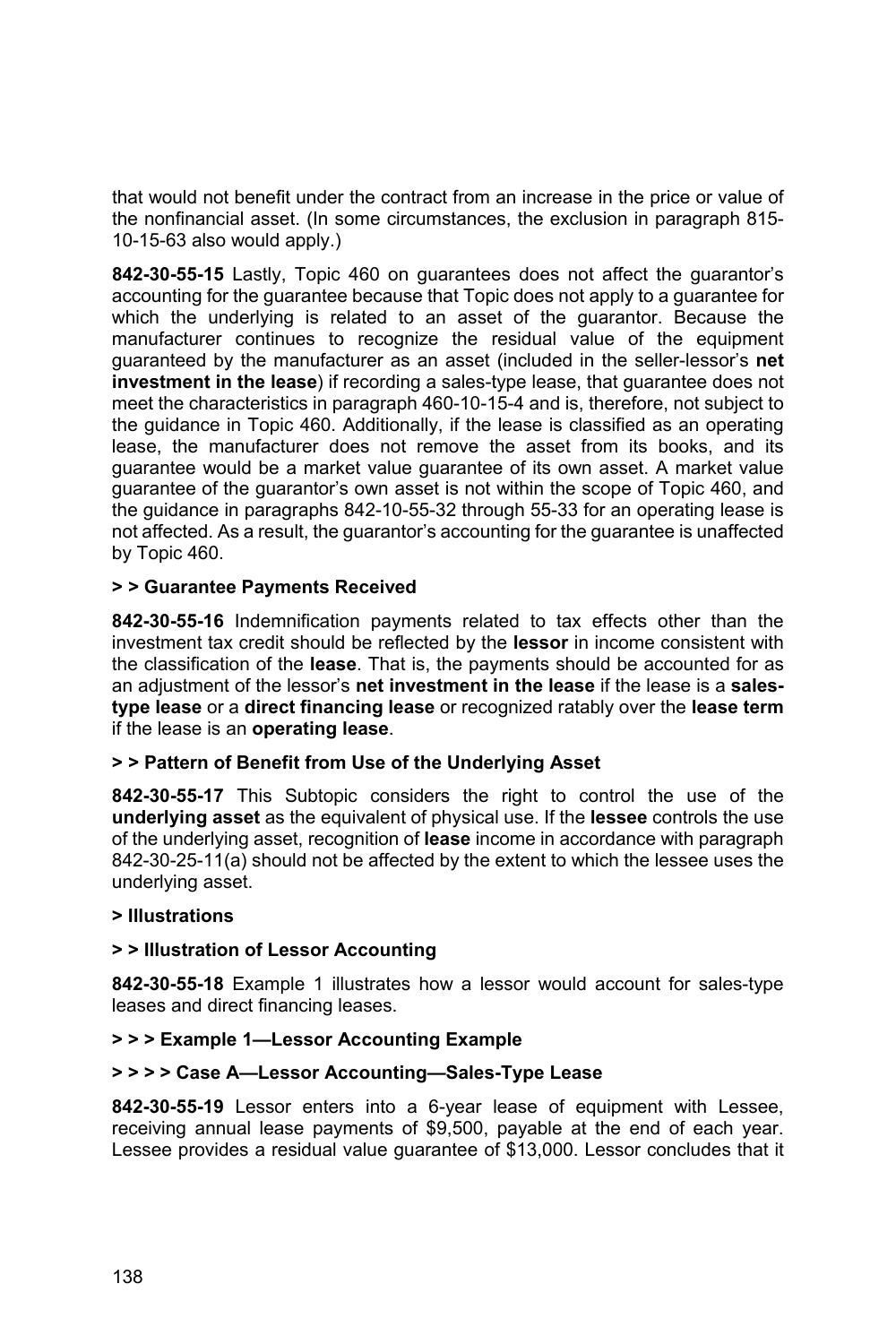is probable it will collect the lease payments and any amount necessary to satisfy the residual value guarantee provided by Lessee. The equipment has a 9-year estimated remaining economic life, a carrying amount of \$54,000, and a fair value of \$62,000 at the commencement date. Lessor expects the residual value of the equipment to be \$20,000 at the end of the 6-year lease term. The lease does not transfer ownership of the underlying asset to Lessee or contain an option for Lessee to purchase the underlying asset. Lessor incurs \$2,000 in initial direct costs in connection with obtaining the lease, and no amounts are prepaid by Lessee to Lessor. The rate implicit in the lease is 5.4839 percent.

**842-30-55-20** Lessor classifies the lease as a sales-type lease because the sum of the present value of the lease payments and the present value of the residual value guaranteed by the lessee amounts to substantially all of the fair value of the equipment. None of the other criteria to be classified as a sales-type lease are met.

**842-30-55-21** Lessor measures the net investment in the lease at \$62,000 at lease commencement, which is equal to the fair value of the equipment. The net investment in the lease consists of the lease receivable (which includes the 6 annual payments of \$9,500 and the residual value guarantee of \$13,000, both discounted at the rate implicit in the lease, which equals \$56,920) and the present value of the unguaranteed residual value (the present value of the difference between the expected residual value of \$20,000 and the residual value guarantee of \$13,000, which equals \$5,080). Lessor calculates the selling profit on the lease as \$8,000, which is the difference between the lease receivable (\$56,920) and the carrying amount of the equipment net of the unguaranteed residual asset (\$54,000 – \$5,080 = \$48,920). The initial direct costs do not factor into the calculation of the selling profit in this Example because they are not eligible for deferral on the basis of the guidance in paragraph 842-30-25-1(c) (that is, because the fair value of the underlying asset is different from its carrying amount at the commencement date).

**842-30-55-22** At the commencement date, Lessor derecognizes the equipment (carrying amount of \$54,000) and recognizes the net investment in the lease of \$62,000 and the selling profit of \$8,000. Lessor also pays and recognizes the initial direct costs of \$2,000 as an expense.

**842-30-55-23** At the end of Year 1, Lessor recognizes the receipt of a lease payment of \$9,500 and interest on the net investment in the lease (the beginning balance of the net investment in the lease of  $$62,000 \times$  the rate implicit in the lease of 5.4839% = \$3,400), resulting in a balance in the net investment of the lease of \$55,900. For disclosure purposes, Lessor also calculates the separate components of the net investment in the lease: the lease receivable and the unguaranteed residual asset. The lease receivable equals \$50,541 (the beginning balance of the lease receivable of \$56,920 – the annual lease payment received of \$9,500 + the amount of interest income on the lease receivable during Year 1 of \$3,121, which is \$56,920 × 5.4839%). The unguaranteed residual asset equals \$5,360 (the beginning balance of the unguaranteed residual asset of \$5,081 + the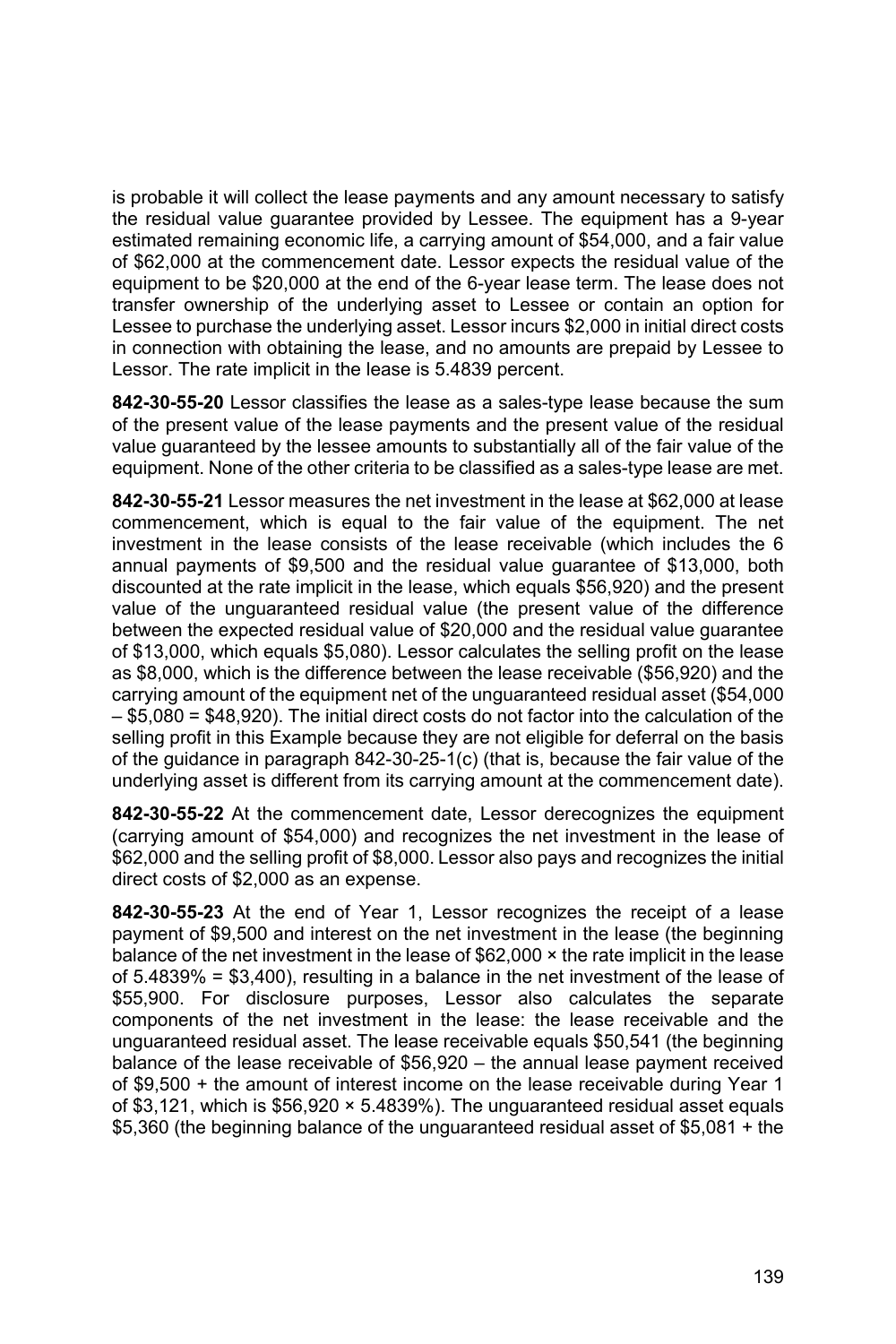interest income on the unguaranteed residual asset during Year 1 of \$279, which is \$5,081 × 5.4839%).

**842-30-55-24** At the end of Year 6, Lessor reclassifies the net investment in the lease, then equal to the estimated residual value of the underlying asset of \$20,000, as equipment.

#### **> > > > Case B—Lessor Accounting—Sales-Type Lease—Collectibility of the Lease Payments Is Not Probable**

**842-30-55-25** Assume the same facts and circumstances as in Case A (paragraphs 842-30-55-19 through 55-24), except that it is not probable Lessor will collect the lease payments and any amount necessary to satisfy the residual value guarantee provided by Lessee. In reaching this conclusion, the entity observes that Lessee's ability and intention to pay may be in doubt because of the following factors:

- a. Lessee intends to make the lease payments primarily from income derived from its business in which the equipment will be used (which is a business facing significant risks because of high competition in the industry and Lessee's limited experience)
- b. Lessee has limited credit history and no significant other income or assets with which to make the payments if the business is not successful.

**842-30-55-26** In accordance with paragraph 842-30-25-3, Lessor does not derecognize the equipment and does not recognize a net investment in the lease or any selling profit or selling loss. However, consistent with Case A, Lessor pays and recognizes the initial direct costs of \$2,000 as an expense at the commencement date.

**842-30-55-27** At the end of Year 1, Lessor reassesses whether it is probable it will collect the lease payments and any amount necessary to satisfy the residual value guarantee provided by Lessee and concludes that it is not probable. In addition, neither of the events in paragraph 842-30-25-3(b) has occurred. The contract has not been terminated and Lessor has not repossessed the equipment because Lessee is fulfilling the terms of the contract. Consequently, Lessor accounts for the \$9,500 Year 1 lease payment as a deposit liability in accordance with paragraph 842-30-25-3. Lessor recognizes depreciation expense on the equipment of \$7,714  $($54,000$  carrying value  $\div$  7-year useful life).

**842-30-55-28** Lessor's accounting in Years 2 and 3 is the same as in Year 1. At the end of Year 4, Lessee makes the fourth \$9,500 annual lease payment such that the deposit liability equals \$38,000. Lessor concludes that collectibility of the lease payments and any amount necessary to satisfy the residual value guarantee provided by Lessee is now probable on the basis of Lessee's payment history under the contract and the fact that Lessee has been successfully operating its business for four years. Lessor does not reassess the classification of the lease as a sales-type lease.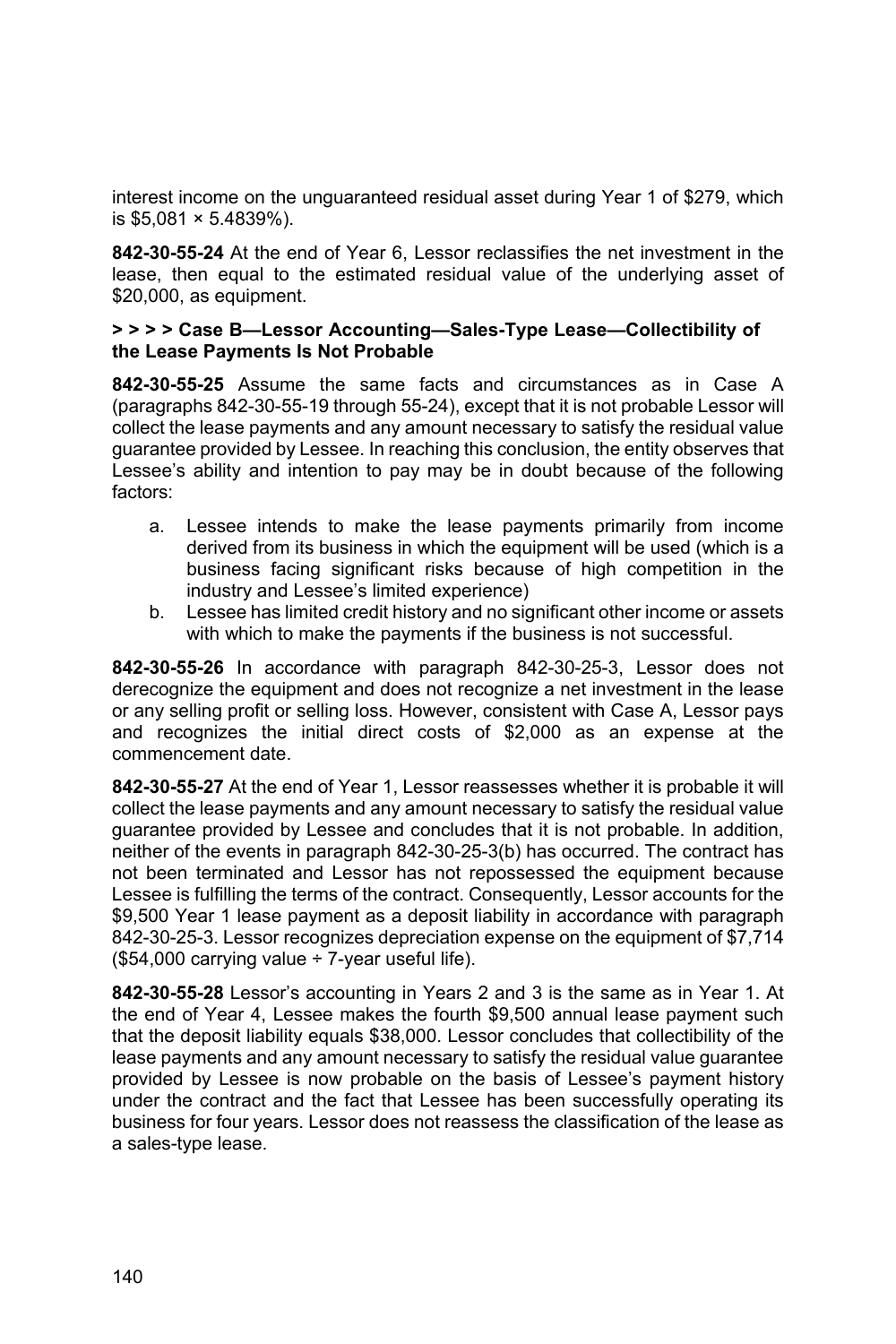**842-30-55-29** Consequently, at the end of Year 4, Lessor derecognizes the equipment, which has a carrying amount of \$23,143, and recognizes a net investment in the lease of \$35,519. The net investment in the lease consists of the lease receivable (the sum of the 2 remaining annual payments of \$9,500 and the residual value guarantee of \$13,000, discounted at the rate implicit in the lease of 5.4839 percent determined at the commencement date, which equals \$29,228) and the unguaranteed residual asset (the present value of the difference between the expected residual value of \$20,000 and the residual value guarantee of \$13,000, which equals \$6,291). Lessor recognizes selling profit of \$50,376, the difference between (a) the sum of the lease receivable and the carrying amount of the deposit liability (\$29,228 lease receivable + \$38,000 in lease payments already made =  $$67,228$ ) and (b) the carrying amount of the equipment, net of the unguaranteed residual asset (\$23,143 – \$6,291 = \$16,852).

**842-30-55-30** After the end of Year 4, Lessor accounts for the remaining two years of the lease in the same manner as any other sales-type lease. Consistent with Case A, at the end of Year 6, Lessor reclassifies the net investment in the lease, then equal to the estimated residual value of the underlying asset of \$20,000, as equipment.

### **> > > > Case C—Lessor Accounting—Direct Financing Lease**

**842-30-55-31** Assume the same facts and circumstances as in Case A (paragraphs 842-30-55-19 through 55-24), except that the \$13,000 residual value guarantee is provided by a third party, not by Lessee. Collectibility of the lease payments and any amount necessary to satisfy the third party residual value guarantee is probable.

**842-30-55-32** None of the criteria in paragraph 842-10-25-2 to be classified as a sales-type lease are met. Lessor classifies the lease as a direct financing lease because the sum of the present value of the lease payments and the present value of the residual value guaranteed by the third party amounts to substantially all of the fair value of the equipment. In accordance with paragraph 842-10-25-4, the discount rate used to determine the present value of the lease payments and the guaranteed residual value (5.4839 percent) assumes that no initial direct costs will be deferred because, at the commencement date, the fair value of the equipment is different from its carrying amount.

**842-30-55-33** At the commencement date, Lessor derecognizes the equipment and recognizes a net investment in the lease of \$56,000, which is equal to the carrying amount of the underlying asset of \$54,000 plus the initial direct costs of \$2,000 that are included in the measurement of the net investment in the lease in accordance with paragraph 842-30-25-8 (that is, because the lease is classified as a direct financing lease). The net investment in the lease includes a lease receivable of \$58,669 (the present value of the 6 annual lease payments of \$9,500 and the third-party residual value guarantee of \$13,000, discounted at the rate implicit in the lease of 4.646 percent), an unguaranteed residual asset of \$5,331 (the present value of the difference between the estimated residual value of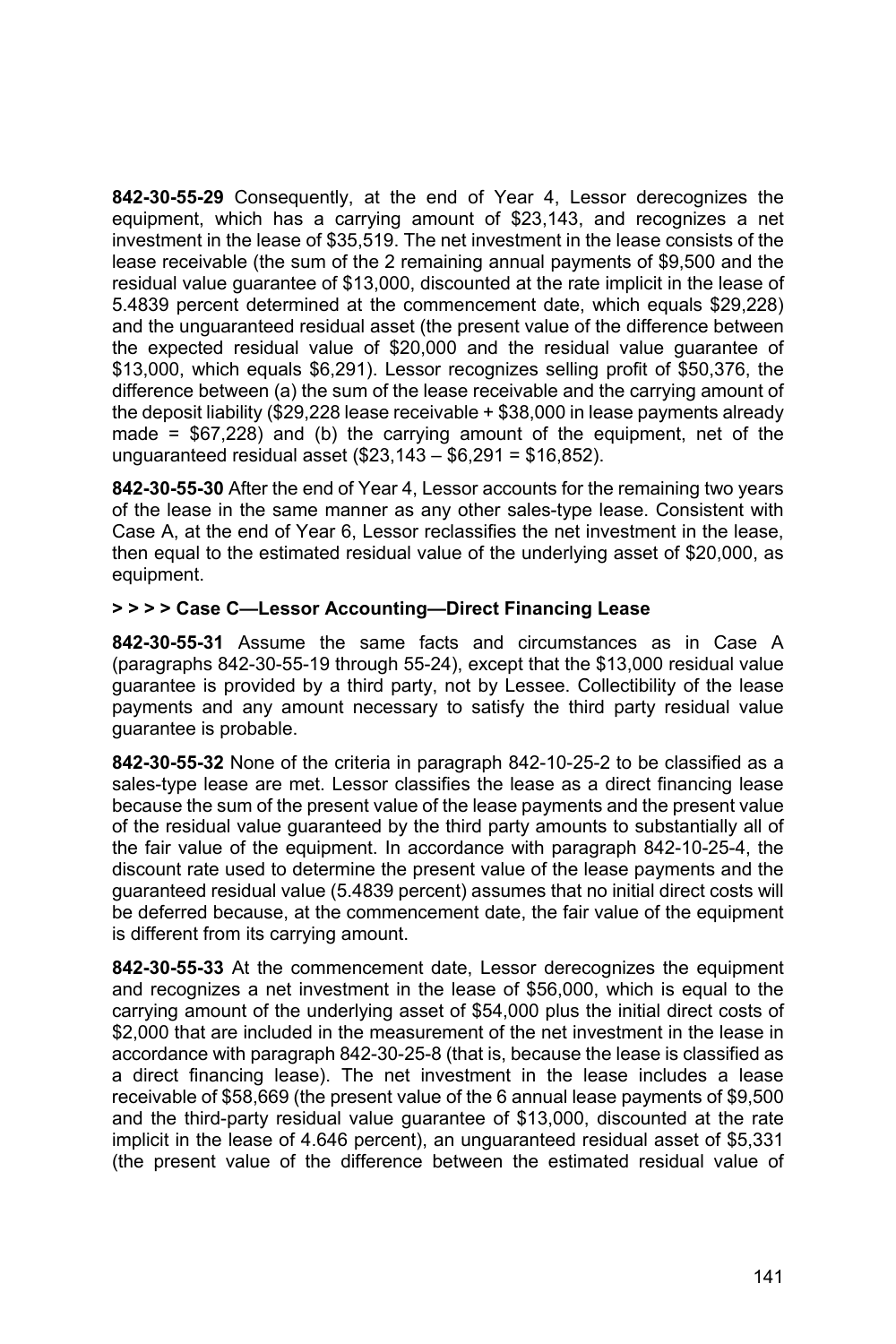\$20,000 and the third-party residual value guarantee of \$13,000, discounted at 4.646 percent), and deferred selling profit of \$8,000.

**842-30-55-34** Lessor calculates the deferred selling profit of \$8,000 in this Example as follows:

- a. The lease receivable (\$58,669); minus
- b. The carrying amount of the equipment (\$54,000), net of the unguaranteed residual asset (\$5,331), which equals \$48,669; minus
- c. The initial direct costs included in the measurement of the net investment in the lease (\$2,000).

**842-30-55-35** At the end of Year 1, Lessor recognizes the receipt of the lease payment of \$9,500 and interest on the net investment in the lease of \$4,624 (the beginning balance of the net investment in the lease of \$56,000 × the discount rate that, at the commencement date, would have resulted in the sum of the lease receivable and the unguaranteed residual asset equaling \$56,000, which is 8.258 percent), resulting in a balance in the net investment of the lease of \$51,124.

**842-30-55-36** Also at the end of Year 1, Lessor calculates, for disclosure purposes, the separate components of the net investment in the lease: the lease receivable, the unguaranteed residual asset, and the deferred selling profit. The lease receivable equals \$51,895 (the beginning balance of the lease receivable of \$58,669 – the annual lease payment received of \$9,500 + the amount of interest income on the lease receivable during Year 1 of \$2,726, which is \$58,669  $\times$ 4.646%). The unguaranteed residual asset equals \$5,578 (the beginning balance of the unguaranteed residual asset of \$5,331 + the interest income on the unguaranteed residual asset during Year 1 of \$247, which is  $$5,331 \times 4.646\%$ ). The deferred selling profit equals \$6,349 (the initial deferred selling profit of \$8,000 – \$1,651 recognized during Year 1 [the \$1,651 is the difference between the interest income recognized on the net investment in the lease during Year 1 of \$4,624 calculated in paragraph 842-30-55-35 and the sum of the interest income earned on the lease receivable and the unguaranteed residual asset during Year 1]).

**842-30-55-37** At the end of Year 2, Lessor recognizes the receipt of the lease payment of \$9,500 and interest on the net investment in the lease (the beginning of Year 2 balance of the net investment in the lease of  $$51,124 \times 8.258\%$ , which is \$4,222), resulting in a carrying amount of the net investment in the lease of \$45,846.

**842-30-55-38** Also at the end of Year 2, Lessor calculates the separate components of the net investment in the lease. The lease receivable equals \$44,806 (the beginning of Year 2 balance of \$51,895 – the annual lease payment received of \$9,500 + the interest income earned on the lease receivable during Year 2 of \$2,411, which is \$51,895 × 4.646%). The unguaranteed residual asset equals \$5,837 (the beginning of Year 2 balance of the unguaranteed residual asset of \$5,578 + the interest income earned on the unguaranteed residual asset during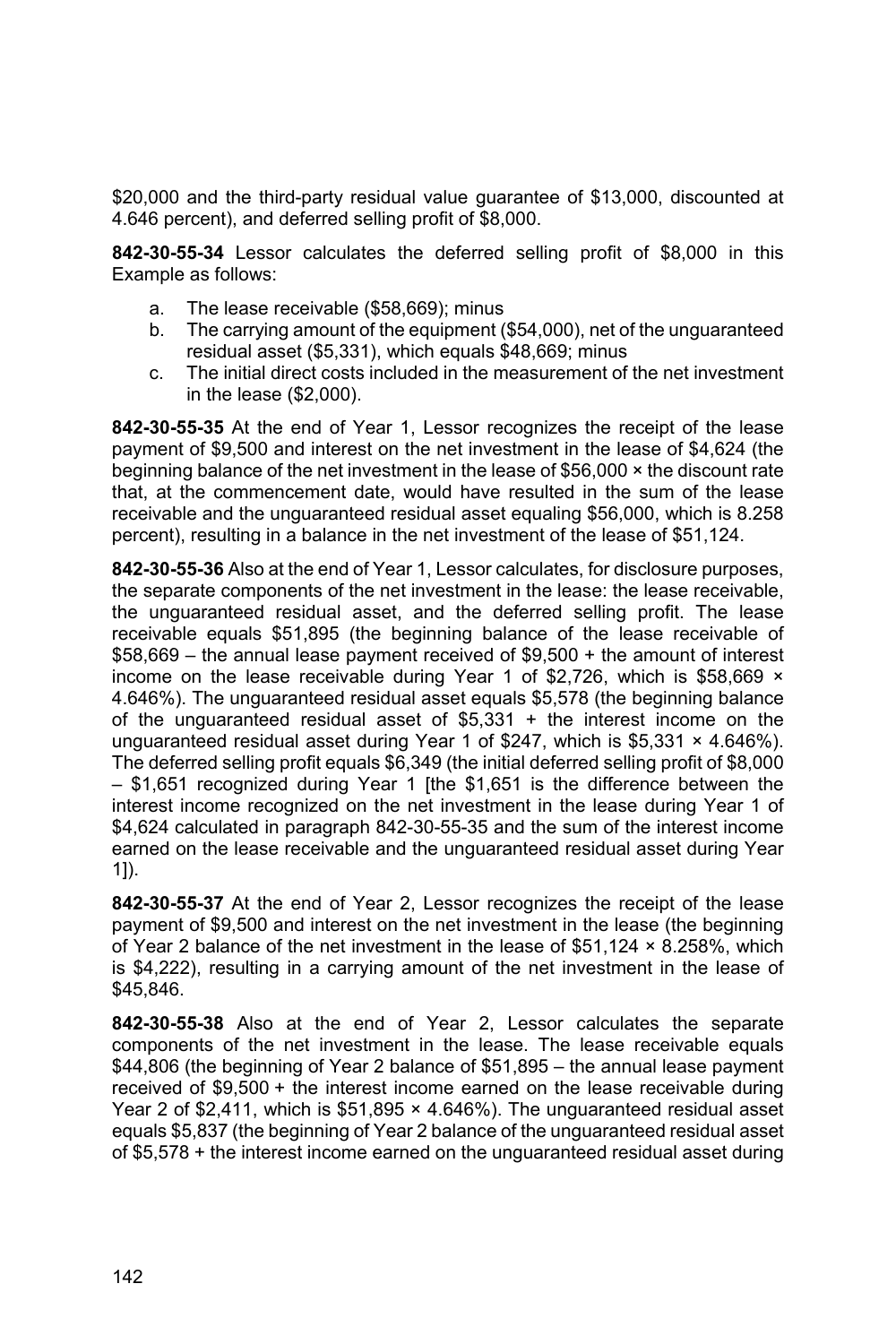Year 2 of \$259, which is  $$5,578 \times 4.646\%$ ). The deferred selling profit equals \$4,797 (the beginning of Year 2 balance of deferred selling profit of \$6,349 – \$1,552 recognized during Year 2 [the \$1,552 is the difference between the interest income recognized on the net investment in the lease during Year 2 of \$4,222 and the sum of the interest income earned on the lease receivable and the unguaranteed residual asset during Year 2]).

**842-30-55-39** At the end of Year 6, Lessor reclassifies the net investment in the lease, then equal to the estimated residual value of the underlying asset of \$20,000, as equipment.

### **> > > > Case D—Lessor Accounting—Collectibility Is Not Probable**

**842-30-55-40** Assume the same facts and circumstances as Case C (paragraphs 842-30-55-31 through 55-39), except that collectibility of the lease payments and any amount necessary to satisfy the residual value guarantee provided by the third party is not probable and the lease payments escalate every year over the lease term. Specifically, the lease payment due at the end of Year 1 is \$7,000, and subsequent payments increase by \$1,000 every year for the remainder of the lease term. Because it is not probable that Lessor will collect the lease payments and any amount necessary to satisfy the residual value guarantee provided by the third party in accordance with paragraph 842-10-25-3, Lessor classifies the lease as an operating lease.

**842-30-55-41** Lessor continues to measure the equipment in accordance with Topic 360 on property, plant, and equipment.

**842-30-55-42** Because collectibility of the lease payments is not probable, Lessor recognizes lease income only when Lessee makes the lease payments, and in the amount of those lease payments. Therefore, Lessor only recognizes lease income of \$7,000 at the point in time Lessee makes the end of Year 1 payment for that amount.

**842-30-55-43** At the end of Year 2, Lessor concludes that collectibility of the remaining lease payments and any amount necessary to satisfy the residual value guarantee provided by the third party is probable; therefore, Lessor recognizes lease income of \$12,000. The amount of \$12,000 is the difference between lease income that would have been recognized through the end of Year 2 (\$57,000 in total lease payments  $\div$  6 years = \$9,500 per year  $\times$  2 years = \$19,000) and the \$7,000 in lease income previously recognized. Collectibility of the remaining lease payments remains probable throughout the remainder of the lease term; therefore, Lessor continues to recognize lease income of \$9,500 each year.

6. Add Subtopic 842-40, with a link to transition paragraph 842-10-65-1, as follows:

### **[For ease of readability, the new Subtopic is not underlined.]**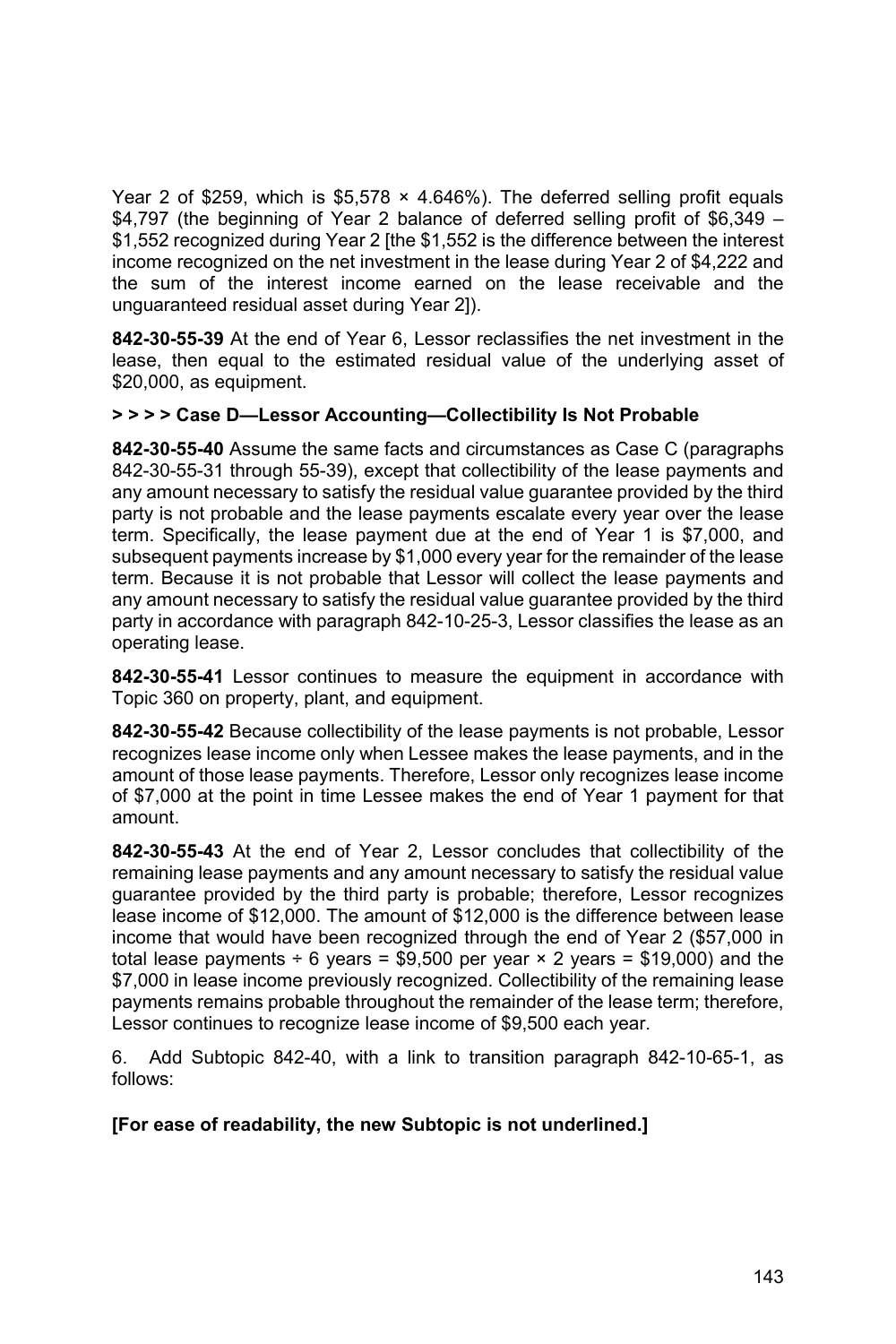# **Leases—Sale and Leaseback Transactions**

# **Overview and Background**

# **General**

**842-40-05-1** This Subtopic addresses accounting for sale and leaseback transactions when a **lease** has been accounted for in accordance with Subtopic 842-10 and either Subtopic 842-20 or Subtopic 842-30.

# **Scope and Scope Exceptions**

# **General**

**842-40-15-1** This Subtopic follows the same Scope and Scope Exceptions as outlined in the Overall Subtopic; see Section 842-10-15.

**842-40-15-2** If an entity (the seller-lessee) transfers an asset to another entity (the buyer-lessor) and leases that asset back from the buyer-lessor, both the sellerlessee and the buyer-lessor shall account for the transfer **contract** and the **lease** in accordance with Sections 842-40-25, 842-40-30, and 842-40-50.

**842-40-15-3** See paragraphs 842-40-55-1 through 55-21 for implementation guidance on the scope of this Subtopic. See Example 3 (paragraphs 842-40-55- 39 through 55-44) for an illustration of the scope of this Subtopic.

# **Glossary**

### **Commencement Date of the Lease (Commencement Date)**

The date on which a **lessor** makes an **underlying asset** available for use by a **lessee**. See paragraphs 842-10-55-19 through 55-21 for implementation guidance on the commencement date.

#### **Contract**

An agreement between two or more parties that creates enforceable rights and obligations.

#### **Direct Financing Lease**

From the perspective of a **lessor**, a **lease** that meets none of the criteria in paragraph 842-10-25-2 but meets the criteria in paragraph 842-10-25-3(b).

#### **Fair Value (second definition)**

The price that would be received to sell an asset or paid to transfer a liability in an **orderly transaction** between **market participants** at the measurement date.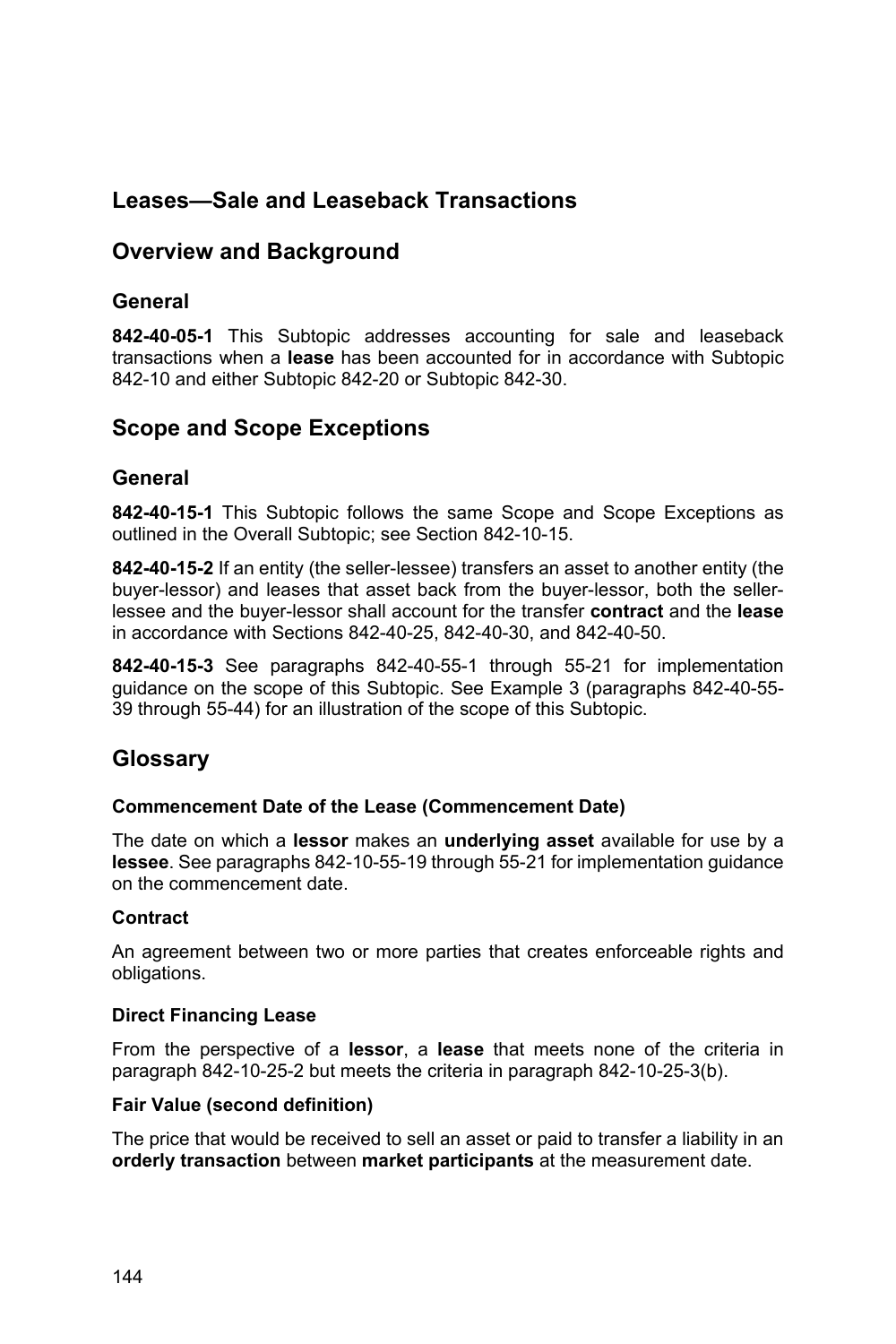## **Finance Lease**

From the perspective of a **lessee**, a **lease** that meets one or more of the criteria in paragraph 842-10-25-2.

#### **Lease**

A **contract**, or part of a contract, that conveys the right to control the use of identified property, plant, or equipment (an identified asset) for a period of time in exchange for consideration.

#### **Lease Payments**

See paragraph 842-10-30-5 for what constitutes lease payments from the perspective of a **lessee** and a **lessor**.

#### **Lease Term**

The noncancellable period for which a **lessee** has the right to use an **underlying asset**, together with all of the following:

- a. Periods covered by an option to extend the **lease** if the lessee is reasonably certain to exercise that option
- b. Periods covered by an option to terminate the lease if the lessee is reasonably certain not to exercise that option
- c. Periods covered by an option to extend (or not to terminate) the lease in which exercise of the option is controlled by the **lessor**.

#### **Lessee**

An entity that enters into a **contract** to obtain the right to use an **underlying asset** for a period of time in exchange for consideration.

#### **Lessor**

An entity that enters into a **contract** to provide the right to use an **underlying asset** for a period of time in exchange for consideration.

#### **Market Participants**

Buyers and sellers in the principal (or most advantageous) market for the asset or liability that have all of the following characteristics:

- a. They are independent of each other, that is, they are not **related parties**, although the price in a related-party transaction may be used as an input to a fair value measurement if the reporting entity has evidence that the transaction was entered into at market terms
- b. They are knowledgeable, having a reasonable understanding about the asset or liability and the transaction using all available information,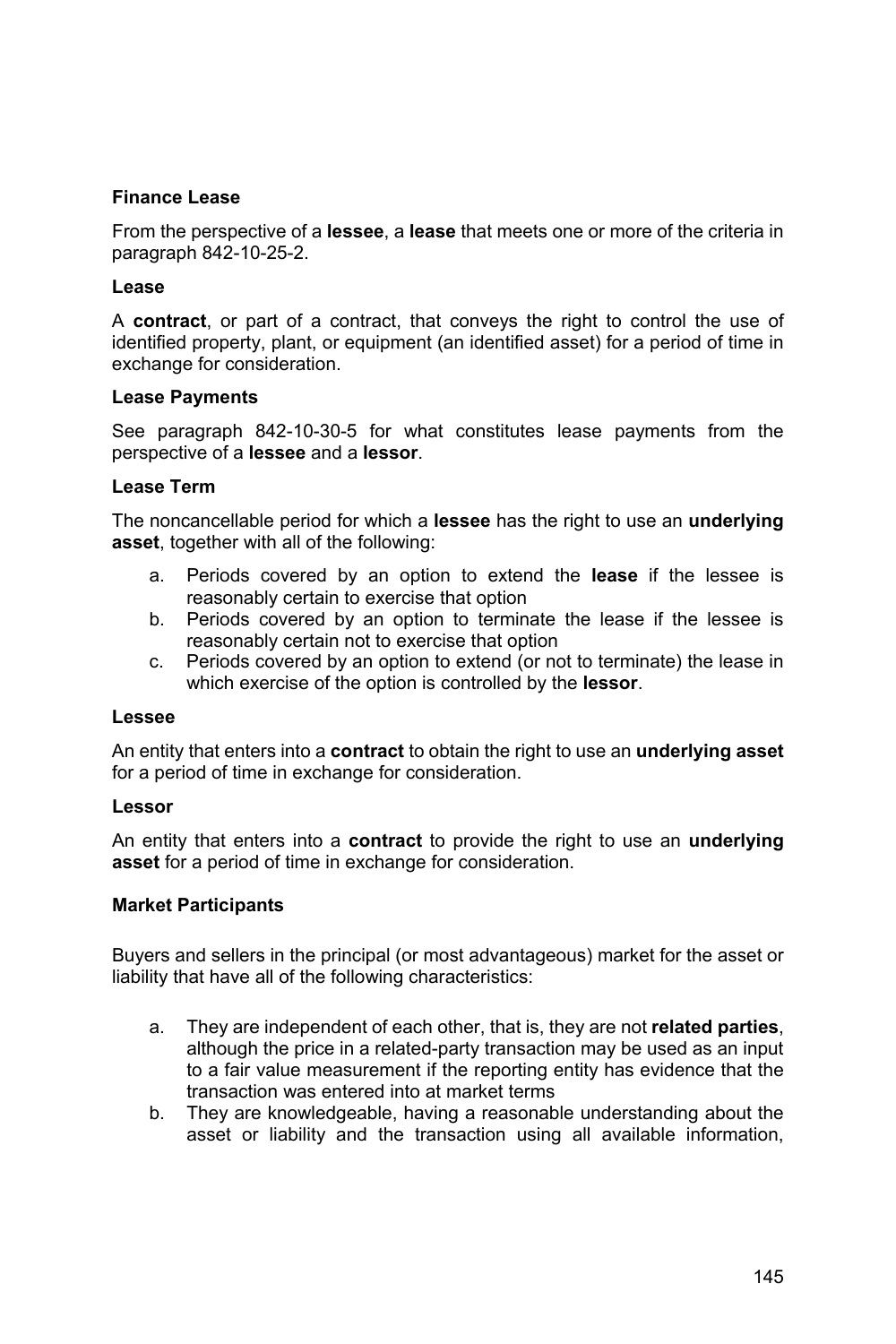including information that might be obtained through due diligence efforts that are usual and customary

- c. They are able to enter into a transaction for the asset or liability
- d. They are willing to enter into a transaction for the asset or liability, that is, they are motivated but not forced or otherwise compelled to do so.

#### **Operating Lease**

From the perspective of a **lessee**, any **lease** other than a **finance lease**.

From the perspective of a **lessor**, any lease other than a **sales-type lease** or a **direct financing lease**.

#### **Orderly Transaction**

A transaction that assumes exposure to the market for a period before the measurement date to allow for marketing activities that are usual and customary for transactions involving such assets or liabilities; it is not a forced transaction (for example, a forced liquidation or distress sale).

### **Related Parties**

Related parties include:

- a. Affiliates of the entity
- b. Entities for which investments in their equity securities would be required, absent the election of the fair value option under the Fair Value Option Subsection of Section 825-10-15, to be accounted for by the equity method by the investing entity
- c. Trusts for the benefit of employees, such as pension and profit-sharing trusts that are managed by or under the trusteeship of management
- d. Principal owners of the entity and members of their immediate families
- e. Management of the entity and members of their immediate families
- f. Other parties with which the entity may deal if one party controls or can significantly influence the management or operating policies of the other to an extent that one of the transacting parties might be prevented from fully pursuing its own separate interests
- g. Other parties that can significantly influence the management or operating policies of the transacting parties or that have an ownership interest in one of the transacting parties and can significantly influence the other to an extent that one or more of the transacting parties might be prevented from fully pursuing its own separate interests.

### **Residual Value Guarantee**

A guarantee made to a **lessor** that the value of an **underlying asset** returned to the lessor at the end of a **lease** will be at least a specified amount.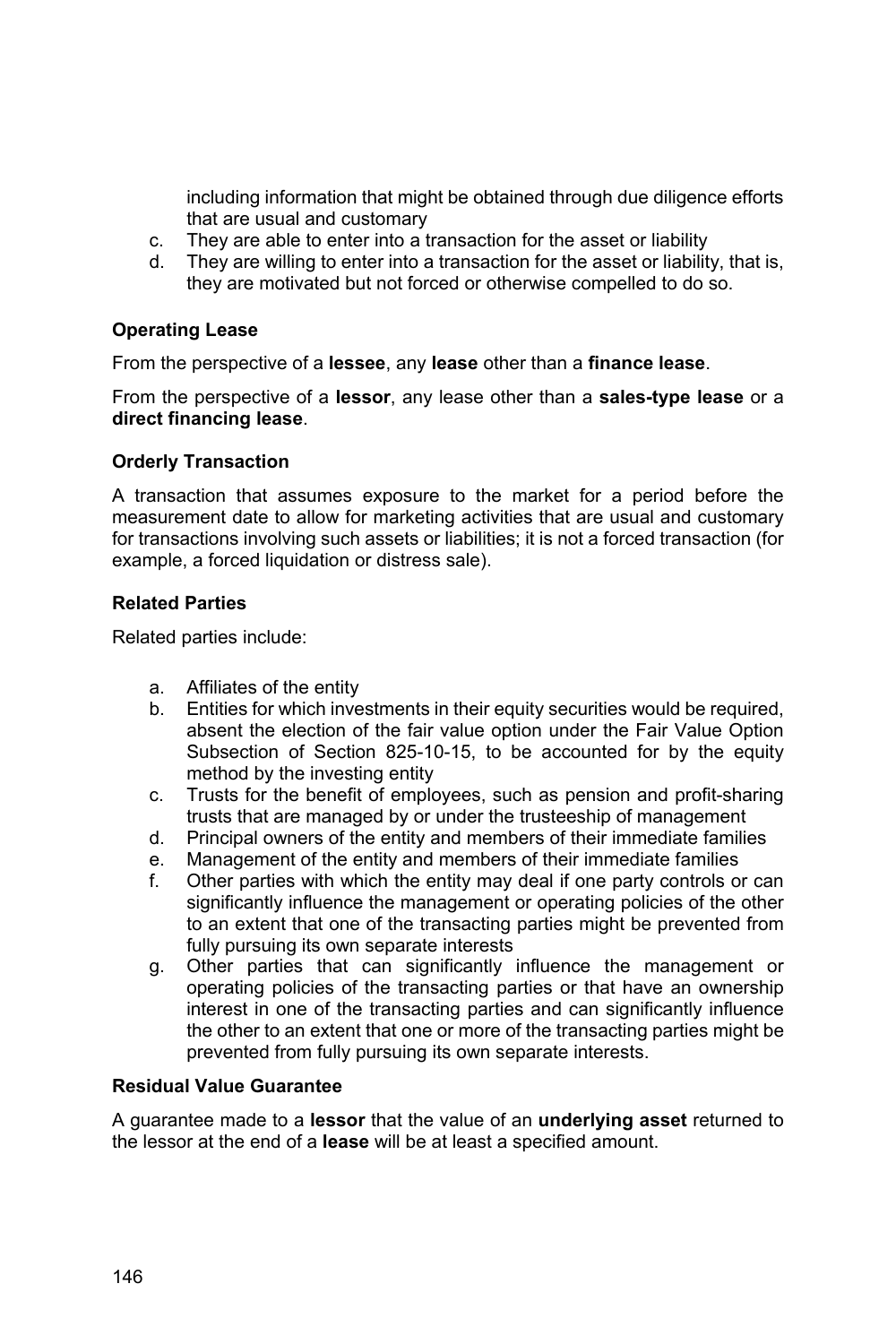## **Sales-Type Lease**

From the perspective of a **lessor**, a **lease** that meets one or more of the criteria in paragraph 842-10-25-2.

#### **Sublease**

A transaction in which an **underlying asset** is re-leased by the **lessee** (or intermediate **lessor**) to a third party (the sublessee) and the original (or head) **lease** between the lessor and the lessee remains in effect.

### **Underlying Asset**

An asset that is the subject of a **lease** for which a right to use that asset has been conveyed to a **lessee**. The underlying asset could be a physically distinct portion of a single asset.

# **Recognition**

## **General**

#### **> Determining Whether the Transfer of the Asset Is a Sale**

**842-40-25-1** An entity shall apply the following requirements in Topic 606 on revenue from **contracts** with customers when determining whether the transfer of an asset shall be accounted for as a sale of the asset:

- a. Paragraphs 606-10-25-1 through 25-8 on the existence of a contract
- b. Paragraph 606-10-25-30 on when an entity satisfies a performance obligation by transferring control of an asset.

**842-40-25-2** The existence of a leaseback (that is, a seller-lessee's right to use the **underlying asset** for a period of time) does not, in isolation, prevent the buyerlessor from obtaining control of the asset. However, the buyer-lessor is not considered to have obtained control of the asset in accordance with the guidance on when an entity satisfies a performance obligation by transferring control of an asset in Topic 606 if the leaseback would be classified as a **finance lease** or a **sales-type lease**.

**842-40-25-3** An option for the seller-lessee to repurchase the asset would preclude accounting for the transfer of the asset as a sale of the asset unless both of the following criteria are met:

- a. The exercise price of the option is the **fair value** of the asset at the time the option is exercised.
- b. There are alternative assets, substantially the same as the transferred asset, readily available in the marketplace.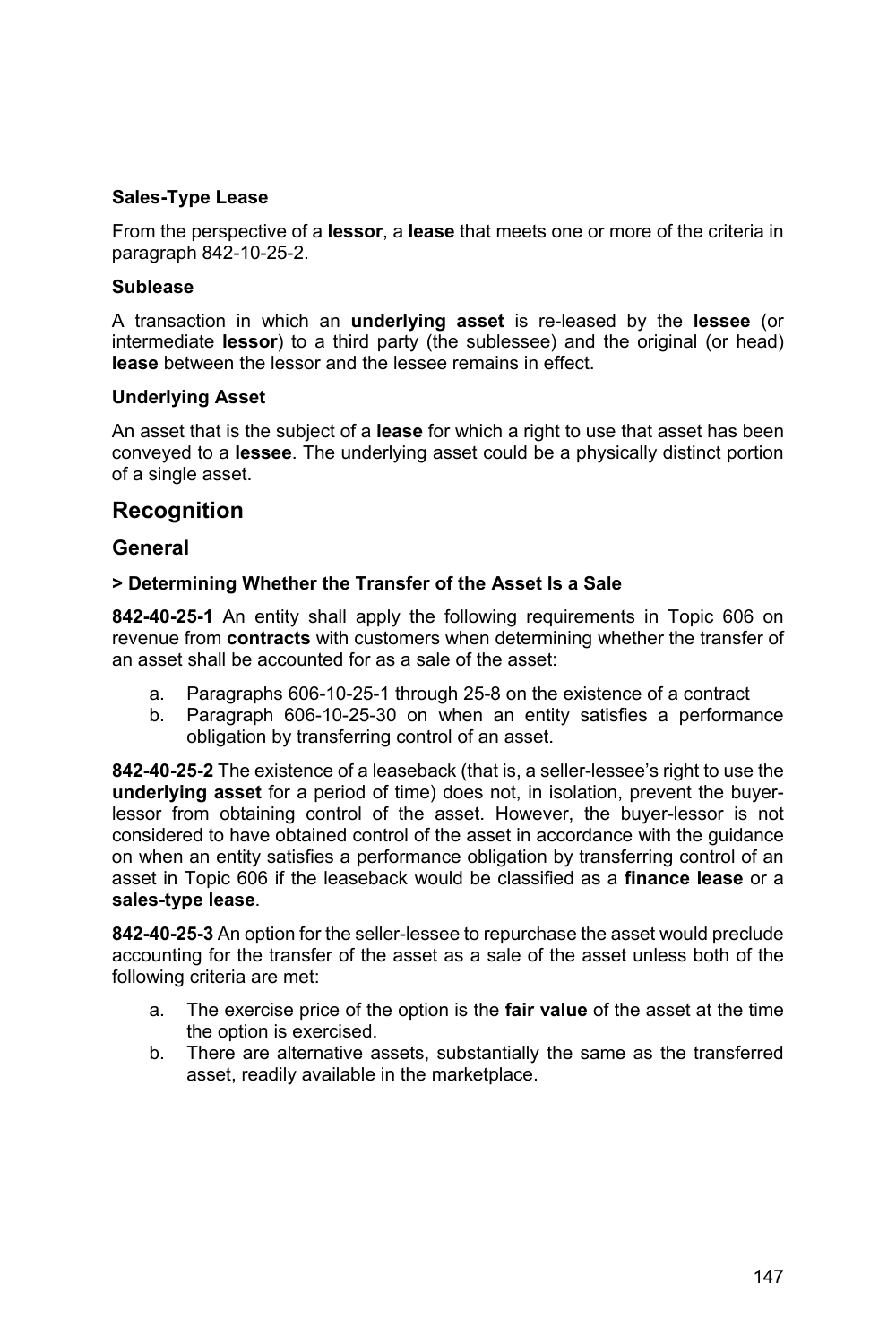## **> Transfer of the Asset Is a Sale**

**842-40-25-4** If the transfer of the asset is a sale in accordance with paragraphs 842-40-25-1 through 25-3, both of the following apply:

- a. The seller-lessee shall:
	- 1. Recognize the transaction price for the sale at the point in time the buyer-lessor obtains control of the asset in accordance with paragraph 606-10-25-30 in accordance with the guidance on determining the transaction price in paragraphs 606-10-32-2 through 32-27
	- 2. Derecognize the carrying amount of the **underlying asset**
	- 3. Account for the **lease** in accordance with Subtopic 842-20.
- b. The buyer-lessor shall account for the purchase in accordance with other Topics and for the lease in accordance with Subtopic 842-30.

## **> Transfer of the Asset Is Not a Sale**

**842-40-25-5** If the transfer of the asset is not a sale in accordance with paragraphs 842-40-25-1 through 25-3, both of the following apply:

- a. The seller-lessee shall not derecognize the transferred asset and shall account for any amounts received as a financial liability in accordance with other Topics.
- b. The buyer-lessor shall not recognize the transferred asset and shall account for the amounts paid as a receivable in accordance with other Topics.

# **Initial Measurement**

# **General**

## **> Transfer of the Asset Is a Sale**

**842-40-30-1** An entity shall determine whether a sale and leaseback transaction is at **fair value** on the basis of the difference between either of the following, whichever is more readily determinable:

- a. The sale price of the asset and the fair value of the asset
- b. The present value of the **lease payments** and the present value of market rental payments.

**842-40-30-2** If the sale and leaseback transaction is not at fair value, the entity shall adjust the sale price of the asset on the same basis the entity used to determine that the transaction was not at fair value in accordance with paragraph 842-40-30-1. The entity shall account for both of the following:

- a. Any increase to the sale price of the asset as a prepayment of rent
- b. Any reduction of the sale price of the asset as additional financing provided by the buyer-lessor to the seller-lessee. The seller-lessee and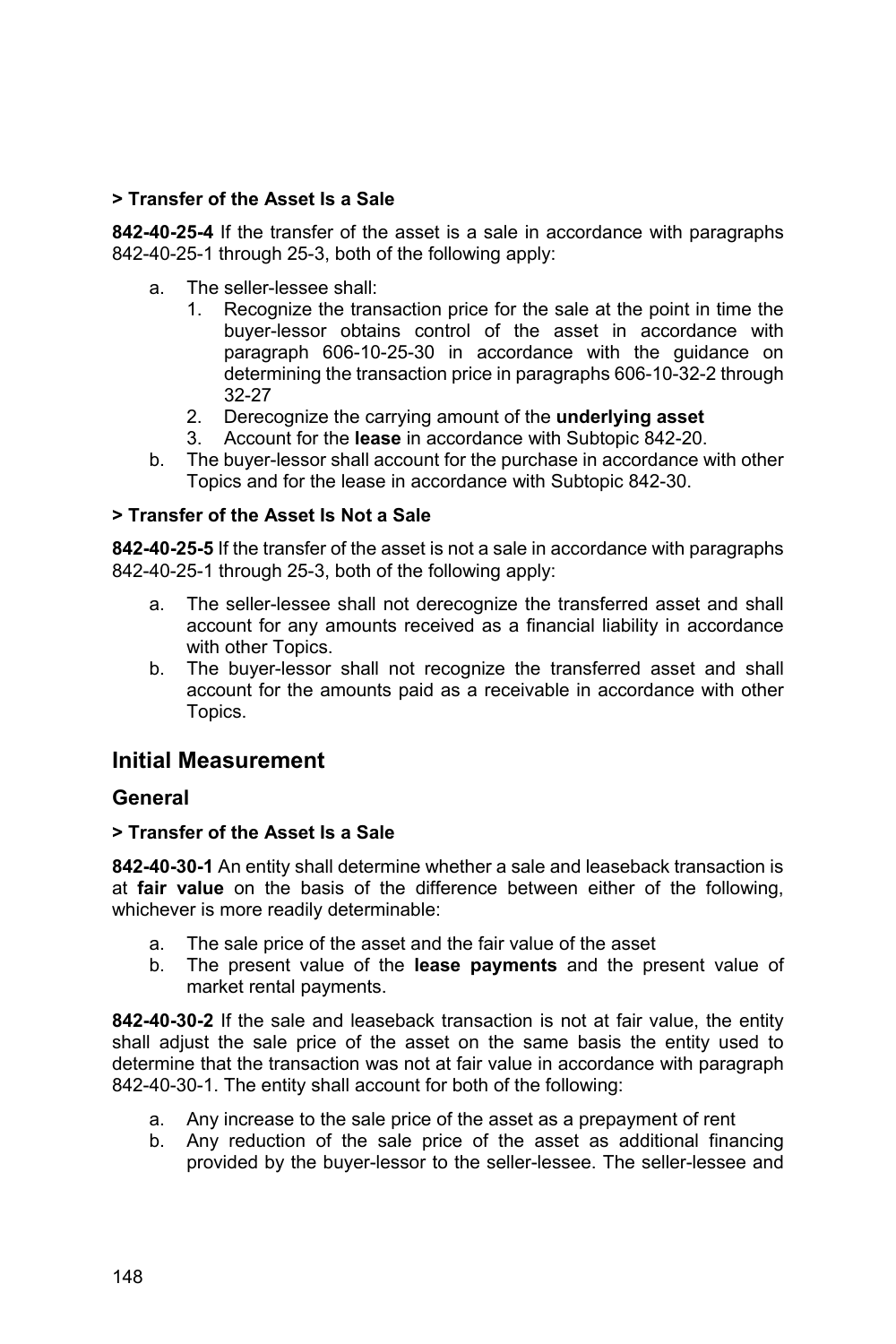the buyer-lessor shall account for the additional financing in accordance with other Topics.

**842-40-30-3** A sale and leaseback transaction is not off market solely because the sale price or the lease payments include a variable component. In determining whether the sale and leaseback transaction is at fair value, the entity should consider those variable payments it reasonably expects to be entitled to (or to make) on the basis of all of the information (historical, current, and forecast) that is reasonably available to the entity. For a seller-lessee, this would include estimating any variable consideration to which it expects to be entitled in accordance with paragraphs 606-10-32-5 through 32-9.

**842-40-30-4** If the transaction is a related party **lease**, an entity shall not make the adjustments required in paragraph 842-40-30-2, but shall provide the required disclosures as discussed in paragraphs 842-20-50-7 and 842-30-50-4.

**842-40-30-5** See Examples 1 and 2 (paragraphs 842-40-55-22 through 55-38) for illustrations of the requirements for a sale and leaseback transaction.

#### **> Transfer of the Asset Is Not a Sale**

**842-40-30-6** The guidance in paragraph 842-40-25-5 notwithstanding, the sellerlessee shall adjust the interest rate on its financial liability as necessary to ensure that both of the following apply:

- a. Interest on the financial liability is not greater than the principal payments on the financial liability over the shorter of the **lease term** and the term of the financing. The term of the financing may be shorter than the lease term because the transfer of an asset that does not qualify as a sale initially may qualify as a sale at a point in time before the end of the lease term.
- b. The carrying amount of the asset does not exceed the carrying amount of the financial liability at the earlier of the end of the lease term or the date at which control of the asset will transfer to the buyer-lessor (for example, the date at which a repurchase option expires if that date is earlier than the end of the lease term).

# **Disclosure**

# **General**

**842-40-50-1** If a seller-lessee or a buyer-lessor enters into a sale and leaseback transaction that is accounted for in accordance with paragraphs 842-40-25-4 and 842-40-30-1 through 30-3, it shall provide the disclosures required in paragraphs 842-20-50-1 through 50-9 for a seller-lessee or paragraphs 842-30-50-1 through 50-13 for a buyer-lessor.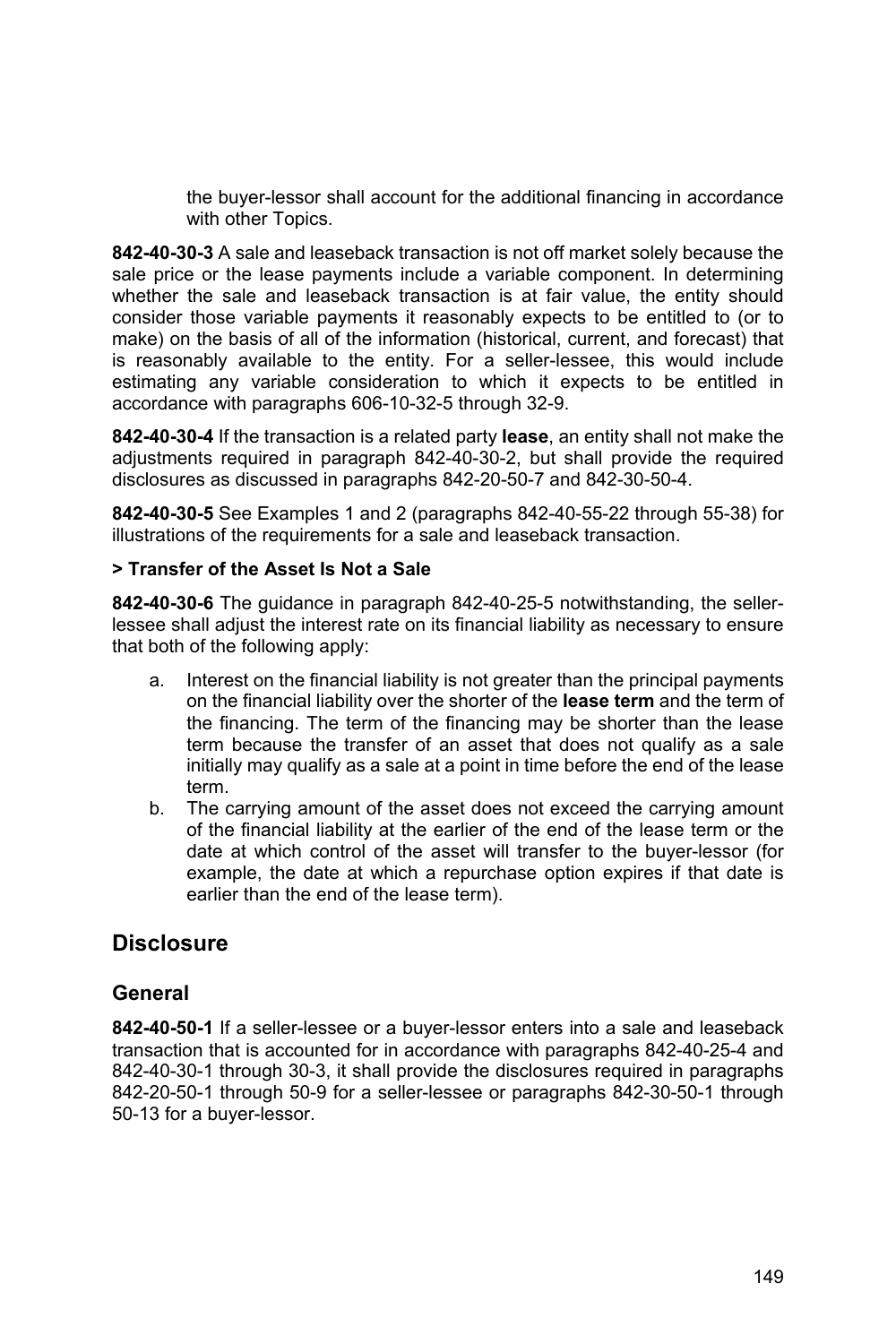**842-40-50-2** In addition to the disclosures required by paragraphs 842-20-50-1 through 50-9, a seller-lessee that enters into a sale and leaseback transaction shall disclose both of the following:

- a. The main terms and conditions of that transaction
- b. Any gains or losses arising from the transaction separately from gains or losses on disposal of other assets.

# **Implementation Guidance and Illustrations**

# **General**

## **> Implementation Guidance**

## **> > Control of the Underlying Asset before the Commencement Date**

**842-40-55-1** A **lessee** may obtain legal title to the **underlying asset** before that legal title is transferred to the **lessor** and the asset is leased to the lessee. If the lessee controls the underlying asset (that is, it can direct its use and obtain substantially all of its remaining benefits) before the asset is transferred to the lessor, the transaction is a sale and leaseback transaction that is accounted for in accordance with this Subtopic.

**842-40-55-2** If the lessee obtains legal title, but does not obtain control of the underlying asset before the asset is transferred to the lessor, the transaction is not a sale and leaseback transaction. For example, this may be the case if a manufacturer, a lessor, and a lessee negotiate a transaction for the purchase of an asset from the manufacturer by the lessor, which in turn is leased to the lessee. For tax or other reasons, the lessee might obtain legal title to the underlying asset momentarily before legal title transfers to the lessor. In this case, if the lessee obtains legal title to the asset but does not control the asset before it is transferred to the lessor, the transaction is accounted for as a purchase of the asset by the lessor and a **lease** between the lessor and the lessee.

### **> > Costs of the Lessee Relating to the Construction or Design of an Underlying Asset**

**842-40-55-3** An entity may negotiate a **lease** before the **underlying asset** is available for use by the **lessee**. For some leases, the underlying asset may need to be constructed or redesigned for use by the lessee. Depending on the terms and conditions of the **contract**, a lessee may be required to make payments relating to the construction or design of the asset.

**842-40-55-4** If a lessee incurs costs relating to the construction or design of an underlying asset before the **commencement date**, the lessee should account for those costs in accordance with other Topics, for example, Topic 330 on inventory or Topic 360 on property, plant, and equipment. Costs relating to the construction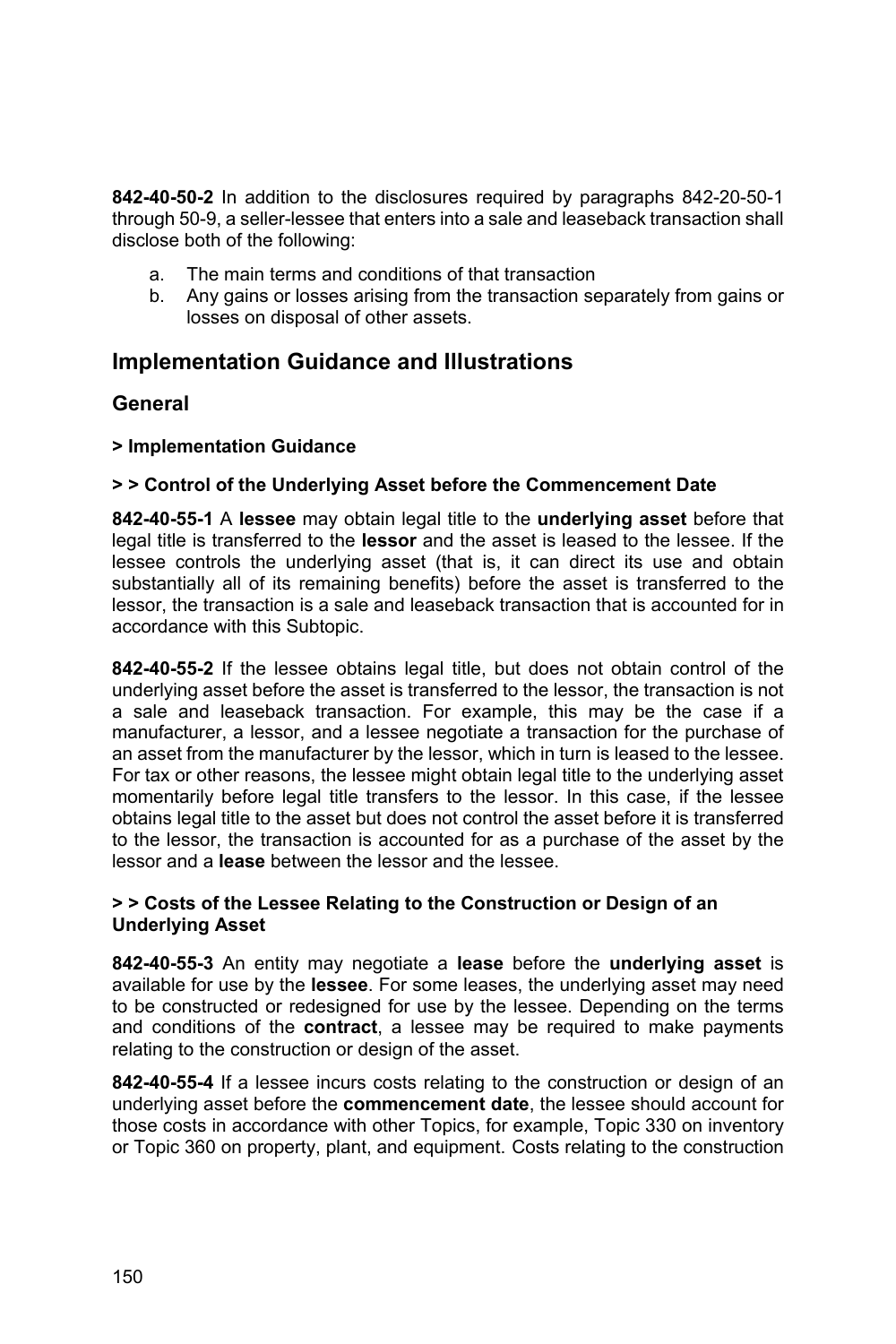or design of an underlying asset do not include payments made by the lessee for the right to use the underlying asset. Payments for the right to use the underlying asset are **lease payments**, regardless of the timing of those payments or the form of those payments (for example, a lessee might contribute construction materials for the asset under construction).

**842-40-55-5** If the lessee controls the underlying asset being constructed before the commencement date, the transaction is accounted for in accordance with this Subtopic. Any one (or more) of the following would demonstrate that the lessee controls an underlying asset that is under construction before the commencement date:

- a. The lessee has the right to obtain the partially constructed underlying asset at any point during the construction period (for example, by making a payment to the **lessor**).
- b. The lessor has an enforceable right to payment for its performance to date, and the asset does not have an alternative use (see paragraph 842- 10-55-7) to the owner-lessor. In evaluating whether the asset has an alternative use to the owner-lessor, an entity should consider the characteristics of the asset that will ultimately be leased.
- c. The lessee legally owns either:
	- 1. Both the land and the property improvements (for example, a building) that are under construction
	- 2. The non-real-estate asset (for example, a ship or an airplane) that is under construction.
- d. The lessee controls the land that property improvements will be constructed upon (this includes where the lessee enters into a transaction to transfer the land to the lessor, but the transfer does not qualify as a sale in accordance with paragraphs 842-40-25-1 through 25-3) and does not enter into a lease of the land before the beginning of construction that, together with renewal options, permits the lessor or another unrelated third party to lease the land for substantially all of the economic life of the property improvements.
- e. The lessee is leasing the land that property improvements will be constructed upon, the term of which, together with lessee renewal options, is for substantially all of the economic life of the property improvements, and does not enter into a **sublease** of the land before the beginning of construction that, together with renewal options, permits the lessor or another unrelated third party to sublease the land for substantially all of the economic life of the property improvements.

The list of circumstances above in which a lessee controls an underlying asset that is under construction before the commencement date is not all inclusive. There may be other circumstances that individually or in combination demonstrate that a lessee controls an underlying asset that is under construction before the commencement date.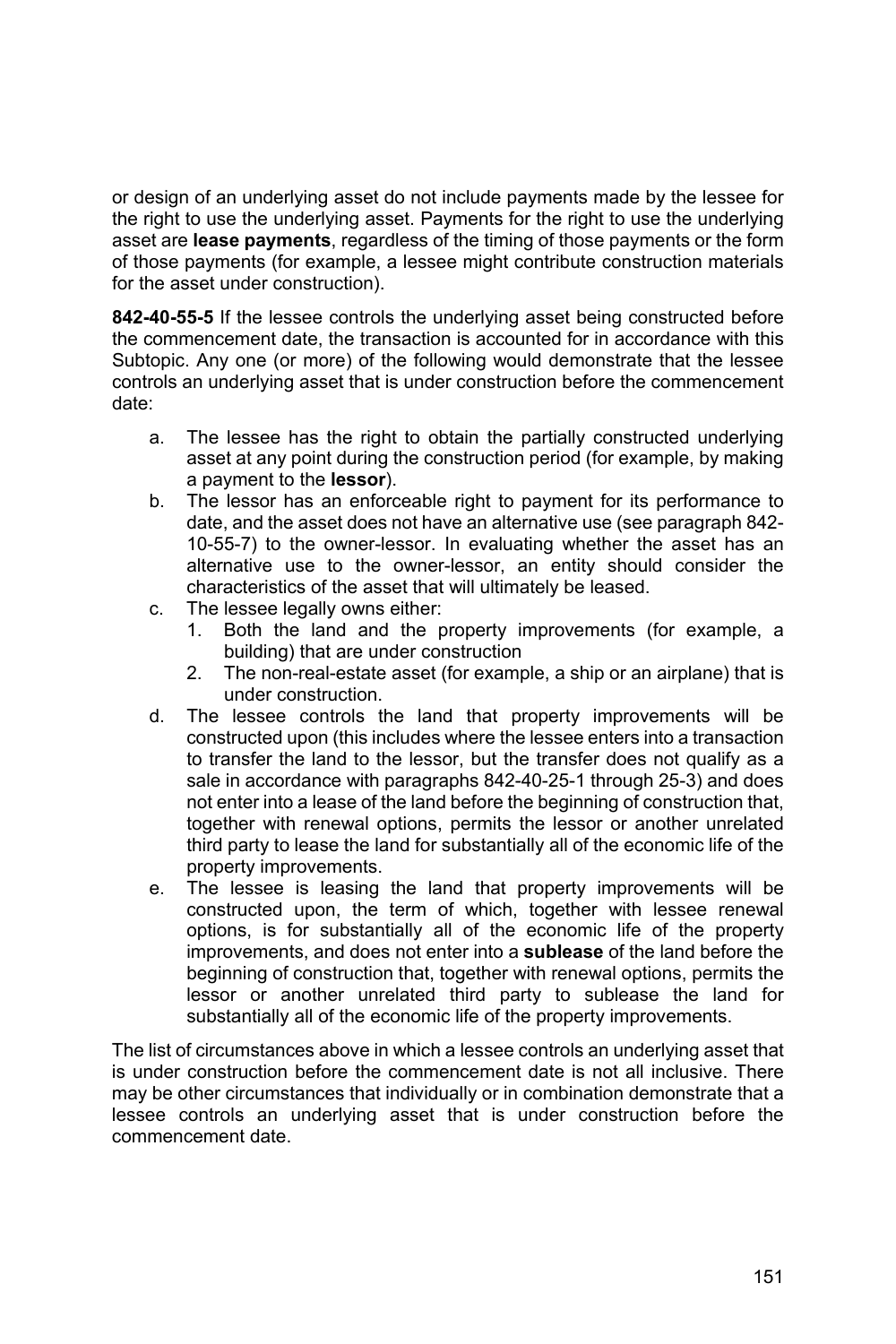**842-40-55-6** See Example 3 (paragraphs 842-40-55-39 through 55-44) for an illustration of the scope of this Subtopic.

### **> > Lessee Indemnification for Environmental Contamination**

**842-40-55-7** A provision that requires **lessee** indemnifications for preexisting environmental contamination does not, on its own, mean that the lessee controlled the **underlying asset** before the **lease** commenced regardless of the likelihood of loss resulting from the indemnity. Consequently, the presence of such a provision does not mean the transaction is in the scope of this Subtopic.

### **> > Sale Subject to a Preexisting Lease**

**842-40-55-8** An entity owns an interest in an **underlying asset** and also is a **lessee** under an **operating lease** for all or a portion of the underlying asset. Acquisition of an ownership interest in the underlying asset and consummation of the **lease** occurred at or near the same time. This owner-lessee relationship can occur, for example, when the entity has an investment in a partnership that owns the underlying asset (or a larger asset of which the underlying asset is a distinct portion). The entity subsequently sells its interest or the partnership sells the underlying asset to an independent third party, and the entity continues to lease the underlying asset under the preexisting operating lease.

**842-40-55-9** A transaction should be subject to the guidance in this Subtopic if the scope or price of the preexisting lease is modified in connection with the sale. If the scope or the price of the preexisting lease is not modified in conjunction with the sale, the sale should be accounted for in accordance with other Topics.

**842-40-55-10** A lease between parties under common control should not be considered a preexisting lease. Accordingly, the guidance in this Subtopic should be applied to transactions that include nonfinancial assets within its scope, except if Topic 980 on regulated operations applies. That is, if one of the parties under common control is a regulated entity with a lease that has been approved by the appropriate regulatory agency, that lease should be considered a preexisting lease.

# **> > Transfer of Tax Benefits**

**842-40-55-11** A U.S. entity purchases an asset and enters into a **contract** with a foreign investor that provides that foreign investor with an ownership right in, but not necessarily title to, the asset. That ownership right enables the foreign investor to claim certain benefits of ownership of the asset for tax purposes in the foreign tax jurisdiction.

**842-40-55-12** The U.S. entity also enters into a contract in the form of a leaseback for the ownership right with the foreign investor. The contract contains a purchase option for the U.S. entity to acquire the foreign investor's ownership right in the asset at the end of the **lease term**.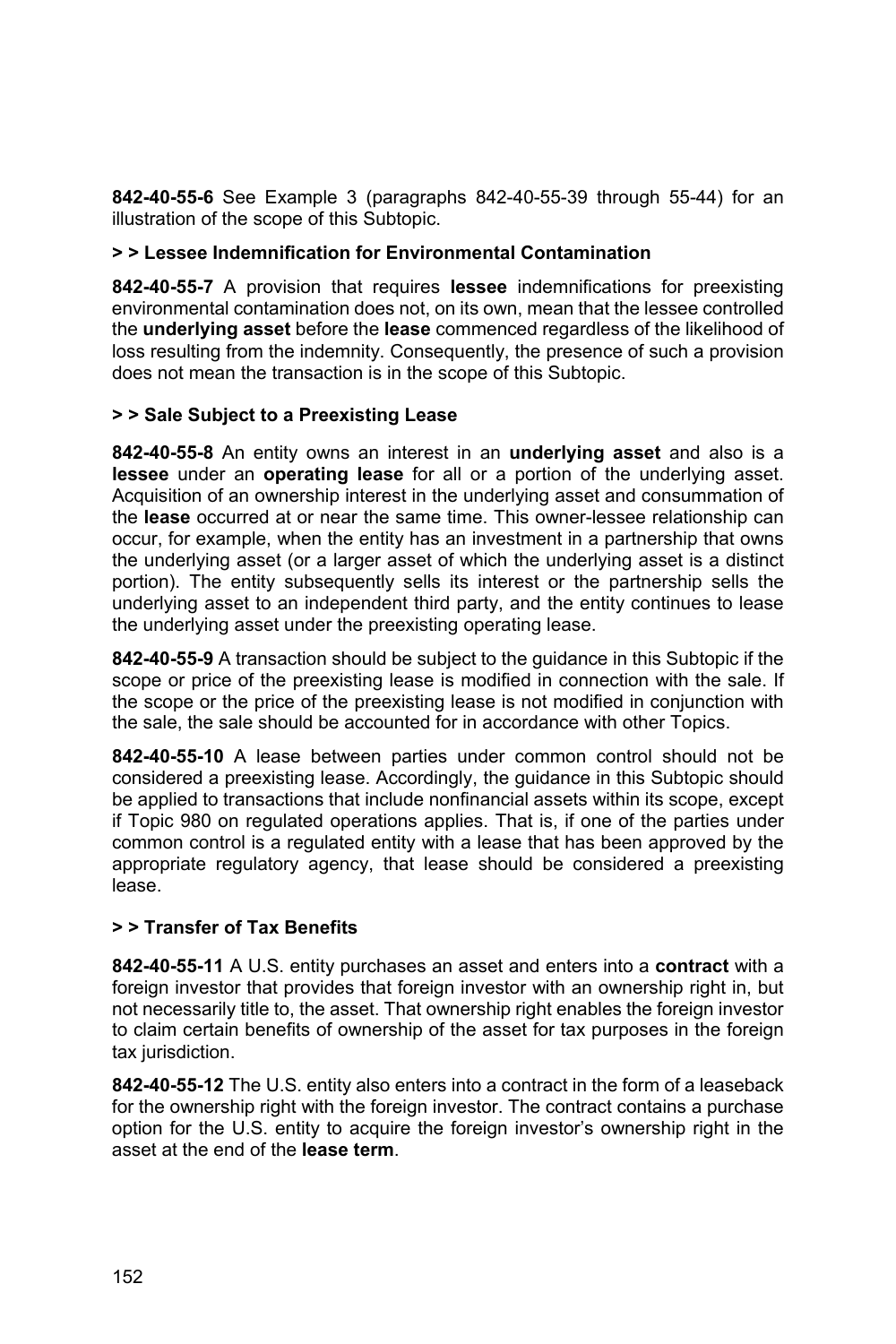**842-40-55-13** The foreign investor pays the U.S. entity an amount of cash on the basis of an appraised value of the asset. The U.S. entity immediately transfers a portion of that cash to a third party, and that third party assumes the U.S. entity's obligation to make the future **lease payments**, including the purchase option payment. The cash retained by the U.S. entity is consideration for the tax benefits to be obtained by the foreign investor in the foreign tax jurisdiction. The U.S. entity may agree to indemnify the foreign investor against certain future events that would reduce the availability of tax benefits to the foreign investor. The U.S. entity also may agree to indemnify the third-party trustee against certain future events.

**842-40-55-14** The result of the transaction is that both the U.S. entity and the foreign investor have a tax basis in the same depreciable asset.

**842-40-55-15** An entity should determine whether the transfer of the ownership right is a sale based on the guidance in paragraphs 842-40-25-1 through 25-3. Consistent with paragraphs 842-40-25-2 through 25-3, if the leaseback for the ownership right is a **finance lease** or if the U.S. entity has an option to repurchase the ownership right at any exercise price other than the **fair value** of that right on the exercise date, there is no sale. If the transfer of the ownership right is not a sale, consistent with the guidance in paragraph 842-40-25-5, the entity should account for the cash received from the foreign investor as a financial liability in accordance with other Topics.

**842-40-55-16** If the transfer of the ownership right is a sale, income recognition for the cash received should be determined on the basis of individual facts and circumstances. Immediate income recognition is not appropriate if there is more than a remote possibility of loss of the cash consideration received because of indemnification or other contingencies.

**842-40-55-17** The total consideration received by the U.S. entity is compensation for both the tax benefits and the indemnification of the foreign investor or other third-party trustee. The recognition of a liability for the indemnification agreement at inception in accordance with the guidance in Topic 460 on guarantees would reduce the amount of income related to the tax benefits that the seller-lessee would recognize immediately when the possibility of loss is remote.

#### **> > Sale-Leaseback-Sublease Transactions**

**842-40-55-18** An entity enters into a sale and leaseback of an asset that meets either of the following criteria:

- a. The asset is subject to an **operating lease.**
- b. The asset is subleased or intended to be subleased by the seller-lessee to another party under an operating lease.

**842-40-55-19** A sale-leaseback-sublease transaction is within the scope of this Subtopic. The existence of the **sublease** (that is, the operating lease in paragraph 842-40-55-18(a) or (b)) does not, in isolation, prevent the buyer-lessor from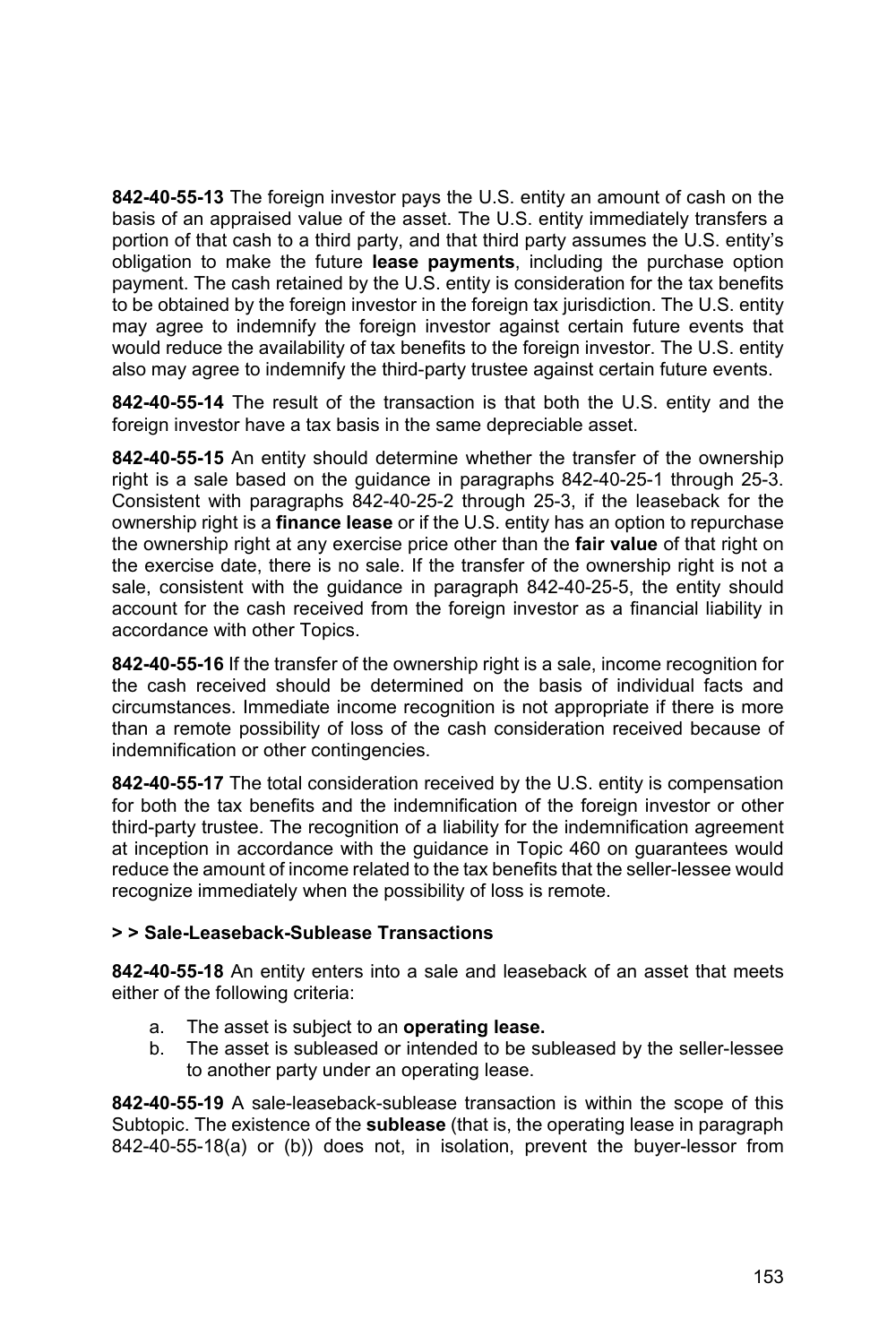obtaining control of the asset in accordance with paragraphs 842-40-25-1 through 25-3, nor does it prevent the seller-lessee from controlling the asset before its transfer to the buyer-lessor (that is, the seller-lessee is subject to the same requirements for determining whether the transfer of the asset is a sale as it would be without the sublease). All facts and circumstances should be considered in determining whether the buyer-lessor obtains control of the **underlying asset** from the seller-lessee in a sale-leaseback-sublease transaction.

## **> > Seller-Lessee Guarantee of the Residual Value**

**842-40-55-20** The seller-lessee may guarantee to the **lessor** that the residual value will be a stipulated amount at the end of the **lease term**. If the transfer of the asset is a sale in accordance with paragraphs 842-40-25-1 through 25-3, the seller-lessee **residual value guarantee** should be accounted for in the same manner as any other residual value guarantee provided by a **lessee**.

**842-40-55-21** The residual value guarantee does not, on its own, preclude accounting for the transaction as a sale and leaseback, but should be considered in evaluating whether control of the asset has transferred to the buyer-lessor in accordance with paragraph 606-10-25-30. For example, a significant residual value guarantee by the seller-lessee may affect an entity's consideration of the transfer of control indicator in paragraph 606-10-25-30(d).

#### **> Illustrations**

#### **> > Illustration of Sale and Leaseback Transaction**

**842-40-55-22** Examples 1 and 2 illustrate the accounting for sale and leaseback transactions.

#### **> > > Example 1—Sale and Leaseback Transaction**

**842-40-55-23** An entity (Seller) sells a piece of land to an unrelated entity (Buyer) for cash of \$2 million. Immediately before the transaction, the land has a carrying amount of \$1 million. At the same time, Seller enters into a contract with Buyer for the right to use the land for 10 years (the leaseback), with annual payments of \$120,000 payable in arrears. This Example ignores any initial direct costs associated with the transaction. The terms and conditions of the transaction are such that Buyer obtains substantially all the remaining benefits of the land on the basis of the combination of the cash flows it will receive from Seller during the leaseback and the benefits that will be derived from the land at the end of the lease term. In determining that a sale occurs at commencement of the leaseback, Seller considers that, at that date, all of the following apply:

- a. Seller has a present right to payment of the sales price of \$2 million.
- b. Buyer obtains legal title to the land.
- c. Buyer has the significant risks and rewards of ownership of the land because, for example, Buyer has the ability to sell the land if the property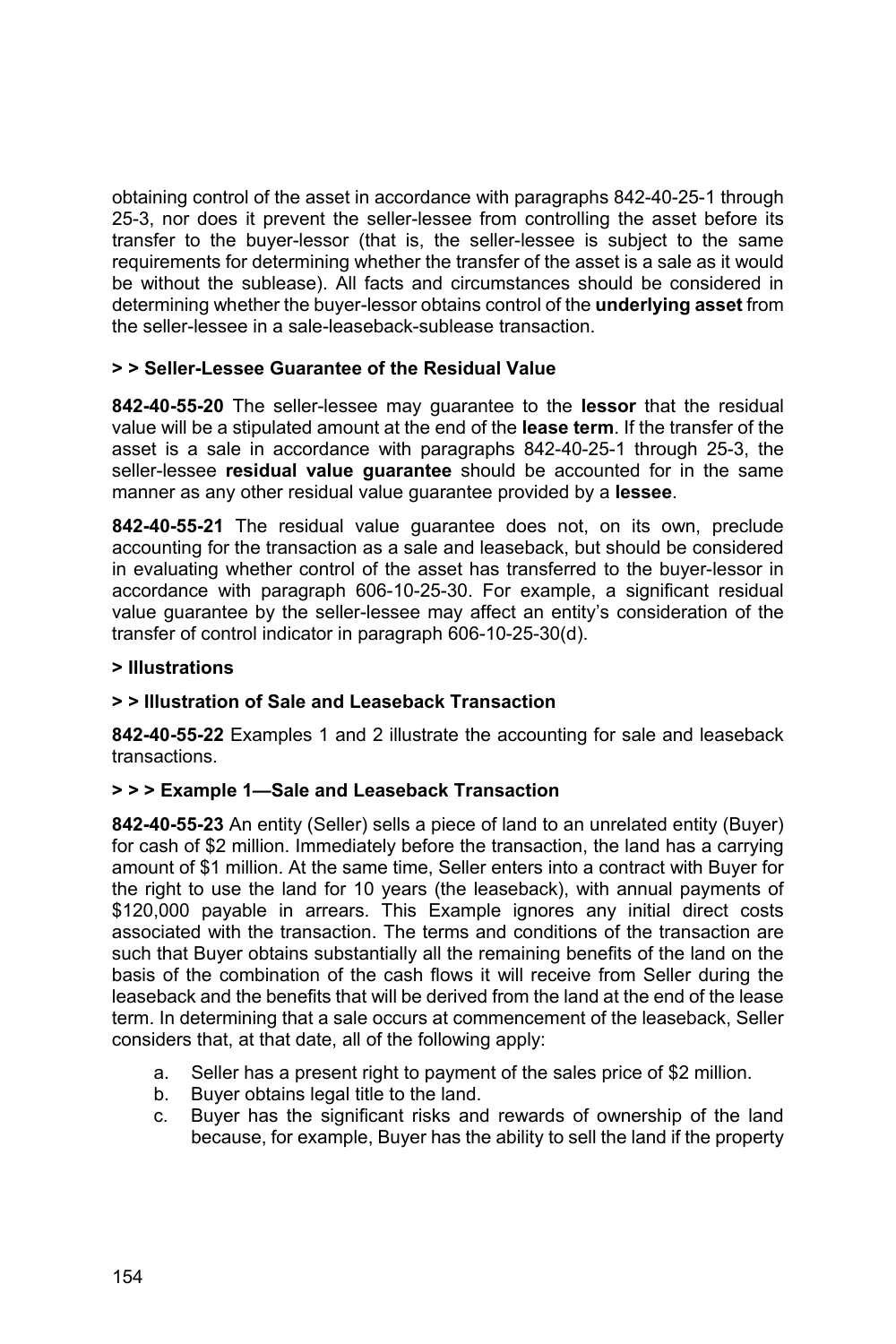value increases and also must absorb any losses, realized or unrealized, if the property value declines.

**842-40-55-24** The observable fair value of the land at the date of sale is \$1.4 million. Because the fair value of the land is observable, both Seller and Buyer utilize that benchmark in evaluating whether the sale is at market term. Because the sale is not at fair value (that is, the sales price is significantly in excess of the fair value of the land), both Seller and Buyer adjust for the off-market terms in accounting for the transaction. Seller recognizes a gain of \$400,000 (\$1.4 million – \$1 million) on the sale of the land. The amount of the excess sale price of \$600,000 (\$2 million – \$1.4 million) is recognized as additional financing from Buyer to Seller (that is, Seller is receiving the additional benefit of financing from Buyer). Seller's incremental borrowing rate is 6 percent. The leaseback is classified as an operating lease.

**842-40-55-25** At the commencement date, Seller derecognizes the land with a carrying amount of \$1 million. Seller recognizes the cash received of \$2 million, a financial liability for the additional financing obtained from Buyer of \$600,000, and a gain on sale of the land of \$400,000. Seller also recognizes a lease liability for the leaseback at the present value of the portion of the 10 contractual leaseback payments attributable to the lease of \$38,479 (\$120,000 contractual lease payment – \$81,521 of that lease payment that is attributable to the additional Buyer financing), discounted at the rate of 6 percent, which is \$283,210, and a corresponding right-of-use asset of \$283,210. The amount of \$81,521 is the amount of each \$120,000 annual payment that must be attributed to repayment of the principal of the financial liability for that financial liability to reduce to zero by the end of the lease term.

**842-40-55-26** After initial recognition and measurement, at each period of the lease term, Seller will do both of the following:

- a. Decrease the financing obligation for the amount of each lease payment allocated to that obligation (that is, \$81,521) and increase the carrying amount of the obligation for interest accrued using Seller's incremental borrowing rate of 6 percent. For example, at the end of Year 1, the balance of the financial obligation is \$554,479 (\$600,000 – \$81,521 + \$36,000).
- b. Recognize the interest expense on the financing obligation (for example, \$36,000 in Year 1) and \$38,479 in operating lease expense.

**842-40-55-27** At the end of the lease term, the financing obligation and the lease liability equal \$0.

**842-40-55-28** Also, at the commencement date, Buyer recognizes the land at a cost of \$1.4 million and a financial asset for the additional financing provided to Seller of \$600,000. Because the lease is an operating lease, at the date of sale Buyer does not do any accounting for the lease.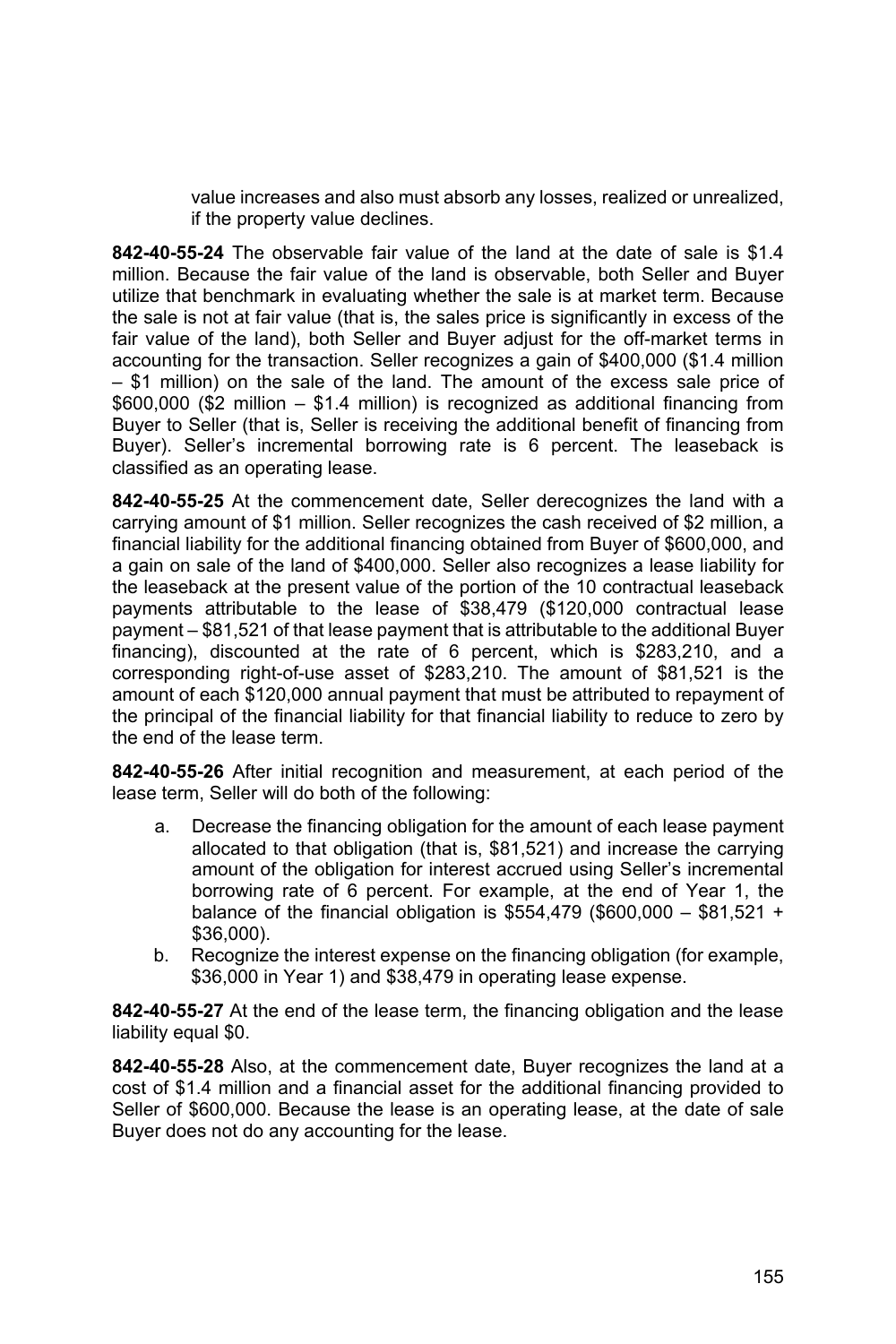**842-40-55-29** In accounting for the additional financing to Seller, Buyer uses 6 percent as the applicable discount rate, which it determined in accordance with paragraphs 835-30-25-12 through 25-13. Therefore, Buyer will allocate \$81,521 of each lease payment to Buyer's financial asset and allocate the remaining \$38,479 to lease income. After initial recognition and measurement at each period of the lease term, Buyer will do both of the following:

- a. Decrease the financial asset for the amount of each lease payment received that is allocated to that obligation (that is, \$81,521) and increase the carrying amount of the obligation for interest accrued on the financial asset using Seller's incremental borrowing rate of 6 percent. Consistent with Seller's accounting, at the end of Year 1, the carrying amount of the financial asset is \$554,479 (\$600,000 – \$81,521 + \$36,000).
- b. Recognize the interest income on the financing obligation (for example, \$33,269 in Year 2) and \$38,479 in operating lease income.

**842-40-55-30** At the end of the lease term, the carrying amount of the financial asset is \$0, and Buyer continues to recognize the land.

### **> > > Example 2—Accounting for a Failed Sale and Leaseback Transaction**

**842-40-55-31** An entity (Seller) sells an asset to an unrelated entity (Buyer) for cash of \$2 million. Immediately before the transaction, the asset has a carrying amount of \$1.8 million and has a remaining useful life of 21 years. At the same time, Seller enters into a contract with Buyer for the right to use the asset for 8 years with annual payments of \$200,000 payable at the end of each year and no renewal options. Seller's incremental borrowing rate at the date of the transaction is 4 percent. The contract includes an option to repurchase the asset at the end of Year 5 for \$800,000.

**842-40-55-32** The exercise price of the repurchase option is fixed and, therefore, is not the fair value of the asset on the exercise date of the option. Consequently, the repurchase option precludes accounting for the transfer of the asset as a sale. Absent the repurchase option, there are no other factors that would preclude accounting for the transfer of the asset as a sale.

**842-40-55-33** Therefore, at the commencement date, Seller accounts for the proceeds of \$2 million as a financial liability and continues to account for the asset. Buyer accounts for the payment of \$2 million as a financial asset and does not recognize the transferred asset. Seller accounts for its financing obligation, and Buyer accounts for its financial asset in accordance with other Topics, except that, in accordance with paragraph 842-40-30-6, Seller imputes an interest rate (4.23 percent) to ensure that interest on the financial liability is not greater than the principal payments on the financial liability over the shorter of the lease term and the term of the financing and that the carrying amount of the asset will not exceed the financial liability at the point in time the repurchase option expires (that is, at the point in time Buyer will obtain control of the asset in accordance with the guidance on satisfying performance obligations in Topic 606). Paragraph 842-40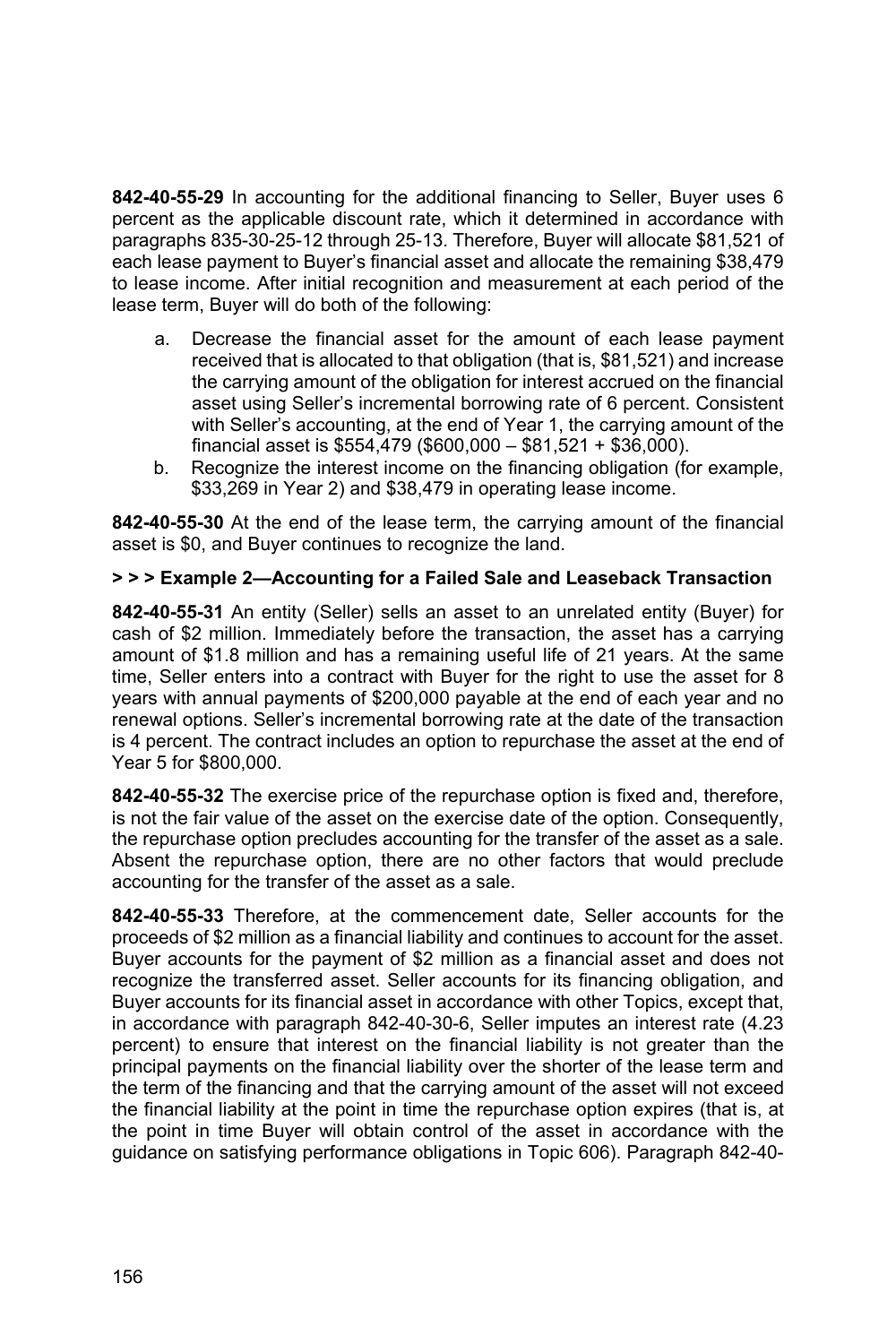30-6 does not apply to the buyer-lessor; therefore, Buyer recognizes interest income on its financial asset on the basis of the imputed interest rate determined in accordance with paragraphs 835-30-25-12 through 25-13, which in this case Buyer determines to be 4 percent.

**842-40-55-34** During Year 1, Seller recognizes interest expense of \$84,600 (4.23% × \$2 million) and recognizes the payment of \$200,000 as a reduction of the financial liability. Seller also recognizes depreciation expense of \$85,714 (\$1.8 million  $\div$  21 years). Buyer recognizes interest income of \$80,000 (4%  $\times$  \$2 million) and recognizes the payment of \$200,000 as a reduction of its financial asset.

**842-40-55-35** At the end of Year 1, the carrying amount of Seller's financial liability is \$1,884,600 (\$2 million + \$84,600 – \$200,000), and the carrying amount of the underlying asset is \$1,714,286 (\$1.8 million – \$85,714). The carrying amount of Buyer's financial asset is \$1,880,000 (\$2 million + \$80,000 – \$200,000).

**842-40-55-36** At the end of Year 5, the option to repurchase the asset expires, unexercised by Seller. The repurchase option was the only feature of the arrangement that precluded accounting for the transfer of the asset as a sale. Therefore, upon expiration of the repurchase option, Seller recognizes the sale of the asset by derecognizing the carrying amount of the financial liability of \$1,372,077, derecognizing the carrying amount of the underlying asset of \$1,371,429, and recognizing a gain of \$648. Buyer recognizes the purchase of the asset by derecognizing the carrying amount of its financial asset of \$1,350,041 and recognizes the transferred asset at that same amount. The date of sale also is the commencement date of the leaseback for accounting purposes. The lease term is 3 years (8 year contractual leaseback term – 5 years already passed at the commencement date). Therefore, Seller recognizes a lease liability at the present value of the 3 remaining contractual leaseback payments of \$200,000, discounted at Seller's incremental borrowing rate at the contractually stated commencement date of 4 percent, which is \$555,018, and a corresponding right-of-use asset of \$555,018. Seller uses the incremental borrowing rate as of the contractual commencement date because that rate more closely reflects the interest rate that would have been considered by Buyer in pricing the lease.

**842-40-55-37** The lease is classified as an operating lease by both Seller and Buyer. Consequently, in Year 6 and each year thereafter, Seller recognizes a single lease cost of \$200,000, while Buyer recognizes lease income of \$200,000 and depreciation expense of \$84,378 on the underlying asset (\$1,350,041  $\div$  16 years remaining useful life).

**842-40-55-38** At the end of Year 6 and at each reporting date thereafter, Seller calculates the lease liability at the present value of the remaining lease payments of \$200,000, discounted at Seller's incremental borrowing rate of 4 percent. Because Seller does not incur any initial direct costs and there are no prepaid or accrued lease payments, Seller measures the right-of-use asset at an amount equal to the lease liability at each reporting date for the remainder of the lease term.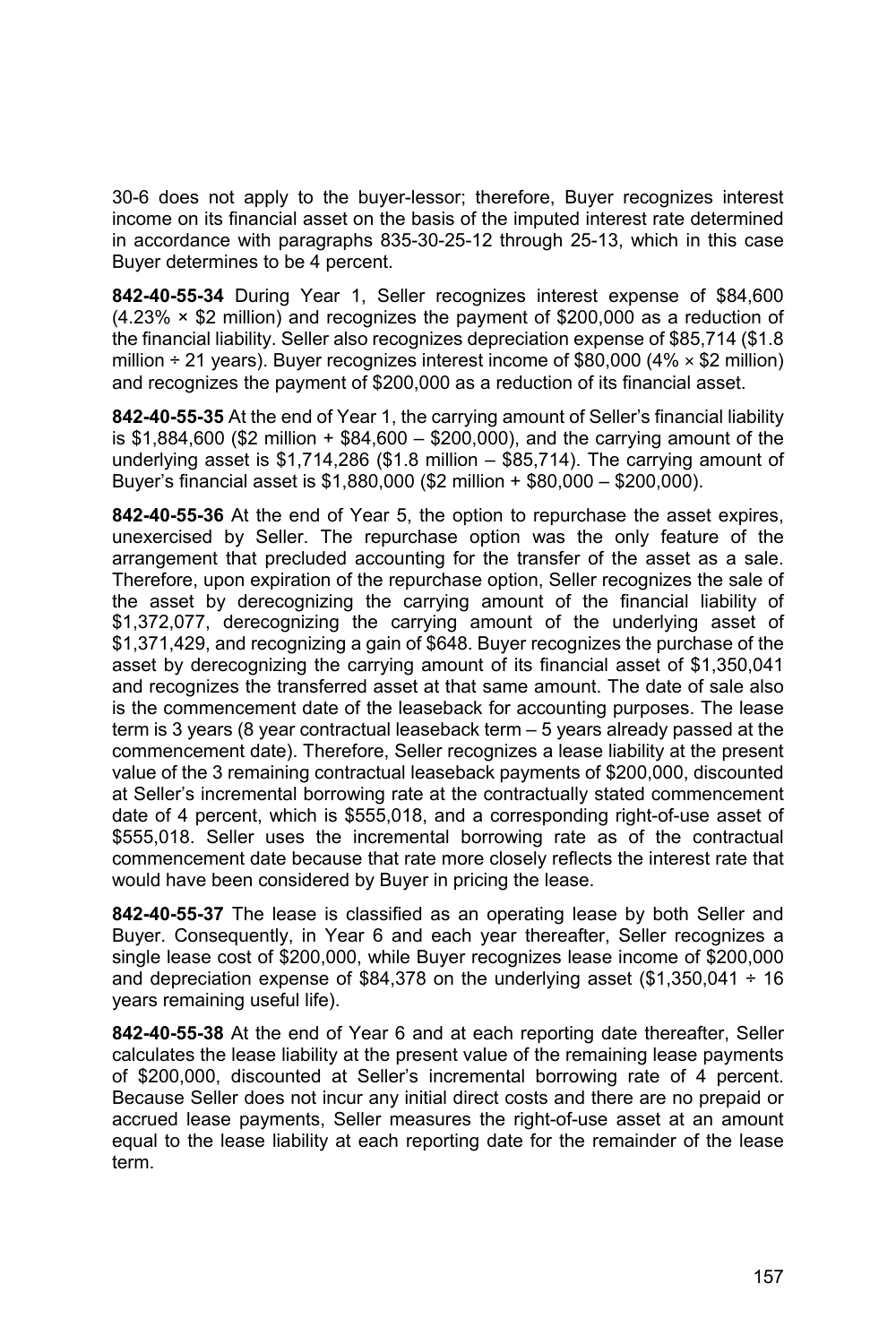### **> > Illustration of Guidance on Application of Costs of the Lessee Relating to the Construction or Design of an Underlying Asset**

**842-40-55-39** Example 3 illustrates the guidance on determining whether a lessee controls an underlying asset that is under construction before the commencement date.

#### **> > > Example 3—Lessee Control over an Asset under Construction**

**842-40-55-40** Lessee and Lessor enter into a contract whereby Lessor will construct (whether itself or using subcontractors) a building to Lessee's specifications and lease that building to Lessee for a period of 20 years once construction is completed for an annual lease payment of \$1,000,000, increasing by 5 percent per year, plus a percentage of any overruns above the budgeted cost to construct the building. The building is expected to have an economic life of 50 years once it is constructed. Lessee does not legally own the building and does not have a right under the contract to obtain the building while it is under construction (for example, a right to purchase the construction in process from Lessor). In addition, while the building is being developed to Lessee's specifications, those specifications are not so specialized that the asset does not have an alternative use to Lessor.

### **> > > > Case A—Lessee Does Not Control the Asset under Construction**

**842-40-55-41** Assume Lessee controls (that is, Lessee is the owner for accounting purposes) the land upon which the building will be constructed and, as part of the contract, Lessee agrees to lease the underlying land to Lessor for an initial period of 25 years. Lessor also is granted a series of six 5-year renewal options for the land lease.

**842-40-55-42** None of the circumstances in paragraph 842-40-55-5 exist. Even though Lessee owns the land (whether legally or for accounting purposes only) upon which the building will be constructed, Lessor legally owns the property improvements and has rights to use the underlying land for at least substantially all of the economic life of the building. Lessee does not own the building and does not have a right under the contract to obtain the building (for example, a right to purchase the building from Lessor). In addition, the building has an alternative use to Lessor. Therefore, Lessee does not control the building under construction. Consequently, the arrangement is not within the scope of this Subtopic. Lessee and Lessor will account for the lease of the building in accordance with Subtopics 842-20 and 842-30, respectively. If Lessee incurs costs related to the construction or design of the building (for example, architectural services in developing the specifications of the building), it will account for those costs as lease payments unless the costs are for goods or services provided to Lessee, in which case Lessee will account for those costs in accordance with other Topics.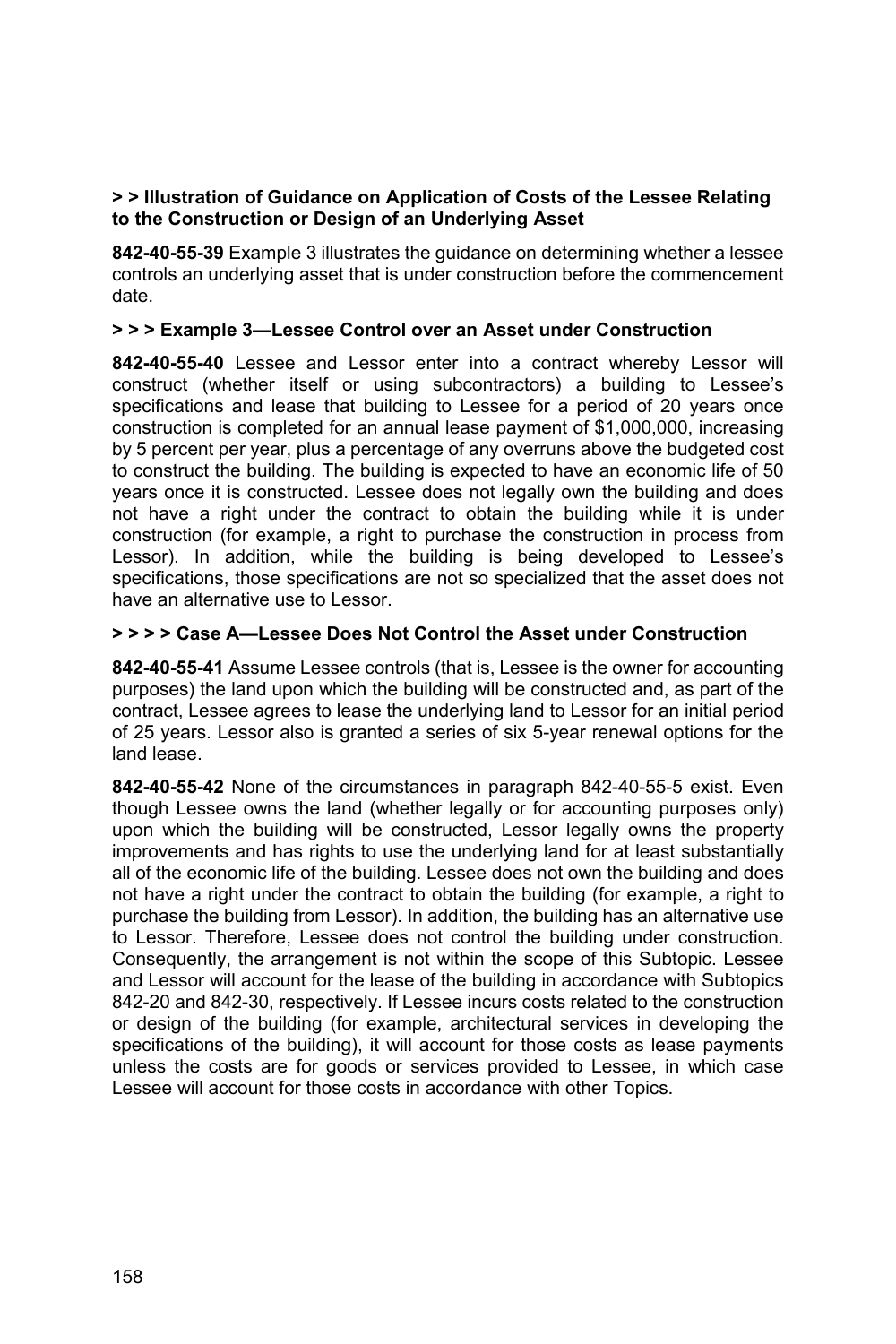## **> > > > Case B—Lessee Controls the Asset under Construction**

**842-40-55-43** Assume Lessee leases, rather than owns, the land upon which the building will be constructed. Lessee has a 20-year lease of the underlying land and five 10-year renewal options. Therefore, Lessee's lease of the underlying land, together with the renewal options, is for at least substantially all of the economic life of the building under construction. Lessee enters into a sublease with Lessor for the right to use the underlying land for 20 years that commences upon completion of the building. The sublease has a single 10-year renewal option available to Lessor.

**842-40-55-44** Lessee controls the building during the construction period and, therefore, the arrangement is within the scope of this Subtopic. Lessee and Lessor will apply the guidance in this Subtopic to determine whether this arrangement qualifies as a sale and a leaseback or whether this arrangement is, instead, a financing arrangement. Lessee controls the building during the construction period because, in accordance with paragraph 842-40-55-5(e), Lessee controls the use of the land upon which the building will be constructed for a period that is at least substantially all of the economic life of the building and the sublease entered into with Lessor does not both (a) grant Lessor the right to use the land before the beginning of construction and (b) permit Lessor to use the land for substantially all the economic life of the building (that is, the sublease, including Lessor renewal options, only is for 30 years as compared with the 50-year economic life of the building).

7. Add Subtopic 842-50, with a link to transition paragraph 842-10-65-1, as follows:

# **[For ease of readability, the new Subtopic is not underlined.]**

# **Leases—Leveraged Lease Arrangements**

# **Overview and Background**

# **General**

**842-50-05-1** This Subtopic addresses accounting for **leases** that meet the definition of a **leveraged lease**.

# **Scope and Scope Exceptions**

# **General**

**842-50-15-1** This Subtopic addresses accounting for **leases** that meet the criteria in transition paragraph 842-10-65-1(z). If a **lessee** exercises an option to extend a lease that meets the criteria in transition paragraph 842-10-65-1(z) that it was not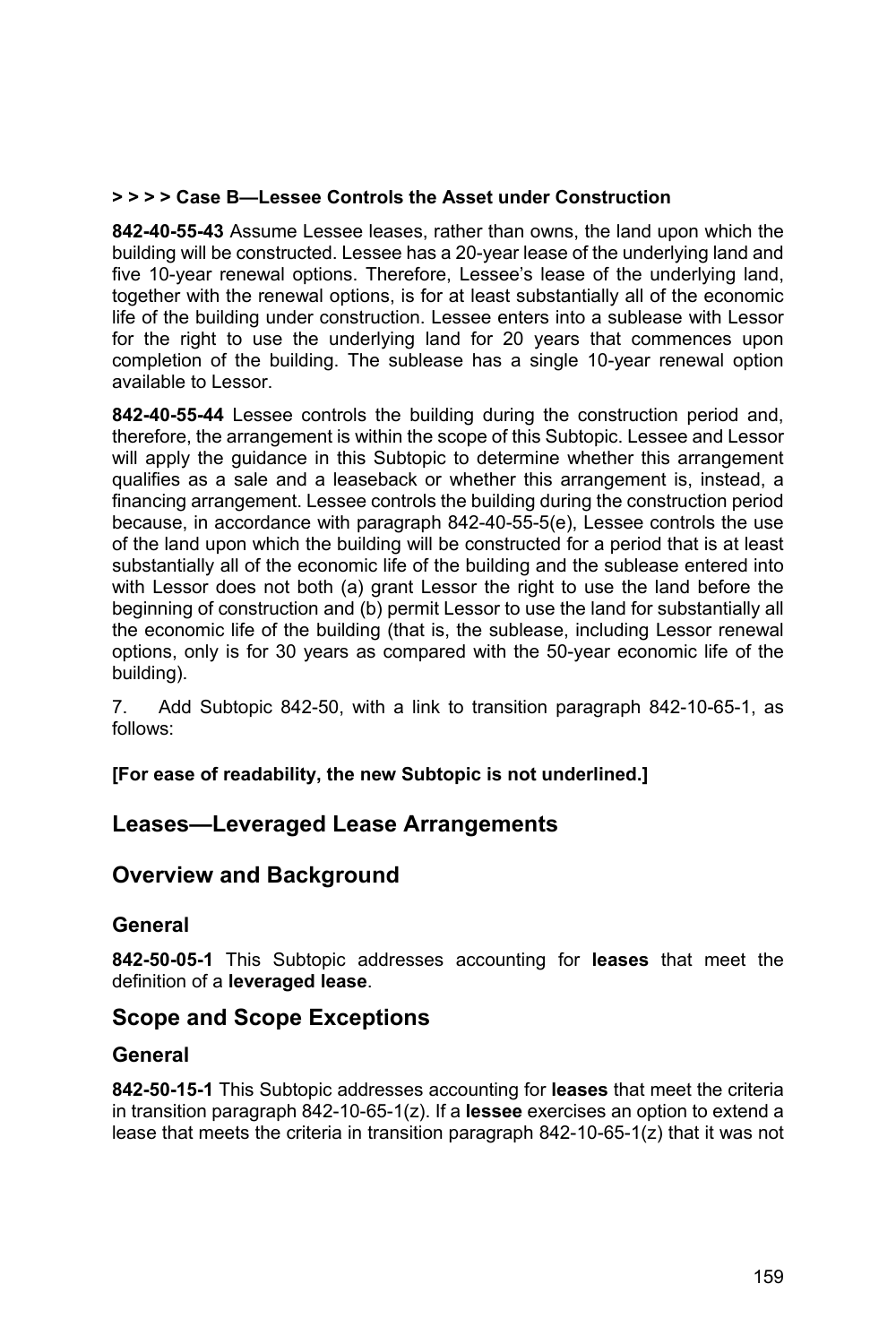previously reasonably assured of exercising, the exercise of that option shall be considered a **lease modification** as described in paragraph 842-10-65-1(z).

# **Glossary**

### **Acquiree**

The **business** or **businesses** that the **acquirer** obtains control of in a **business combination**. This term also includes a nonprofit activity or business that a notfor-profit acquirer obtains control of in an **acquisition by a not-for-profit entity**.

#### **Acquirer**

The entity that obtains control of the **acquiree**. However, in a **business combination** in which a **variable interest entity** (VIE) is acquired, the primary beneficiary of that entity always is the acquirer.

#### **Acquisition by a Not-for-Profit Entity**

A transaction or other event in which a not-for-profit acquirer obtains control of one or more nonprofit activities or businesses and initially recognizes their assets and liabilities in the acquirer's financial statements. When applicable guidance in Topic 805 is applied by a **not-for-profit entity**, the term **business combination** has the same meaning as this term has for a for-profit entity. Likewise, a reference to business combinations in guidance that links to Topic 805 has the same meaning as a reference to acquisitions by not-for-profit entities.

#### **Business**

An integrated set of activities and assets that is capable of being conducted and managed for the purpose of providing a return in the form of dividends, lower costs, or other economic benefits directly to investors or other owners, members, or participants. Additional guidance on what a business consists of is presented in paragraphs 805-10-55-4 through 55-9.

#### **Business Combination**

A transaction or other event in which an **acquirer** obtains control of one or more **businesses**. Transactions sometimes referred to as true mergers or mergers of equals also are business combinations. See also **Acquisition by a Not-for-Profit Entity**.

#### **Commencement Date of the Lease (Commencement Date)**

The date on which a **lessor** makes an **underlying asset** available for use by a **lessee**. See paragraphs 842-10-55-19 through 55-21 for implementation guidance on the commencement date.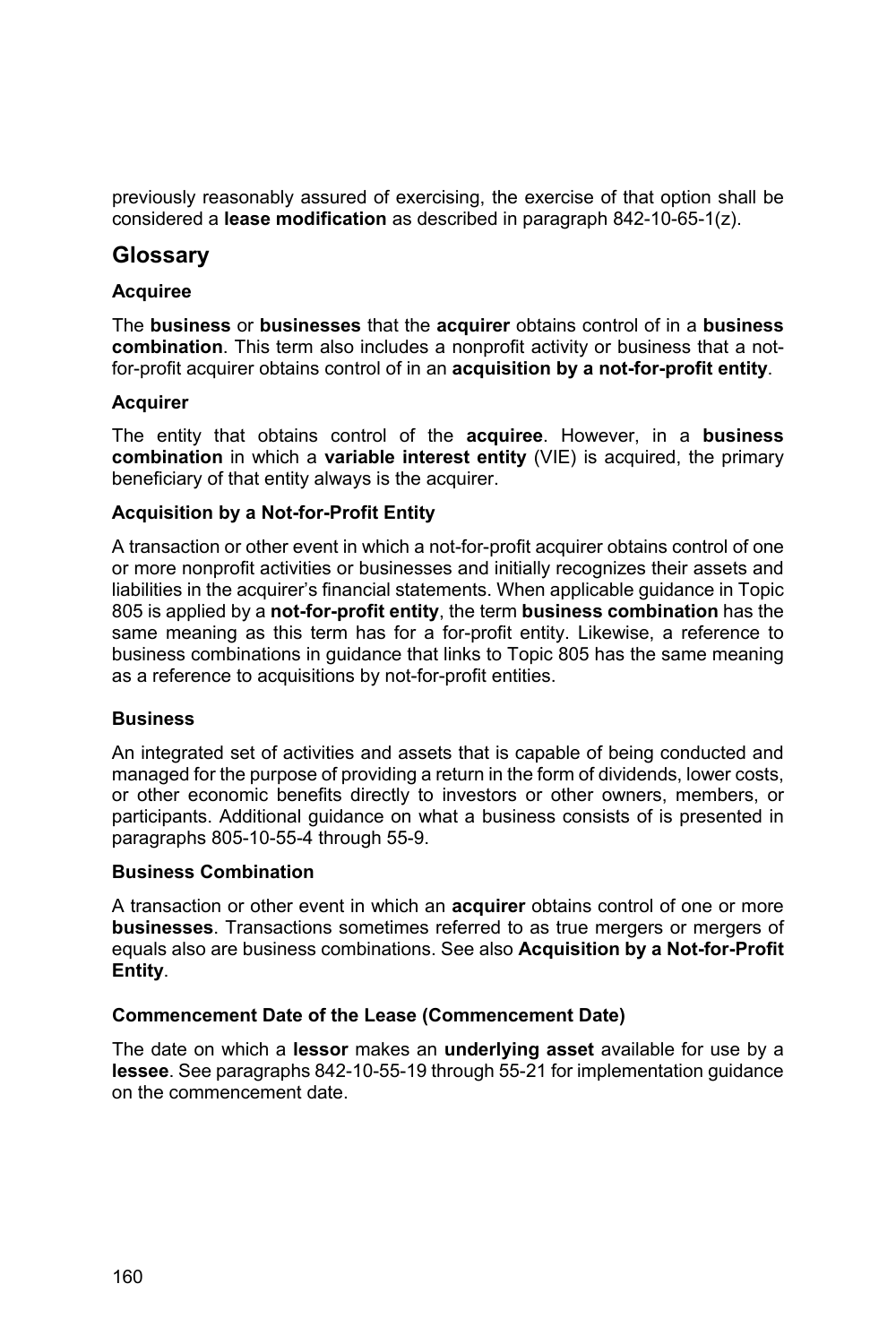## **Contract**

An agreement between two or more parties that creates enforceable rights and obligations.

### **Delayed Equity Investment**

In **leveraged lease** transactions that have been structured with terms such that the **lessee's** rent payments begin one to two years after **lease inception**, equity contributions the **lessor** agrees to make (in the lease agreement or a separate binding **contract**) that are used to service the nonrecourse debt during this brief period. The total amount of the lessor's contributions is specifically limited by the agreements.

#### **Estimated Residual Value**

The estimated fair value of the leased property at the end of the **lease term**.

#### **Fair Value (second definition)**

The price that would be received to sell an asset or paid to transfer a liability in an **orderly transaction** between **market participants** at the measurement date.

#### **Lease**

A **contract**, or part of a contract, that conveys the right to control the use of identified property, plant, or equipment (an identified asset) for a period of time in exchange for consideration.

#### **Lease Inception**

The date of the lease agreement or commitment, if earlier. For purposes of this definition, a commitment shall be in writing, signed by the parties in interest to the transaction, and shall specifically set forth the principal provisions of the transaction. If any of the principal provisions are yet to be negotiated, such a preliminary agreement or commitment does not qualify for purposes of this definition.

#### **Lease Modification**

A change to the terms and conditions of a **contract** that results in a change in the scope of or the consideration for a **lease** (for example, a change to the terms and conditions of the contract that adds or terminates the right to use one or more underlying assets or extends or shortens the contractual lease term).

#### **Lease Payments**

See paragraph 842-10-30-5 for what constitutes lease payments from the perspective of a **lessee** and a **lessor**.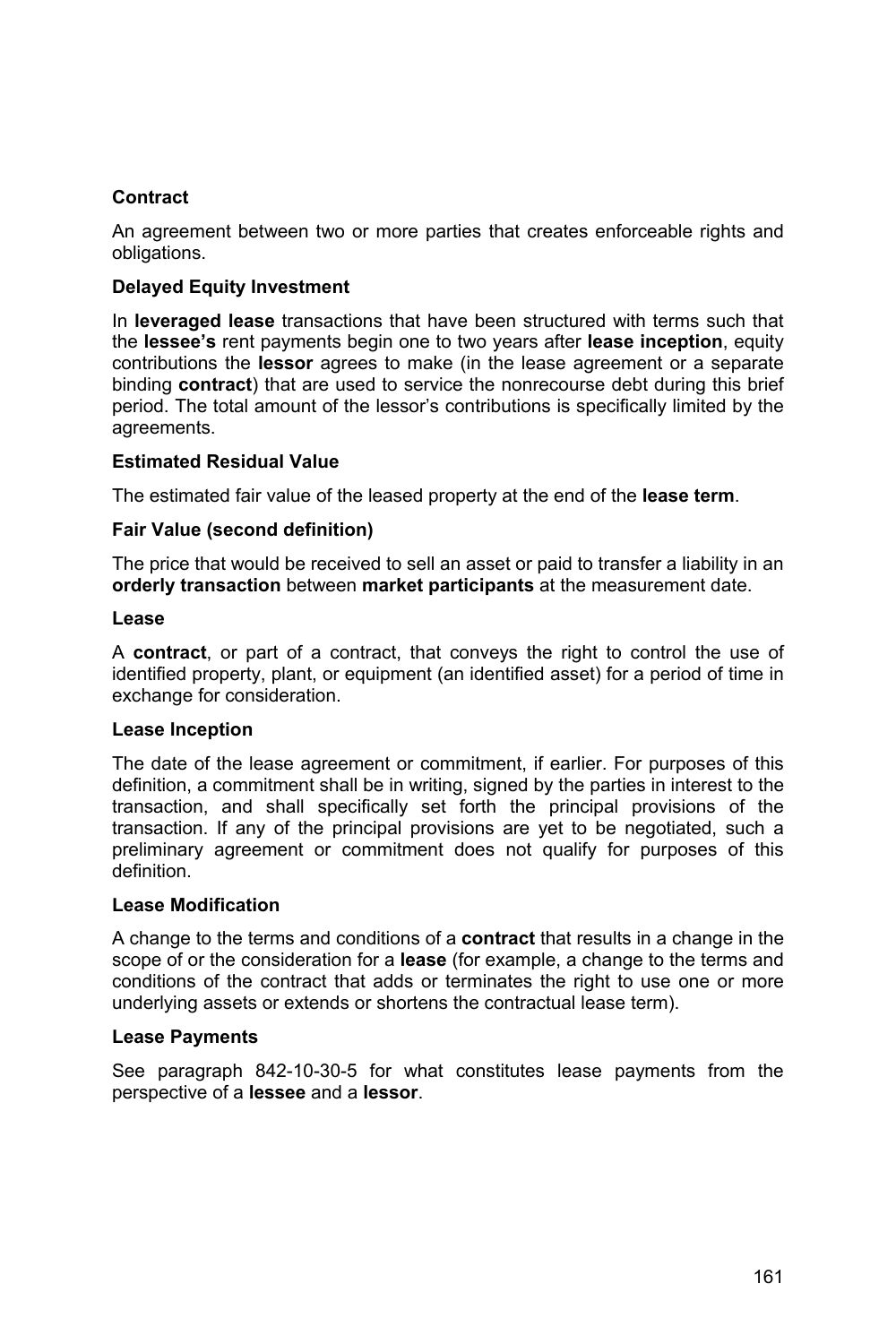## **Lease Term**

The noncancellable period for which a **lessee** has the right to use an **underlying asset**, together with all of the following:

- a. Periods covered by an option to extend the **lease** if the lessee is reasonably certain to exercise that option
- b. Periods covered by an option to terminate the lease if the lessee is reasonably certain not to exercise that option
- c. Periods covered by an option to extend (or not to terminate) the lease in which exercise of the option is controlled by the **lessor**.

## **Legal Entity**

Any legal structure used to conduct activities or to hold assets. Some examples of such structures are corporations, partnerships, limited liability companies, grantor trusts, and other trusts.

#### **Lessee**

An entity that enters into a **contract** to obtain the right to use an **underlying asset** for a period of time in exchange for consideration.

#### **Lessor**

An entity that enters into a **contract** to provide the right to use an **underlying asset** for a period of time in exchange for consideration.

#### **Leveraged Lease**

From the perspective of a **lessor**, a **lease** that was classified as a leveraged lease in accordance with the leases guidance in effect before the effective date and for which the **commencement date** is before the effective date.

#### **Market Participants**

Buyers and sellers in the principal (or most advantageous) market for the asset or liability that have all of the following characteristics:

- a. They are independent of each other, that is, they are not **related parties**, although the price in a related-party transaction may be used as an input to a fair value measurement if the reporting entity has evidence that the transaction was entered into at market terms
- b. They are knowledgeable, having a reasonable understanding about the asset or liability and the transaction using all available information, including information that might be obtained through due diligence efforts that are usual and customary
- c. They are able to enter into a transaction for the asset or liability d. They are willing to enter into a transaction for the asset or liability
- They are willing to enter into a transaction for the asset or liability, that is, they are motivated but not forced or otherwise compelled to do so.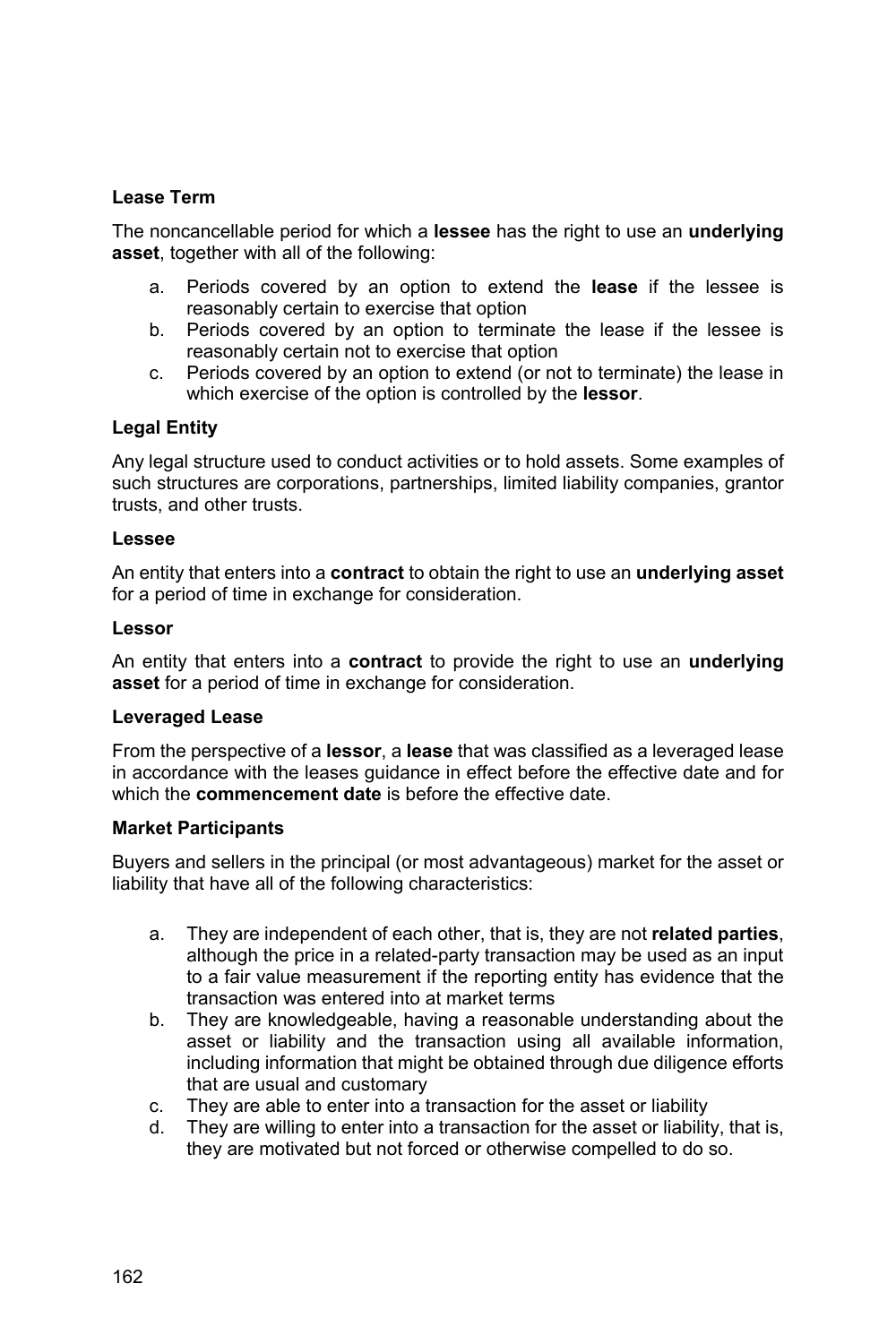### **Minimum Lease Payments**

Minimum lease payments comprise the payments that the lessee is obligated to make or can be required to make in connection with the leased property, excluding both of the following:

- a. Contingent rentals
- b. Any guarantee by the lessee of the lessor's debt and the lessee's obligation to pay (apart from the rental payments) executory costs such as insurance, maintenance, and taxes in connection with the leased property.

If the lease contains a bargain purchase option, only the minimum rental payments over the lease term and the payment called for by the bargain purchase option are required to be included in the minimum lease payments. Otherwise, minimum lease payments include all of the following:

- a. The minimum rental payments called for by the lease over the lease term.
- b. Any guarantee of the residual value at the expiration of the lease term, whether or not payment of the guarantee constitutes a purchase of the leased property or of rental payments beyond the lease term by the lessee (including a third party related to the lessee) or a third party unrelated to either the lessee or the lessor, provided the third party is financially capable of discharging the obligations that may arise from the guarantee. If the lessor has the right to require the lessee to purchase the property at termination of the lease for a certain or determinable amount, that amount is required to be considered a lessee guarantee of the residual value. If the lessee agrees to make up any deficiency below a stated amount in the lessor's realization of the residual value, the residual value guarantee to be included in the minimum lease payments is required to be the stated amount, rather than an estimate of the deficiency to be made up.
- c. Any payment that the lessee must make or can be required to make upon failure to renew or extend the lease at the expiration of the lease term, whether or not the payment would constitute a purchase of the leased property. Note that the definition of lease term includes all periods, if any, for which failure to renew the lease imposes a penalty on the lessee in an amount such that renewal appears, at lease inception, to be reasonably assured. If the lease term has been extended because of that provision, the related penalty is not included in minimum lease payments.
- d. Payments made before the beginning of the lease term. The lessee is required to use the same interest rate to accrete payments to be made before the beginning of the lease term that it uses to discount lease payments to be made during the lease term.
- e. Fees that are paid by the lessee to the owners of the special-purpose entity for structuring the lease transaction. Such fees are required to be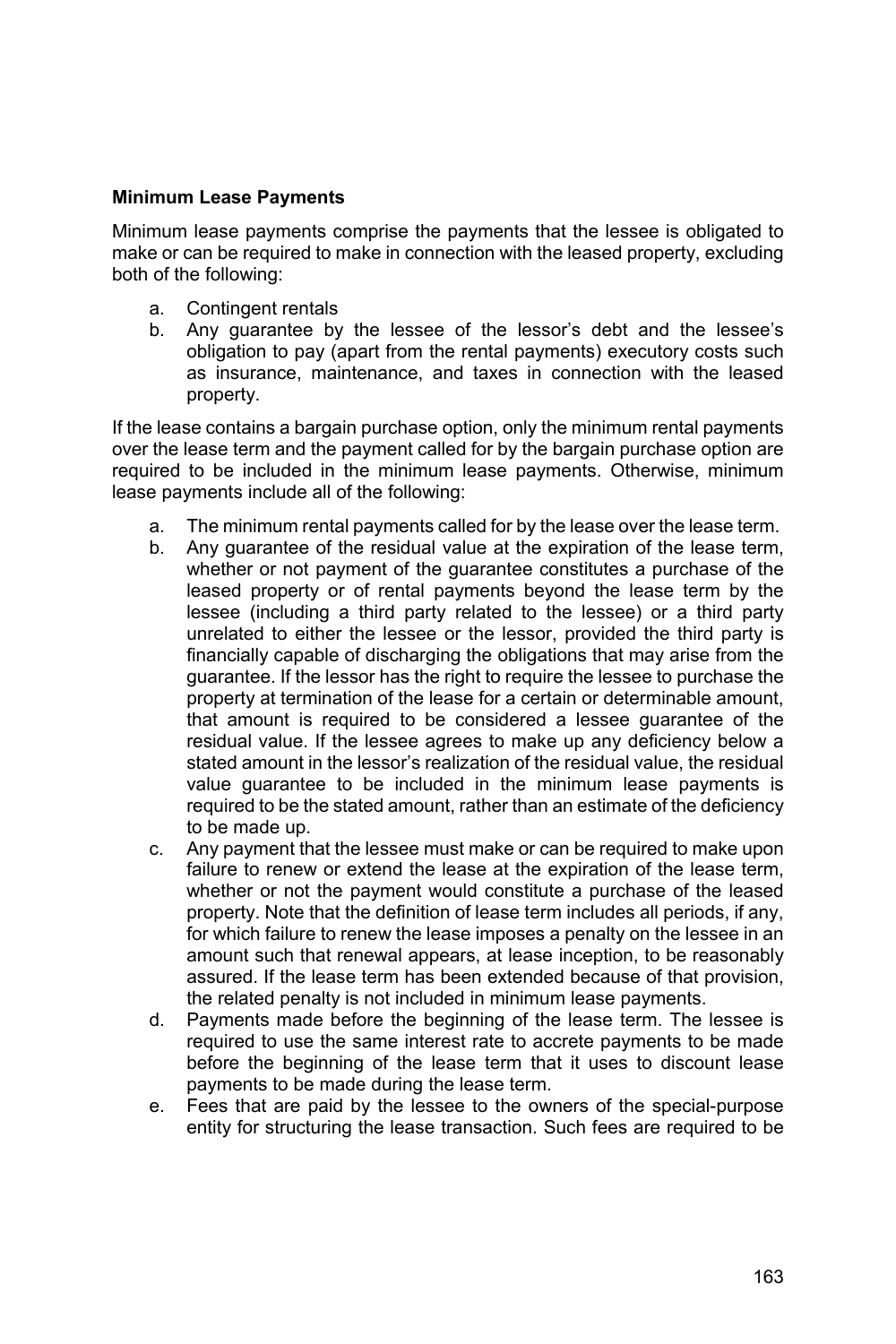included as part of minimum lease payments (but not included in the fair value of the leased property).

Lease payments that depend on a factor directly related to the future use of the leased property, such as machine hours of use or sales volume during the lease term, are contingent rentals and, accordingly, are excluded from minimum lease payments in their entirety. However, lease payments that depend on an existing index or rate, such as the Consumer Price Index or the prime interest rate, are required to be included in minimum lease payments based on the index or rate existing at lease inception; any increases or decreases in lease payments that result from subsequent changes in the index or rate are contingent rentals and, thus, affect the determination of income as accruable.

#### **Not-for-Profit Entity**

An entity that possesses the following characteristics, in varying degrees, that distinguish it from a business entity:

- a. Contributions of significant amounts of resources from resource providers who do not expect commensurate or proportionate pecuniary return
- b. Operating purposes other than to provide goods or services at a profit
- c. Absence of ownership interests like those of business entities.

Entities that clearly fall outside this definition include the following:

- a. All investor-owned entities
- b. Entities that provide dividends, lower costs, or other economic benefits directly and proportionately to their owners, members, or participants, such as mutual insurance entities, credit unions, farm and rural electric cooperatives, and employee benefit plans.

#### **Orderly Transaction**

A transaction that assumes exposure to the market for a period before the measurement date to allow for marketing activities that are usual and customary for transactions involving such assets or liabilities; it is not a forced transaction (for example, a forced liquidation or distress sale).

#### **Related Parties**

Related parties include:

- a. Affiliates of the entity
- b. Entities for which investments in their equity securities would be required, absent the election of the fair value option under the Fair Value Option Subsection of Section 825-10-15, to be accounted for by the equity method by the investing entity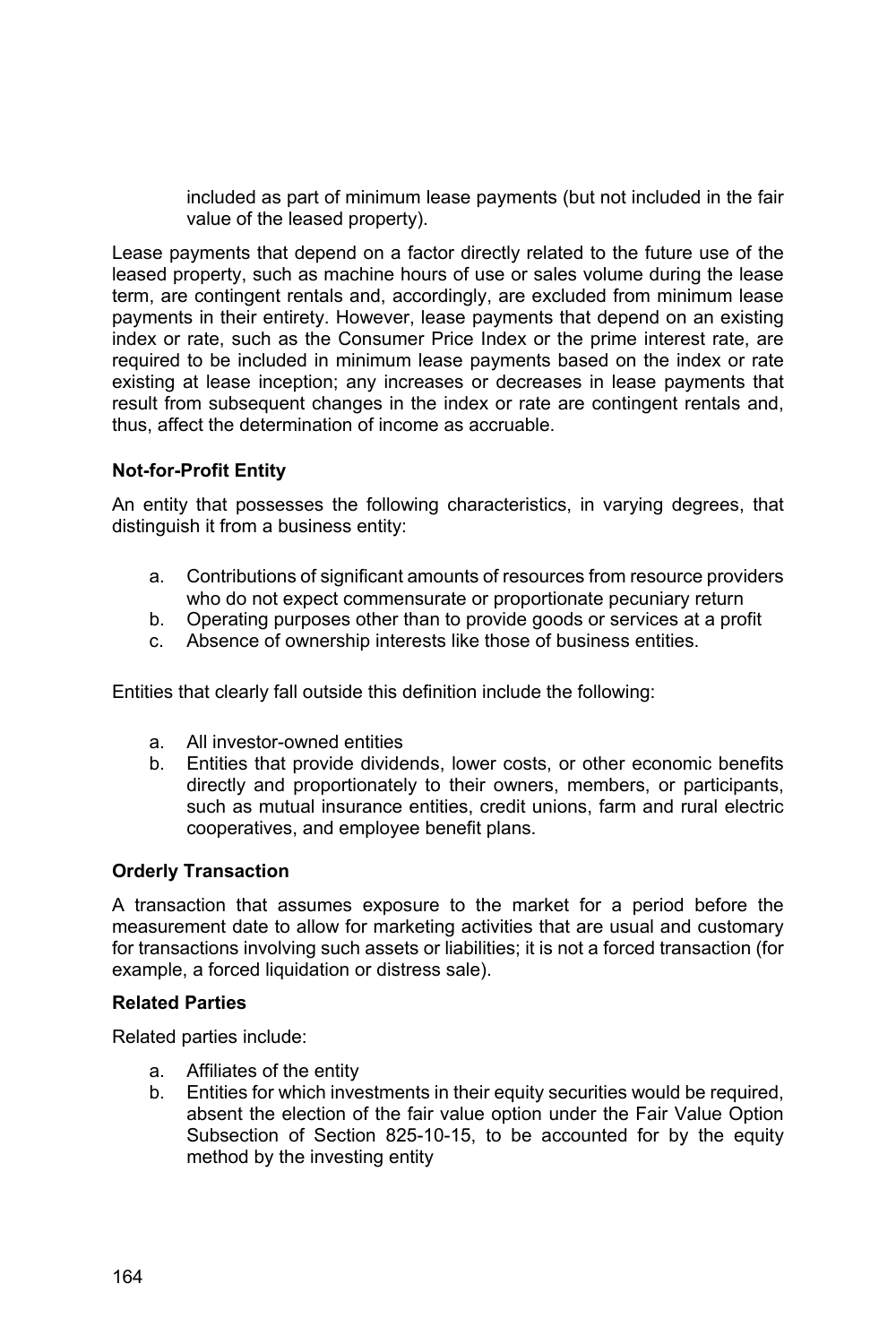- c. Trusts for the benefit of employees, such as pension and profit-sharing trusts that are managed by or under the trusteeship of management
- d. Principal owners of the entity and members of their immediate families
- e. Management of the entity and members of their immediate families
- f. Other parties with which the entity may deal if one party controls or can significantly influence the management or operating policies of the other to an extent that one of the transacting parties might be prevented from fully pursuing its own separate interests
- g. Other parties that can significantly influence the management or operating policies of the transacting parties or that have an ownership interest in one of the transacting parties and can significantly influence the other to an extent that one or more of the transacting parties might be prevented from fully pursuing its own separate interests.

### **Underlying Asset**

An asset that is the subject of a **lease** for which a right to use that asset has been conveyed to a **lessee**. The underlying asset could be a physically distinct portion of a single asset.

#### **Variable Interest Entity**

A **legal entity** subject to consolidation according to the provisions of the Variable Interest Entities Subsections of Subtopic 810-10.

# **Recognition**

### **General**

**842-50-25-1** A **lessor** shall record its investment in a **leveraged lease**. The net of the balances of the following accounts as measured in accordance with this Subtopic shall represent the lessor's initial and continuing investment in leveraged leases:

- a. Rentals receivable
- b. Investment-tax-credit receivable
- c. **Estimated residual value** of the leased asset
- d. Unearned and deferred income.

#### **> Leveraged Lease Acquired in a Business Combination or an Acquisition by a Not-for-Profit Entity**

**842-50-25-2** In a business combination or an **acquisition by a not-for-profit entity**, the acquiring entity shall retain the classification of the acquired entity's investment as a **lessor** in a **leveraged lease** at the date of the combination. The net investment of the acquired leveraged lease shall be disaggregated into its component parts, namely net rentals receivable, **estimated residual value**, and unearned income including discount to adjust other components to present value.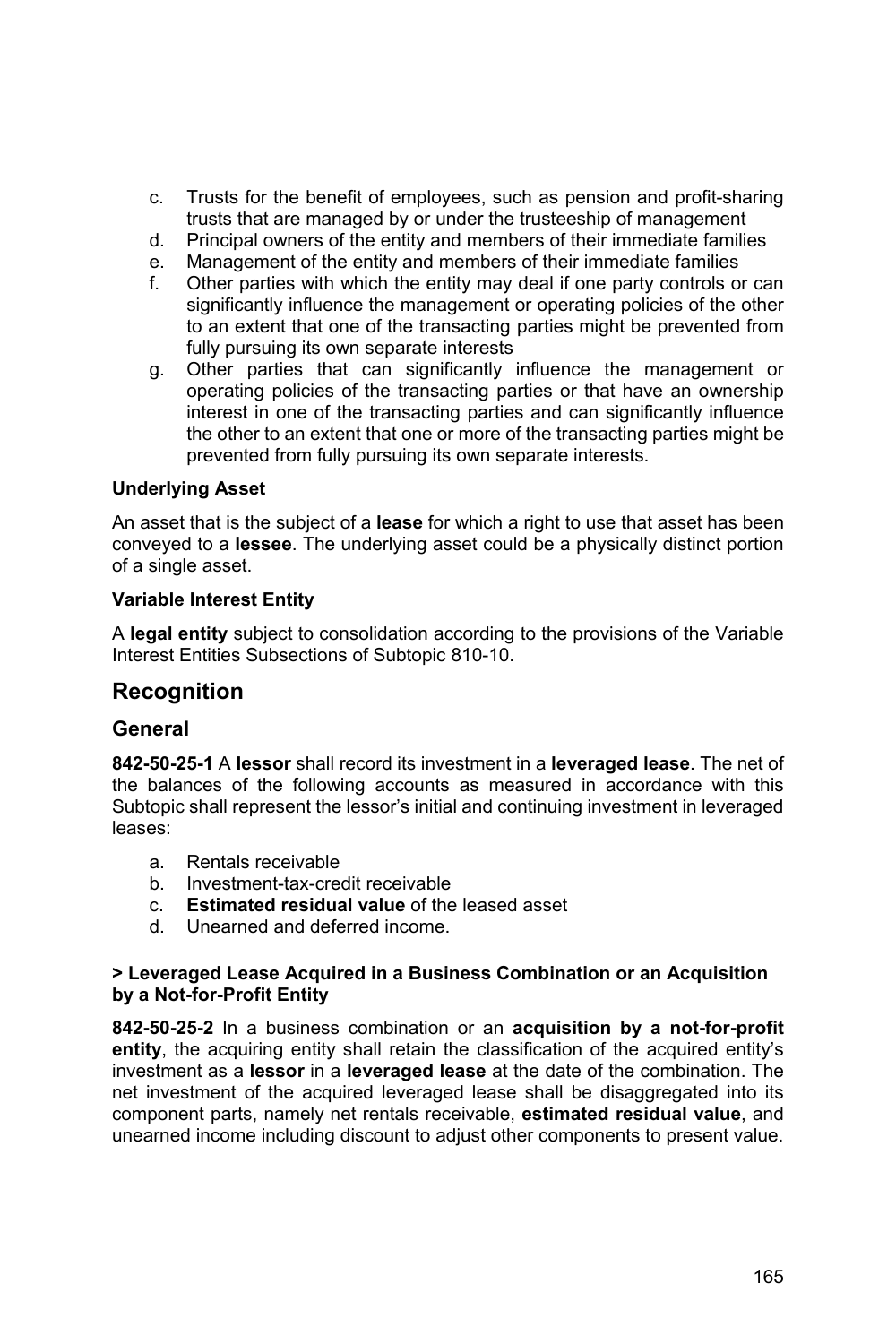# **Initial Measurement**

# **General**

**842-50-30-1** A **lessor** shall initially measure its investment in a **leveraged lease** net of the nonrecourse debt (as discussed in paragraph 842-50-25-1). The net of the balances of the following accounts shall represent the initial and continuing investment in leveraged leases:

- a. Rentals receivable, net of that portion of the rental applicable to principal and interest on the nonrecourse debt.
- b. A receivable for the amount of the investment tax credit to be realized on the transaction.
- c. The **estimated residual value** of the leased asset. The estimated residual value shall not exceed the amount estimated at **lease inception** except if the **lease** agreement includes a provision to escalate **minimum lease payments** either for increases in construction or acquisition cost of the leased property or for increases in some other measure of cost or value (such as general price levels) during the construction or preacquisition period. In that case, the effect of any increases that have occurred shall be considered in the determination of the estimated residual value of the **underlying asset** at lease inception.
- d. Unearned and deferred income consisting of both of the following:
	- 1. The estimated pretax lease income (or loss), after deducting initial direct costs, remaining to be allocated to income over the **lease term**.
	- 2. The investment tax credit remaining to be allocated to income over the lease term.

#### **> Leveraged Lease Acquired in a Business Combination or an Acquisition by a Not-for-Profit Entity**

**842-50-30-2** In a business combination or an **acquisition by a not-for-profit entity**, the acquiring entity shall assign an amount to the acquired net investment in the **leveraged lease** in accordance with the general guidance in Topic 805 on business combinations, based on the remaining future cash flows and giving appropriate recognition to the estimated future tax effects of those cash flows.

# **Subsequent Measurement**

# **General**

### **> Leveraged Lease Acquired in a Business Combination or an Acquisition by a Not-for-Profit Entity**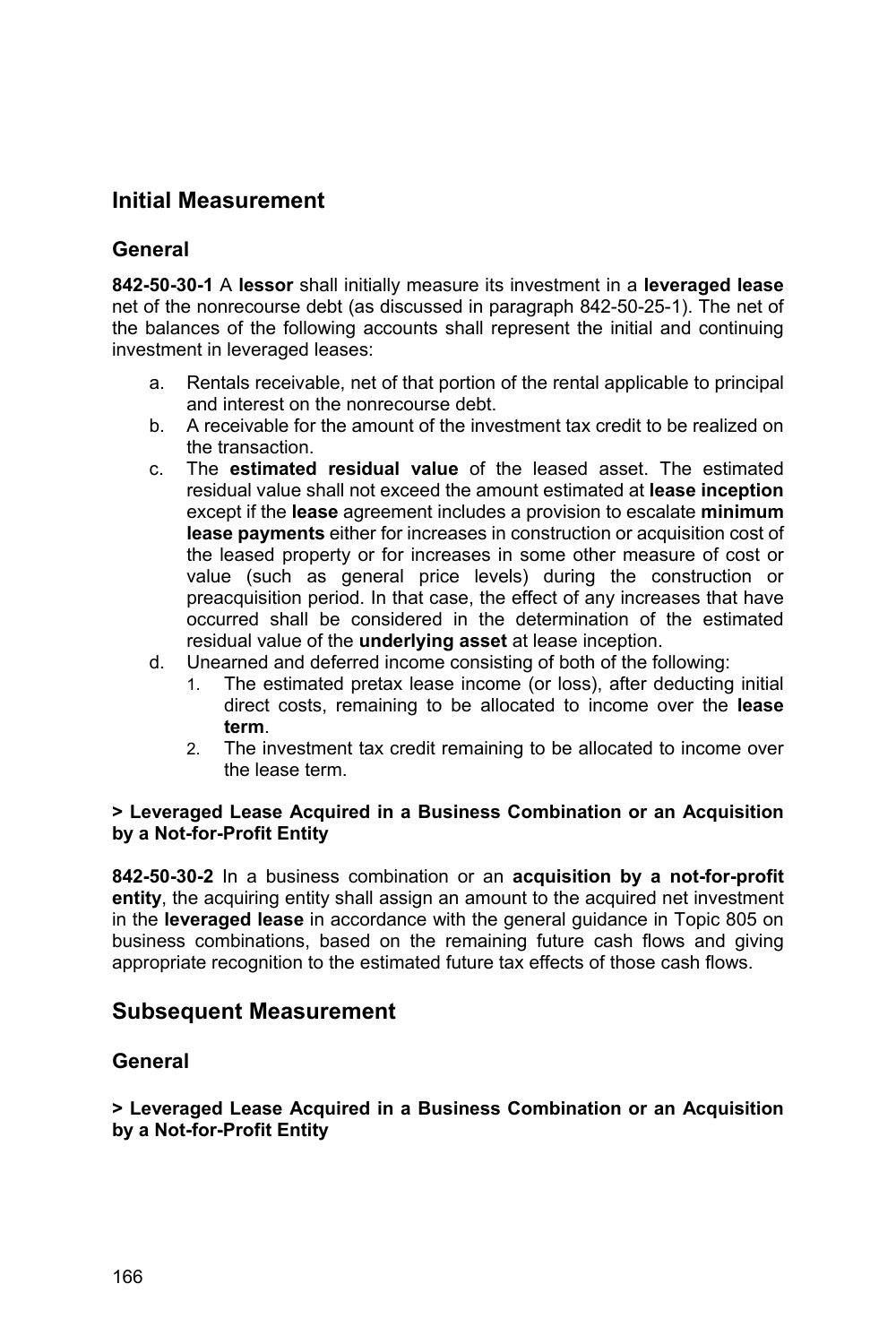**842-50-35-1** In a business combination or an **acquisition by a not-for-profit entity**, the acquiring entity shall subsequently account for its acquired investment as a **lessor** in a **leveraged lease** in accordance with the guidance in this Subtopic as it would for any other leveraged lease.

## **> Income Recognition on a Leveraged Lease**

**842-50-35-2** The investment in **leveraged leases** minus deferred taxes arising from differences between pretax accounting income and taxable income shall represent the **lessor's** net investment in leveraged leases for purposes of computing periodic net income from the leveraged lease. Given the original investment and using the projected cash receipts and disbursements over the term of the **lease**, the rate of return on the net investment in the years in which it is positive shall be computed. The rate is that rate that, when applied to the net investment in the years in which the net investment is positive, will distribute the net income to those years and is distinct from the interest rate implicit in the lease. In each year, whether positive or not, the difference between the net cash flow and the amount of income recognized, if any, shall serve to increase or reduce the net investment balance. The use of the term *years* is not intended to preclude application of the accounting prescribed in this paragraph to shorter accounting periods.

**842-50-35-3** The net income (or loss) that a lessor recognizes on a leveraged lease shall be composed of the following three elements:

- a. Pretax lease income (or loss)
- b. Investment tax credit
- c. Tax effect of pretax lease income (or loss).

**842-50-35-4** The pretax lease income (or loss) and investment tax credit elements shall be allocated in proportionate amounts from the unearned and deferred income included in the lessor's net investment (as described in paragraph 842-50- 30-1(d)). The tax effect of the pretax lease income (or loss) recognized shall be reflected in tax expense for the year. The tax effect of the difference between pretax accounting income (or loss) and taxable income (or loss) for the year shall be charged or credited to deferred taxes.

**842-50-35-5** If, at any time during the **lease term** the application of the method prescribed in this Subtopic would result in a loss being allocated to future years, that loss shall be recognized immediately. This situation might arise in circumstances in which one of the important assumptions affecting net income is revised (see paragraphs 842-50-35-6 through 35-15).

### **> > Changes in Assumptions**

**842-50-35-6** Any **estimated residual value** and all other important assumptions affecting estimated total net income from the **leveraged lease** shall be reviewed at least annually. The rate of return and the allocation of income to positive investment years shall be recalculated from **lease inception** following the method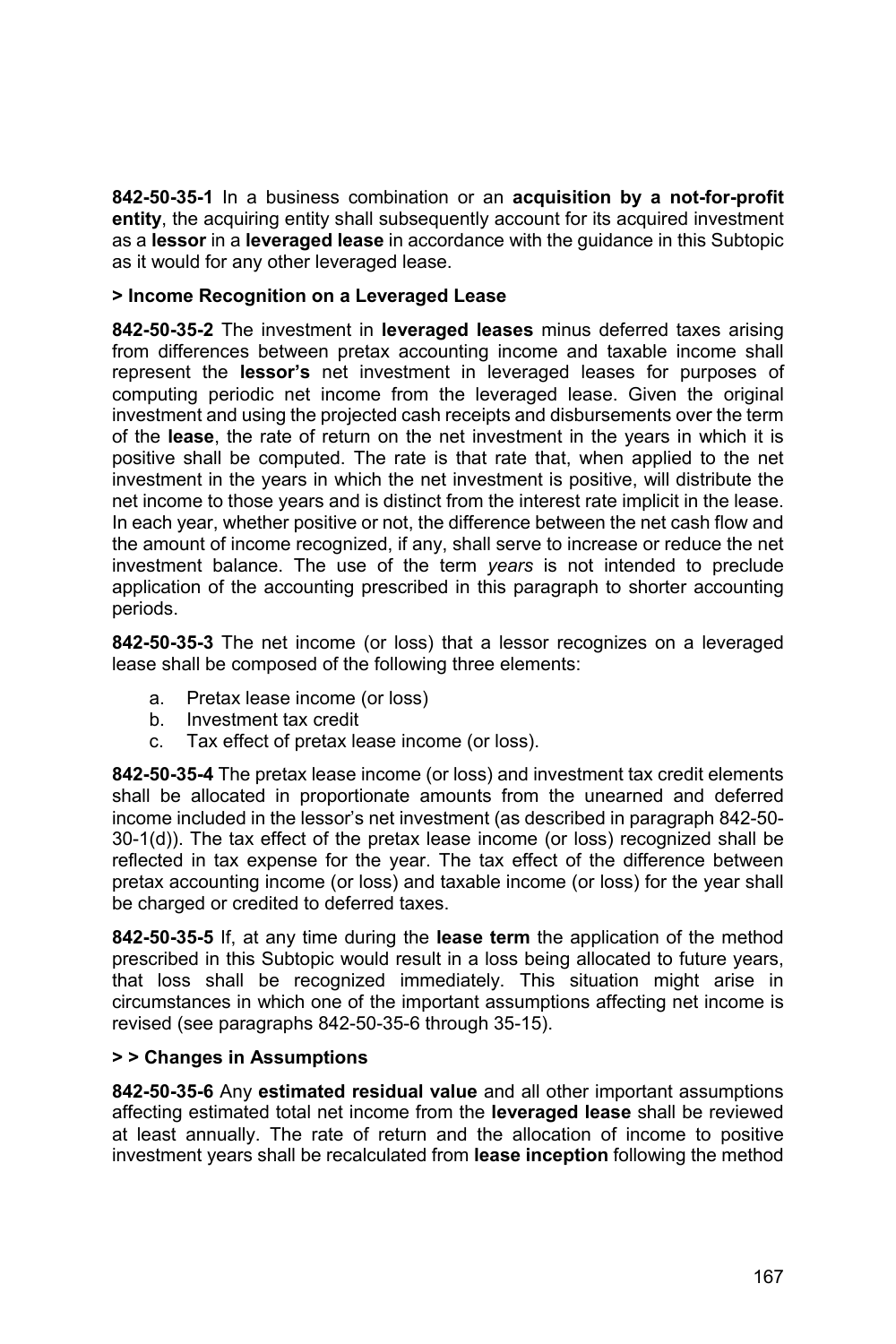described in paragraphs 842-50-35-2 through 35-4 and using the revised assumption if, during the **lease term**, any of the following conditions occur:

- a. The estimate of the residual value is determined to be excessive, and the decline in the residual value is judged to be other than temporary.
- b. The revision of another important assumption changes the estimated total net income from the **lease**.
- c. The projected timing of the income tax cash flows is revised.

**842-50-35-7** The **lessor** shall update all assumptions used to calculate total and periodic income if the lessor is performing a recalculation of the leveraged lease. That recalculation shall include actual cash flows up to the date of the recalculation and projected cash flows following the date of recalculation.

**842-50-35-8** The accounts constituting the net investment balance shall be adjusted to conform to the recalculated balances, and the change in the net investment shall be recognized as a gain or loss in the year in which the assumption is changed. The gain or loss shall be recognized as follows:

- a. The pretax gain or loss shall be included in income from continuing operations before income taxes in the same line item in which leveraged lease income is recognized.
- b. The tax effect of the gain or loss shall be included in the income tax line item.
- c. An upward adjustment of the estimated residual value (including any guaranteed portion) shall not be made.

**842-50-35-9** The projected timing of income tax cash flows generated by the leveraged lease is an important assumption and shall be reviewed annually, or more frequently, if events or changes in circumstances indicate that a change in timing has occurred or is projected to occur. The income effect of a change in the income tax rate shall be recognized in the first accounting period ending on or after the date on which the legislation effecting a rate change becomes law.

**842-50-35-10** A revision of the projected timing of the income tax cash flows applies only to changes or projected changes in the timing of income taxes that are directly related to the leveraged lease transaction. For example, a change in timing or projected timing of the tax benefits generated by a leveraged lease as a result of any of the following circumstances would require a recalculation because that change in timing is directly related to that lease:

- a. An interpretation of the tax law
- b. A change in the lessor's assessment of the likelihood of prevailing in a challenge by the taxing authority
- c. A change in the lessor's expectations about settlement with the taxing authority.

**842-50-35-11** In contrast, as discussed in paragraph 842-50-35-20, a change in timing of income taxes solely as a result of an alternative minimum tax credit or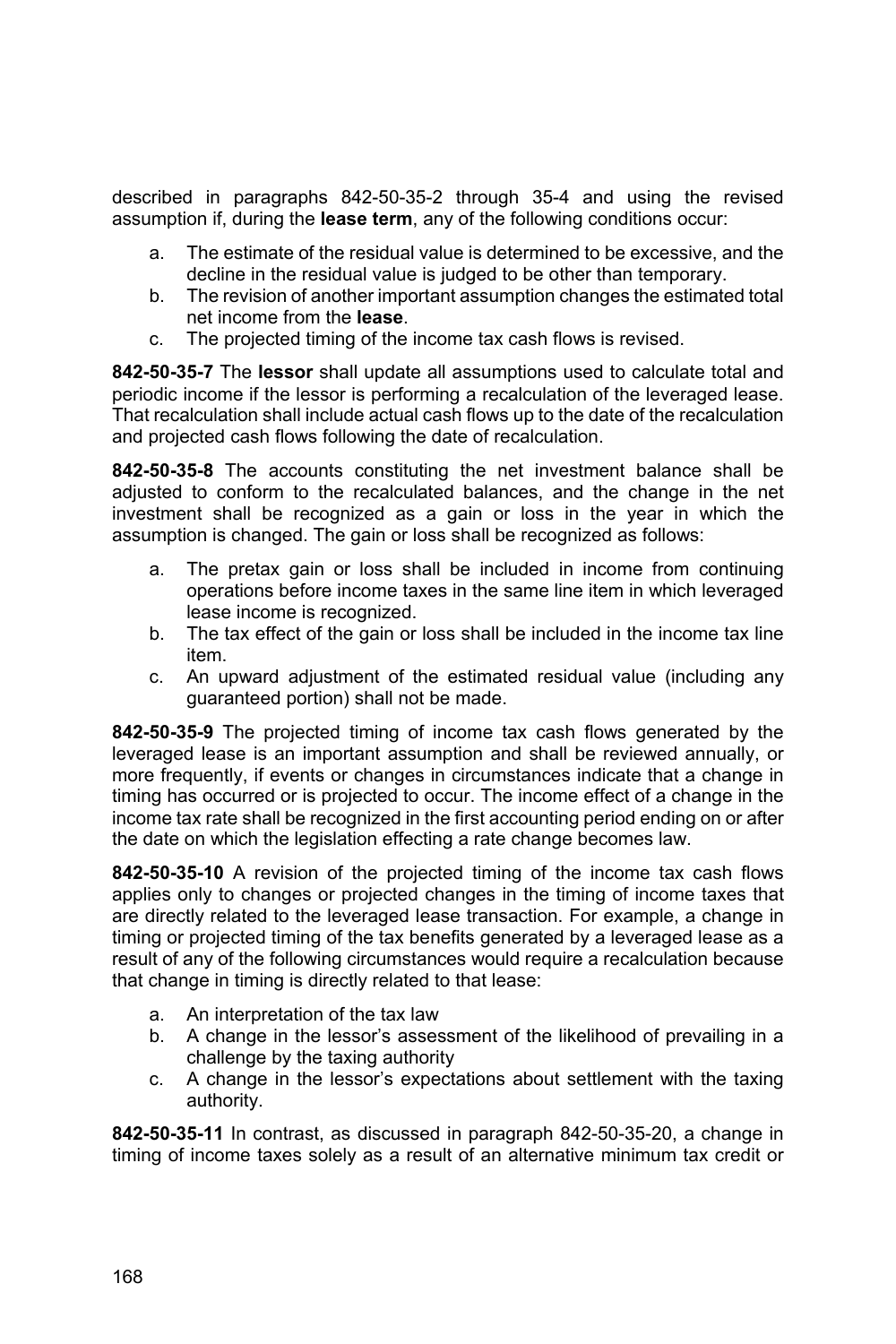insufficient taxable income of the lessor would not require a recalculation of a leveraged lease because that change in timing is not directly related to that lease. A recalculation would not be required unless there is an indication that the previous assumptions about total after-tax net income from the leveraged lease were no longer valid.

**842-50-35-12** Tax positions shall be reflected in the lessor's initial calculation or subsequent recalculation on the recognition, measurement, and derecognition criteria in paragraphs 740-10-25-6, 740-10-30-7, and 740-10-40-2. The determination of when a tax position no longer meets those criteria is a matter of individual facts and circumstances evaluated in light of all available evidence.

**842-50-35-13** If the lessor expects to enter into a settlement of a tax position relating to a leveraged lease with a taxing authority, the cash flows following the date of recalculation shall include projected cash flows between the date of the recalculation and the date of any projected settlement and a projected settlement amount at the date of the projected settlement.

**842-50-35-14** The recalculation of income from the leveraged lease shall not include interest or penalties in the cash flows from the leveraged lease.

**842-50-35-15** Advance payments and deposits made with a taxing authority shall not be considered an actual cash flow of the leveraged lease; rather, those payments and deposits shall be included in the projected settlement amount.

#### **> Effect of Alternative Minimum Tax**

**842-50-35-16** An entity shall include assumptions about the effect of the alternative minimum tax, considering its consolidated tax position, in **leveraged lease** computations.

**842-50-35-17** Any difference between alternative minimum tax depreciation and the tax depreciation assumed in the leveraged lease or between income recognition for financial reporting purposes and alternative minimum tax income could, depending on the **lessor's** overall tax situation, result in alternative minimum tax or the utilization of alternative minimum tax credits.

**842-50-35-18** If alternative minimum tax is paid or an alternative minimum tax credit is utilized, the total cash flows from the leveraged lease could be changed and the lessor's net investment in the leveraged lease and income recognition would be affected.

**842-50-35-19** If a change to the tax assumptions changes total estimated after-tax net income, the rate of return on the leveraged lease shall be recalculated from inception, the accounts constituting the lessor's net investment shall be adjusted, and a gain or loss shall be recognized in the year in which the assumption is changed.

**842-50-35-20** However, an entity whose tax position frequently varies between alternative minimum tax and regular tax shall not be required to recalculate the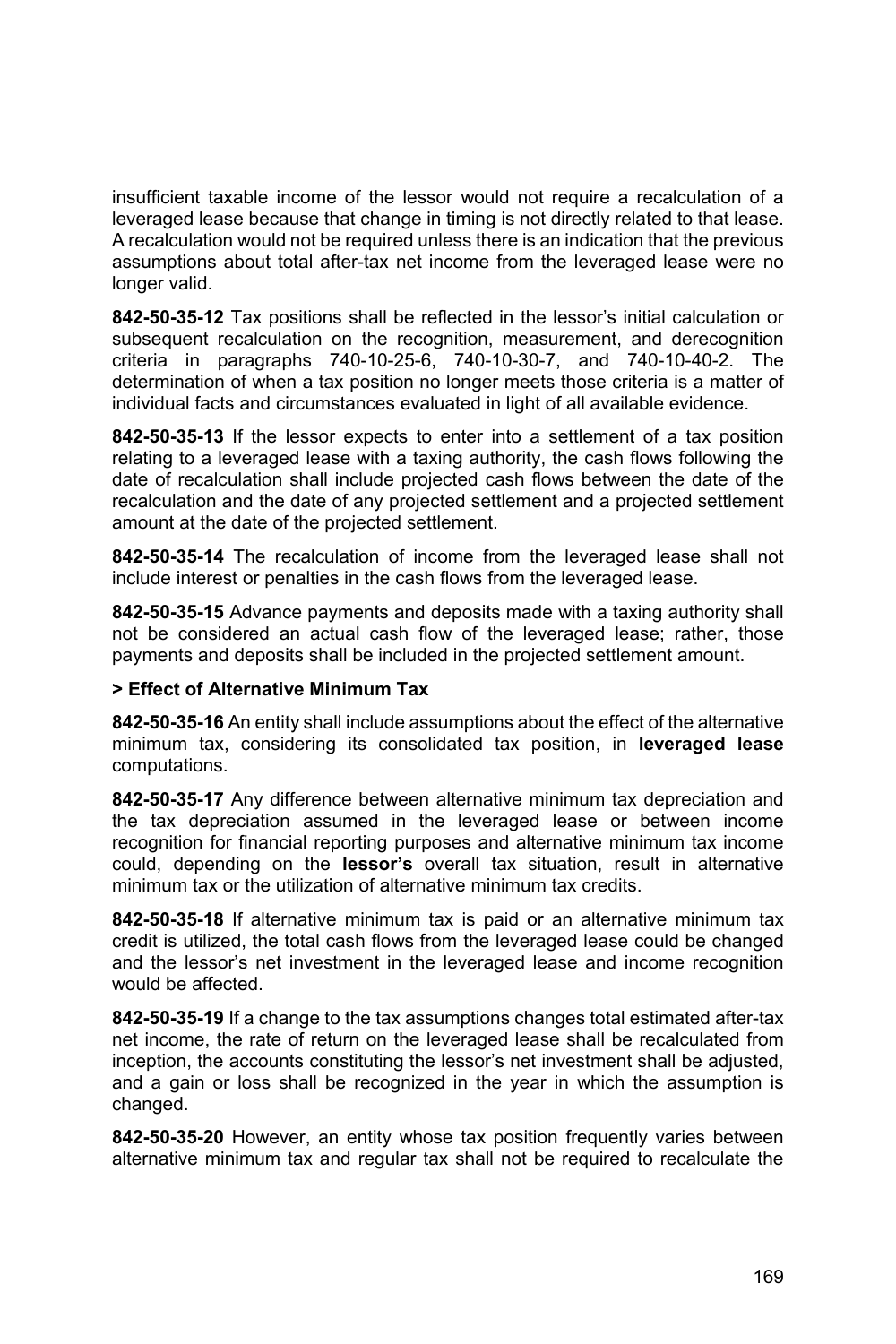rate of return on the leveraged lease each year unless there is an indication that the original assumptions regarding total after-tax net income from the **lease** are no longer valid. In that circumstance, the entity shall be required to revise the leveraged lease computations in any period in which total net income from the leveraged lease changes because of the effect of the alternative minimum tax on cash flows for the lease.

## **> Transfer of Minimum Rental Payments**

**842-50-35-21** If a **lessor** sells substantially all of the minimum rental payments associated with a **leveraged lease** and retains an interest in the residual value of the leased asset, the lessor shall not recognize increases in the value of the **lease** residual to its estimated value over the remaining **lease term**. The lessor shall report any remaining interest thereafter at its carrying amount at the date of the sale of the **lease payments**. If it is determined subsequently that the **fair value** of the residual value of the leased asset has declined below the carrying amount of the interest retained and that decline is other than temporary, the asset shall be written down to fair value, and the amount of the write-down shall be recognized as a loss. That fair value becomes the asset's new carrying amount, and the asset shall not be increased for any subsequent increase in its fair value before its sale or disposition.

# **Other Presentation Matters**

# **General**

**842-50-45-1** For purposes of presenting the investment in a **leveraged lease** in the **lessor's** balance sheet, the amount of related deferred taxes shall be presented separately (from the remainder of the net investment). In the income statement or the notes to that statement, separate presentation (from each other) shall be made of pretax income from the leveraged lease, the tax effect of pretax income, and the amount of investment tax credit recognized as income during the period.

### **> Income Taxes and Leveraged Leases**

**842-50-45-2** Integration of the results of income tax accounting for **leveraged leases** with the other results of accounting for income taxes under Topic 740 on income taxes is required if deferred tax credits related to leveraged leases are the only source (see paragraph 740-10-30-18) for recognition of a tax benefit for deductible temporary differences and carryforwards not related to leveraged leases. A valuation allowance is not necessary if deductible temporary differences and carryforwards will offset taxable amounts from future recovery of the net investment in the leveraged lease. However, to the extent that the amount of deferred tax credits for a leveraged lease as determined in accordance with this Subtopic differs from the amount of the deferred tax liability related to the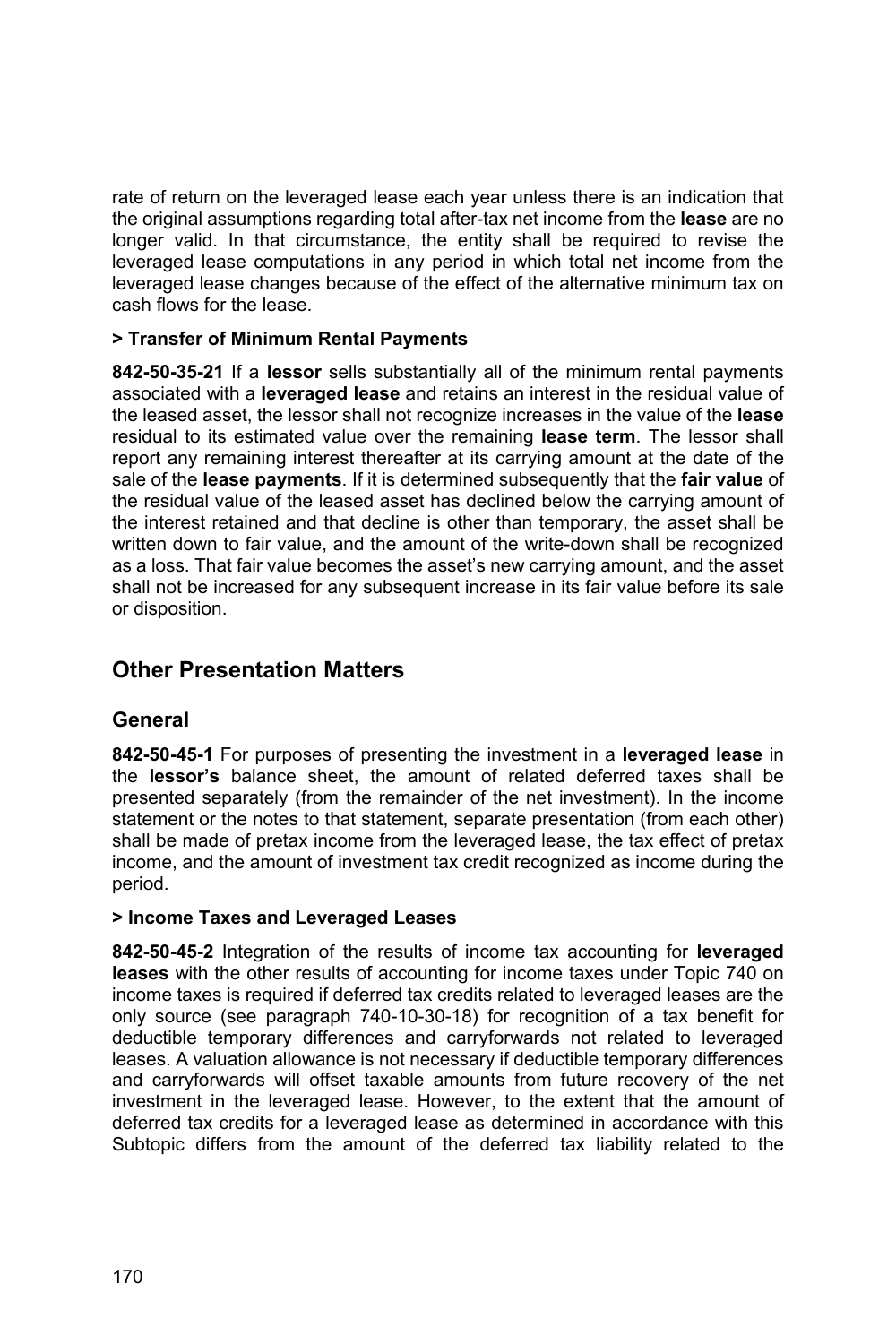leveraged lease that would otherwise result from applying the guidance in Topic 740, that difference is preserved and is not a source of taxable income for recognition of the tax benefit of deductible temporary differences and operating loss or tax credit carryforwards.

**842-50-45-3** This Subtopic requires that the tax effect of any difference between the assigned value and the tax basis of a leveraged lease at the date of a business combination or an **acquisition by a not-for-profit entity** shall not be accounted for as a deferred tax credit. Any tax effects included in unearned and deferred income as required by this Subtopic shall not be offset by the deferred tax consequences of other temporary differences or by the tax benefit of operating loss or tax credit carryforwards. However, deferred tax credits that arise after the date of a combination shall be accounted for in the same manner as for leveraged leases that were not acquired in a combination.

# **Disclosure**

# **General**

**842-50-50-1** If leveraged leasing is a significant part of the **lessor**'**s** business activities in terms of revenue, net income, or assets, the components of the net investment balance in **leveraged leases** as set forth in paragraph 842-50-25-1 shall be disclosed in the notes to financial statements.

**842-50-50-2** For guidance on disclosures about financing receivables, which include receivables relating to a lessor's rights to payments from leveraged leases, see the guidance beginning in paragraphs 310-10-50-5A, 310-10-50-27, and 310- 10-50-31.

**842-50-50-3** If accounting for the effect on leveraged leases of the change in tax rates results in a significant variation from the customary relationship between income tax expense and pretax accounting income and the reason for that variation is not otherwise apparent, the lessor shall disclose the reason for that variation.

# **Implementation Guidance and Illustrations**

# **General**

# **> Implementation Guidance**

### **> > Leveraged Lease Involving an Existing Asset of a Regulated Entity**

**842-50-55-1** Although the carrying amount of an asset acquired previously may not differ significantly from its **fair value**, it is unlikely that the two will be the same. However, regulated utilities have argued that the carrying amounts of certain of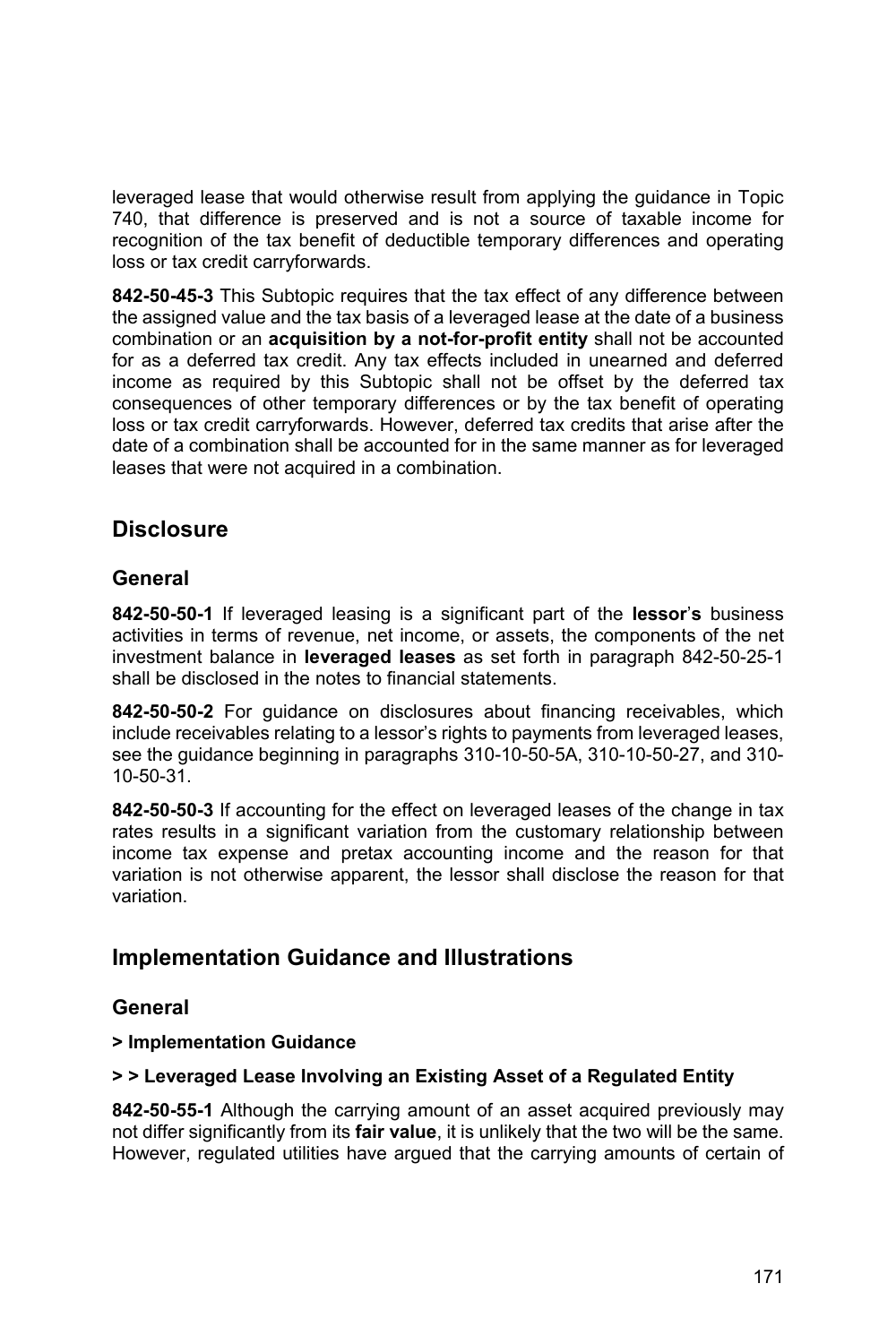their assets always equal the fair value based on the utility's ability to recover that cost in conjunction with a franchise to sell a related service in a specified area. That argument is not valid when considering the value of the asset to a third-party purchaser that does not own that franchise.

## **> > Delayed Equity Investment**

**842-50-55-2** A **delayed equity investment** frequently obligates the **lessor** to make up the shortfall between rent and debt service in the first several years of the transaction. The type of recourse debt resulting from the delayed equity investment does not contradict the notion of nonrecourse and, therefore, does not preclude **leveraged lease** accounting as long as other requirements of leveraged lease accounting are met. The lessor's related obligation should be recorded as a liability at present value at **lease inception**.

**842-50-55-3** Recognition of the liability would increase the lessor's net investment on which the lessor bases its pattern of income recognition. While the increase to the net investment results in an increase in income, it may be offset by the accrual of interest on the liability.

### **> > Income Taxes Related to Leveraged Leases**

**842-50-55-4** The accounting for income taxes related to **leveraged leases** set forth in this Subtopic is not consistent with the guidance in Topic 740 on income taxes.

**842-50-55-5** The integration of the results of accounting for income taxes related to leveraged leases with the other results of accounting for income taxes as required by Topic 740 is an issue if all of the following exist:

- a. The accounting for a leveraged lease requires recognition of deferred tax credits.
- b. The guidance in Topic 740 limits the recognition of a tax benefit for deductible temporary differences and carryforwards not related to the leveraged lease.
- c. Unrecognized tax benefits in this paragraph could offset taxable amounts that result from future recovery of the net investment in the leveraged lease.

### **> Illustrations**

### **> > Example 1: Lessor's Accounting for a Leveraged Lease**

**842-50-55-6** This Example illustrates a lessor's accounting for a leveraged lease in accordance with the guidance in this Subtopic. It also illustrates one way of meeting the disclosure requirements in paragraphs 842-50-45-1 and 842-50-50- 1 as applied to a leveraged lease. The Example does not encompass all circumstances that may arise about leveraged leases; rather, the Example is based on a single instance of a leveraged lease. The elements of accounting and reporting illustrated for this Example of a leveraged lease are as follows: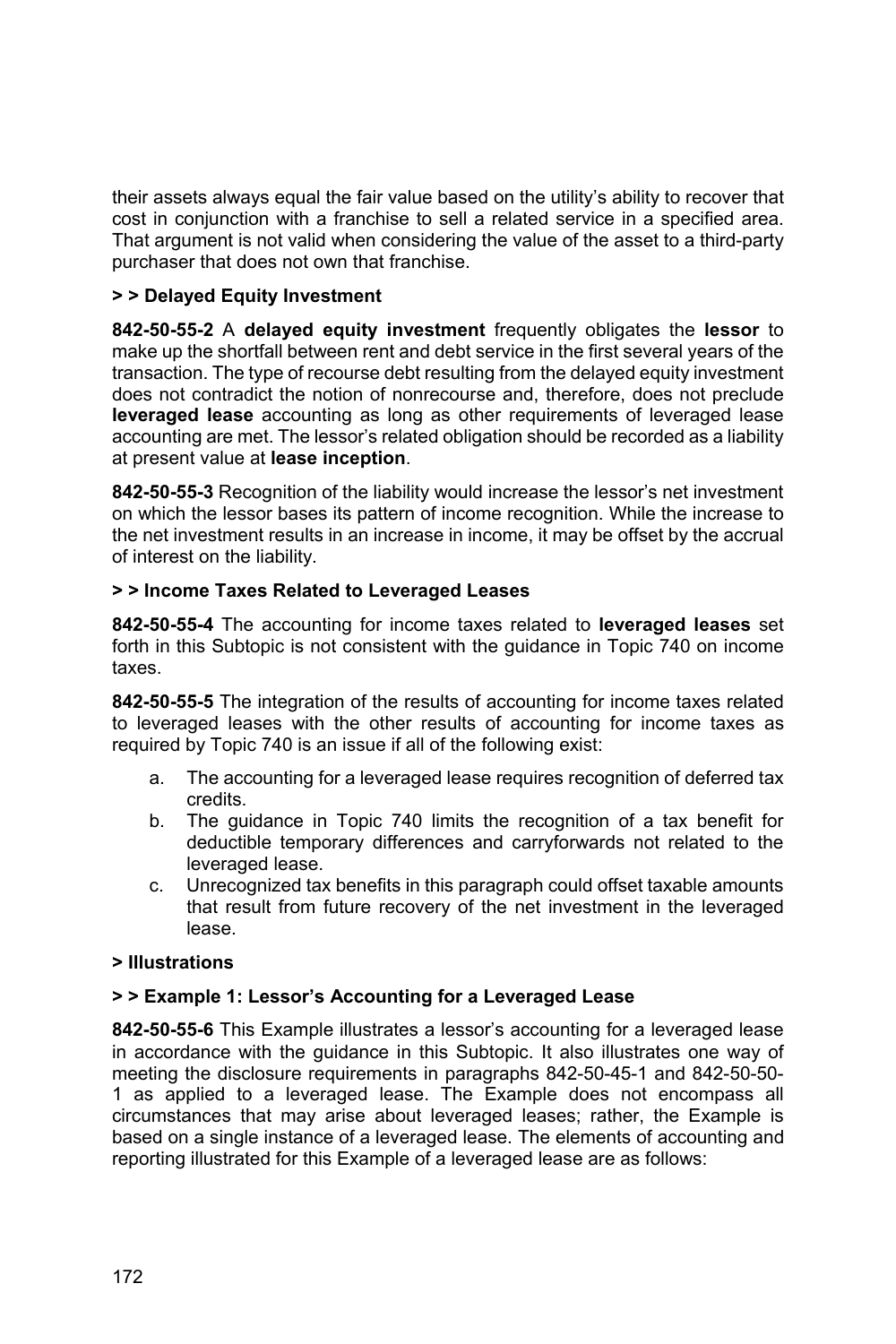- a. Cash flow analysis by years (see paragraph 842-50-55-8)
- b. Allocation of annual cash flow to investment and income (see paragraph 842-50-55-9)
- c. Journal entries for lessor's initial investment and first year of operation (see paragraph 842-50-55-10)
- d. Financial statements including notes at end of second year (see paragraph 842-50-55-11)
- e. Accounting for a revision in the estimated residual value of the leased asset assumed to occur in the eleventh year of the lease (from \$200,000 to \$120,000):
	- 1. Revised allocation of annual cash flow to investment and income (see paragraph 842-50-55-12)
	- 2. Balances in investment accounts at beginning of the eleventh year before revised estimate (see paragraph 842-50-55-13)
	- 3. Journal entries (see paragraph 842-50-55-14)
	- 4. Adjustment of investment accounts (see paragraph 842-50-55-15).

#### **842-50-55-7** This Example has the following terms and assumptions.

| Cost of leased asset (equipment)                            | \$1,000,000                                                                                                                                                                                                                                                            |  |  |  |  |  |  |  |  |
|-------------------------------------------------------------|------------------------------------------------------------------------------------------------------------------------------------------------------------------------------------------------------------------------------------------------------------------------|--|--|--|--|--|--|--|--|
| Lease term                                                  | 15 years, dating from January 1, 1975                                                                                                                                                                                                                                  |  |  |  |  |  |  |  |  |
| Lease rental payments                                       | \$90,000 per year (payable last day of each year)                                                                                                                                                                                                                      |  |  |  |  |  |  |  |  |
| Residual value                                              | \$200,000 estimated to be realized 1 year after lease termination; in the<br>eleventh year of the lease the estimate is reduced to \$120,000                                                                                                                           |  |  |  |  |  |  |  |  |
| Financing:                                                  |                                                                                                                                                                                                                                                                        |  |  |  |  |  |  |  |  |
| Equity investment by lessor                                 | \$400,000                                                                                                                                                                                                                                                              |  |  |  |  |  |  |  |  |
| Long-term nonrecourse debt                                  | \$600,000, bearing interest at 9% and repayable in annual installments<br>(on last day of each year) of \$74,435.30                                                                                                                                                    |  |  |  |  |  |  |  |  |
| Depreciation allowable to lessor<br>for income tax purposes | 7-year asset depreciation range life using double-declining-balance<br>method for the first 2 years (with the half-year convention election<br>applied in the first year) and sum-of-years digits method for remaining<br>life, depreciated to \$100,000 salvage value |  |  |  |  |  |  |  |  |
| Lessor's income tax rate<br>(federal and state)             | 50.4% (assumed to continue in existence throughout the term of the<br>lease)                                                                                                                                                                                           |  |  |  |  |  |  |  |  |
| Investment tax credit                                       | 10% of equipment cost or \$100,000 (realized by the lessor on last day<br>of first year of lease)                                                                                                                                                                      |  |  |  |  |  |  |  |  |
| Initial direct costs                                        | For simplicity, initial direct costs have not been included in the<br>illustration                                                                                                                                                                                     |  |  |  |  |  |  |  |  |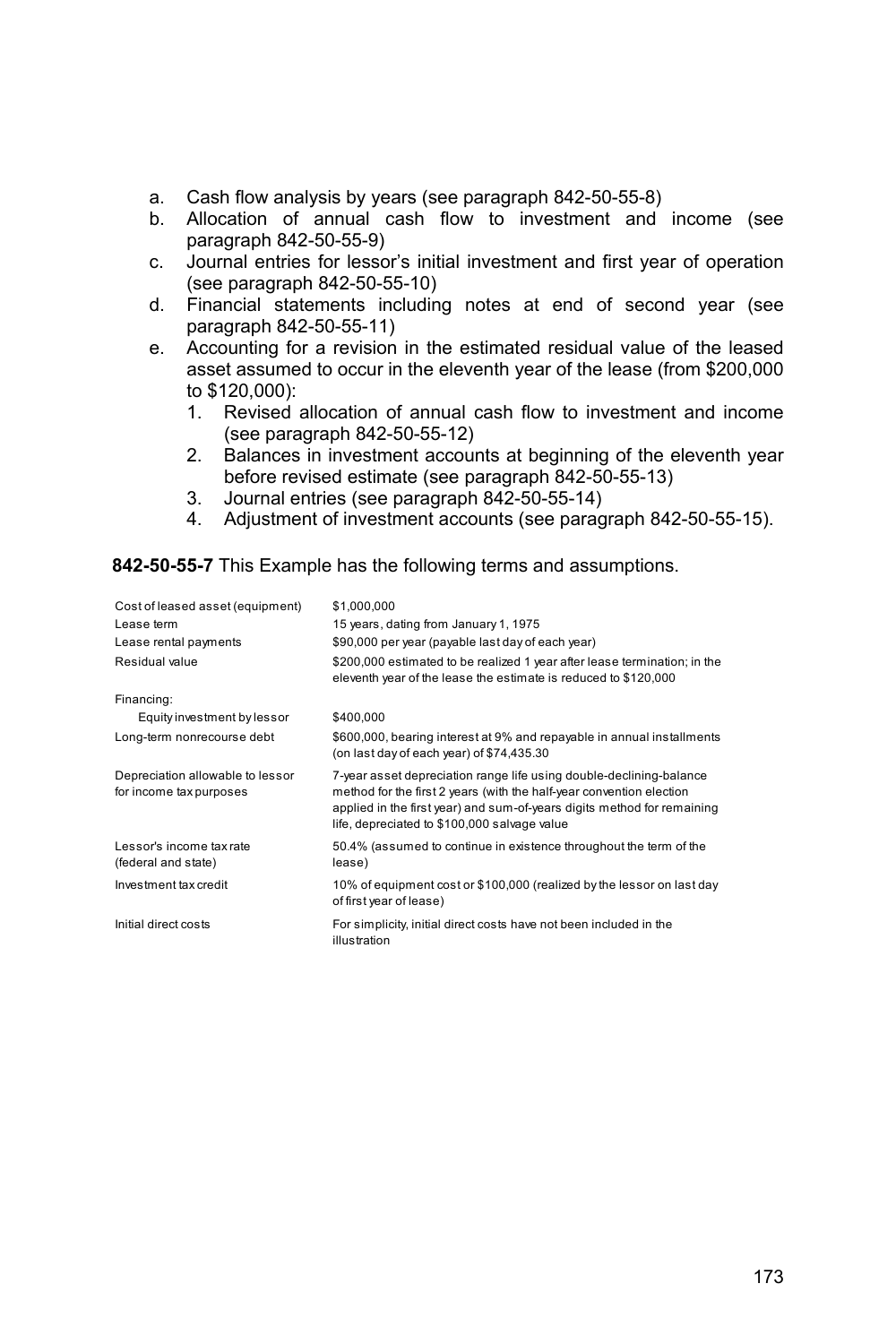|                       | 1<br><b>Gross Lease</b><br><b>Rentals and</b><br><b>Residual</b><br>Value |             | 2<br>Depreciation<br>(for Income<br>Tax<br>Purposes) |             | 3<br>Loan<br>Interest<br>Payments |           | 4<br><b>Taxable</b><br>Income<br>(Loss) (Col.<br>$1 - 2 - 3$ |              |                                                                         | 5          |  | 6<br>Loan<br>Principal<br>Payments |  | $\overline{7}$<br>Investment<br><b>Tax Credit</b><br><b>Realized</b> |  | 8                                                            | 9<br><b>Cumulative</b><br><b>Cash Flow</b> |            |
|-----------------------|---------------------------------------------------------------------------|-------------|------------------------------------------------------|-------------|-----------------------------------|-----------|--------------------------------------------------------------|--------------|-------------------------------------------------------------------------|------------|--|------------------------------------|--|----------------------------------------------------------------------|--|--------------------------------------------------------------|--------------------------------------------|------------|
| Year                  |                                                                           |             |                                                      |             |                                   |           |                                                              |              | Income<br><b>Tax Credits</b><br>(Charges)<br>(Col. $4 \times$<br>50.4%) |            |  |                                    |  |                                                                      |  | Annual<br><b>Cash Flow</b><br>$(Col. 1 - 3 +$<br>$5 - 6 + 7$ |                                            |            |
| Initial<br>Investment |                                                                           |             |                                                      |             |                                   |           |                                                              |              |                                                                         |            |  |                                    |  |                                                                      |  | \$(400,000)                                                  | \$ (400,000)                               |            |
| 1                     | s                                                                         | 90,000      | s                                                    | 142,857     |                                   | \$ 54,000 |                                                              | \$(106, 857) | s                                                                       | 53,856     |  | \$ 20,435                          |  | \$100,000                                                            |  | 169.421                                                      |                                            | (230, 579) |
| 2                     |                                                                           | 90.000      |                                                      | 244.898     |                                   | 52.161    |                                                              | (207.059)    |                                                                         | 104.358    |  | 22,274                             |  | ٠                                                                    |  | 119.923                                                      |                                            | (110, 656) |
| 3                     |                                                                           | 90,000      |                                                      | 187,075     |                                   | 50,156    |                                                              | (147, 231)   |                                                                         | 74,204     |  | 24,279                             |  | ٠                                                                    |  | 89.769                                                       |                                            | (20, 887)  |
| 4                     |                                                                           | 90,000      |                                                      | 153.061     |                                   | 47.971    |                                                              | (111, 032)   |                                                                         | 55,960     |  | 26,464                             |  | ٠                                                                    |  | 71,525                                                       |                                            | 50,638     |
| 5                     |                                                                           | 90.000      |                                                      | 119,048     |                                   | 45.589    |                                                              | (74, 637)    |                                                                         | 37.617     |  | 28,846                             |  |                                                                      |  | 53.182                                                       |                                            | 103,820    |
| 6                     |                                                                           | 90.000      |                                                      | 53.061      |                                   | 42.993    |                                                              | (6.054)      |                                                                         | 3.051      |  | 31.442                             |  | ٠                                                                    |  | 18.616                                                       |                                            | 122,436    |
| $\overline{7}$        |                                                                           | 90,000      |                                                      |             |                                   | 40,163    |                                                              | 49,837       |                                                                         | (25, 118)  |  | 34,272                             |  | ٠                                                                    |  | (9,553)                                                      |                                            | 112,883    |
| 8                     |                                                                           | 90,000      |                                                      | ٠           |                                   | 37,079    |                                                              | 52,921       |                                                                         | (26.672)   |  | 37,357                             |  | ٠                                                                    |  | (11, 108)                                                    |                                            | 101,775    |
| 9                     |                                                                           | 90.000      |                                                      | ۰           |                                   | 33.717    |                                                              | 56,283       |                                                                         | (28, 367)  |  | 40,719                             |  | ٠                                                                    |  | (12, 803)                                                    |                                            | 88,972     |
| 10                    |                                                                           | 90.000      |                                                      | ۰           |                                   | 30.052    |                                                              | 59.948       |                                                                         | (30, 214)  |  | 44.383                             |  | ٠                                                                    |  | (14.649)                                                     |                                            | 74,323     |
| 11                    |                                                                           | 90,000      |                                                      | ٠           |                                   | 26,058    |                                                              | 63,942       |                                                                         | (32, 227)  |  | 48,378                             |  | $\overline{\phantom{m}}$                                             |  | (16, 663)                                                    |                                            | 57,660     |
| 12                    |                                                                           | 90,000      |                                                      | ٠           |                                   | 21,704    |                                                              | 68,296       |                                                                         | (34, 421)  |  | 52,732                             |  | $\overline{\phantom{m}}$                                             |  | (18, 857)                                                    |                                            | 38,803     |
| 13                    |                                                                           | 90.000      |                                                      | ٠           |                                   | 16.957    |                                                              | 73.043       |                                                                         | (36.813)   |  | 57.478                             |  | $\overline{\phantom{m}}$                                             |  | (21, 248)                                                    |                                            | 17,555     |
| 14                    |                                                                           | 90.000      |                                                      | ٠           |                                   | 11.785    |                                                              | 78,215       |                                                                         | (39, 420)  |  | 62.651                             |  | $\overline{\phantom{a}}$                                             |  | (23.856)                                                     |                                            | (6, 301)   |
| 15                    |                                                                           | 90,000      |                                                      |             |                                   | 6,145     |                                                              | 83,855       |                                                                         | (42, 263)  |  | 68,290                             |  | $\overline{\phantom{m}}$                                             |  | (26, 698)                                                    |                                            | (32,999)   |
| 16                    |                                                                           | 200.000     |                                                      | 100.000     |                                   |           |                                                              | 100,000      |                                                                         | (50, 400)  |  |                                    |  |                                                                      |  | 149,600                                                      |                                            | 116,601    |
| Totals                |                                                                           | \$1,550,000 |                                                      | \$1,000,000 |                                   | \$516,530 | s                                                            | 33,470       |                                                                         | \$(16.869) |  | \$600,000                          |  | \$100,000                                                            |  | \$116,601                                                    |                                            |            |

**842-50-55-8** Cash flow analysis by years follows.

#### **842-50-55-9** Allocation of annual cash flow to investment and income follows.

|        |   | $\overline{\mathbf{2}}$                                             |                                                       | 3<br>4 |                                   |    |                                       | 5  |                  | 6 |                                          | 7   |                                 |  |
|--------|---|---------------------------------------------------------------------|-------------------------------------------------------|--------|-----------------------------------|----|---------------------------------------|----|------------------|---|------------------------------------------|-----|---------------------------------|--|
|        |   |                                                                     |                                                       |        | <b>Annual Cash Flow</b>           |    | Components of Income <sup>(a)</sup>   |    |                  |   |                                          |     |                                 |  |
| Year   |   | <b>Lessor's Net</b><br><b>Investment at</b><br>Beginning of<br>Year | Total<br>(from Col. 8<br>of Paragraph<br>842-50-55-8) |        | <b>Allocated to</b><br>Investment |    | Allocated to<br>Income <sup>(b)</sup> |    | Pretax<br>Income |   | <b>Tax Effect</b><br>of Pretax<br>Income |     | Investment<br><b>Tax Credit</b> |  |
| 1      | S | 400,000                                                             | \$<br>169,421                                         | S.     | 134,833                           | \$ | 34,588                                | \$ | 9,929            | s | (5,004)                                  | \$. | 29,663                          |  |
| 2      |   | 265,167                                                             | 119,923                                               |        | 96,994                            |    | 22,929                                |    | 6,582            |   | (3, 317)                                 |     | 19.664                          |  |
| 3      |   | 168.173                                                             | 89,769                                                |        | 75,227                            |    | 14,542                                |    | 4,174            |   | (2, 104)                                 |     | 12,472                          |  |
| 4      |   | 92,946                                                              | 71,525                                                |        | 63,488                            |    | 8,037                                 |    | 2,307            |   | (1, 163)                                 |     | 6,893                           |  |
| 5      |   | 29.458                                                              | 53.182                                                |        | 50,635                            |    | 2,547                                 |    | 731              |   | (368)                                    |     | 2,184                           |  |
| 6      |   | (21, 177)                                                           | 18,616                                                |        | 18,616                            |    |                                       |    |                  |   |                                          |     |                                 |  |
| 7      |   | (39, 793)                                                           | (9,553)                                               |        | (9,553)                           |    |                                       |    |                  |   |                                          |     |                                 |  |
| 8      |   | (30, 240)                                                           | (11, 108)                                             |        | (11, 108)                         |    |                                       |    |                  |   |                                          |     |                                 |  |
| 9      |   | (19, 132)                                                           | (12, 803)                                             |        | (12,803)                          |    |                                       |    |                  |   |                                          |     |                                 |  |
| 10     |   | (6,329)                                                             | (14, 649)                                             |        | (14, 649)                         |    |                                       |    |                  |   |                                          |     |                                 |  |
| 11     |   | 8.320                                                               | (16,663)                                              |        | (17, 382)                         |    | 719                                   |    | 206              |   | (104)                                    |     | 617                             |  |
| 12     |   | 25,702                                                              | (18, 857)                                             |        | (21,079)                          |    | 2,222                                 |    | 637              |   | (321)                                    |     | 1,906                           |  |
| 13     |   | 46,781                                                              | (21, 248)                                             |        | (25, 293)                         |    | 4,045                                 |    | 1,161            |   | (585)                                    |     | 3,469                           |  |
| 14     |   | 72,074                                                              | (23, 856)                                             |        | (30,088)                          |    | 6,232                                 |    | 1,789            |   | (902)                                    |     | 5,345                           |  |
| 15     |   | 102,162                                                             | (26, 698)                                             |        | (35,532)                          |    | 8,834                                 |    | 2,536            |   | (1, 278)                                 |     | 7,576                           |  |
| 16     |   | 137,694                                                             | 149,600                                               |        | 137,694                           |    | 11,906                                |    | 3,418            |   | (1,723)                                  |     | 10,211                          |  |
| Totals |   |                                                                     | \$<br>516,601                                         | \$     | 400.000                           |    | \$116,601                             |    | \$33,470         |   | \$(16, 869)                              |     | \$100,000                       |  |

(a) Lease income is recognized as 8.647% of the unrecovered investment at the beginning of each year in which the net investment is positive. The rate is that rate which, if applied to the net investment in the years in which the net investment is positive, will distribute the net income (net cash flow) to those years.

(b) Each component is allocated among the years of positive net investment in proportion to the allocation of net income in column 4.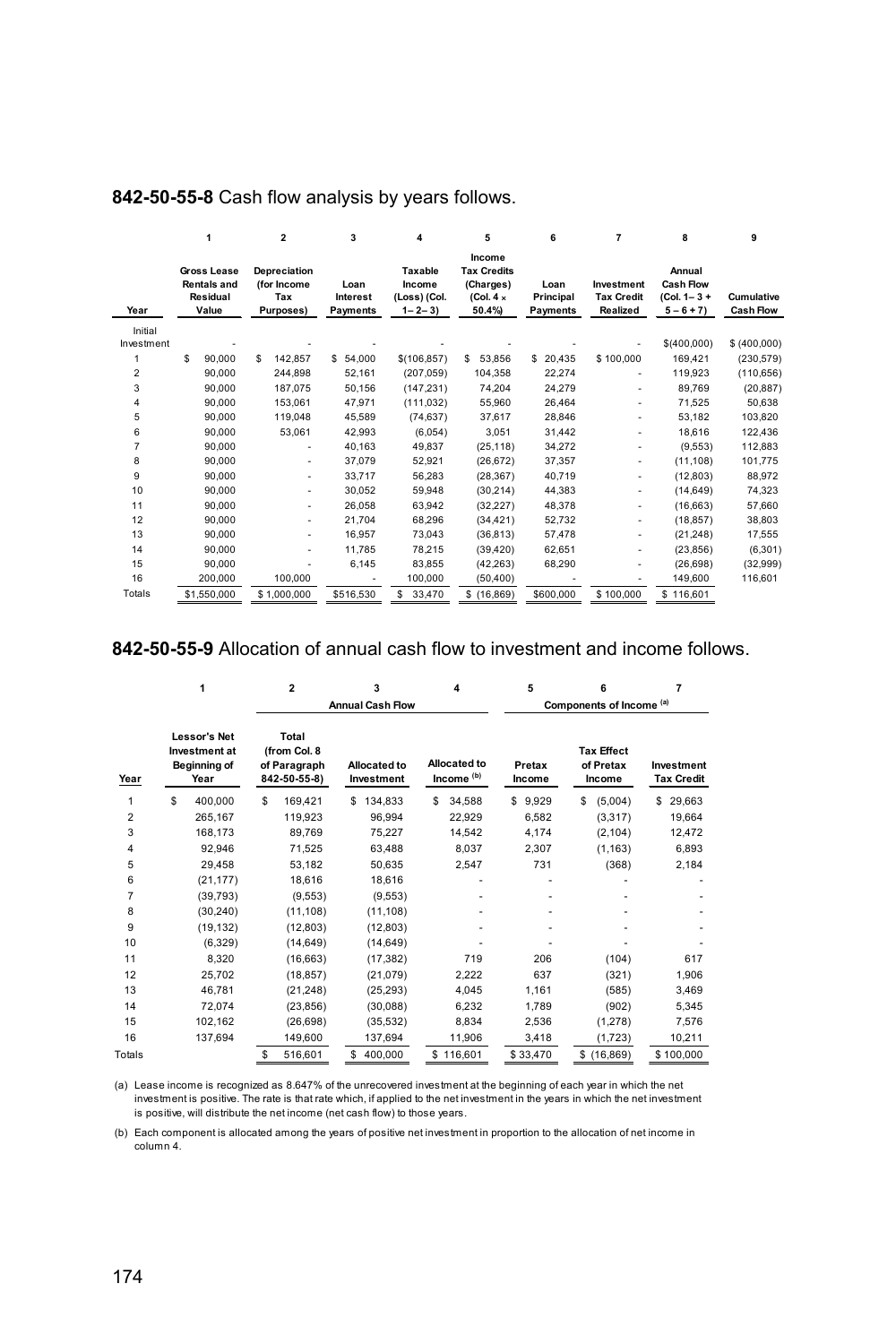### **842-50-55-10** Illustrative journal entries for the year ending December 31, 1975, follow.

| Lessor's Initial Investment                                                                                                                                                                                                                                                                                                                                               |                       | Debit                           | Credit               |
|---------------------------------------------------------------------------------------------------------------------------------------------------------------------------------------------------------------------------------------------------------------------------------------------------------------------------------------------------------------------------|-----------------------|---------------------------------|----------------------|
| Rentals receivable (table in paragraph 842-50-55-8, total of column 1 minus residual<br>value, minus totals of columns 3 and 6)<br>Investment tax credit receivable (table in paragraph 842-50-55-8, column 7)<br>Estimated residual value (paragraph 842-50-55-7)<br>Unearned and deferred income (table in paragraph 842-50-55-9, totals of<br>columns 5 and 7)<br>Cash |                       | \$233,470<br>100,000<br>200,000 | \$133,470<br>400,000 |
| Record lessor's initial investment                                                                                                                                                                                                                                                                                                                                        |                       |                                 |                      |
| First Year of Operation                                                                                                                                                                                                                                                                                                                                                   |                       |                                 |                      |
| Journal Entry 1<br>Cash<br>Rentals receivable (table in paragraph 842-50-55-8, column 1 minus columns<br>$3$ and $6)$                                                                                                                                                                                                                                                     |                       | 15,565                          | 15.565               |
| Collection of first year's net rental                                                                                                                                                                                                                                                                                                                                     |                       |                                 |                      |
| Journal Entry 2<br>Cash <sup>(a)</sup>                                                                                                                                                                                                                                                                                                                                    |                       | 100,000                         |                      |
| Investment tax credit receivable (table in paragraph 842-50-55-8, column 7)                                                                                                                                                                                                                                                                                               |                       |                                 | 100,000              |
| Receipt of investment tax credit                                                                                                                                                                                                                                                                                                                                          |                       |                                 |                      |
| Journal Entry 3<br>Unearned and deferred income<br>Income from leveraged leases (table in paragraph 842-50-55-9, column 5)                                                                                                                                                                                                                                                |                       | 9,929                           | 9.929                |
| Recognition of first year's portion of pretax income allocated in the same proportion<br>as the allocation of total income<br>$(34,588 + 116,601) \times 33,470 = 9,929$                                                                                                                                                                                                  |                       |                                 |                      |
| Journal Entry 4<br>Unearned and deferred income<br>Investment tax credit recognized (table in paragraph 842-50-55-9, column 7)                                                                                                                                                                                                                                            |                       | 29,663                          | 29.663               |
| Recognition of first year's portion of investment tax credit allocated in the same<br>proportion as the allocation of total income<br>$(34,588 + 116,601) \times 100,000 = 29,663$                                                                                                                                                                                        |                       |                                 |                      |
| Journal Entry 5                                                                                                                                                                                                                                                                                                                                                           |                       |                                 |                      |
| Cash (table in paragraph 842-50-55-8, column 5) (a)                                                                                                                                                                                                                                                                                                                       |                       | 53,856                          |                      |
| Income tax expense (table in paragraph 842-50-55-9, column 6)<br>Deferred taxes                                                                                                                                                                                                                                                                                           |                       | 5,004                           | 58.860               |
| To record receipt of first year's tax credit from lease operation, to charge income tax<br>expense for tax effect of pretax accounting income, and to recognize as deferred taxes<br>the tax effect of the difference between pretax accounting income and the tax loss for<br>the year, calculated as follows:                                                           |                       |                                 |                      |
| Tax loss (table in paragraph 842-50-55-8, column 4)<br>Pretax accounting income                                                                                                                                                                                                                                                                                           | \$(106, 857)<br>9,929 |                                 |                      |
| Difference                                                                                                                                                                                                                                                                                                                                                                | \$(116, 786)          |                                 |                      |
| Deferred taxes (\$116,786 $\times$ 50.4%)                                                                                                                                                                                                                                                                                                                                 | \$ 58,860             |                                 |                      |

(a) Receipts of the investment tax credit and other tax benefits are shown as cash receipts for simplicity only. Those receipts probably would not be in the form of immediate cash inflow. Instead, they likely would be in the form of reduced payments of taxes on other income of the lessor or on the combined income of the lessor and other entities whose operations are joined with the lessor's operations in a consolidated tax return.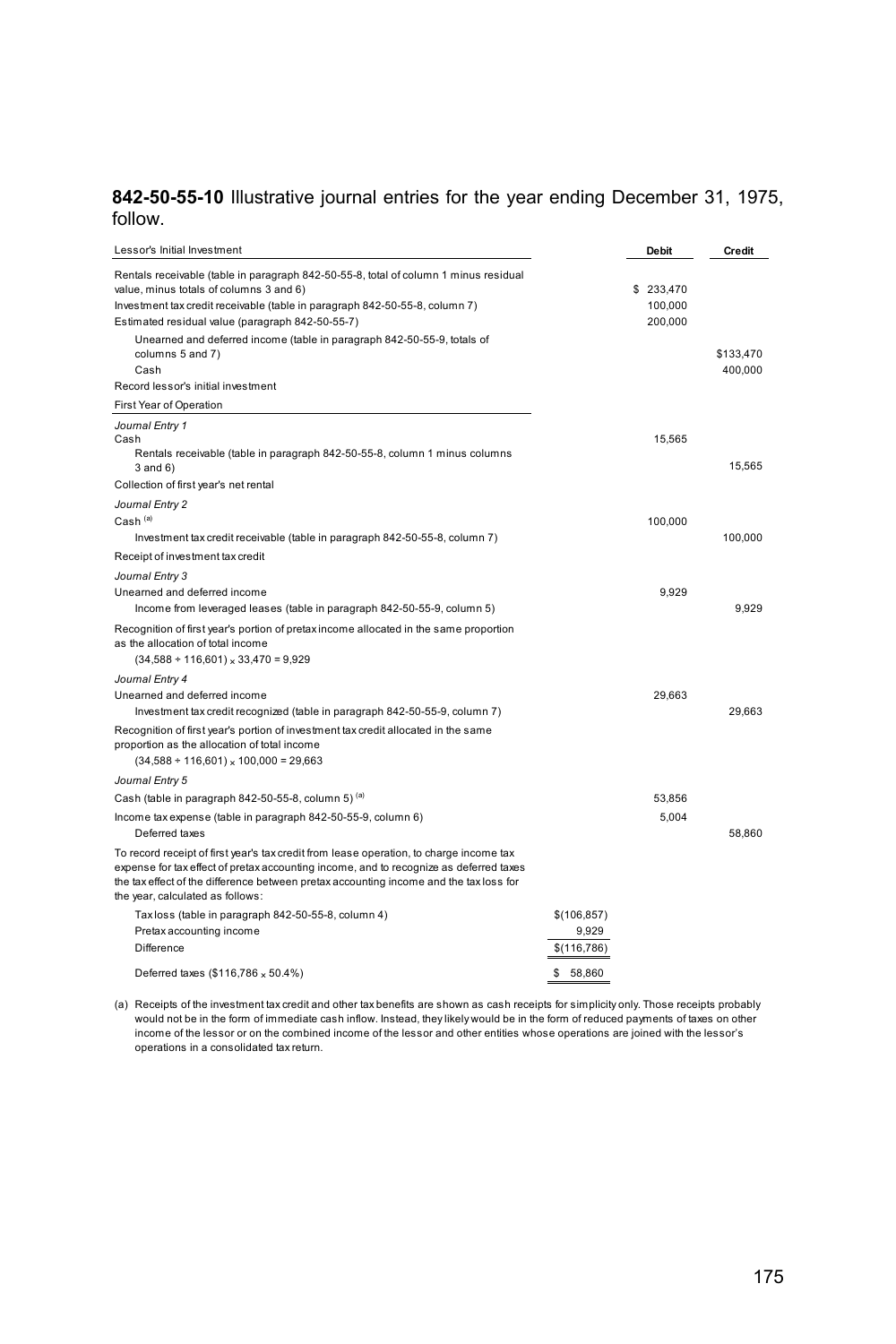#### **842-50-55-11** The following are illustrative partial financial statements including notes. **BALANCE SHEET**

| <b>DALANGE SHEET</b>              |               |              |                                                 |              |          |  |  |  |  |
|-----------------------------------|---------------|--------------|-------------------------------------------------|--------------|----------|--|--|--|--|
|                                   | <b>ASSETS</b> |              | <b>LIABILITIES</b>                              |              |          |  |  |  |  |
|                                   |               | December 31, |                                                 | December 31, |          |  |  |  |  |
|                                   | 1976          | 1975         |                                                 | 1976         | 1975     |  |  |  |  |
| Investment in<br>leveraged leases | \$334.708     | \$324.027    | Deferred taxes arising<br>from leveraged leases | \$166,535    | \$58,860 |  |  |  |  |
|                                   |               |              | <b>INCOME STATEMENT</b>                         |              |          |  |  |  |  |

(Ignoring all income and expense items other than those relating to leveraged leasing)

|                                               | 1976       | 1975         |
|-----------------------------------------------|------------|--------------|
| Income from leveraged leases                  | 6.582<br>S | 9.929<br>SS. |
| Income before taxes and investment tax credit | 6.582      | 9.929        |
| Less: Income tax expense (a)                  | (3,317)    | (5,004)      |
|                                               | 3.265      | 4.925        |
| Investment tax credit recognized (a)          | 19.664     | 29.663       |
| Net income                                    | \$22.929   | \$34.588     |
|                                               |            |              |

(a) These two items may be netted for purposes of presentation in the income statement, provided that the separate amounts are disclosed in a note to financial statements.

The following are notes to the illustrative financial statements included in this Example.

#### Investment in Leveraged Leases

Entity is the lessor in a leveraged lease agreement entered into in 1975 under which mining equipment having an estimated economic life of 18 years was leased for a term of 15 years. Entity's equity investment represented 40 percent of the purchase price; the remaining 60 percent was furnished by third-party financing in the form of long-term debt that provides for no recourse against Entity and is secured by a first lien on the property. At the end of the lease term, the equipment is turned back to Entity. The residual value at that time is estimated to be 20 percent of cost. For federal income tax purposes, Entity receives the investment tax credit and has the benefit of tax deductions for depreciation on the entire leased asset and for interest on the long-term debt. During the early years of the lease, those deductions exceed the lease rental income, and substantial excess deductions are available to be applied against Entity's other income. In the later years of the lease, rental income will exceed the deductions and taxes will be payable. Deferred taxes are provided to reflect this reversal. Entity's net investment in leveraged leases is composed of the following elements.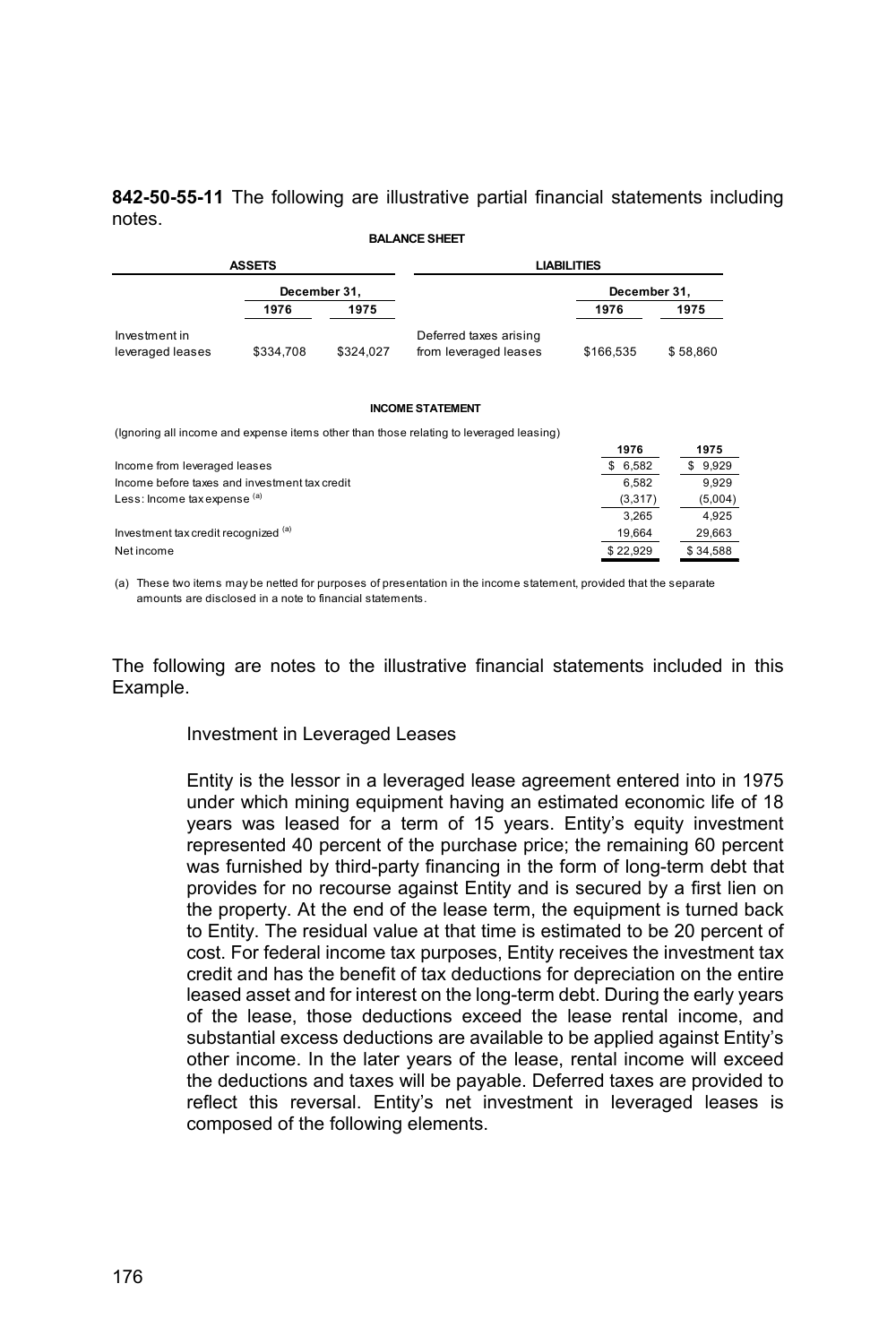|                                                          | December 31, |           |  |
|----------------------------------------------------------|--------------|-----------|--|
|                                                          | 1976         | 1975      |  |
| Rentals receivable (net of principal and interest on the |              |           |  |
| nonrecourse debt)                                        | \$202,340    | \$217,905 |  |
| Estimated residual value of leased assets                | 200,000      | 200,000   |  |
| Less: Unearned and deferred income                       | (67, 632)    | (93, 878) |  |
| Investment in leveraged leases                           | 334,708      | 324,027   |  |
| Less: Deferred taxes arising from leveraged leases       | (166, 535)   | (58, 860) |  |
| Net investment in leveraged leases                       | \$168,173    | \$265,167 |  |

**842-50-55-12** Allocation of annual cash flow to investment and income follows, revised to include new residual value estimate.

|                | 1                                                         |           | 2         | 3                             | 4                                            | 5<br>6<br>7    |                                        |                                 |  |  |  |
|----------------|-----------------------------------------------------------|-----------|-----------|-------------------------------|----------------------------------------------|----------------|----------------------------------------|---------------------------------|--|--|--|
|                |                                                           |           |           | <b>Annual Cash Flow</b>       |                                              |                | <b>Components of Income</b>            |                                 |  |  |  |
| Year           | Lessor's Net<br>Investment at<br><b>Beginning of Year</b> |           | Total     | Allocated<br>to<br>Investment | <b>Allocated to</b><br>Income <sup>(a)</sup> | Pretax<br>Loss | <b>Tax Effect</b><br>of Pretax<br>Loss | Investment<br><b>Tax Credit</b> |  |  |  |
| 1              | \$                                                        | 400,000   | \$169,421 | \$142,458                     | \$<br>26,963                                 | \$(16,309)     | 8,220<br>S                             | 35,052<br>\$                    |  |  |  |
| $\overline{c}$ |                                                           | 257,542   | 119.923   | 102,563                       | 17,360                                       | (10, 501)      | 5,293                                  | 22,568                          |  |  |  |
| 3              |                                                           | 154,979   | 89,769    | 79,323                        | 10,446                                       | (6, 319)       | 3,184                                  | 13,581                          |  |  |  |
| 4              |                                                           | 75,656    | 71,525    | 66,425                        | 5,100                                        | (3,085)        | 1,555                                  | 6,630                           |  |  |  |
| 5              |                                                           | 9,231     | 53,182    | 52.560                        | 622                                          | (377)          | 190                                    | 809                             |  |  |  |
| 6              |                                                           | (43, 329) | 18,616    | 18,616                        |                                              |                |                                        |                                 |  |  |  |
| $\overline{7}$ |                                                           | (61, 945) | (9,553)   | (9,553)                       |                                              |                |                                        |                                 |  |  |  |
| 8              |                                                           | (52, 392) | (11, 108) | (11, 108)                     |                                              |                |                                        |                                 |  |  |  |
| 9              |                                                           | (41, 284) | (12, 803) | (12, 803)                     |                                              |                |                                        |                                 |  |  |  |
| 10             |                                                           | (28, 481) | (14, 649) | (14, 649)                     |                                              |                |                                        |                                 |  |  |  |
| 11             |                                                           | (13, 832) | (16,663)  | (16,663)                      |                                              |                |                                        |                                 |  |  |  |
| 12             |                                                           | 2,831     | (18, 857) | (19,048)                      | 191                                          | (115)          | 58                                     | 248                             |  |  |  |
| 13             |                                                           | 21,879    | (21, 248) | (22, 723)                     | 1.475                                        | (892)          | 450                                    | 1,917                           |  |  |  |
| 14             |                                                           | 44,602    | (23.856)  | (26, 862)                     | 3,006                                        | (1, 819)       | 916                                    | 3,909                           |  |  |  |
| 15             |                                                           | 71,464    | (26, 698) | (31,515)                      | 4,817                                        | (2,914)        | 1,469                                  | 6,262                           |  |  |  |
| 16             |                                                           | 102,979   | 109,920   | 102,979                       | 6,941                                        | (4, 199)       | 2,116                                  | 9,024                           |  |  |  |
| Totals         |                                                           |           | \$476,921 | \$400,000                     | \$<br>76,921                                 | \$ (46,530)    | S.<br>23,451                           | \$100,000                       |  |  |  |

(a) The revised allocation rate is 6.741%.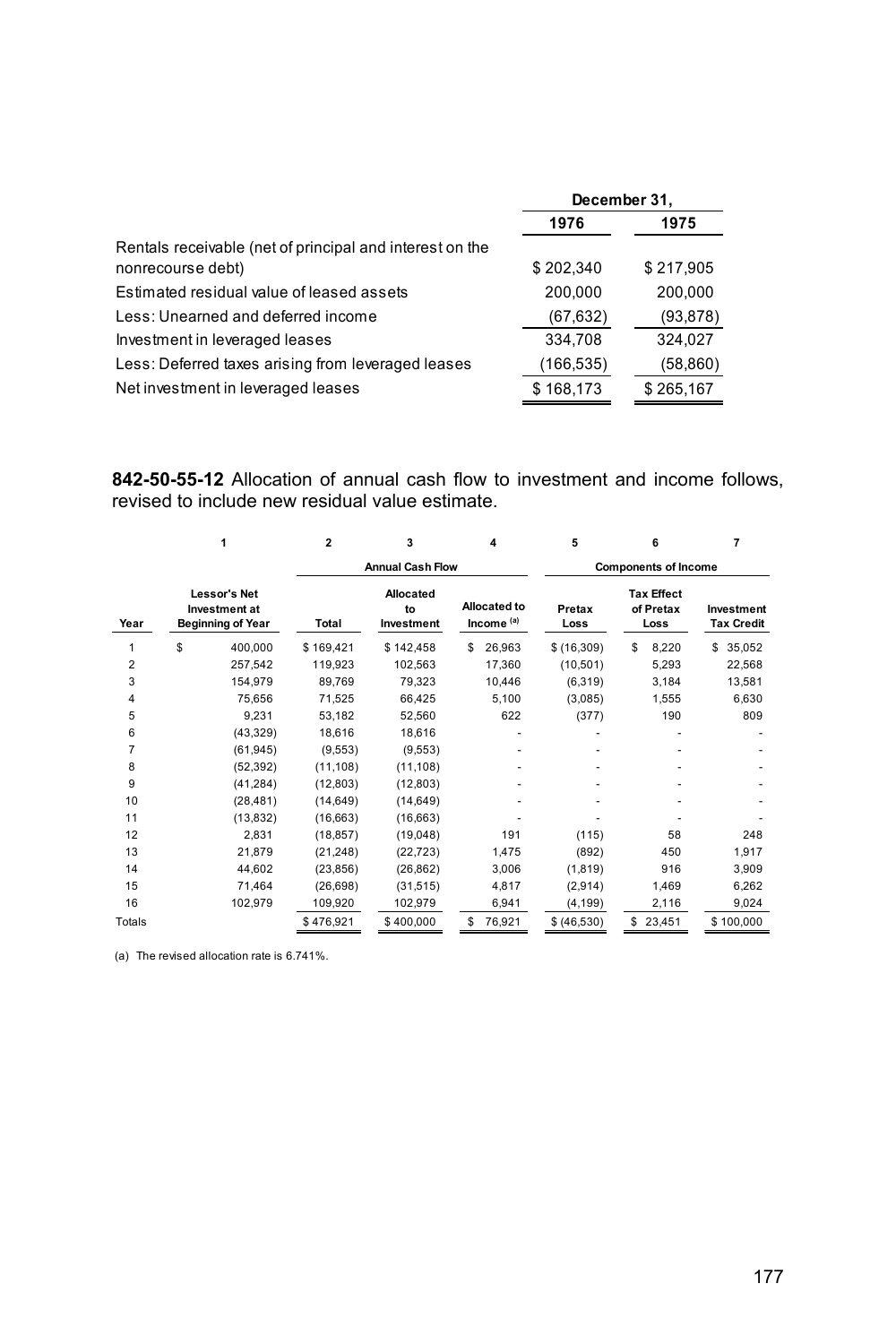**842-50-55-13** Balances in investment accounts before revised estimate of residual value follow.

|                                    | 1                                    | $\overline{a}$                        | 3                                                    | 4                                  | 5                                       |                                         | 7                                                                |
|------------------------------------|--------------------------------------|---------------------------------------|------------------------------------------------------|------------------------------------|-----------------------------------------|-----------------------------------------|------------------------------------------------------------------|
|                                    |                                      |                                       |                                                      |                                    | <b>Unearned and</b><br>Deferred Income  |                                         |                                                                  |
|                                    | Rentals<br>Receivable <sup>(a)</sup> | <b>Estimated</b><br>Residual<br>Value | Investment<br><b>Tax Credit</b><br><b>Receivable</b> | Pretax<br>Income<br>$(Loss)^{(b)}$ | Investment<br>Tax Credit <sup>(c)</sup> | <b>Deferred</b><br>Taxes <sup>(d)</sup> | <b>Net Investment</b><br>(Col. 1+2+3) less<br>$(Col. 4 + 5 + 6)$ |
| Initial<br>investment              | \$<br>233,470                        | \$200,000                             | \$100,000                                            | \$33,470                           | \$<br>100,000                           | \$                                      | \$<br>400,000                                                    |
| Changes in<br>year of<br>operation |                                      |                                       |                                                      |                                    |                                         |                                         |                                                                  |
| 1                                  | (15, 565)                            |                                       | (100,000)                                            | (9.929)                            | (29, 663)                               | 58,860                                  | (134, 833)                                                       |
| $\overline{2}$                     | (15, 565)                            |                                       |                                                      | (6, 582)                           | (19,664)                                | 107,675                                 | (96, 994)                                                        |
| 3                                  | (15, 565)                            |                                       |                                                      | (4, 174)                           | (12, 472)                               | 76,308                                  | (75, 227)                                                        |
| 4                                  | (15, 565)                            |                                       |                                                      | (2,307)                            | (6,893)                                 | 57,123                                  | (63, 488)                                                        |
| 5                                  | (15, 565)                            |                                       |                                                      | (731)                              | (2, 184)                                | 37,985                                  | (50, 635)                                                        |
| 6                                  | (15, 565)                            |                                       |                                                      |                                    |                                         | 3,051                                   | (18, 616)                                                        |
| $\overline{7}$                     | (15, 565)                            |                                       |                                                      |                                    |                                         | (25, 118)                               | 9,553                                                            |
| 8                                  | (15, 564)                            |                                       |                                                      |                                    |                                         | (26, 672)                               | 11,108                                                           |
| 9                                  | (15, 564)                            |                                       |                                                      |                                    |                                         | (28, 367)                               | 12,803                                                           |
| 10                                 | (15, 565)                            |                                       |                                                      |                                    |                                         | (30, 214)                               | 14,649                                                           |
| Balances,<br>beginning of          |                                      |                                       |                                                      |                                    |                                         |                                         |                                                                  |
| eleventh year                      | 77,822<br>S                          | \$200,000                             | \$                                                   | 9,747<br>s                         | 29,124<br>s                             | \$230,631                               | 8,320<br>\$                                                      |

(a) Table in paragraph 842-50-55-8, column 1, excluding residual value, minus columns 3 and 6.

(b) Table in paragraph 842-50-55-9, column 5.

(c) Table in paragraph 842-50-55-9, column 7.

(d) 50.4% of difference between taxable income (loss) in column 4 of the table in paragraph 842-50-55-8 and pretax accounting income (loss) in column 5 of the table in paragraph 842-50-55-9.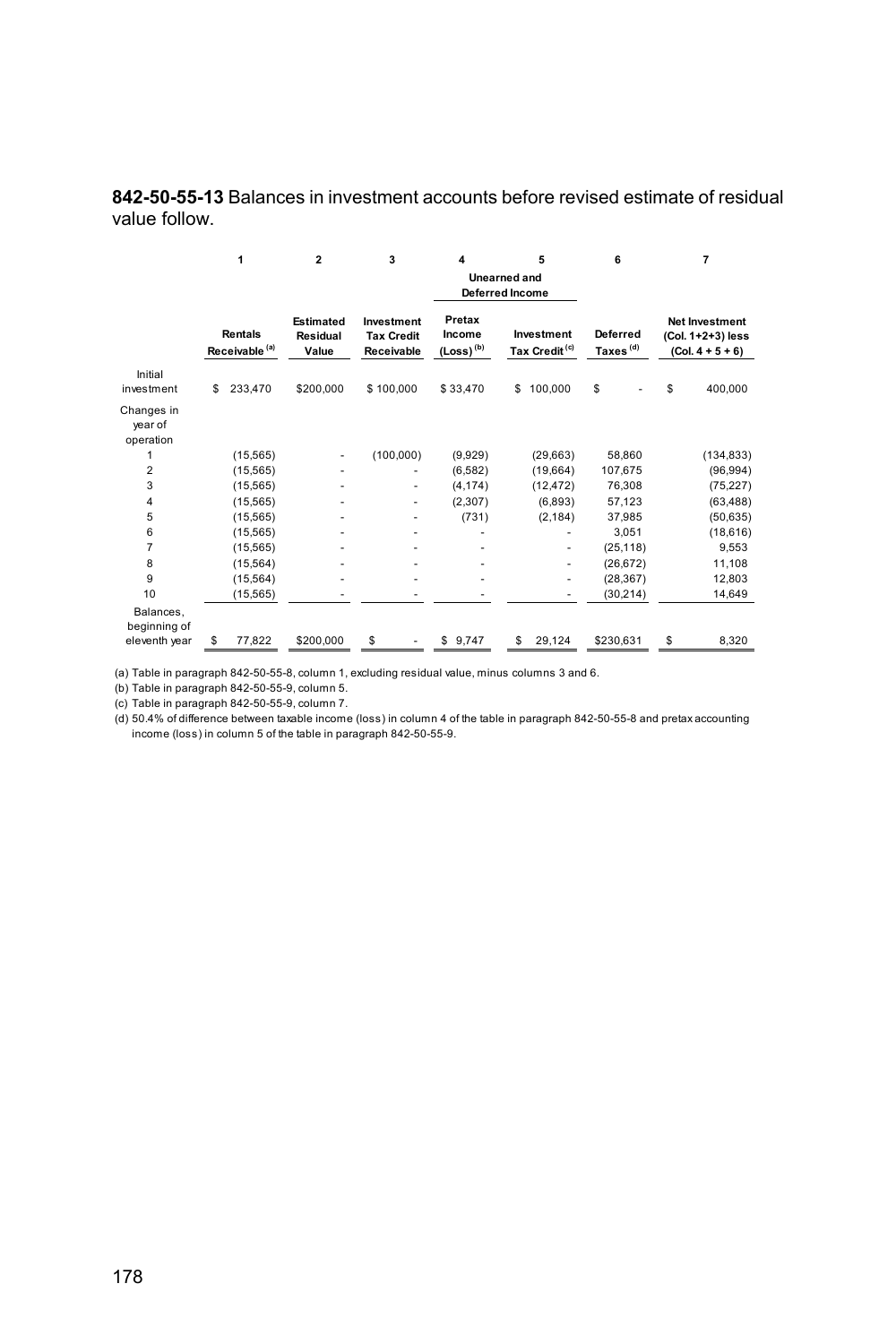#### **842-50-55-14** Illustrative journal entries involving a reduction in residual value follow.

|            |                                                                                                                                                                                           |                          | <b>Debit</b> | Credit   |
|------------|-------------------------------------------------------------------------------------------------------------------------------------------------------------------------------------------|--------------------------|--------------|----------|
|            | Journal Entry 1                                                                                                                                                                           |                          |              |          |
|            | Pretax income (or loss)                                                                                                                                                                   |                          | \$60,314     |          |
|            | Unearned and deferred income                                                                                                                                                              |                          | 27,450       |          |
|            | Pretax income (loss):                                                                                                                                                                     |                          |              |          |
|            | Balance at end of tenth year                                                                                                                                                              | $$9,747$ <sup>(a)</sup>  |              |          |
|            | Revised balance                                                                                                                                                                           | $(9,939)$ <sup>(b)</sup> |              |          |
|            | Adjustment                                                                                                                                                                                | (19,686)                 |              |          |
|            | Deferred investment tax credit:                                                                                                                                                           |                          |              |          |
|            | Balance at end of tenth year                                                                                                                                                              | 29,124 (c)               |              |          |
|            | Revised balance                                                                                                                                                                           | $21,360$ <sup>(d)</sup>  |              |          |
|            | Adjustment                                                                                                                                                                                | (7,764)                  |              |          |
|            | Investment tax credit recognized                                                                                                                                                          |                          |              | \$7,764  |
|            | Estimated residual value                                                                                                                                                                  |                          |              | 80,000   |
| To record: |                                                                                                                                                                                           |                          |              |          |
| а.         | The cumulative effect on pretax income and the effect on<br>future income resulting from the decrease in estimated<br>residual value:                                                     |                          |              |          |
|            | Reduction in estimated residual value                                                                                                                                                     |                          |              | \$80,000 |
|            | Less portion attributable to future years (unearned and<br>deferred income)                                                                                                               |                          |              | (19,686) |
|            | Cumulative effect (charged against current income)                                                                                                                                        |                          |              | \$60,314 |
|            | b. The cumulative and future effect of the change in allocation of<br>the investment tax credit resulting from the reduction in<br>estimated residual value                               |                          |              |          |
|            | Journal Entry 2                                                                                                                                                                           |                          |              |          |
|            | Deferred taxes                                                                                                                                                                            |                          | 30,398       |          |
|            | Income tax expense                                                                                                                                                                        |                          |              | 30.398   |
|            | To recognize deferred taxes for the difference between pretax<br>accounting income (or loss) and taxable income (or loss) for the<br>effect of the reduction in estimated residual value: |                          |              |          |
|            | Pretax accounting loss per Journal Entry 1                                                                                                                                                | \$(60,314)               |              |          |
|            | Taxincome (or loss)                                                                                                                                                                       |                          |              |          |
|            | Difference                                                                                                                                                                                | \$ (60, 314)             |              |          |
|            | Deferred taxes $(\$60,314 \times 50.4\%)$                                                                                                                                                 | \$(30,398)               |              |          |

(a) Table in paragraph 842-50-55-13, column 4.

(b) Table in paragraph 842-50-55-12, total of column 5 minus amounts applicable to the first 10 years.

(c) Table in paragraph 842-50-55-13, column 5.

(d) Table in paragraph 842-50-55-12, total of column 7 minus amounts applicable to the first 10 years.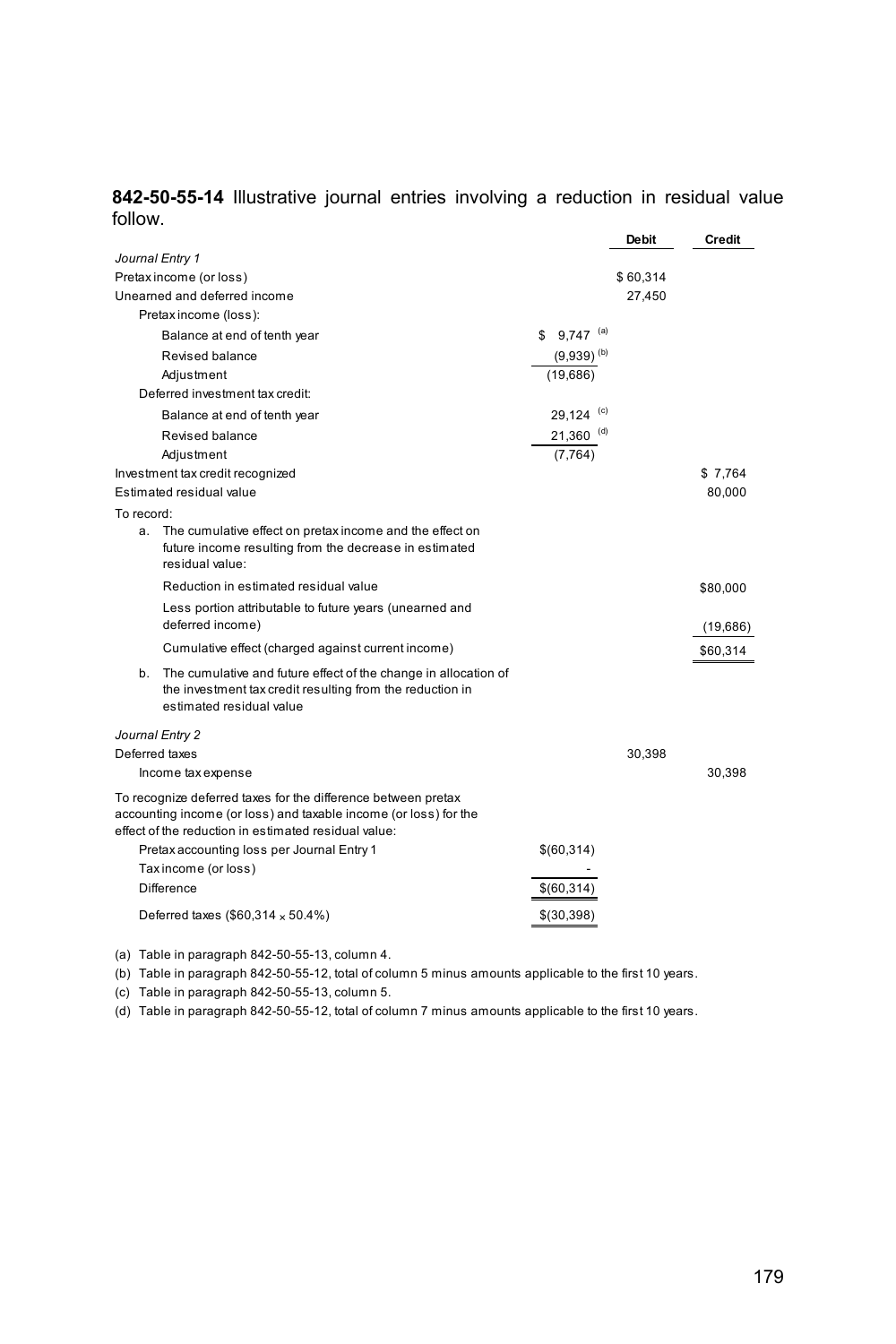**842-50-55-15** Adjustment of investment accounts for revised estimates of residual value follows.

|                                                                                                                                                  |     | 1                            | $\overline{2}$                 | 3                          | 4                                      | 5                               | 6                                        |
|--------------------------------------------------------------------------------------------------------------------------------------------------|-----|------------------------------|--------------------------------|----------------------------|----------------------------------------|---------------------------------|------------------------------------------|
|                                                                                                                                                  |     |                              |                                |                            | Unearned and<br><b>Deferred Income</b> |                                 | <b>Net</b><br>Investment                 |
|                                                                                                                                                  |     | <b>Rentals</b><br>Receivable | Estimated<br>Residual<br>Value | Pretax<br>Income<br>(Loss) | Investment<br><b>Tax Credit</b>        | <b>Deferred</b><br><b>Taxes</b> | $(Col. 1 + 2)$<br>less (Col. 3<br>$+4+5$ |
| Balances, beginning of eleventh<br>year (table in paragraph<br>842-50-55-13)                                                                     | \$. | 77,822                       | \$200,000                      | \$9,747                    | \$ 29,124                              | \$230.631                       | 8,320<br>S                               |
| Adjustment of estimated residual<br>value and unearned and deferred<br>income (table in paragraph<br>842-50-55-14, Journal Entry 1)              |     |                              | (80,000)                       | (19,686)                   | (7, 764)                               |                                 | (52, 550)                                |
| Adjustment of deferred taxes for<br>the cumulative effect on pretax<br>accounting income (table in<br>paragraph 842-50-55-14, Journal<br>Entry2) |     |                              |                                |                            |                                        | (30, 398)                       | 30,398                                   |
| Adjusted balances, beginning of<br>eleventh year                                                                                                 |     | 77,822                       | \$120,000                      | \$(9,939)                  | \$ 21,360                              | \$200,233                       | $$ (13,832)$ <sup>(a)</sup>              |

(a) Table in paragraph 842-50-55-12, column 1.

## **> > Example 2: Income Taxes Related to a Leveraged Lease**

**842-50-55-16** This Example illustrates integration of the results of a lessor's income tax accounting for leveraged leases (in accordance with the guidance in this Subtopic) with the other results of accounting for income taxes as required by Topic 740.

**842-50-55-17** At the end of Year 1 (the current year), an entity has two temporary differences.

**842-50-55-18** The first temporary difference is for a leveraged lease that was entered into in a prior year. During Year 1, the enacted tax rate for Year 2 and thereafter changes from 40 percent to 35 percent.

**842-50-55-19** After adjusting for the change in estimated total net income from the lease as a result of the change in tax rates, the components of the investment in the leveraged lease at the end of Year 1 are as follows.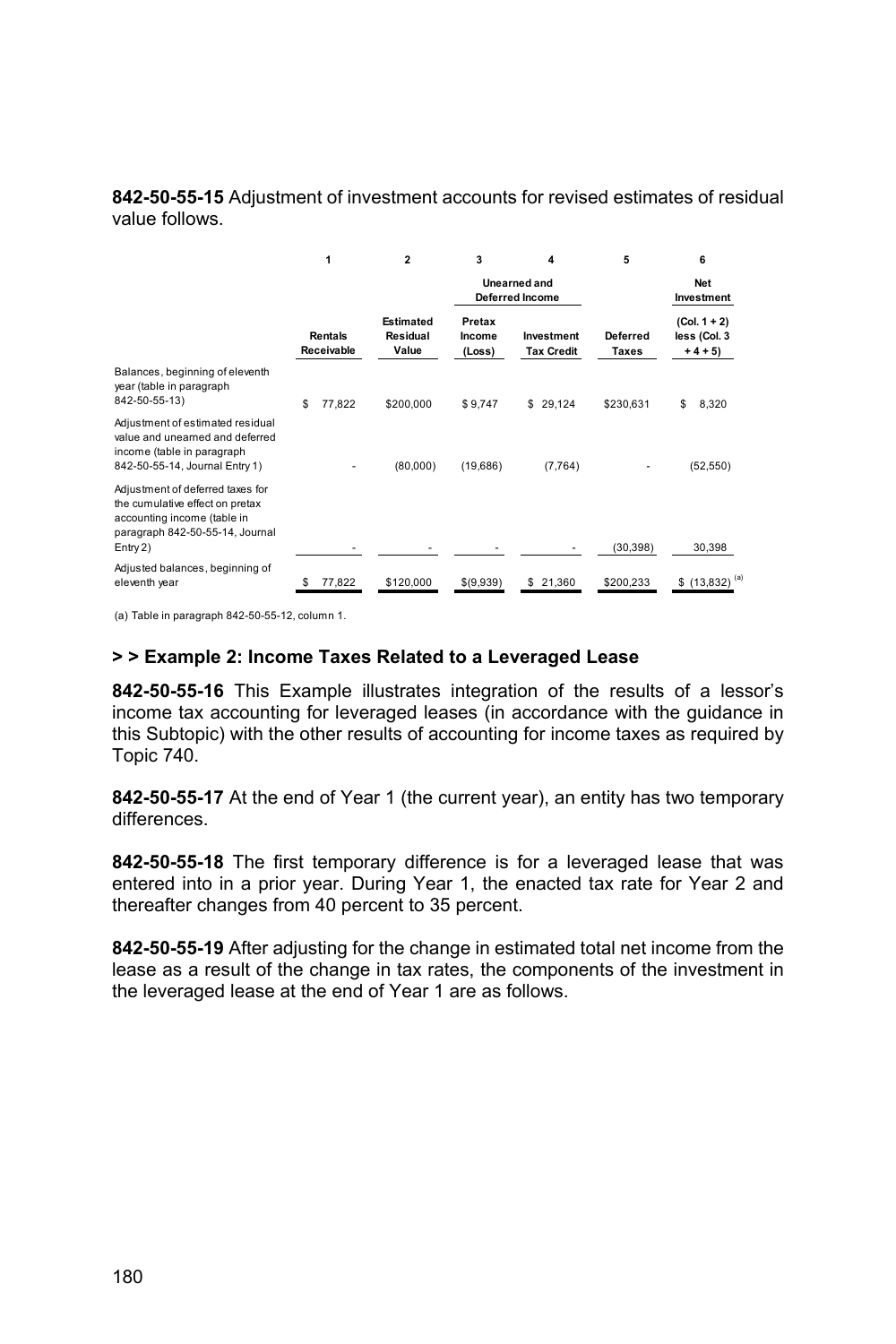| Net rentals receivable plus residual  |           |           |
|---------------------------------------|-----------|-----------|
| value minus unearned pretax income    | \$150,000 |           |
| Reduced by:                           |           |           |
| Deferred investment tax credit        | \$9,000   |           |
| Deferred tax credits                  | 39,000    | 48,000    |
| Net investment in leveraged lease for |           |           |
| financial reporting                   |           | \$102,000 |

**842-50-55-20** The second temporary difference is a \$120,000 estimated liability for warranty expense that will result in a tax deduction in Year 5 when the liability is expected to be paid. Absent consideration of the deferred tax credits attributable to the leveraged lease, the weight of available evidence indicates that a valuation allowance is needed for the entire amount of the deferred tax asset related to that \$120,000 deductible temporary difference.

**842-50-55-21** The tax basis of the investment in the leveraged lease at the end of Year 1 is \$41,000. The amount of the deferred tax liability for that leveraged lease that would otherwise result from the application of guidance in Topic 740 on income taxes is determined as follows.

| Net rentals receivable plus residual value<br>minus unearned pretax income | \$150.000 |
|----------------------------------------------------------------------------|-----------|
| Temporary difference for deferred                                          |           |
| investment tax credit                                                      | 9,000     |
|                                                                            | 141,000   |
| Tax basis of leveraged lease                                               | 41,000    |
| Temporary difference                                                       | \$100,000 |
| Deferred tax liability (35 percent)                                        | 35,000    |

**842-50-55-22** Loss carryback (to Year 2) and loss carryforward (to Year 20) of the \$120,000 tax deduction for warranty expense in Year 5 would offset the \$100,000 of taxable amounts resulting from future recovery of the net investment in the leveraged lease over the remainder of the lease term.

**842-50-55-23** At the end of Year 1, the entity recognizes a \$42,000 (\$120,000 at 35 percent) deferred tax asset and a related \$7,000 valuation allowance. The effect is to recognize a \$35,000 net deferred tax benefit for the reduction in deferred tax credits attributable to the leveraged lease. Deferred tax credits attributable to the leveraged lease determined under the guidance in this Subtopic are \$39,000.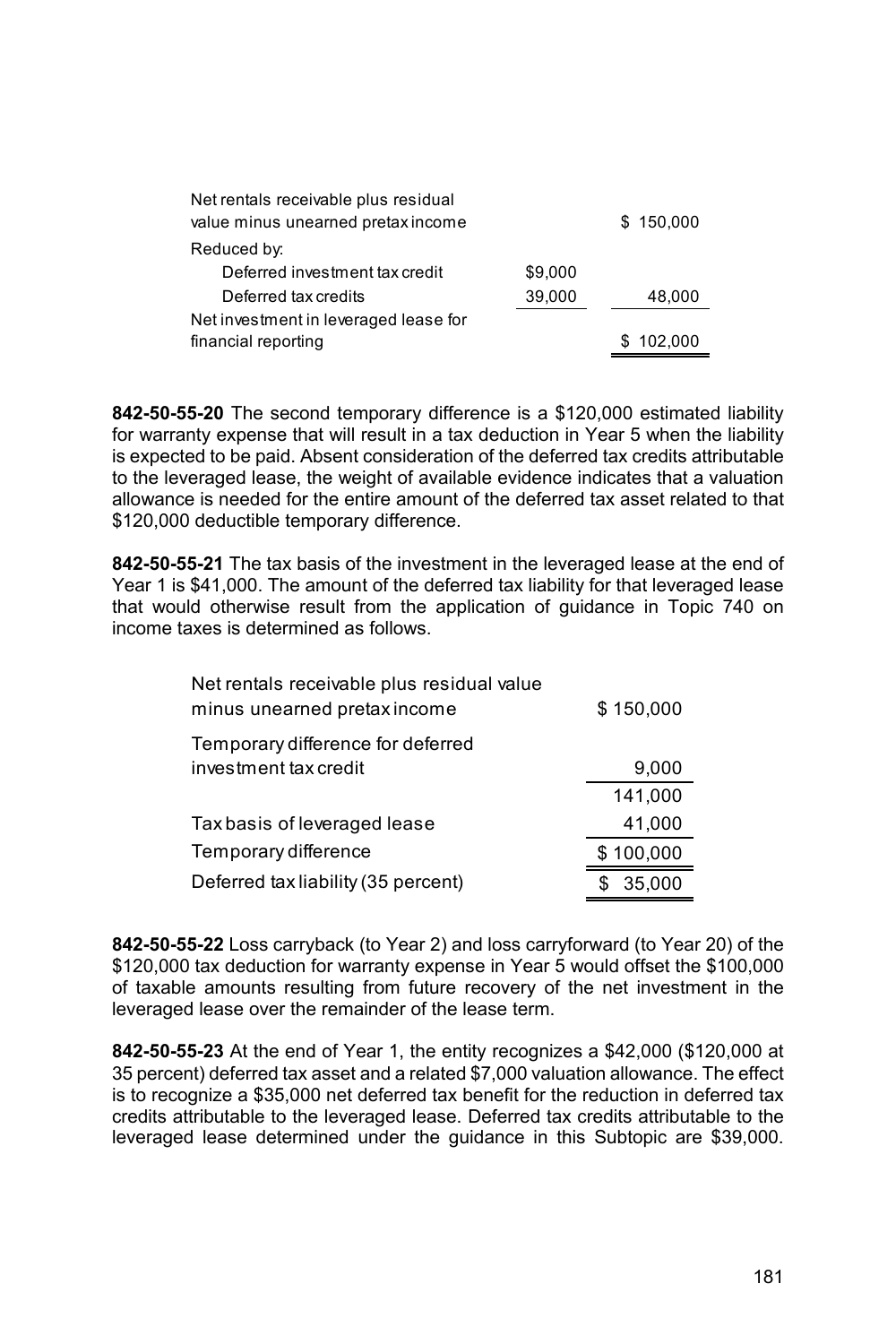However, the deferred tax liability determined is only \$35,000. The \$4,000 difference is not available for offsetting.

#### **> > Example 3: Effect of Advance Payments and Deposits on Recalculation of a Leveraged Lease**

**842-50-55-24** This Example illustrates how (in accordance with the guidance in paragraph 842-50-35-13 and other paragraphs) a lessor would include advance payments and deposits in a recalculation of a leveraged lease resulting from a determination by the lessor that it would enter into a settlement of a tax position arising from a leveraged lease.

**842-50-55-25** This Example assumes that the lessor has concluded that the position originally taken on the tax return would meet the more-likely-than-not threshold in Subtopic 740-10 on income taxes. It also assumes that the lessor would conclude that the estimate of \$50 for the projected lease-in, lease-out settlement is consistent with the measurement guidance in that Subtopic.

**842-50-55-26** A lessor makes an advance payment of \$25 on July 1, 2007, \$10 of which is estimated to be associated with issues arising from a lease-in, lease-out transaction. On July 1, 2007, the lessor changes its assumption about the timing of the tax cash flows and projects a settlement with the Internal Revenue Service on September 1, 2009. The projected settlement would result in a payment to the taxing authority of \$125 of which \$50 is associated with the lease-in, lease-out transaction. On July 1, 2007, when the lessor recalculates the leveraged lease, the lessor would include a \$50 cash flow on September 1, 2009, as a projected outflow in the leveraged lease recalculation.

### **> > Example 4: Leveraged Lease Acquired in a Business Combination or an Acquisition by a Not-for-Profit Entity**

**842-50-55-27** This Example illustrates one way that a lessor's investment in a leveraged lease might be valued by the acquiring entity in a business combination or an acquisition by a not-for-profit entity and the subsequent accounting for the investment in accordance with the guidance in this Subtopic. The elements of accounting and reporting illustrated for this Example are as follows:

- a. Acquiring entity's cash flow analysis by years (see paragraph 842-50-55- 29)
- b. Acquiring entity's valuation of investment in the leveraged lease (see paragraph 842-50-55-30)
- c. Acquiring entity's allocation of annual cash flow to investment and income (see paragraph 842-50-55-31)
- d. Journal entry for recording allocation of purchase price to net investment in the leveraged lease (see paragraph 842-50-55-32)
- e. Journal entries for the year ending December 31, 1984 (Year 10 of the lease) (see paragraph 842-50-55-33).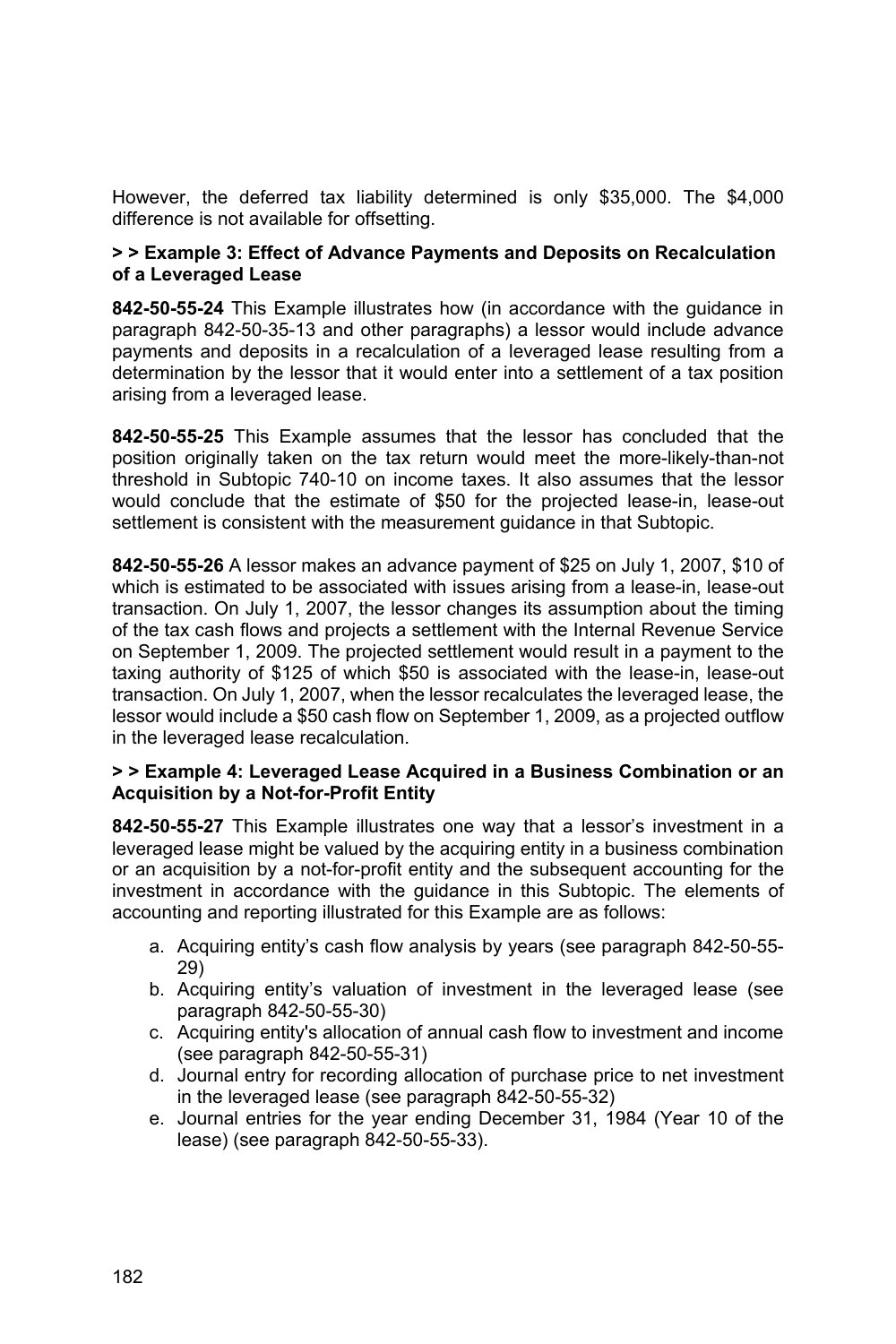## **842-50-55-28** This Example has the following terms and assumptions.

| Cost of leased asset (equipment)                                         | \$1,000,000                                                                                                                                                                                                                                                            |
|--------------------------------------------------------------------------|------------------------------------------------------------------------------------------------------------------------------------------------------------------------------------------------------------------------------------------------------------------------|
| Lease term                                                               | 15 years, dating from January 1, 1975                                                                                                                                                                                                                                  |
| Lease rental payments                                                    | \$90,000 per year (payable last day of each year)                                                                                                                                                                                                                      |
| Residual value                                                           | \$200,000 estimated to be realized 1 year after lease termination                                                                                                                                                                                                      |
| Financing:                                                               |                                                                                                                                                                                                                                                                        |
| Equity investment by lessor                                              | \$400,000                                                                                                                                                                                                                                                              |
| Long-term nonrecourse debt                                               | \$600,000, bearing interest at 9% and repayable in annual installments<br>(on last day of each year) of \$74,435.30                                                                                                                                                    |
| Depreciation allowable to lessor<br>for income tax purposes              | 7-year asset depreciation range life using double-declining-balance<br>method for the first 2 years (with the half-year convention election<br>applied in the first year) and sum-of-years digits method for remaining<br>life, depreciated to \$100,000 salvage value |
| Lessor's income tax rate (federal<br>and state)                          | 50.4% (assumed to continue in existence throughout the term of the<br>lease)                                                                                                                                                                                           |
| Investment tax credit                                                    | 10% of equipment cost or \$100,000 (realized by the lessor on last day<br>of first year of lease)                                                                                                                                                                      |
| Initial direct costs                                                     | For simplicity, initial direct costs have not been included in the<br>illustration                                                                                                                                                                                     |
| Date of business combination                                             | January 1, 1982                                                                                                                                                                                                                                                        |
| Tax status of business<br>combination                                    | Nontaxable transaction                                                                                                                                                                                                                                                 |
| Appropriate interest rate for valuing<br>net-of-tax return on investment | $4\frac{1}{9}$                                                                                                                                                                                                                                                         |

# **842-50-55-29** Acquiring entity's cash flow analysis by years follows.

|        | Gross Lease<br><b>Rentals and</b><br>Residual<br>Value |         |                                                            |         |                                                                         | 2 | 3                                                            |    | 4                             |                                                          | 5  | 6         |  |  |
|--------|--------------------------------------------------------|---------|------------------------------------------------------------|---------|-------------------------------------------------------------------------|---|--------------------------------------------------------------|----|-------------------------------|----------------------------------------------------------|----|-----------|--|--|
| Year   |                                                        |         | <b>Depreciation</b><br>(for Income<br><b>Tax Purposes)</b> |         | Taxable<br>Loan<br>Interest<br>Income<br>$(Col. 1 - 2 - 3)$<br>Payments |   | <b>Income Tax</b><br>(Charges)<br>(Col. 4 $\times$<br>50.4%) |    | Loan<br>Principal<br>Payments | Annual<br><b>Cash Flow</b><br>$(Col. 1 - 3 +$<br>$5 - 6$ |    |           |  |  |
| 8      | S                                                      | 90.000  |                                                            |         | \$ 37,079                                                               | S | 52,921                                                       | \$ | (26, 672)                     | \$37,357                                                 | \$ | (11, 108) |  |  |
| 9      |                                                        | 90.000  |                                                            |         | 33,717                                                                  |   | 56.283                                                       |    | (28, 367)                     | 40,719                                                   |    | (12, 803) |  |  |
| 10     |                                                        | 90.000  |                                                            |         | 30.052                                                                  |   | 59.948                                                       |    | (30.214)                      | 44.383                                                   |    | (14, 649) |  |  |
| 11     |                                                        | 90.000  |                                                            |         | 26,058                                                                  |   | 63,942                                                       |    | (32, 227)                     | 48,378                                                   |    | (16,663)  |  |  |
| 12     |                                                        | 90.000  |                                                            |         | 21.704                                                                  |   | 68,296                                                       |    | (34, 421)                     | 52,732                                                   |    | (18, 857) |  |  |
| 13     |                                                        | 90.000  |                                                            |         | 16.957                                                                  |   | 73.043                                                       |    | (36, 813)                     | 57.478                                                   |    | (21, 248) |  |  |
| 14     |                                                        | 90.000  |                                                            |         | 11.785                                                                  |   | 78.215                                                       |    | (39, 420)                     | 62,651                                                   |    | (23, 856) |  |  |
| 15     |                                                        | 90.000  |                                                            |         | 6.145                                                                   |   | 83.855                                                       |    | (42, 263)                     | 68,290                                                   |    | (26, 698) |  |  |
| 16     |                                                        | 200.000 | S                                                          | 100,000 |                                                                         |   | 100,000                                                      |    | (50, 400)                     |                                                          |    | 149,600   |  |  |
| Totals | S.                                                     | 920.000 | s                                                          | 100.000 | \$183.497                                                               | s | 636.503                                                      |    | \$ (320.797)                  | \$411.988                                                | \$ | 3,718     |  |  |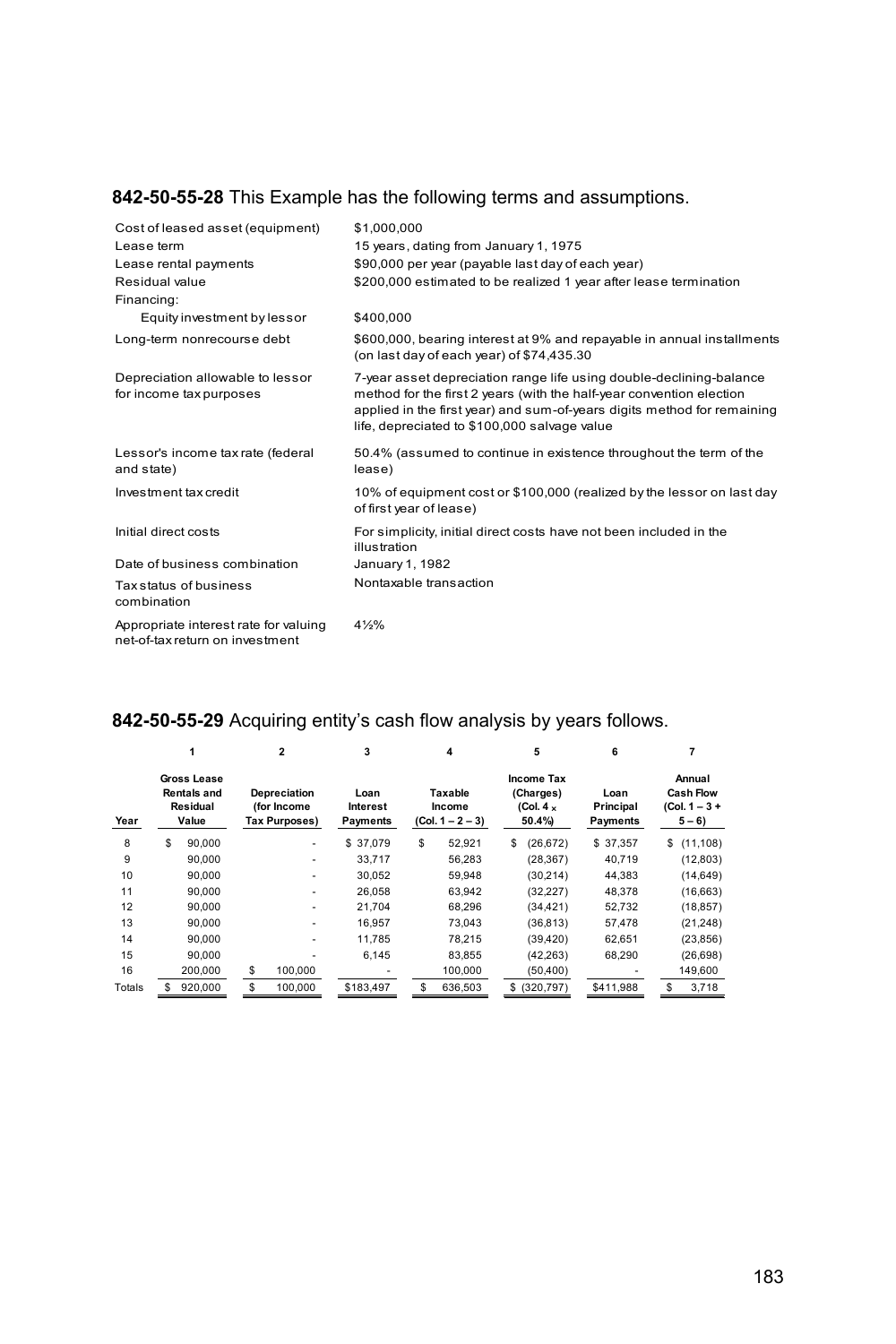**842-50-55-30** Acquiring entity's valuation of investment in the leveraged lease follows.

| <b>Cash Flow</b>                                                                                                                   | Present Value at 41/2%<br><b>Net-of-Tax Rate</b> |           |  |  |
|------------------------------------------------------------------------------------------------------------------------------------|--------------------------------------------------|-----------|--|--|
| 1. Rentals receivable (net of principal and interest on the nonrecourse<br>debt) (\$15,564.70 at the end of each year for 8 years) | S                                                | 102,663   |  |  |
| 2. Estimated residual value (\$200,000 realizable at the end of 9 years)                                                           |                                                  | 134.581   |  |  |
| 3. Future tax payments (various amounts payable over 9 years—see<br>the table in paragraph 842-50-55-29)                           |                                                  | (253,489) |  |  |
| Net present value                                                                                                                  | S                                                | (16, 245) |  |  |

**842-50-55-31** Acquiring entity's allocation of annual cash flow to investment and income follows (see footnote (a)).

|        |                                               |           |                                                                   | $\overline{2}$          |                                   | 3         |                                       | 4      |                  | 5         |                                              | 6          |
|--------|-----------------------------------------------|-----------|-------------------------------------------------------------------|-------------------------|-----------------------------------|-----------|---------------------------------------|--------|------------------|-----------|----------------------------------------------|------------|
|        |                                               |           |                                                                   | <b>Annual Cash Flow</b> |                                   |           | Components of Income <sup>(b)</sup>   |        |                  |           |                                              |            |
| Year   | Net Investment at<br><b>Beginning of Year</b> |           | Total from Col. 7 of<br>the Table in<br>Paragraph<br>842-50-55-29 |                         | <b>Allocated to</b><br>Investment |           | Allocated to<br>Income <sup>(a)</sup> |        | Pretax<br>Income |           | <b>Tax Effect of</b><br><b>Pretax Income</b> |            |
| 8      | \$                                            | (16, 245) | \$                                                                | (11, 108)               | \$                                | (11, 108) |                                       |        |                  |           |                                              |            |
| 9      |                                               | (5, 137)  |                                                                   | (12, 803)               |                                   | (12,803)  |                                       |        |                  |           |                                              |            |
| 10     |                                               | 7.666     |                                                                   | (14, 649)               |                                   | (14, 973) | \$                                    | 324    | \$               | 5,530     | \$                                           | (5,206)    |
| 11     |                                               | 22,639    |                                                                   | (16,663)                |                                   | (17,621)  |                                       | 958    |                  | 16,353    |                                              | (15, 395)  |
| 12     |                                               | 40,260    |                                                                   | (18, 857)               |                                   | (20, 561) |                                       | 1,704  |                  | 29,087    |                                              | (27, 383)  |
| 13     |                                               | 60.821    |                                                                   | (21, 248)               |                                   | (23, 822) |                                       | 2,574  |                  | 43,937    |                                              | (41,363)   |
| 14     |                                               | 84,643    |                                                                   | (23, 856)               |                                   | (27, 439) |                                       | 3,583  |                  | 61,160    |                                              | (57, 577)  |
| 15     |                                               | 112,082   |                                                                   | (26, 698)               |                                   | (31, 443) |                                       | 4,745  |                  | 80,995    |                                              | (76, 250)  |
| 16     |                                               | 143,525   |                                                                   | 149,600                 |                                   | 143,525   |                                       | 6,075  |                  | 103,698   |                                              | (97, 623)  |
| Totals |                                               |           | S                                                                 | 3,718                   | \$                                | (16, 245) | s                                     | 19.963 |                  | \$340,760 | \$                                           | (320, 797) |

(a) Lease income is recognized as 4.233% of the unrecovered investment at the beginning of each year in which the net investment is positive. The rate is that rate which, if applied to the net investment in the years in which the net investment is positive, will distribute the net income (net cash flow) to those years.

(b) Each component is allocated among the years of positive net investment in proportion to the allocation of net income in column 4. Journal Entry 2 in the table in paragraph 842-50-55-33 includes an example of this computation.

### **842-50-55-32** Illustrative journal entry for recording allocation of purchase price to net investment in the leveraged lease follows.

| Rentals receivable (table in paragraph 842-50-55-29, total of<br>column 1 minus residual value, minus totals of columns 3 and 6) | \$124.515 |           |
|----------------------------------------------------------------------------------------------------------------------------------|-----------|-----------|
| Estimated residual value (paragraph 842-50-55-28)<br>Purchase price allocation clearing account (paragraph 842-50-55-            | 200,000   |           |
| 30, present value)                                                                                                               | 16.245    |           |
| Unearned and deferred income (paragraph 842-50-55-30,<br>present value, minus total of rentals receivable and estimated          |           |           |
| residual value)                                                                                                                  |           | \$340.760 |